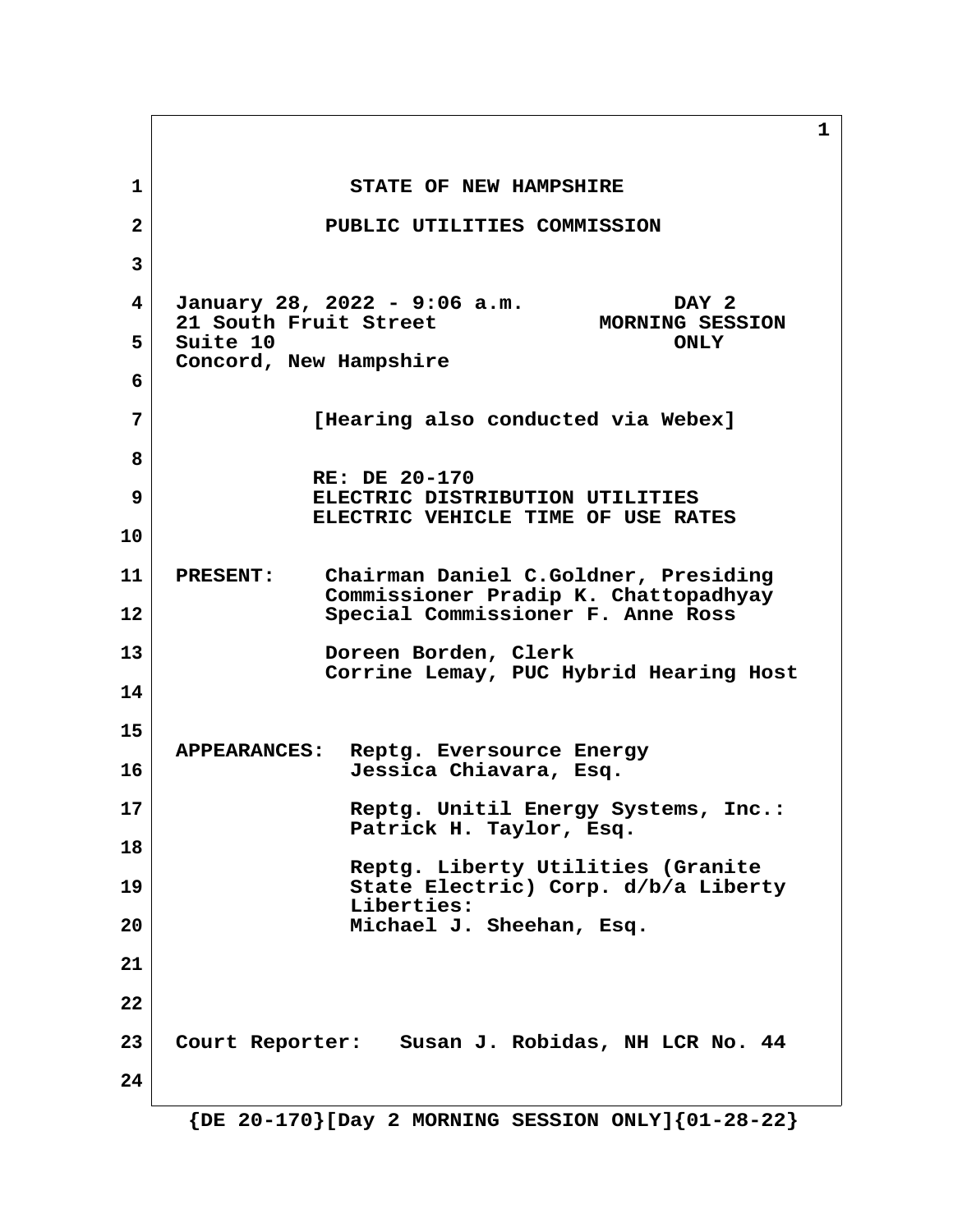|                | $\mathbf{2}$                                                                                  |
|----------------|-----------------------------------------------------------------------------------------------|
| $\mathbf{1}$   | APPEARANCES (CONT'D)                                                                          |
| $\overline{a}$ |                                                                                               |
| 3              | Reptg. Conservation Law Foundation:                                                           |
| 4              | Nicholas A. Krakoff, Esq.                                                                     |
| 5              | Reptg. ChargePoint, Inc.:<br>Nikhil Vijaykar, Esq. (Keyes & Fox)                              |
| 6              | Reptg. Clean Energy NH:                                                                       |
| 7              | Chris Skoglund, Dir./Energy<br>Transition                                                     |
| 8              | Reptg. City of Lebanon:                                                                       |
| 9              | Clifton C. Below, Asst. Mayor                                                                 |
| 10             | Reptg. NH Dept. of Environ. Services:<br>Rebecca Ohler, Esq.                                  |
| 11             |                                                                                               |
| 12             | Reptg. Residential Ratepayers:<br>Julianne Desmet, Esq.<br>Maureen Reno, Dir./Rates & Markets |
| 13             | Office of Consumer Advocate                                                                   |
| 14             | Reptg. New Hampshire Dept. of Energy:<br>Brian D. Buckley, Esq.                               |
| 15             | (Regulatory Support Division)                                                                 |
| 16             |                                                                                               |
| 17             |                                                                                               |
| 18             |                                                                                               |
| 19             |                                                                                               |
| 20             |                                                                                               |
| 21             |                                                                                               |
| 22             |                                                                                               |
| 23             |                                                                                               |
| 24             |                                                                                               |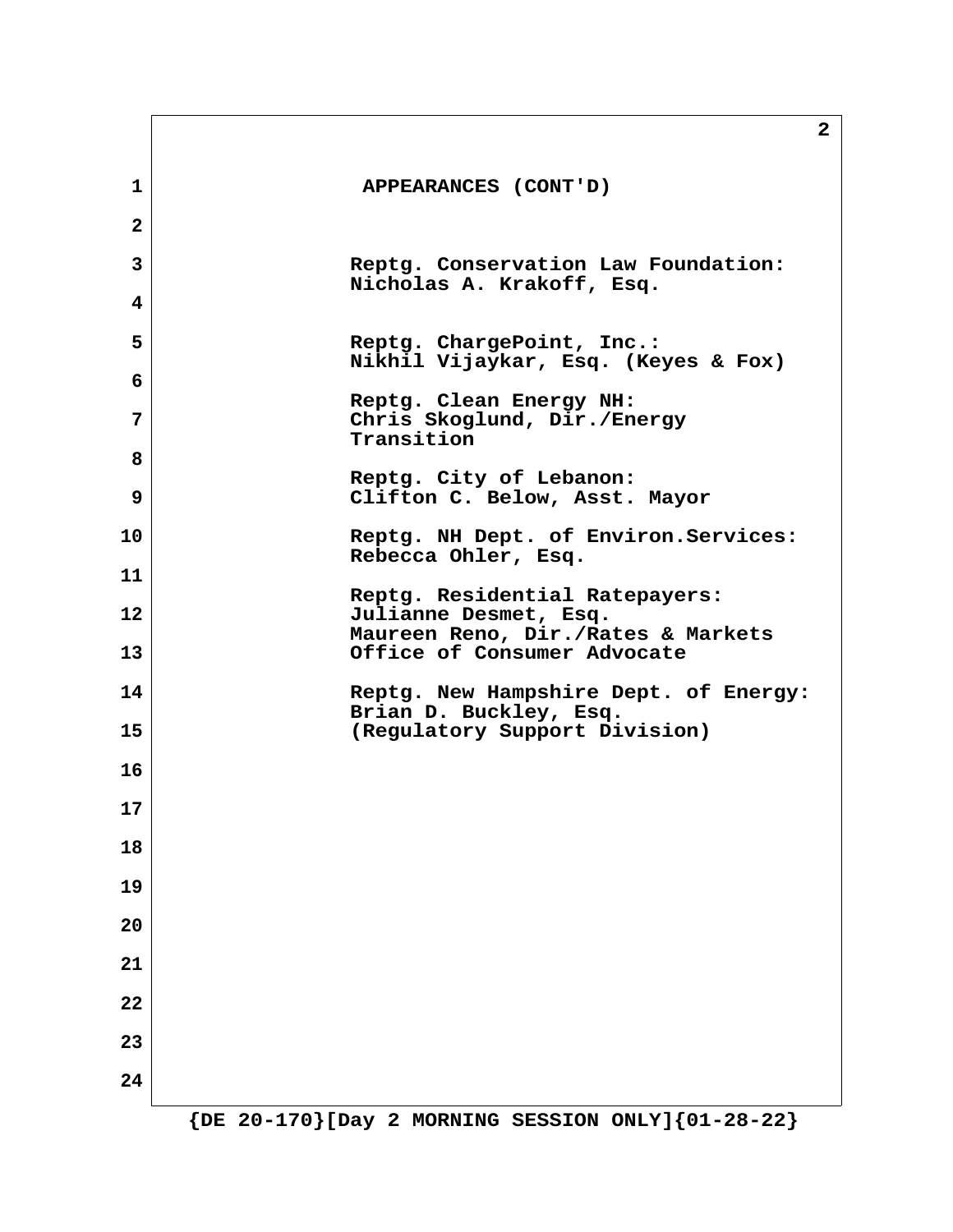**3 1 I N D E X 2 3 WITNESS PANEL: EDWARD A. DAVIS DENNIS E. MOORE 4 BRIAN J. RICE KEVIN BOUGHAN 5 6 7 8** EXAMINATION EXAMINATION  **9 Direct Examination By Ms. Chiavara 11 10 Cross-examination by Mr. Krakoff 38 11 Cross-examination by Mr. Buckley 44 12 13 14 15 16 E X H I B I T S 17 EXHIBIT NO. D E S C R I P T I O N PAGE NO. 18 26 Corrected Page 26 from PREMARKED Rebuttal Testimony of 19 John D. Taylor 20 21 22 23 24**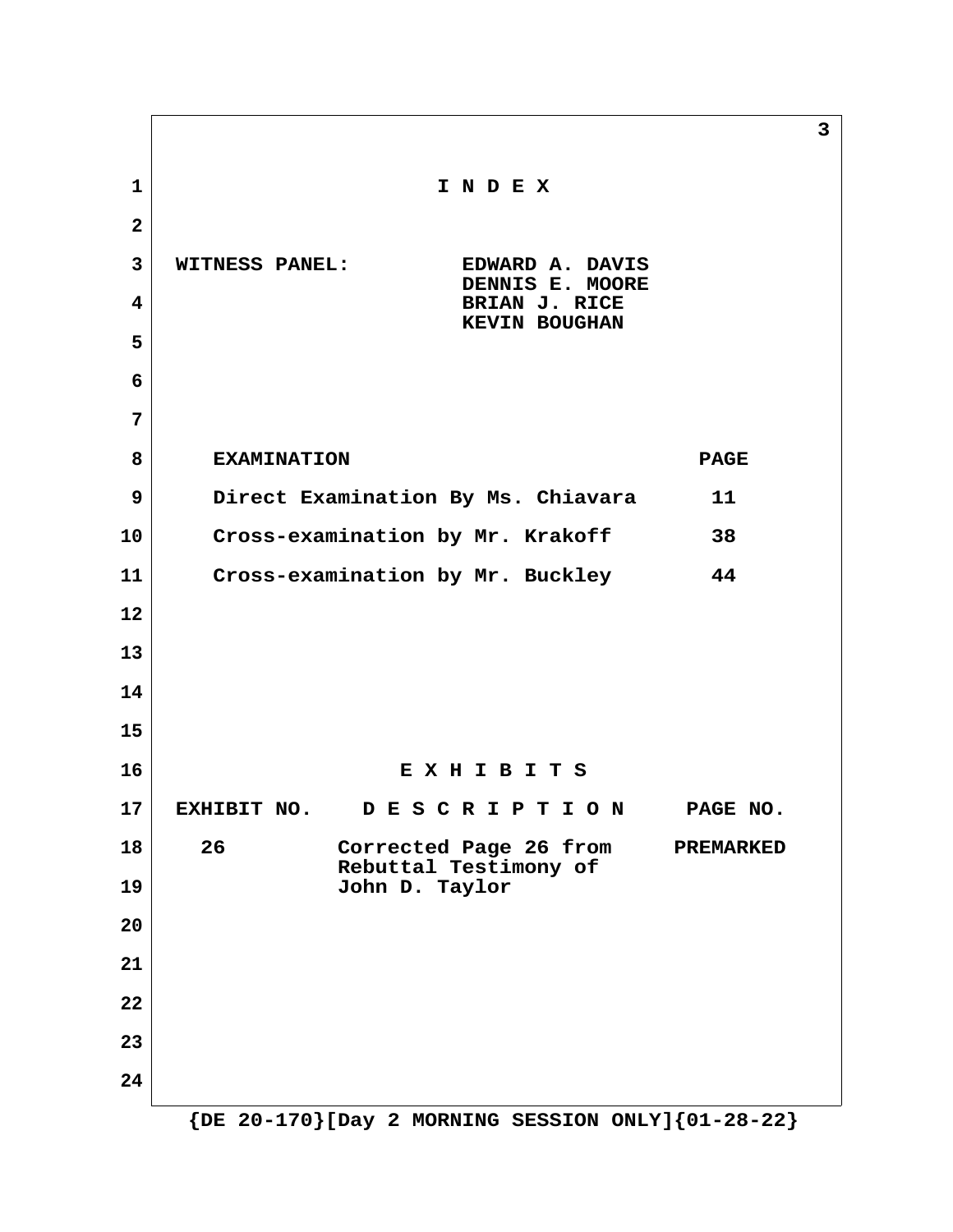# **1 P R O C E E D I N G S 2 CHAIRMAN GOLDNER: Okay. Good 3 morning, everyone. Here again is Chairman 4 Goldner, joined by Special Commissioner Ross 5 and Commissioner Chattopadhyay. We're here 6 this morning in Docket DE 20-170 for a second 7 day of hearings regarding the electric 8 vehicle time-of-use rates, which include the 9 Liberty/Unitil Settlement Agreement and an 10 Eversource proposal. We plan to continue to 11 follow the schedule from the DOE, dated 12 1/24/22, and written closings. 13 Is there anyone here today that did 14 not enter an appearance on Day 1? 15 [No verbal response] 16 CHAIRMAN GOLDNER: Okay. Mr. 17 Buckley looks different today, but we won't 18 make him enter a second appearance. 19 So moving on to preliminary 20 matters, are there any preliminary matters 21 before we have the witnesses sworn in?** 22 MS. CHIAVARA: Chairman Goldner, **23 I'd like to make a couple notes regarding the 24 Eversource witness panel that we're about to**

 **{DE 20-170}[Day 2 MORNING SESSION ONLY]{01-28-22}**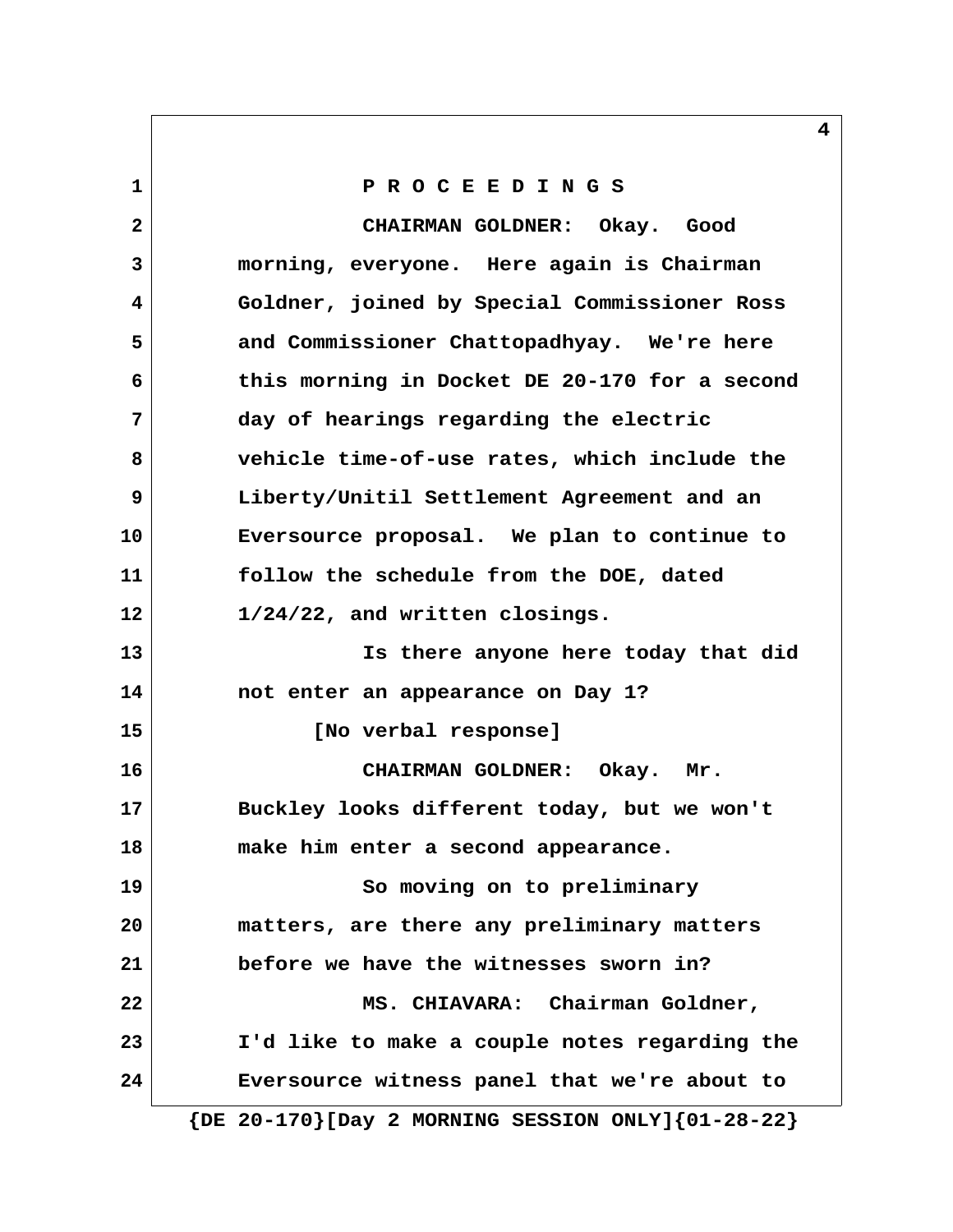1 **hear from.** 

 **2 CHAIRMAN GOLDNER: Okay. Very 3 good.**

 **4 MS. CHIAVARA: Thank you. So 5 Michael Goldman was a witness that did 6 prefile initial testimony. He's no longer 7 with Eversource. But Brian Rice, who is a 8 witness on this docket already, will be 9 adopting Mr. Goldman's part of the testimony, 10 and we will address that on the stand when 11 he's sworn in.**

**12 We also have an additional 13 Eversource member here today, Kevin Boughan. 14 Mr. Boughan is not a witness in this docket, 15 but in Exhibit 13, filed by the Department of 16 Energy, there are a number of data requests 17 from different dockets to which Mr. Boughan 18 is a witness, so we have him available should 19 he need to speak to any of those. So we were 20 going to swear him in as well. 21 CHAIRMAN GOLDNER: Okay. Any 22 objections? No.**

**23 [No verbal response]**

**24 CHAIRMAN GOLDNER: Seeing none,**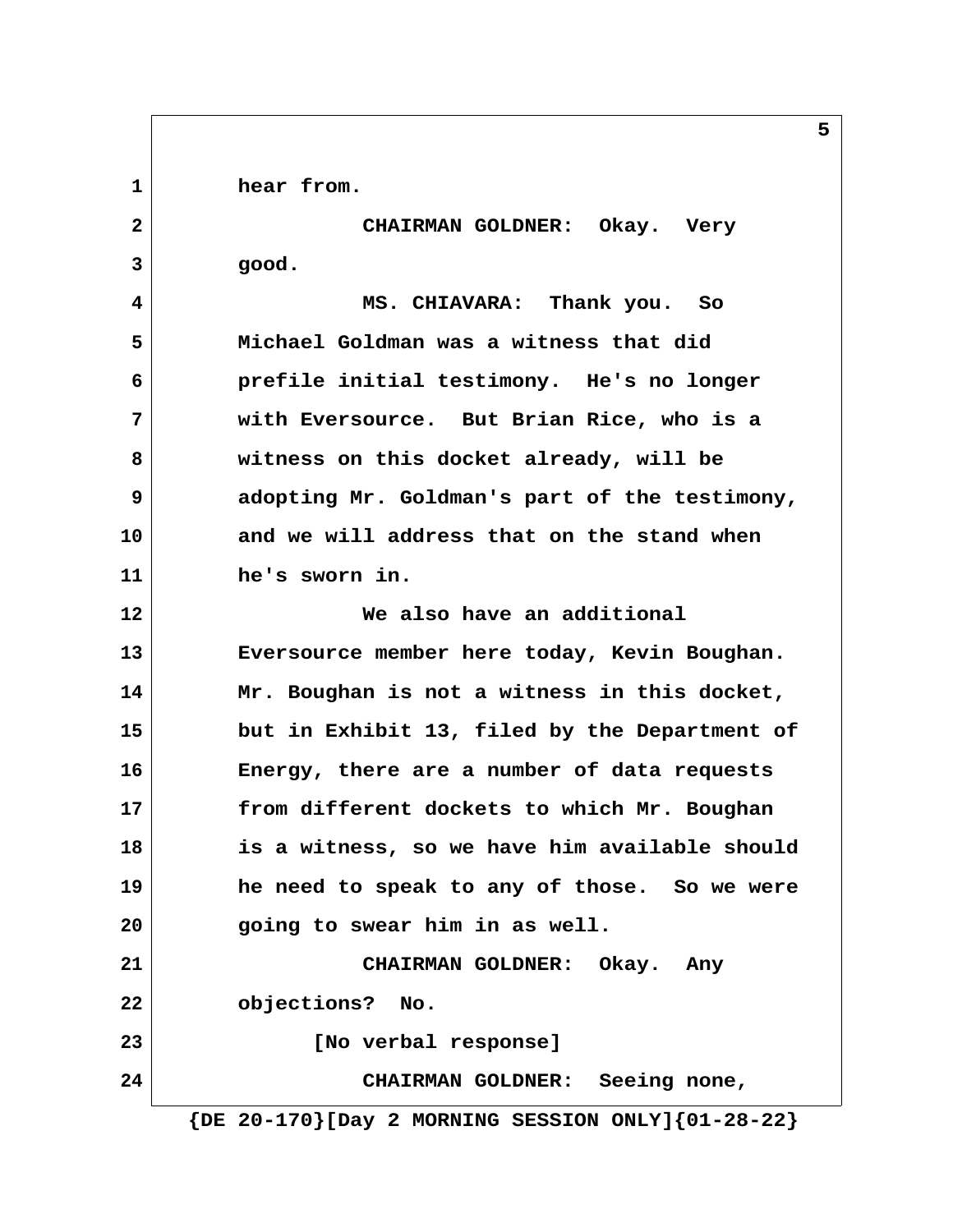**1 we'll proceed as recommended. 2 MS. CHIAVARA: Sorry. I have one 3 more thing. Regarding Eversource, Eversource 4 Exhibit 11, we caught a correction, a 5 calculation error in that exhibit. I filed 6 with the clerk's office at about 8:00 this 7 morning a redlined corrected exhibit. Mr. 8 Davis will also be addressing that on the 9 stand. So he will go through a narrative 10 correction of that. But there should also be 11 the corrected exhibit that was also 12 distributed this morning. 13 CHAIRMAN GOLDNER: Okay. Very 14 good. 15 MR. TAYLOR: Commissioner -- 16 CHAIRMAN GOLDNER: Go ahead. 17 MR. TAYLOR: Sorry. This is 18 Patrick Taylor from Unitil. I had one note 19 regarding exhibits as well. 20 At Tuesday's hearing, our witness, 21 John Taylor, walked through some corrections 22 to Table 7 of Page 26 of his rebuttal 23 testimony, and the Commissioners had 24 requested that we file a corrected version of**

 **{DE 20-170}[Day 2 MORNING SESSION ONLY]{01-28-22}**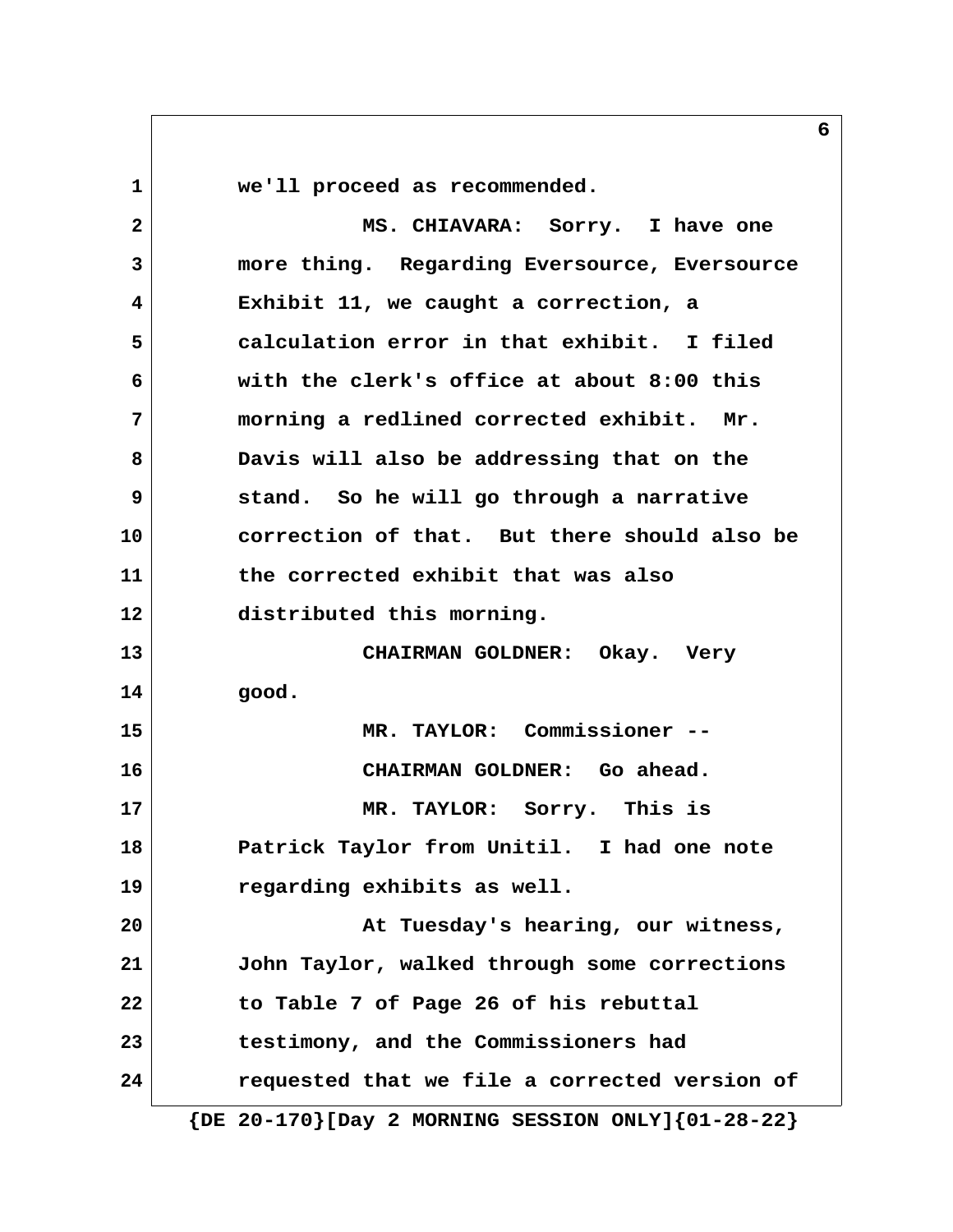**1 that page. So yesterday we did file a 2 corrected version of the page, both a 3 replacement page, but I also filed a copy of 4 the corrected page as Hearings Exhibit 26. 5 And I believe that is the next available 6 number. So I just wanted to note that on the 7 record in case any other hearing exhibits are 8 marked today, that we did snatch up 26 9 already. 10 (The document, as described, was 11 herewith premarked as Exhibit 26 for 12 identification.) 13 CHAIRMAN GOLDNER: Okay. Thank 14 you. I do have some -- I'll take an 15 opportunity at the lunch break to sort some 16 things out with the clerk relative to what I 17 think are two Exhibits 25 as well. But we 18 can come back to this by the end of the day 19 to sort it out. 20 And Mr. Taylor, the first exhibit 21 you were referring to was which exhibit? 22 MR. TAYLOR: So the exhibit that I 23 was referring to -- well, on the stand on 24 Tuesday, John Taylor had made a correction to {DE 20-170}[Day 2 MORNING SESSION ONLY]{01-28-22}**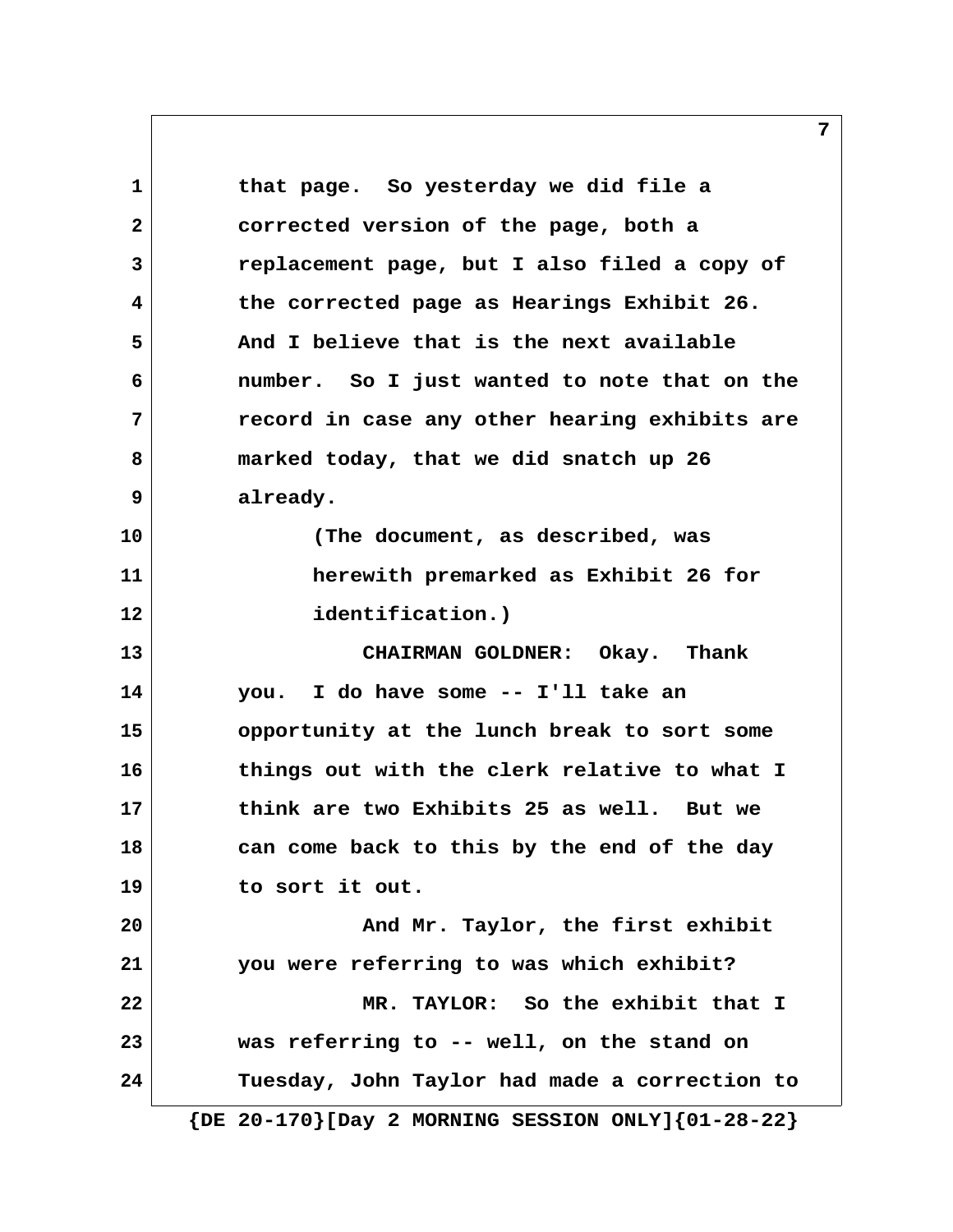**1 his rebuttal testimony, which is marked as 2 Hearings Exhibit 12 in uncorrected form. We 3 then submitted a corrected Page 26 of that 4 testimony, and I submitted that as a separate 5 hearing exhibit, Hearing Exhibit 26. 6 CHAIRMAN GOLDNER: Perfect. Thank 7 you. Thank you. I didn't catch the first 8 exhibit, No. 12. So thank you. 9 Okay. Anything else? We've heard 10 from Unitil and Eversource. Anyone else? 11 MR. VIJAYKAR: Chairman Goldner, 12 this is Nikhil Vijaykar, counsel for 13 ChargePoint. Just one preliminary matter, if 14 I might. 15 During Tuesday's evidentiary 16 hearing, Commissioner Chattopadhyay, you 17 might, recall, in questioning of our witness, 18 asked us to prepare an analysis of payback 19 periods under various scenarios. And as I 20 understand it, my client, including a couple 21 of different people at the client, have been 22 working expeditiously to try to pull this 23 together and, you know, intend to have the 24 analysis that we described and were asked to**

 **{DE 20-170}[Day 2 MORNING SESSION ONLY]{01-28-22}**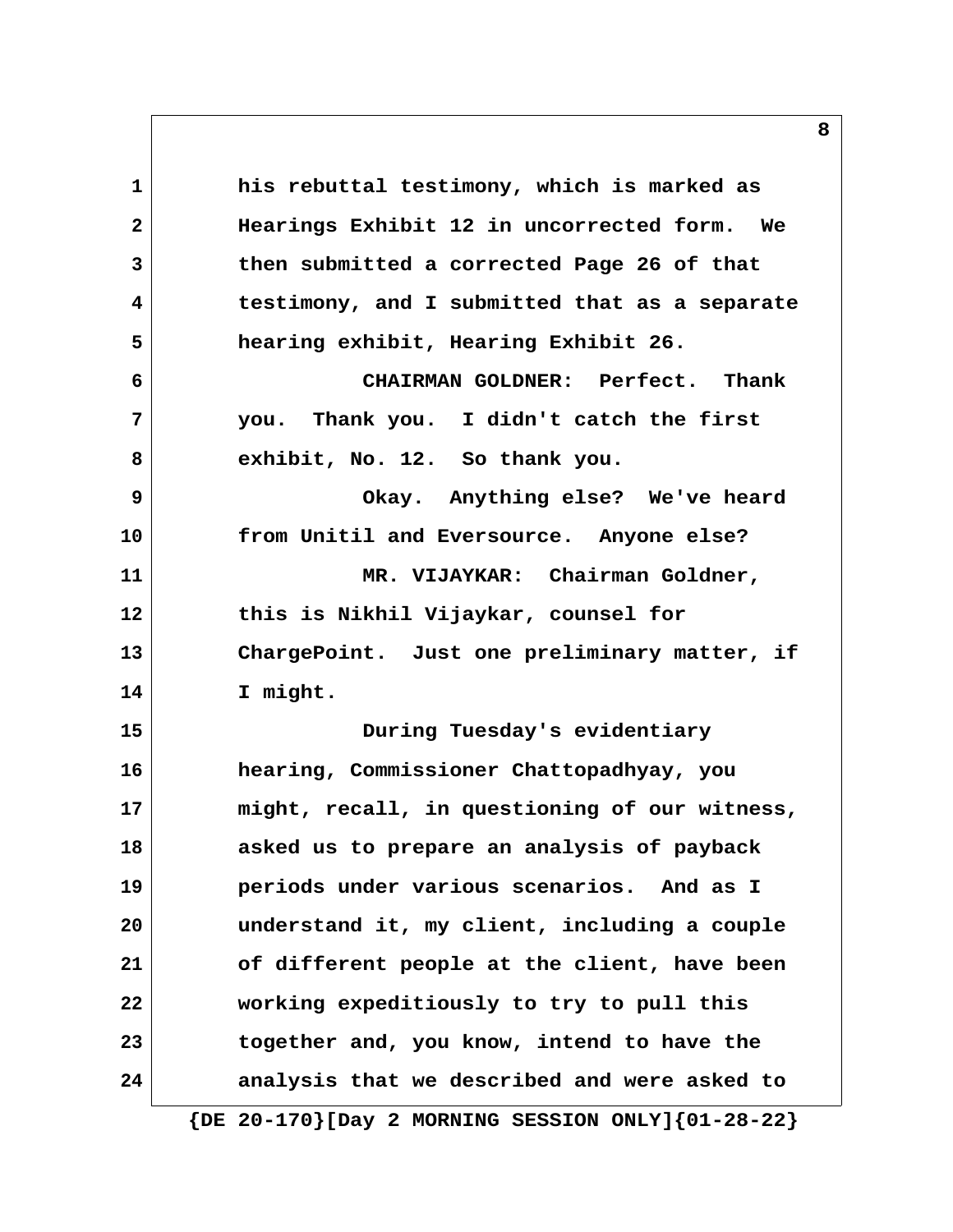1 **provide ready.** With that said, my  **2 understanding is that it is going to be a 3 challenge to get this done by today, as we 4 had -- as we had been asked to do. We're 5 going to be -- you know, the clients are 6 going to be working to get this done as soon 7 as possible and to the Commission. But 8 again, you know, the effort here is to make 9 sure that all the numbers going into the 10 analysis are representative and defensible. 11 So we want to get you the best analysis 12 possible, but I did want to let the 13 Commission know that it is possible that it 14 won't be -- we won't be able to get you the 15 analysis today. 16 CHAIRMAN GOLDNER: Okay. Thank 17 you, Mr. Vijaykar, for that update. Thank 18 you. Mr. Vijaykar, just as an estimate, if 19 it's not -- if it doesn't come today, would 20 you have an estimate of when that would be 21 available? 22 MR. VIJAYKAR: That's a fair 23 question, Chairman Goldner. I've tried to 24 figure out the answer to that. I believe**

 **{DE 20-170}[Day 2 MORNING SESSION ONLY]{01-28-22}**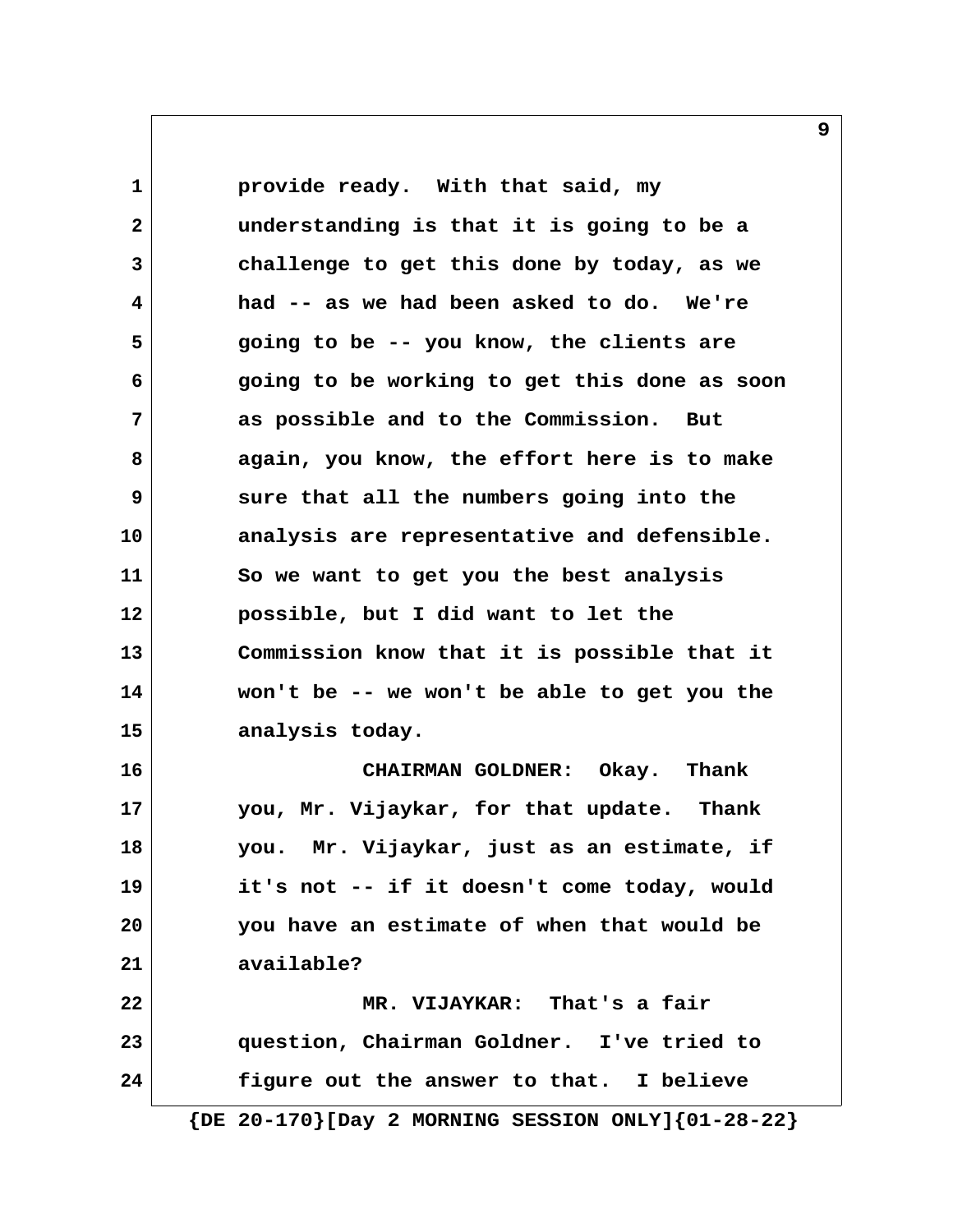1 **that Tuesday would be a reasonable deadline 2 or a reasonable guess of when we would be 3 able to get the Commission something. 4 CHAIRMAN GOLDNER: Okay. 5 MR. VIJAYKAR: That's sort of my 6 best estimate based on my conversations with 7 my client. 8 CHAIRMAN GOLDNER: Thank you. 9 Anyone else? 10 [No verbal response] 11 CHAIRMAN GOLDNER: Okay. Now 12 seeing none, we'll move on to the swearing of 13 the witnesses. 14 Ms. Robidas, would you please swear 15 in the Eversource panel of witnesses. 16 (WHEREUPON, EDWARD A. DAVIS DENNIS E. 17 MOORE, BRIAN J. RICE, KEVIN BOUGHAN 18 were duly sworn and cautioned by the 19 Court Reporter.) 20 EDWARD A. DAVIS, SWORN 21 DENNIS E. MOORE, SWORN 22** BRIAN J. RICE, SWORN **23** KEVIN BOUGHAN, SWORN **24 CHAIRMAN GOLDNER: Okay. We'll**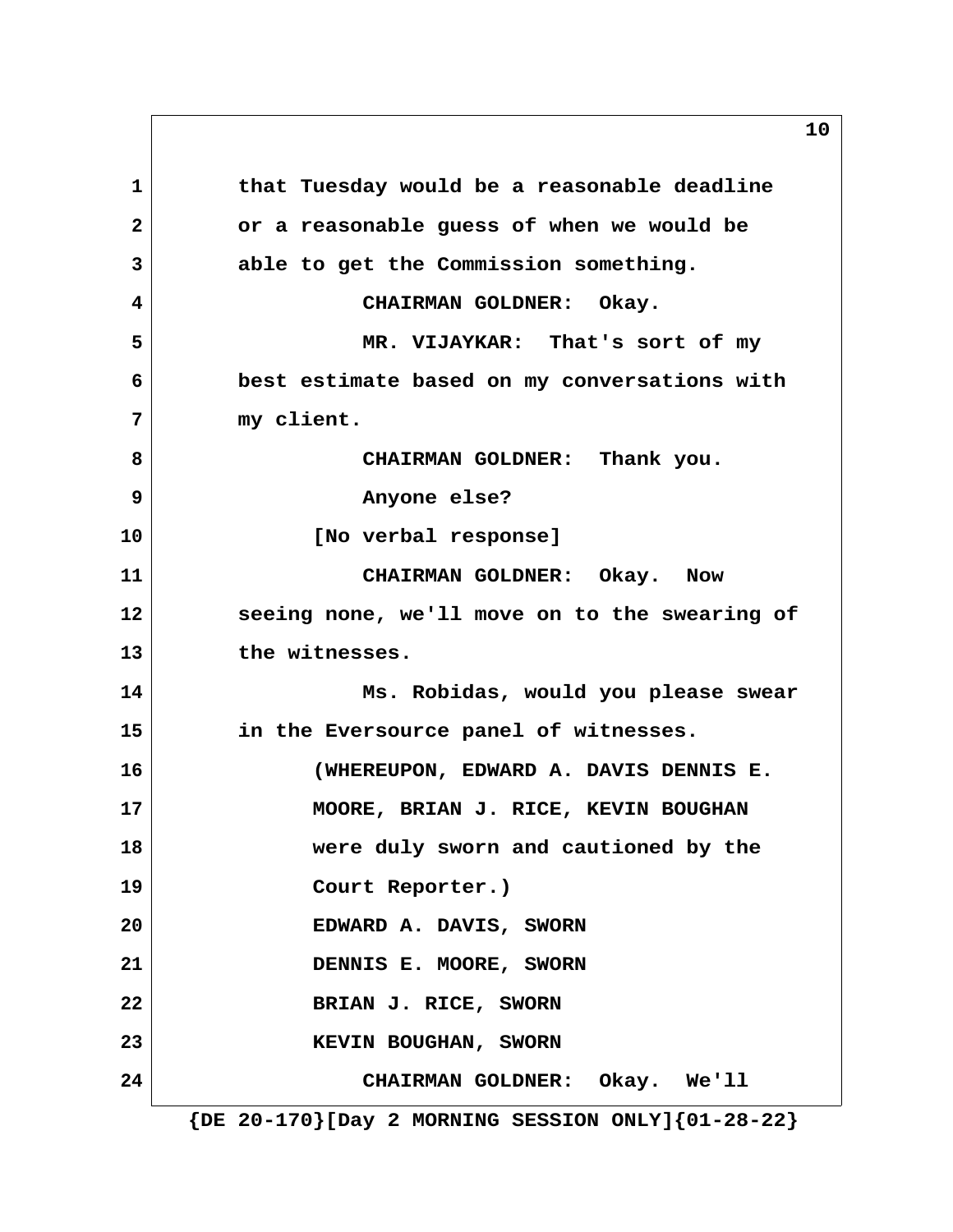| $\mathbf{1}$ |               | move to direct examination. I'll recognize              |
|--------------|---------------|---------------------------------------------------------|
| $\mathbf{2}$ |               | Ms. Chiavara.                                           |
| 3            |               | MS. CHIAVARA: Thank you, Chair.                         |
| 4            |               | I'd like to begin with Mr. Ed Davis.                    |
| 5            |               | DIRECT EXAMINATION                                      |
| 6            |               | BY MS. CHIAVARA:                                        |
| 7            | Q.            | Mr. Davis, can you please state your name and           |
| 8            |               | the title of your role at Eversource.                   |
| 9            | A.            | (Davis) Yes. My name is Edward A. Davis, and            |
| 10           |               | I am the director of rates for Eversource               |
| 11           |               | Energy Services Company, including -- or on             |
| 12           |               | behalf of Public Service of New Hampshire               |
| 13           |               | today.                                                  |
| 14           | $Q_{\bullet}$ | And what are the responsibilities of your               |
| 15           |               | role with the Company?                                  |
| 16           | Α.            | (Davis) I provide rate- and tariff-related              |
| 17           |               | services to the operating companies of                  |
| 18           |               | Eversource Energy.                                      |
| 19           | Q.            | And have you ever testified before this                 |
| 20           |               | Commission?                                             |
| 21           |               | A. (Davis) Yes, I have.                                 |
| 22           | Q.            | Thank you. Did you file testimony and                   |
| 23           |               | corresponding attachments as part of the                |
| 24           |               | filing on June 15th, 2021, marked as                    |
|              |               | ${DE 20-170}$ [Day 2 MORNING SESSION ONLY] ${01-28-22}$ |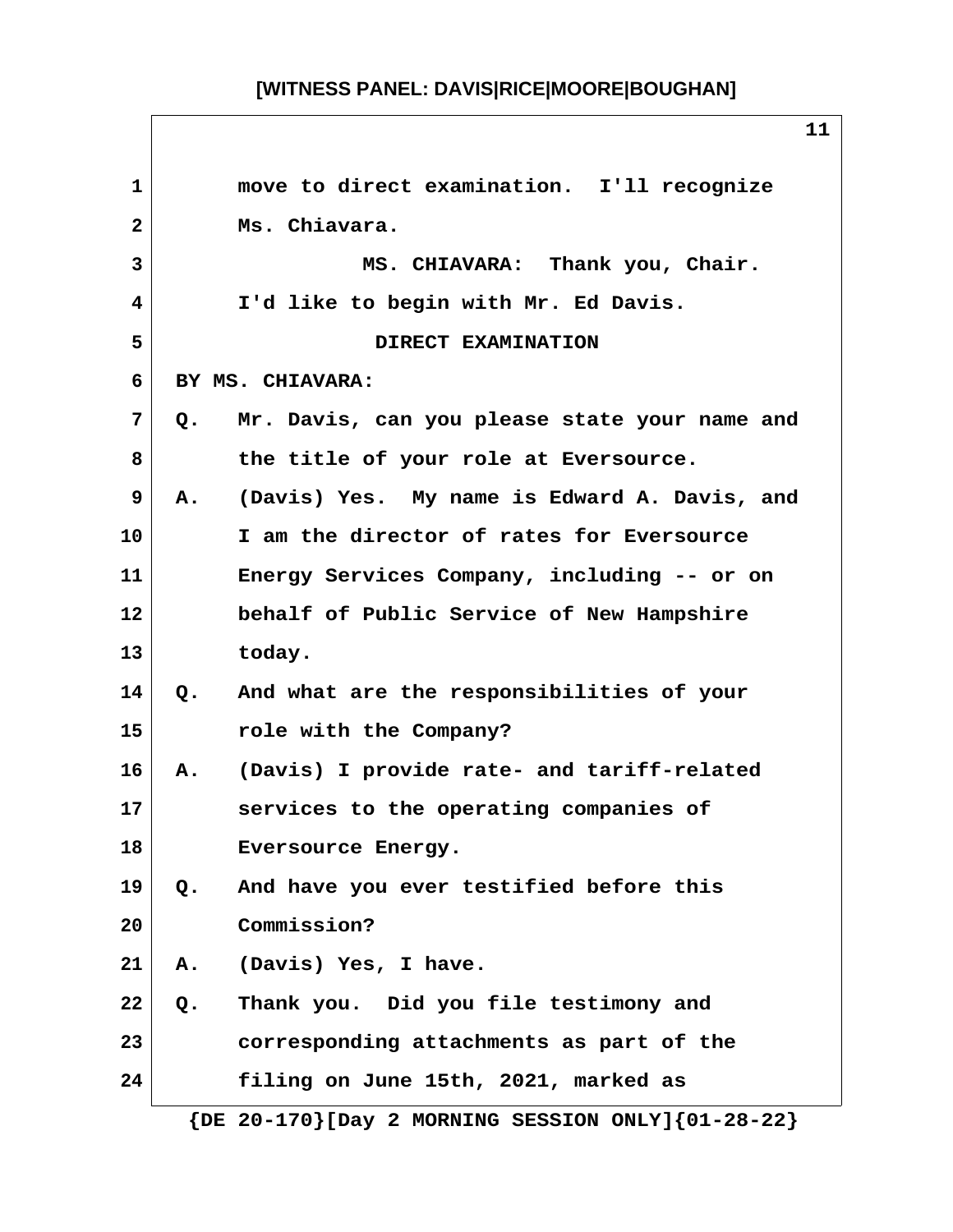|                |    | 12                                            |
|----------------|----|-----------------------------------------------|
| 1              |    | Exhibit 3, and a supplement to the Eversource |
| $\overline{2}$ |    | residential time-of-use rate filed on         |
| 3              |    | June 23rd, 2021, which was marked as          |
| 4              |    | Exhibit 5?                                    |
| 5              | Α. | (Davis) Yes.                                  |
| 6              | Q. | And were the testimony and supporting         |
| 7              |    | materials prepared by you or at your          |
| 8              |    | direction?                                    |
| 9              | Α. | (Davis) Yes, they were.                       |
| 10             | Q. | Do you have any changes or updates to make at |
| 11             |    | this time?                                    |
| 12             | Α. | (Davis) No.                                   |
| 13             | Q. | And do you adopt your testimony today as it   |
| 14             |    | was written and filed?                        |
| 15             | Α. | (Davis) Yes.                                  |
| 16             | Q. | Thank you. Now turning to rebuttal            |
| 17             |    | testimony. Did you also file rebuttal         |
| 18             |    | testimony and a corresponding attachment on   |
| 19             |    | December 10th, 2021, which was marked as      |
| 20             |    | Exhibit 11?                                   |
| 21             |    | A. (Davis) Yes.                               |
| 22             | Q. | And were the testimony and supporting         |
| 23             |    | materials prepared by you or at your          |
| 24             |    | direction?                                    |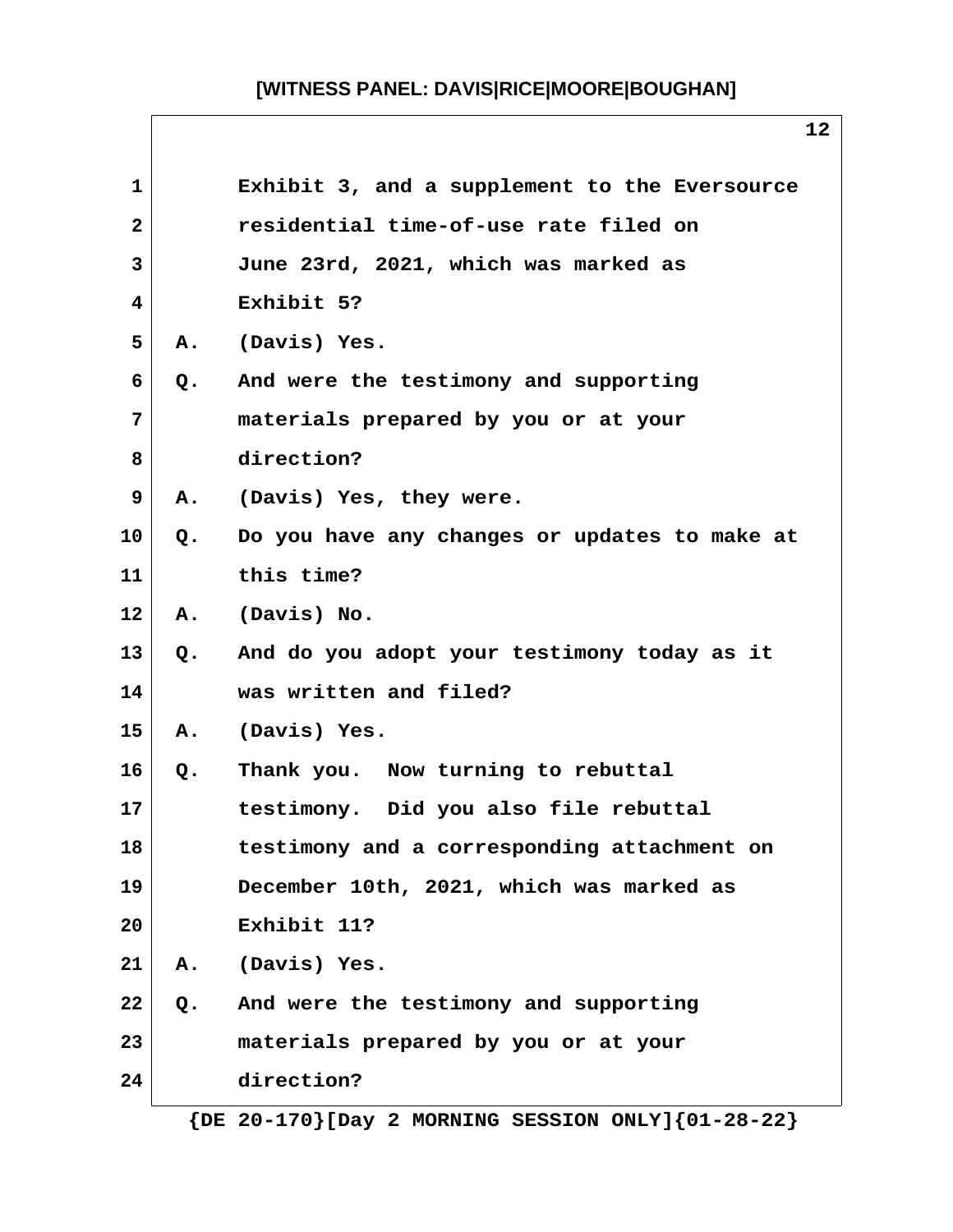1 A. (Davis) Yes.

| $\mathbf{2}$ | Q. | Do you have any changes or updates to make to               |
|--------------|----|-------------------------------------------------------------|
| 3            |    | that testimony at this time?                                |
| 4            | Α. | (Davis) I do. In my rebuttal testimony, on                  |
| 5            |    | Bates Page 18 of Exhibit 11, I explained that               |
| 6            |    | the Company estimated the illustrative                      |
| 7            |    | time-of-use rate for high-demand draw                       |
| 8            |    | applications proposed ideally in its                        |
| 9            |    | testimony would collect, at most,                           |
| 10           |    | approximately 40 percent of the distribution                |
| 11           |    | and transmission revenue that would be                      |
| 12           |    | generated under the demand charge alternative               |
| 13           |    | proposed by the Company in Docket No. 21-078.               |
| 14           |    | The Company omitted the customer charges when               |
| 15           |    | estimating the revenue of the illustrative                  |
| 16           |    | time-of-use rate proposed by DOE.                           |
| 17           |    | As a result, the testimony should be                        |
| 18           |    | corrected to state that the rate proposed by                |
| 19           |    | DOE would collect, at most, approximately                   |
| 20           |    | 59 percent of the distribution and                          |
| 21           |    | transmission revenue that the demand charge                 |
| 22           |    | alternative proposed by the Company would                   |
| 23           |    | produce at low levels of station utilization.               |
| 24           |    | Nothing changes there but the percentage of                 |
|              |    | $\{DE 20-170\}$ [Day 2 MORNING SESSION ONLY] $\{01-28-22\}$ |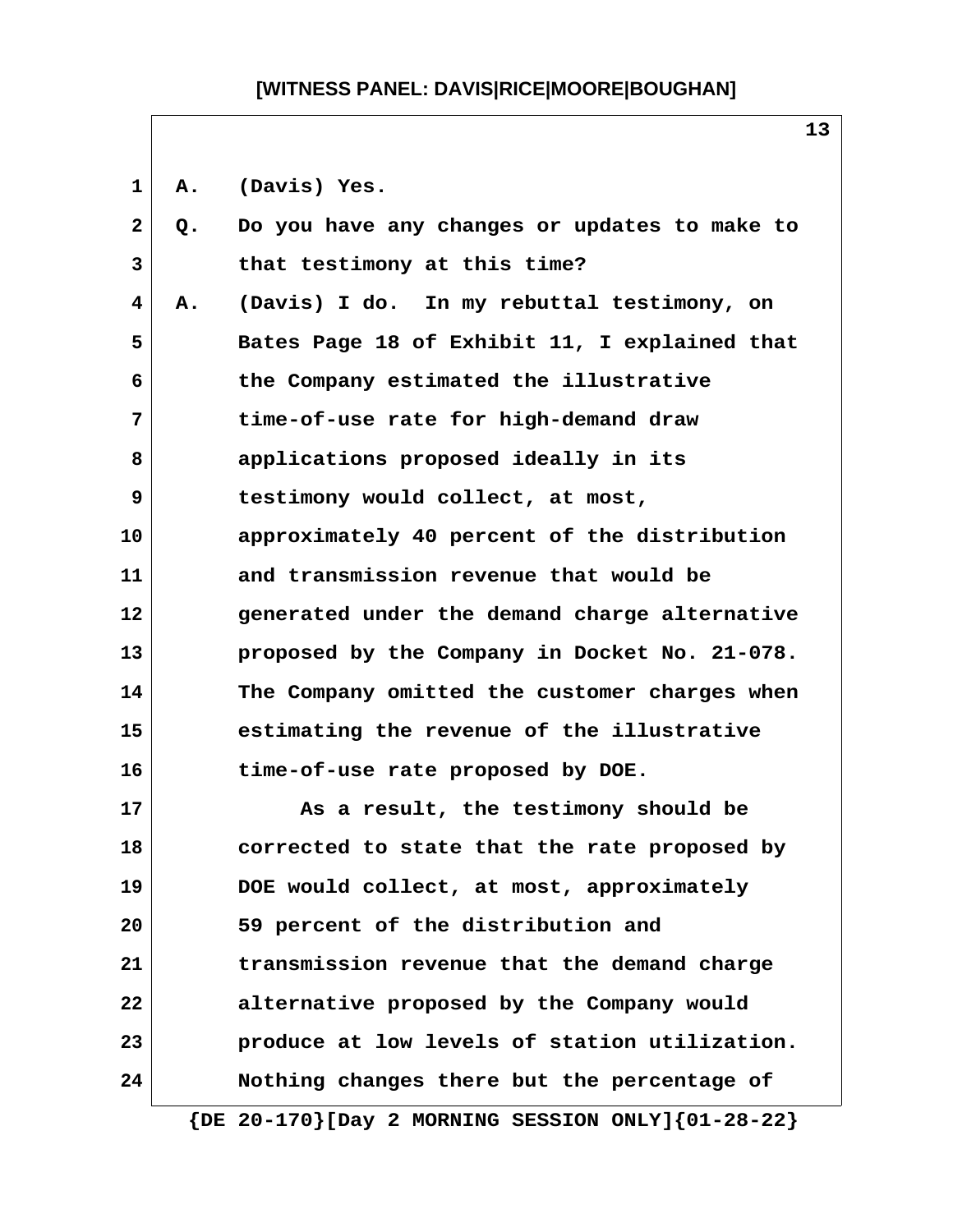|                   |               | 14                                                      |
|-------------------|---------------|---------------------------------------------------------|
| $\mathbf{1}$      |               | revenue estimated to be recovered by the DOE            |
| 2                 |               | rate.                                                   |
| 3                 |               | Accordingly, I'm also providing a                       |
| 4                 |               | revised Exhibit EAD Rebuttal-1, which is                |
| 5                 |               | Bates Page 23 of Exhibit 11, in support of              |
| 6                 |               | this update.                                            |
| 7                 | Q.            | And these corrections were all filed as of              |
| 8                 |               | this morning as part of a corrected                     |
| 9                 |               | Exhibit 11; correct?                                    |
| 10                | Α.            | (Davis) That's correct.                                 |
| 11                | $Q_{\bullet}$ | So do you adopt that testimony today with the           |
| $12 \overline{ }$ |               | corrections you've just described?                      |
| 13 <sup>2</sup>   | А.            | (Davis) I do.                                           |
| 14                | Q.            | Thank you.                                              |
| 15                |               | Now turning to Mr. Moore. Mr. Moore,                    |
| 16                |               | please state your name and the title of your            |
| 17                |               | role at Eversource.                                     |
| 18                |               | [connectivity issue]                                    |
| 19                | <b>A.</b>     | (Moore) Good morning. My name is Mr. Dennis             |
| 20                |               | Moore. I'm the director of IT Enterprise                |
| 21                |               | Business Solutions at Eversource Energy                 |
| 22                |               | Service Company.                                        |
| 23                |               | Q. And Mr. Moore, what are the responsibilities         |
| 24                |               | of your role at Eversource?                             |
|                   |               | ${DE 20-170}$ [Day 2 MORNING SESSION ONLY] ${01-28-22}$ |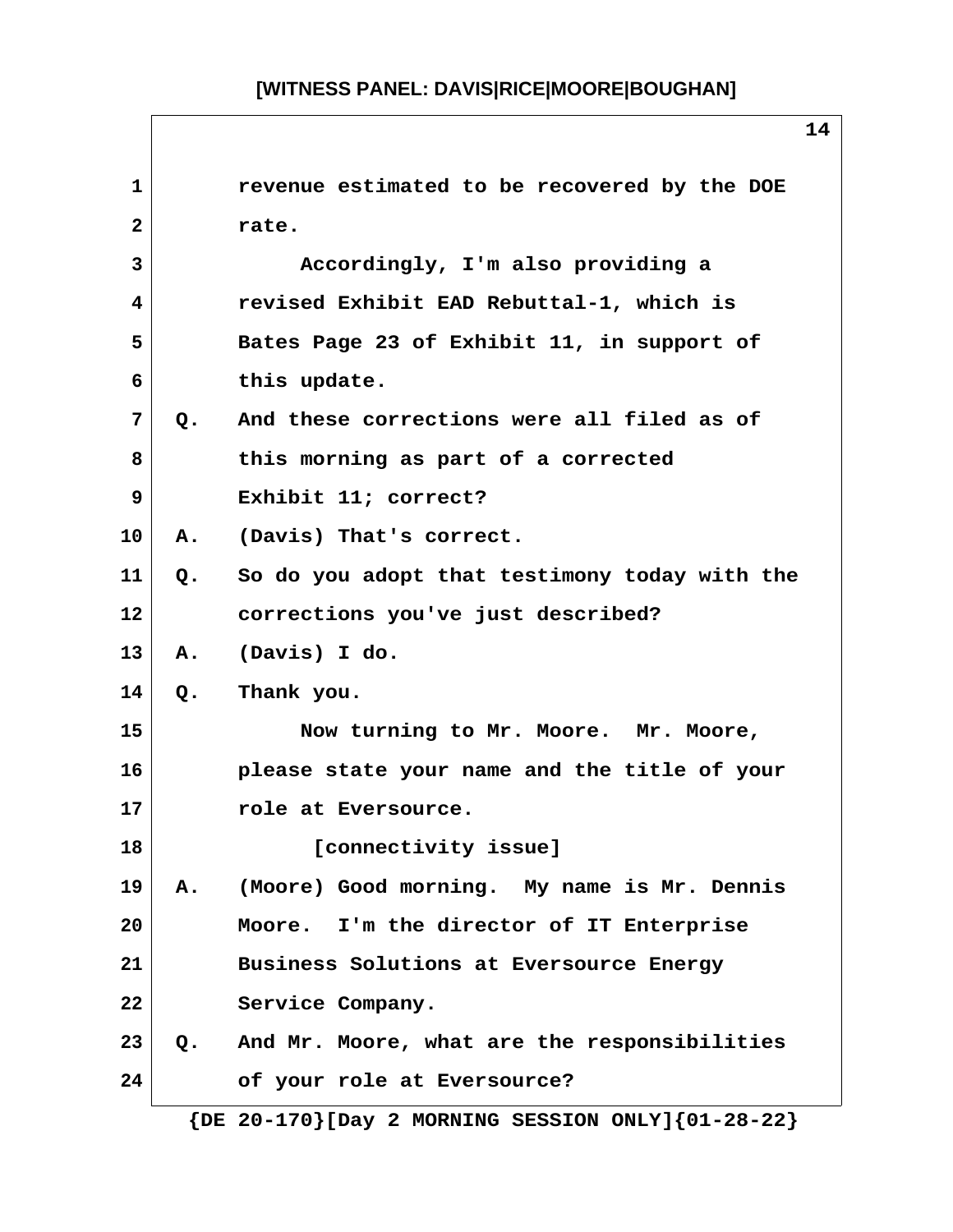| $\mathbf{1}$ |               | [Court Reporter interrupts.]                                |
|--------------|---------------|-------------------------------------------------------------|
| $\mathbf{2}$ | $Q_{\bullet}$ | So Mr. Moore, what are the responsibilities                 |
| 3            |               | of your role at Eversource?                                 |
| 4            | Α.            | (Moore) I've worked with Eversource Energy                  |
| 5            |               | for 31 years, developing, implementing and                  |
| 6            |               | maintaining Enterprise Business Solutions.                  |
| 7            | Q.            | And have you ever testified before this                     |
| 8            |               | Commission?                                                 |
| 9            | Α.            | (Moore) Yes.                                                |
| 10           | Q.            | Did you file testimony and corresponding                    |
| 11           |               | attachments as part of the filing on                        |
| 12           |               | June 15th, 2021, marked as Exhibit 4?                       |
| 13           | Α.            | (Moore) Yes.                                                |
| 14           | Q.            | Were the testimony and supporting materials                 |
| 15           |               | prepared by you or at your direction?                       |
| 16           | Α.            | (Moore) Yes.                                                |
| 17           | Q.            | Do you have any changes or updates to make at               |
| 18           |               | this time?                                                  |
| 19           | Α.            | (Moore) No.                                                 |
| 20           | Q.            | And do you adopt your testimony today as it                 |
| 21           |               | was written and filed?                                      |
| 22           | Α.            | (Moore) Yes, I do.                                          |
| 23           | Q.            | Did you also file rebuttal testimony on                     |
| 24           |               | December 10th, 2021, marked as Exhibit 11?                  |
|              |               | $\{DE 20-170\}$ [Day 2 MORNING SESSION ONLY] $\{01-28-22\}$ |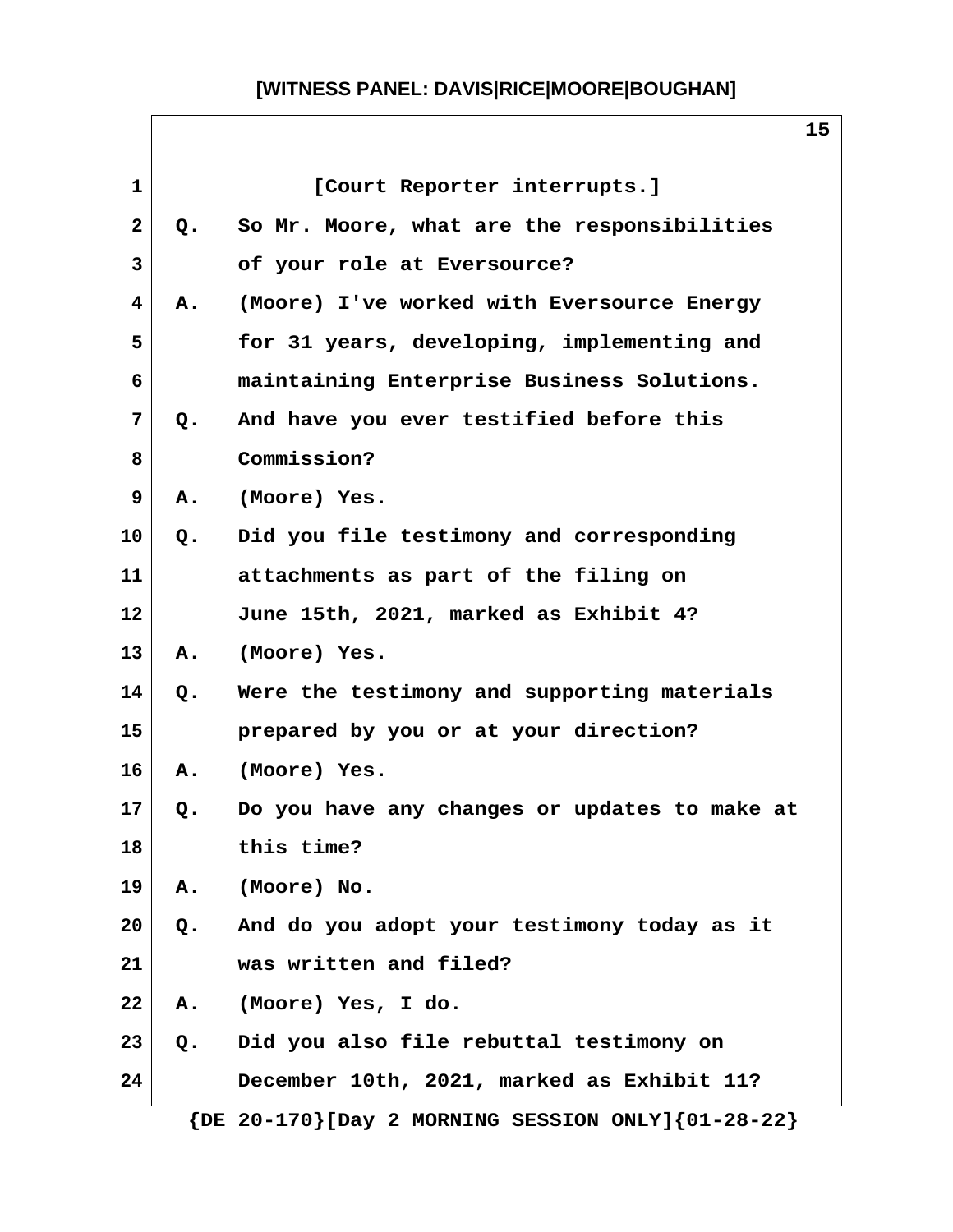| $\mathbf{1}$   | Α.                     | (Moore) Yes.                                                |
|----------------|------------------------|-------------------------------------------------------------|
| $\mathbf{2}$   | Q.                     | Was that testimony prepared by you or at your               |
| $\mathbf{3}$   |                        | direction?                                                  |
| $\overline{4}$ | Α.                     | (Moore) Yes, it was.                                        |
| 5              | $Q_{\bullet}$          | And do you have any changes or updates to                   |
| 6              |                        | make to that testimony at this time?                        |
| 7              | Α.                     | (Moore) No, not at this time.                               |
| 8              | Q.                     | So do you adopt that testimony today as it                  |
| 9              |                        | was written and filed?                                      |
| 10             | Α.                     | (Moore) Yes, I do.                                          |
| 11             | Q.                     | Thank you very much.                                        |
| $12 \,$        |                        | Turning to Brian Rice. Mr. Rice, please                     |
| 13             |                        | state your name and title of your role at                   |
| 14             |                        | Eversource.                                                 |
| 15             | $\mathbf{A}_{\bullet}$ | (Rice) My name is Brian Rice. My position                   |
| 16             |                        | has been manager of regulatory projects at                  |
| 17             |                        | Eversource Energy Service Company.                          |
| 18             | Q.                     | And what are the responsibilities of your                   |
| 19             |                        | role at Eversource?                                         |
| 20             | Α.                     | (Rice) Well, I manage enterprise-wide                       |
| 21             |                        | regulatory initiatives across Eversource                    |
| 22             |                        | Energy's operating companies, including                     |
| 23             |                        | Public Service Company of New Hampshire.                    |
| 24             | Q <sub>o</sub>         | And have you ever testified before this                     |
|                |                        | $\{DE 20-170\}$ [Day 2 MORNING SESSION ONLY] $\{01-28-22\}$ |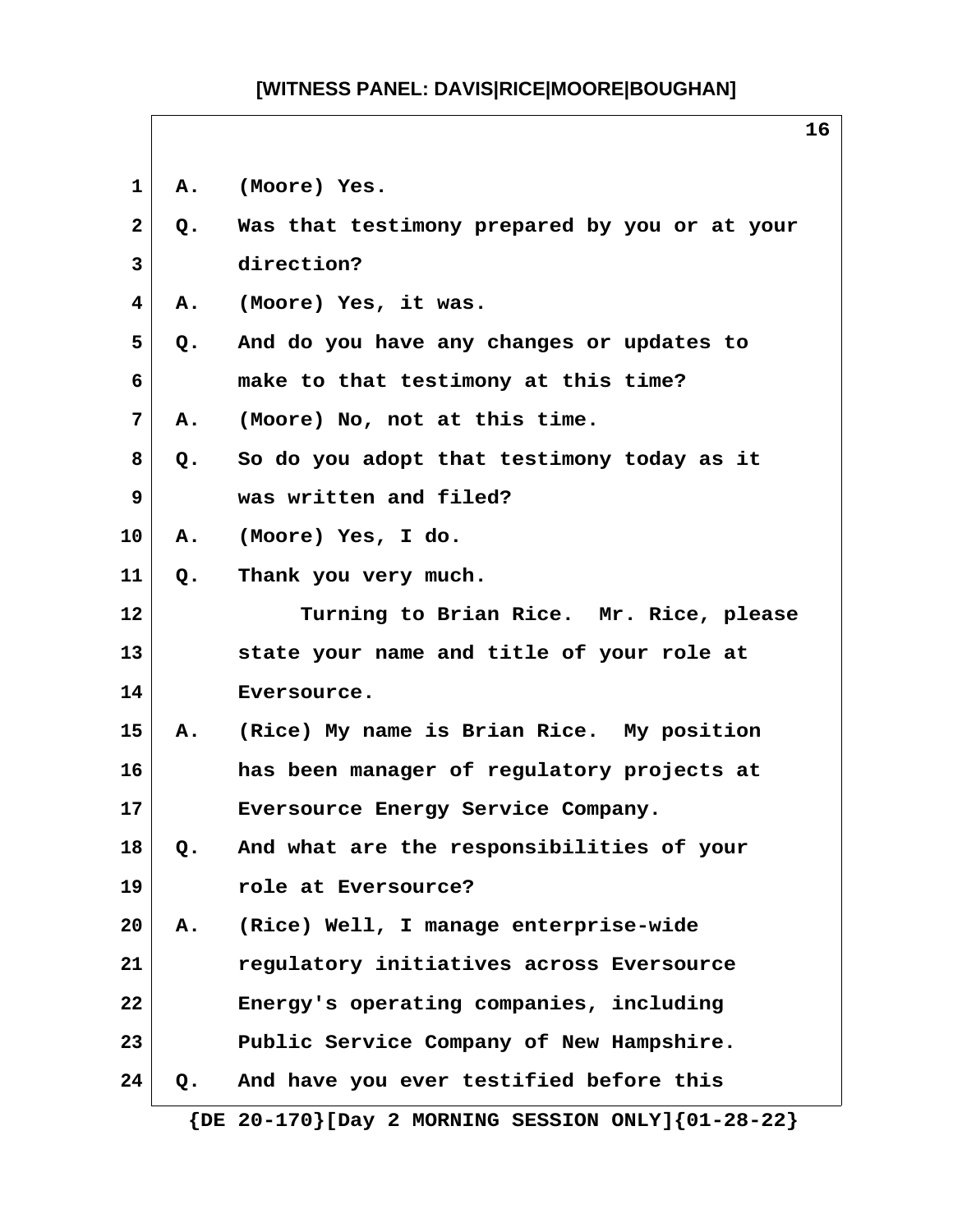|                   |    | 17                                            |
|-------------------|----|-----------------------------------------------|
| $\mathbf 1$       |    | Commission?                                   |
| $\mathbf{2}$      | А. | (Rice) Yes.                                   |
| 3                 | Q. | Did you file testimony and corresponding      |
| 4                 |    | attachments as part of the filing on          |
| 5                 |    | June 15th, 2021, marked as Exhibit 4?         |
| 6                 | Α. | (Rice) Yes.                                   |
| 7                 | Q. | Were the testimony and supporting materials   |
| 8                 |    | prepared by you or at your direction?         |
| 9                 | А. | (Rice) Yes.                                   |
| 10                | Q. | Do you have any changes or updates to make at |
| 11                |    | this time?                                    |
| $12 \overline{ }$ | Α. | (Rice) Yes. I am also adopting the testimony  |
| 13                |    | of Michael Goldman, filed jointly along with  |
| 14                |    | my own. Mr. Goldman is no longer with         |
| 15                |    | Eversource, but I'm directly familiar with    |
| 16                |    | Eversource's managed charging proposal, which |
| 17                |    | was the substance of Mr. Goldman's testimony. |
| 18                | Q. | Do you adopt your testimony today along with  |
| 19                |    | the changes you just mentioned?               |
| 20                | Α. | (Rice) Yes.                                   |
| 21                | Q. | Did you also file rebuttal testimony on       |
| 22                |    | December 10th, 2021, marked as Exhibit 11?    |
| 23                | Α. | (Rice) Yes.                                   |
| 24                | Q. | And was that testimony and supporting         |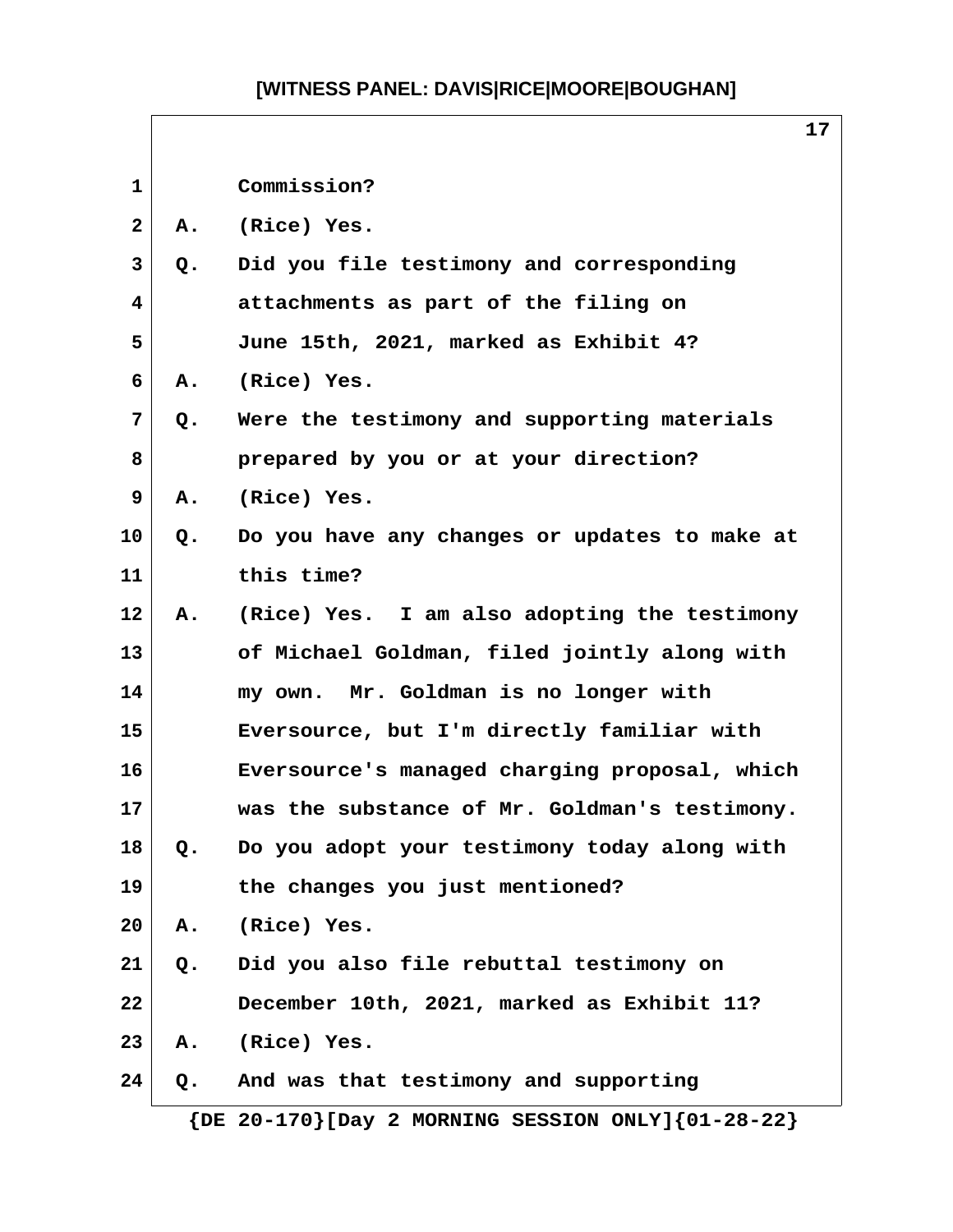| 1            |               | materials prepared by you or at your                        |
|--------------|---------------|-------------------------------------------------------------|
| $\mathbf{2}$ |               | direction?                                                  |
| 3            | Α.            | (Rice) Yes.                                                 |
| 4            | Q.            | Do you have any changes or updates to make to               |
| 5            |               | that testimony at this time?                                |
| 6            | Α.            | (Rice) No.                                                  |
| 7            | Q.            | So do you adopt the testimony today as it was               |
| 8            |               | written and filed?                                          |
| 9            | Α.            | (Rice) Yes.                                                 |
| 10           | Q.            | Thank you.                                                  |
| 11           |               | Turning to Kevin Boughan. Mr. Boughan,                      |
| 12           |               | please state your name and the title of your                |
| 13           |               | role at Eversource.                                         |
| 14           | Α.            | (Boughan) My name is Kevin Boughan, and my                  |
| 15           |               | position is manager of research and business                |
| 16           |               | development at Eversource Energy Service                    |
| 17           |               | Company. And in that position I provide                     |
| 18           |               | service to the operating companies of                       |
| 19           |               | Eversource Energy, including the Company.                   |
| 20           | $Q_{\bullet}$ | And what are the responsibilities of your                   |
| 21           |               | role at Eversource?                                         |
| 22           | Α.            | (Boughan) I am responsible for development                  |
| 23           |               | strategies, including the development of                    |
| 24           |               | EV-charging programs across Eversource                      |
|              |               | $\{DE 20-170\}$ [Day 2 MORNING SESSION ONLY] $\{01-28-22\}$ |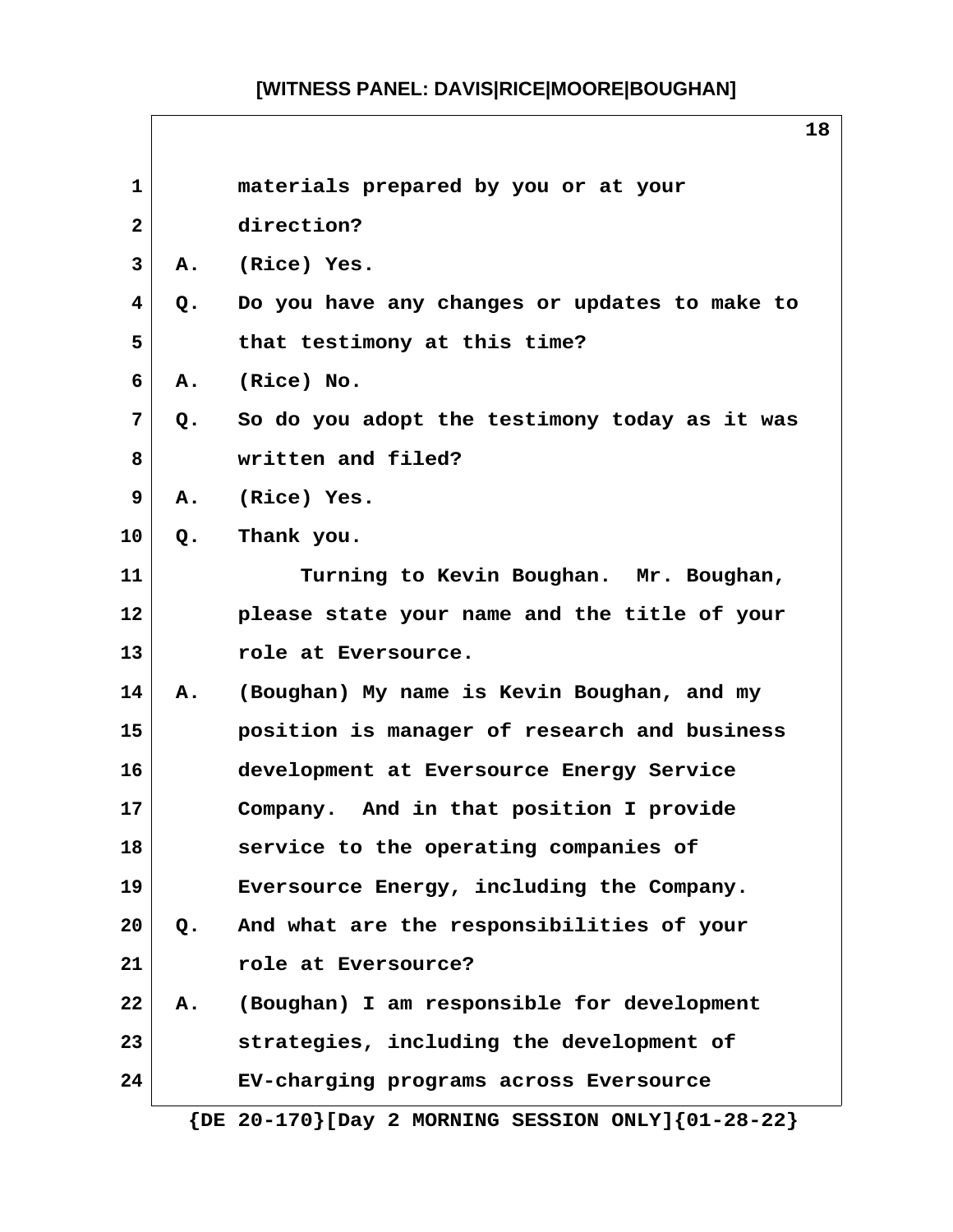|              |    | 19                                           |
|--------------|----|----------------------------------------------|
| 1            |    | Energy.                                      |
| $\mathbf{2}$ | Q. | Have you ever testified before this          |
| 3            |    | Commission?                                  |
| 4            | Α. | (Boughan) No.                                |
| 5            | Q. | And did you file testimony in this docket?   |
| 6            | Α. | (Boughan) No, but the Department of Energy   |
| 7            |    | submitted discovery from Docket No. 21-078,  |
| 8            |    | in which I am a witness. And I'm the witness |
| 9            |    | of record on some of the responses submitted |
| 10           |    | as Exhibit 13 in this proceeding.            |
| 11           | Q. | And were the responses within Exhibit 13,    |
| 12           |    | where you are listed as a witness, prepared  |
| 13           |    | by you or at your direction?                 |
| 14           | Α. | (Boughan) Yes, they were.                    |
| 15           | Q. | Thank you very much.                         |
| 16           |    | So for my first question is for              |
| 17           |    | Mr. Rice. Mr. Rice, could you briefly        |
| 18           |    | explain why Eversource is not recommending   |
| 19           |    | the three-period residential EV time-of-use  |
| 20           |    | rate it proposed in the Company's June 15th  |
| 21           |    | filing?                                      |
| 22           | Α. | (Rice) Yes. Eversource is really interested  |
| 23           |    | in opportunities to best serve EV customers  |
| 24           |    | and encourage them to charge their           |
|              |    |                                              |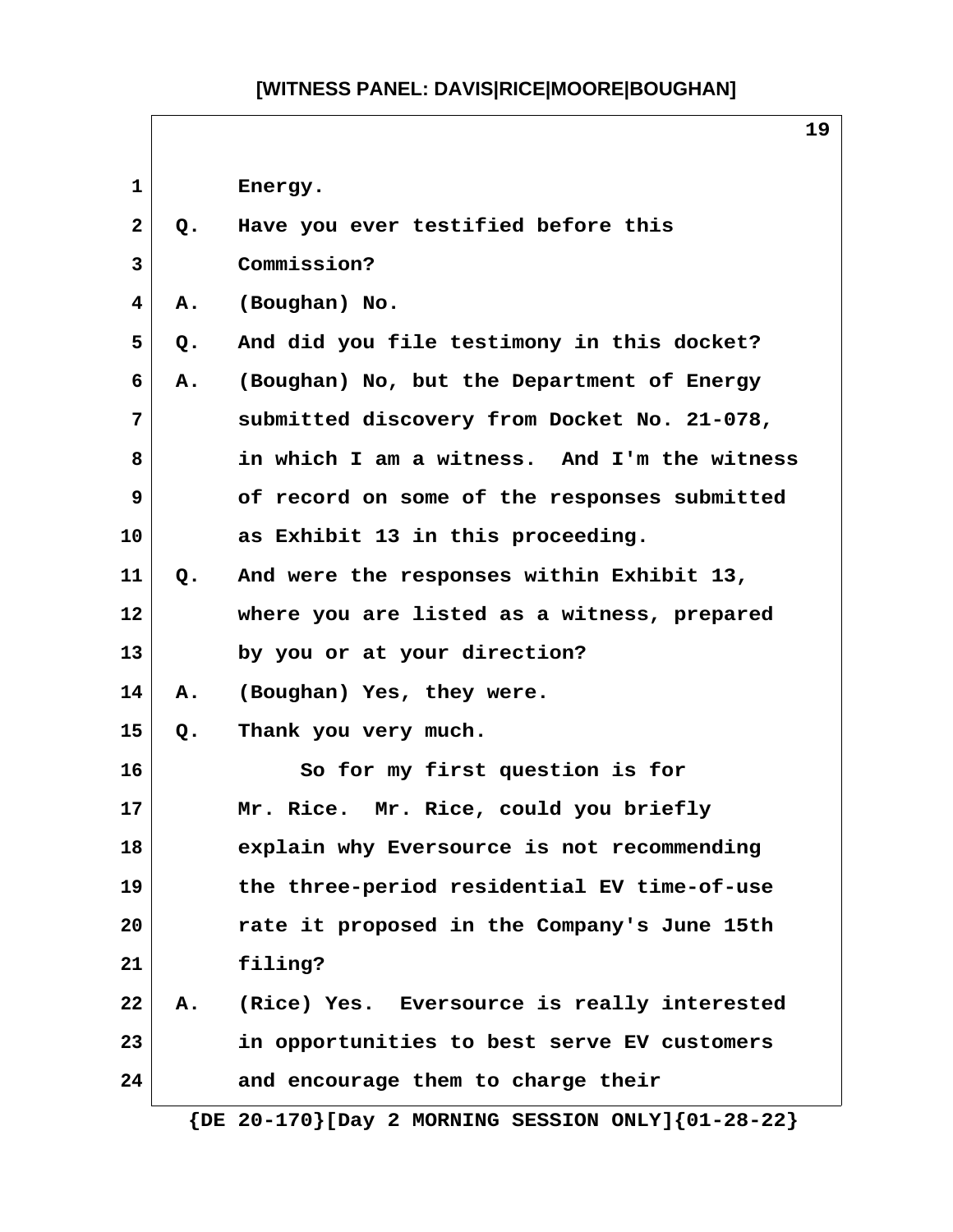| $\mathbf{1}$ |    | vehicles -- [connectivity issue]                            |
|--------------|----|-------------------------------------------------------------|
| $\mathbf{2}$ |    | [Court Reporter interrupts.]                                |
| 3            | Α. | (Rice) Eversource is very interested in                     |
| 4            |    | opportunities to best serve EV customers and                |
| 5            |    | encourage them to charge their vehicles in                  |
| 6            |    | ways that minimize costs for the electric                   |
| 7            |    | power system. The Company just doesn't                      |
| 8            |    | believe that a separately-metered residential               |
| 9            |    | EV time-of-use rate is the best way for it to               |
| 10           |    | do that in the near term. Eversource would                  |
| 11           |    | incur meaningful costs to modify current                    |
| 12           |    | systems to make a three-period EV time-of-use               |
| 13           |    | rate available to customers, but individual                 |
| 14           |    | customers wouldn't necessarily save much on                 |
| 15           |    | their bills from the rate. Eversource                       |
| 16           |    | estimated that a typical EV customer could                  |
| 17           |    | save less than a dollar per month by                        |
| 18           |    | enrolling in a separate EV rate. So it's                    |
| 19           |    | possible that few customers would actually                  |
| 20           |    | enroll in the rate after the Company spends                 |
| 21           |    | money to make the option available.                         |
| 22           |    | Eversource believes there are lower cost                    |
| 23           |    | approaches that may be more successful in the               |
| 24           |    | near term and is also optimistic that there                 |
|              |    | $\{DE 20-170\}$ [Day 2 MORNING SESSION ONLY] $\{01-28-22\}$ |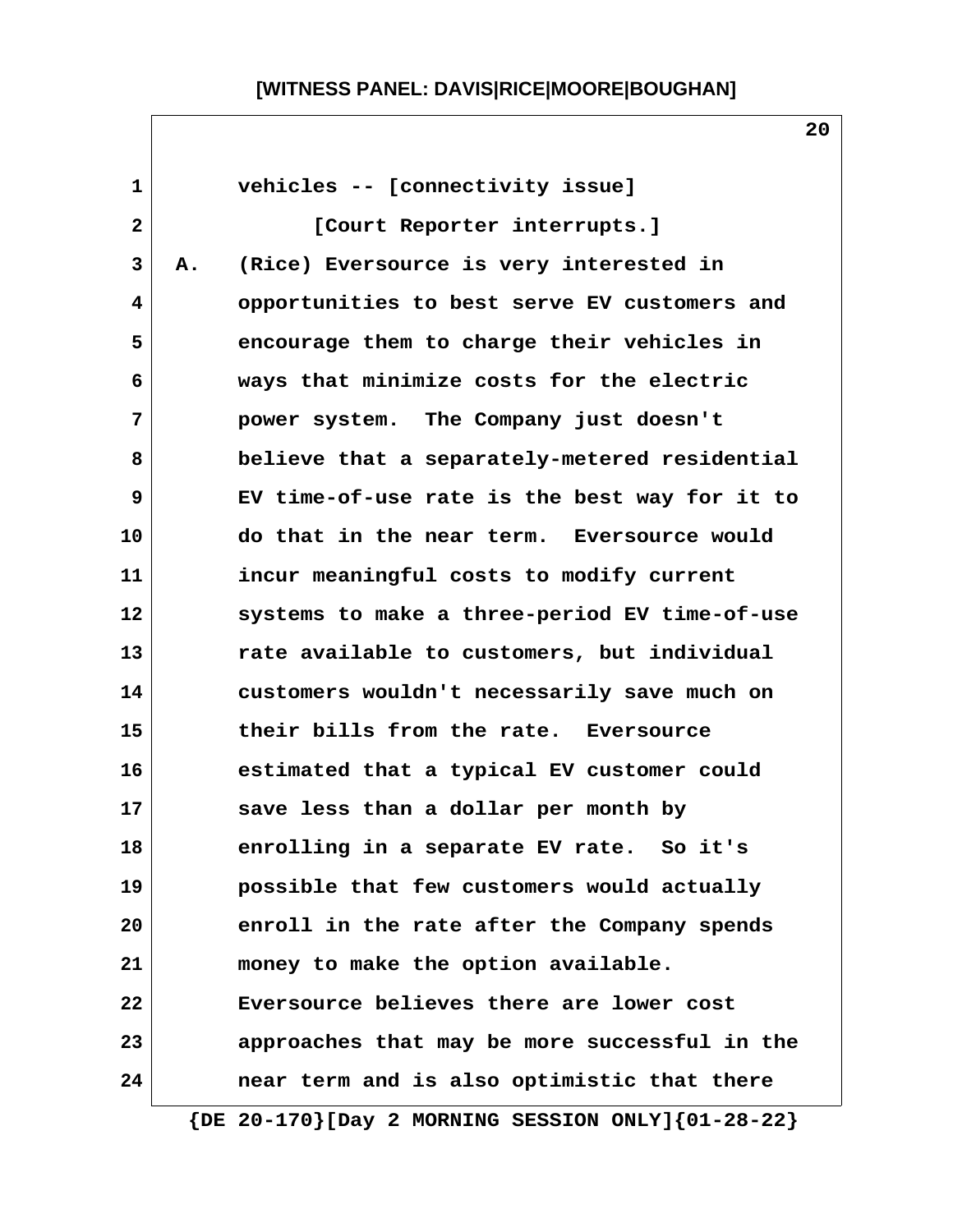| 1            |    | will be better opportunities to provide EV                  |
|--------------|----|-------------------------------------------------------------|
| $\mathbf{2}$ |    | rates in the future when company systems are                |
| 3            |    | updated and there are potentially more EV                   |
| 4            |    | customers that would be interested in                       |
| 5            |    | time-of-use rate options.                                   |
| 6            |    | These considerations aren't unique to                       |
| 7            |    | New Hampshire. Eversource has evaluated                     |
| 8            |    | implementation of residential EV time-of-use                |
| 9            |    | rates elsewhere in New England, and EV rate                 |
| 10           |    | options have been investigated by utility                   |
| 11           |    | commissions in Connecticut and Massachusetts.               |
| 12           |    | These states have explicit EV adoption goals,               |
| 13           |    | but regulators haven't found it necessary for               |
| 14           |    | utilities to spend money to make                            |
| 15           |    | separately-metered EV residential rates                     |
| 16           |    | available at this time. These states are                    |
| 17           |    | pursuing other near-term approaches to serve                |
| 18           |    | EV customers while still remaining open to                  |
| 19           |    | launching residential EV rates in the future.               |
| 20           |    | The Company believes that's a sensible                      |
| 21           |    | approach for New Hampshire to follow as well                |
| 22           |    | at this time.                                               |
| 23           | Q. | Eversource also proposed a managed charging                 |
| 24           |    | program in the June 15th filing. Is the                     |
|              |    | $\{DE 20-170\}$ [Day 2 MORNING SESSION ONLY] $\{01-28-22\}$ |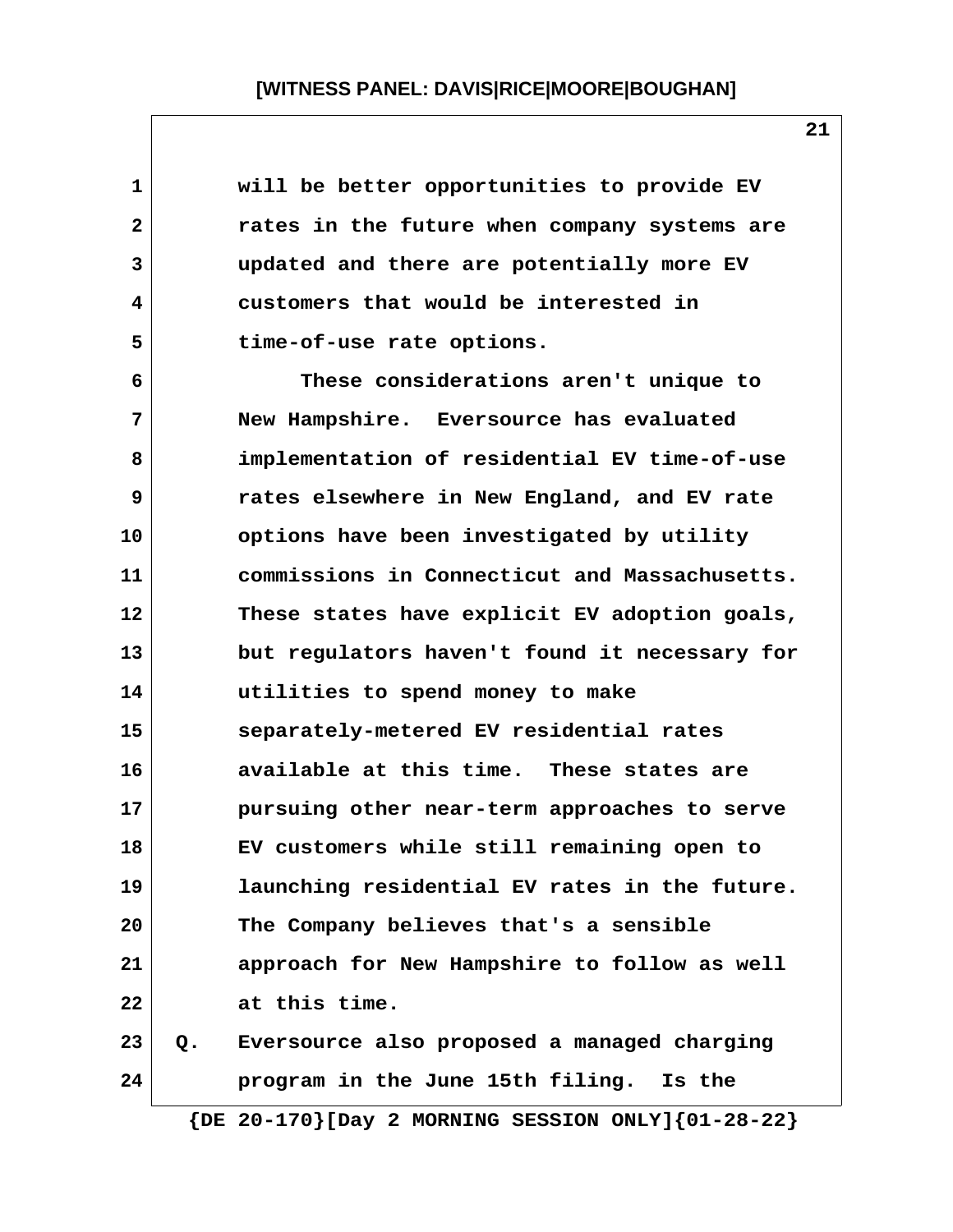**1 Company recommending that proposal at this 2 time? 3 A. (Rice) If the Commission wants to provide 4 options to EV customers in the near term that 5 encourages them to shift charging activity, 6 eversource believes that managed charging is 7 a better solution. Eversource has launched 8 EV managed charging programs elsewhere in New 9 England, and those programs are being 10 expanded. The Company would be pleased to 11 offer similar options to New Hampshire 12 customers. Managed charging solutions can be 13 implemented in a fairly short time period 14 without the need for additional metering or 15 costly upgrades to enterprise IT systems. 16 Q. Thank you. 17 Mr. Davis, have any residential EV 18 time-of-use rates been proposed as an 19 alternative to Eversource's three-period 20 proposal? You're on mute, Ed. 21 A. (Davis) Yes. The Department of Energy, 22 through its consultant, Brattle Group, has 23 recommended in its testimony a two-period 24 time-of-use rate for Eversource to adopt.**

 **{DE 20-170}[Day 2 MORNING SESSION ONLY]{01-28-22}**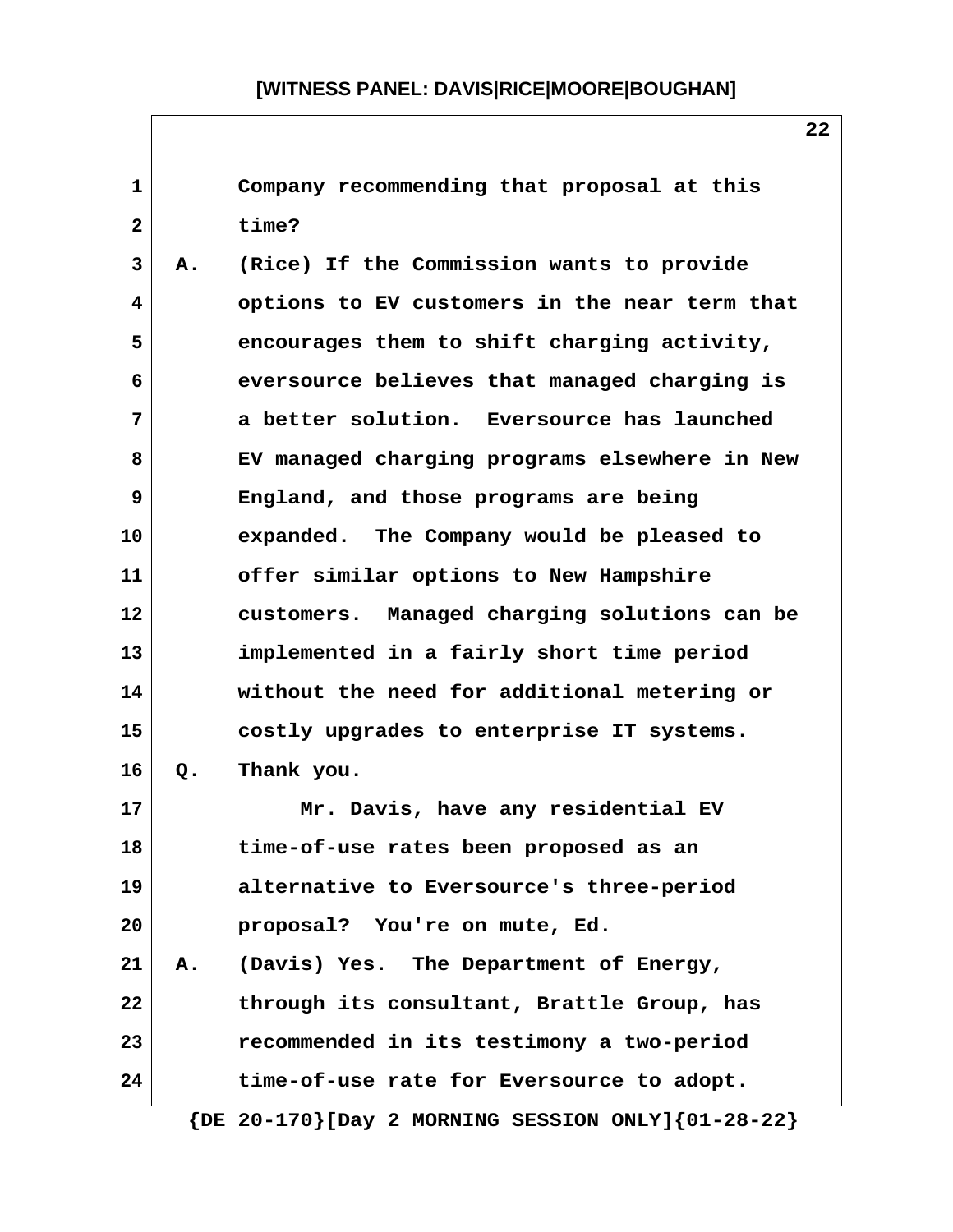| 1            | Q.    | And does the Company agree with this                        |
|--------------|-------|-------------------------------------------------------------|
| $\mathbf{2}$ |       | recommendation?                                             |
| 3            | Α.    | (Davis) No, it does not. The Department's                   |
| 4            |       | recommendation includes time-varying                        |
| 5            |       | components for all parts of the rate -- what                |
| 6            |       | I mean by that is the generation and                        |
| 7            |       | transmission and distribution components.                   |
| 8            |       | That would require modifications to our                     |
| 9            |       | enterprise billing systems, which is costly                 |
| 10           |       | and time-consuming, and would vary depending                |
| 11           |       | on the change that would ultimately be                      |
| 12           |       | required to the systems in question.                        |
| 13           |       | Additionally, Eversource has not seen                       |
| 14           |       | any analysis from the Department or its                     |
| 15           |       | consultant that demonstrates that customers                 |
| 16           |       | would see any meaningful savings, which means               |
| 17           |       | there will still likely be few or no                        |
| 18           |       | customers that would enroll in the rate.                    |
| 19           |       | Without sufficient added value to customers                 |
| 20           |       | that would result in sufficient customer                    |
| 21           |       | enrollment, the customer [sic] does not see a               |
| 22           |       | justification for investing time and effort                 |
| 23           |       | funded by customers to implement such a rate.               |
| 24           | $Q$ . | Mr. Davis, is there a rate similar to the                   |
|              |       | $\{DE 20-170\}$ [Day 2 MORNING SESSION ONLY] $\{01-28-22\}$ |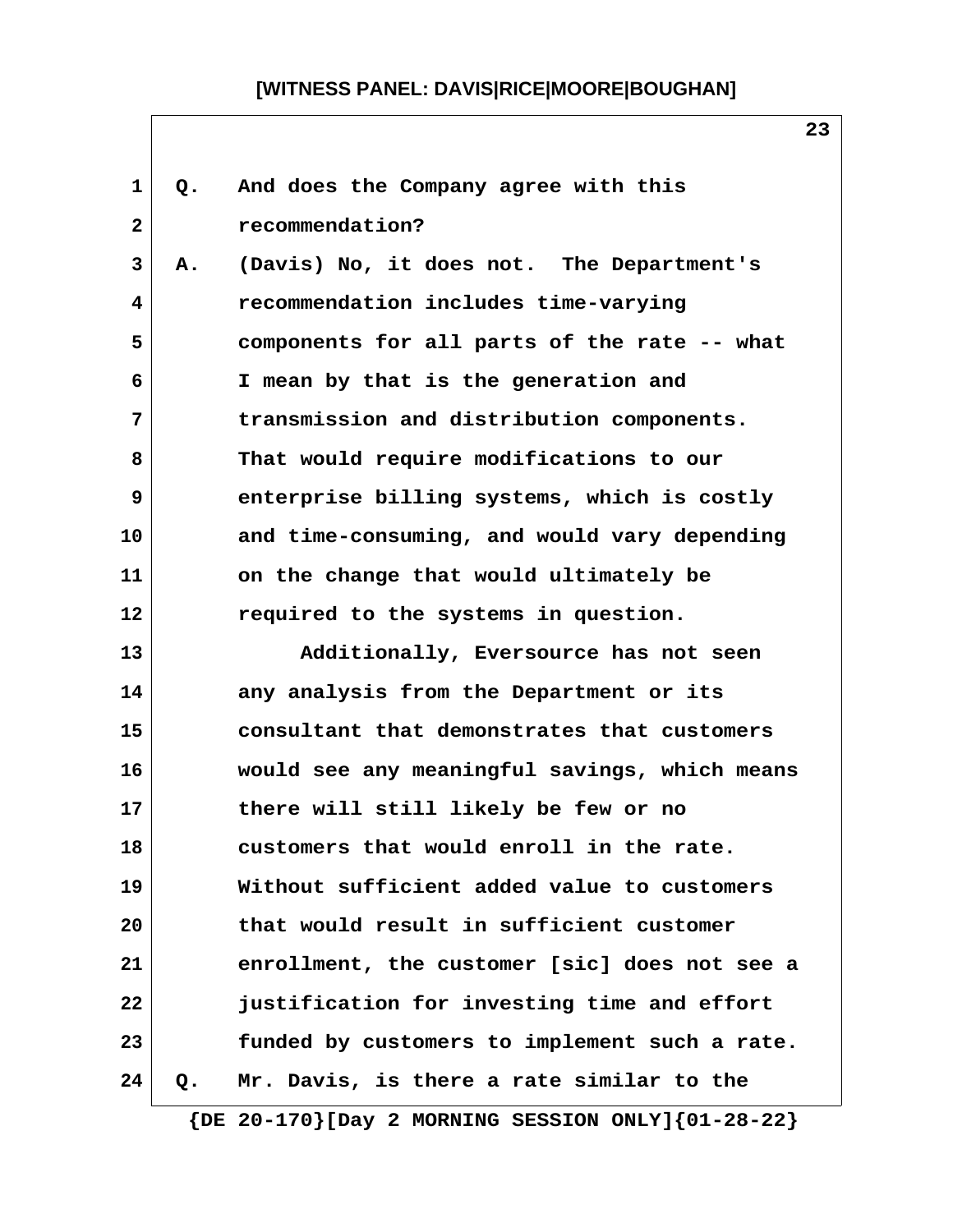| $\mathbf{1}$ |    | rate that the Department proposed in its                    |
|--------------|----|-------------------------------------------------------------|
| $\mathbf{2}$ |    | testimony that the Company has offered in                   |
| 3            |    | lieu of the Department's proposal?                          |
| 4            | Α. | (Davis) Yes. In our rebuttal testimony, I                   |
| 5            |    | discussed rate alternatives that could more                 |
| 6            |    | readily be relied upon to develop and                       |
| 7            |    | implement a form of time-of-use rate,                       |
| 8            |    | including adaptation of a rate from the                     |
| 9            |    | Company's Connecticut affiliate, which is                   |
| 10           |    | Rate 7. That's a residential time-of-day                    |
| 11           |    | rate. However, instead of three rate                        |
| 12           |    | components being time-varying in that rate,                 |
| 13           |    | all of the generation and transmission                      |
| 14           |    | components would be time-varying from its                   |
| 15           |    | adoption and used for the Company's New                     |
| 16           |    | Hampshire residential customers. Because of                 |
| 17           |    | this being already offered by the Company's                 |
| 18           |    | affiliate, it would still require time and                  |
| 19           |    | cost to implement, but not to the same extent               |
| 20           |    | of system modifications that the Department's               |
| 21           |    | recommendation rate design would.                           |
| 22           |    | Alternatively, the Company's proposed                       |
| 23           |    | modified residential time-of-day rate,                      |
| 24           |    | designated rate R-OTOD-2, which is being                    |
|              |    | $\{DE 20-170\}$ [Day 2 MORNING SESSION ONLY] $\{01-28-22\}$ |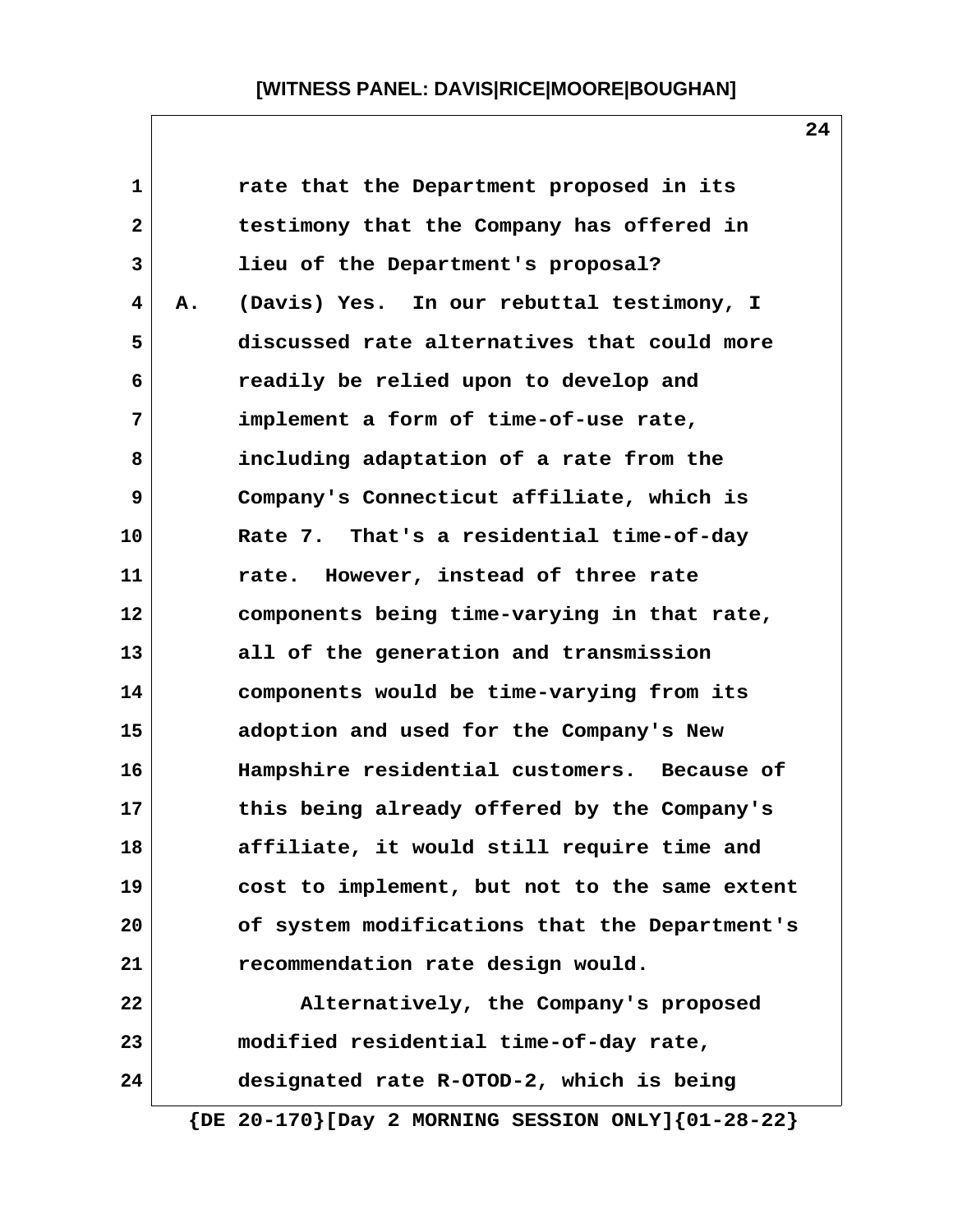| $\mathbf 1$  |    | considered in Docket DE 21-119, would                       |
|--------------|----|-------------------------------------------------------------|
| $\mathbf{2}$ |    | theoretically be applied or could be                        |
| 3            |    | theoretically applied as a separate EV                      |
| 4            |    | time-of-use rate at a lower cost as a version               |
| 5            |    | of the residential time-of-day rate that's                  |
| 6            |    | already being offered by the Company.                       |
| 7            |    | The Company's residential time-of-day                       |
| 8            |    | rate is also a two-component time-varying                   |
| 9            |    | rate; however, analysis and consideration of                |
| 10           |    | that rate are ongoing. And they're part of                  |
| 11           |    | that separate docket, and of course they're                 |
| 12           |    | not complete. So the proposed modified rate                 |
| 13           |    | suitability for application as a residential                |
| 14           |    | time-of-day rate has not been adequately                    |
| 15           |    | considered or analyzed at this time.                        |
| 16           | Q. | Thank you. In your opinion, is there added                  |
| 17           |    | value to making all three rate components                   |
| 18           |    | time-varying as opposed to the two components               |
| 19           |    | currently offered in either Rate 7 or the                   |
| 20           |    | residential time-of-day rate you just                       |
| 21           |    | described?                                                  |
| 22           | Α. | (Davis) Not really, no. There is no analysis                |
| 23           |    | to support that there would be any real                     |
| 24           |    | measurable, additional savings to a customer                |
|              |    | $\{DE 20-170\}$ [Day 2 MORNING SESSION ONLY] $\{01-28-22\}$ |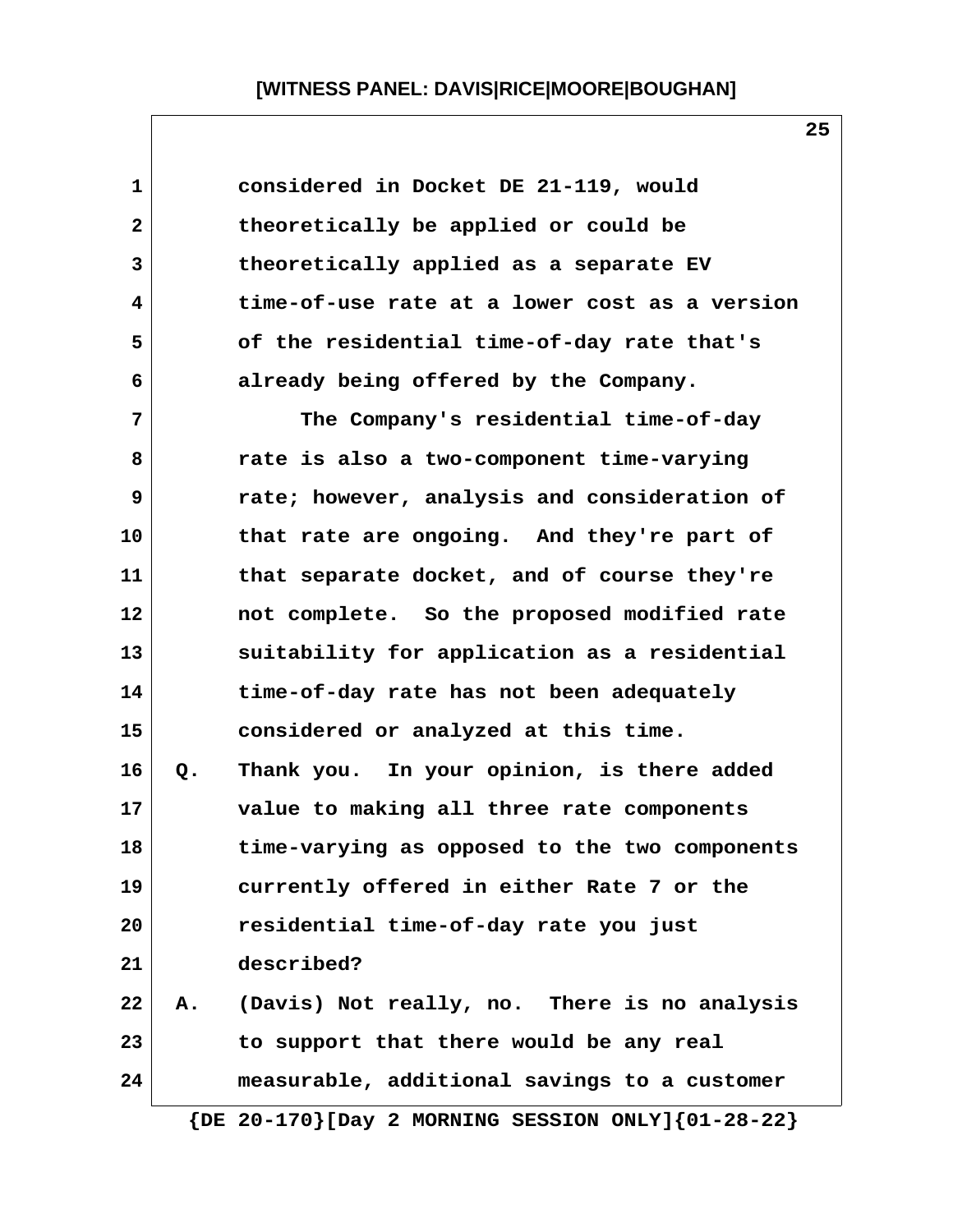| $\mathbf 1$  |    | taking the rate. To the extent that price     |
|--------------|----|-----------------------------------------------|
| $\mathbf{2}$ |    | signals are a benefit or priority to this     |
| 3            |    | Commission, having two time-varying           |
| 4            |    | components sends a price signal to customers  |
| 5            |    | comparable to a rate with all three           |
| 6            |    | components being time-varying.                |
| 7            | Q. | And does the Company recommend the            |
| 8            |    | implementation of even a two-period           |
| 9            |    | time-of-use residential EV rate at this time? |
| 10           | Α. | (Davis) Not at this time. The Company still   |
| 11           |    | doesn't see sufficient value in implementing  |
| 12           |    | a time-of-use rate in the near term in New    |
| 13           |    | Hampshire, as there would still only be       |
| 14           |    | minimal savings, which would not be expected  |
| 15           |    | to motivate customer behavior to adopt the    |
| 16           |    | rate. While few customers would be taking     |
| 17           |    | the rate, the cost of implementation of the   |
| 18           |    | rate would still be borne by all customers.   |
| 19           |    | So at this time, even an adopted Rate 7       |
| 20           |    | structure does not appear to the Company to   |
| 21           |    | be a reasonable rate to implement; though, of |
| 22           |    | all the residential time-of-use rates being   |
| 23           |    | discussed here today, for Eversource to       |
| 24           |    | potentially implement a structural copy of    |
|              |    |                                               |

 **{DE 20-170}[Day 2 MORNING SESSION ONLY]{01-28-22}**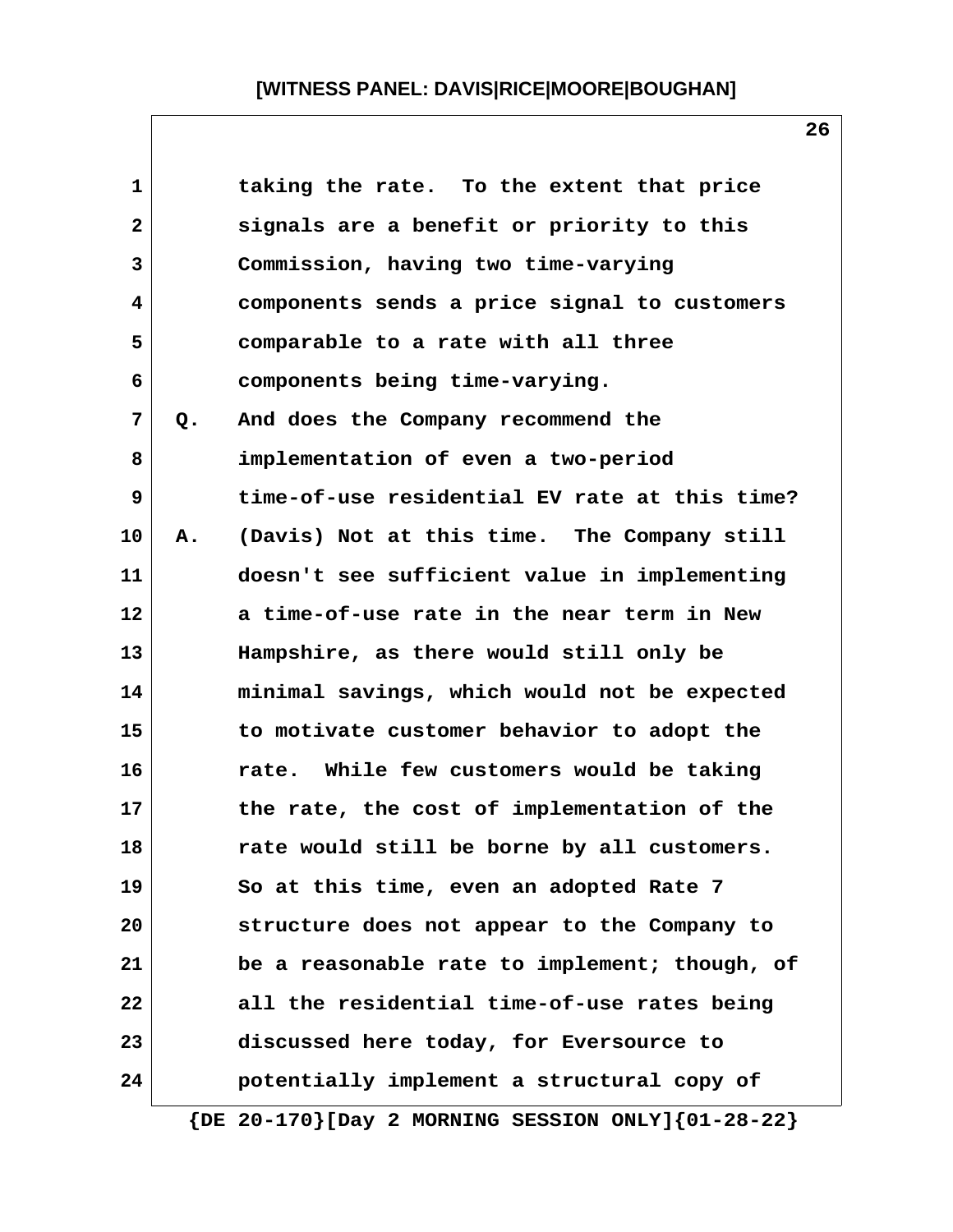| 1            |       | Rate 7 appears to be the most reasonable.                   |
|--------------|-------|-------------------------------------------------------------|
| $\mathbf{2}$ |       | And for that reason, the Company would                      |
| 3            |       | recommend that, if the Commission were to                   |
| 4            |       | order Eversource to implement the residential               |
| 5            |       | EV time-of-use rate, that it chooses such a                 |
| 6            |       | design as appropriate for the Company.                      |
| 7            | $Q$ . | Thank you. The next question is for Mr.                     |
| 8            |       | Moore.                                                      |
| 9            |       | Mr. Moore, Mr. Davis referenced                             |
| 10           |       | modifications to enterprise billing systems                 |
| 11           |       | that would make implementation of these                     |
| 12           |       | time-of-use rates costly and requires a                     |
| 13           |       | substantial amount of time and labor.                       |
| 14           |       | Can you explain why this is the case and                    |
| 15           |       | if there will be any upcoming changes to                    |
| 16           |       | these systems that would remove this cost                   |
| 17           |       | barrier for future implementation of                        |
| 18           |       | time-of-use rates?                                          |
| 19           | Α.    | (Moore) Eversource has historically sought to               |
| 20           |       | minimize the enterprise IT costs ultimately                 |
| 21           |       | that are borne by our customers by utilizing                |
| 22           |       | standard solutions and minimizing the use of                |
| 23           |       | our -- maximizing the use of our current                    |
| 24           |       | systems and capabilities to defer those types               |
|              |       | $\{DE 20-170\}$ [Day 2 MORNING SESSION ONLY] $\{01-28-22\}$ |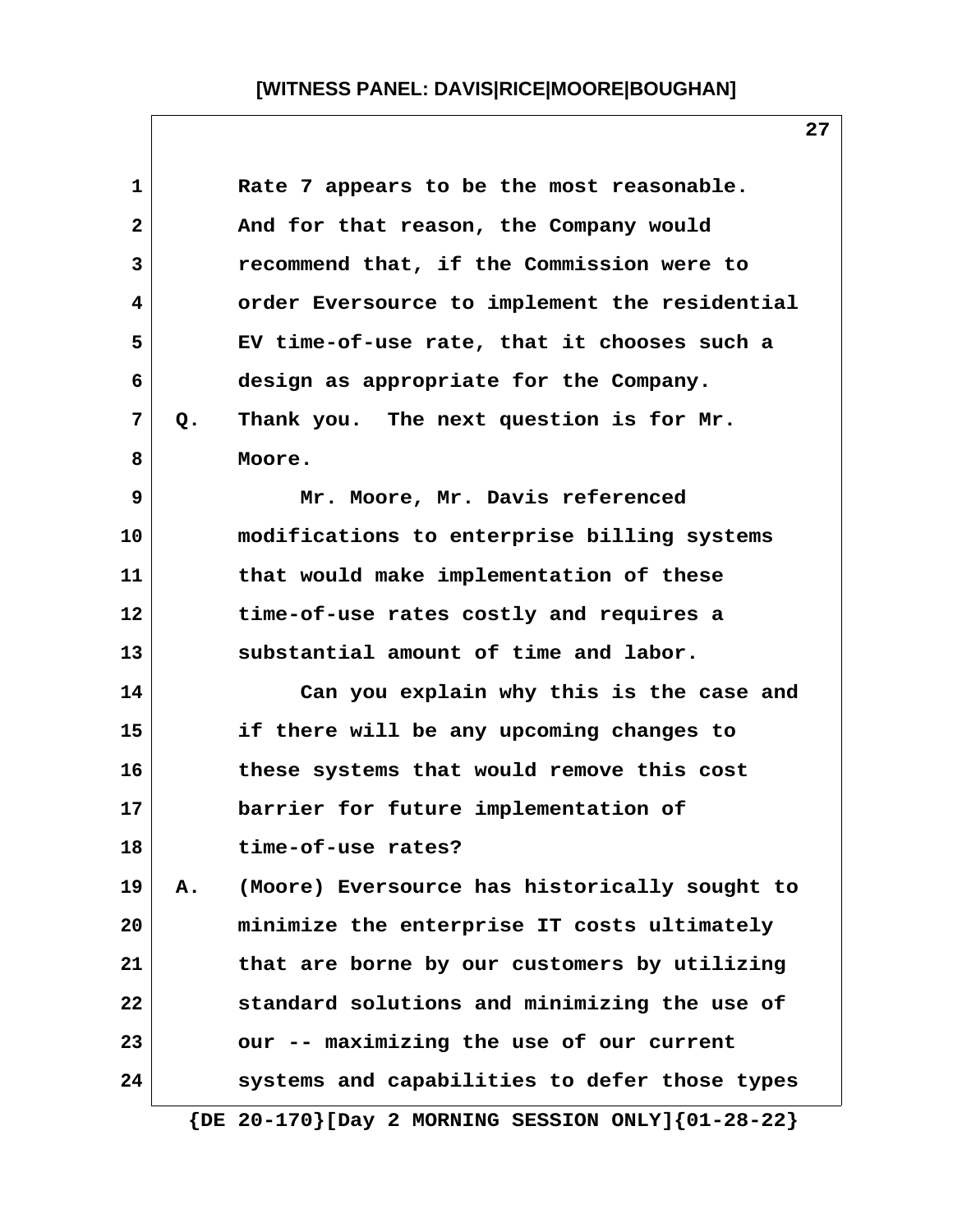| 1            | of costs. The existing enterprise systems,    |
|--------------|-----------------------------------------------|
| $\mathbf{2}$ | they were implemented, you know, nearly 15    |
| 3            | years ago. And in those early times, the      |
| 4            | companies were still -- these systems are     |
| 5            | still effective and still providing service,  |
| 6            | but there was less interest back then on      |
| 7            | these types of rate structures that varied    |
| 8            | with the three-period time-of-use rates. And  |
| 9            | those prior investments were made so that     |
| 10           | these standard business solutions weren't     |
| 11           | necessarily designed for these types of rate  |
| 12           | structures. So even now we have structures    |
| 13           | with more advanced rates emerging in the      |
| 14           | industry and through most utilities           |
| 15           | throughout the country to serve under these   |
| 16           | fixed rate structures.                        |
| 17           | The cost to modify these billing systems      |
| 18           | and rate structures can be high because we    |
| 19           | implement them not only on the base system,   |
| 20           | but it's across enterprise systems, given the |
| 21           | complexity of our delivery, which sometimes   |

**22 includes third-party supply. As a result, 23 the process requires a good deal of work for 24 our internal company staff, both our**

 **{DE 20-170}[Day 2 MORNING SESSION ONLY]{01-28-22}**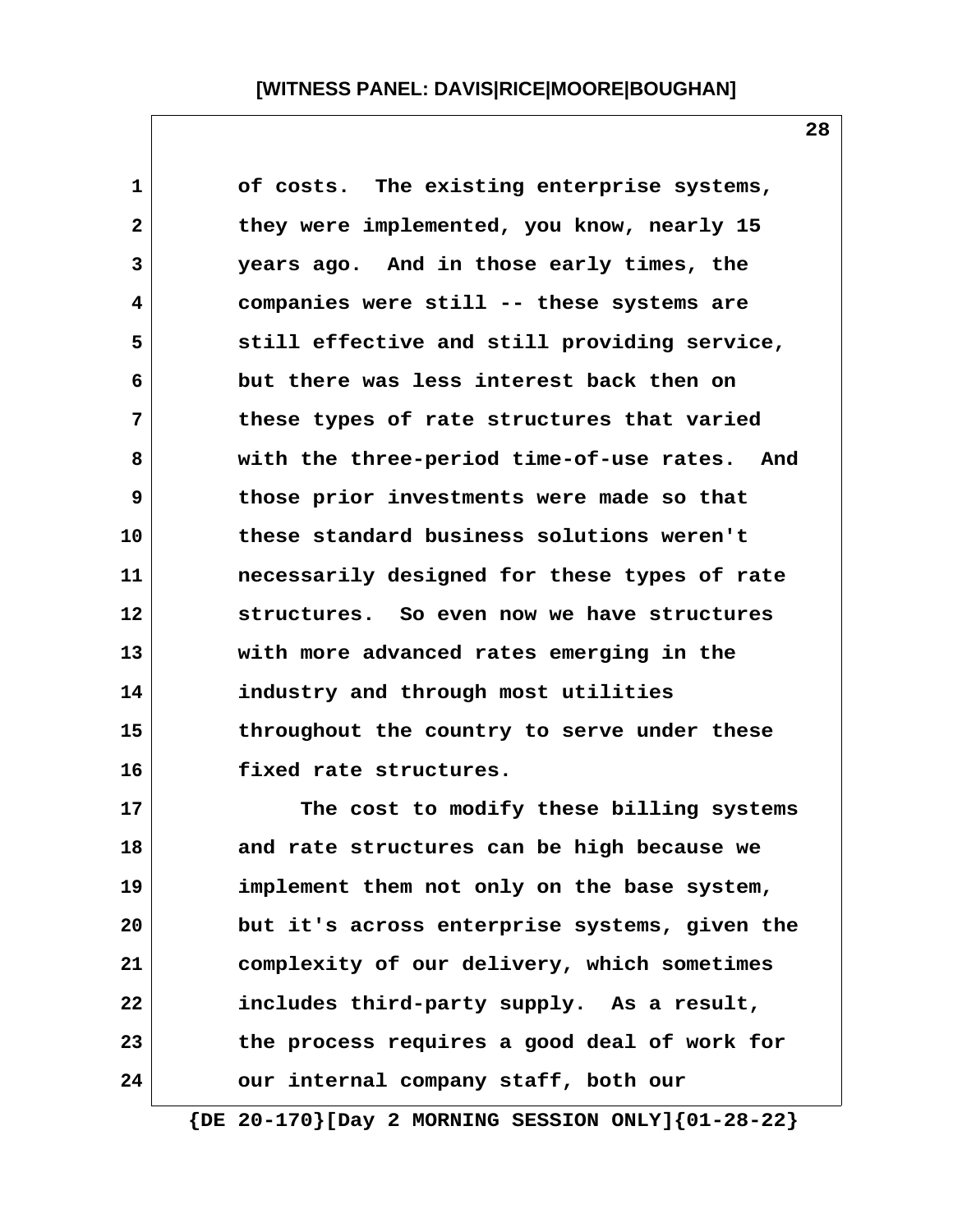**1 personnel and contractors. 2 Eversource does recognize, you know, the 3 trend towards these complex rates and will 4 continue to grow and expect that expanding 5 billing capabilities are the future 6 investment that's in the best interest of our 7 customers. Eversource has already begun sort 8 of that journey as we're replacing older 9 billing systems in our affiliates, and we 10 expect, you know, that trend to actually go 11 throughout the enterprise, including New 12 Hampshire, and ultimately moving us on a 13 common, more capable billing system in the 14 future. This should pave a way for a lower 15 cost implementation of these types of rates 16 in the future, as we're discussing today. 17 But seeing how the Company plans to upgrade 18 these systems in the future here in the 19 normal course of doing our business, 20 investments like structuring a complex EV 21 rate at this time may not be the best 22 alternative for our customers, as it may be 23 rendered obsolete, or we have to replicate 24 that work on the other side of a new billing**

 **{DE 20-170}[Day 2 MORNING SESSION ONLY]{01-28-22}**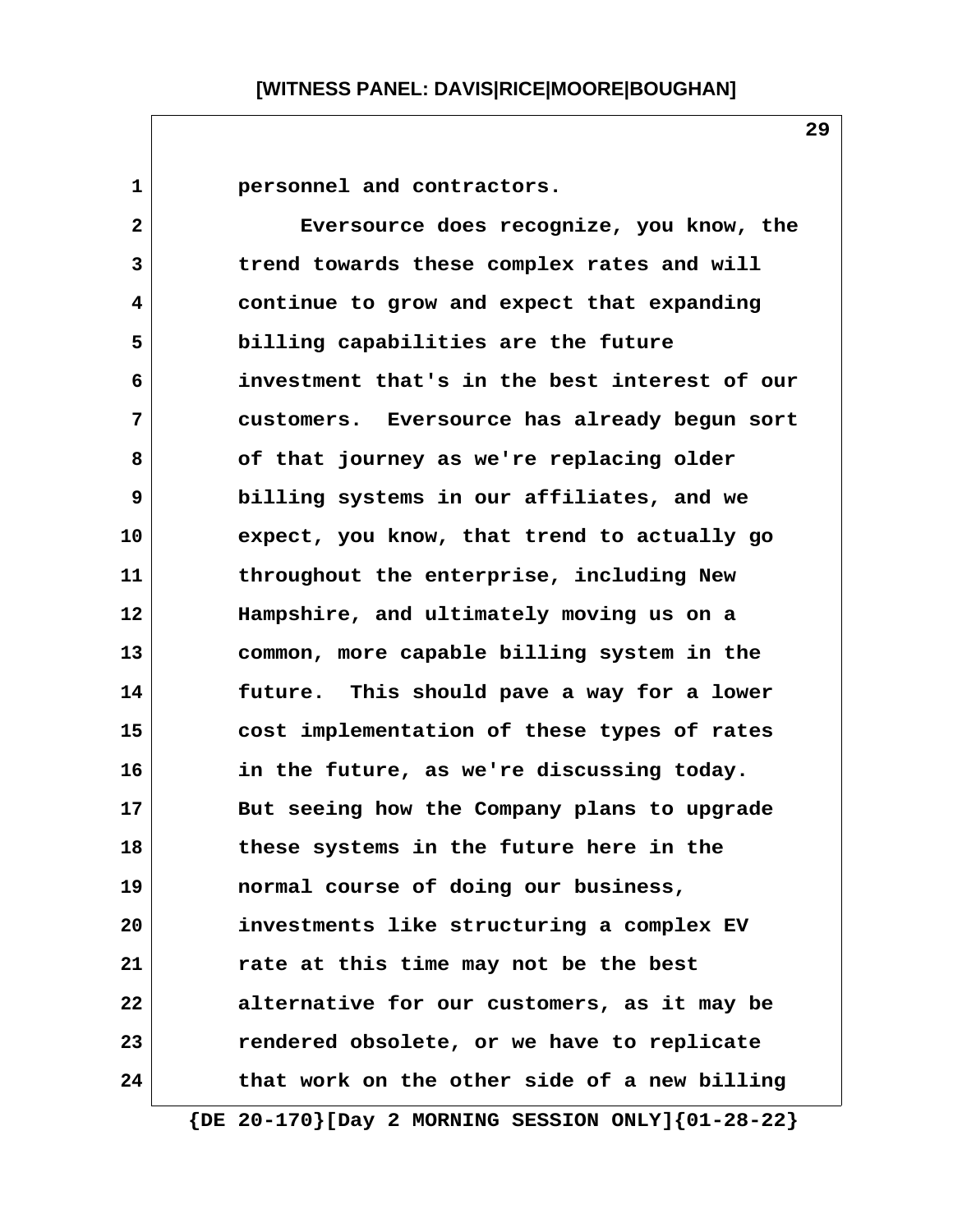1 system implementation. **2** So in the next several years, we expect  **3 the system will be, you know, modernized and 4 in better capability to handle these types of 5 rates at a much more reasonable cost and 6 obviously delivering that capability faster. 7 As I mentioned, any of these types of 8 costs are borne by our ratepayers, and they 9 incur these costs. And we ultimately want to 10 minimize the entire footprint as we look at, 11 you know, value to delivery with any new 12 system that may ultimately be replaced if 13 we're doing it in our current legacy system. 14 So for those reasons, we do somewhat see the 15 Company going through a more complex EV rate 16 structure may be problematic. 17 Q. Thank you, Mr. Moore. 18 Mr. Davis, I'd like to discuss a 19 particular kind of commercial customer and 20 user, the high-demand draw EV charging 21 station. 22 As discussed by the Department of Energy 23 on Tuesday, Order No. 26,394 from Docket IR 24 20-004, provided guidance regarding EV rates**

 **{DE 20-170}[Day 2 MORNING SESSION ONLY]{01-28-22}**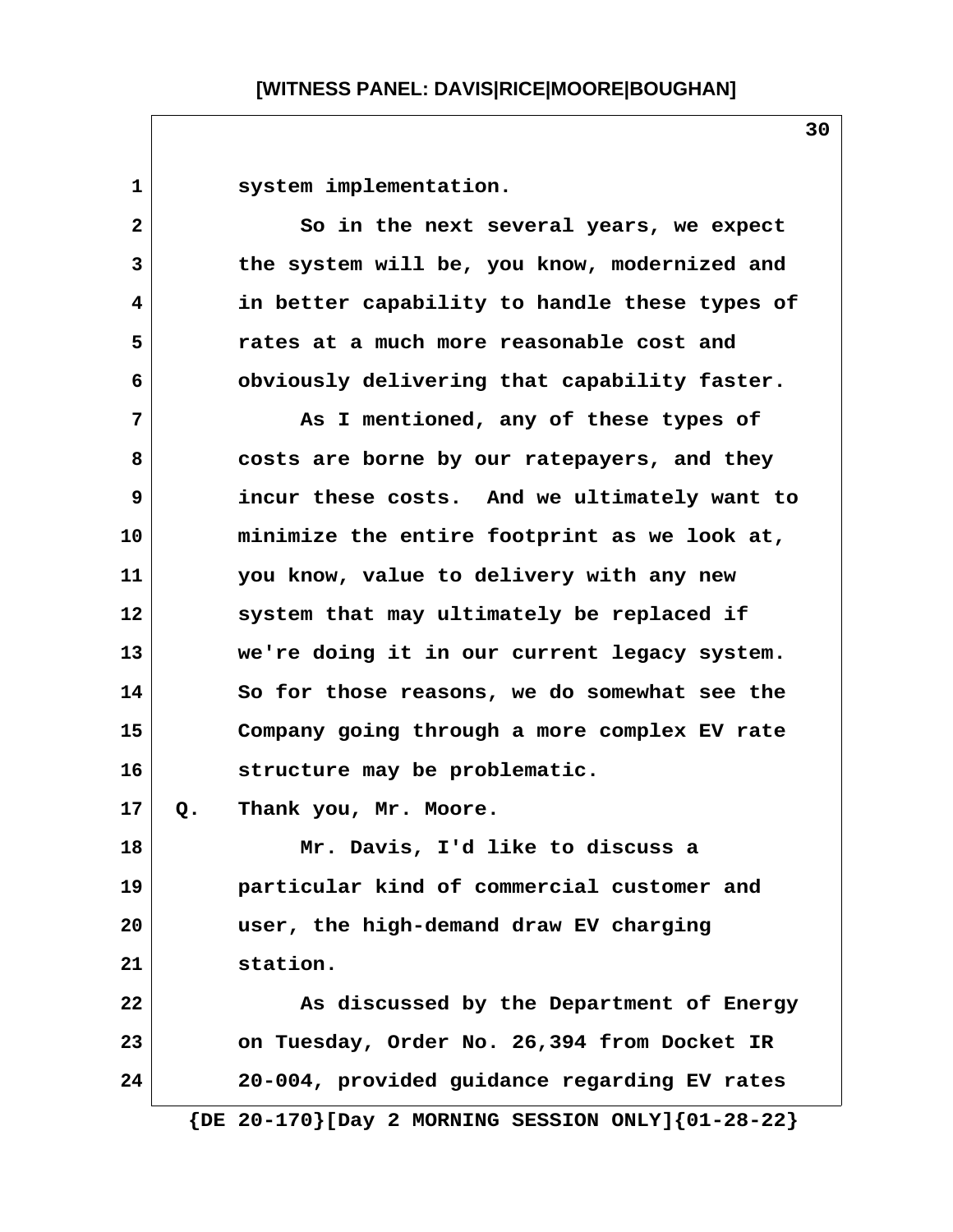| 1            |    | to be developed, which prompted the opening                 |
|--------------|----|-------------------------------------------------------------|
| $\mathbf{2}$ |    | of this docket. That order stated that                      |
| 3            |    | electric vehicle time-of-use rates are an                   |
| 4            |    | appropriate rate design for residential and                 |
| 5            |    | commercial customers and that a separate                    |
| 6            |    | proceeding to adjudicate the merits of                      |
| 7            |    | various proposals from each utility is                      |
| 8            |    | warranted.                                                  |
| 9            |    | Did Eversource propose such a commercial                    |
| 10           |    | time-of-use rate in this docket?                            |
| 11           | Α. | (Davis) Not in this docket, no. Eversource                  |
| 12           |    | has ultimately tried to put forward solutions               |
| 13           |    | that the Company believes best meet the needs               |
| 14           |    | of the New Hampshire EV market at this time,                |
| 15           |    | and we're going to do that through multiple                 |
| 16           |    | dockets. And that's what we're actually                     |
| 17           |    | doing. Eversource agreed to propose a                       |
| 18           |    | commercial EV charging rate that provides an                |
| 19           |    | alternative to demand charges as part of a                  |
| 20           |    | settlement approved by the Commission in its                |
| 21           |    | last rate case. The EV Charging                             |
| 22           |    | Infrastructure Commission created by Senate                 |
| 23           |    | Bill 517 identified demand charges as a                     |
| 24           |    | barrier that needed to be addressed, and we                 |
|              |    | $\{DE 20-170\}$ [Day 2 MORNING SESSION ONLY] $\{01-28-22\}$ |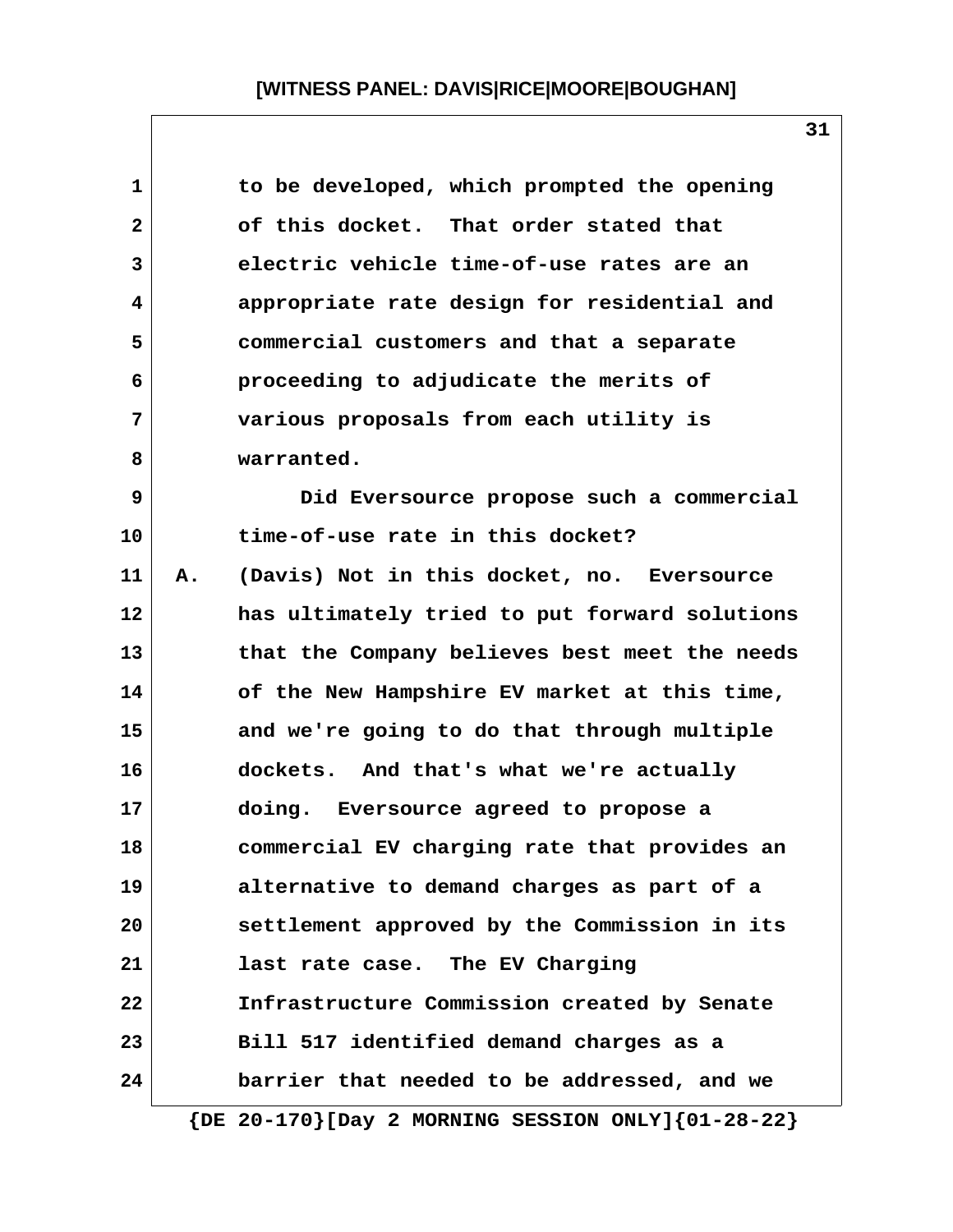| $\mathbf 1$  | know other stakeholders believe that as well.               |
|--------------|-------------------------------------------------------------|
| $\mathbf{2}$ | So the Company has sought to address those                  |
| $\mathbf{3}$ | barriers with its proposal currently under                  |
| 4            | review in Docket DE 21-078.                                 |
| 5            | The language in Order 26,394 also didn't                    |
| 6            | foreclose other approaches to rate design.                  |
| 7            | The order states that time-of-use structures                |
| 8            | are appropriate for EV charging. And the                    |
| 9            | Company agrees time-of-use rates can be                     |
| 10           | appropriate. However, the order ultimately                  |
| 11           | described a starting point and provided an                  |
| $12 \,$      | opportunity to review actual proposals as the               |
| 13           | next step in this docket. The Company worked                |
| 14           | within that guidance and also considered                    |
| 15           | parallel EV activities as it tried to come up               |
| 16           | with what it believed were the best proposals               |
| 17           | to put forward to the Commission. Given that                |
| 18           | the Company has already proposed the                        |
| 19           | commercial EV rate designed to meet the                     |
| 20           | near-term needs of the market, the Company                  |
| 21           | didn't believe it would be efficient to also                |
| 22           | ask the Commission and the parties to review                |
| 23           | a commercial EV time-of-use rate in this                    |
| 24           | docket that would serve a redundant purpose                 |
|              | $\{DE 20-170\}$ [Day 2 MORNING SESSION ONLY] $\{01-28-22\}$ |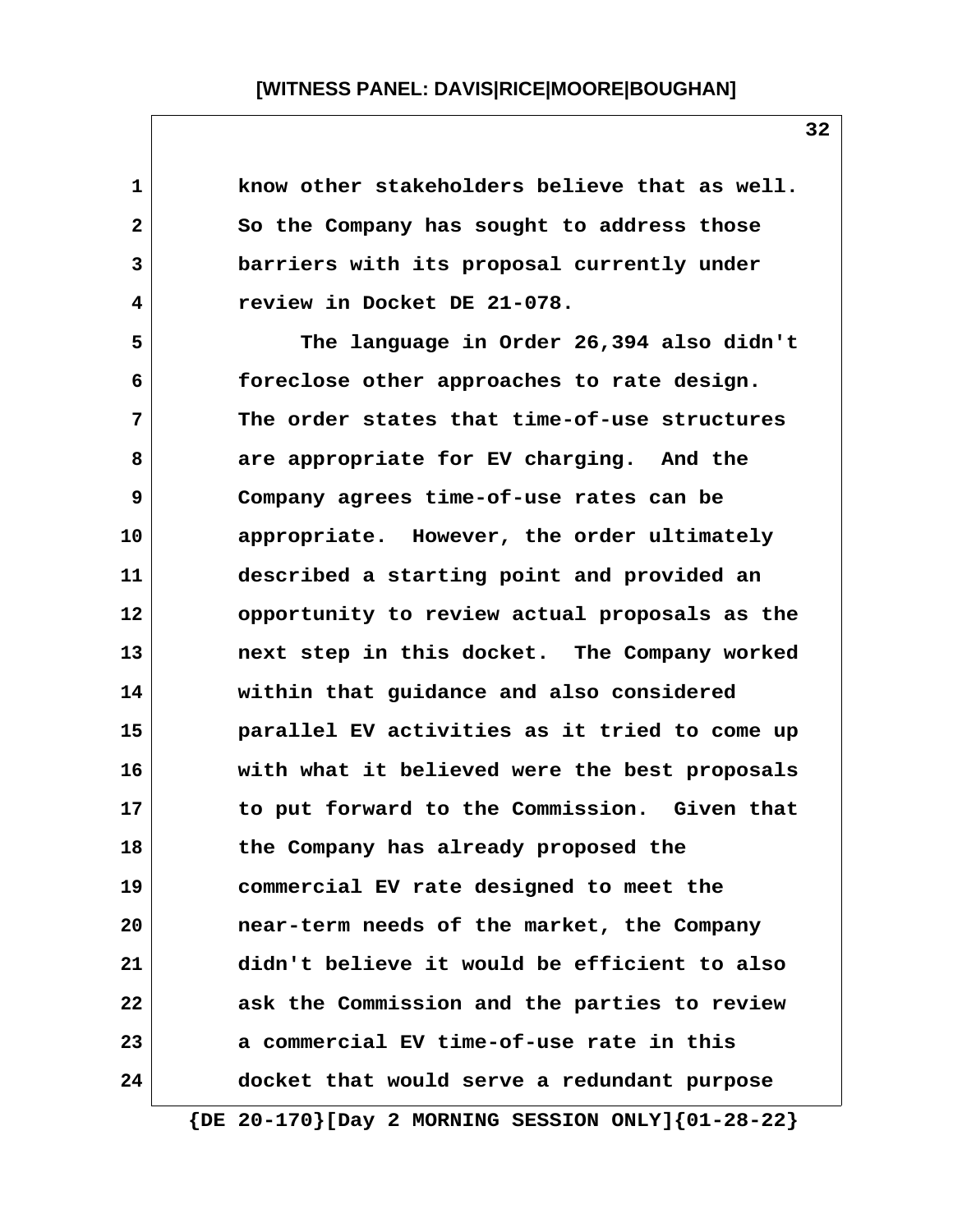| $\mathbf 1$  |    | to the demand charge alternative rate being   |
|--------------|----|-----------------------------------------------|
| $\mathbf{2}$ |    | considered in DE 21-078.                      |
| 3            | Q. | Thank you. The Department of Energy's         |
| 4            |    | consultant, Dr. Sergici, in her testimony,    |
| 5            |    | recommended a commercial time-of-use rate for |
| 6            |    | Eversource to adopt. Do you agree with this   |
| 7            |    | recommendation, and could you please explain  |
| 8            |    | your reasoning?                               |
| 9            | Α. | (Davis) I don't believe that Dr. Sergici's    |
| 10           |    | commercial time-of-use rate should be adopted |
| 11           |    | at this time. Dr. Sergici used a class        |
| $12 \,$      |    | average profile for Rate GV to design her     |
| 13           |    | proposed commercial time-of-use rate. But     |
| 14           |    | the type of customer this rate and            |
| 15           |    | Eversource's demand charge alternative rate   |
| 16           |    | are designed for, the commercial electric     |
| 17           |    | vehicle charging station, has a drastically   |
| 18           |    | different utilization profile than the class  |
| 19           |    | average for Rate GV. And to be clear, the     |
| 20           |    | design of Rate GV reflects a 55 percent load  |
| 21           |    | factor. While Eversource's Rate GV is the     |
| 22           |    | rate that EV commercial charging stations     |
| 23           |    | would use, their usage does not fit the       |
| 24           |    | average customer taking this rate. As I       |
|              |    |                                               |

 **{DE 20-170}[Day 2 MORNING SESSION ONLY]{01-28-22}**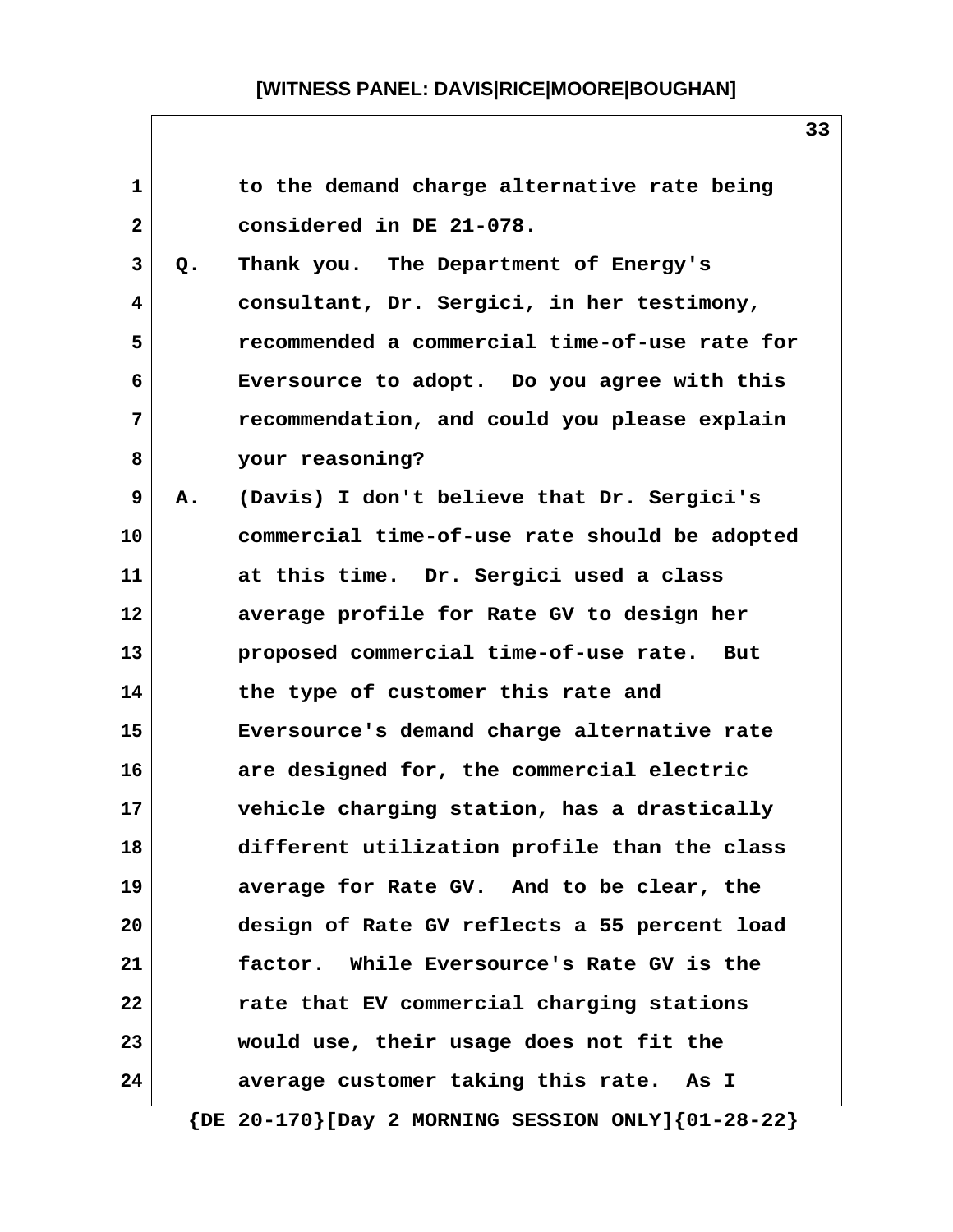| 1            |    | stated in rebuttal testimony, by using the                  |
|--------------|----|-------------------------------------------------------------|
| $\mathbf{2}$ |    | Rate GV rate class average, Dr. Sergici's                   |
| 3            |    | proposal -- proposed commercial EV                          |
| 4            |    | time-of-use rate would risk higher                          |
| 5            |    | cross-subsidization by other customers to                   |
| 6            |    | cover the lack of revenue that would be                     |
| 7            |    | generated by any commercial EV charging                     |
| 8            |    | stations taking this rate. What's more, the                 |
| 9            |    | current state of development of the New                     |
| 10           |    | Hampshire EV market does not support offering               |
| 11           |    | a commercial time-of-use rate for EVs. A                    |
| 12           |    | commercial EV time-of-use rate does not                     |
| 13           |    | sufficiently address what has been identified               |
| 14           |    | as a priority market barrier for DC                         |
| 15           |    | fast-charging stations, that of demand                      |
| 16           |    | charges.                                                    |
| 17           | Q. | Thank you. You just mentioned                               |
| 18           |    | cross-subsidization by other customers to                   |
| 19           |    | compensate for the lack of revenue generated                |
| 20           |    | by the Department of Energy's proposed                      |
| 21           |    | commercial time-of-use rate. Dr. Sergici has                |
| 22           |    | testified that Eversource's demand charge                   |
| 23           |    | alternative would also create                               |
| 24           |    | cross-subsidization between customer classes.               |
|              |    | $\{DE 20-170\}$ [Day 2 MORNING SESSION ONLY] $\{01-28-22\}$ |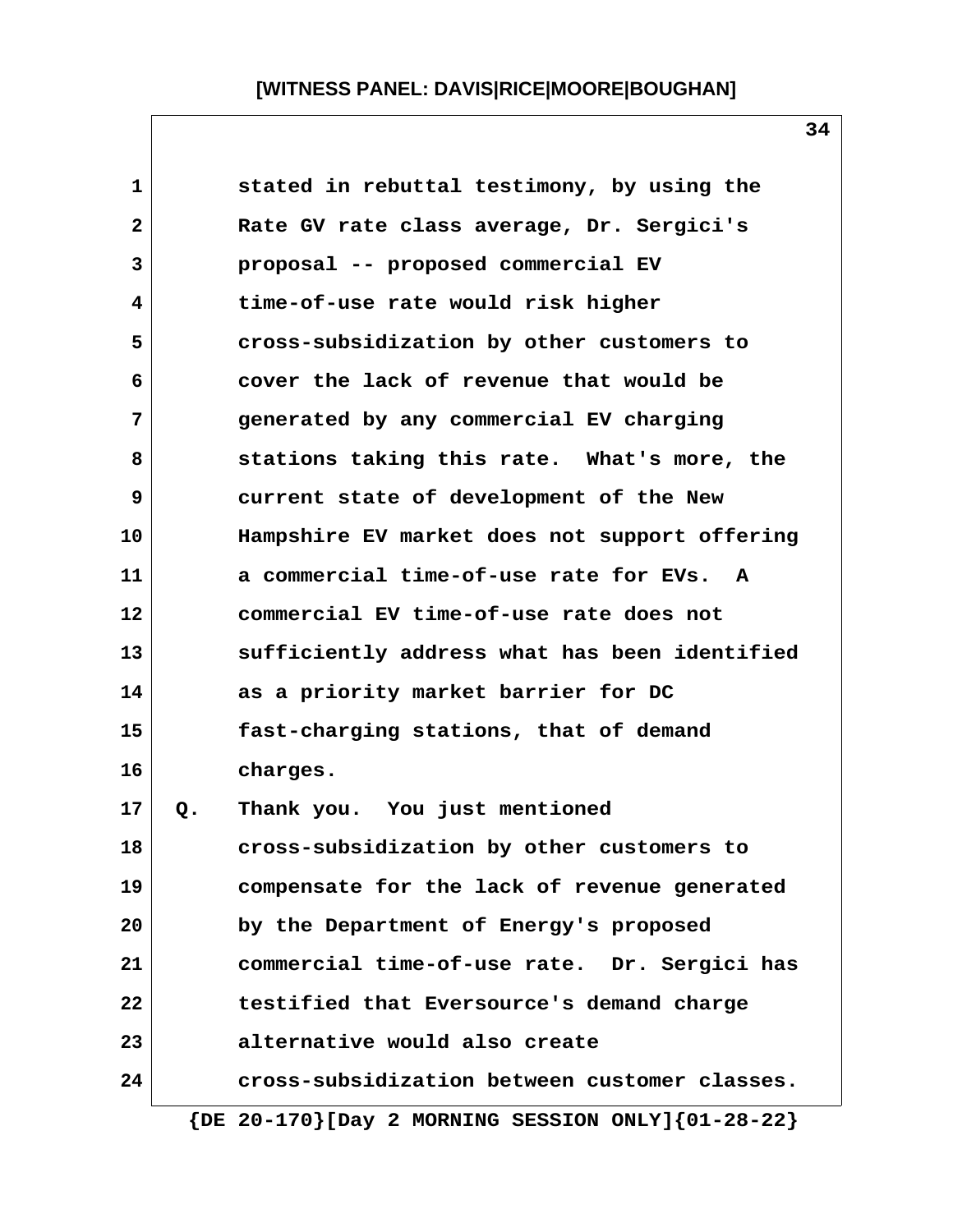| 1               |    | While the demand charge alternative is       |
|-----------------|----|----------------------------------------------|
| $\mathbf{2}$    |    | not being considered in this docket, could   |
| $\mathbf{3}$    |    | you provide a brief response regarding any   |
| 4               |    | cross-subsidization that would be created by |
| 5               |    | the Company's demand charge alternative.     |
| 6               | А. | (Davis) Sure. Eversource was directed in the |
| 7               |    | Settlement Agreement from its distribution   |
| 8               |    | rate case to design a rate that specifically |
| 9               |    | provides an alternative to demand charges    |
| 10              |    | which have been identified by EV commercial  |
| 11              |    | charging station customers to be the most    |
| 12 <sup>2</sup> |    | significant barrier to market entry.<br>The  |
| 13              |    | demand charge alternative that the Company   |
| 14              |    | designed eliminates demand charges in favor  |
| 15              |    | of a higher volumetric rate. To address      |
| 16              |    | subsidies, we designed the rate such that we |
| 17              |    | had parity at a reasoned 10 percent          |
| 18              |    | utilization level based on demand, such that |
| 19              |    | early market adoption where utilization may  |
| 20              |    | be less than but growing to 10 percent would |
| 21              |    | not have a demand charge to deal with. It is |
| 22              |    | true that we used the utilization level of   |
| 23              |    | 10 percent as the target that achieves       |
| 24              |    | revenue neutrality. And charging stations    |
|                 |    |                                              |

 **{DE 20-170}[Day 2 MORNING SESSION ONLY]{01-28-22}**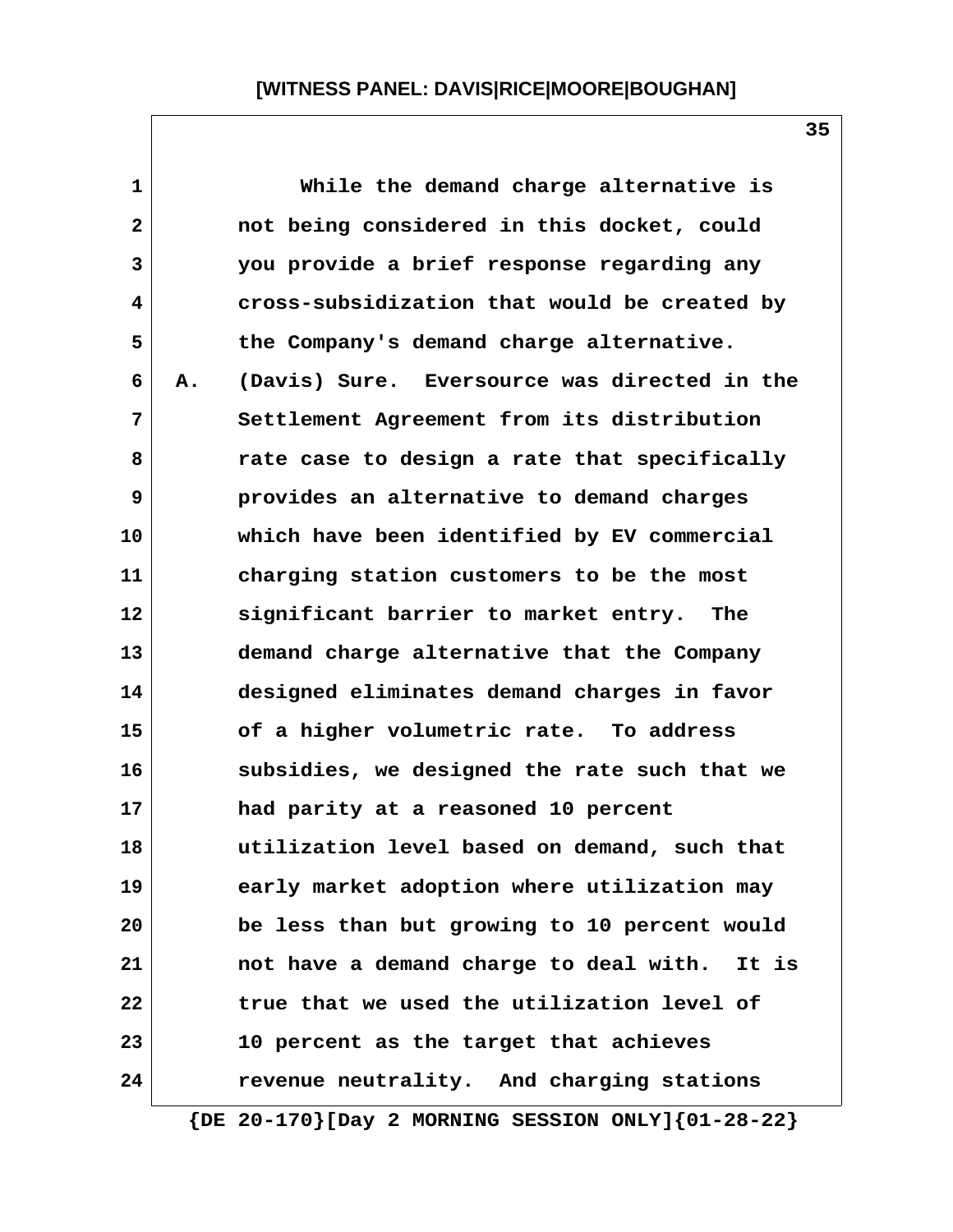| 1            |    | that have a lower utilization will generate                 |
|--------------|----|-------------------------------------------------------------|
| $\mathbf{2}$ |    | less revenue than that of Rate GV customers.                |
| 3            |    | But there are two things to keep in                         |
| 4            |    | mind. First, Eversource was directed to                     |
| 5            |    | address this parity to market entry so that                 |
| 6            |    | more EV charging stations could open in New                 |
| 7            |    | Hampshire, and this rate does exactly that.                 |
| 8            |    | Second, I've done an analysis that                          |
| 9            |    | compared side by side Dr. Sergici's                         |
| 10           |    | commercial time-of-use rate proposed by her                 |
| 11           |    | testimony with Eversource's demand charge                   |
| 12           |    | alternative rate. And as I've attested to in                |
| 13           |    | rebuttal testimony, the Eversource demand                   |
| 14           |    | charge alternative creates less                             |
| 15           |    | cross-subsidization than Dr. Sergici's                      |
| 16           |    | time-of-use rate.                                           |
| 17           | Q. | And finally, Mr. Davis, do you believe that                 |
| 18           |    | the Commission should order Eversource to                   |
| 19           |    | implement either residential or commercial                  |
| 20           |    | time-of-use rates at this time?                             |
| 21           | Α. | (Davis) No. Eversource agrees that                          |
| 22           |    | time-of-use rates can be appropriate for EV                 |
| 23           |    | charging under the right conditions.<br>The                 |
| 24           |    | Company just doesn't believe that there is a                |
|              |    | $\{DE 20-170\}$ [Day 2 MORNING SESSION ONLY] $\{01-28-22\}$ |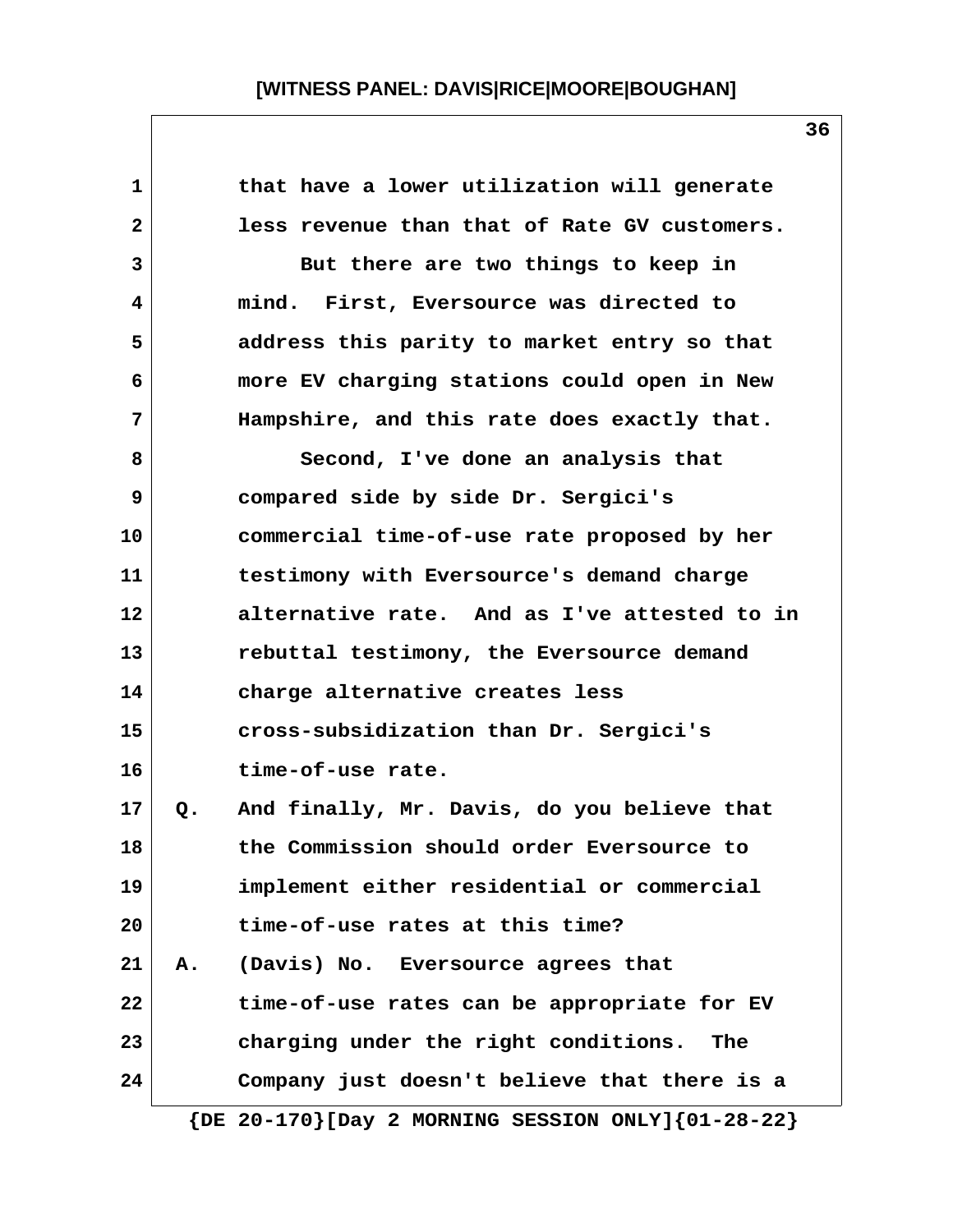**37**

| 1              | supportive business case for the                           |
|----------------|------------------------------------------------------------|
| $\overline{2}$ | implementation at this time. The Company                   |
| 3              | believes there are better alternatives to                  |
| 4              | provide EV customers in the near term, in                  |
| 5              | advance of potentially offering EV                         |
| 6              | time-of-use rates in the future.                           |
| 7              | Thank you very much to all the witnesses.<br>$Q_{\bullet}$ |
| 8              | MS. CHIAVARA: That is all I have                           |
| 9              | for direct examination. Thank you.                         |
| 10             | CHAIRMAN GOLDNER: Thank you. Just                          |
| 11             | a moment.                                                  |
| 12             | (Commissioners confer off the record.)                     |
| 13             | CHAIRMAN GOLDNER: Okay. Very                               |
| 14             | good. We'll start cross-examination,                       |
| 15             | beginning with Liberty Utilities. And I'll                 |
| 16             | recognize Mr. Sheehan.                                     |
| 17             | MR. SHEEHAN: No questions for                              |
| 18             | these witnesses.<br>Thank you.                             |
| 19             | CHAIRMAN GOLDNER: Thank you.                               |
| 20             | We'll move to Unitil, and I'll recognize Mr.               |
| 21             | Taylor.                                                    |
| 22             | MR. TAYLOR: Thank you,                                     |
| 23             | Commissioners. I have no questions for these               |
| 24             | witnesses.                                                 |
|                |                                                            |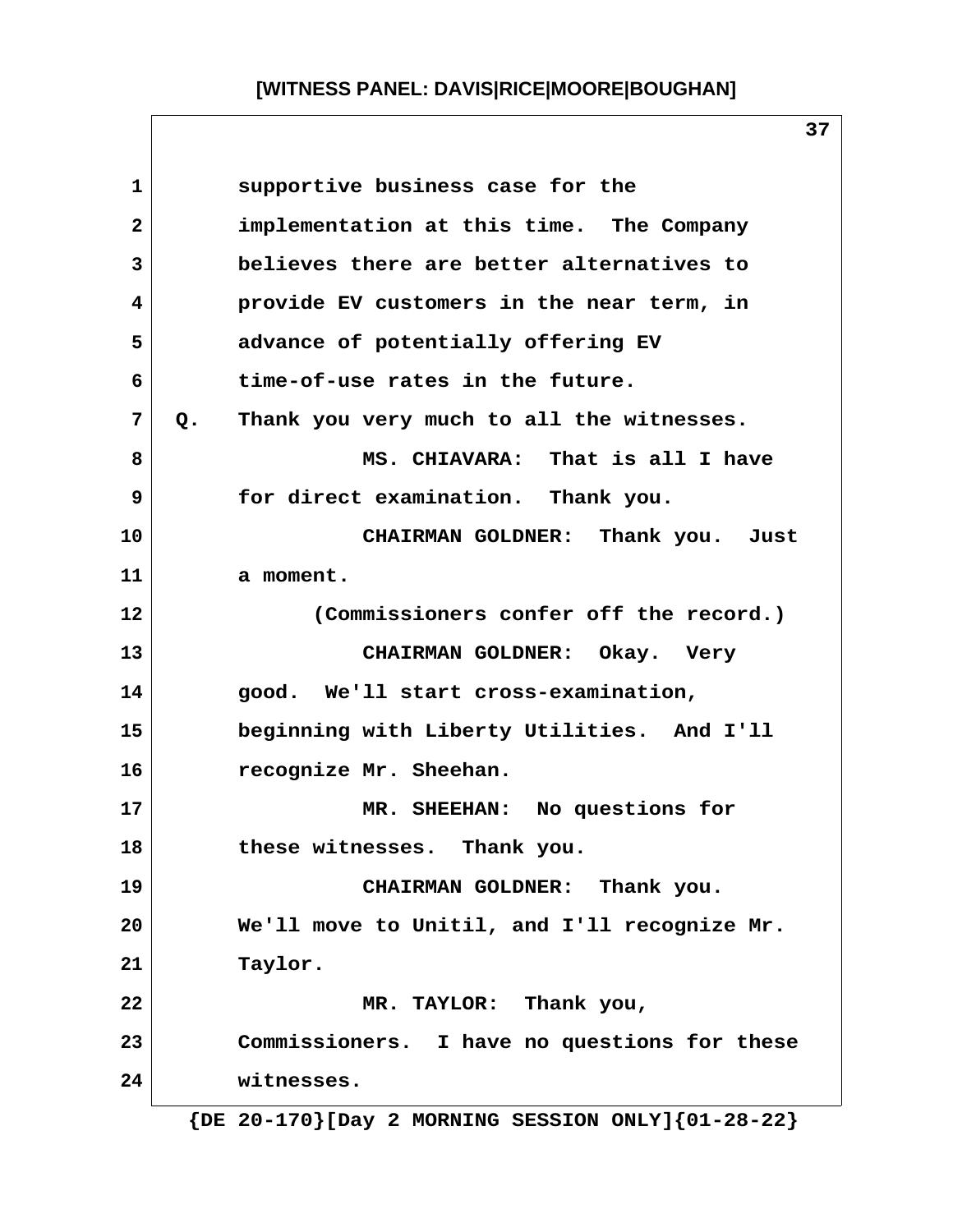**1 CHAIRMAN GOLDNER: Thank you. 2 We'll move to Clean Energy New Hampshire, and 3 I'll recognize Mr. Skoglund. 4 MR. SKOGLUND: Thank you, 5 Commissioners. Clean Energy New Hampshire 6 has no questions at this time. 7 CHAIRMAN GOLDNER: Thank you. And 8 we'll move to ChargePoint, and I'll recognize 9 Mr. Vijaykar. 10 MR. VIJAYKAR: Thank you, Chairman 11 Goldner. ChargePoint has no questions for 12 these witnesses. 13 CHAIRMAN GOLDNER: Thank you. 14 We'll move to the Conservation Law 15 Foundation, and I'll recognize Mr. Krakoff. 16 MR. KRAKOFF: Thank you, Chairman. 17 Just a few questions for Eversource's 18 witnesses. 19 CROSS-EXAMINATION 20 BY MR. KRAKOFF: 21 Q. I just had a question about the rebuttal 22 testimony, specifically Bates 20. Just let 23 me know once you find that page. 24 A. (Rice) I'm at Page 20. I don't know if that {DE 20-170}[Day 2 MORNING SESSION ONLY]{01-28-22}**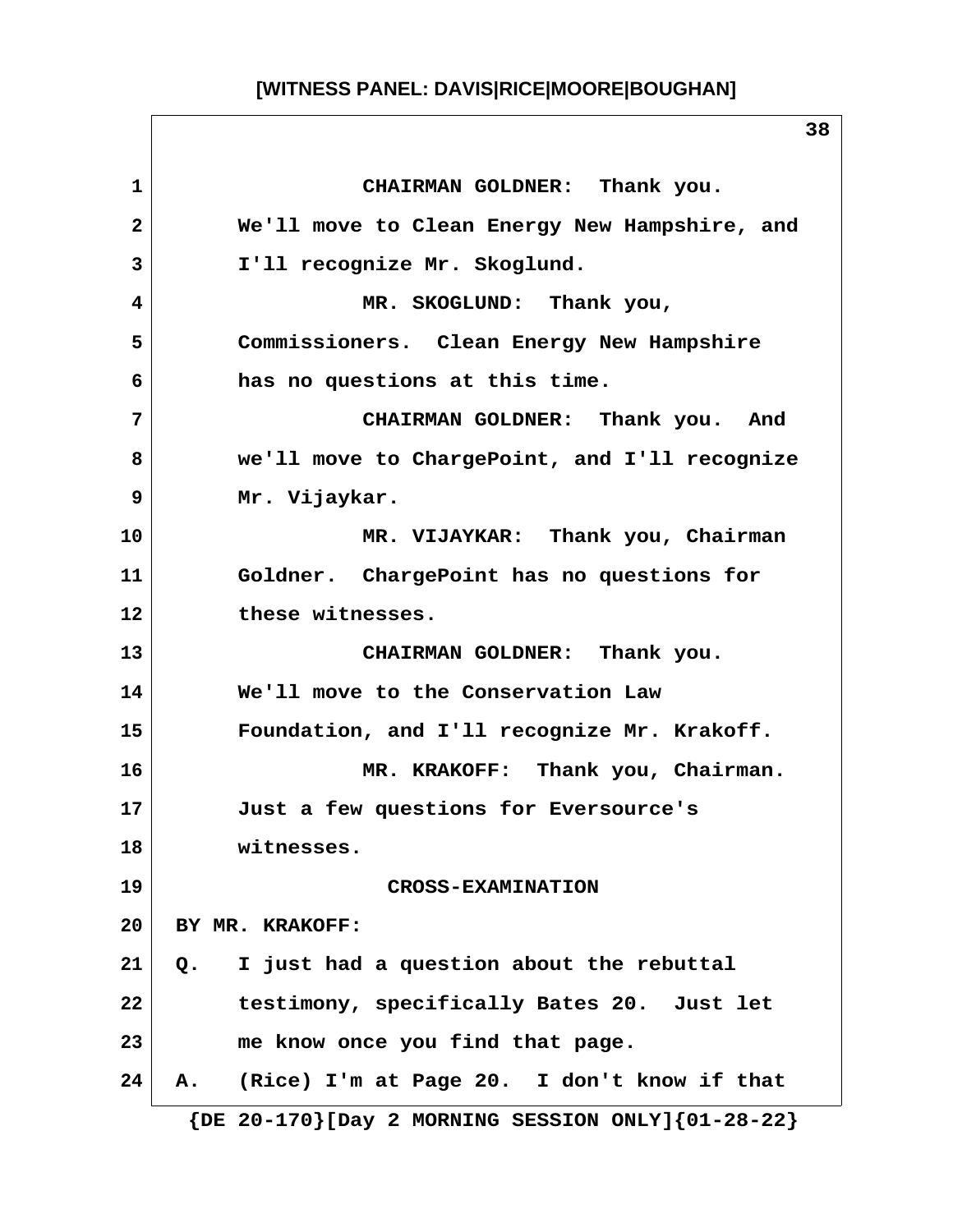| $\mathbf{1}$ |    | question was directed to myself or another                  |
|--------------|----|-------------------------------------------------------------|
| $\mathbf{2}$ |    | witness.                                                    |
| 3            | Q. | I'm sorry. I didn't quite hear you, Brian --                |
| 4            |    | Mr. Rice.                                                   |
| 5            | Α. | (Rice) I'm at Page 20.                                      |
| 6            | Q. | Okay. And Mr. Davis and Mr. Moore --                        |
| 7            | Α. | (Davis) Yes.                                                |
| 8            | Q. | I think it's likely to be for Mr. Davis, but                |
| 9            |    | it's really for any of the witnesses.                       |
| 10           |    | My question's about Lines 8 through 14.                     |
| 11           |    | I'll just read what was written in rebuttal.                |
| 12           |    | It says Eversource is concerned that                        |
| 13           |    | introducing much higher rates for charging                  |
| 14           |    | during peak periods would make it more                      |
| 15           |    | difficult for charging station owners to                    |
| 16           |    | anticipate operating costs in a way that                    |
| 17           |    | would provide needed confidence in the                      |
| 18           |    | financial results of the charging station                   |
| 19           |    | operations. Furthermore, even if end-user                   |
| 20           |    | charging rates were aligned with TOU rate                   |
| 21           |    | structures, such higher rates would be                      |
| 22           |    | punitive to EV customers who have little                    |
| 23           |    | discretion to select the time at which it is                |
| 24           |    | necessary for them to use high-demand draw at               |
|              |    | $\{DE 20-170\}$ [Day 2 MORNING SESSION ONLY] $\{01-28-22\}$ |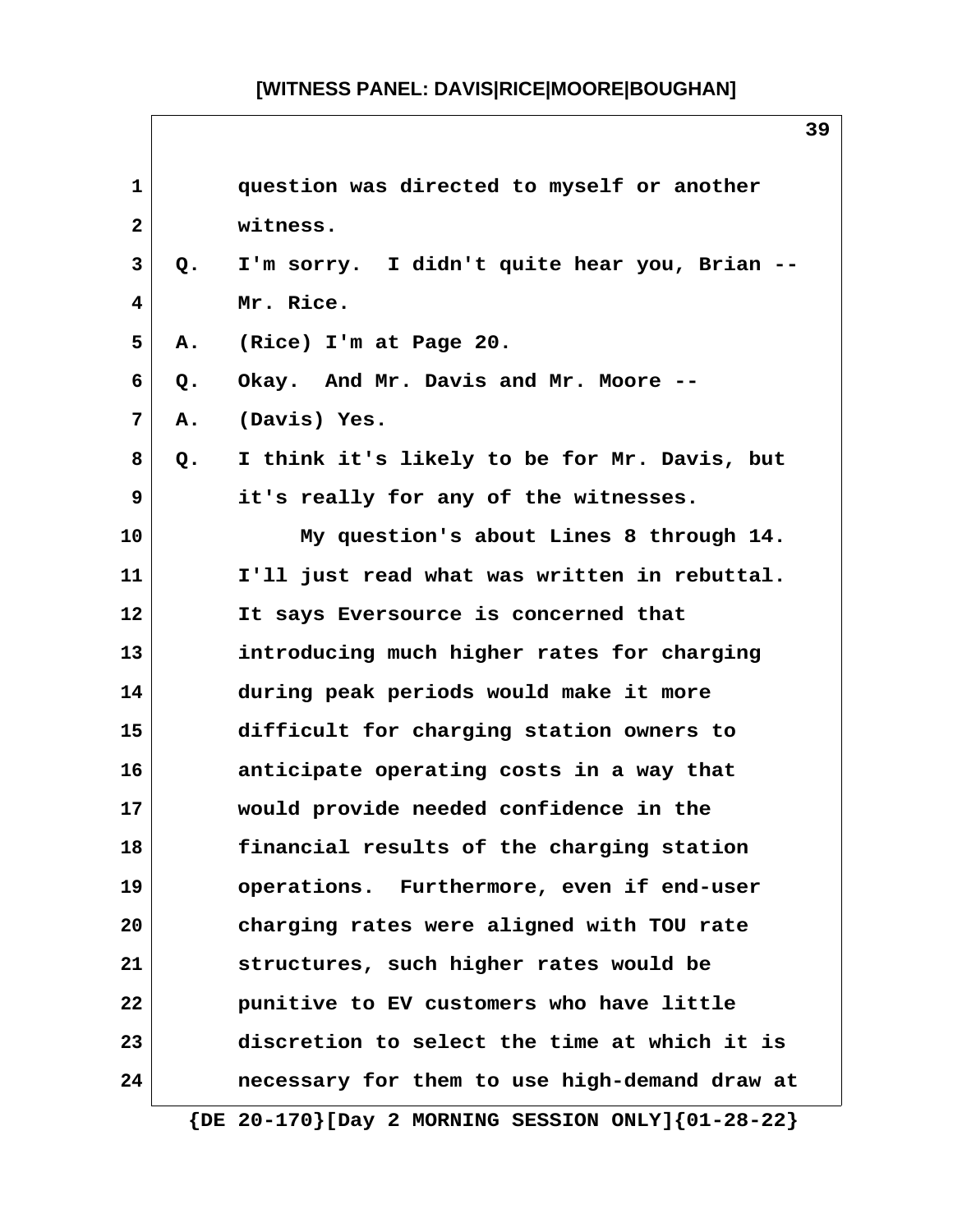| $\mathbf{1}$ |    | DCFC charging facilities.                     |
|--------------|----|-----------------------------------------------|
| $\mathbf{2}$ |    | Could you just explain to me what you         |
| 3            |    | meant by the second sentence in that          |
| 4            |    | paragraph, please.                            |
| 5            | Α. | (Rice) You mean even if end-use charging      |
| 6            |    | rates were aligned with time-of-use rate      |
| 7            |    | structures, such high rates would be punitive |
| 8            |    | to EV customers?                              |
| 9            | Q. | Correct. Yes, that sentence.                  |
| 10           | А. | (Rice) Yeah. So, again, I think what we're    |
| 11           |    | thinking about here is the DC fast-charging   |
| 12           |    | application. Our understanding is this is an  |
| 13           |    | application that will probably be used very   |
| 14           |    | occasionally by most EV drivers. But when     |
| 15           |    | they need to use a DC fast-charging station,  |
| 16           |    | they will very much need to use it. For a     |
| 17           |    | lot of driving needs, EV customers are going  |
| 18           |    | to be able to charge at home. That's a        |
| 19           |    | unique benefit of having an EV; you basically |
| 20           |    | have a gas station at your home. But in       |
| 21           |    | those instances where an EV driver needs to   |
| 22           |    | travel further beyond the range supported by  |
| 23           |    | a single charge, they really need access to a |
| 24           |    | DC fast charger to do that effectively and    |
|              |    |                                               |

 **{DE 20-170}[Day 2 MORNING SESSION ONLY]{01-28-22}**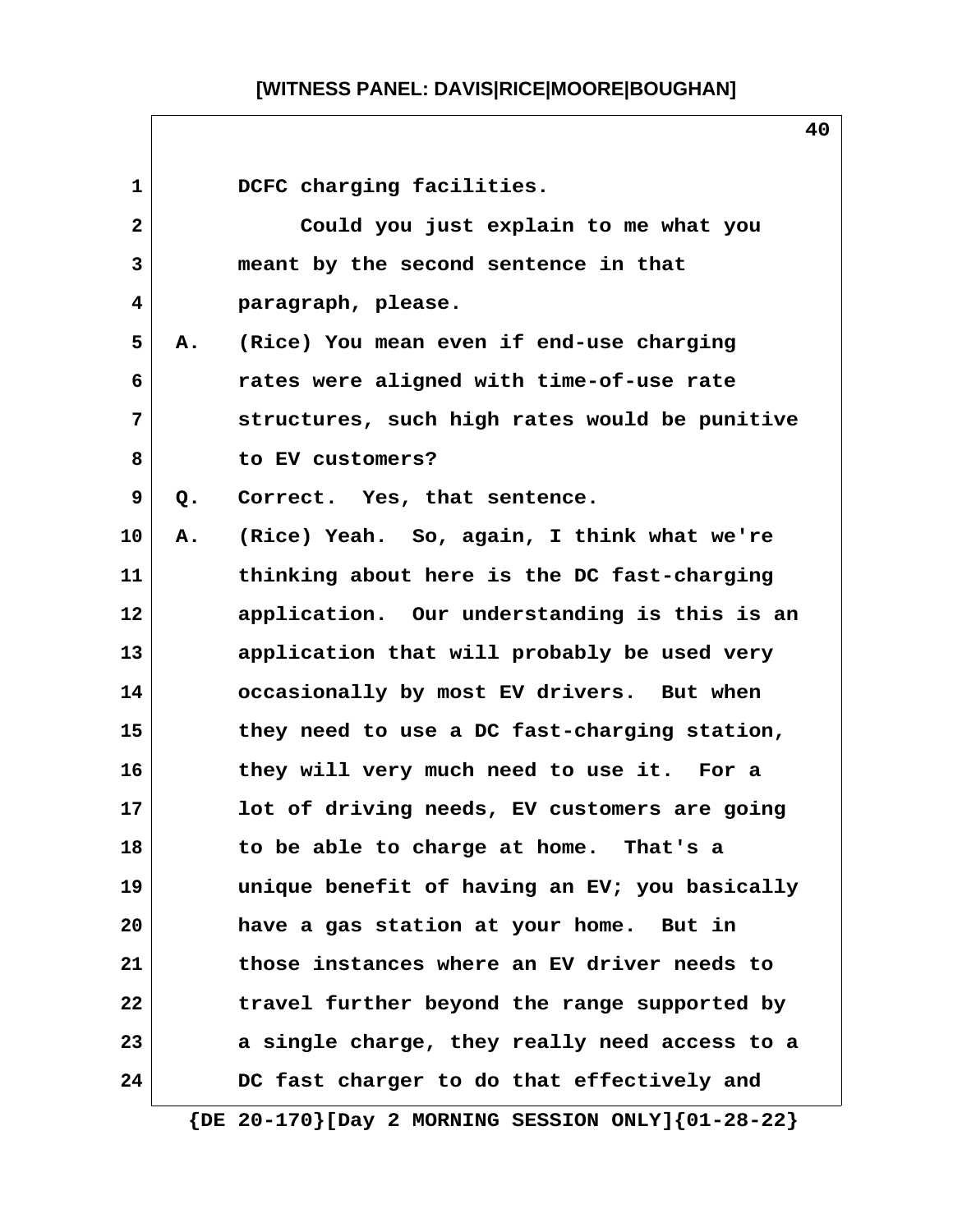| $\mathbf 1$  |    | without a lot of disruption that would                      |
|--------------|----|-------------------------------------------------------------|
| $\mathbf{2}$ |    | ultimately deter a lot of people from owning                |
| 3            |    | an EV. So this is a pretty critical                         |
| 4            |    | application to be available to encourage                    |
| 5            |    | further adoption of EVs. But as I've                        |
| 6            |    | explained, it's the type of application that                |
| 7            |    | isn't very discretionary. If EV customers                   |
| 8            |    | were kind of concerned about, you know, what                |
| 9            |    | the rate might be and when they might happen                |
| 10           |    | to use a DC fast-charging station in the                    |
| 11           |    | course of their road trip, we'd be concerned                |
| 12           |    | that that would be a deterrent to those                     |
| 13           |    | customers from purchasing EVs.                              |
| 14           | Q. | Okay. So based on your testimony, I think                   |
| 15           |    | it'd be fair to say that users of DCFC                      |
| 16           |    | charging stations have limited ability to                   |
| 17           |    | shift charging time to other periods. Would                 |
| 18           |    | that be a correct statement?                                |
| 19           | Α. | (Rice) In most cases we believe that's                      |
| 20           |    | correct, for the use of DC fast-charging                    |
| 21           |    | stations, yes.                                              |
| 22           | Q. | Okay. And was that one of the reasons why                   |
| 23           |    | you did not design a commercial time-of-use                 |
| 24           |    | rate that would apply to charging stations?                 |
|              |    | $\{DE 20-170\}$ [Day 2 MORNING SESSION ONLY] $\{01-28-22\}$ |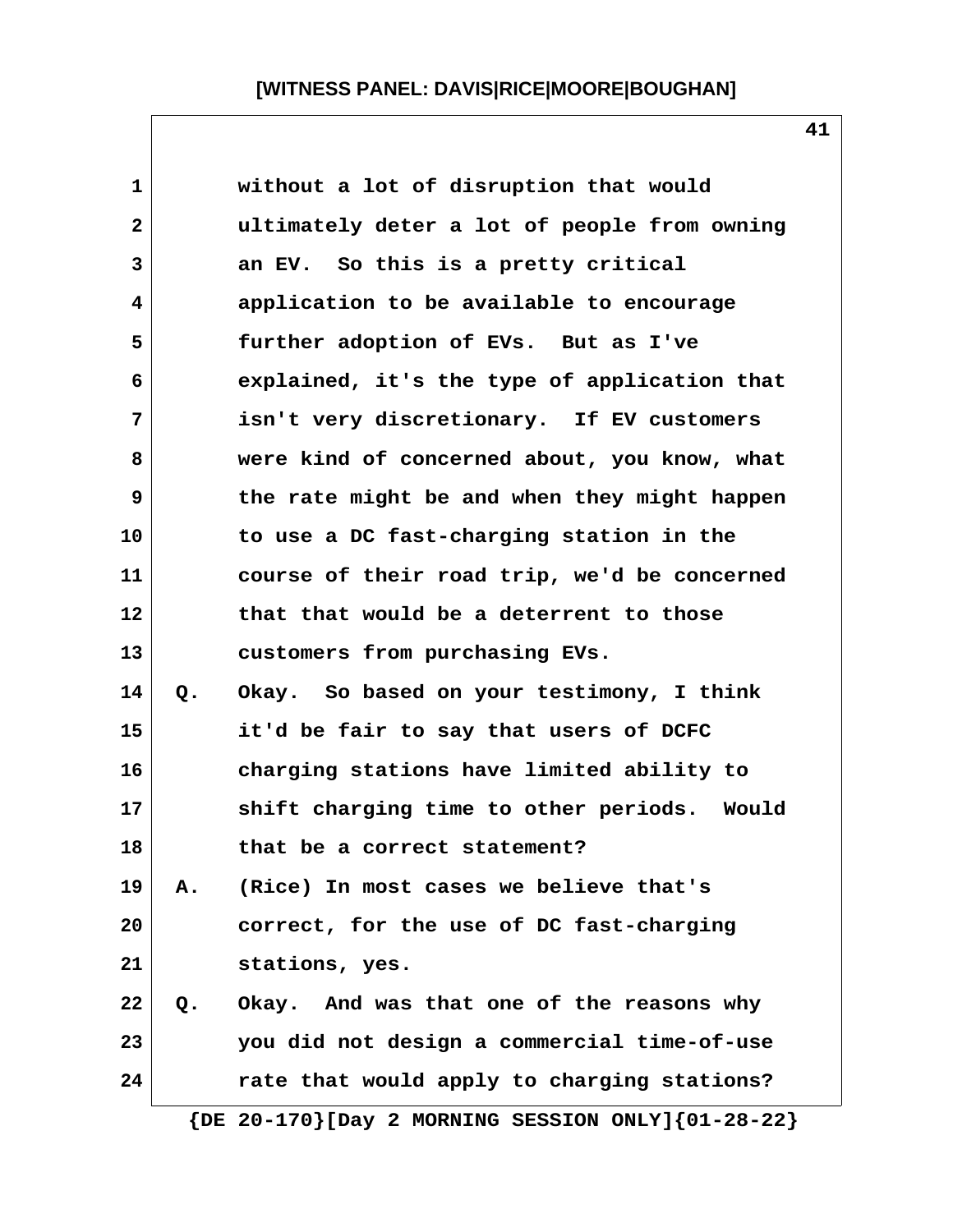**1 A. (Rice) I think that's part of it. And Ed may** 2 be able to respond.  **3 I think what we'd be concerned about is 4 that, if we try to take the approach of 5 having a time-of-use rate while also 6 minimizing cross-subsidization, as Mr. Davis 7 noted, the illustrative time-of-use rates 8 initially proposed by Dr. Sergici in initial 9 testimony weren't high enough to mitigate 10 potential cost-subsidization. So to get to 11 generate revenue that was closer to Rate GV, 12 those rates would have to be higher, and that 13 would mean the peak rate could be quite high 14 and might rise to the level that it would be 15 a deterrent if that was passed on to retail 16 EV customers. 17 A. (Davis) I could add that that's correct. 18 There would be a sort of compounding effect 19 by having the higher volumetric rate, when 20 particularly under this scenario, as Mr. Rice 21 described, the demand charge really is the 22 fundamental barrier that we were addressing 23 in our design. But when you recognize also 24 having a higher peak period, particularly {DE 20-170}[Day 2 MORNING SESSION ONLY]{01-28-22}**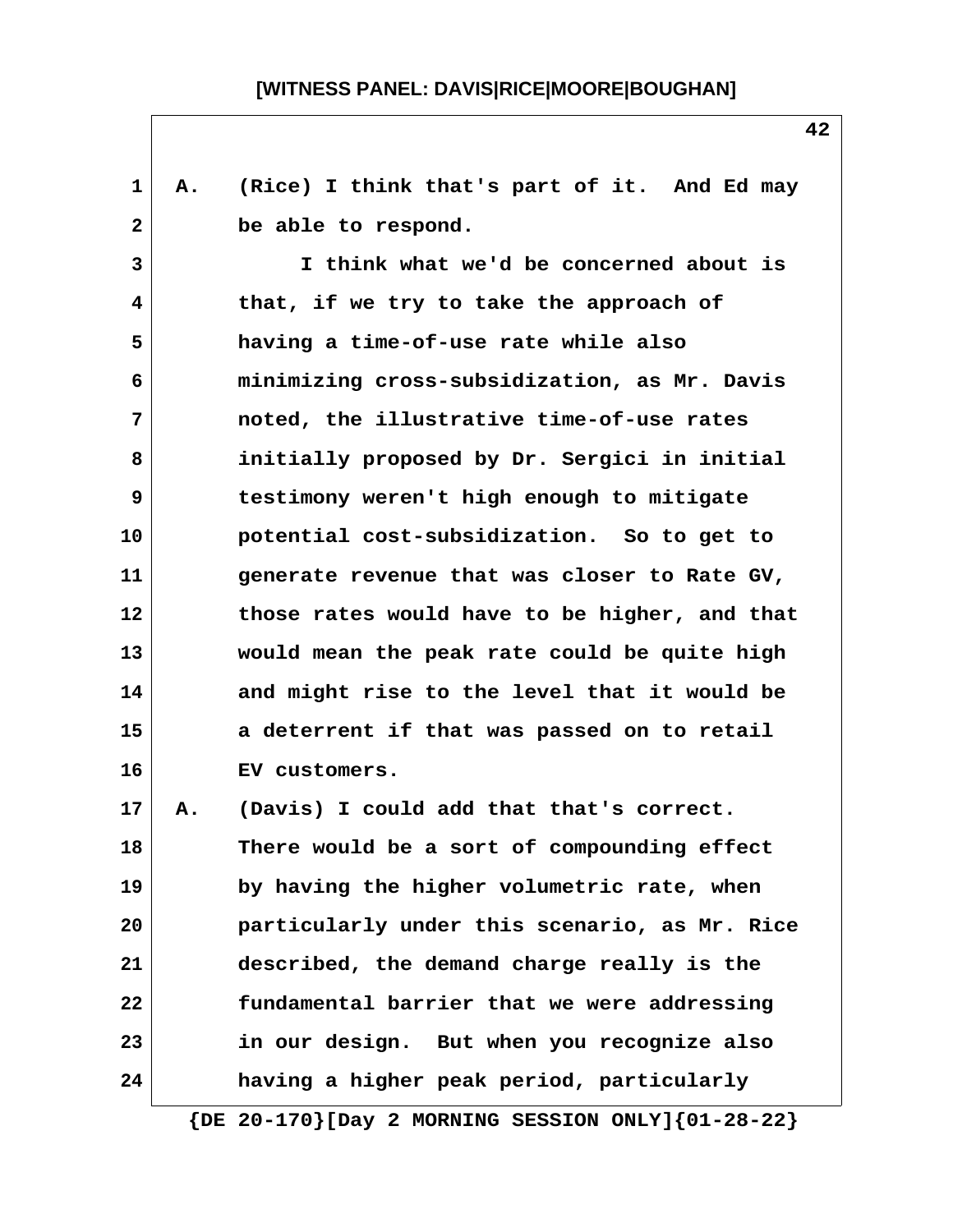**1 when there's non-discretionary load, you 2 know, that adds to that effect of a higher 3 and perceptively punitive effect of the rate. 4 MR. KRAKOFF: Thank you very much. 5 I have no further questions for Eversource 6 witnesses. 7 CHAIRMAN GOLDNER: Thank you. Then 8 we'll move to the City of Lebanon and Mr. 9 Below. 10 [No verbal response] 11 CHAIRMAN GOLDNER: Okay. We'll 12 move to the Department of Environmental 13 Services. Ms. Ohler. 14 MS. OHLER: Thank you. I have no 15 questions. 16 CHAIRMAN GOLDNER: And we'll move 17 to New England Convenience Store and Energy 18 Marketers Association. Mr. Moran. I don't 19 see Mr. Moran. 20 [No verbal response] 21 CHAIRMAN GOLDNER: Okay. We'll 22 move to the Office of Consumer Advocate, Ms. 23 Desmet. 24 MS. DESMET: Thank you, Mr. {DE 20-170}[Day 2 MORNING SESSION ONLY]{01-28-22}**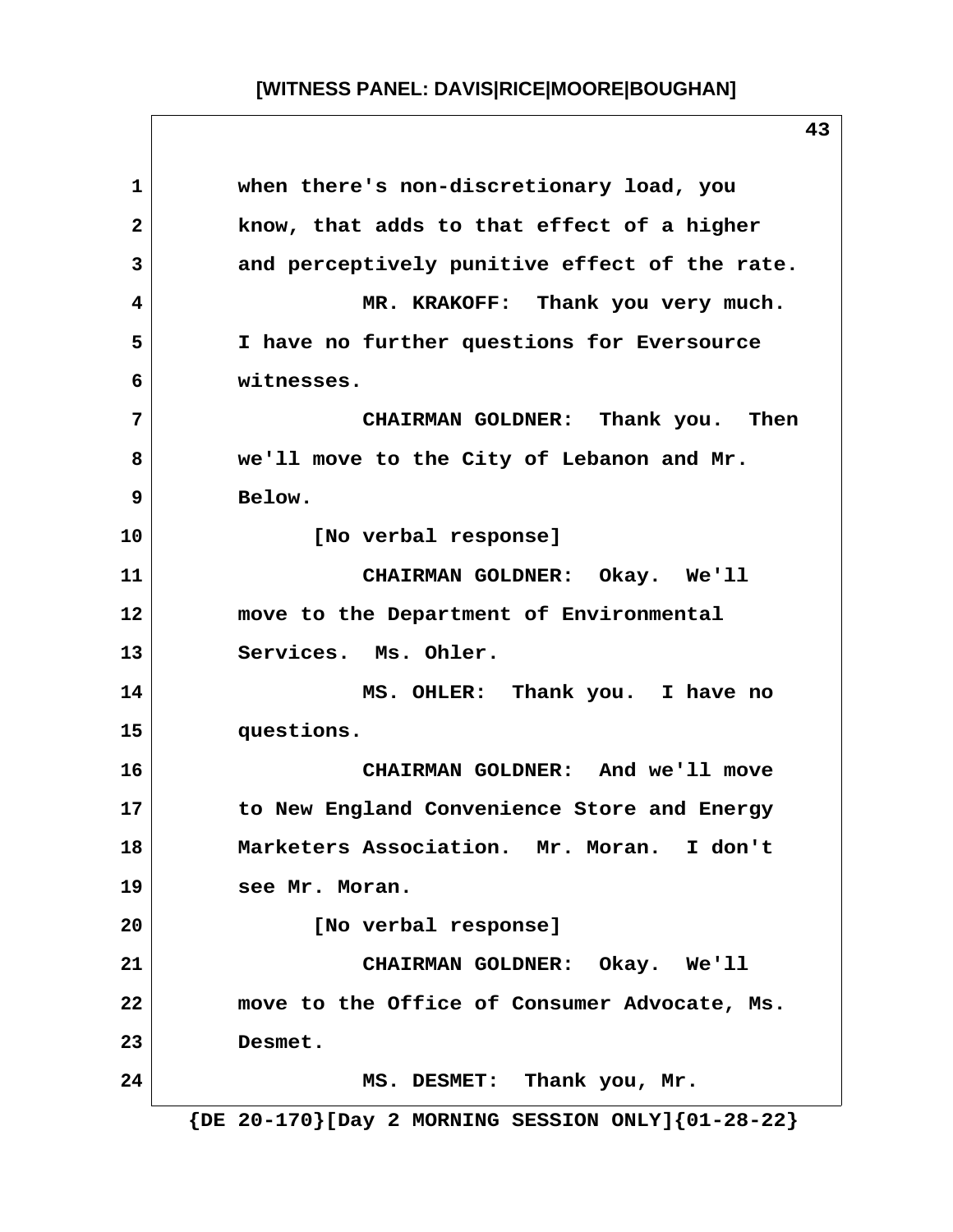**44 1 Chairman. I had discussed previously with 2 Attorney Buckley possibly following him, if 3 that pleases the Commission. 4 CHAIRMAN GOLDNER: Okay. Thank 5 you. 6 And we'll move to the New Hampshire 7 Department of Energy, and I'll recognize Mr.** 8 Buckley.  **9 MR. BUCKLEY: Thank you, Mr. 10 Chairman. 11 CROSS-EXAMINATION 12 BY MR. BUCKLEY: 13 Q. So I think that we will start with rebuttal 14 testimony of Mr. Davis. 15 And so we just heard some corrections 16 before that rebuttal testimony, Mr. Davis, 17 where you had suggested that your observed 18 40 percent of revenues that the DOE testimony 19 would have recovered compared to the demand 20 charge alternative rate proposed by 21 Eversource in its other docket would be 22 raised to 60 percent of compared revenues 23 after you factor in the customer charge; is 24 that correct?**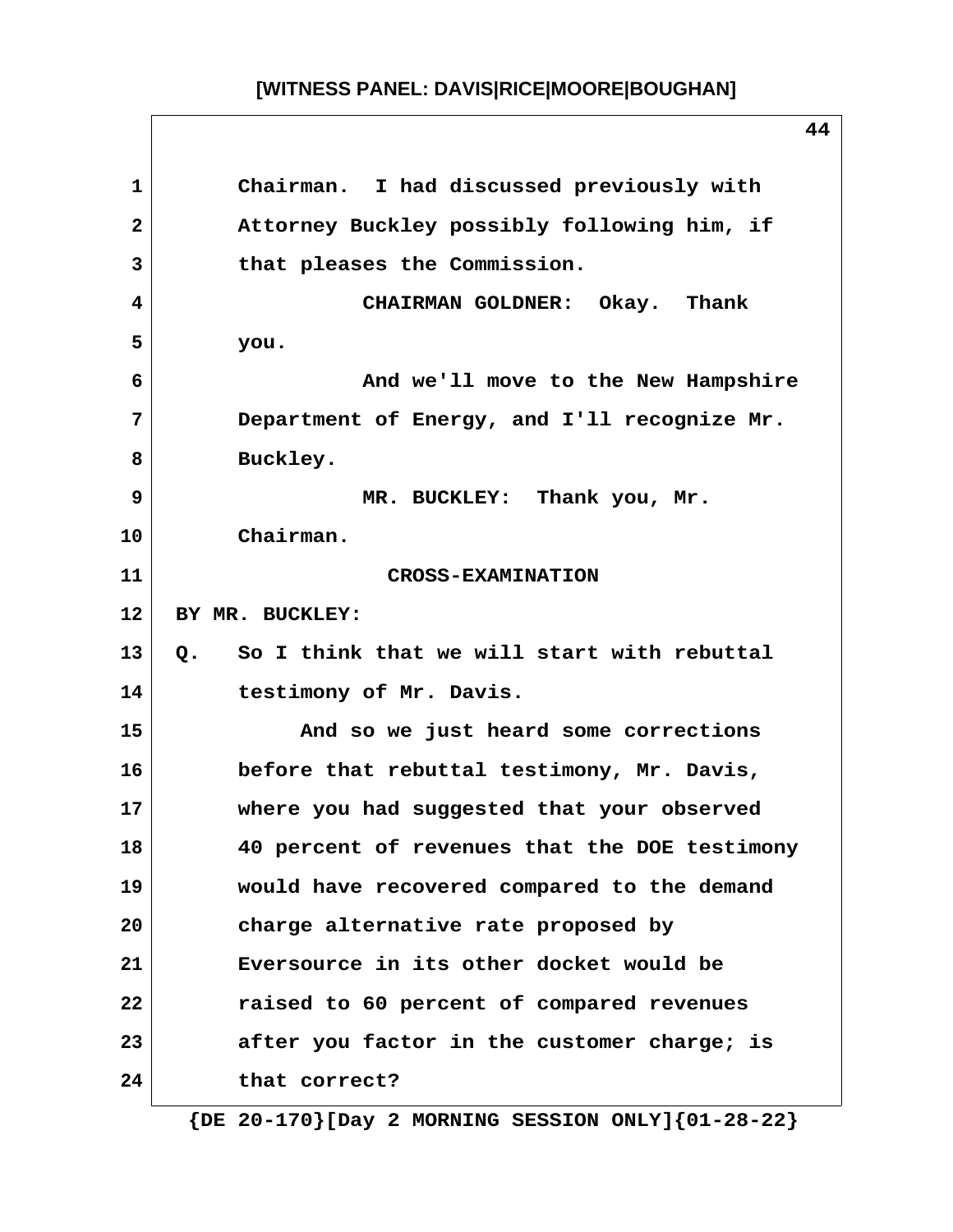| $\mathbf{1}$    | Α. | (Davis) That is correct. Approximately                      |
|-----------------|----|-------------------------------------------------------------|
| $\mathbf{2}$    |    | 60 percent, yes.                                            |
| 3               | Q. | And so would that percent of compared                       |
| 4               |    | revenues raise even further under the -- if                 |
| 5               |    | Eversource were to embrace a rate similar to                |
| 6               |    | that proposed in the settlement proposal,                   |
| 7               |    | where there is the addition of a half-demand                |
| 8               |    | charge?                                                     |
| 9               | Α. | (Davis) Well, that design really hasn't been                |
| 10              |    | developed. But in concept, if you modify the                |
| 11              |    | rate design, there could be differences                     |
| 12 <sub>2</sub> |    | compared to the analysis reflected in                       |
| 13              |    | rebuttal testimony. Certainly could be                      |
| 14              |    | higher or lower, depending on a number of                   |
| 15              |    | factors.                                                    |
| 16              | Q. | Is it likely to be higher or lower if we're                 |
| 17              |    | simply adding a demand charge, half a demand                |
| 18              |    | charge?                                                     |
| 19              | Α. | (Davis) Depends on the price level not only                 |
| 20              |    | for that demand charge, but also the                        |
| 21              |    | volumetric rates as well.                                   |
| 22              | Q. | Would you have reason to believe that                       |
| 23              |    | Eversource's rate, if it were to embrace a                  |
| 24              |    | rate similar to that described in the                       |
|                 |    | $\{DE 20-170\}$ [Day 2 MORNING SESSION ONLY] $\{01-28-22\}$ |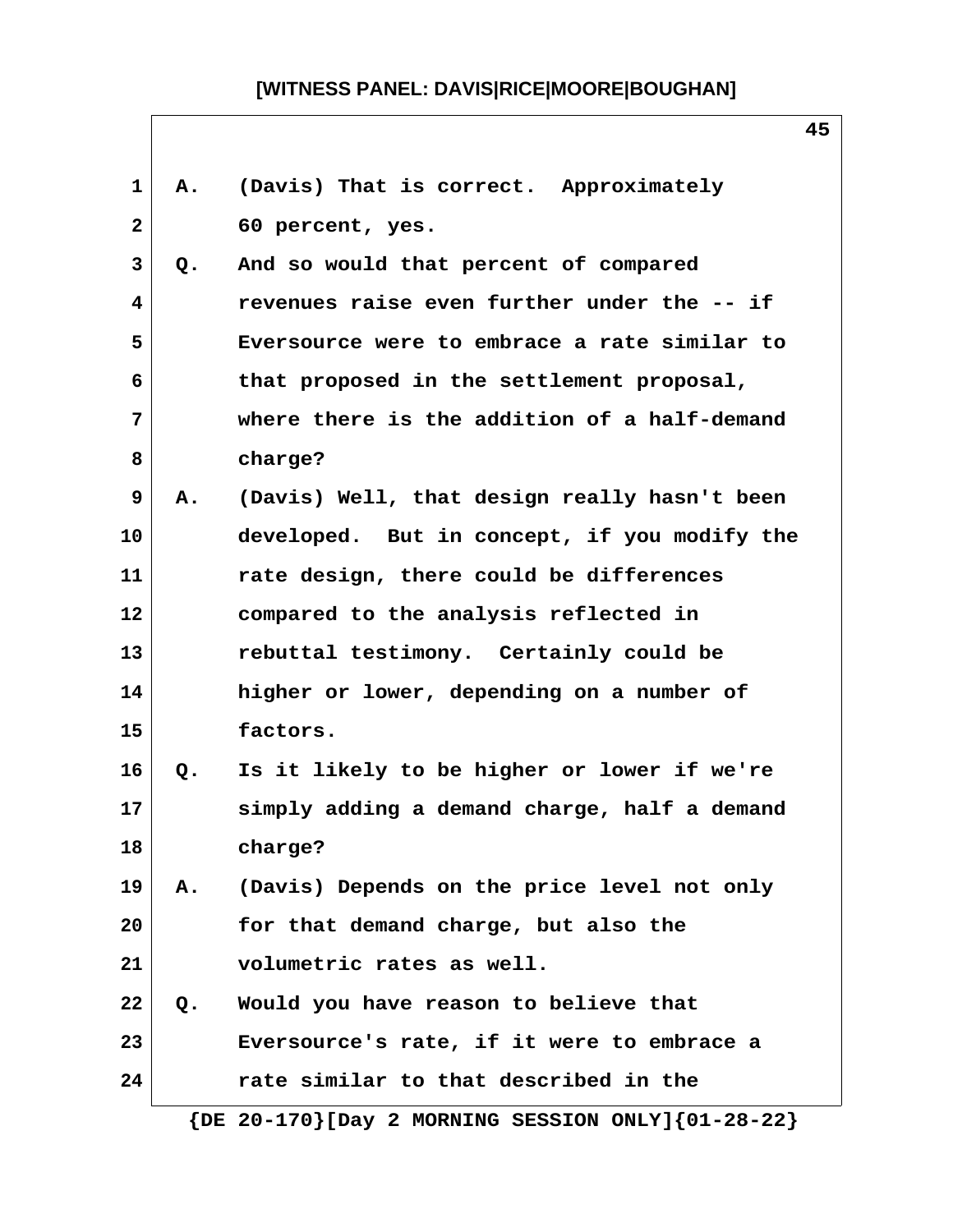| $\mathbf{1}$ |    | settlement, would not approach the                          |
|--------------|----|-------------------------------------------------------------|
| $\mathbf{2}$ |    | revenue-neutrality levels described in the                  |
| 3            |    | settlement for the other two utilities?                     |
| 4            | Α. | (Davis) At the design point or at a given                   |
| 5            |    | usage point?                                                |
| 6            | Q. | At the 5 percent utilization point that                     |
| 7            |    | exists for Facility No. 1 in Attachment B                   |
| 8            |    | that we talked about yesterday.                             |
| 9            | Α. | (Davis) Certainly based on my understanding,                |
| 10           |    | certainly of what was developed, presented                  |
| 11           |    | earlier in this docket, I would expect                      |
| 12           |    | that -- I would not expect to not be --                     |
| 13           |    | that's a double negative there. I would                     |
| 14           |    | expect that it would probably be higher.                    |
| 15           |    | Less of a difference, if you will.                          |
| 16           | Q. | Okay. That's helpful.                                       |
| 17           |    | All right. If I could ask you to turn                       |
| 18           |    | to Exhibit 3 -- that's your testimony --                    |
| 19           |    | Bates Page 3. And so that page, to me, seems                |
| 20           |    | like a good summary of exactly the rate                     |
| 21           |    | that -- the residential rate that Eversource                |
| 22           |    | developed responsive to the Commission's                    |
| 23           |    | directives in the order closing the                         |
| 24           |    | investigation that preceded this proceeding.                |
|              |    | $\{DE 20-170\}$ [Day 2 MORNING SESSION ONLY] $\{01-28-22\}$ |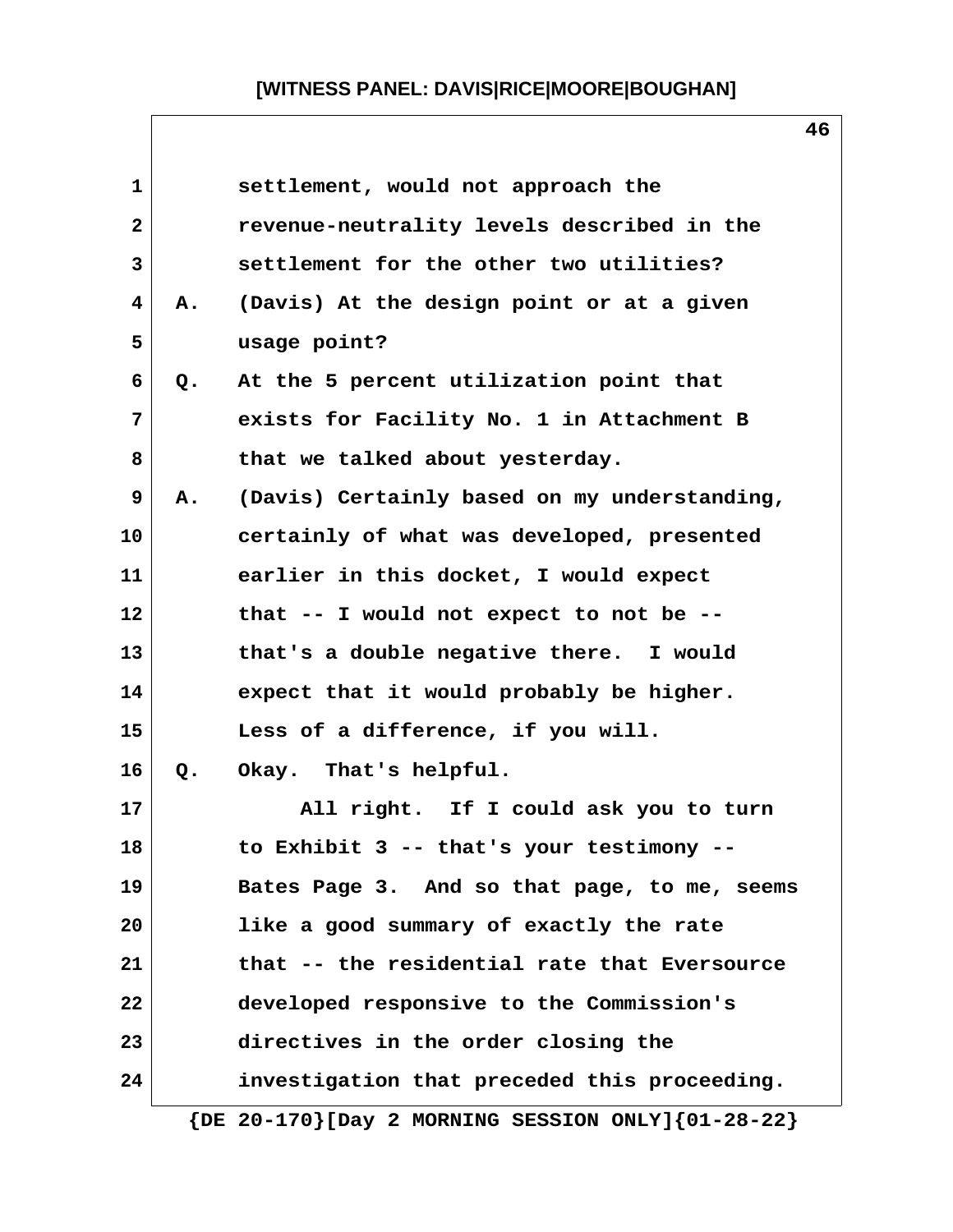| 1            |    | Is that accurate?                             |
|--------------|----|-----------------------------------------------|
| $\mathbf{2}$ | Α. | (Davis) Yes. In terms of the pricing for      |
| 3            |    | those components of service, yes.             |
| 4            | Q. | And to me, that looks like a well-designed    |
| 5            |    | rate, maybe with a qualifier here or there,   |
| 6            |    | consistent with the various directives in the |
| 7            |    | Commission's previous order, you know, based  |
| 8            |    | on cost causation, focus on marginal costs,   |
| 9            |    | the three-period time-varying distribution,   |
| 10           |    | transmission and generation. Is that          |
| 11           |    | accurate?                                     |
| 12           | Α. | (Davis) Yeah, I believe you see it that way.  |
| 13           |    | And I certainly believe that's reflective of  |
| 14           |    | all those factors, yes.                       |
| 15           | Q. | Now, I mentioned the one small caveat, from   |
| 16           |    | my perspective, or a few qualifiers. And so   |
| 17           |    | I want to move to one aspect of the rate that |
| 18           |    | is at least discussed in the testimony, if    |
| 19           |    | not proposed for implementation, and that is  |
| 20           |    | the customer charge. So at -- it looks like   |
| 21           |    | the customer charge here is proposed for      |
| 22           |    | $$16.50;$ is that correct?                    |
| 23           | Α. | (Davis) That's correct.                       |
| 24           | Q. | And so if I could ask you to turn to          |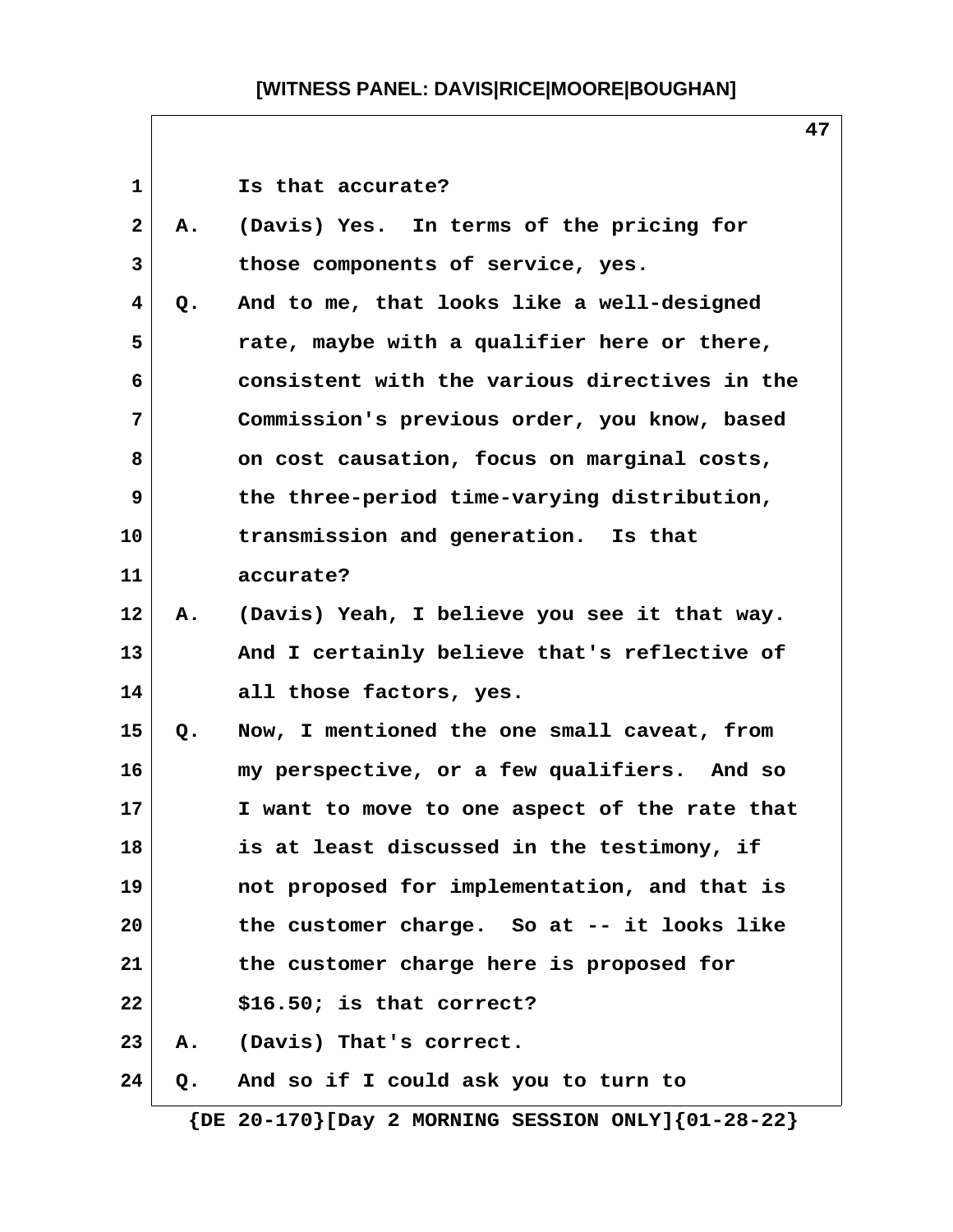|              |    | 48                                            |
|--------------|----|-----------------------------------------------|
| 1            |    | Exhibit 13, Bates Page 11.                    |
| $\mathbf{2}$ | Α. | (Davis) Triangulating a lot of documents      |
| 3            |    | here, but hang on.                            |
| 4            | Q. | Certainly.                                    |
| 5            | Α. | (Davis) Okay. Bates 11 you mentioned?         |
| 6            | Q. | Yes.                                          |
| 7            | Α. | (Davis) Okay. I have that.                    |
| 8            | Q. | And so this isn't actually a data response or |
| 9            |    | any sworn-to document, but it is in fact a    |
| 10           |    | rate schedule I believe; is that correct?     |
| 11           | Α. | (Davis) This is a summary of rates in effect  |
| 12           |    | as of August 1st of 2020, and it includes     |
| 13           |    | residential and a small general service rate  |
| 14           |    | or pricing under the various rate structures  |
| 15           |    | for the rate classes and the subclasses shown |
| 16           |    | on that page.                                 |
| 17           | Q. | And would you agree that this is -- well,     |
| 18           |    | would you believe me if I told you that this  |
| 19           |    | is a document that has been borrowed from a   |
| 20           |    | another docket in this proceeding, some sort  |
| 21           |    | of a rate change, and could be something      |
| 22           |    | that, if the Commission so chose, they could  |
| 23           |    | take administrative notice of because it's    |
| 24           |    | something that's been filed by Eversource in  |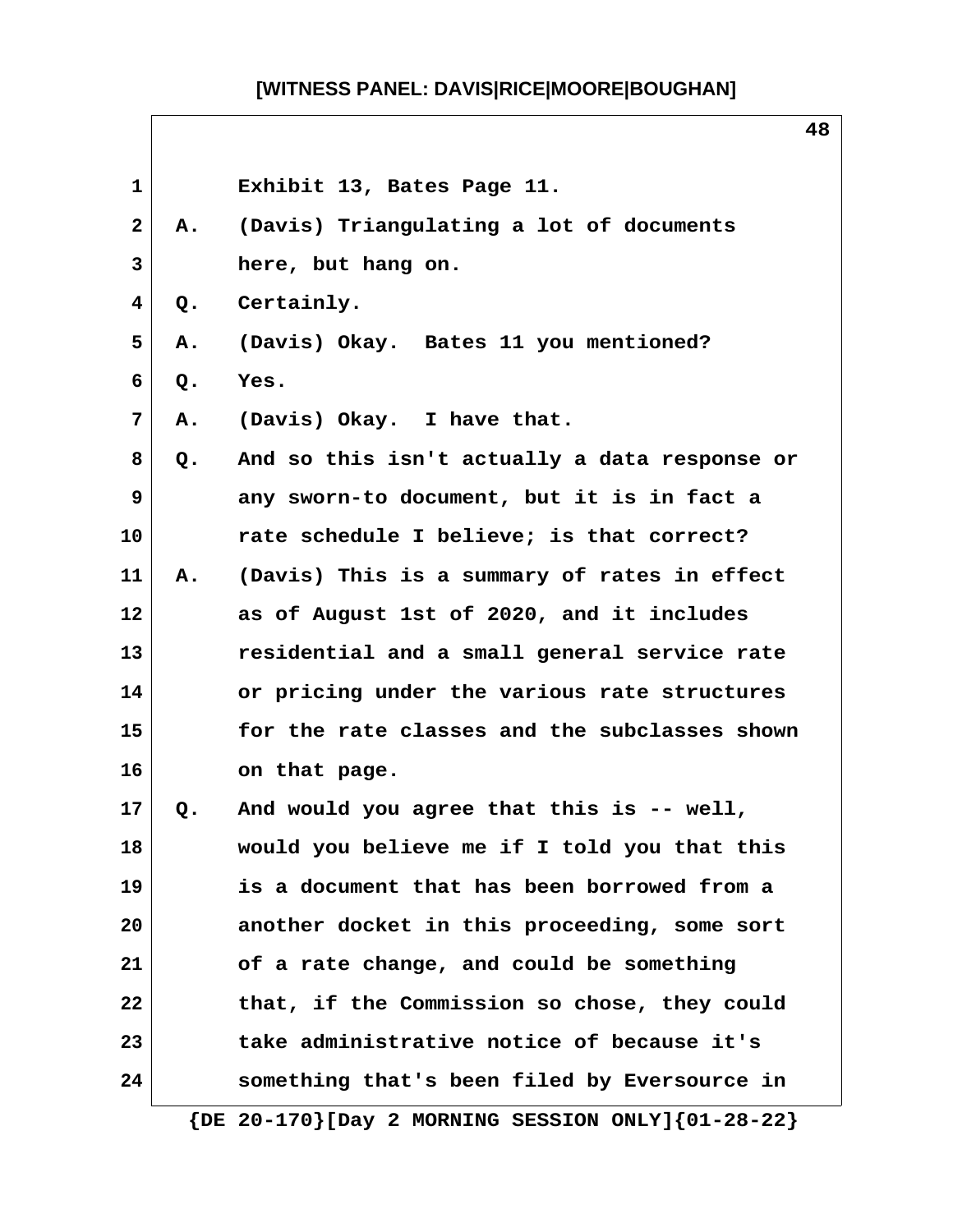| $\mathbf{1}$ |    | a different docket before them?                             |
|--------------|----|-------------------------------------------------------------|
| $\mathbf{2}$ | А. | (Davis) If this is on the record and is a                   |
| 3            |    | published document, it certainly appears to                 |
| 4            |    | be reflective of the actual pricing as I                    |
| 5            |    | described in effect at the time.                            |
| 6            | Q. | Great.                                                      |
| 7            | Α. | (Davis) So certainly I think it would reflect               |
| 8            |    | any -- again, this is a summary. But it                     |
| 9            |    | certainly, I would expect, would match what's               |
| 10           |    | approved by the Commission in our tariffs,                  |
| 11           |    | again, in effect at that time.                              |
| 12           | Q. | And so we mentioned the customer charge of                  |
| 13           |    | \$16.50 as proposed -- or as discussed in your              |
| 14           |    | testimony. How does that compare to the                     |
| 15           |    | customer charge for a standard residential                  |
| 16           |    | customer as observed in this rate schedule?                 |
| 17           | Α. | (Davis) For a regular-use customer, we                      |
| 18           |    | have -- okay. Standard on this schedule,                    |
| 19           |    | \$16.50 is higher than the customer charge in               |
| 20           |    | the standard rate.                                          |
| 21           | Q. | And can you explain to me the basis for that                |
| 22           |    | difference?                                                 |
| 23           | Α. | (Davis) \$13.81 is the customer charge in the               |
| 24           |    | standard rate for a residential customer, and               |
|              |    | $\{DE 20-170\}$ [Day 2 MORNING SESSION ONLY] $\{01-28-22\}$ |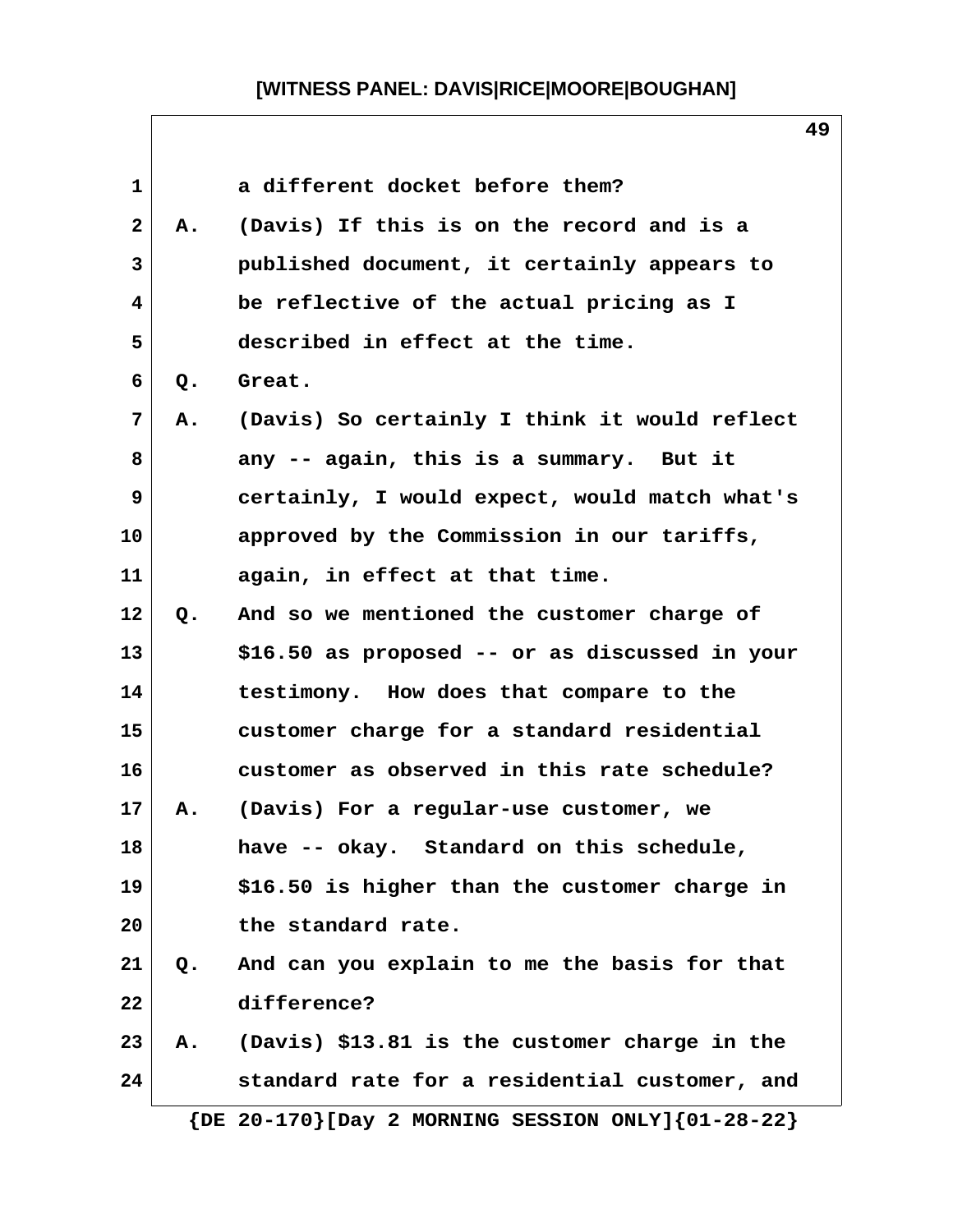| $\mathbf{1}$ |    | that is the rate approved in our settlement                 |
|--------------|----|-------------------------------------------------------------|
| $\mathbf{2}$ |    | in Docket DE 19-057. The basis of that, in                  |
| 3            |    | spite of cost of service indicating a higher                |
| 4            |    | cost, was reached through settlement.                       |
| 5            | Q. | And so your justification for those two rates               |
| 6            |    | differing is that one is a settled rate and                 |
| 7            |    | one reflects the marginal cost of serving the               |
| 8            |    | customer?                                                   |
| 9            | Α. | (Davis) No, not -- well, partially. But more                |
| 10           |    | importantly, the customer charge -- again,                  |
| 11           |    | first of all, the true basis is ultimately                  |
| 12           |    | settlement. The cost of service -- and let's                |
| 13           |    | recognize this standard rate is for what I'll               |
| 14           |    | refer to "whole house service" -- in other                  |
| 15           |    | words, all the costs to provide service to a                |
| 16           |    | residential customer are part of the overall                |
| 17           |    | accounting or embedded or allocated cost of                 |
| 18           |    | service for this class. And there are pure                  |
| 19           |    | customer costs, there are local facilities                  |
| 20           |    | costs, and there are demand-related costs,                  |
| 21           |    | all associated with the cost of providing                   |
| 22           |    | service to this rate class. And by                          |
| 23           |    | application of rate design principles, all                  |
| 24           |    | consideration and ultimately deciding on how                |
|              |    | $\{DE 20-170\}$ [Day 2 MORNING SESSION ONLY] $\{01-28-22\}$ |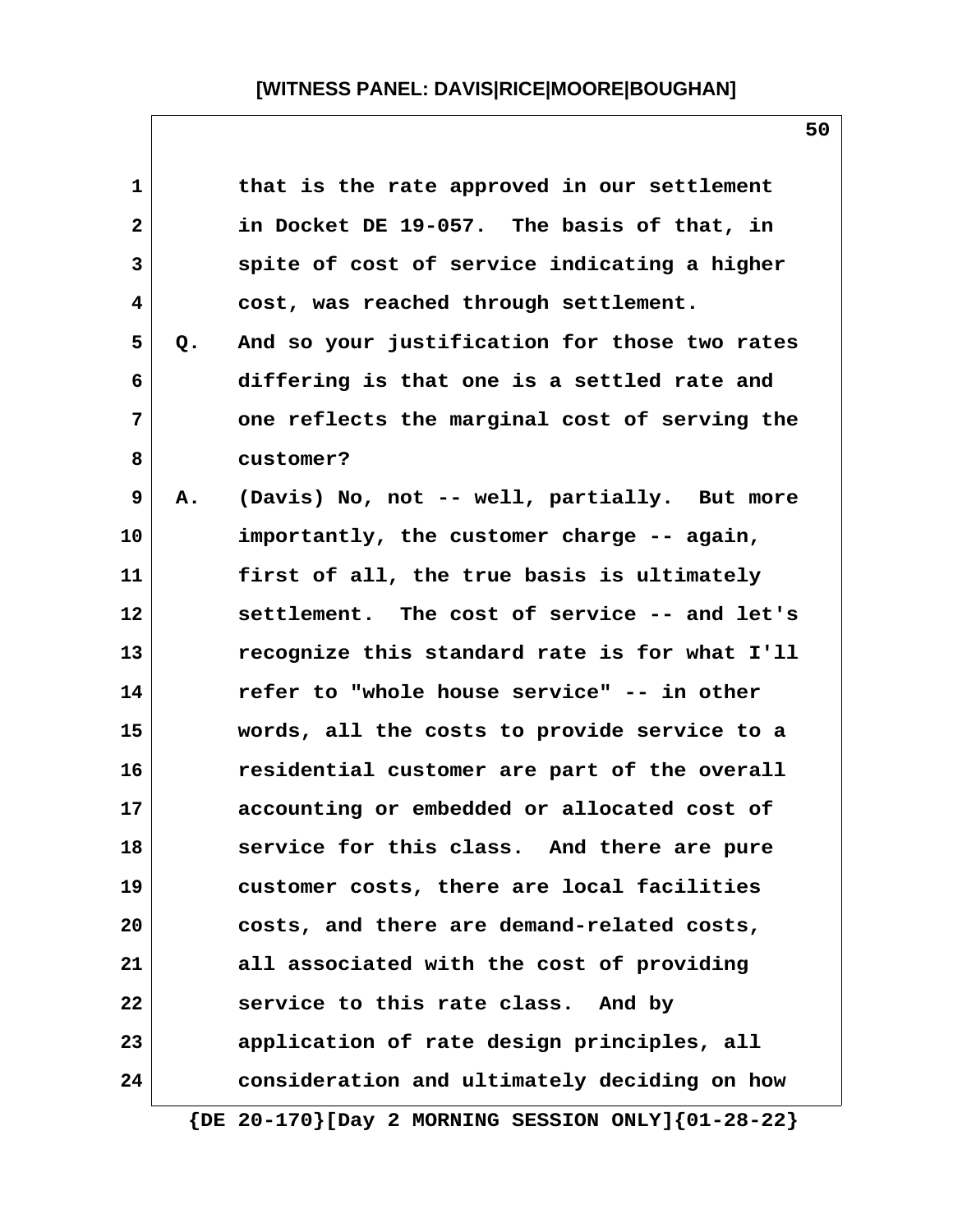| 1                       | and where those costs are recovered -- and    |
|-------------------------|-----------------------------------------------|
| $\overline{\mathbf{2}}$ | what I mean by that is whether they're        |
| 3                       | through a customer charge or a volumetric     |
| 4                       | rate. And I'm just going to focus on the      |
| 5                       | distribution rates in this case. I presume    |
| 6                       | that's what you're focusing on. But each of   |
| 7                       | these rates are designated to be recovered in |
| 8                       | a certain way based on the approved           |
| 9                       | allocation of revenue requirements and cost   |
| 10                      | of service for these classes.                 |
| 11                      | The customer charge, \$13.81, does not        |
| 12                      | reflect the full cost of service to this      |
| 13                      | class for customer-related and local          |
| 14                      | facilities costs under the distribution       |
| 15                      | system. They reflect a portion of that that   |
| 16                      | is designated as fixed and charged monthly.   |
| 17                      | Any differences are spread and recovered from |
| 18                      | the volumetric rate.<br>And for a standard    |
| 19                      | residential Rate R customer on this table,    |
| 20                      | any cost not recovered through the fixed      |
| 21                      | customer charge of \$13.81 is spread and      |
| 22                      | included as part of the 4.508 cents in the    |
| 23                      | volumetric rate.                              |
| 24                      | So, again, what's really critical here        |

 **{DE 20-170}[Day 2 MORNING SESSION ONLY]{01-28-22}**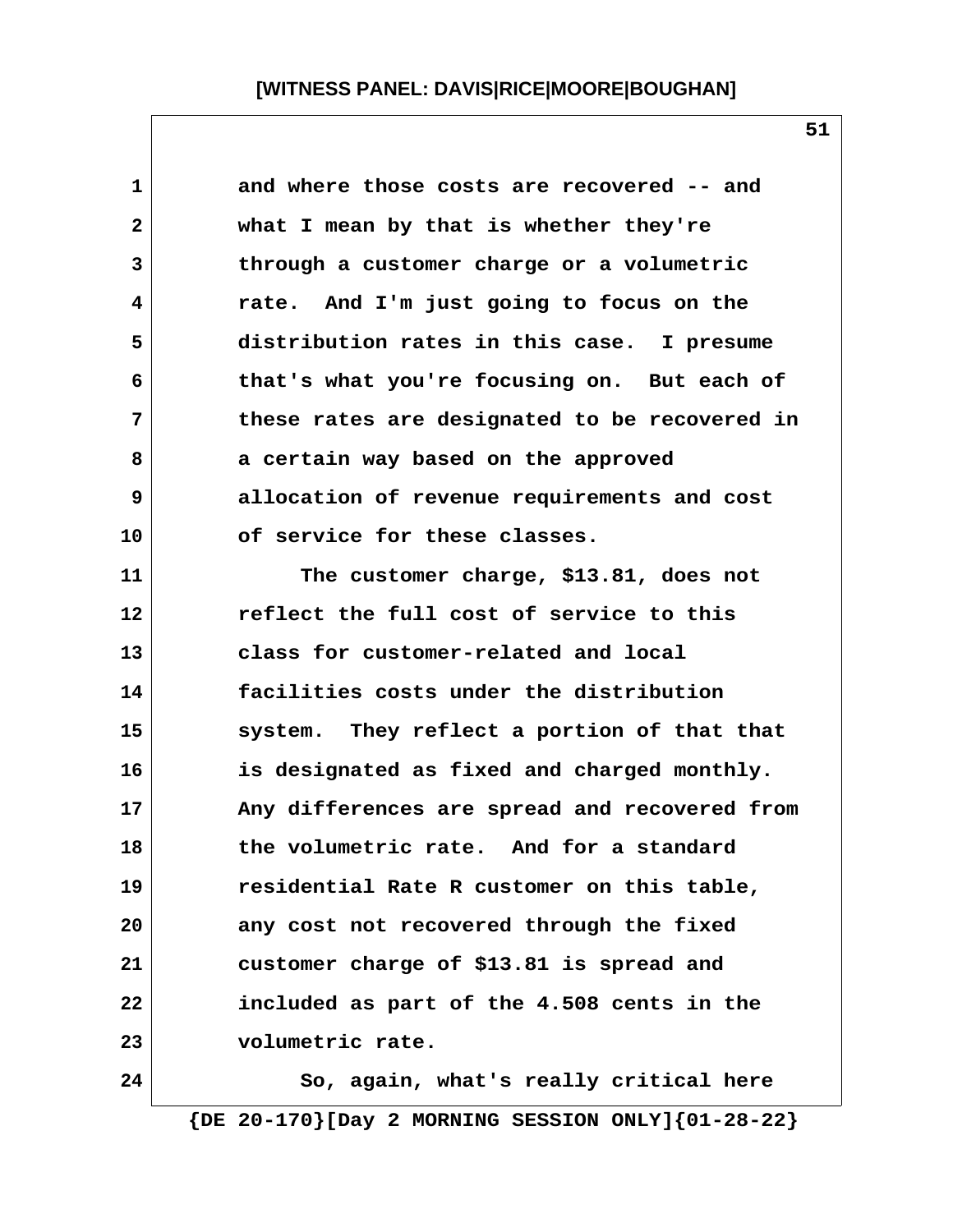| $\mathbf{1}$ |    | is that ultimately the cost of providing                    |
|--------------|----|-------------------------------------------------------------|
| $\mathbf{2}$ |    | service to this class, being what it is, the                |
| 3            |    | agreement and settlement to set the customer                |
| 4            |    | charge was agreed to be \$13.81.                            |
| 5            | Q. | Okay. Can you tell me about the controlled                  |
| 6            |    | water heating rate also on the schedule?                    |
| 7            | Α. | (Davis) What would you like to know?                        |
| 8            | Q. | Does that rate -- I see that rate includes a                |
| 9            |    | meter charge.                                               |
| 10           | Α. | (Davis) It does.                                            |
| 11           | Q. | And can you tell me what might make up -- why               |
| 12           |    | that meter charge might be different from the               |
| 13           |    | residential customer meter charge?                          |
| 14           | Α. | (Davis) There's two primary reasons. First                  |
| 15           |    | of all, let's recognize that controlled water               |
| 16           |    | heating is really complementary to the                      |
| 17           |    | service to the whole house, meaning a service               |
| 18           |    | comes in to provide service to the                          |
| 19           |    | residential customer, and there's a split                   |
| 20           |    | service, meaning we're not adding an                        |
| 21           |    | additional transformer, maybe using the same                |
| 22           |    | primary service into the home. But we split                 |
| 23           |    | that service and put a simpler, less                        |
| 24           |    | expensive meter to capture that split-off                   |
|              |    | $\{DE 20-170\}$ [Day 2 MORNING SESSION ONLY] $\{01-28-22\}$ |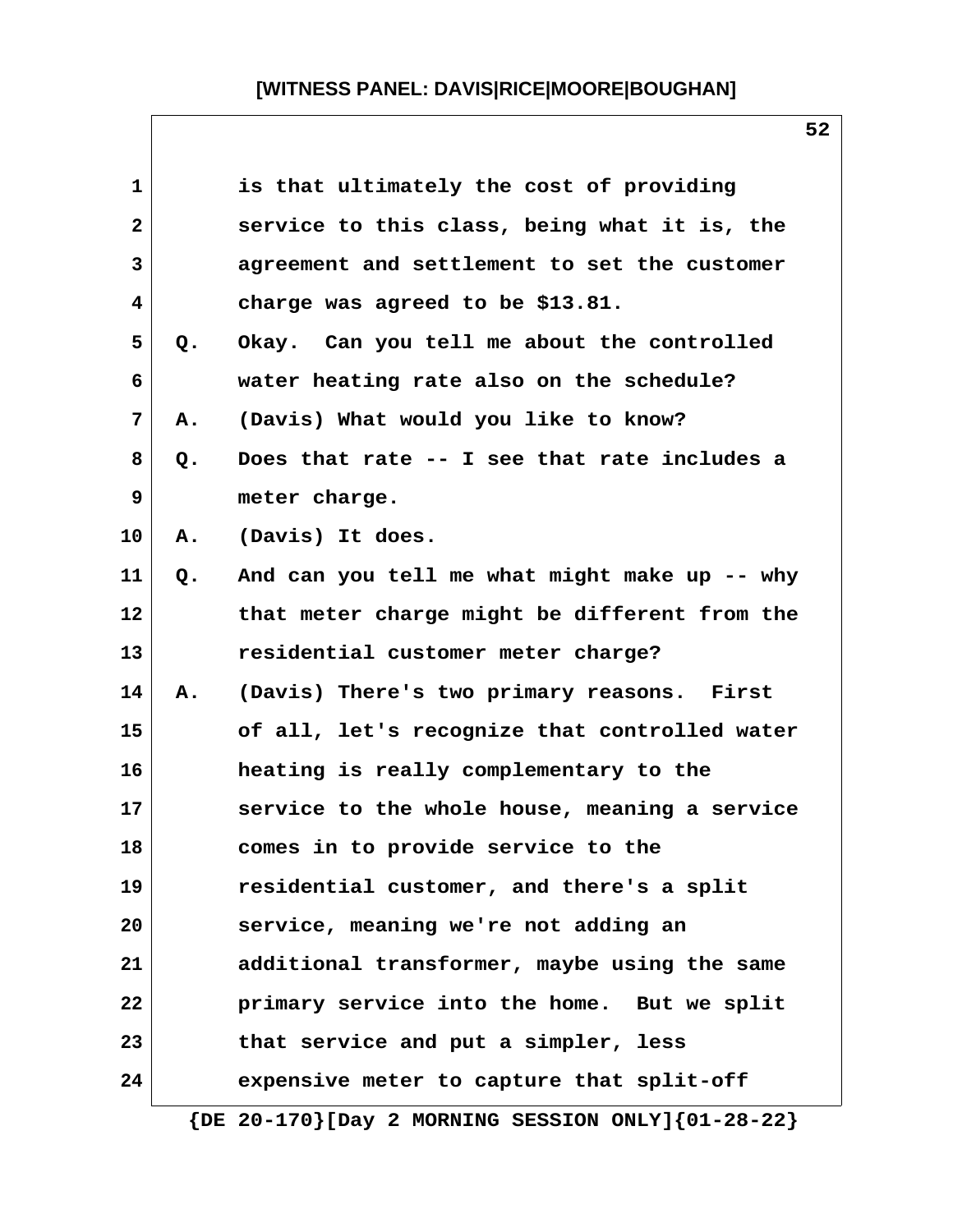| $\mathbf{1}$   |               | service, if you will, to provide electricity  |
|----------------|---------------|-----------------------------------------------|
| $\overline{2}$ |               | to specifically water heating load, again, at |
| 3              |               | the same residence. But rather than include   |
| 4              |               | the water heating within the whole house      |
| 5              |               | rate, it is recognized as a separate service, |
| 6              |               | again, still from the same main transformer   |
| 7              |               | and service to that home.                     |
| 8              | $Q_{\bullet}$ | In your discussion, was that --               |
| 9              | Α.            | (Davis) So the costs -- I apologize. I just   |
| 10             |               | want to finish.                               |
| 11             |               | So the costs are simply lower for             |
| 12             |               | providing service to that, to the water       |
| 13             |               | heating service for residential customers.    |
| 14             | $Q$ .         | In your description of the split service and  |
| 15             |               | how it makes the costs simply lower, wouldn't |
| 16             |               | that also apply to a separately-metered       |
| 17             |               | electric vehicle rate?                        |
| 18             | Α.            | (Davis) It could. On that same schedule,      |
| 19             |               | down below we have Rate R-OTOD. And for       |
| 20             |               | example, there you're seeing a customer       |
| 21             |               | charge of \$32.08. But that is a separate,    |
| 22             |               | really, whole house service. However, if one  |
| 23             |               | were to look at, for example, the water       |
| 24             |               | heating rate -- again, you're really          |
|                |               |                                               |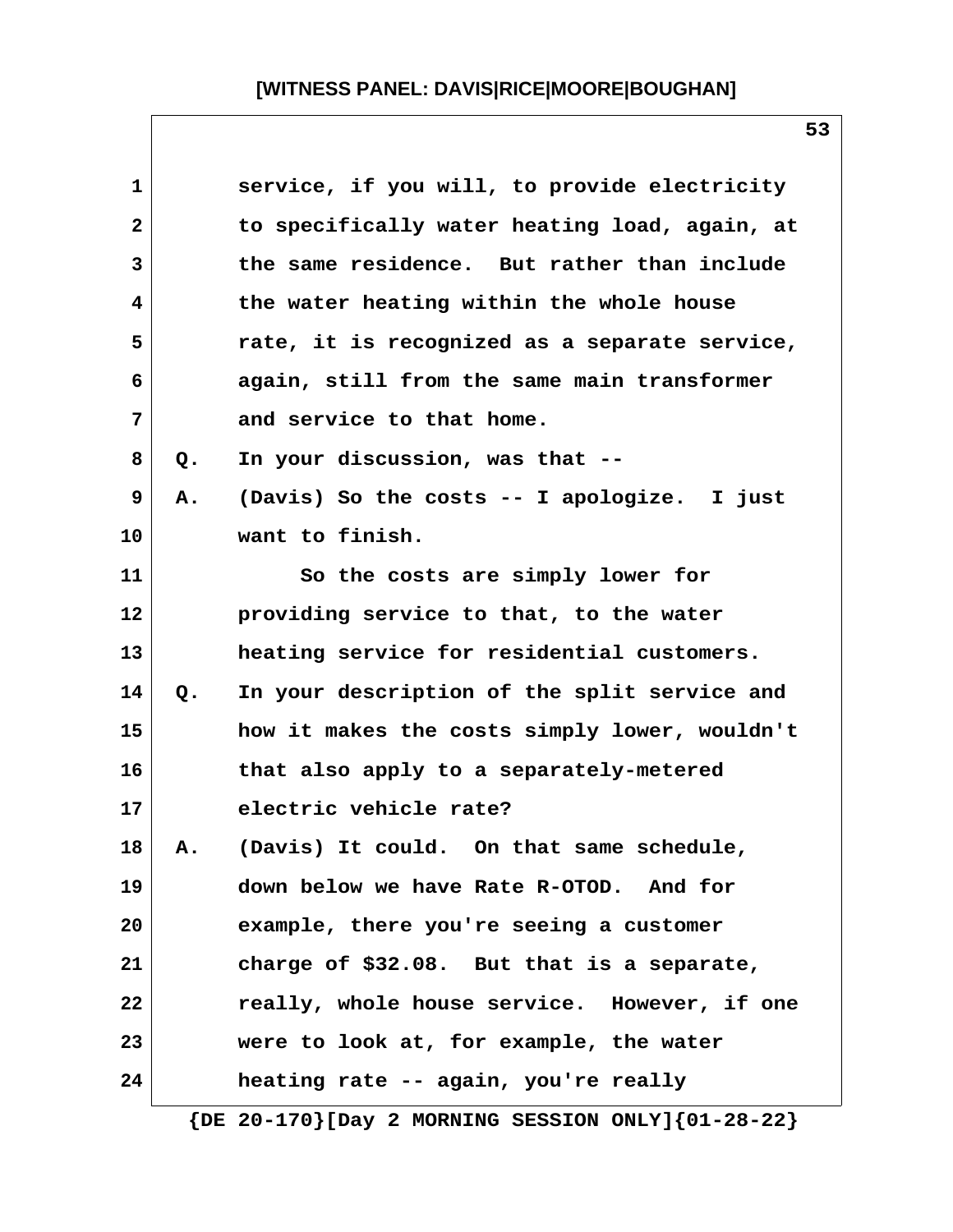| 1            | splitting the service to the whole home. So                 |
|--------------|-------------------------------------------------------------|
| $\mathbf{2}$ | when you started this line of questioning,                  |
| 3            | you had me focused on the \$16.50 per month                 |
| 4            | charge. And I note that in Exhibit 5 we also                |
| 5            | flag a point -- and I'll just say it here,                  |
| 6            | that the \$16.50 rate design and the pricing                |
| 7            | that is recognized in Exhibit 3, Bates 3,                   |
| 8            | that you referred to earlier, are all                       |
| 9            | predicated on a split service again to the                  |
| 10           | same -- to a residential customer.                          |
| 11           | So, for example, in that standard rate,                     |
| 12           | if you're a residential customer, and                       |
| 13           | analogous to the water heating, if you were                 |
| 14           | to separately meter, split the service and                  |
| 15           | separately meter service to an electric                     |
| 16           | vehicle charger, the meter cost reflected in                |
| 17           | the \$16.50 is required. There's a cost $-$ -               |
| 18           | there's a meter that needs to be added and                  |
| 19           | cost of that meter, which is more costly and                |
| 20           | more complex because it's a time-of-day                     |
| 21           | meter. But it's certainly included in the                   |
| 22           | \$16.50.                                                    |
| 23           | You're assuming, as with water heating,                     |
| 24           | that the customer is not going to incur a                   |
|              | $\{DE 20-170\}$ [Day 2 MORNING SESSION ONLY] $\{01-28-22\}$ |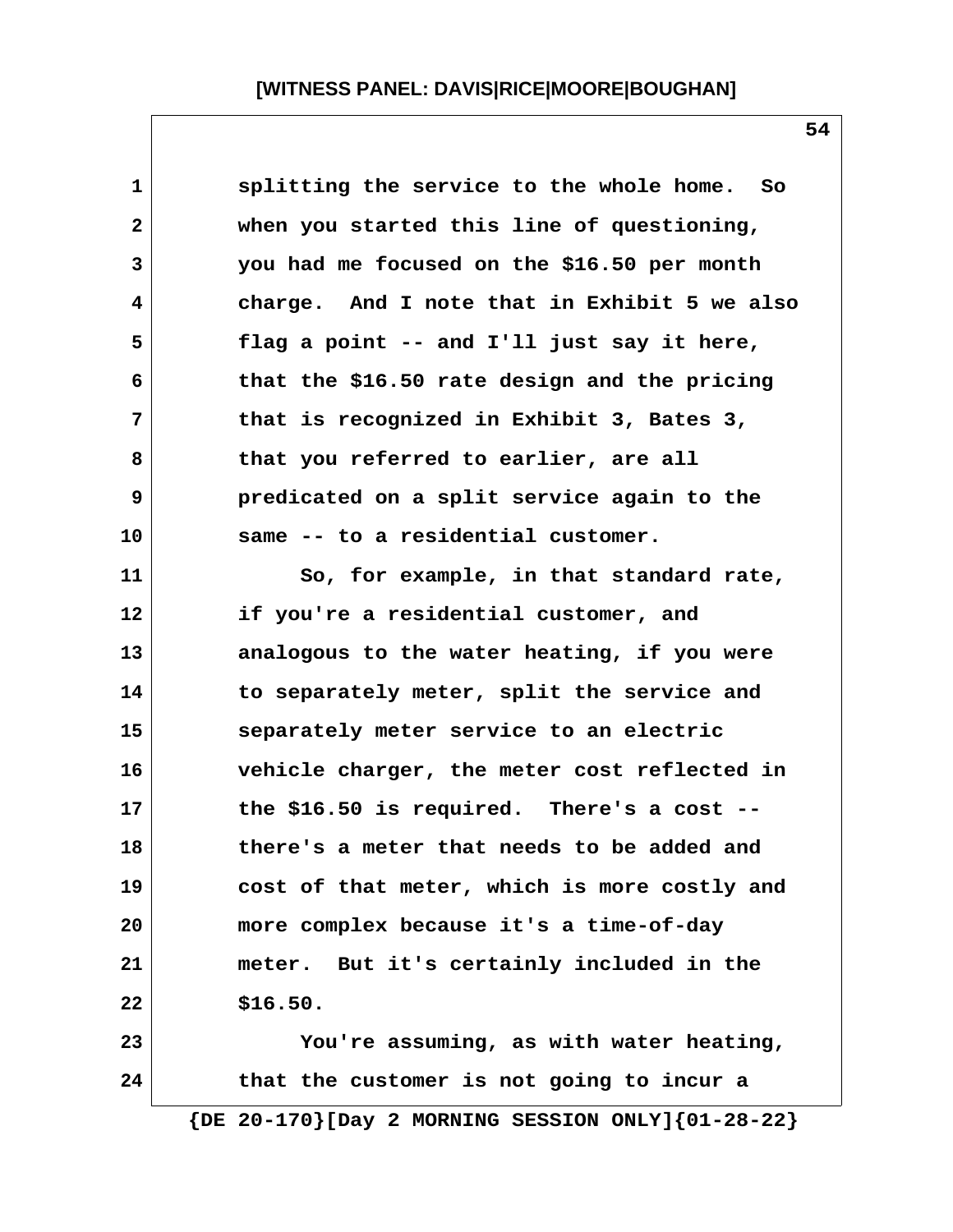| 1            |    | higher cost or cause that entire service to                 |
|--------------|----|-------------------------------------------------------------|
| $\mathbf{2}$ |    | that home to drive a higher cost to serve                   |
| 3            |    | that home, meaning, for example, they                       |
| 4            |    | wouldn't need a larger transformer if they                  |
| 5            |    | weren't adding their additional six or                      |
| 6            |    | seven-plus kilowatt load to the load of the                 |
| 7            |    | whole home. All right.                                      |
| 8            | Q. | Right. It assumes that --                                   |
| 9            | Α. | (Davis) That's where other pricing comes into               |
| 10           |    | play. So if they were to -- there's                         |
| 11           |    | additional costs that would be incurred. And                |
| 12           |    | the rate design on Bates 3 of Exhibit 11 --                 |
| 13           |    | I'm sorry, Exhibit 3, we have factored in the               |
| 14           |    | amount of costs for local facilities into the               |
| 15           |    | mid-peak and peak rates, assuming that                      |
| 16           |    | customers would charge off-peak and they                    |
| 17           |    | would not incur a larger demand. But if they                |
| 18           |    | did, what I've done is taken additional costs               |
| 19           |    | above the \$16.50 and spread those into the                 |
| 20           |    | volumetric rate.                                            |
| 21           | Q. | Okay. So returning to the split-service                     |
| 22           |    | idea. The water heating rate itself you said                |
| 23           |    | is lower to some degree because there is that               |
| 24           |    | split service. And I think you also said                    |
|              |    | $\{DE 20-170\}$ [Day 2 MORNING SESSION ONLY] $\{01-28-22\}$ |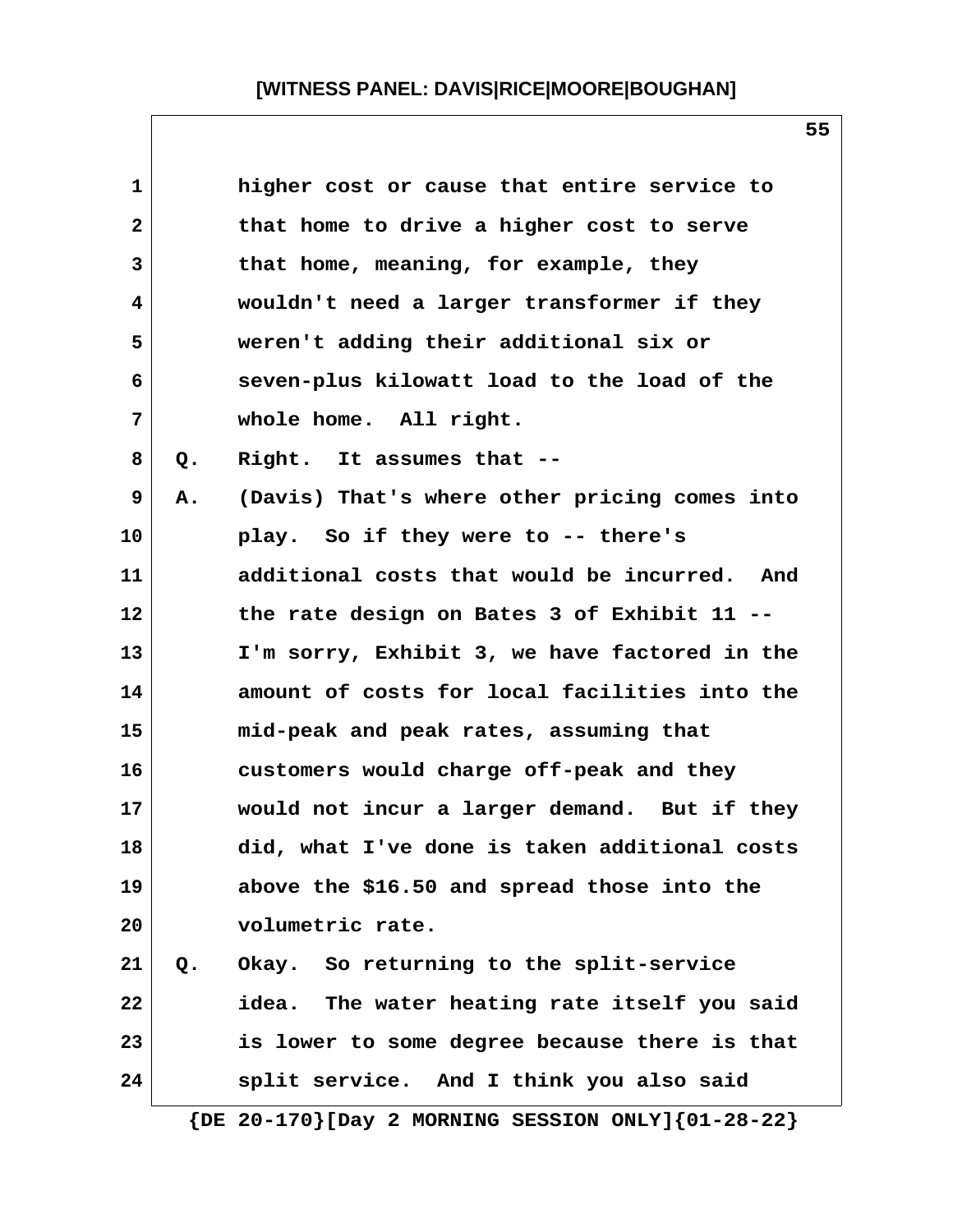| $\mathbf 1$    |    | that the electric vehicle rate would share a                |
|----------------|----|-------------------------------------------------------------|
| $\mathbf{2}$   |    | similar split service and not have additional               |
| 3              |    | line-related costs if it were charging                      |
| 4              |    | off-peak primarily.                                         |
| 5              |    | Can you tell me a little bit about the                      |
| 6              |    | meter for the controlled water heating rate?                |
| $\overline{7}$ |    | Where is it located?                                        |
| 8              | Α. | (Davis) So, first, just back to finish your                 |
| 9              |    | statement just a moment ago, and I'll jump                  |
| 10             |    | right to your question. But it's an                         |
| 11             |    | assumption that a customer would, as a                      |
| 12             |    | condition of the proposed rate, that they                   |
| 13             |    | would be on a split service. I just want to                 |
| 14             |    | make that point, to make sure it's clear.                   |
| 15             |    | Where is the meter located? I believe,                      |
| 16             |    | my understanding is it's located adjacent to                |
| 17             |    | or along with the existing home meter at the                |
| 18             |    | premise, you know, the customer's premise.                  |
| 19             | Q. | Does the Company have some meters that are                  |
| 20             |    | located inside a customer's premises?                       |
| 21             | Α. | (Davis) I don't know factually, but I would                 |
| 22             |    | assume they may. I can certainly check on                   |
| 23             |    | that and get an answer for that.                            |
| 24             | Q. | I think your assumption is probably fine for                |
|                |    | $\{DE 20-170\}$ [Day 2 MORNING SESSION ONLY] $\{01-28-22\}$ |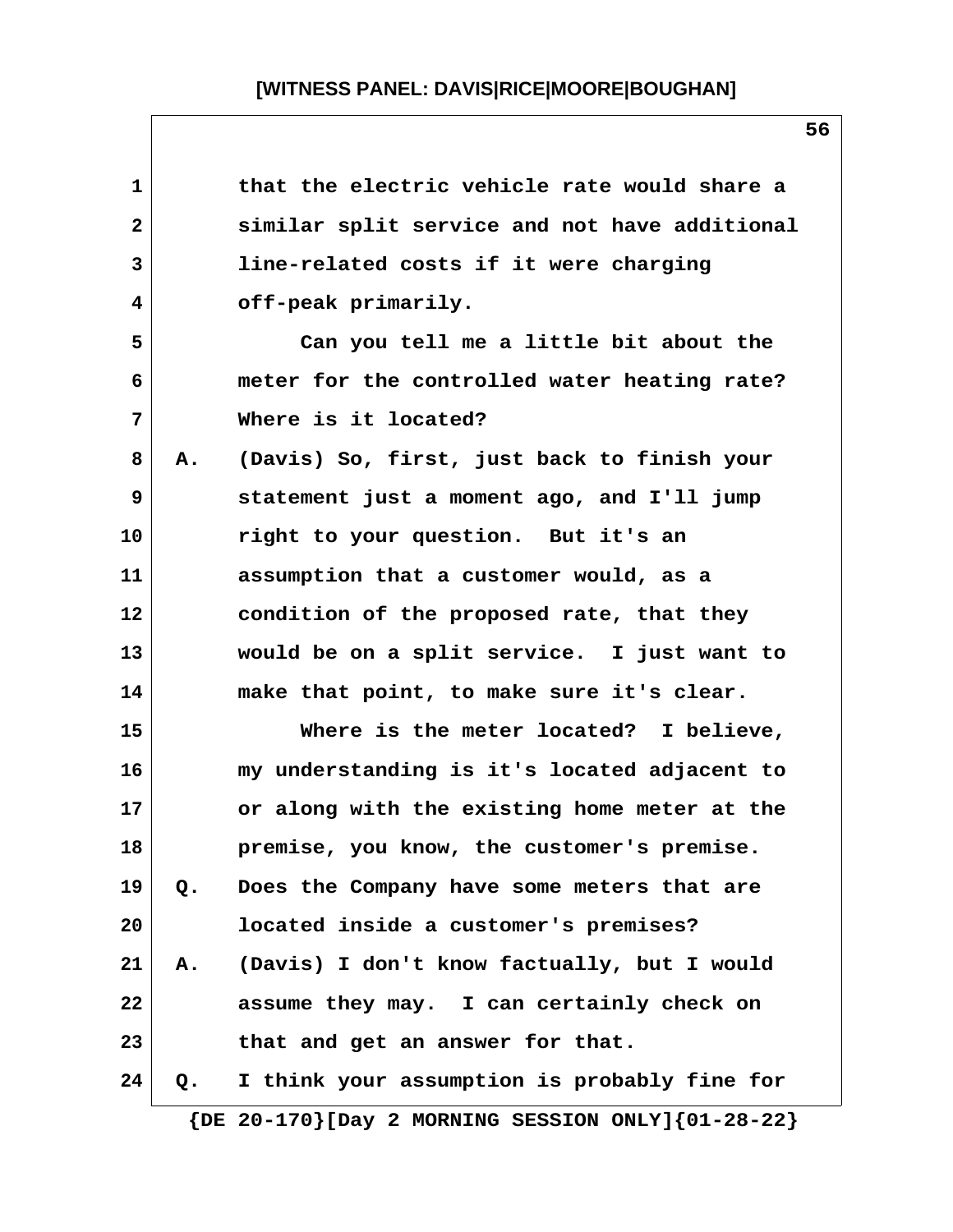1 our purposes today.  **2 And so as we're looking at this \$13.81 3 customer charge for residential customers, 4 the 16, I think, 80 proposed customer charge 5 for residential time-of-use rate EV 6 customers, and the \$8.58 customer charge that 7 is currently for the so-called 8 "split-service" controlled water heating 9 customers and their meter, how does that 10 compare to the rates observed in Attachment A 11 for both Unitil, and I think Liberty as well, 12 of the settlement? So that's Exhibit 24, 13 Bates page... 14 A. (Davis) What is the Bates page? 15 Q. I think we're at Bates Page 16. 16 A. (Davis) All right. You just want me to read 17 what's on this page? 18 Q. Sure. 19 A. (Davis) Bates Page 16. You mentioned what? 20 Both Liberty and Unitil? 21 Q. Yes, their customer charges. 22 A. (Davis) Okay. So those customer charges are 23 lower. 24 Q. And so would you agree --**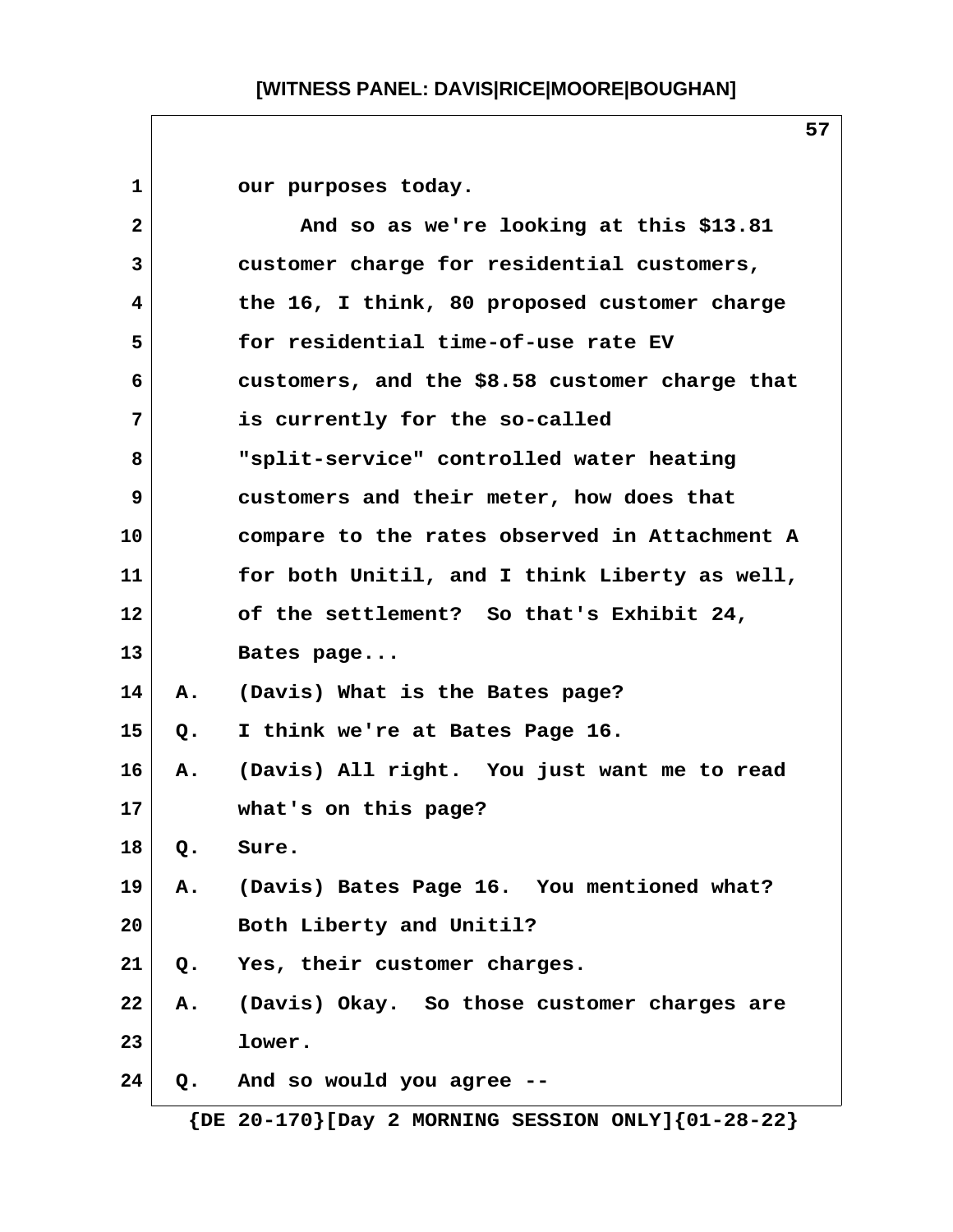| 1  | Α. | (Davis) It depends. You mentioned three                     |
|----|----|-------------------------------------------------------------|
| 2  |    | different rates. I think you mentioned                      |
| 3  |    | $$16.80$ , but I think you meant $$16.50$ . But             |
| 4  |    | regardless, relative to the water heating                   |
| 5  |    | rate, they're lower and higher for Unitil and               |
| 6  |    | Liberty respectively, and they're both                      |
| 7  |    | lower -- those two rates on Bates 16 are                    |
| 8  |    | lower than all the other rates that you                     |
| 9  |    | mentioned.                                                  |
| 10 | Q. | And so just to add a little more color into                 |
| 11 |    | what's in those customer charges, or what the               |
| 12 |    | basis is for those customer charges, would                  |
| 13 |    | you agree with me, subject to check, that                   |
| 14 |    | that \$5.26 customer charge for Unitil                      |
| 15 |    | represents only the carrying costs associated               |
| 16 |    | with the additional meter and --                            |
| 17 | Α. | (Davis) I have no insight into the basis for                |
| 18 |    | those charges.                                              |
| 19 | Q. | So we do not have the testimony of John                     |
| 20 |    | Taylor as an exhibit in this docket, though                 |
| 21 |    | it is much of the analysis that underpins the               |
| 22 |    | Unitil time-of-use rates. It is included                    |
| 23 |    | along with their proposal within DE 21-030.                 |
| 24 |    | And if you were to look at -- and that's at                 |
|    |    | $\{DE 20-170\}$ [Day 2 MORNING SESSION ONLY] $\{01-28-22\}$ |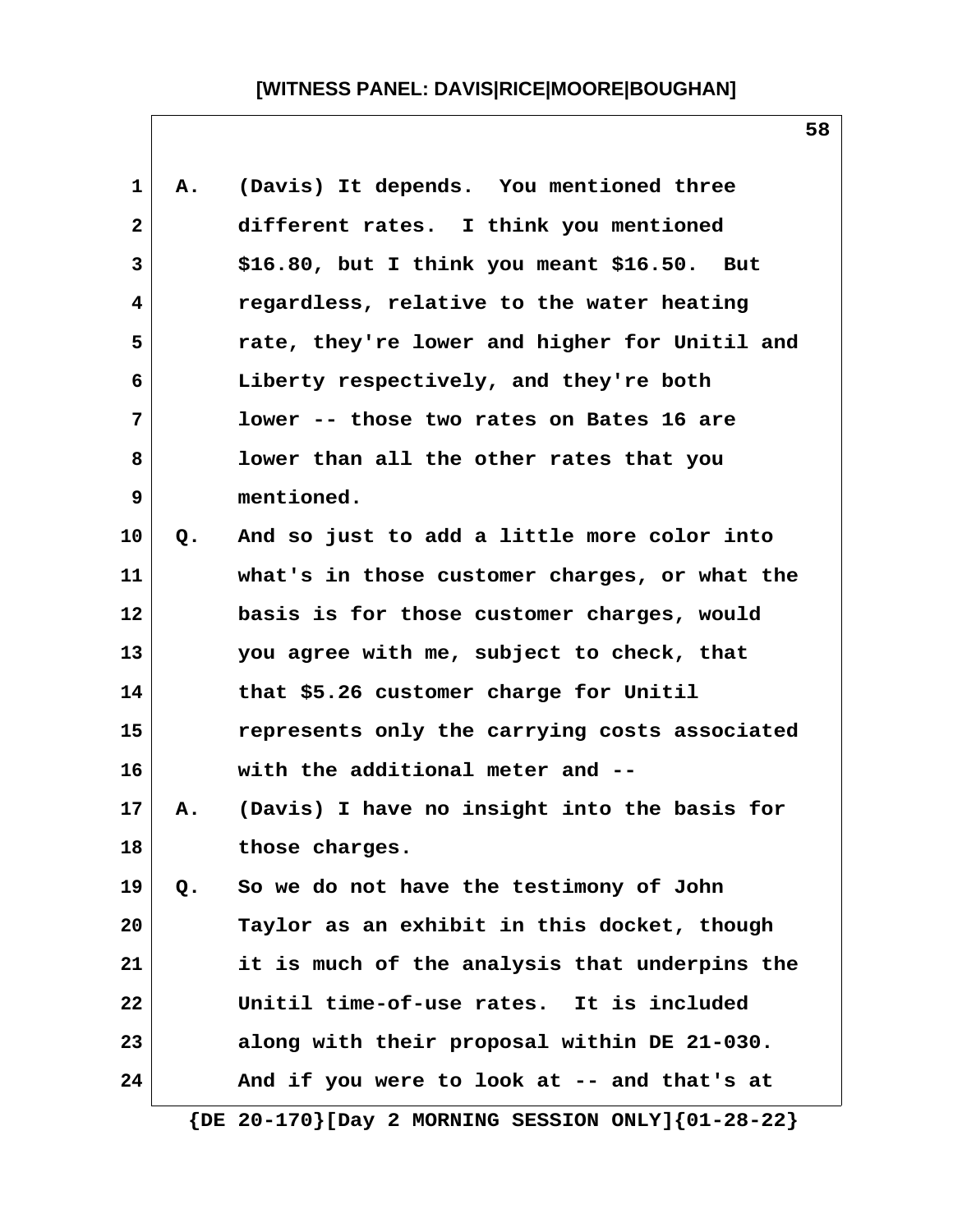| $\mathbf 1$  |    | Tab 6. If you were to look at Bates           |
|--------------|----|-----------------------------------------------|
| $\mathbf{2}$ |    | Page 1,408 of that, you would see exactly     |
| 3            |    | that. That represents only the carrying       |
| 4            |    | costs associated with the additional meter.   |
| 5            |    | I'm not asking you to do that. I'm just       |
| 6            |    | observing here.                               |
| 7            |    | And then I would also ask, are you aware      |
| 8            |    | that the customer charge for Liberty's        |
| 9            |    | separately-metered residential EV time-of-use |
| 10           |    | rate, which you've just observed is \$11.35 a |
| 11           |    | month, represents the monthly revenue         |
| 12           |    | requirement for the meter of \$6.62 plus the  |
| 13           |    | cellular data cost to read the meter for each |
| 14           |    | month of \$5?                                 |
| 15           | Α. | (Davis) I'm not aware of that. I'm just       |
| 16           |    | looking at the prices that you asked me to    |
| 17           |    | look at. And if they're facts that you're     |
| 18           |    | identifying, I have to take them at face      |
| 19           |    | value that they are what you say they are.    |
| 20           | Q. | Okay. Now if I could ask you to move to       |
| 21           |    | Exhibit 3, Bates Page 9, starting at Line 11. |
| 22           | Α. | (Davis) I apologize. Which Bates page again?  |
| 23           | Q. | Bates Page 9 I think it is.                   |
| 24           | Α. | (Davis) Nine? Okay.                           |
|              |    |                                               |

 **{DE 20-170}[Day 2 MORNING SESSION ONLY]{01-28-22}**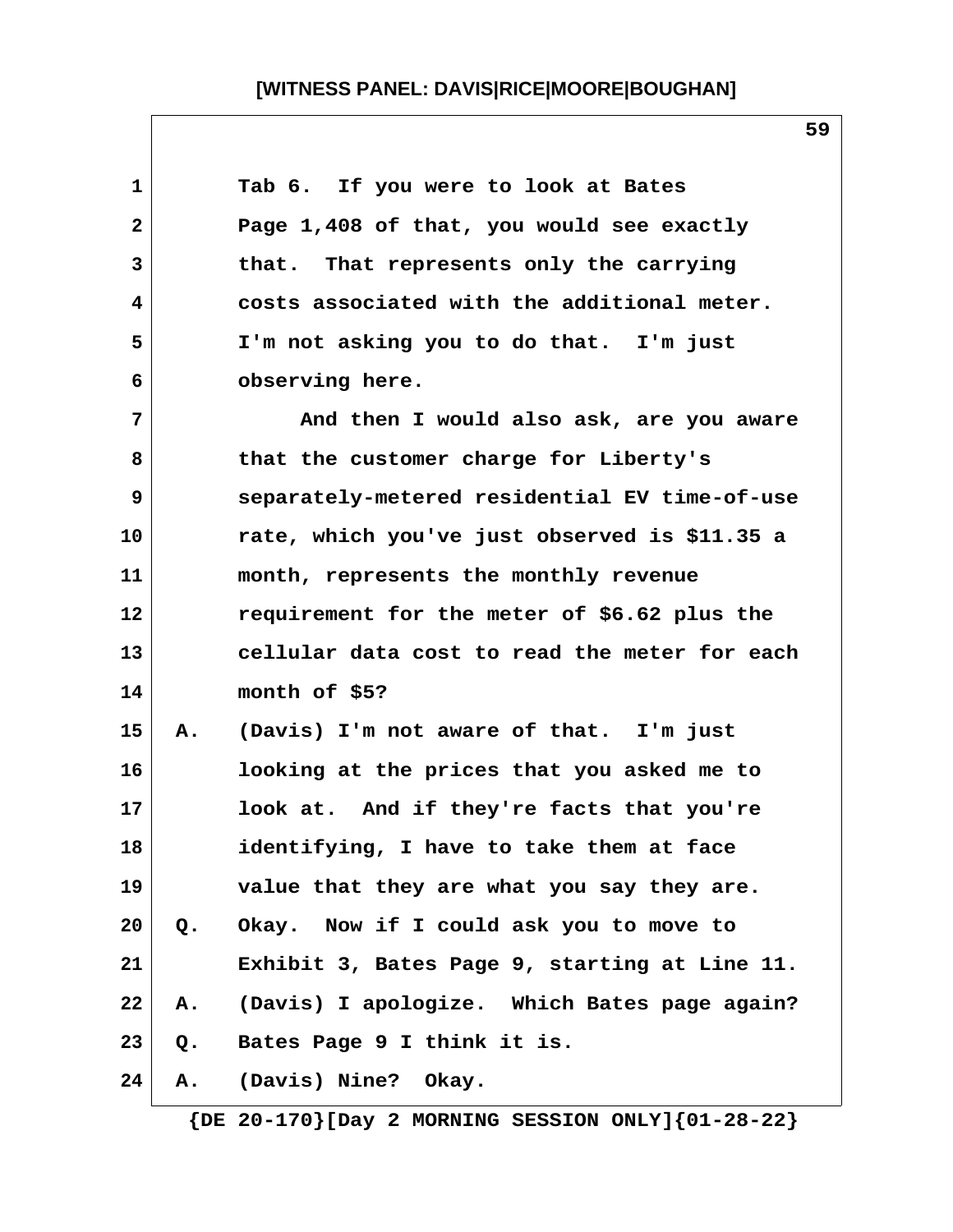$\mathsf{l}$ 

|              |                | v v                                                     |
|--------------|----------------|---------------------------------------------------------|
| $\mathbf{1}$ |                | Okay. And which line again?                             |
| $\mathbf{2}$ | Q <sub>o</sub> | Line 11, I believe.                                     |
| 3            | Α.             | (Davis) The question?                                   |
| 4            | $Q$ .          | So it looks here like you discuss the bill              |
| 5            |                | savings under the Eversource-modeled TOU rate           |
| 6            |                | as compared to the regular residential rate             |
| 7            |                | which is presented in more detail at                    |
| 8            |                | Attachment EAD-4; is that correct?                      |
| 9            | Α.             | (Davis) That's correct.                                 |
| 10           | Q.             | And the bill savings you calculated here,               |
| 11           |                | does it rely at all on cost savings                     |
| 12           |                | associated with gasoline versus the cost of             |
| 13           |                | electricity?                                            |
| 14           | Α.             | (Davis) This is strictly a rates and bill               |
| 15           |                | impact.                                                 |
| 16           | $Q_{\bullet}$  | So it does not.                                         |
| 17           | Α.             | (Davis) This design does not rely on that.              |
| 18           | $Q$ .          | Okay. Great. If you could turn now to                   |
| 19           |                | Bates 15, Line 12 in that same exhibit.                 |
| 20           | Α.             | (Davis) Correct.                                        |
| 21           | Q.             | And what are we looking at here, this overall           |
| 22           |                | page?                                                   |
| 23           | Α.             | (Davis) Well, this says this page is to                 |
| 24           |                | illustrate or evaluate -- illustrate the net            |
|              |                | ${DE 20-170}$ [Day 2 MORNING SESSION ONLY] ${01-28-22}$ |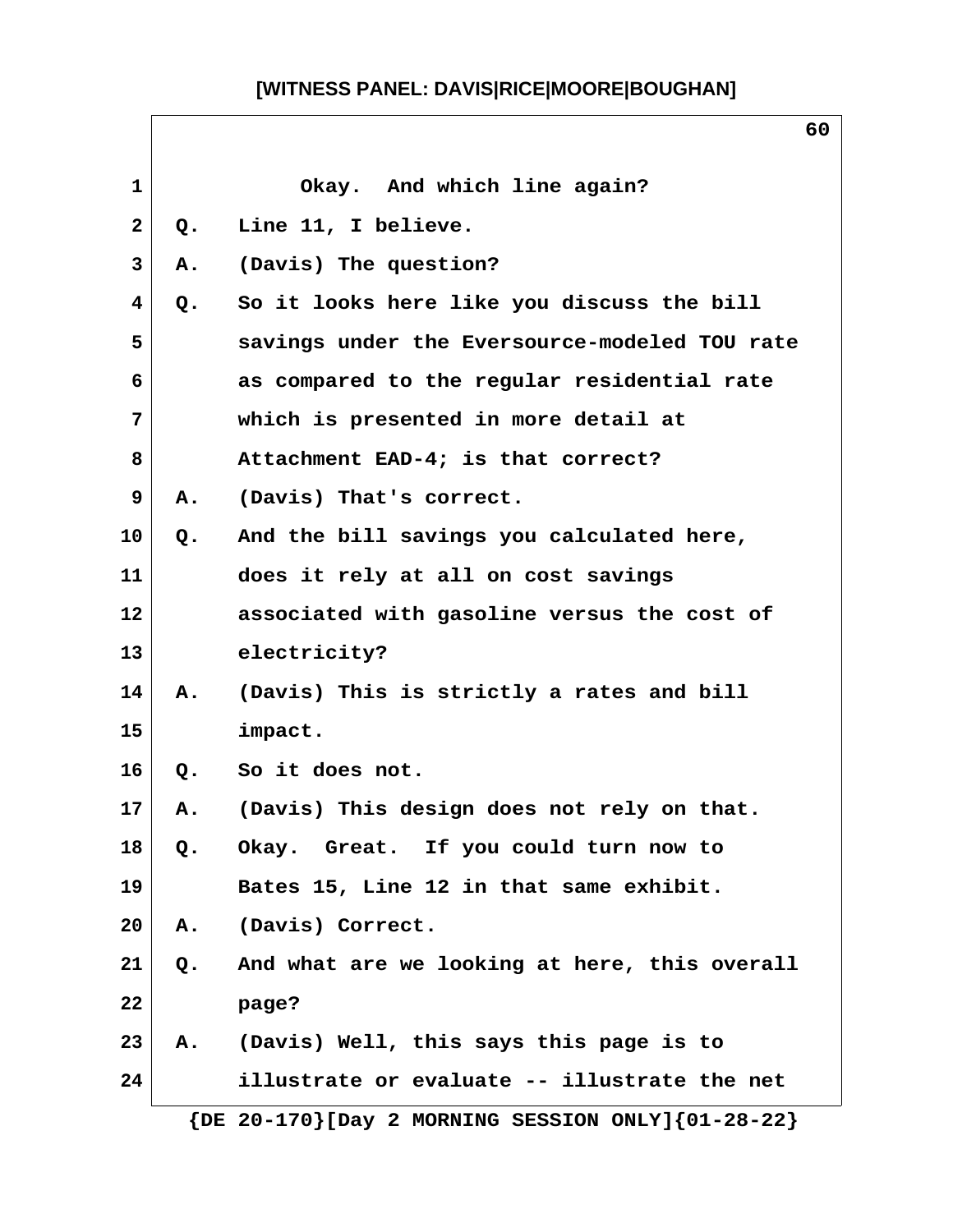| $\mathbf 1$  | savings for either a battery or plug-in        |
|--------------|------------------------------------------------|
| $\mathbf{2}$ | hybrid electric vehicle, you know, given the   |
| 3            | assumed kilowatt hours per charging in a       |
| 4            | given month, and further, how much of that     |
| 5            | could be considered charging at home. So       |
| 6            | there's an assumption of 80 percent here, how  |
| 7            | many kilowatt hours would the customer be      |
| 8            | charging at home.                              |
| 9            | So, for example, the battery electric          |
| 10           | vehicle 2021 at-home charging kilowatt hours   |
| 11           | is assumed to be 260 kilowatt hours. So that   |
| 12           | would be our starting point. And then we are   |
| 13           | illustrating what the savings would be for     |
| 14           | that customer charging for that month when     |
| 15           | you compare the off-peak rate to the           |
| 16           | residential Rate R rate. So the flat rate      |
| 17           | versus the off-peak rate, how much lower       |
| 18           | would the bill be, or what are the savings     |
| 19           | that are presented as positive values, \$7.93, |
| 20           | \$4.71, \$4.16, totaling \$16.81.              |
| 21           | So, again, just to keep in mind, you're        |
| 22           | comparing what they would pay if they just     |
| 23           | charged using their regular standard rate, as  |
| 24           | you referred to earlier, versus having a       |

 **{DE 20-170}[Day 2 MORNING SESSION ONLY]{01-28-22}**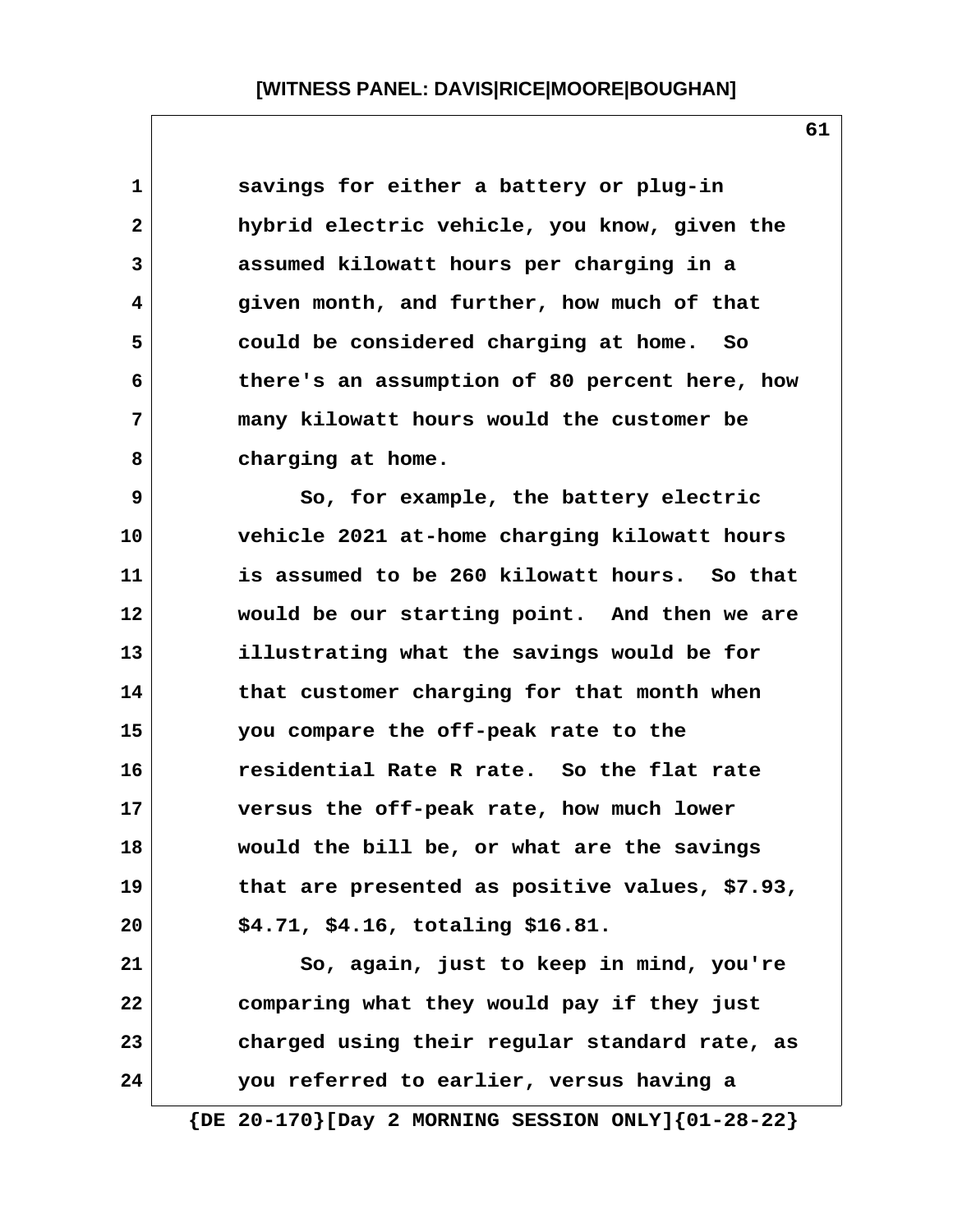| 1  |    | three-period time-of-use rate, with the                     |
|----|----|-------------------------------------------------------------|
| 2  |    | off-peak rates listed down on Lines 31                      |
| 3  |    | through 33, and how much additional -- how                  |
| 4  |    | much lower would their bill be comparatively                |
| 5  |    | on those off-peak rates. And then because                   |
| 6  |    | it's a separately-metered rate, you have                    |
| 7  |    | to -- there's an additional customer charge                 |
| 8  |    | because you're adding a meter. And the rate                 |
| 9  |    | includes \$16.50, as shown on Line 20.                      |
| 10 |    | So while you might have -- again, this                      |
| 11 |    | is best case, if the customer charged all of                |
| 12 |    | their usage off-peak --                                     |
| 13 | Q. | So I want to ask you about a certain --                     |
| 14 | Α. | (Davis) Did you want me to finish?                          |
| 15 | Q. | -- at least one of the assumptions in here.                 |
| 16 | Α. | (Davis) Did you want me to finish?                          |
| 17 | Q. | Sure.                                                       |
| 18 | Α. | (Davis) Okay. So all the savings                            |
| 19 |    | volumetrically, if they charged entirely                    |
| 20 |    | off-peak, is \$16.81, offset by the need for                |
| 21 |    | an additional meter and additional customer                 |
| 22 |    | charge nets out to a net savings of 31 cents.               |
| 23 |    | Sorry. I just had to finish that. I wanted                  |
| 24 |    | to make sure we had a complete explanation to               |
|    |    | $\{DE 20-170\}$ [Day 2 MORNING SESSION ONLY] $\{01-28-22\}$ |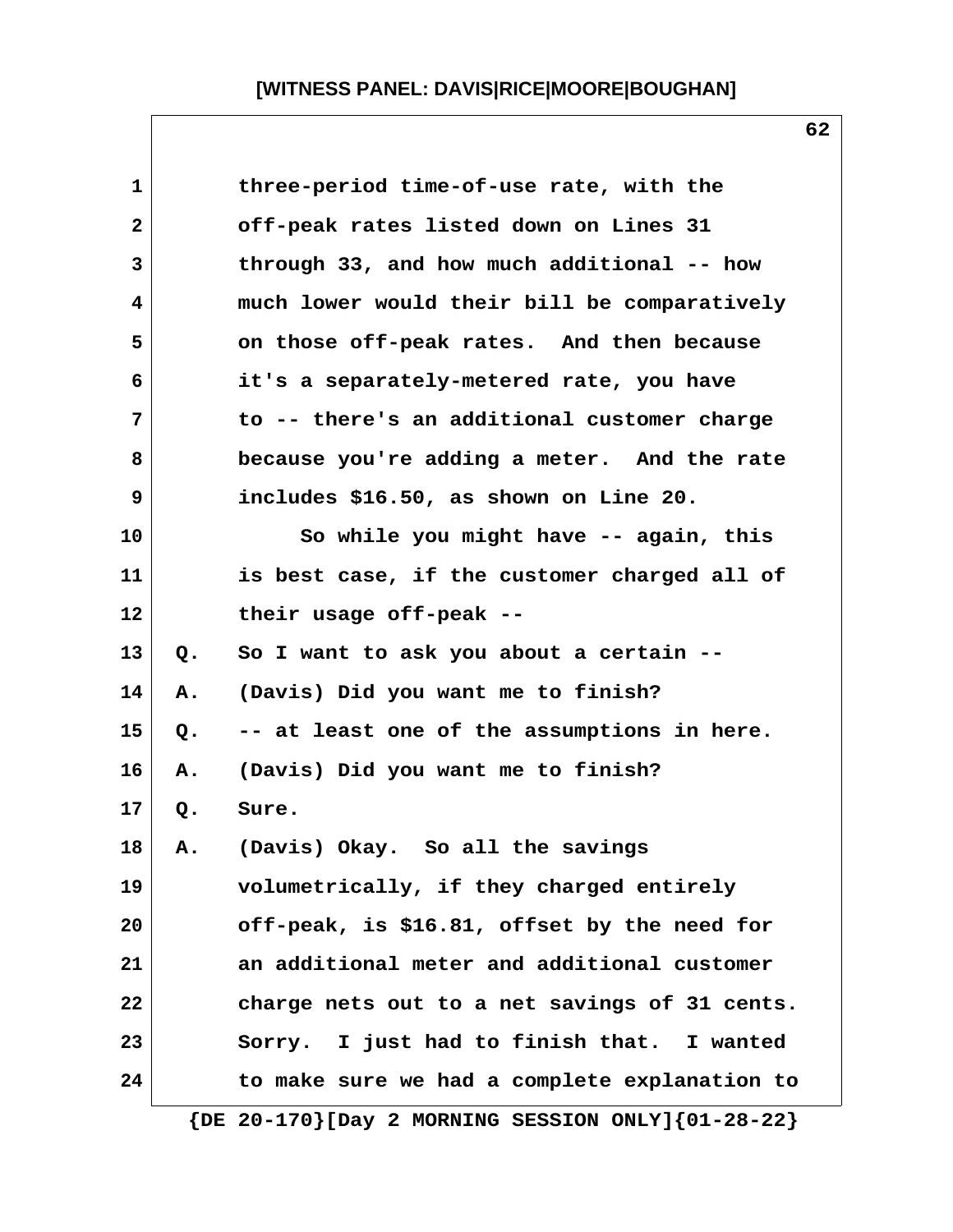| 1               |               |                                               |
|-----------------|---------------|-----------------------------------------------|
|                 |               | answer your question of what we're looking    |
| $\mathbf{2}$    |               | at.                                           |
| 3               | $Q_{\bullet}$ | No, that's helpful.                           |
| 4               |               | So I want to ask you about one of the         |
| 5               |               | assumptions in here, and that relates to the  |
| 6               |               | total monthly charging. And that was          |
| 7               |               | estimated by the Company at 325 kilowatt      |
| 8               |               | hours; is that correct?                       |
| 9               | Α.            | (Davis) That's correct.                       |
| 10 <sup>°</sup> | Q.            | Can you tell me where that figure comes from? |
| 11              | Α.            | (Davis) I received -- we had a projection,    |
| $12 \,$         |               | just an estimate, of what a customer with a   |
| 13              |               | battery electric vehicle would charge if they |
| 14              |               | were using the vehicle regularly. I did rely  |
| 15              |               | on information from Mr. Boughan to --         |
| 16              |               | actually, that's a number I actually did      |
| 17              |               | receive from our internal evaluation of what  |
| 18              |               | that type of vehicle would utilize in a given |
| 19              |               | month. So, sorry. Long story short, it's      |
| 20              |               | our internal estimate of what such a vehicle  |
| 21              |               | would charge typically in 2021.               |
| 22              |               | Q. And Mr. Boughan, this was an estimate you  |
| 23              |               | provided?                                     |
| 24              | Α.            | (Boughan) That's correct. It's based on an    |

 **{DE 20-170}[Day 2 MORNING SESSION ONLY]{01-28-22}**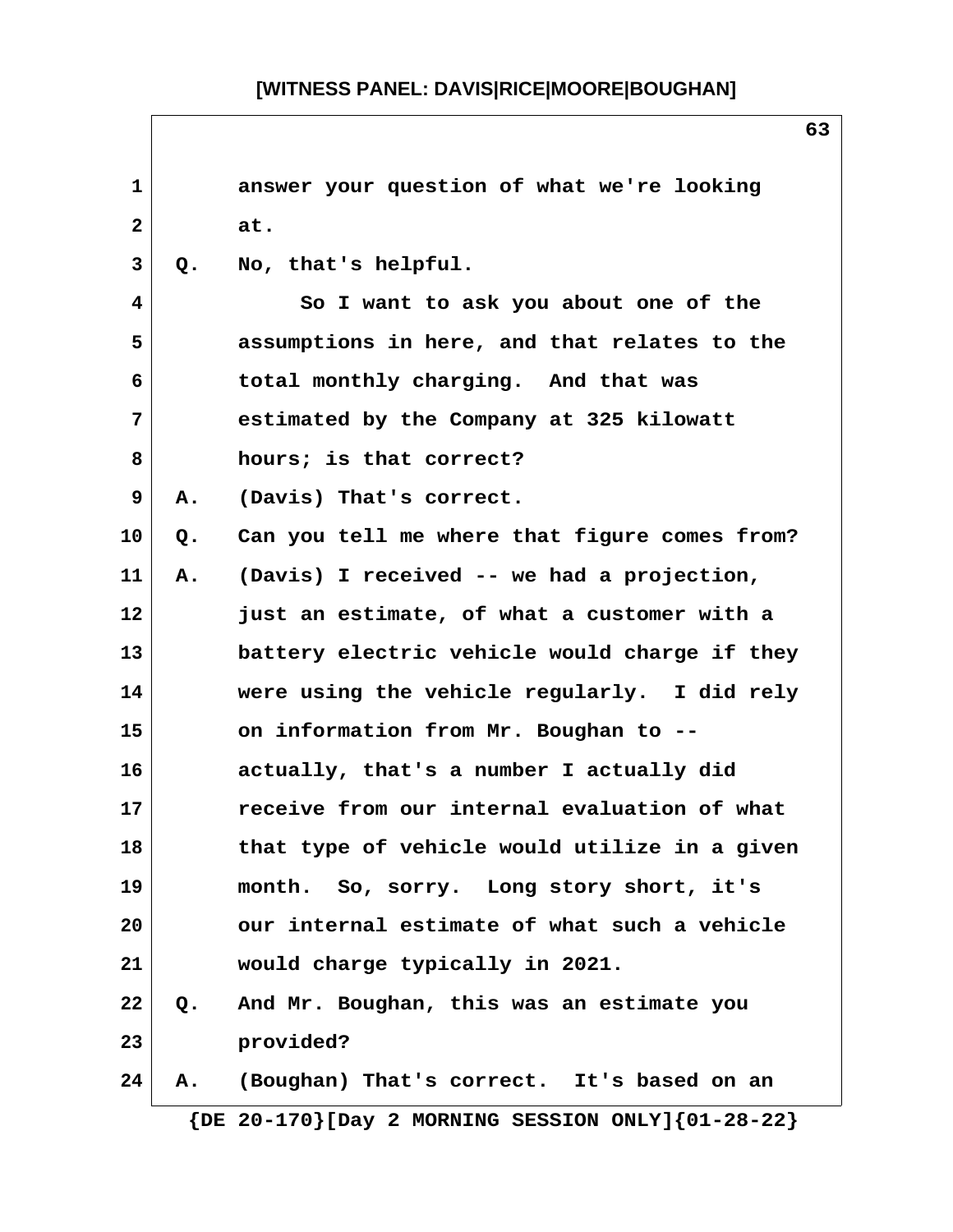| $\mathbf 1$  |    | average EV efficiency, an average number of  |
|--------------|----|----------------------------------------------|
| $\mathbf{2}$ |    | miles drived. In this case, we used 12,000   |
| 3            |    | or 12,500. I need to check. One of the two.  |
| 4            |    | But it's based on the average New Hampshire  |
| 5            |    | driver drives in a year, based on Federal    |
| 6            |    | Highway Association numbers. So there's a    |
| 7            |    | set of assumptions, but it's a derived       |
| 8            |    | number, a calculated number.                 |
| 9            | Q. | Okay. That's very helpful. And so I was      |
| 10           |    | trying to back my way into this number to    |
| 11           |    | figure out how many miles per month are      |
| 12           |    | assumed, and you just told me that it's      |
| 13           |    | around 1200 or so.                           |
| 14           | Α. | (Boughan) It would be 12,000 miles per year. |
| 15           | Q. | Oh, okay. So about 1,000 miles a month or    |
| 16           |    | so.                                          |
| 17           | Α. | (Boughan) Correct.                           |
| 18           | Q. | And so can you tell me how far it is from    |
| 19           |    | Nashua to Boston, or Manchester to Boston?   |
| 20           | Α. | (Boughan) Not without looking it up, no.     |
| 21           | Q. | Would you agree, subject to check, that if   |
| 22           |    | you Googled it, it's about 50 miles?         |
| 23           | Α. | (Boughan) Sure. Yes.                         |
| 24           | Q. | And so if you took that 50 miles one way,    |
|              |    |                                              |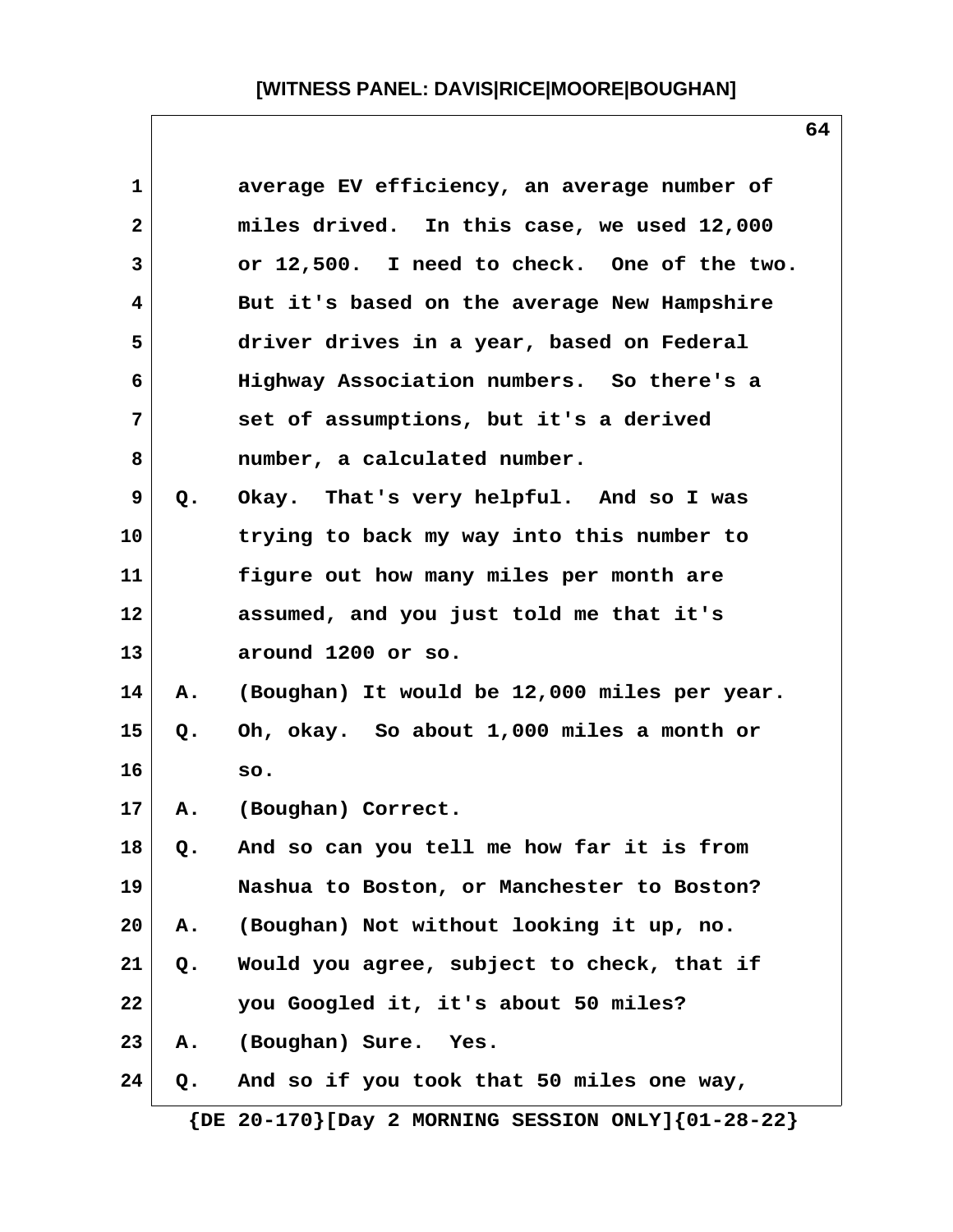| 1            |    | that would result in about 100 miles a day.                 |
|--------------|----|-------------------------------------------------------------|
| $\mathbf{2}$ |    | And if you worked, let's say five days a week               |
| 3            |    | commuting from Nashua to Boston, that brings                |
| 4            |    | us to about 2,000 miles a month; is that                    |
| 5            |    | correct?                                                    |
| 6            | Α. | (Boughan) Essentially.                                      |
| 7            | Q. | And for a customer who commutes from Nashua                 |
| 8            |    | to Boston, or Manchester to Boston, what                    |
| 9            |    | would their bill savings look like compared                 |
| 10           |    | to the 31 cents that was modeled by the                     |
| 11           |    | Company?                                                    |
| 12           | Α. | (Davis) As you increase the kilowatt hours                  |
| 13           |    | and depending on how much home charging                     |
| 14           |    | occurs?                                                     |
| 15           | Q. | Correct.                                                    |
| 16           | Α. | (Davis) Then the higher the volume, the                     |
| 17           |    | greater the savings, the net savings.                       |
| 18           | Q. | And so if we were to assume that that                       |
| 19           |    | 2,000-mile-a-month ratepayer is charging at                 |
| 20           |    | home every night for its regular commute --                 |
| 21           |    | so you've got that approximate 300 and --                   |
| 22           |    | well, not 325. Would we essentially be able                 |
| 23           |    | to take that \$16.81 and double it? Would                   |
| 24           |    | that customer have closer to, let's say round               |
|              |    | $\{DE 20-170\}$ [Day 2 MORNING SESSION ONLY] $\{01-28-22\}$ |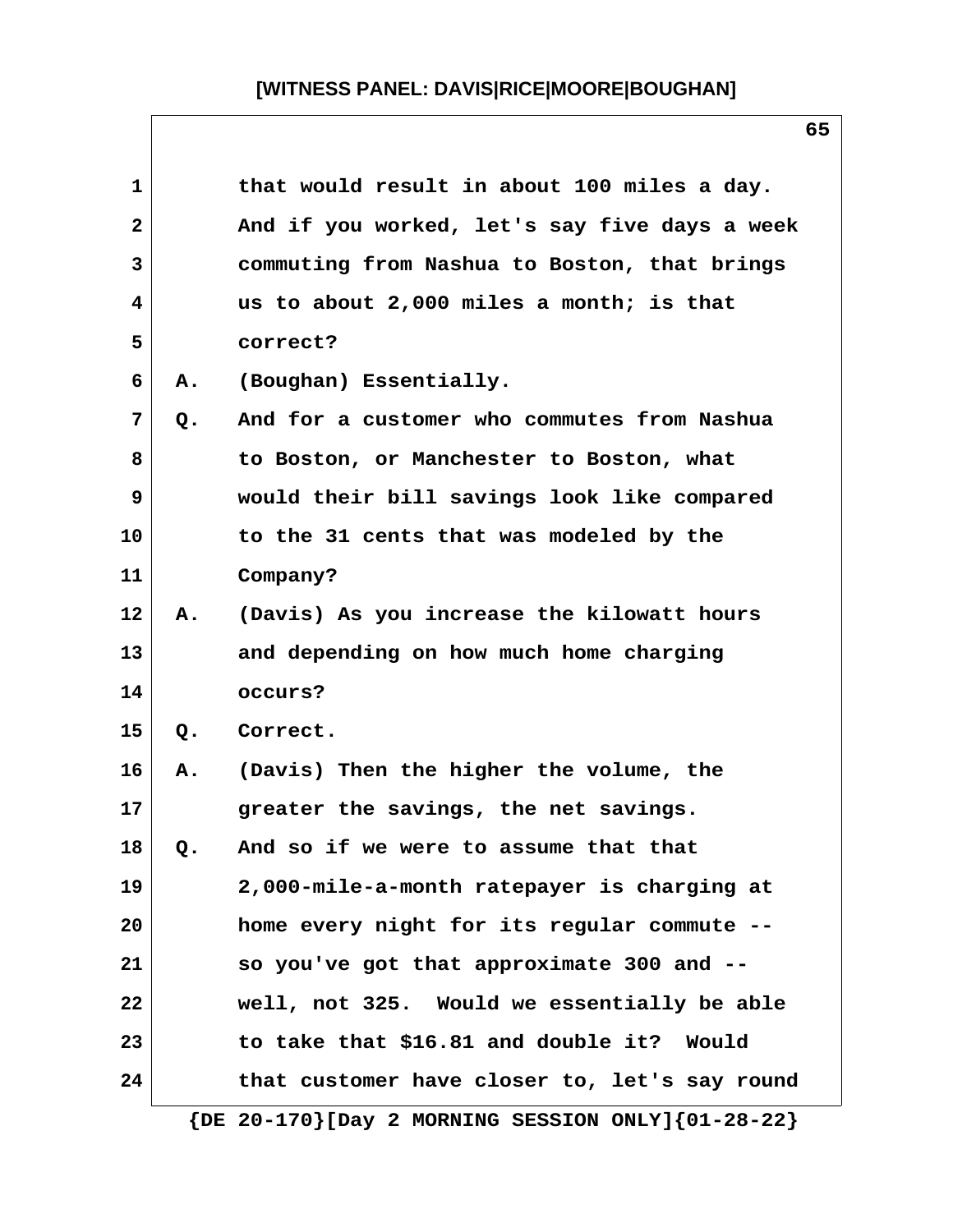| $\mathbf 1$  |    | numbers, \$17 a month or \$20 a month in bill |
|--------------|----|-----------------------------------------------|
| $\mathbf{2}$ |    | savings if we were to assume they were        |
| 3            |    | charging every night at their home?           |
| 4            | Α. | (Davis) If it's truly 20 percent. I mean,     |
| 5            |    | again, that scenario, higher usage would --   |
| 6            |    | could double it. Depends on whether they      |
| 7            |    | charge on the way, at work, et cetera.<br>But |
| 8            |    | any use case is going to be different. So if  |
| 9            |    | you have a higher volume of home charging --  |
| 10           |    | again, we're talking about that service to    |
| 11           |    | the home -- then of course the economics will |
| 12           |    | be higher or lower, depending whether there's |
| 13           |    | more or less usage.                           |
| 14           | Q. | And if Eversource were to adopt the method    |
| 15           |    | used by Unitil for determining a customer     |
| 16           |    | charge that is including only the carrying    |
| 17           |    | costs associated with a separate meter and    |
| 18           |    | the customer charge, that number would be     |
| 19           |    | even higher than the \$17, \$20 a month,      |
| 20           |    | ballpark; is that correct? Might be 25 --     |
| 21           | Α. | (Davis) I don't know. First of all, our       |
| 22           |    | costs are different. Second, I don't think    |
| 23           |    | those costs would be spread over all or       |
| 24           |    | just -- I think it would include spreading    |
|              |    |                                               |

 **{DE 20-170}[Day 2 MORNING SESSION ONLY]{01-28-22}**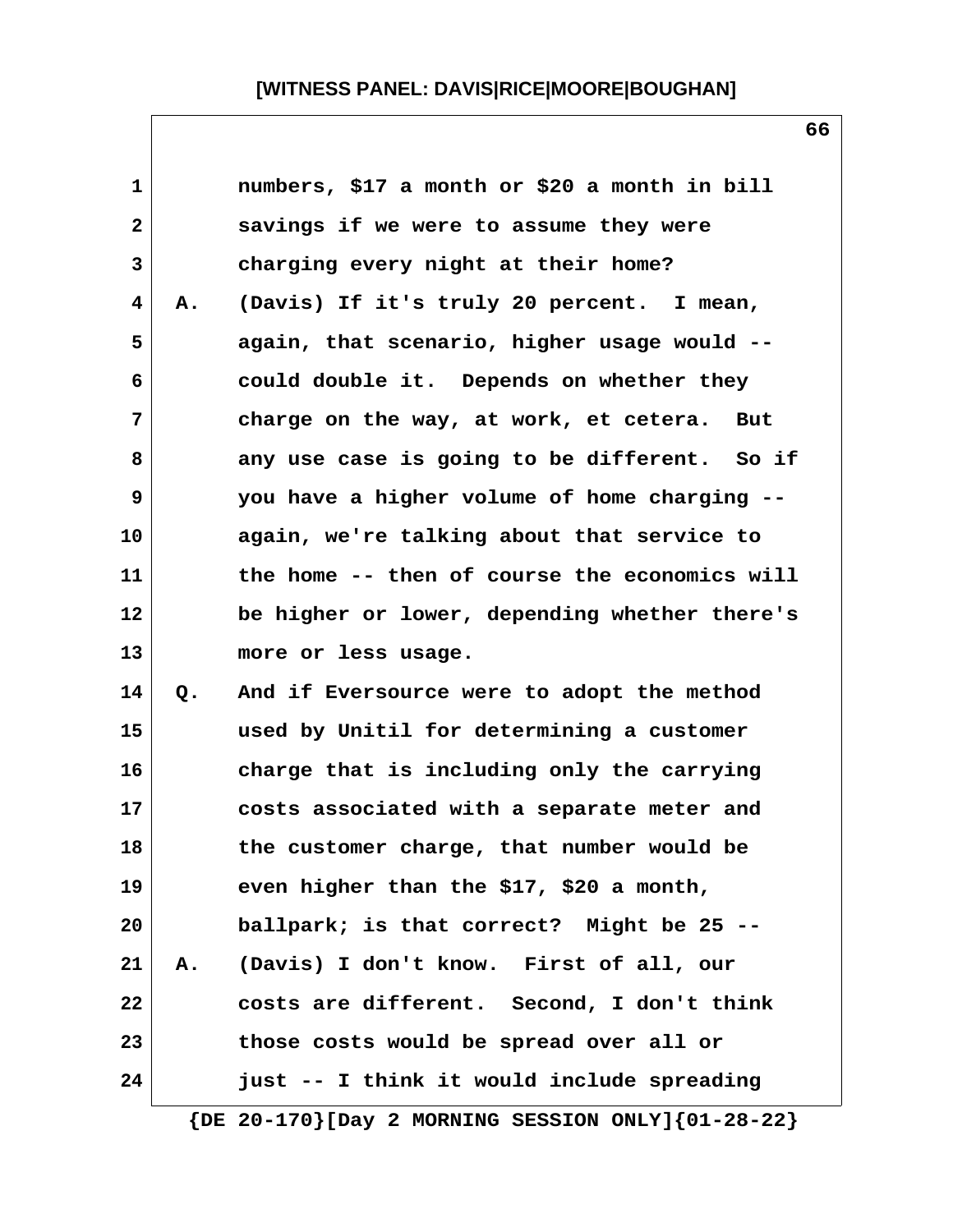| 1  | costs over the off-peak. You have to be       |
|----|-----------------------------------------------|
| 2  | careful. So I don't know if I would agree     |
| 3  | with that or disagree.                        |
| 4  | But you have to recognize two things          |
| 5  | first. You have to look at Eversource's       |
| 6  | specific costs, regardless of method or       |
| 7  | methodology, whatever you want to refer to it |
| 8  | as, for setting the customer charge. But to   |
| 9  | the extent costs are recovered through the    |
| 10 | volumetric rate in one or more of the time    |
| 11 | periods, clearly -- and this is certainly     |
| 12 | true with the standard rate and water heating |
| 13 | and any other rate. If we have fixed costs    |
| 14 | that need to be recovered, and they, for some |
| 15 | reason, aren't included in the customer       |
| 16 | charge, they would have to be spread over the |
| 17 | volumetric rate because that's the structure  |
| 18 | typically for residential. And that's         |
| 19 | certainly the structure we're referring to    |
| 20 | here. And I don't think you can just push it  |
| 21 | all into the -- out of the off-peak.<br>It's  |
| 22 | fixed costs that have to be recovered. So I   |
| 23 | would not advocate a design that does two     |
| 24 | things: Reduces what's truly a fixed monthly  |
|    |                                               |

 **{DE 20-170}[Day 2 MORNING SESSION ONLY]{01-28-22}**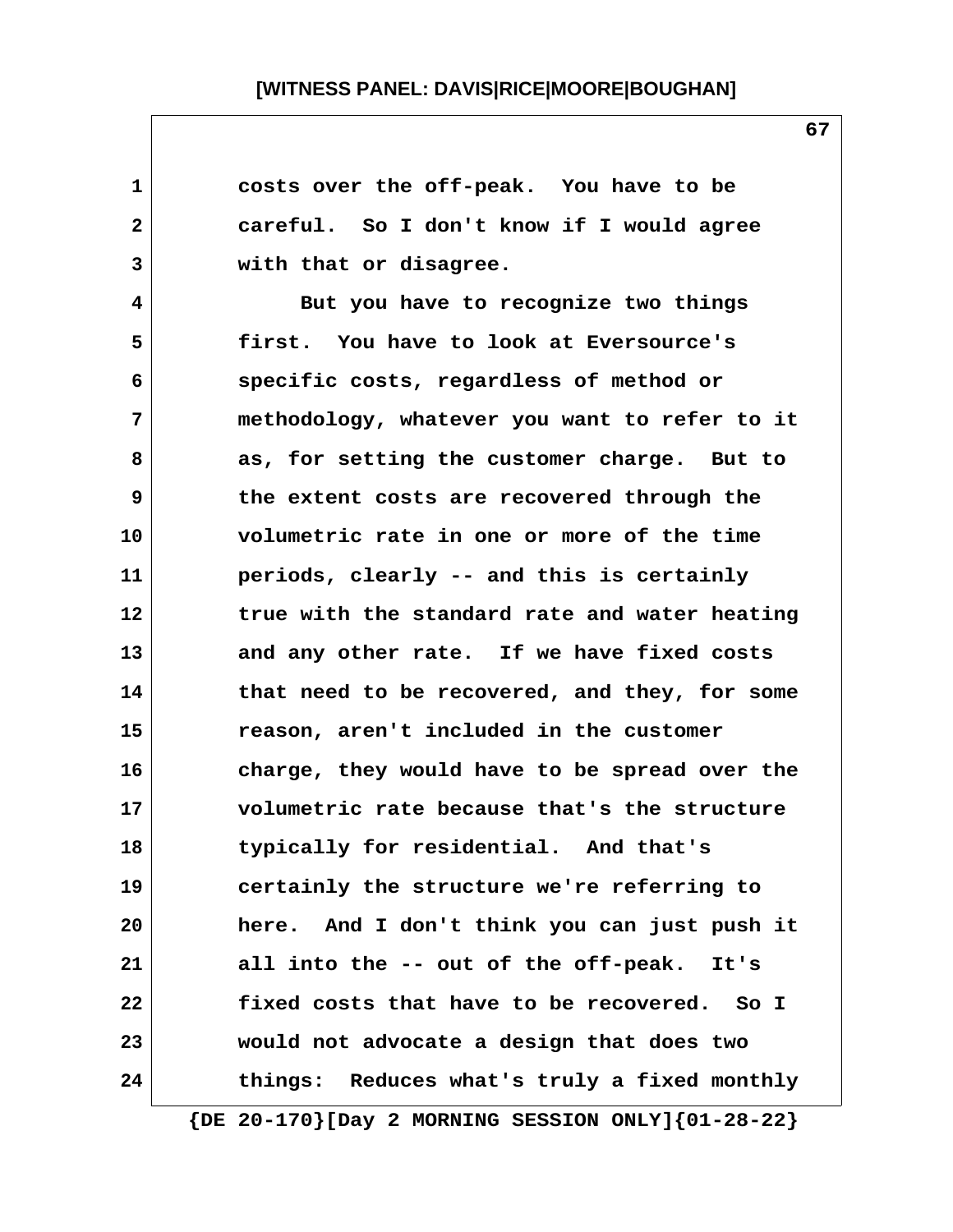| 1            |    | cost and then further avoids recovering that                |
|--------------|----|-------------------------------------------------------------|
| $\mathbf{2}$ |    | through the volumetric rate by throwing it                  |
| 3            |    | into a period of usage that the customer                    |
| 4            |    | wouldn't be charging. So there's a trapped                  |
| 5            |    | or unrecovered cost, in my opinion.                         |
| 6            | Q. | And how about if, let's just say in the                     |
| 7            |    | hypothetical world where Eversource were to                 |
| 8            |    | embrace the use of net metering and the                     |
| 9            |    | charging, where there wouldn't be the                       |
| 10           |    | additional carrying charge of the customer                  |
| 11           |    | meter. And I understand that this is not                    |
| 12           |    | something that Eversource has proposed to                   |
| 13           |    | embrace in its testimony. But that would                    |
| 14           |    | increase the savings to the electric vehicle                |
| 15           |    | customer as well, right, by reducing --                     |
| 16           |    | probably reducing the overall charge by --                  |
| 17           |    | the customer charge by that \$5 to \$6,                     |
| 18           |    | depending on if you're going with Liberty or                |
| 19           |    | Unitil's estimates per month; is that                       |
| 20           |    | correct?                                                    |
| 21           | Α. | (Davis) Mathematically, if you reduce the                   |
| 22           |    | customer charge, then of course that will                   |
| 23           |    | affect the economics and the savings                        |
| 24           |    | calculation. That seems like a non-sensical                 |
|              |    | $\{DE 20-170\}$ [Day 2 MORNING SESSION ONLY] $\{01-28-22\}$ |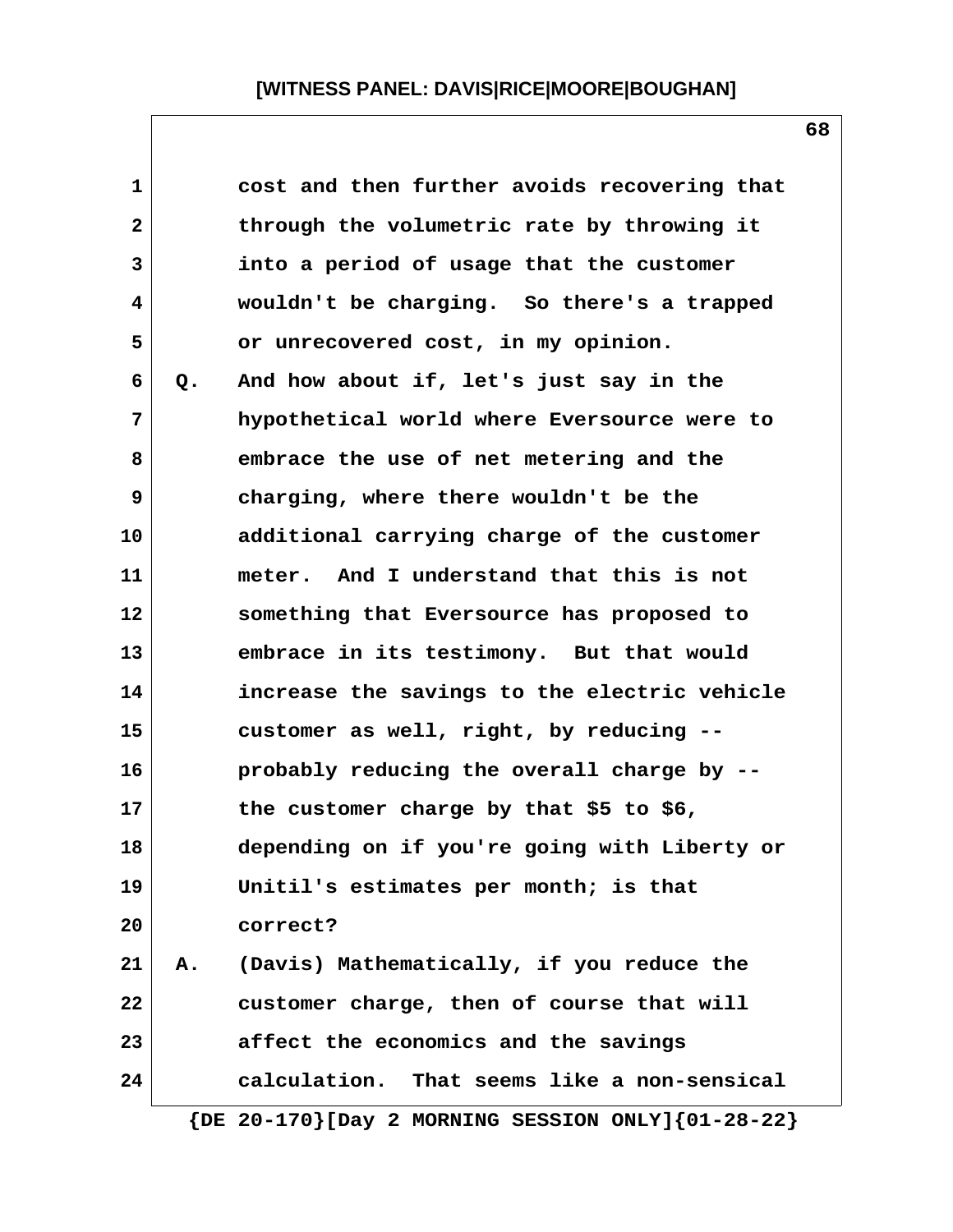| $\mathbf{1}$ |    | assumption, because you need a meter. And     |
|--------------|----|-----------------------------------------------|
| $\mathbf{2}$ |    | even without a meter, there are still other   |
| 3            |    | fixed costs associated with the service.      |
| 4            | Q. | Associated with that split service; correct?  |
| 5            | Α. | (Davis) That's correct.                       |
| 6            | Q. | Okay. Now, aside from bill savings to         |
| 7            |    | participating customers -- those EV owners,   |
| 8            |    | that is -- is it conceivable that price       |
| 9            |    | signals associated with time-of-use rates at  |
| 10           |    | scale would avoid capacity-related            |
| 11           |    | investments at some point in the future, in   |
| 12           |    | particular at let's say a substation or bulk  |
| 13           |    | substation level?                             |
| 14           | А. | (Davis) I don't think it guarantees anything. |
| 15           |    | It provides an opportunity, provides a signal |
| 16           |    | that customers can respond to --              |
| 17           | Q. | I would agree with you --                     |
| 18           | Α. | (Davis) Go ahead.                             |
| 19           | Q. | I would agree with you. There are no          |
| 20           |    | guarantees in life. But would that price      |
| 21           |    | signal have the potential to avoid future --  |
| 22           |    | or encourage customers to behave in a way     |
| 23           |    | that helps avoid future capacity-related      |
| 24           |    | investments?                                  |
|              |    |                                               |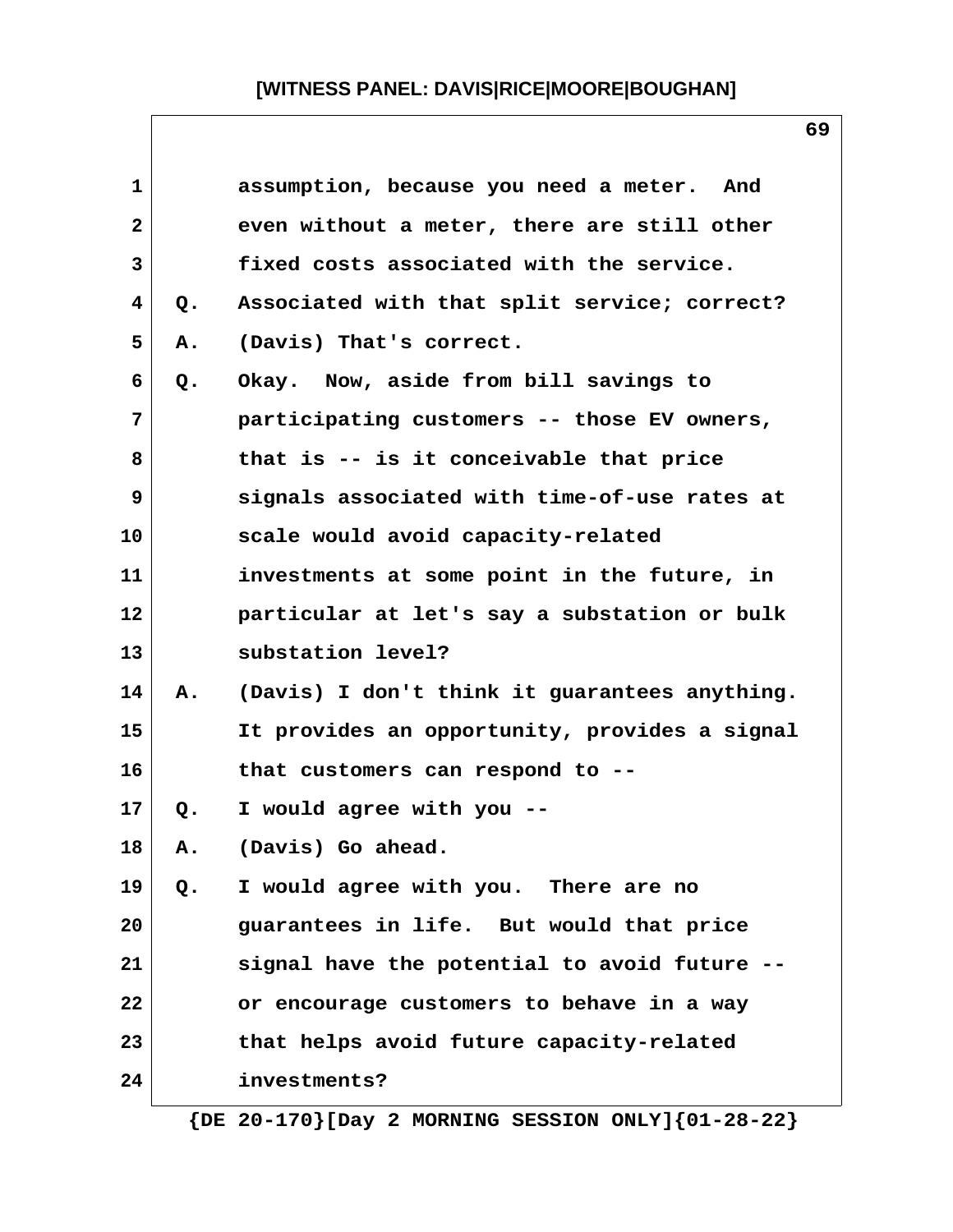| 1            | А. | (Davis) Well, it certainly would encourage    |
|--------------|----|-----------------------------------------------|
| $\mathbf{2}$ |    | them, if they were to behave and respond to   |
| 3            |    | that, to reduce usage, which could have an    |
| 4            |    | effect on such investments.                   |
| 5            | Α. | (Rice) One thing that I would jump in and add |
| 6            |    | to Mr. Davis' response is that --             |
| 7            |    | [Court Reporter interrupts.]                  |
| 8            | Α. | (Rice) For that to happen under the rate      |
| 9            |    | proposals that are proposed now, which are    |
| 10           |    | all optional EV time-of-use rates, customers  |
| 11           |    | would have to enroll in the rate in order to  |
| 12           |    | respond to those price signals. And I think,  |
| 13           |    | as Eversource has indicated, one of our       |
| 14           |    | primary concerns is that customers will not   |
| 15           |    | elect to enroll in these rates in high        |
| 16           |    | numbers at this time.                         |
| 17           | Q. | Right. And one of your bases for that         |
| 18           |    | assertion is that there's only 31 cents bill  |
| 19           |    | savings. And I think we just spent the last   |
| 20           |    | 15 minutes or so discussing that that bill    |
| 21           |    | savings number could in some scenarios be     |
| 22           |    | much higher. Is that correct?                 |
| 23           | Α. | (Rice) It's possible in certain scenarios     |
| 24           |    | that the savings calculations for an          |
|              |    |                                               |

 **{DE 20-170}[Day 2 MORNING SESSION ONLY]{01-28-22}**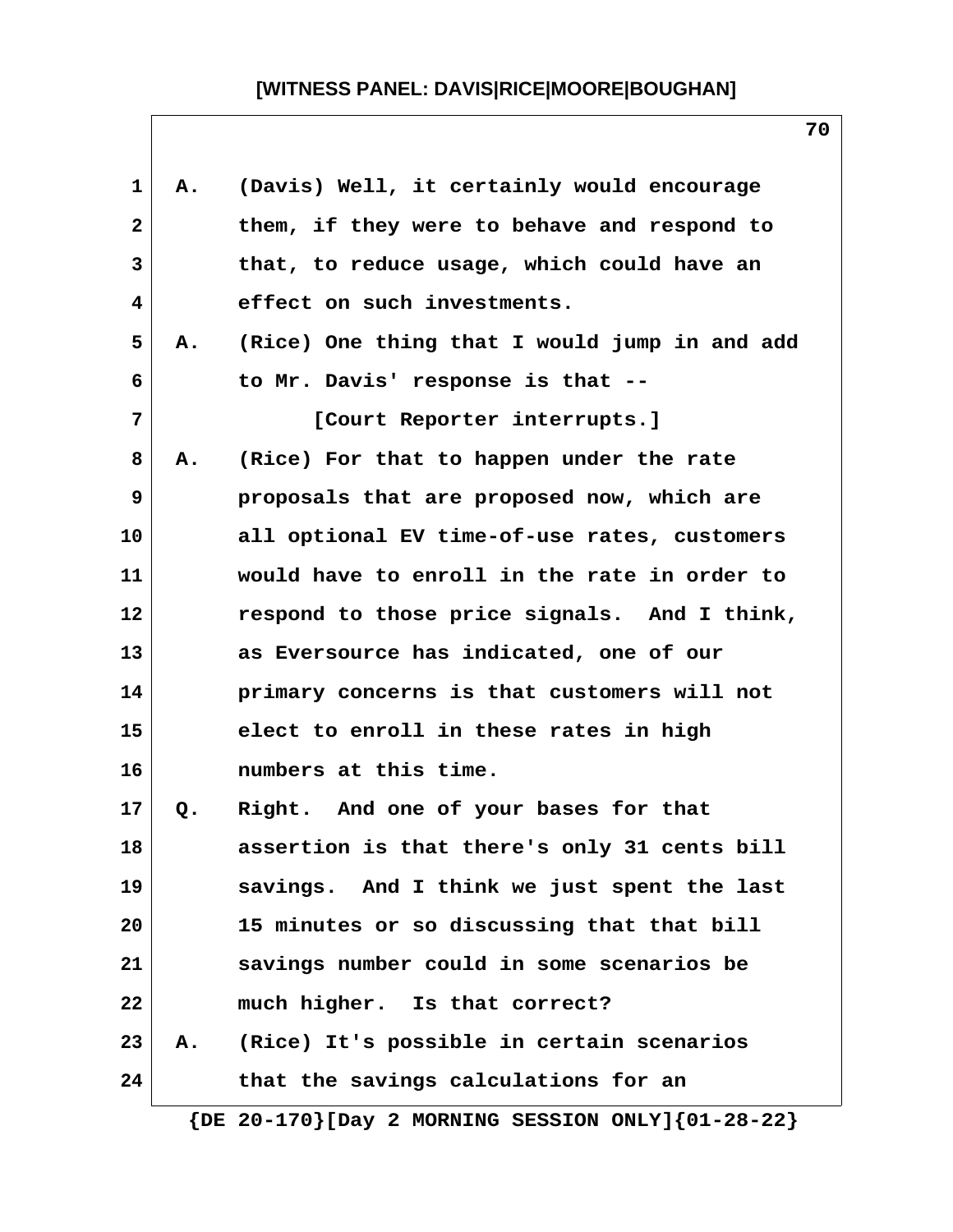| $\mathbf{1}$   |       | individual customer could be higher. But,                   |
|----------------|-------|-------------------------------------------------------------|
| $\overline{a}$ |       | you know, a potential exception to averages                 |
| 3              |       | doesn't relate -- you know, get rid of                      |
| 4              |       | Eversource's general concern about low                      |
| 5              |       | enrollment in an EV time-of-use rate that the               |
| 6              |       | Company would have to devote time and                       |
| 7              |       | resources to implement.                                     |
| 8              | Q.    | Understood. And I would pose the same                       |
| 9              |       | question to you relative to transmission                    |
| 10             |       | rates. Is the same true, that the price                     |
| 11             |       | signal sent related to transmission rates                   |
| 12             |       | could, you know, in theory at least, help to                |
| 13             |       | avoid, at scale, capacity-related                           |
| 14             |       | investments?                                                |
| 15             | Α.    | (Davis) Look, this is an interesting set of                 |
| 16             |       | assumptions. Long run, for example --                       |
| 17             | $Q$ . | Yes.                                                        |
| 18             | A.    | (Davis) -- if that pattern prevailed, so it's               |
| 19             |       | not just shifting load, but having an effect                |
| 20             |       | on those investments -- and I think we're                   |
| 21             |       | getting into a very deep, perhaps                           |
| 22             |       | out-of-scope topic.                                         |
| 23             |       | But in any event, remember the pricing                      |
| 24             |       | here is optional now for transmission.<br>We                |
|                |       | $\{DE 20-170\}$ [Day 2 MORNING SESSION ONLY] $\{01-28-22\}$ |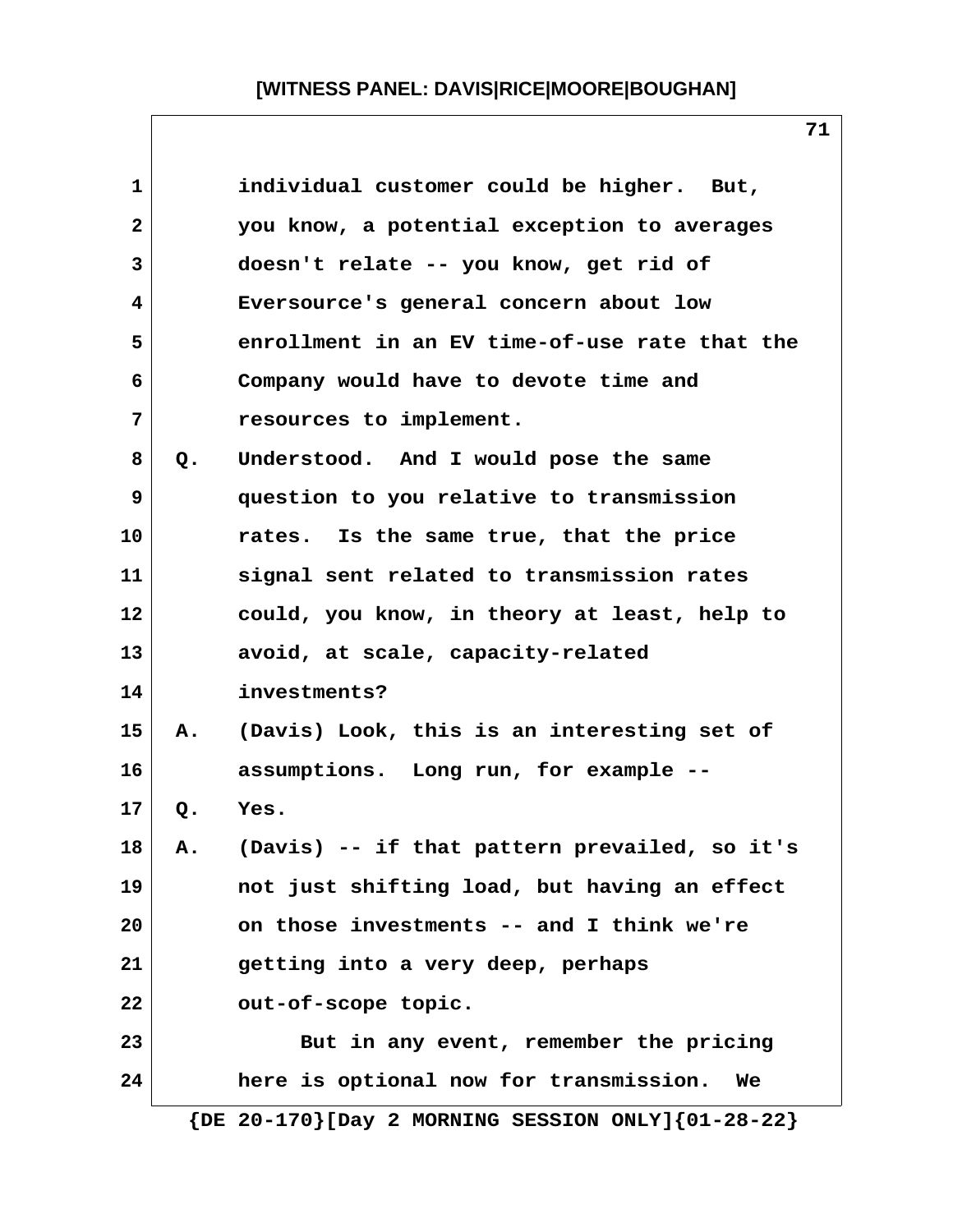| 1  |    | are a customer of the transmission system, a   |
|----|----|------------------------------------------------|
| 2  |    | distribution company, and our rate design      |
| 3  |    | which allocates transmission costs to each of  |
| 4  |    | our classes. We are still a price taker.<br>As |
| 5  |    | I think you're familiar, transmission          |
| 6  |    | service, not all the costs of transmission     |
| 7  |    | service, but transmission services primarily   |
| 8  |    | charge on a demand basis. So the time of day   |
| 9  |    | when that demand occurs is important for       |
| 10 |    | total costs billed to the Company, as with     |
| 11 |    | any transmission customer. It further is       |
| 12 |    | allocated based on each class's contribution   |
| 13 |    | to that peak. And if you're bringing on new    |
| 14 |    | load, such as electric vehicles, and they      |
| 15 |    | don't charge -- don't incur -- you know,       |
| 16 |    | cause a load to be incurred during the time    |
| 17 |    | of those transmission peaks, the bill would    |
| 18 |    | be lower                                       |
| 19 | Q. | Thank you, Mr. Davis.                          |
| 20 | Α. | (Davis) -- to the utility.                     |
| 21 | Q. | And that bill to the utility being lower       |
| 22 |    | would flow through to customers; is that       |
| 23 |    | correct, hypothetically and conceivably?       |
| 24 | Α. | (Davis) It would, yes. Exactly.                |
|    |    |                                                |

 **{DE 20-170}[Day 2 MORNING SESSION ONLY]{01-28-22}**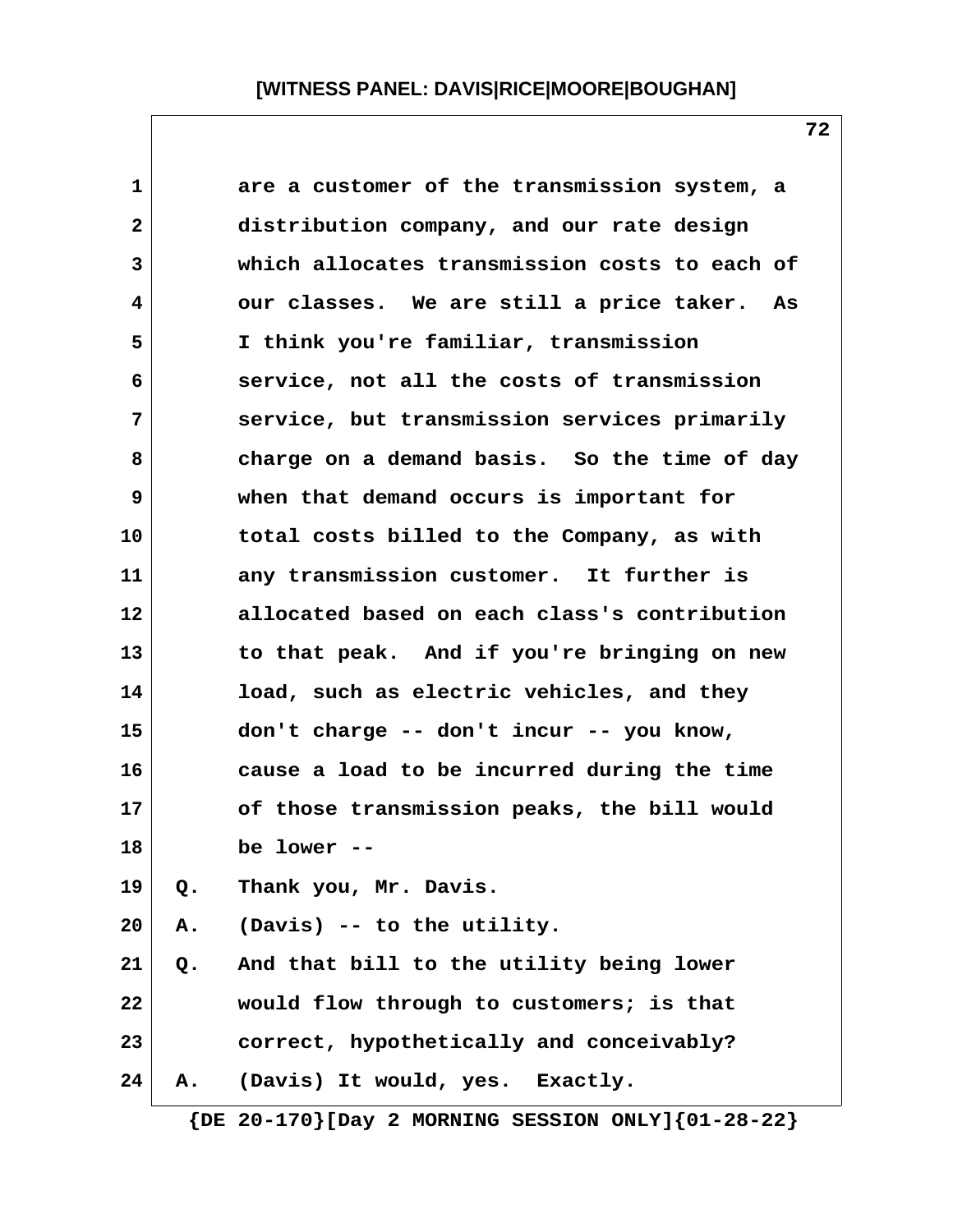| 1  | Q. | And that would flow through not just to the                 |
|----|----|-------------------------------------------------------------|
| 2  |    | electric vehicle customers, both those                      |
| 3  |    | avoided transmission- and possibly                          |
| 4  |    | distribution-related, long-run investments,                 |
| 5  |    | but it would also flow through those savings                |
| 6  |    | to non-participating customers -- is that                   |
| 7  |    | correct -- non-EV owners, all else being                    |
| 8  |    | equal?                                                      |
| 9  | Α. | (Davis) Well, you know, if you're including                 |
| 10 |    | electric vehicles or designating them as a                  |
| 11 |    | separate class, I guess it would just be a                  |
| 12 |    | proper allocation. I don't know if it would                 |
| 13 |    | have a net overall effect.                                  |
| 14 |    | Now, if you're referring to what's                          |
| 15 |    | billed -- that's what I'm talking about --                  |
| 16 |    | that's true. And remember, this is new load,                |
| 17 |    | so you're simply not adding costs and adding                |
| 18 |    | charges.                                                    |
| 19 |    | I also want to point out, you asked                         |
| 20 |    | about investments in transmission.<br>And                   |
| 21 |    | that's a whole different story, right. That                 |
| 22 |    | extends to investments in the process and                   |
| 23 |    | need, determination of need. And marginal                   |
| 24 |    | costs being the basis for pricing, you know,                |
|    |    | $\{DE 20-170\}$ [Day 2 MORNING SESSION ONLY] $\{01-28-22\}$ |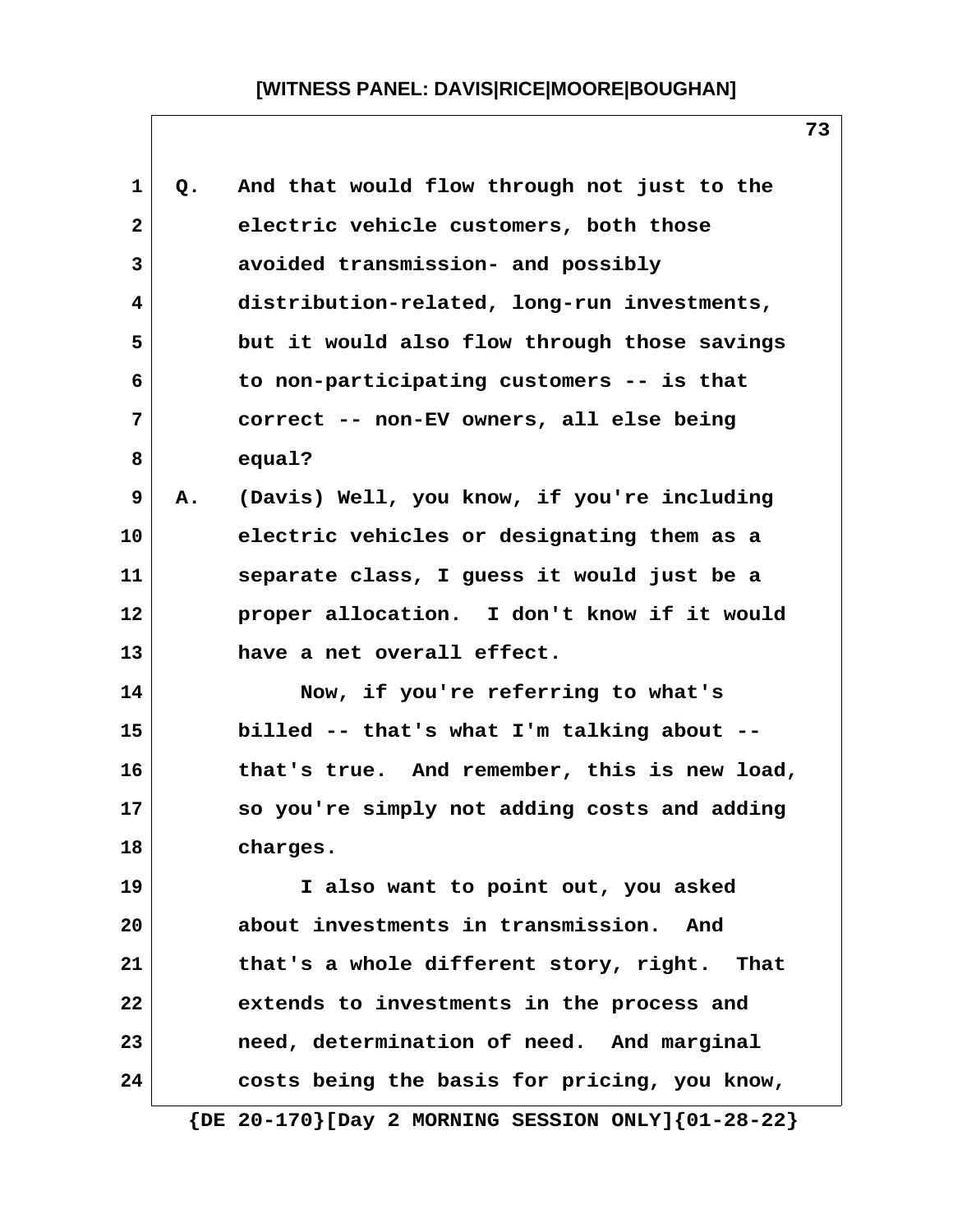| 1            |    | reflects any change in investment versus                    |
|--------------|----|-------------------------------------------------------------|
| $\mathbf{2}$ |    | change in load. You know, that is a long,                   |
| 3            |    | kind of convoluted thread of how you get to                 |
| 4            |    | answer that question. I don't think we can                  |
| 5            |    | address it or even answer it here.                          |
| 6            |    | But from what's billed to the Company,                      |
| 7            |    | and whether that billing not only reduces the               |
| 8            |    | allocation of, like, lower costs and                        |
| 9            |    | therefore the allocation of transmission                    |
| 10           |    | costs billed to the Company among classes, it               |
| 11           |    | could. I think it would be a much deeper                    |
| 12           |    | analysis. But it could have an effect on                    |
| 13           |    | what is allocated to any class because you're               |
| 14           |    | looking at total cost, then allocated among                 |
| 15           |    | classes. So that's a long answer, but, you                  |
| 16           |    | know, it's not -- it doesn't preclude that                  |
| 17           |    | possibility.                                                |
| 18           | Q. | And so one more question on this topic and                  |
| 19           |    | then I'll move on.                                          |
| 20           |    | Would you further agree with me that, if                    |
| 21           |    | we encourage kilowatt-hour usage during                     |
| 22           |    | off-peak periods that are not likely to                     |
| 23           |    | trigger capacity upgrades, that would spread                |
| 24           |    | the cost of the existing system over more                   |
|              |    | $\{DE 20-170\}$ [Day 2 MORNING SESSION ONLY] $\{01-28-22\}$ |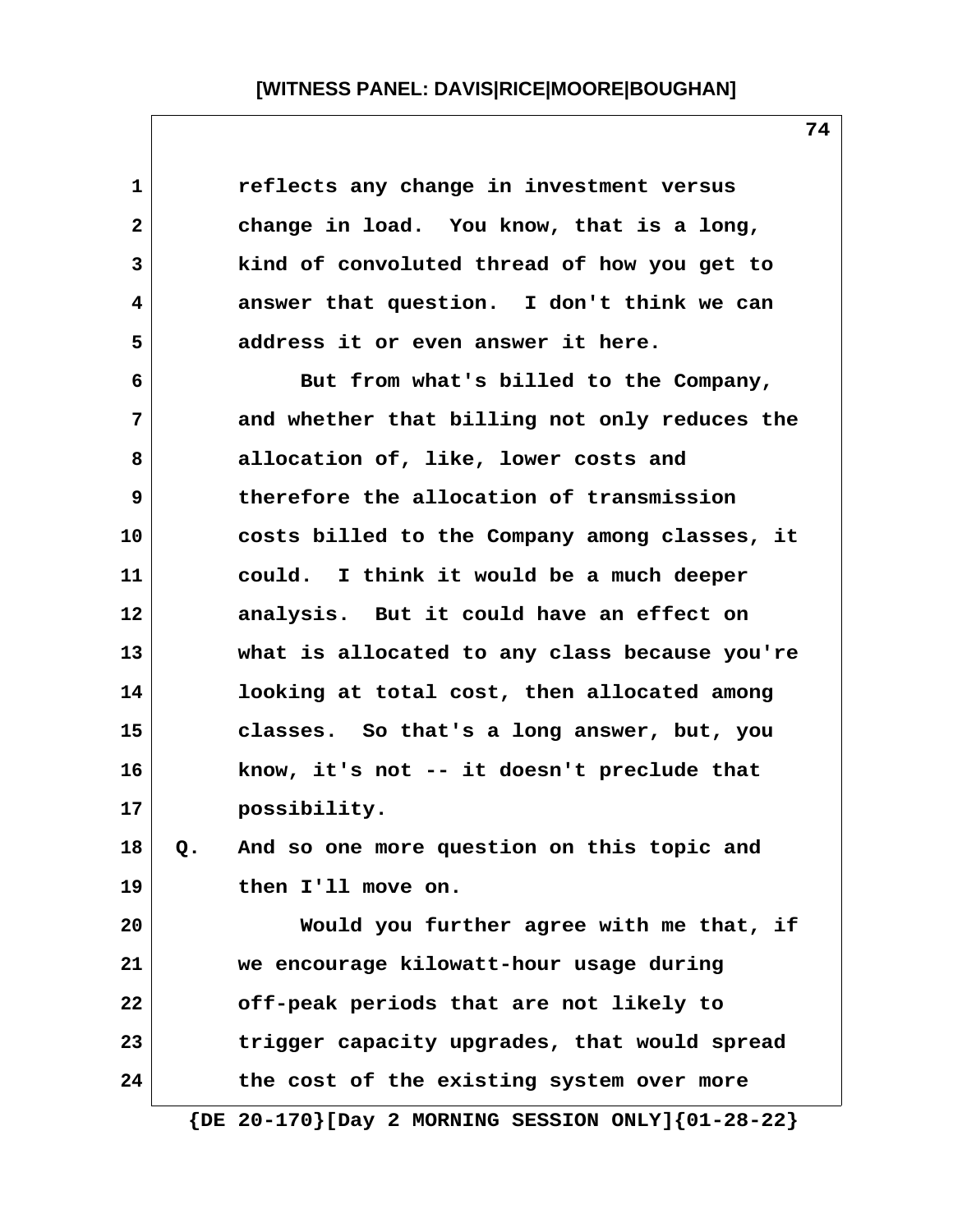| $\mathbf{1}$   |    | kilowatt hours, thereby creating a downward                 |
|----------------|----|-------------------------------------------------------------|
| $\overline{2}$ |    | pressure on rates?                                          |
| 3              | Α. | (Davis) I guess that would be determined at                 |
| 4              |    | the time we would evaluate the cost and --                  |
| 5              |    | you know, to be determined.                                 |
| 6              | Q. | But in concept, we have fixed system costs                  |
| $7\phantom{.}$ |    | largely related to kilowatt; is that correct?               |
| 8              |    | And to spread those costs, if we wanted to                  |
| 9              |    | increase peak over more kilowatt hours, would               |
| 10             |    | place a downward pressure on rates; is that                 |
| 11             |    | correct?                                                    |
| 12             | Α. | (Davis) If you're just looking at the                       |
| 13             |    | mathematics of it, obviously X-amount of cost               |
| 14             |    | divided by higher volume is going to give you               |
| 15             |    | a lower average rate. And you -- and I think                |
| 16             |    | what you characterize there, there are both                 |
| 17             |    | fixed and demand -- you know, the                           |
| 18             |    | distribution system, if that's what you're                  |
| 19             |    | referring to, has both fixed and variable                   |
| 20             |    | costs -- variable meaning demand-related.                   |
| 21             |    | And so, you know, it's really still a matter                |
| 22             |    | of capacity. But if you're trying to spread                 |
| 23             |    | and get an average rate effect,                             |
| 24             |    | mathematically that would be true I guess.                  |
|                |    | $\{DE 20-170\}$ [Day 2 MORNING SESSION ONLY] $\{01-28-22\}$ |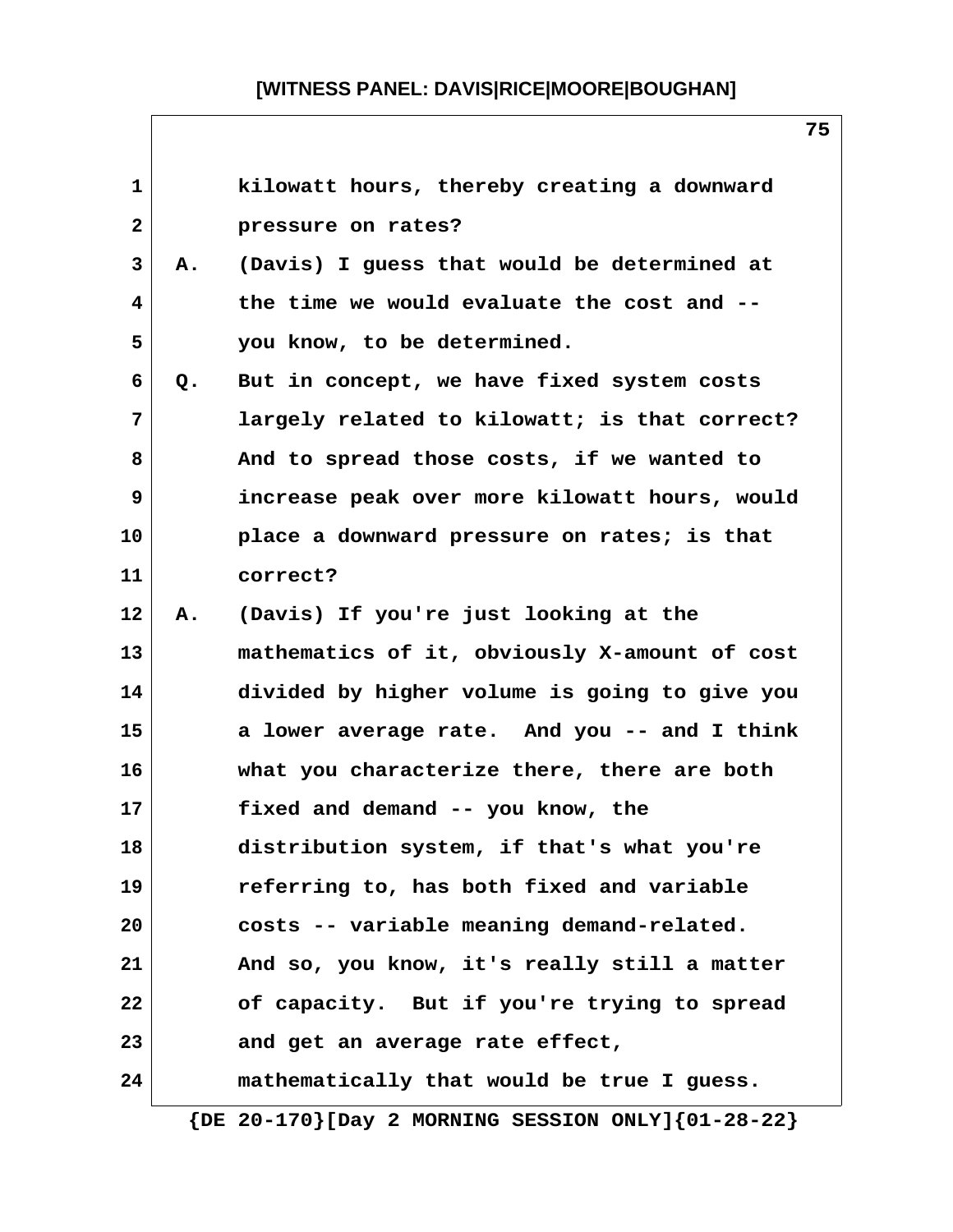| 1            |    | Again, I'd have to see the numbers and, you   |
|--------------|----|-----------------------------------------------|
| $\mathbf{2}$ |    | know, see what falls out of those. And that   |
| 3            |    | would require an evaluation of cost for a     |
| 4            |    | given period, a process that we normally      |
| 5            |    | would go through to evaluate, to make that    |
| 6            |    | kind of evaluation.                           |
| 7            | Q. | All right. Thank you, Mr. Davis.              |
| 8            |    | Now I want to move to a few questions         |
| 9            |    | about the cost of billing system              |
| 10           |    | modifications.                                |
| 11           |    | If I could ask you to turn to Exhibit 3,      |
| 12           |    | Bates Page 9, Lines 6 through 10. Would I be  |
| 13           |    | correct in observing that, I think it's you,  |
| 14           |    | Mr. Davis -- oh, actually, I'm directing you  |
| 15           |    | to the wrong Bates page. I should have said   |
| 16           |    | Bates Page 7, Lines 14 through 22.            |
| 17           |    | So am I correct in observing that you         |
| 18           |    | state that this rate was designed to address  |
| 19           |    | pricing of company-provided energy service,   |
| 20           |    | and it does not resolve the issue of how to   |
| 21           |    | set or bill prices or a time-of-use basis for |
| 22           |    | competitive supply?                           |
| 23           | Α. | (Davis) That's correct.                       |
| 24           | Q. | And to bill on a time-of-use rate basis and   |
|              |    |                                               |

 **{DE 20-170}[Day 2 MORNING SESSION ONLY]{01-28-22}**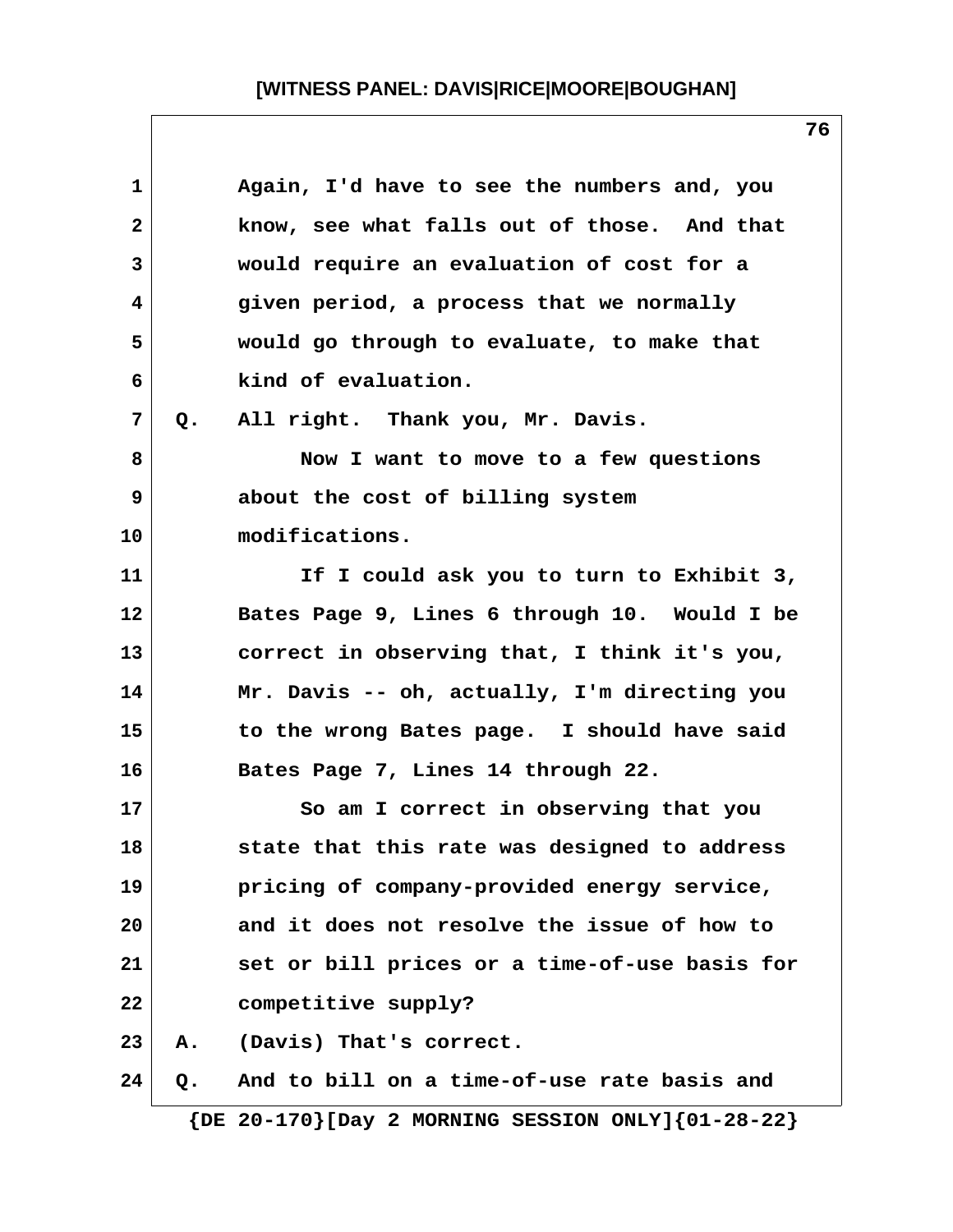**77**

|    | allow competitive suppliers to participate,  |
|----|----------------------------------------------|
|    | that would require modifications to your     |
|    | systems, including your EDI system; is that  |
|    | correct?                                     |
| Α. | (Davis) I believe we provided information to |
|    | that effect. And if Mr. Moore would like to  |
|    | further respond --                           |
| Q. | Maybe I'll move to Mr. Moore in just a       |
|    | moment.                                      |
|    | But one more question for you, Ed, which     |
|    | is, in the Commission's order preceding this |
|    | proceeding, they directed that the           |
|    | time-of-use supply offering be for default   |
|    | service customers -- is that correct -- not  |
|    | competitive supply customers? Or they didn't |
|    | require it be for competitive supply         |
|    | customers, and rather that it would be       |
|    | imputed from the utilities' default service  |
|    | rate; is that correct?                       |
| Α. | (Davis) I don't remember all of those        |
|    | specific references. But my understanding is |
|    | that it targeted the generation component in |
|    | general. But if you have a specific          |
|    | reference, I'd be glad to look at that.      |
|    |                                              |

 **{DE 20-170}[Day 2 MORNING SESSION ONLY]{01-28-22}**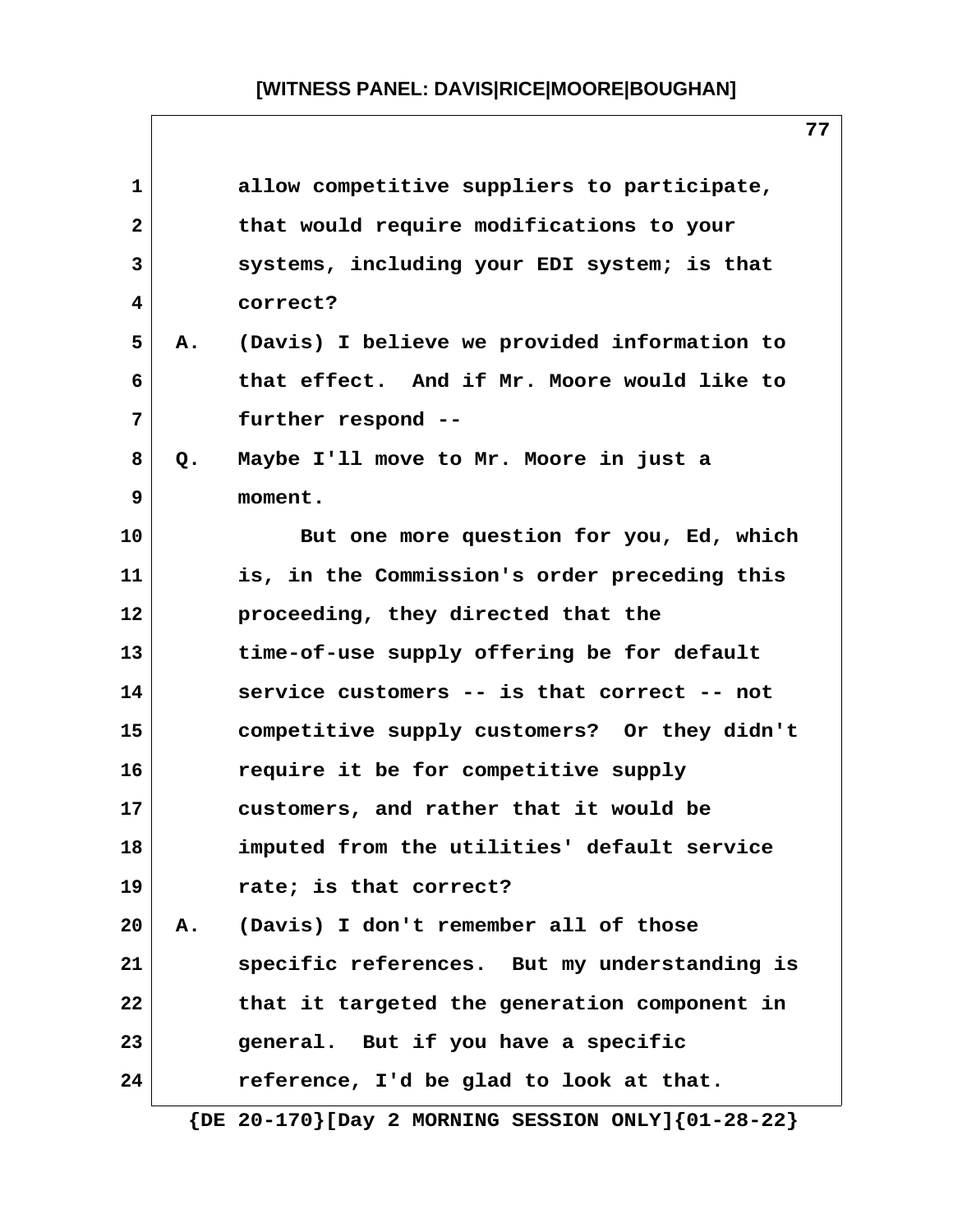| 1  | Q. | Maybe a follow-up to you, Mr. Davis.<br>In                  |
|----|----|-------------------------------------------------------------|
| 2  |    | Connecticut, Eversource offers an imputed                   |
| 3  |    | time-varying generation offering; right? Can                |
| 4  |    | you just give me 15 seconds on that, if you                 |
| 5  |    | can?                                                        |
| 6  | Α. | (Davis) Sure. So if you're referring to                     |
| 7  |    | Connecticut residential Rate 7, which we've                 |
| 8  |    | referenced here a couple times, that takes                  |
| 9  |    | our cost of supply and imputes and forces,                  |
| 10 |    | for residential, a 3-1/2 cent differential                  |
| 11 |    | between -- it's a two-period time-of-use                    |
| 12 |    | rate, so it's 3-1/2 cents, you know, AB                     |
| 13 |    | algebra, to equal the total rate by creating                |
| 14 |    | a difference of 3-1/2 cents between the peak                |
| 15 |    | and the off-peak rates. Did that take 15                    |
| 16 |    | seconds?                                                    |
| 17 | Q. | That was perfect, Mr. Davis.                                |
| 18 |    | And do you remember any safeguards                          |
| 19 |    | proposed in the Commission order around                     |
| 20 |    | soliciting a separate tranche of these                      |
| 21 |    | imputed customers once you get to a certain                 |
| 22 |    | amount of customers from the default service                |
| 23 |    | market using their new load shape, which is                 |
| 24 |    | going to be different from the load shape of                |
|    |    | $\{DE 20-170\}$ [Day 2 MORNING SESSION ONLY] $\{01-28-22\}$ |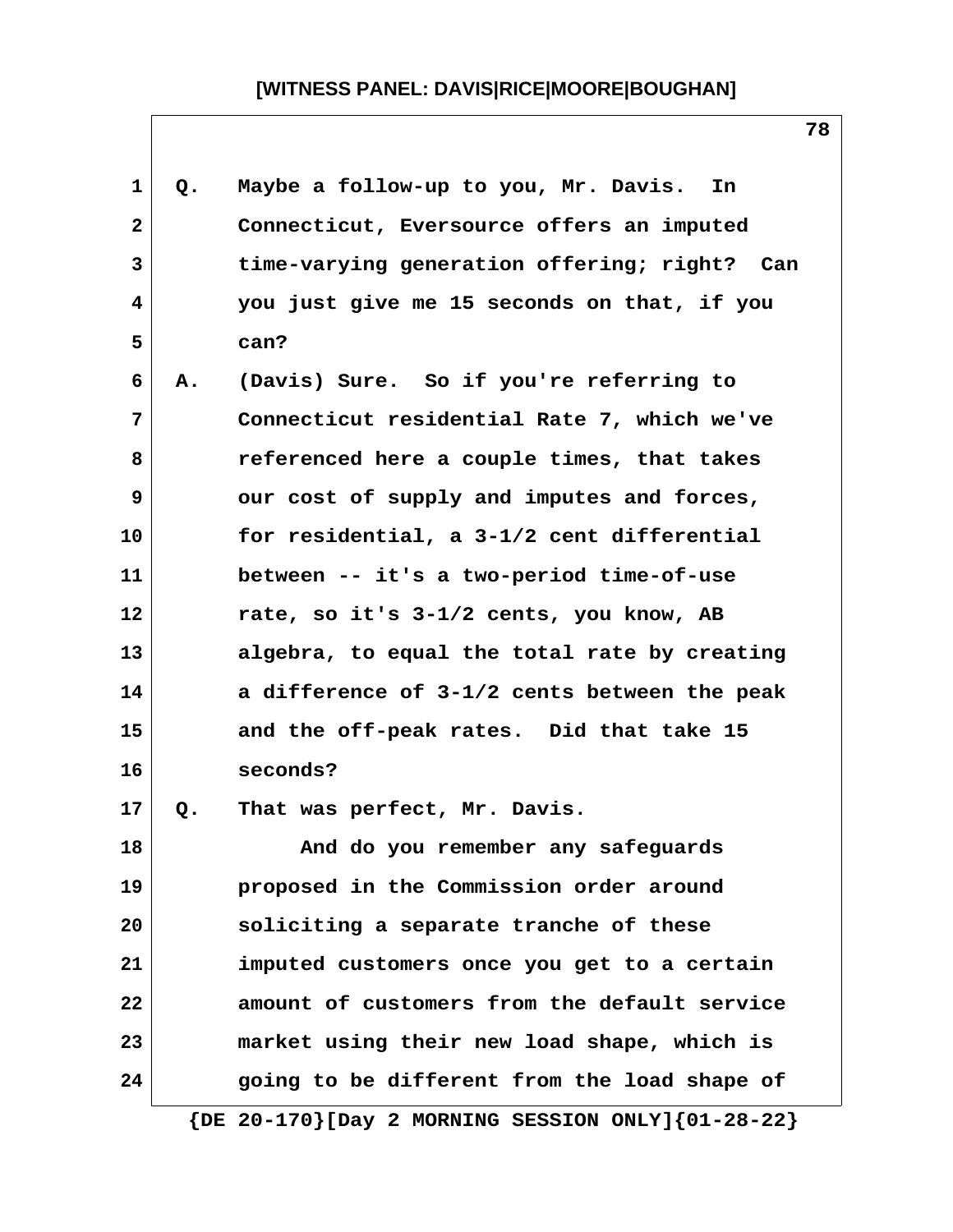| $\mathbf 1$  |    | the overall residential rate class?                         |
|--------------|----|-------------------------------------------------------------|
| $\mathbf{2}$ | Α. | (Davis) Well, I'm not sure what you mean by                 |
| 3            |    | "safeguards." But I don't recall any,                       |
| 4            |    | offhand.                                                    |
| 5            | Q. | Okay. I don't have that order in front of me                |
| 6            |    | right now, but we could potentially return to               |
| 7            |    | it later.                                                   |
| 8            |    | Now I'll turn to Mr. Moore. Can you                         |
| 9            |    | turn to Exhibit 13, Bates 29 through 33.                    |
| 10           |    | Would I be correct in saying that this                      |
| 11           |    | portion of this exhibit describes the costs                 |
| 12           |    | that underpin the Company's \$9 million                     |
| 13           |    | estimate that relates to offering                           |
| 14           |    | three-period time-varying generation,                       |
| 15           |    | transmission and distribution rates                         |
| 16           |    | consistent with the Commission's order                      |
| 17           |    | preceding this proceeding?                                  |
| 18           | Α. | (Moore) That is correct -- [connectivity                    |
| 19           |    | issue]                                                      |
| 20           |    | [Court Reporter interrupts.]                                |
| 21           | Α. | (Moore)That is correct.                                     |
| 22           | Q. | Now, can I ask you to tell me about, at                     |
| 23           |    | Bates 30, Key Assumption No. 2, that says                   |
| 24           |    | "Assumes that three-part usage data will be                 |
|              |    | $\{DE 20-170\}$ [Day 2 MORNING SESSION ONLY] $\{01-28-22\}$ |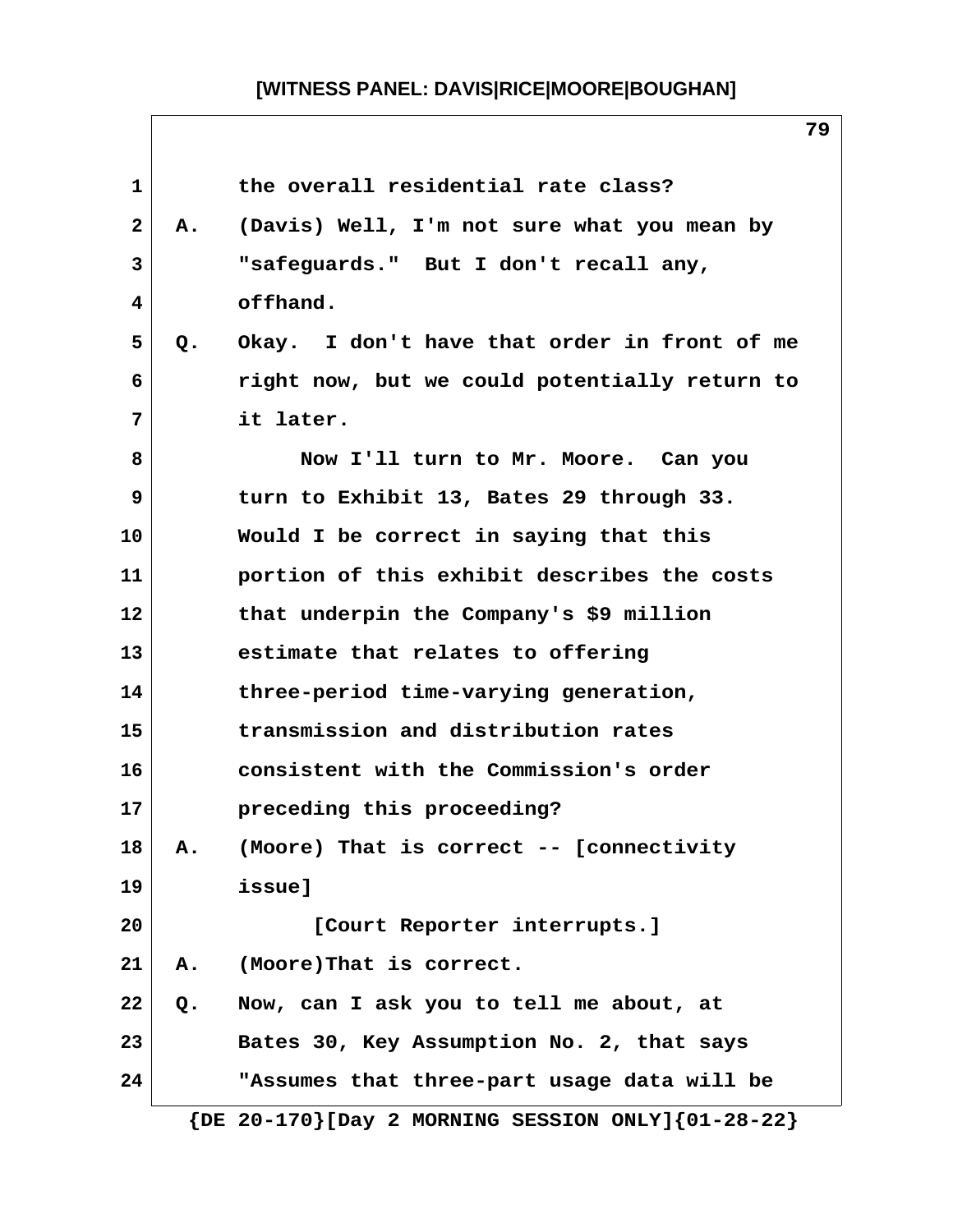| $\mathbf 1$  |       | sent to competitive suppliers for purposes of |
|--------------|-------|-----------------------------------------------|
| $\mathbf{2}$ |       | pass-through billing and that changes will be |
| 3            |       | made to C2 billing system for Eversource to   |
| 4            |       | bill three-part prices on behalf of           |
| 5            |       | competitive suppliers for complete billing."  |
| 6            | Α.    | (Moore) Yeah, in the current --[connectivity  |
| 7            |       | issue]                                        |
| 8            |       | [Court Reporter interrupts.]                  |
| 9            | Α.    | (Moore) Yeah, in our traditional rates, when  |
| 10           |       | we bill for competitive suppliers, we have to |
| 11           |       | bill on behalf of them within our system. We  |
| 12           |       | actually get their price signals and share    |
| 13           |       | information through our EDI with those        |
| 14           |       | suppliers for rate changes, adjustments and   |
| 15           |       | those billings. So if we are actually         |
| 16           |       | allowing these new EV rates to encompass      |
| 17           |       | competitive supply, it requires us to change  |
| 18           |       | those enterprise EDI and supplier systems.    |
| 19           |       | As those change, those do allow for these new |
| 20           |       | components.                                   |
| 21           | $Q$ . | And so I'm curious. Why, given that Mr.       |
| 22           |       | Davis's testimony said that the Company would |
| 23           |       | not be making a time-varying supply component |
| 24           |       | available to competitive suppliers, or        |

 **{DE 20-170}[Day 2 MORNING SESSION ONLY]{01-28-22}**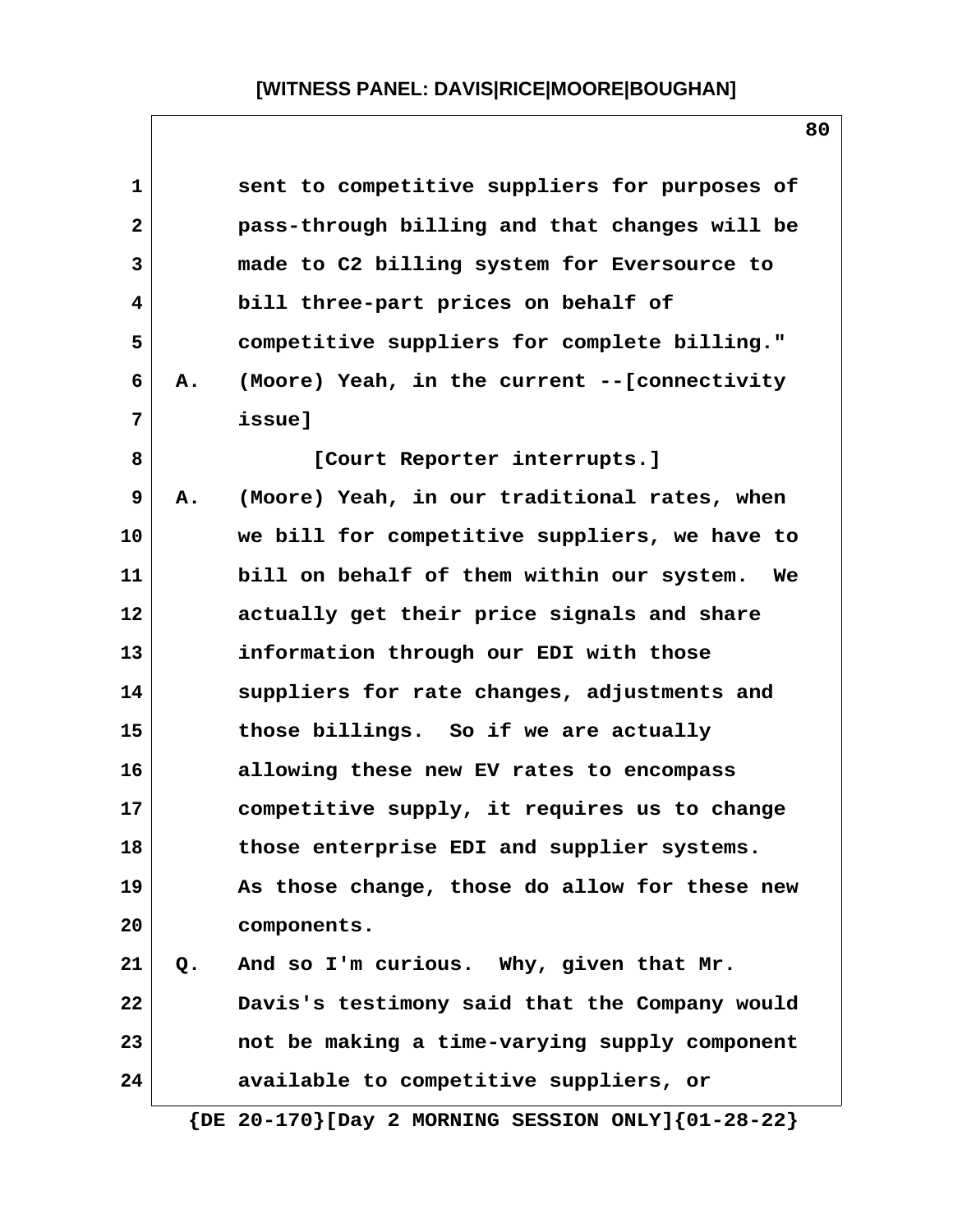| $\mathbf{1}$   |    | through competitive suppliers, why that was                 |
|----------------|----|-------------------------------------------------------------|
| $\overline{a}$ |    | factored into the cost estimate provided                    |
| 3              |    | here.                                                       |
| 4              | Α. | (Moore) I won't speak for Mr. Davis, but I                  |
| 5              |    | believe when that price was filed, that was                 |
| 6              |    | not the case. It was asked for all three                    |
| 7              |    | components to be varying.                                   |
| 8              |    | But Ed, you can chime in.                                   |
| 9              | Α. | (Davis) Yeah. Remember the timing of this                   |
| 10             |    | and when we filed our proposal, you know, it                |
| 11             |    | is -- you know, what I described is what I                  |
| 12             |    | said. But this was a request to evaluate                    |
| 13             |    | what it would take to do what is detailed in                |
| 14             |    | this response.                                              |
| 15             | Q. | I'm not sure I understand that.                             |
| 16             | Α. | (Davis) What's the question again, please?                  |
| 17             | Q. | So the question was why the Company included,               |
| 18             |    | in the costs of offering the time-varying                   |
| 19             |    | rate that the Commission directed and that                  |
| 20             |    | the Company developed, a cost for offering                  |
| 21             |    | that time-varying component for competitive                 |
| 22             |    | suppliers. In your testimony, you said that                 |
| 23             |    | this won't be available for competitive                     |
| 24             |    | suppliers and that it would, instead, like in               |
|                |    | $\{DE 20-170\}$ [Day 2 MORNING SESSION ONLY] $\{01-28-22\}$ |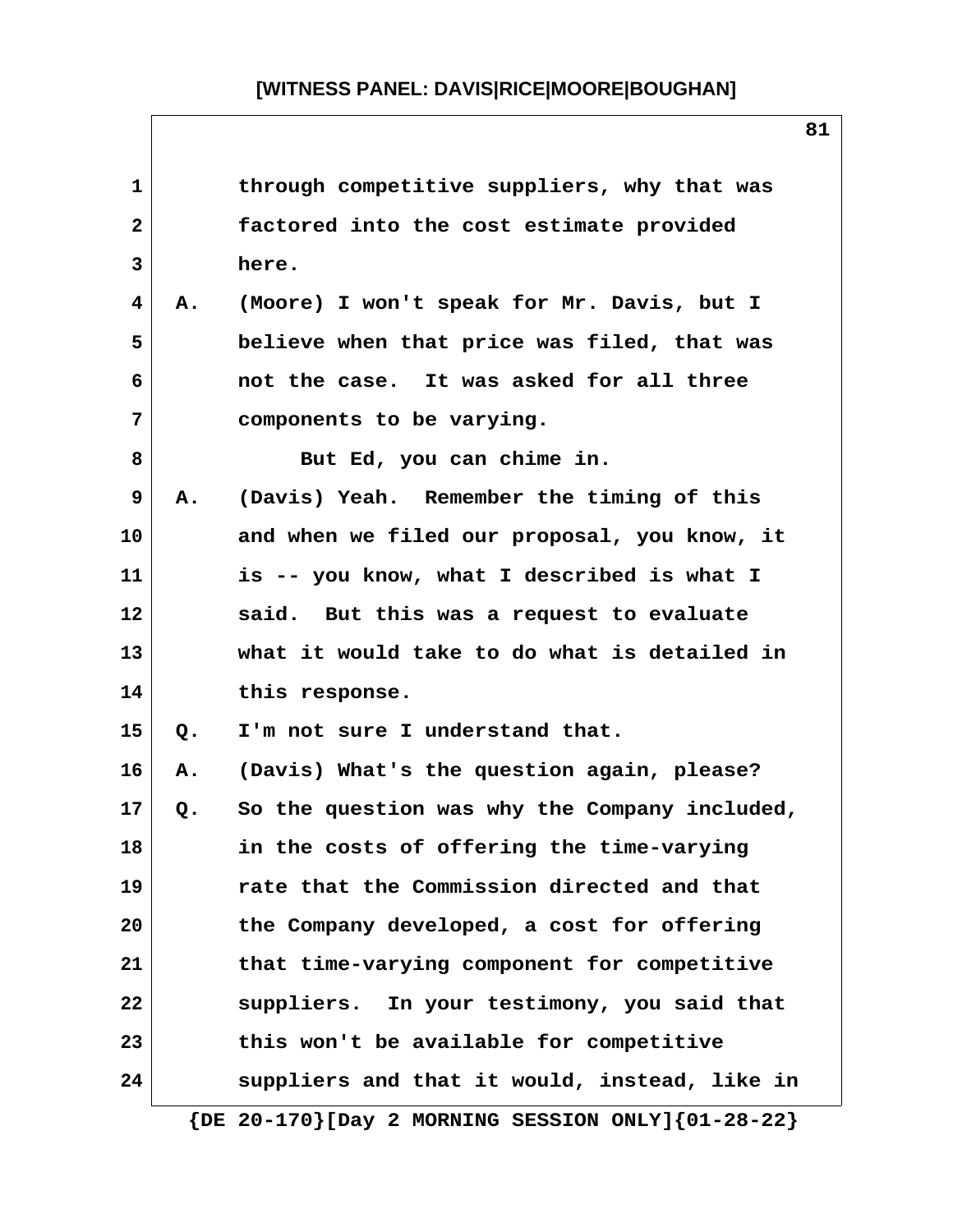| $\mathbf{1}$ |    | the Connecticut rate, be imputed through your               |
|--------------|----|-------------------------------------------------------------|
| $\mathbf{2}$ |    | default service. But then in the cost                       |
| 3            |    | estimate that's provided, it does include                   |
| 4            |    | costs related to overhaul of the Company's                  |
| 5            |    | EDI system in order to offer that rate to                   |
| 6            |    | competitive suppliers.                                      |
| 7            | Α. | (Davis) I was simply describing what's done                 |
| 8            |    | in Connecticut to your earlier question.                    |
| 9            | Α. | (Rice) I think I can help explain, because I                |
| 10           |    | think we're getting somewhat confused with                  |
| 11           |    | what's being -- [connectivity issue]                        |
| 12           |    | [Court Reporter interrupts.]                                |
| 13           | Α. | (Rice) I'll take an attempt to clarify                      |
| 14           |    | because I think we're getting our hairs                     |
| 15           |    | crossed a bit. And Mr. Davis can correct me.                |
| 16           |    | But the imputing that we do in                              |
| 17           |    | Connecticut does not apply -- we're not                     |
| 18           |    | imputing any price difference on pricing                    |
| 19           |    | provided by a third-party competitive                       |
| 20           |    | supplier that a customer may choose in lieu                 |
| 21           |    | of utility supply default service. We're                    |
| 22           |    | imputing a price differential on the version                |
| 23           |    | of default service in Connecticut because                   |
| 24           |    | that is also put out to bid and based on, you               |
|              |    | $\{DE 20-170\}$ [Day 2 MORNING SESSION ONLY] $\{01-28-22\}$ |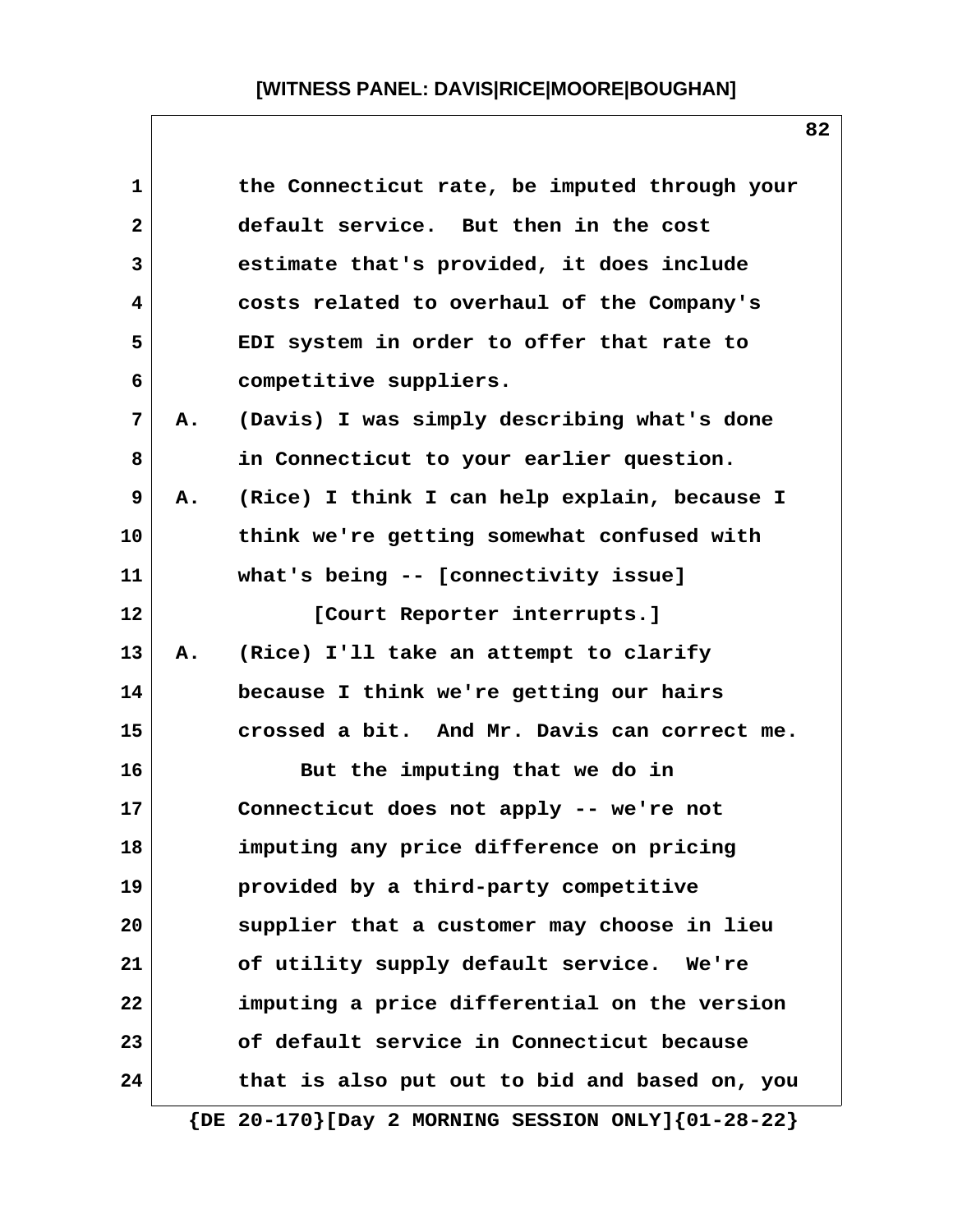| $\mathbf{1}$   |    | know, competitive market pricing. But we                    |
|----------------|----|-------------------------------------------------------------|
| $\overline{2}$ |    | typically don't receive time-differentiated                 |
| 3              |    | pricing from our default service suppliers.                 |
| 4              |    | So we impute a price differential.                          |
| 5              |    | Is that correct, Mr. Davis?                                 |
| 6              | Α. | (Davis) That's correct.                                     |
| 7              | Α. | (Rice) And then --                                          |
| 8              | Q. | And Mr. -- go ahead, Mr. Rice.                              |
| 9              | Α. | (Rice) And I'll also say the Company did make               |
| 10             |    | a conscious decision to estimate the cost of                |
| 11             |    | making a EV time-of-use rate available both                 |
| 12             |    | to default service customers of the utility                 |
| 13             |    | and customers that might choose to take                     |
| 14             |    | service from a third-party supplier, or,                    |
| 15             |    | importantly, perhaps going forward in New                   |
| 16             |    | Hampshire, a community aggregation that                     |
| 17             |    | sought to provide supply to its customers.                  |
| 18             |    | We just didn't -- we took a conservative                    |
| 19             |    | approach, not wanting to assume that we would               |
| 20             |    | be able to provide a rate option only to                    |
| 21             |    | those customers that chose to take service                  |
| 22             |    | from the utility out of concern that that                   |
| 23             |    | might not be, you know -- that that might                   |
| 24             |    | limit opportunities for other suppliers to                  |
|                |    | $\{DE 20-170\}$ [Day 2 MORNING SESSION ONLY] $\{01-28-22\}$ |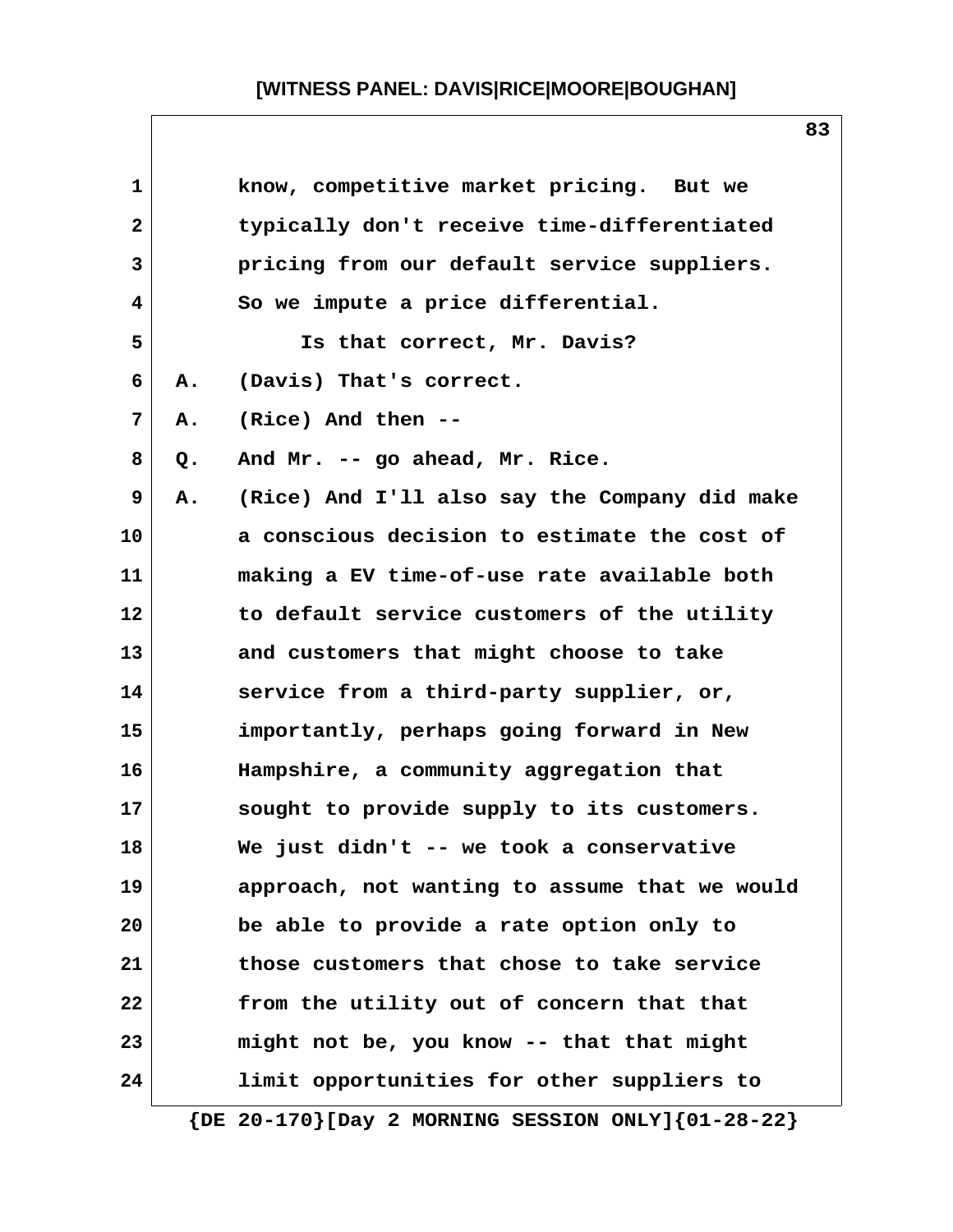| $\mathbf{1}$ |    | serve customers in a similar way.                           |
|--------------|----|-------------------------------------------------------------|
| $\mathbf{2}$ | Q. | Right. But we already heard from Mr. Davis                  |
| 3            |    | that, at Bates 7, Lines 14 through 22 of his                |
| 4            |    | testimony, it says that the proposed rate                   |
| 5            |    | does not resolve the issue of how to set or                 |
| 6            |    | bill prices on a TOU basis for competitive                  |
| 7            |    | supply. And the \$9 million figure used to                  |
| 8            |    | justify -- used to set the price for offering               |
| 9            |    | Mr. Davis's proposed rate includes costs                    |
| 10           |    | related to setting or billing prices on a TOU               |
| 11           |    | basis for competitive supply. Is that                       |
| 12           |    | correct?                                                    |
| 13           | Α. | (Rice) Well, I mean, the reason we didn't                   |
| 14           |    | address setting third-party competitive                     |
| 15           |    | supply pricing is because the utility doesn't               |
| 16           |    | set third-party supply pricing; the market                  |
| 17           |    | sets that. So that's one item.                              |
| 18           |    | And then in terms of billing, I mean, I                     |
| 19           |    | think you're really drilling down into one                  |
| 20           |    | I think my interpretation of Mr.<br>word.                   |
| 21           |    | Davis's response was very sensible.<br>You                  |
| 22           |    | know, we don't really get into setting prices               |
| 23           |    | or, you know, getting into the relationship                 |
| 24           |    | between a third-party supplier and their                    |
|              |    | $\{DE 20-170\}$ [Day 2 MORNING SESSION ONLY] $\{01-28-22\}$ |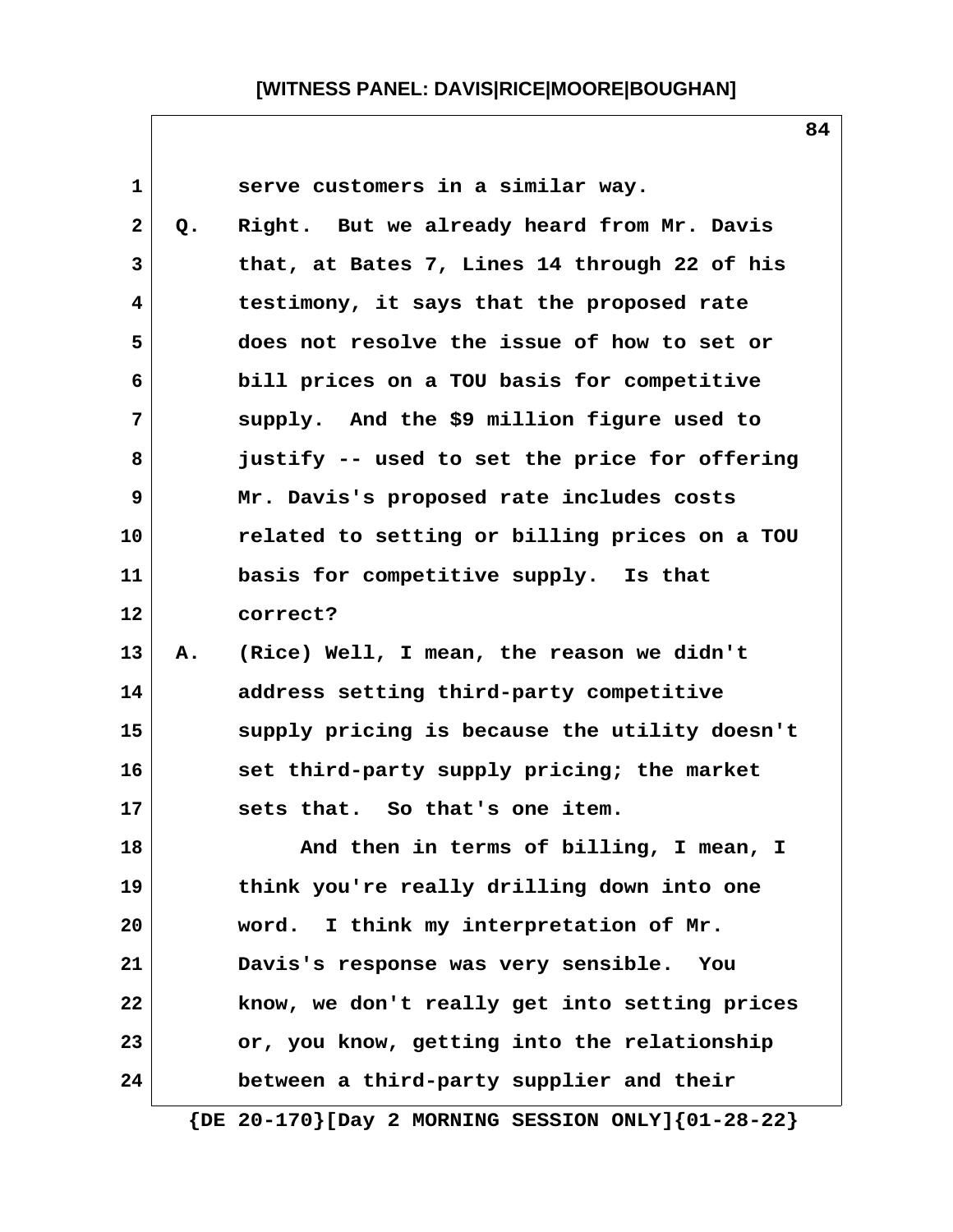| 1            |    | customer. But that doesn't change what we     |
|--------------|----|-----------------------------------------------|
| $\mathbf{2}$ |    | felt was appropriate to do, which was not     |
| 3            |    | assume that we could limit this type of       |
| 4            |    | option to only utility-provided default       |
| 5            |    | service.                                      |
| 6            | Q. | And I'm drilling down into that one word,     |
| 7            |    | "billing" competitive suppliers on            |
| 8            |    | time-of-use basis because I think that in the |
| 9            |    | Commission's order preceding this proceeding, |
| 10           |    | at 14 through 15, it's fairly clear that the  |
| 11           |    | time-varying offering is for the Company's    |
| 12           |    | default supply. And I think if you were to    |
| 13           |    | look through that investigation earlier, this |
| 14           |    | is a topic that we went over, whether or not  |
| 15           |    | it should be okay to offer it just for        |
| 16           |    | default supply or not. And now, in the cost   |
| 17           |    | estimates that we have -- or that Eversource  |
| 18           |    | has put forth, it says that it's for offering |
| 19           |    | it to competitive suppliers. And I'm curious  |
| 20           |    | if you can tell me, orders of magnitude or    |
| 21           |    | ballpark, how much of that \$9.1 million is   |
| 22           |    | attributable to the overhaul of the Company's |
| 23           |    | EDI systems so that it can offer that         |
| 24           |    | time-of-use rate offering for competitive     |
|              |    |                                               |

 **{DE 20-170}[Day 2 MORNING SESSION ONLY]{01-28-22}**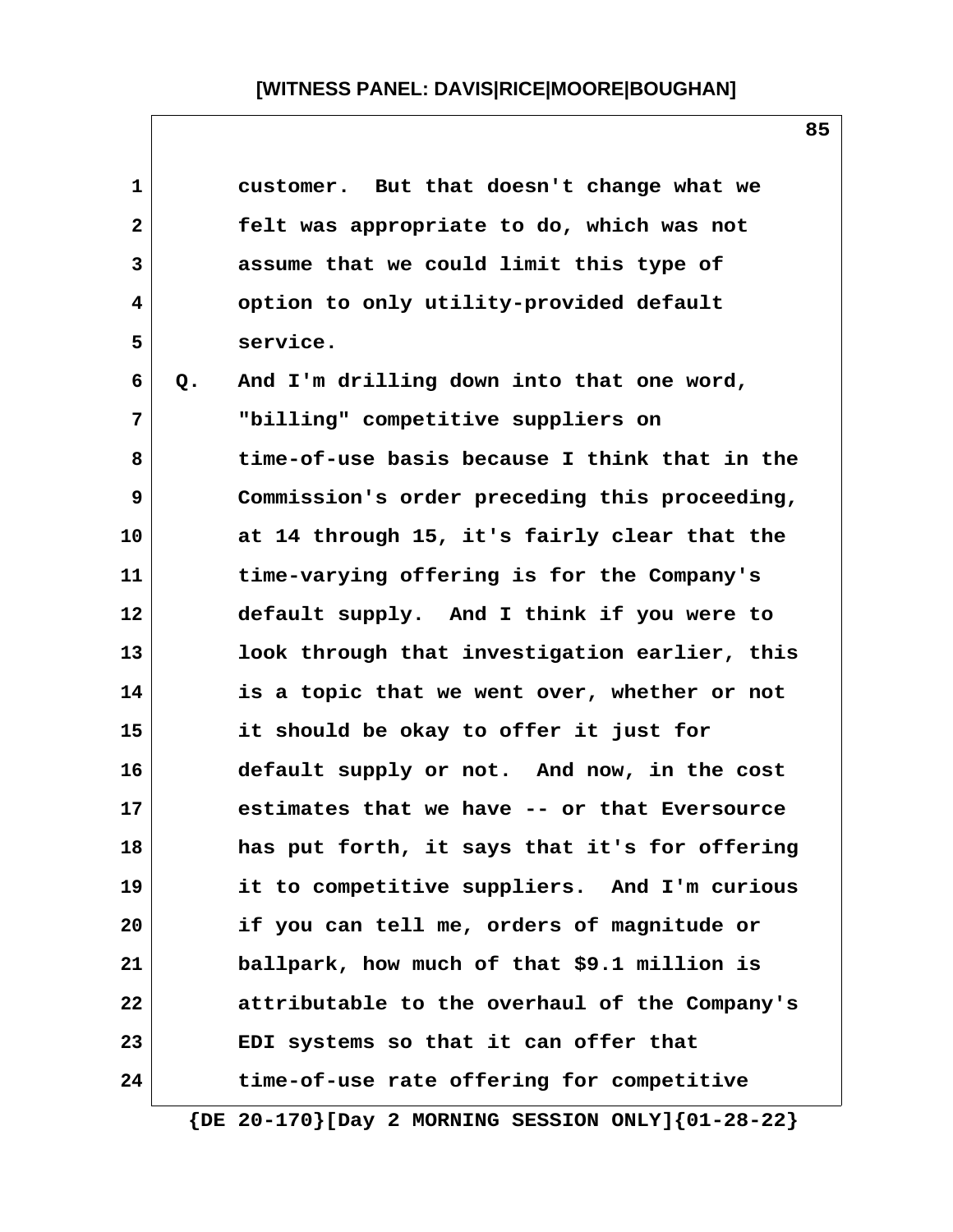1 supply.

| $\mathbf{2}$ | Α. | (Rice) I think Mr. Moore can answer that.     |
|--------------|----|-----------------------------------------------|
| 3            |    | But I'd first like to clarify that I don't    |
| 4            |    | have any specific recollection of us          |
| 5            |    | addressing and deciding that time-of-use EV   |
| 6            |    | pricing wouldn't be supported for competitive |
| 7            |    | supply. I don't think -- I'm not a lawyer,    |
| 8            |    | but my interpretation is not that -- I don't  |
| 9            |    | believe that's what the Commission's order    |
| 10           |    | said in the prior investigation at Page 14.   |
| 11           |    | I think they sensibly recognized that the     |
| 12           |    | investigation really didn't need to get into  |
| 13           |    | setting pricing for third-party competitive   |
| 14           |    | supply because that's a competitive market,   |
| 15           |    | and suppliers and customers are free to set   |
| 16           |    | their own pricing. But --                     |
| 17           | Q. | Fair enough.                                  |
| 18           | Α. | (Rice) So, yes, clarifying that, Mr. Moore    |
| 19           |    | can explain the various cost components and   |
| 20           |    | how much of the estimate is associated with   |
| 21           |    | updates to EDI.                               |
| 22           | Α. | (Moore) So in our traditional development     |
| 23           |    | model, we approach most IT enhancements,      |
| 24           |    | including any type of new rate development,   |

 **{DE 20-170}[Day 2 MORNING SESSION ONLY]{01-28-22}**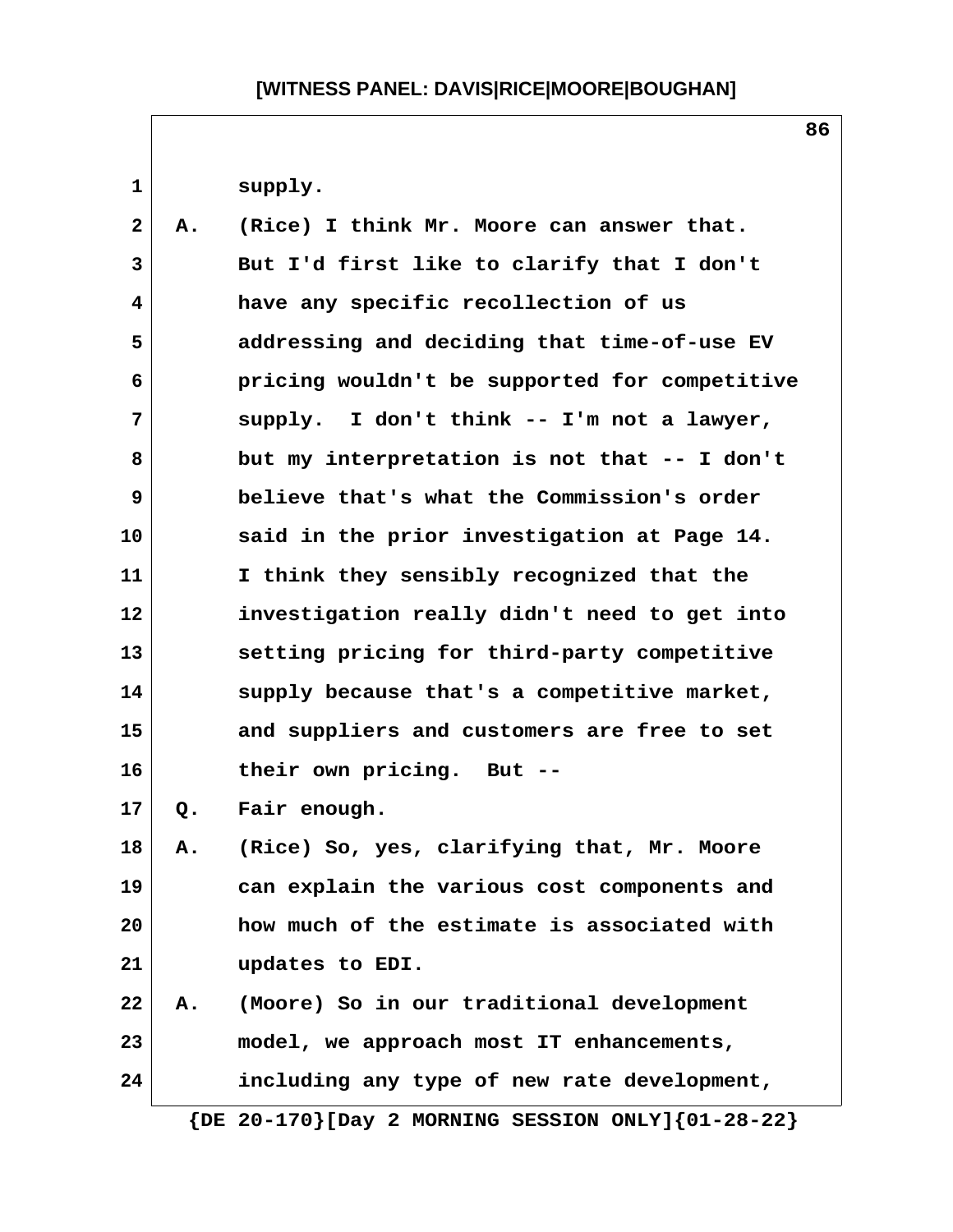**1 in a pretty systematic way. We start off by 2 hopefully getting a high-level requirement 3 like we have here and giving a cost estimate 4 based on what we know and what we can compare 5 to in our current system. Given that we did 6 not have a rate that was structured quite 7 like this in our system, we had to make some 8 additional estimates for a good combination 9 of all three varying parts of the rate. 10 But it traditionally starts off by 11 gathering those requirements, looking at our 12 system components, and then we go through the 13 traditional waterfall of estimating the time 14 of the actual detailed requirement phase that 15 we would have to do once we actually start 16 the work. We then take those requirements, 17 collectively, create the detailed technical 18 specs and move forward with our base 19 development. Using those requirements, test 20 cases are developed. We start our testing 21 phases, which overlaps to remediation. And 22 that's done across all the enterprise 23 sections. 24 So if you look at it, it's our core**

 **{DE 20-170}[Day 2 MORNING SESSION ONLY]{01-28-22}**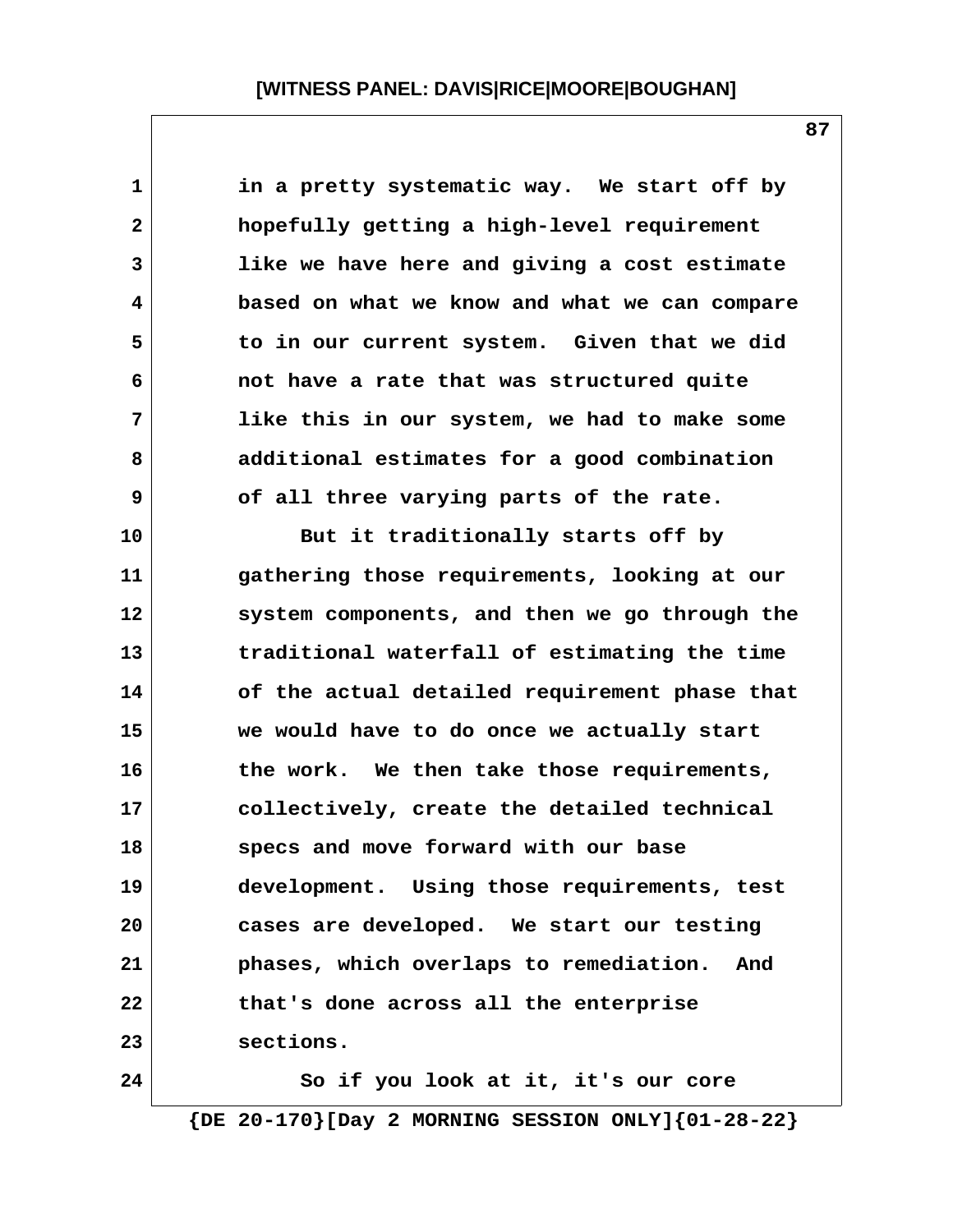**1 billing engine that gets the initial 2 treatment and change, where we go and we look 3 at these EV rates and we move forward and try 4 to recreate and simulate those in a manner 5 that make those accurate and meet the rate 6 requirement. But then we reach out to 7 systems, like our EDI component, and we say 8 what changes have to be made there. And from 9 those requirements, typically we assess the 10 time and give an estimate of the time it 11 takes to, in essence, interact with those 12 suppliers, because we can't do this in a 13 vacuum. So the cost that goes into that is 14 the time of sharing those requirements with 15 suppliers, maybe picking a handful of them 16 out as test cases to push the information 17 back and forth as we go through the various 18 testing phases. As we make those actual IT 19 changes, we actually have to do the 20 validation that follows. And then we follow 21 that with a round of final wrap-up and 22 deployment, which then -- it requires 23 coordination from, say, a project manager, 24 individuals who lead, go live, or any types**

**88**

 **{DE 20-170}[Day 2 MORNING SESSION ONLY]{01-28-22}**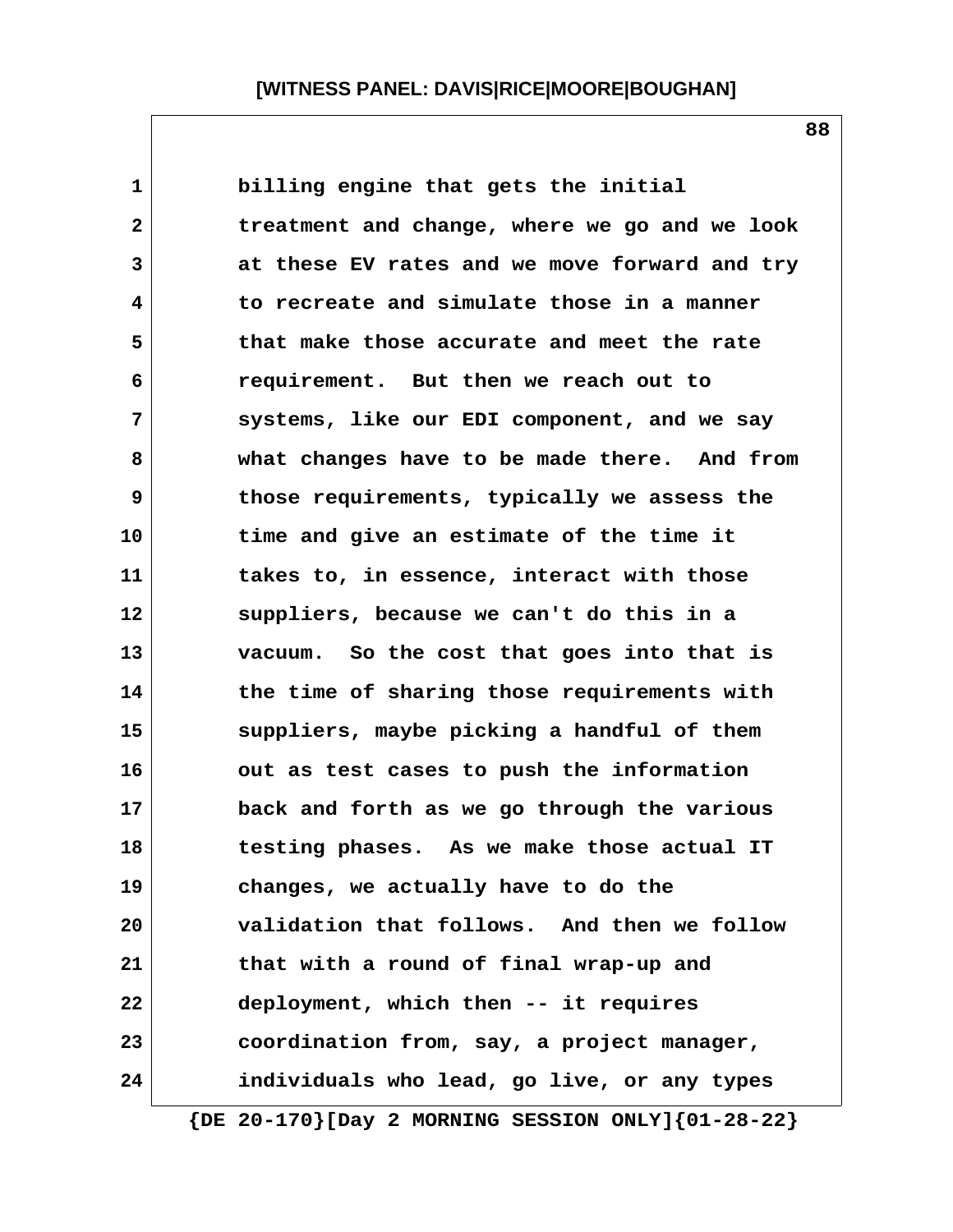| $\mathbf 1$  |               | of ceremonies that are necessary to make the  |
|--------------|---------------|-----------------------------------------------|
| $\mathbf{2}$ |               | work. So all that's factored in at a high     |
| 3            |               | level. So when we're giving these estimates,  |
| 4            |               | we factor the cost for all of that activity.  |
| 5            | Q.            | And so just to return to the question, if you |
| 6            |               | weren't overhauling your EDI system to offer  |
| 7            |               | the time-of-use to competitive suppliers,     |
| 8            |               | what would that \$9.1 million look like? Can  |
| 9            |               | you just give me a ballpark?                  |
| 10           | Α.            | (Moore) Well, I think we've been on record    |
| 11           |               | where we would -- it would honestly be less   |
| 12           |               | than the \$9 million. And if we could mimic a |
| 13           |               | rate that's already in place, we believe that |
| 14           |               | cost can be significantly reduced. That's     |
| 15           |               | our hope is that if we could use an existing  |
| 16           |               | rate structure that had time-varying rates,   |
| 17           |               | we typically can mimic that in a shorter      |
| 18           |               | duration than going ahead and making that     |
| 19           |               | change to our EDI structure. That's because   |
| 20           |               | we eliminate that part of the work, so there  |
| 21           |               | is a sizeable reduction.                      |
| 22           | $Q_{\bullet}$ | So are we talking \$8.9 million, or are we    |
| 23           |               | talking --                                    |
| 24           | Α.            | (Moore) No, I think --                        |

 **{DE 20-170}[Day 2 MORNING SESSION ONLY]{01-28-22}**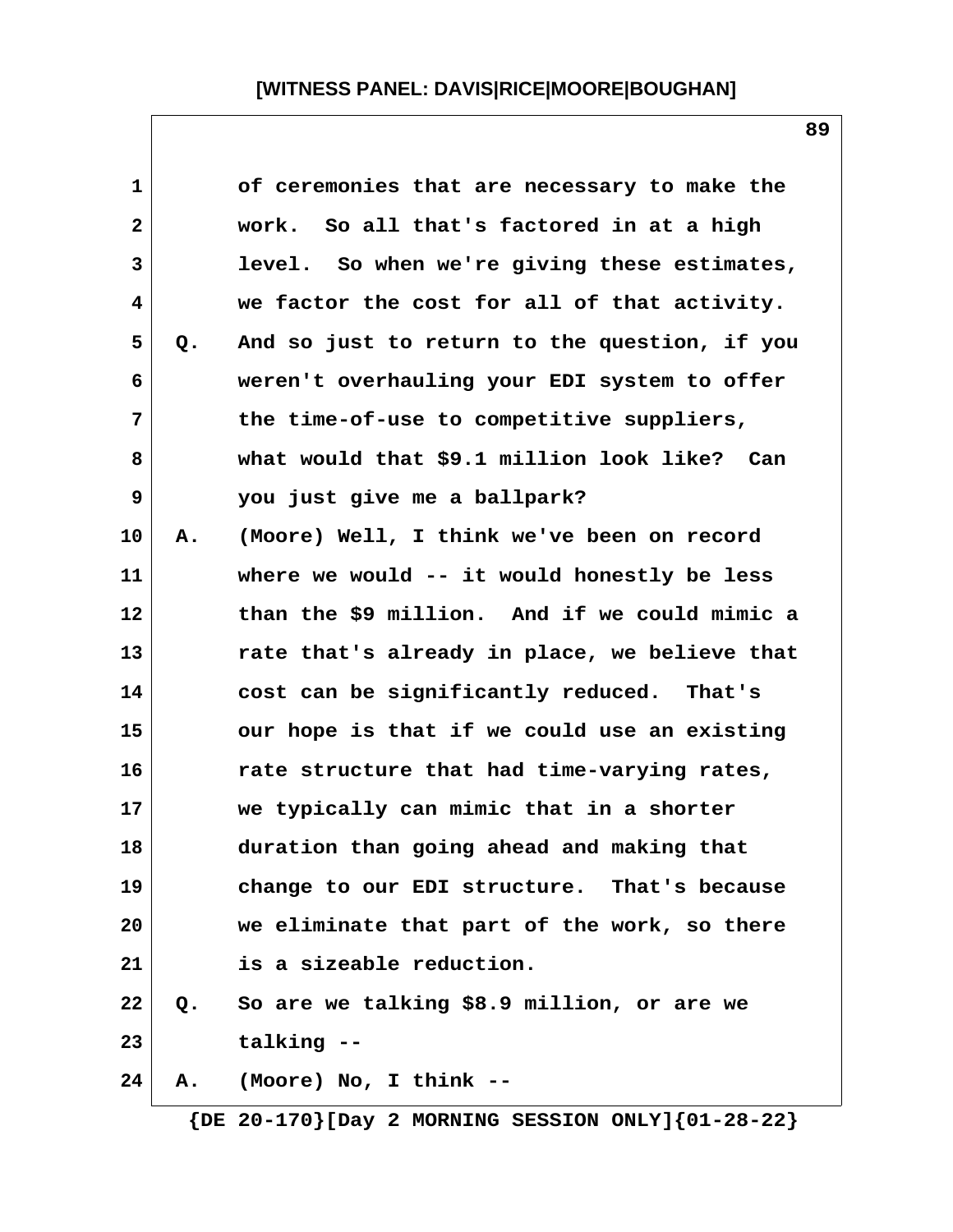| $\mathbf 1$             | Q. | -- one and a half million dollars?           |
|-------------------------|----|----------------------------------------------|
| $\mathbf{2}$            | Α. | (Moore) No. The EDI represents a good        |
| $\mathbf{3}$            |    | portion in that estimate. It is fairly       |
| $\overline{\mathbf{4}}$ |    | complex to make these changes in our system, |
| 5                       |    | especially with the time-varying piece that  |
| 6                       |    | we currently don't deal with now.            |
| 7                       | Q. | All right. So I also want to ask you about   |
| 8                       |    | in the data response --                      |
| 9                       |    | CHAIRMAN GOLDNER: Excuse me, Mr.             |
| 10                      |    | Buckley. Is there a natural break in your    |
| 11                      |    | questions so we could break and then come    |
| 12 <sub>2</sub>         |    | back?                                        |
| 13                      |    | MR. BUCKLEY: Yeah, we could break            |
| 14                      |    | now if that's helpful.                       |
| 15                      |    | CHAIRMAN GOLDNER: Okay. Thank                |
| 16                      |    | you. Let's come back at 11:10. Thank you.    |
| 17                      |    | (Brief recess was taken at 10:55 a.m.,       |
| 18                      |    | and the hearing resumed at 11:15 a.m.)       |
| 19                      |    | CHAIRMAN GOLDNER: Okay. We'll go             |
| 20                      |    | back on the record and continue with Mr.     |
| 21                      |    | Buckley's questioning.                       |
| 22                      |    | MR. BUCKLEY: Thank you, Mr.                  |
| 23                      |    | Chairman. I'm going to try to move a little  |
| 24                      |    | quicker through my questions here, seeing    |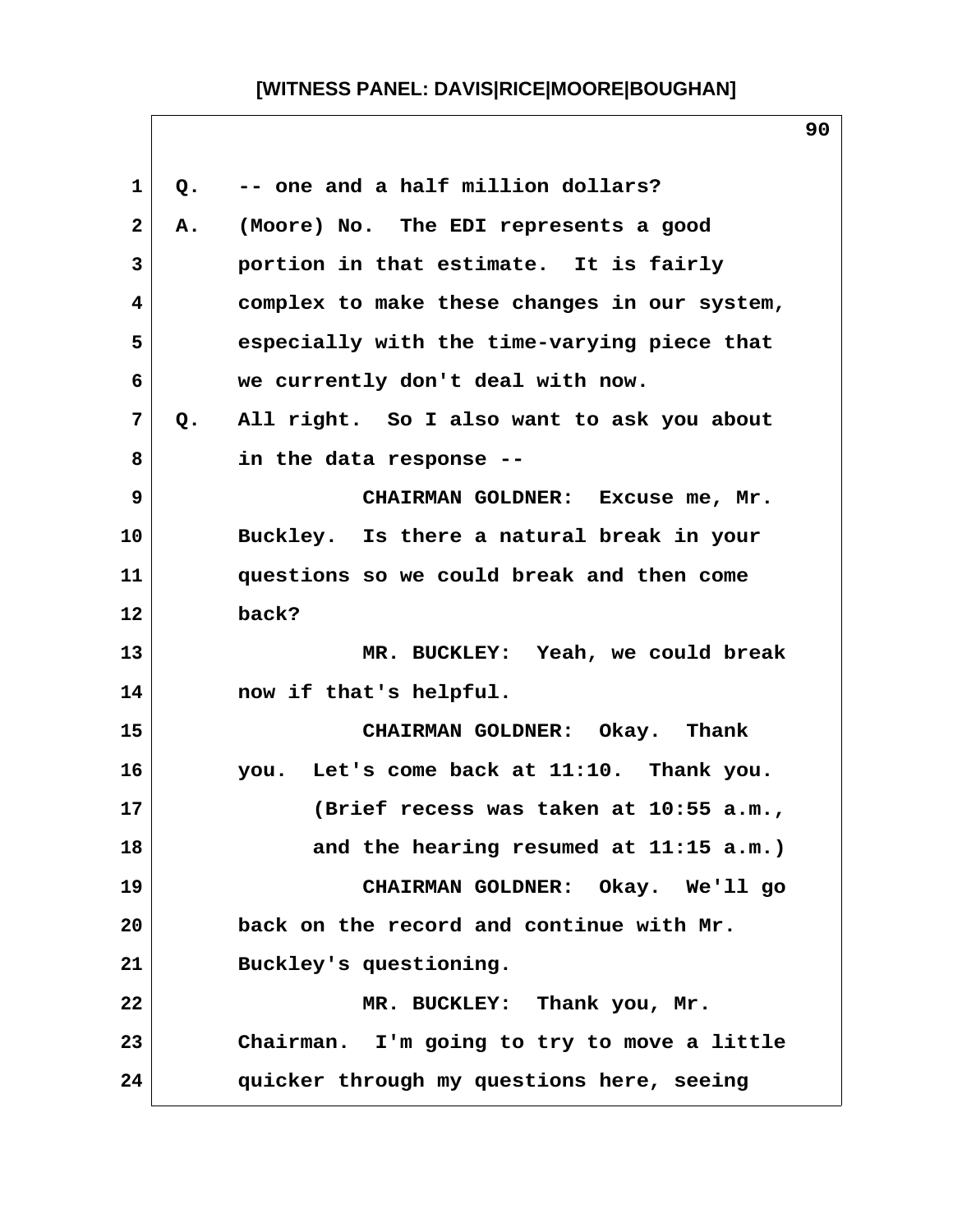| 1  | we've now passed the time allotted to the         |
|----|---------------------------------------------------|
| 2  | Company's cross-examination. I will note, I       |
| 3  | think -- and I don't see him on here right        |
| 4  | now, but I'd previously spoken with the City      |
| 5  | of Lebanon, and they had noted that they were     |
| 6  | not likely to need the entire hour allotted       |
| 7  | to them. So that might give us some degree        |
| 8  | of cushion here as I continue onward.             |
| 9  | CHAIRMAN GOLDNER: Thank you. Mr.                  |
| 10 | Buckley, just before we proceed, will anyone      |
| 11 | be handling the City of Buckley [sic] as an       |
| 12 | attorney today? I think Mr. Below filed as a      |
| 13 | pro se witness. Maybe you've had some             |
| 14 | discussion?                                       |
| 15 | MR. BUCKLEY: Yeah, I could                        |
| 16 | certainly do that.                                |
| 17 | CHAIRMAN GOLDNER: Okay. Thank                     |
| 18 | you. Okay. Please proceed.                        |
| 19 | MR. BUCKLEY: Thank you.                           |
| 20 | BY MR. BUCKLEY:                                   |
| 21 | So I think we just left off -- for a little<br>Q. |
| 22 | recap, we just left off that Mr. Moore            |
| 23 | suggested that the overhaul of the EDI            |
| 24 | offerings were a substantial part of the \$9      |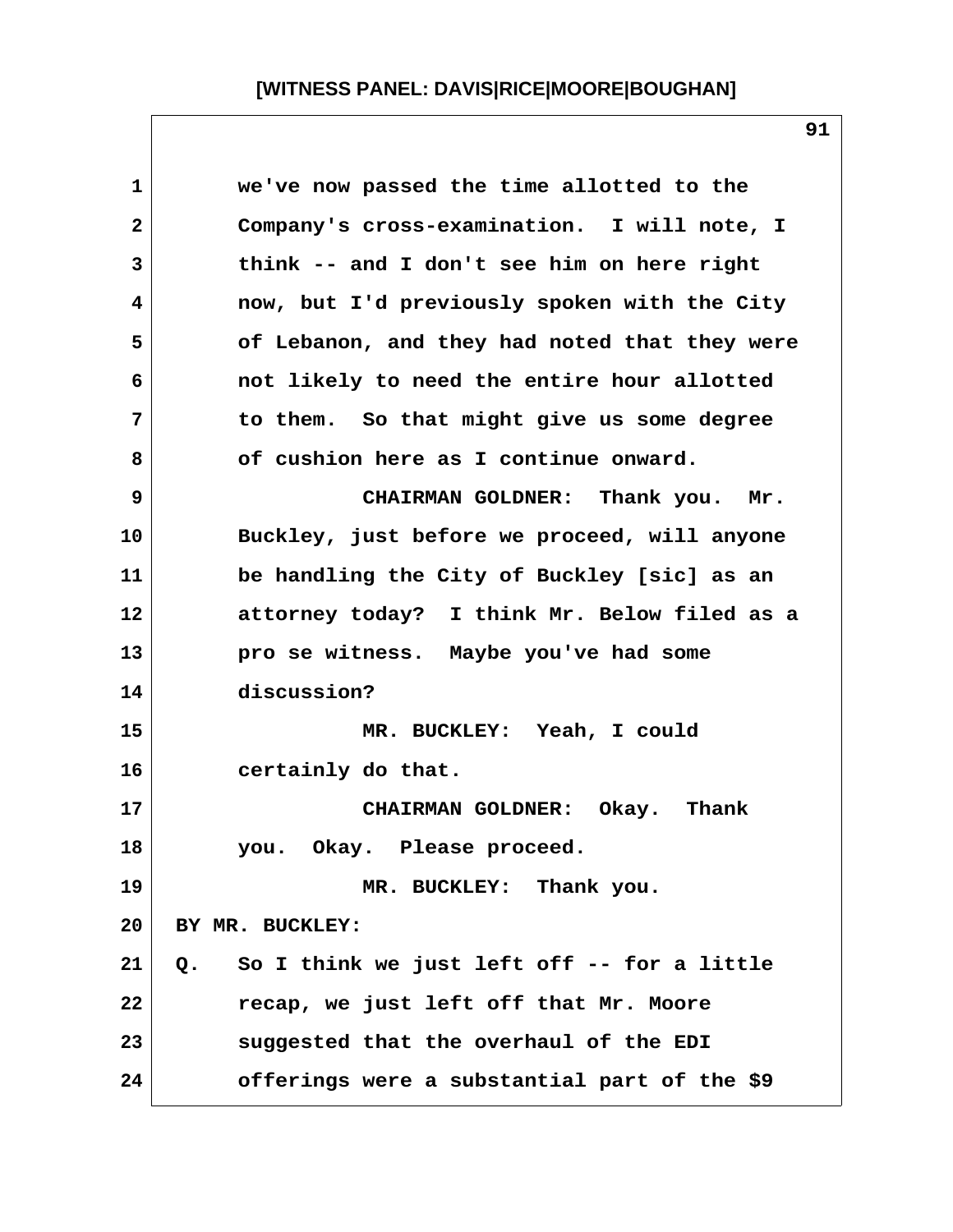| $\mathbf 1$  |    | million estimate.                             |
|--------------|----|-----------------------------------------------|
| $\mathbf{2}$ |    | Was that correct, Mr. Moore?                  |
| 3            | Α. | (Moore) Yeah, a good part of it was that. I   |
| 4            |    | mean, obviously we've got to deal with the    |
| 5            |    | fact that our billing system doesn't account  |
| 6            |    | for the three-part rate. So that's obviously  |
| 7            |    | a large part as well. But it is a good part.  |
| 8            |    | Given the complexity, and typically the back  |
| 9            |    | and forth we have to do with the suppliers,   |
| 10           |    | it adds in a degree of complexity.            |
| 11           | Q. | Okay. That's helpful.                         |
| 12           |    | Now, in this request that resulted in         |
| 13           |    | the provision of these estimates, or this     |
| 14           |    | detailed estimate, it says, "Please provide   |
| 15           |    | any documents prepared in order to identify   |
| 16           |    | costs and timeline, including minutes,        |
| 17           |    | agendas, memos, presentations or other        |
| 18           |    | materials." And I just emphasize that it      |
| 19           |    | says "provide any documents." And then I      |
| 20           |    | noticed today, actually, that at the very top |
| 21           |    | of this document it says "Updated March 11,   |
| 22           |    | 2021, V13." Are there other versions of this  |
| 23           |    | that were not provided but were developed?    |
| 24           | Α. | (Moore) Not to my knowledge. It may be --     |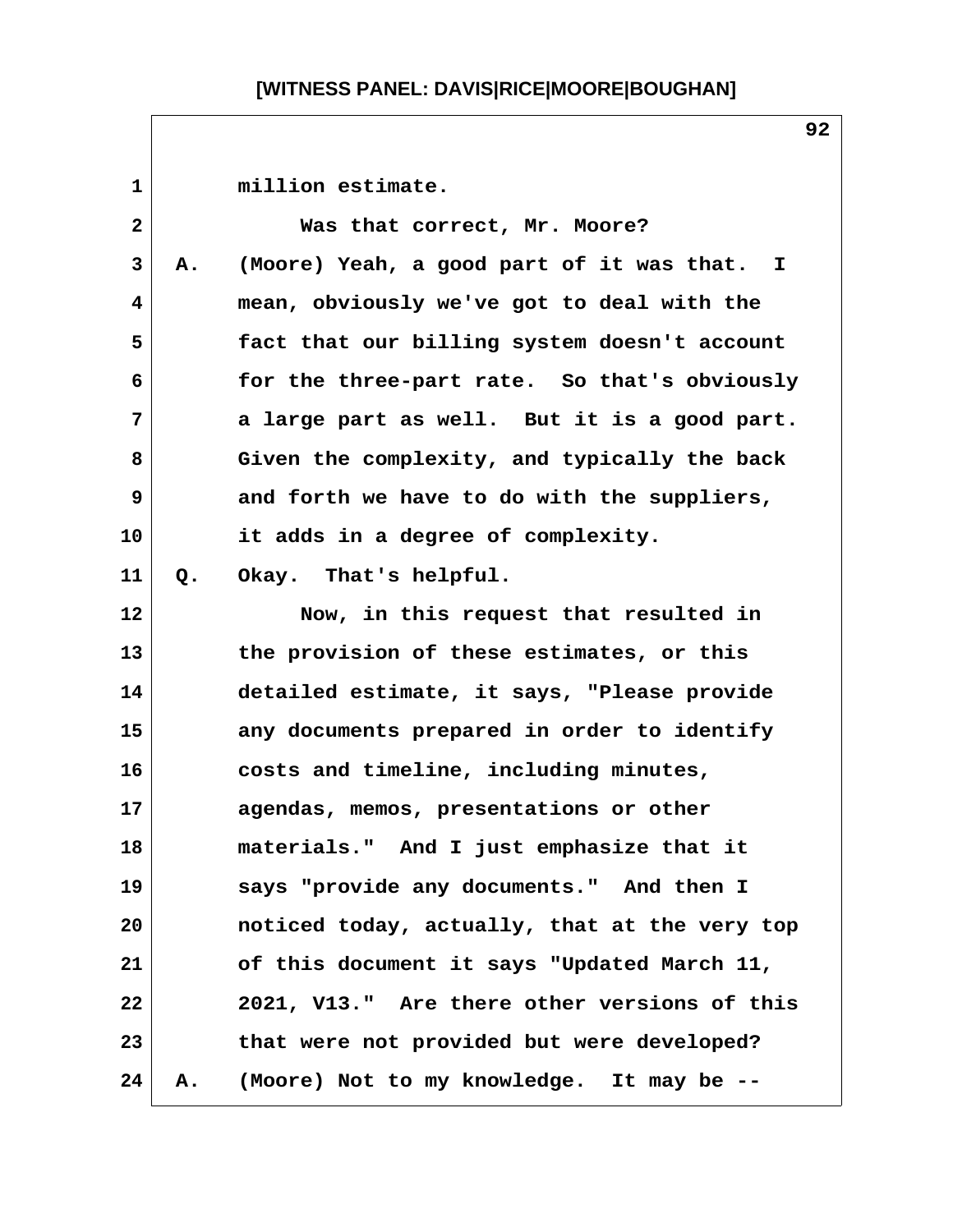| 1            |    | and when we logged them into -- we track our  |
|--------------|----|-----------------------------------------------|
| $\mathbf{2}$ |    | systems in this in a tracking system and for  |
| 3            |    | review and for, you know, typos, words like   |
| 4            |    | But not from a cost estimate, no.<br>that.    |
| 5            | Q. | Okay. Has the Company ever developed systems  |
| 6            |    | for time-varying rates which would have been  |
| 7            |    | based on either the existing R-OTOD rate,     |
| 8            |    | that two-period, but offering also a          |
| 9            |    | time-varying generation component?            |
| 10           | Α. | (Moore) All three you mean --                 |
| 11           | Q. | Yes.                                          |
| 12           | Α. | (Moore) -- including the supplier?            |
| 13           | Q. | Correct.                                      |
| 14           | Α. | (Moore) Yeah. No, not to my knowledge.        |
| 15           |    | I mean, Ed, you could probably answer         |
| 16           |    | But I don't believe we --<br>that.            |
| 17           | Α. | (Davis) No, I'm not aware of that either.     |
| 18           | Q. | And how about a cost estimate that would      |
| 19           |    | borrow, I think we heard Mr. Moore had        |
| 20           |    | suggested, from the Rate 7 in Connecticut,    |
| 21           |    | but also including a time-varying             |
| 22           |    | distribution component that Rate 7 does not   |
| 23           |    | have?                                         |
| 24           | Α. | (Moore) So your question is do we have a rate |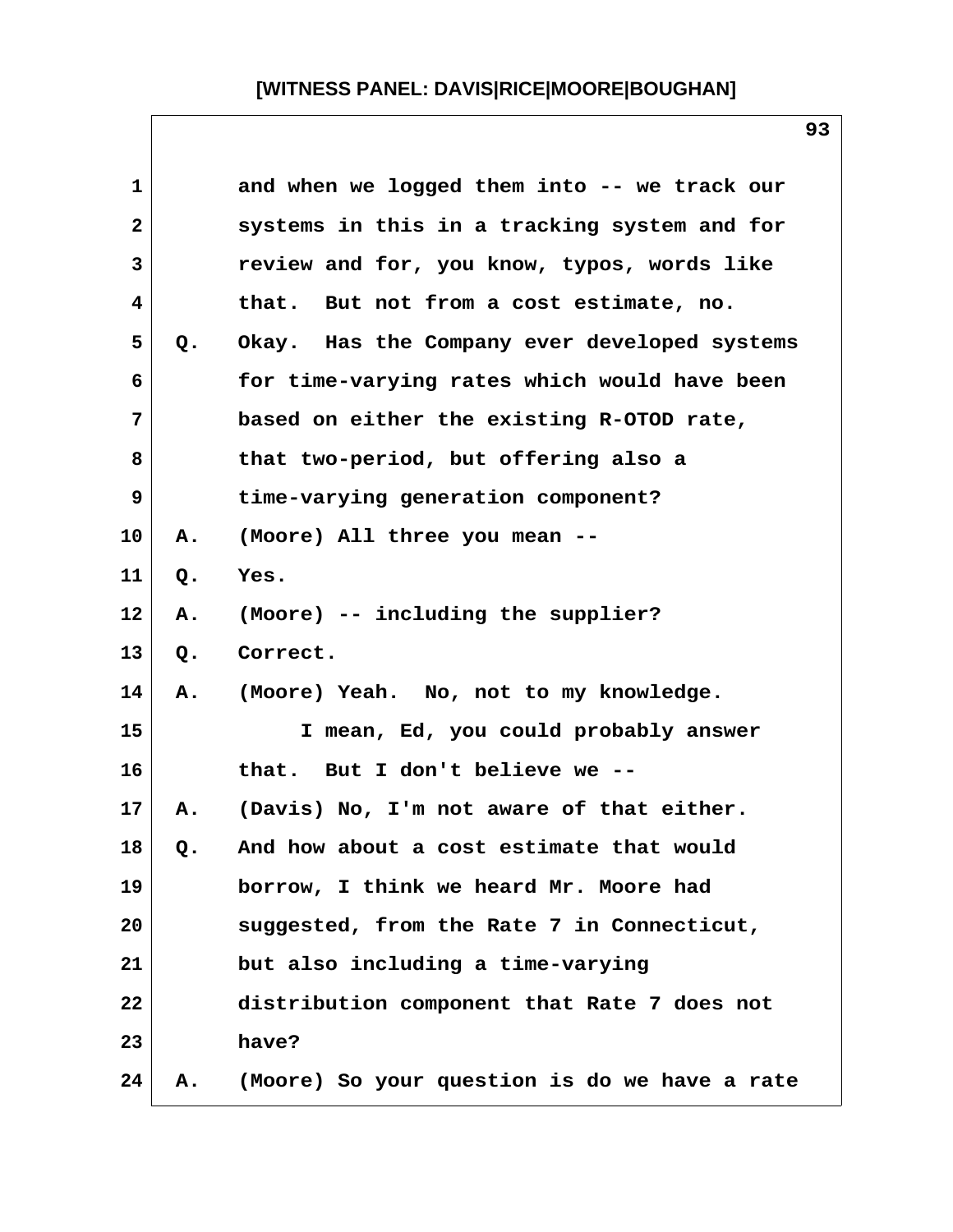| $\mathbf{1}$ |    | that's like that currently? We do not.        |
|--------------|----|-----------------------------------------------|
| $\mathbf{2}$ | Q. | My question is if you've ever developed a     |
| 3            |    | cost estimate for essentially offering a rate |
| 4            |    | that is based on Rate 7, but also includes a  |
| 5            |    | time-varying distribution component?          |
| 6            | Α. | (Moore) So we've looked at that structure,    |
| 7            |    | and we said we could develop a rate that was  |
| 8            |    | based starting with the basis of Rate 7 and   |
| 9            |    | actually put it into a rate. I'm not sure we  |
| 10           |    | did a full-fledged estimate on it, but we did |
| 11           |    | say that would be feasible to start there.    |
| 12           |    | That's how we could go about, you know,       |
| 13           |    | making these changes is looking at the basis  |
| 14           |    | of what was done in Rate 7, switch -- add     |
| 15           |    | another component. But then obviously it      |
| 16           |    | drives the costs that we're talking about     |
| 17           |    | right now.                                    |
| 18           | Q. | And so you said you didn't do a full-fledged  |
| 19           |    | estimate. But it sounds like you did do, you  |
| 20           |    | know, a "horseshoes and hand grenades"        |
| 21           |    | estimate.                                     |
| 22           | Α. | (Moore) Well, I think there was just a        |
| 23           |    | high-level discussion about it, yes.          |
| 24           | Q. | And can you tell us what that approximate     |
|              |    |                                               |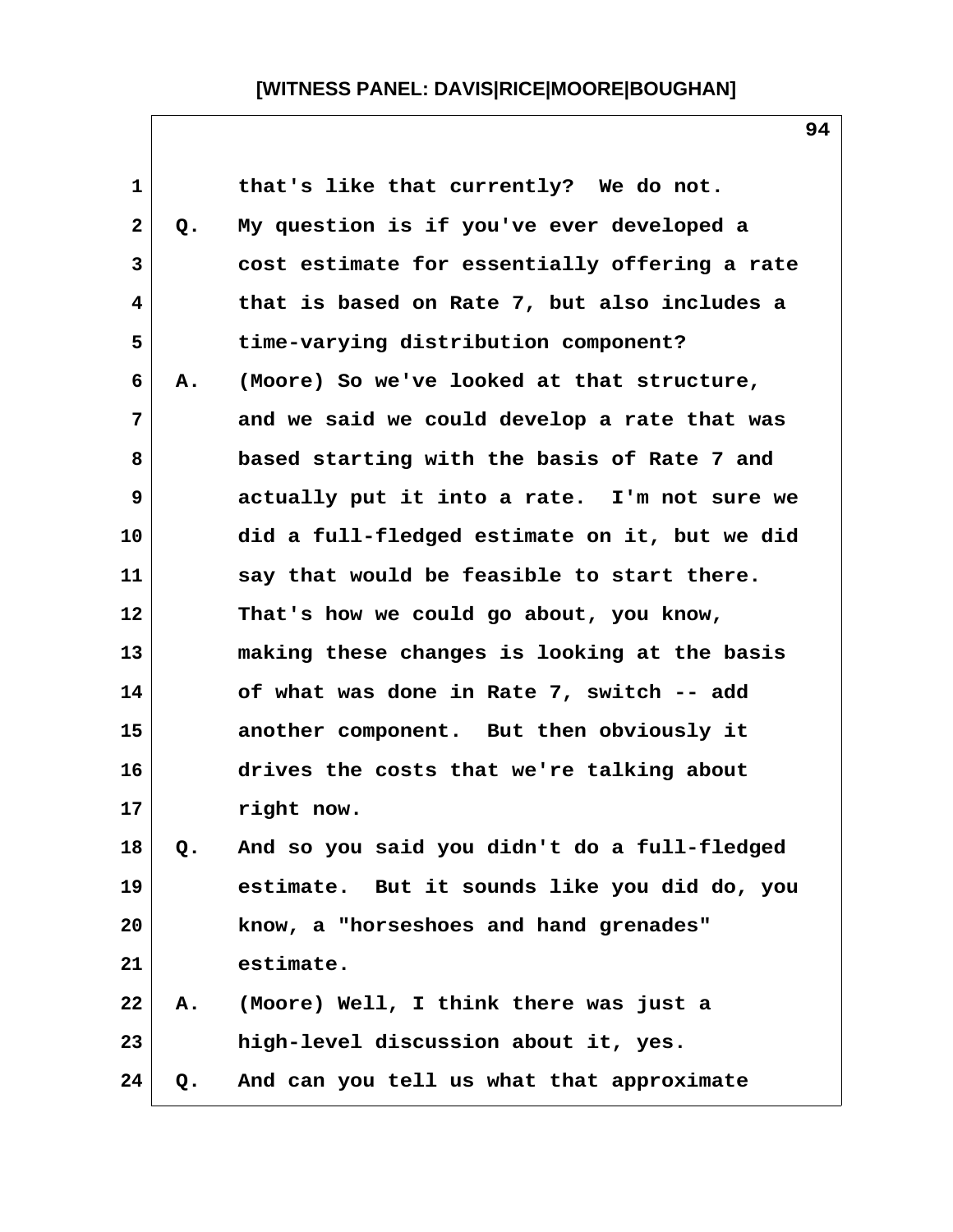| $\mathbf 1$    |    | estimate was?                                 |
|----------------|----|-----------------------------------------------|
| $\mathbf{2}$   | А. | (Moore) Well, we don't have a -- we didn't    |
| 3              |    | really put a -- it was more of a feasibility  |
| 4              |    | that, you know, could we clearly take the     |
| 5              |    | Rate 7, clone it, turn it into a situation    |
| 6              |    | where you would vary that. And that, in       |
| $\overline{7}$ |    | essence, is the basis of the estimate we      |
| 8              |    | provided at the \$9 million level, given, you |
| 9              |    | know, the EDI components and all the          |
| 10             |    | necessary bill changes. That's basically      |
| 11             |    | when we give these estimates, that's where we |
| 12             |    | got it from. I think I mentioned earlier, we  |
| 13             |    | look at our internal rates, we see a rate     |
| 14             |    | that's similar, and then we add the           |
| 15             |    | additional requirements and components.       |
| 16             | Q. | Could the Company develop a cost estimate     |
| 17             |    | without the EDI component? Is that something  |
| 18             |    | that could be done?                           |
| 19             | Α. | (Moore) Yeah, that's feasible.                |
| 20             | Q. | Okay. That's helpful.                         |
| 21             |    | And just to clarify, the reason it's --       |
| 22             |    | the reason your starting point is the         |
| 23             |    | Connecticut Rate 7 is because you have a      |
| 24             |    | shared billing system -- is that correct --   |

 $\mathsf{l}$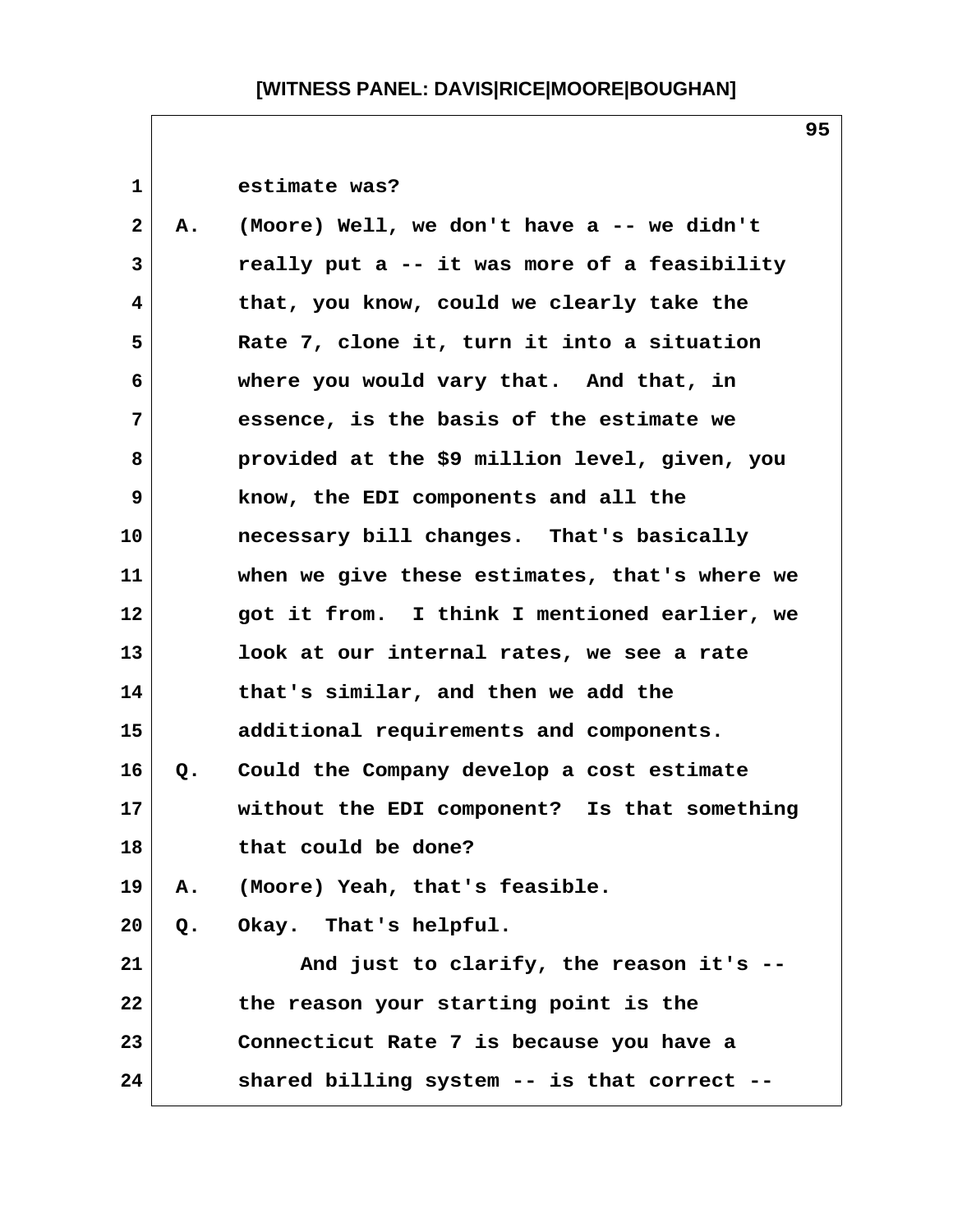| $\mathbf{1}$ |    | across at least Connecticut and New Hampshire |
|--------------|----|-----------------------------------------------|
| $\mathbf{2}$ |    | portions of the enterprise called "C2"?       |
| 3            | Α. | (Moore) Yeah. Fundamentally, the way we       |
| 4            |    | design our rates internally, it's a common    |
| 5            |    | platform. But it has the nuances of the       |
| 6            |    | various differences between the Connecticut   |
| 7            |    | and New Hampshire rates that have to be       |
| 8            |    | amended. So we don't -- you start with that   |
| 9            |    | format, and then you search for the           |
| 10           |    | jurisdictional differences between the rates. |
| 11           | Q. | And so in Exhibit 4, at Bates Page 12,        |
| 12           |    | there's some -- there's a citation around the |
| 13           |    | costs associated with the EV TOU offerings.   |
| 14           |    | And then the Company goes on to describe a    |
| 15           |    | forthcoming and enterprise-wide billing,      |
| 16           |    | metering and customer information system      |
| 17           |    | upgrade as a reason why near-term             |
| 18           |    | alternatives to EV TOU rates should be        |
| 19           |    | considered. Is that correct? That can be a    |
| 20           |    | "Yes" or "No." I think this might be --       |
| 21           | Α. | (Moore) I think the question -- I think I     |
| 22           |    | lost the intent of the question. Say it       |
| 23           |    | again? I apologize.                           |
| 24           | Q. | So you have an enterprise-wide upgrade to     |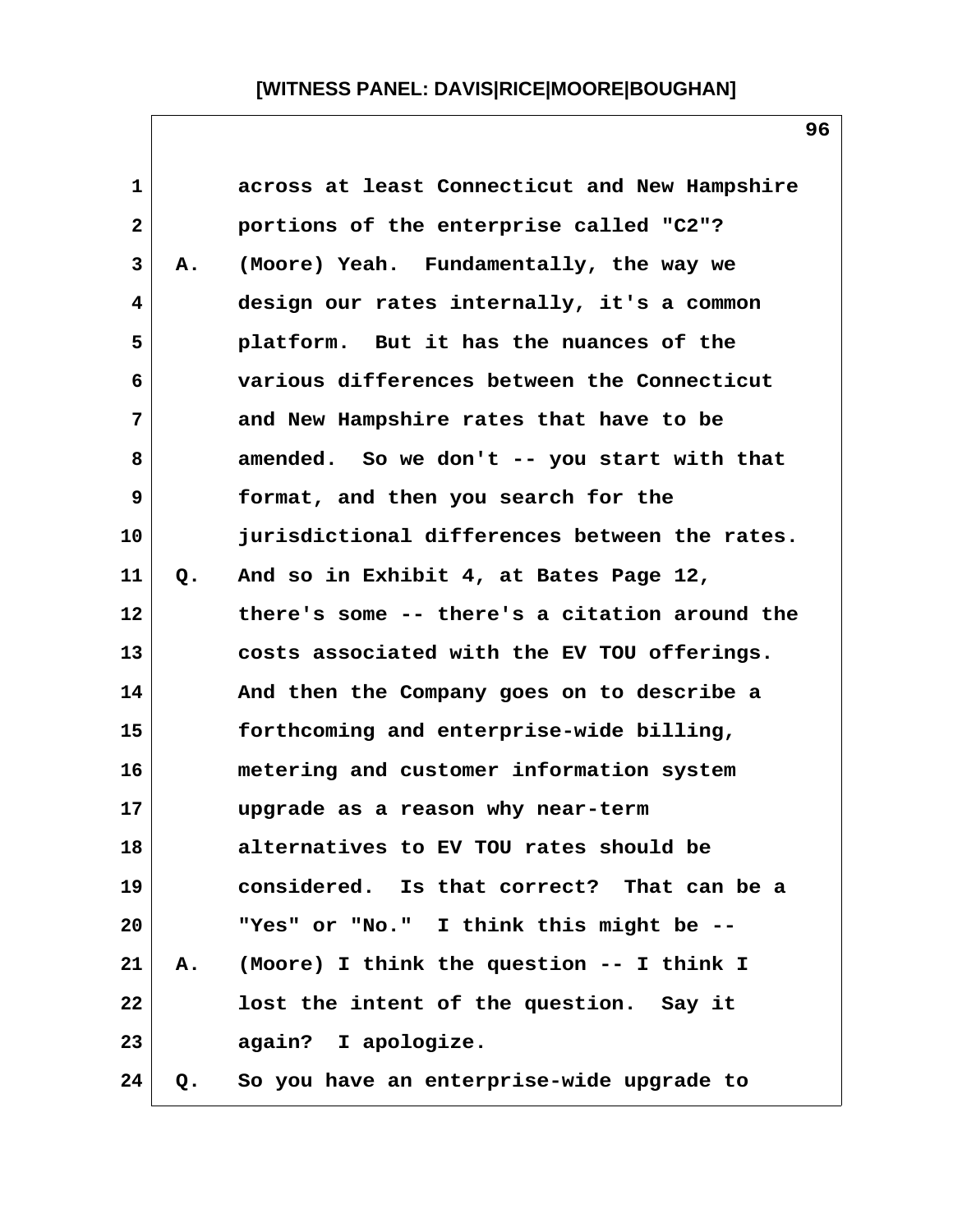| $\mathbf{1}$ |    | your customer and meter systems plan; is that |
|--------------|----|-----------------------------------------------|
| 2            |    | correct?                                      |
| 3            | Α. | (Moore) Correct.                              |
| 4            | Q. | And can you tell me what the time frame is    |
| 5            |    | for the final deployment of that upgrade?     |
| 6            | Α. | (Moore) Well, we've planned for our initial   |
| 7            |    | affiliate for sometime in 2022.               |
| 8            | Q. | And when would it be complete so that the     |
| 9            |    | Company would be able to fully utilize its    |
| 10           |    | customer, the new customer information system |
| 11           |    | and meter data managements system in New      |
| 12           |    | Hampshire?                                    |
| 13           | Α. | (Moore) Well, although we have plans for the  |
| 14           |    | affiliate, I think the timing of the          |
| 15           |    | remaining companies are being assessed within |
| 16           |    | those jurisdictions. And to get obviously     |
| 17           |    | regulatory treatment before moving forward    |
| 18           |    | with those types of investments would always  |
| 19           |    | be something that would be done outside of my |
| 20           |    | sphere of control. So I don't believe I can   |
| 21           |    | answer that question.                         |
| 22           | Q. | So would it be accurate to say that the       |
| 23           |    | Company doesn't really have a time frame for  |
| 24           |    | that enterprise-wide upgrade being executable |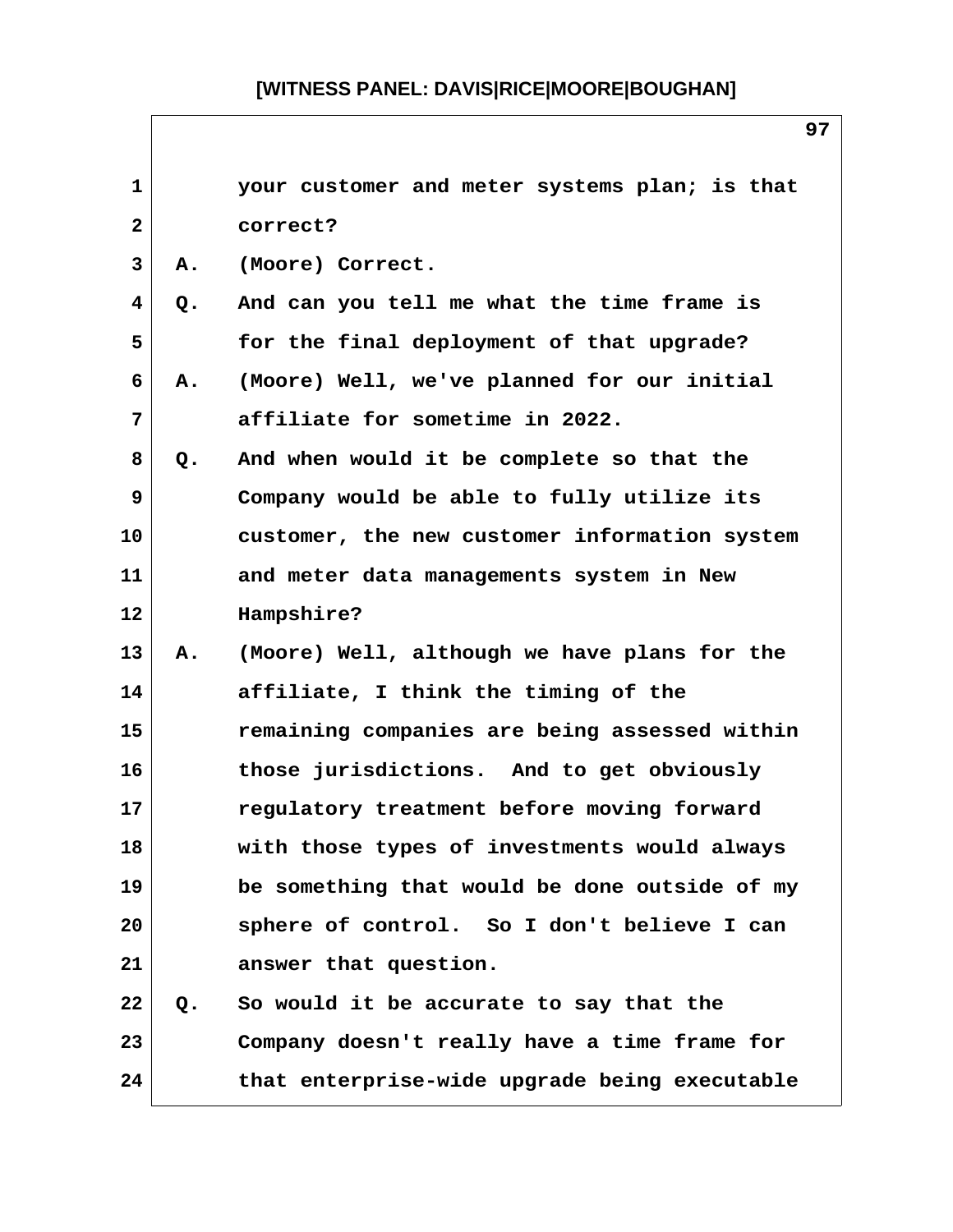| 1  |    | in New Hampshire?                             |
|----|----|-----------------------------------------------|
| 2  | Α. | (Moore) No. I think what we do have is        |
| 3  |    | between now and say the next five to six      |
| 4  |    | years, we have plans to look at what the      |
| 5  |    | obvious pressures are within our              |
| 6  |    | jurisdictions from age of the systems --      |
| 7  |    | because as I mentioned, they're legacy        |
| 8  |    | systems. We know they do have to be replaced  |
| 9  |    | within a time period, but also seeking the    |
| 10 |    | right sort of, you know, cost and benefit to  |
| 11 |    | the customer time frame that makes sense.     |
| 12 |    | And there's also the physicality of you       |
| 13 |    | can't change the world at once because, you   |
| 14 |    | know, taking on and trying to change all      |
| 15 |    | states at the same time would probably end up |
| 16 |    | with a less than desirable outcome. So we     |
| 17 |    | plan both from a physicality standpoint of    |
| 18 |    | delivery, as well as, you know, what are the  |
| 19 |    | other related items. For example, if there's  |
| 20 |    | AMI being proposed in the state, our          |
| 21 |    | infrastructure and the demands of the         |
| 22 |    | customer all are factors would come into the  |
| 23 |    | time frame we put on each of the affiliates   |
| 24 |    | going forward.                                |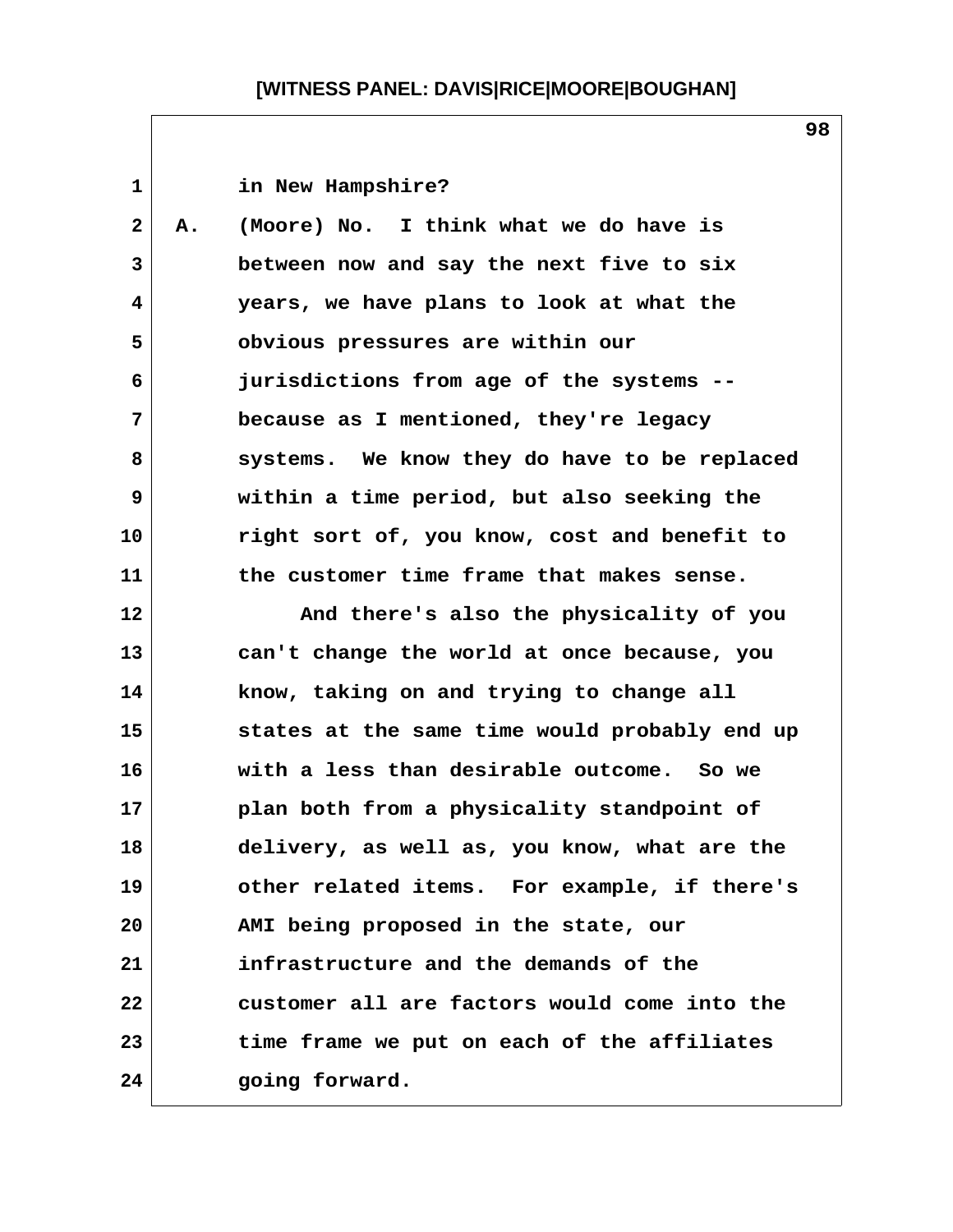| 1  | Q. | And so am I correct in understanding that you |
|----|----|-----------------------------------------------|
| 2  |    | just provided a time frame of, it sounded     |
| 3  |    | like at least five to six years for New       |
| 4  |    | Hampshire --                                  |
| 5  | Α. | (Moore) By the time -- I mean, once again,    |
| 6  |    | just ideally I'm throwing that time frame out |
| 7  |    | there. I don't know. There obviously could    |
| 8  |    | be accelerators one way or the other. If,     |
| 9  |    | for example, New Hampshire decided they       |
| 10 |    | wanted to do full-fledged AMI, we're on       |
| 11 |    | record saying the only way really to do those |
| 12 |    | types of activities is to move forward with a |
| 13 |    | new billing system if our current ones        |
| 14 |    | wouldn't handle it. So there's other factors  |
| 15 |    | that come in place. But ideally, if I were    |
| 16 |    | to look forward -- and once again, I'm not    |
| 17 |    | committed to a time frame -- [connectivity    |
| 18 |    | issue]                                        |
| 19 |    | [Court Reporter interrupts.]                  |
| 20 | Α. | (Moore) Ideally, from my perspective, the     |
| 21 |    | replacement of these systems would happen in  |
| 22 |    | that time frame in our road map.              |
| 23 | Q. | Okay. Thank you, Mr. Moore. I think I'm       |
| 24 |    | going to move to metering costs now again.    |
|    |    |                                               |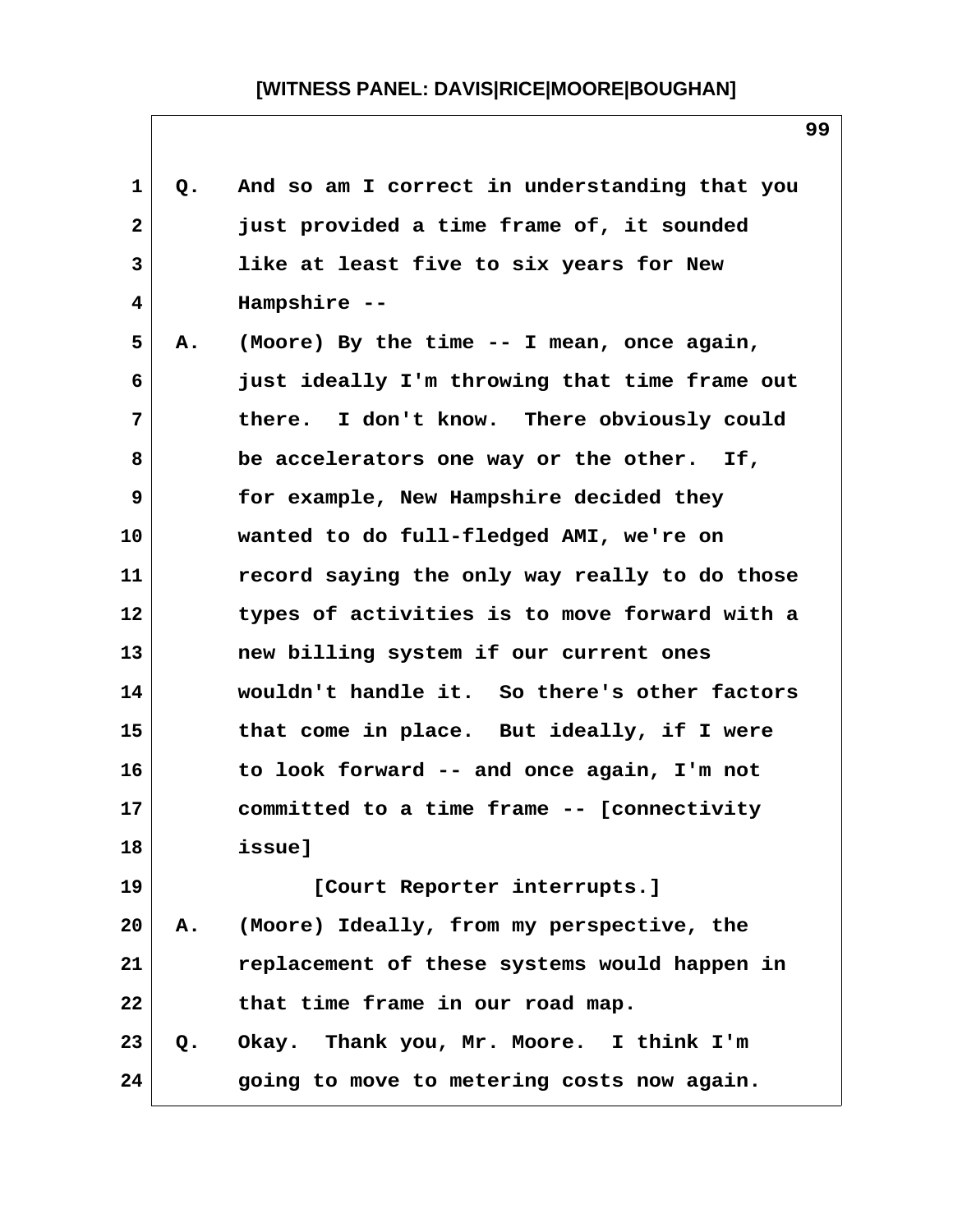| 1            |    | So if we look at Exhibit 4, Bates             |
|--------------|----|-----------------------------------------------|
| $\mathbf{2}$ |    | Page 7, Line 14, and then I think it bleeds   |
| 3            |    | over a bit into the next page, I believe      |
| 4            |    | there is discussion of meter-installed costs  |
| 5            |    | of approximately \$500 and additional         |
| 6            |    | installation costs of several hundred dollars |
| 7            |    | for the customer to hire an electrician to    |
| 8            |    | install wiring and meter socket for the new   |
| 9            |    | service. Does that sound about right?         |
| 10           | Α. | (Moore) Is that question for me?              |
| 11           | Q. | Whoever feels like they can answer it.        |
| 12           | Α. | (Rice) Yes, that's correct. And I might be    |
| 13           |    | the best person to answer, but we'll see what |
| 14           |    | the question is.                              |
| 15           | Q. | Okie doke. And so what does that \$500 figure |
| 16           |    | look like on a monthly basis for the          |
| 17           |    | customer? We've seen the Unitil rate is       |
| 18           |    | based solely on the Company's carrying costs  |
| 19           |    | for the installed meter, and that's about     |
| 20           |    | 5-1/2 dollars, I think. How does that         |
| 21           |    | compare to what this \$500 install cost per   |
| 22           |    | meter would look like on a customer charge -- |
| 23           | Α. | (Rice) I don't recall specifically            |
| 24           |    | calculating, at least myself specifically     |

 $\mathsf{l}$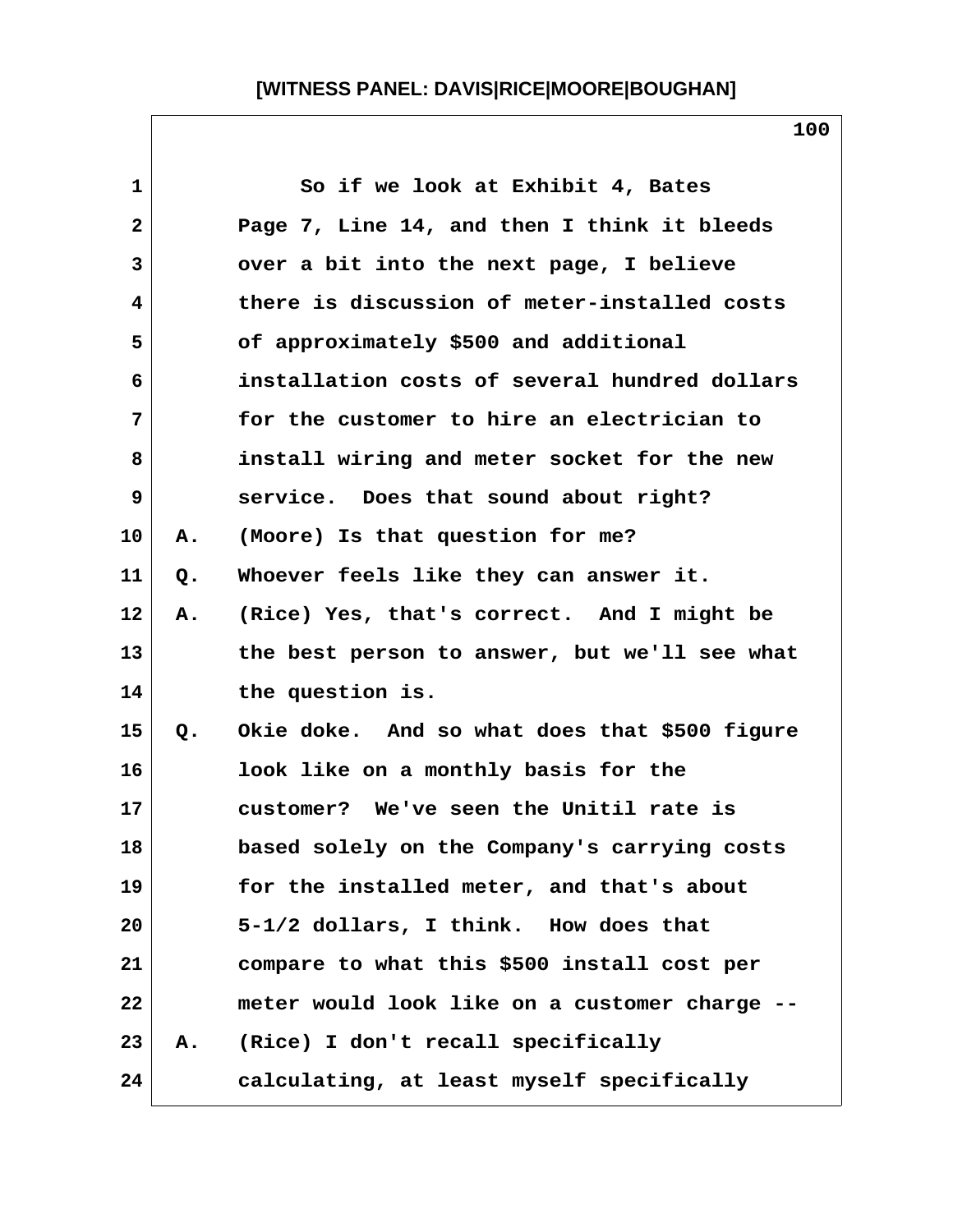| $\mathbf 1$  |    | calculating the monthly carrying costs of      |
|--------------|----|------------------------------------------------|
| $\mathbf{2}$ |    | \$500 a meter. But Mr. Davis may have another  |
| 3            |    | reference point in mind, or not.               |
| 4            | Α. | (Davis) Yeah, I could maybe just give          |
| 5            |    | perspective.                                   |
| 6            |    | It's important just to say in our              |
| 7            |    | original testimony, in the proposal for        |
| 8            |    | three-period time-of-use rate, the cost we     |
| 9            |    | use there reflects a lower installed cost of   |
| 10           |    | a meter. Our current systems and current       |
| 11           |    | two-period time-of-day rate has a meter on     |
| 12           |    | the order of a couple of hundred dollars just  |
| 13           |    | for the investment. Actually, that might be    |
| 14           |    | the installed cost. And that comes out of      |
| 15           |    | our distribution marginal cost study.          |
| 16           |    | So if we think about the $$16.50$ , that       |
| 17           |    | includes both metering service costs and       |
| 18           |    | customer service-related costs.<br>So,         |
| 19           |    | certainly that would put upward pressure on    |
| 20           |    | the \$16.50 to incrementally $-$ you know, the |
| 21           |    | difference in the meter cost would probably    |
| 22           |    | certainly put upward pressure on that \$16.50. |
| 23           |    | So we could perhaps dissect, you know, break   |
| 24           |    | down what's meter only and then, you know,     |

 $\mathsf{l}$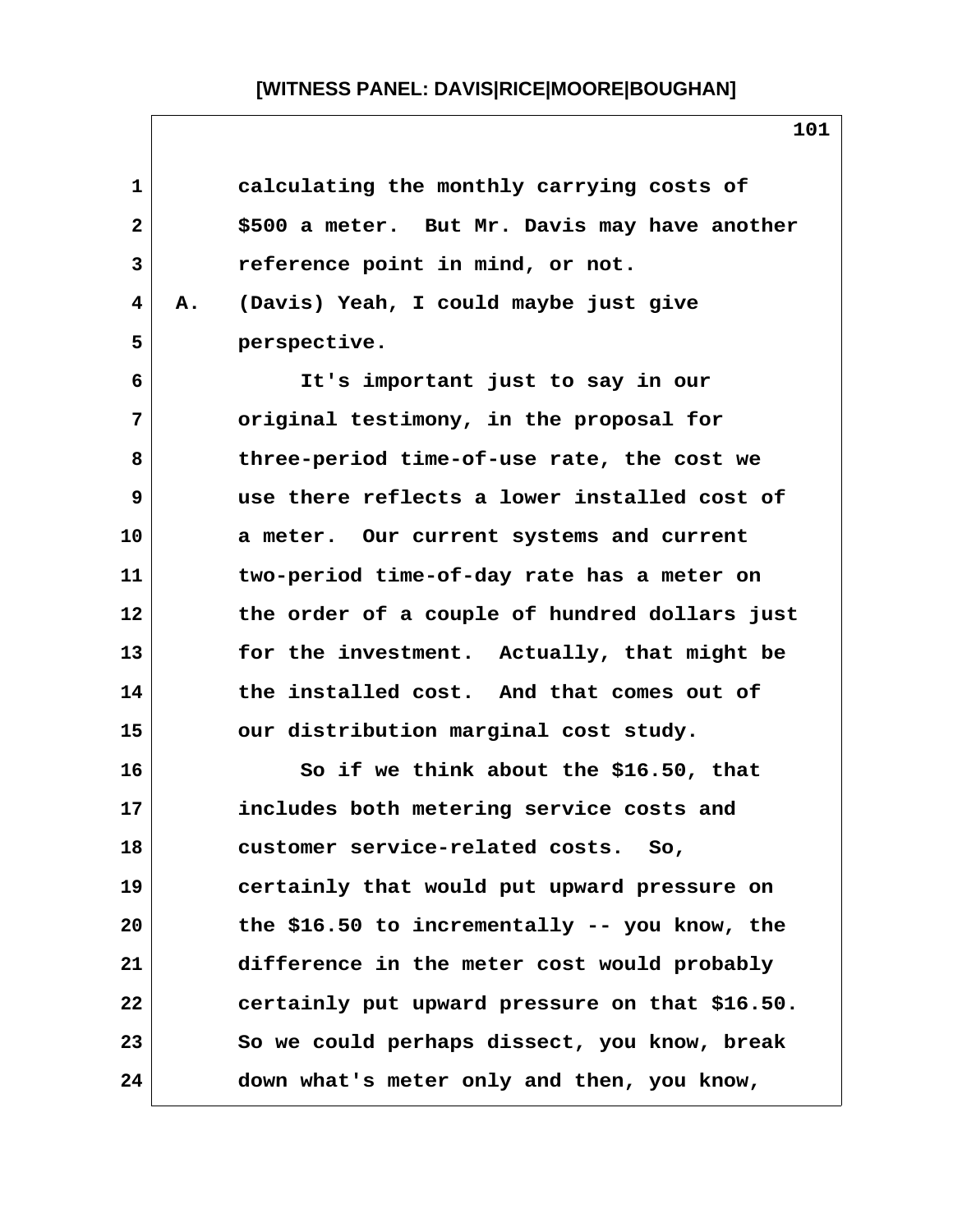| 1            |    | flow these higher costs through that to see   |
|--------------|----|-----------------------------------------------|
| $\mathbf{2}$ |    | just purely what the meter portion of         |
| 3            |    | marginal meter costs is, or the effect on     |
| 4            |    | that.                                         |
| 5            | Q. | Okay. So to the -- how about now to the       |
| 6            |    | additional cost of several hundred dollars    |
| 7            |    | for a customer to hire an electrician and     |
| 8            |    | install wiring and meter socket for the new   |
| 9            |    | service? How does that compare to the other   |
| 10           |    | example we've been talking about this morning |
| 11           |    | relative to the controlled water heating      |
| 12           |    | rate? That also requires some degree of       |
| 13           |    | wiring and metering of that water heater,     |
| 14           |    | doesn't it?                                   |
| 15           | Α. | (Rice) Yeah, but those are all costs that the |
| 16           |    | customer is responsible for and work that     |
| 17           |    | they'll get completed with a contractor. So   |
| 18           |    | the utility doesn't necessarily have a direct |
| 19           |    | lens into specifically what it costs.<br>We   |
| 20           |    | have a general sense, and that's what we      |
| 21           |    | include in the testimony. But ultimately      |
| 22           |    | we're not doing that work, so we don't know   |
| 23           |    | exactly what the customer's paying.           |
| 24           | Q. | Okay. But just sort of intuitively, is it     |

 $\mathsf{l}$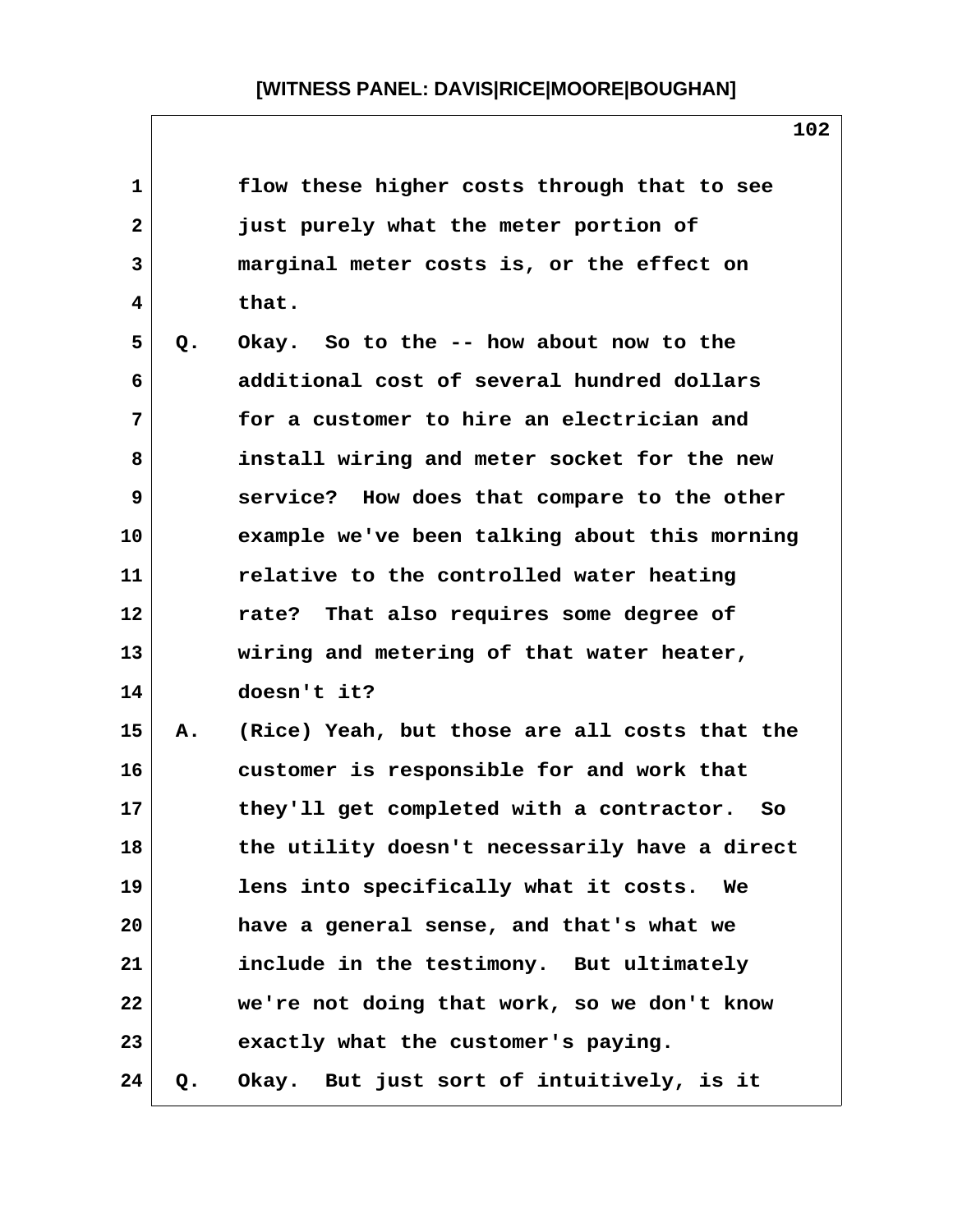| $\mathbf{1}$ |       | conceivable that if a customer happens to be  |
|--------------|-------|-----------------------------------------------|
| $\mathbf{2}$ |       | wiring up a Level 2 charger in their garage,  |
| 3            |       | for example, there would be some synergies    |
| 4            |       | there for that customer to also run a line to |
| 5            |       | a meter socket at the same time? Is that      |
| 6            |       | possible?                                     |
| 7            | Α.    | (Rice) I don't know. I'm not a licensed       |
| 8            |       | electrician that does this type of work.      |
| 9            | $Q$ . | That's fair.                                  |
| 10           |       | All right. Moving on to Exhibit 4,            |
| 11           |       | Bates Page 9. I'm going to talk a little bit  |
| 12           |       | now about alternative metering and data       |
| 13           |       | sources.                                      |
| 14           |       | So in Exhibit 4, Page 9, and I'll just        |
| 15           |       | take a moment to pull this up as well, it     |
| 16           |       | says at Line 4, "Eversource has determined    |
| 17           |       | that it is not readily feasible for           |
| 18           |       | alternative data sources to be used in place  |
| 19           |       | of utility metering for billing purposes at   |
| 20           |       | this time." Is that correct?                  |
| 21           | Α.    | (Rice) That is correct.                       |
| 22           | Q.    | And I'm curious what that qualifier near the  |
| 23           |       | end of the sentence, "for billing purposes."  |
| 24           |       | Can you expand on that just for a moment?     |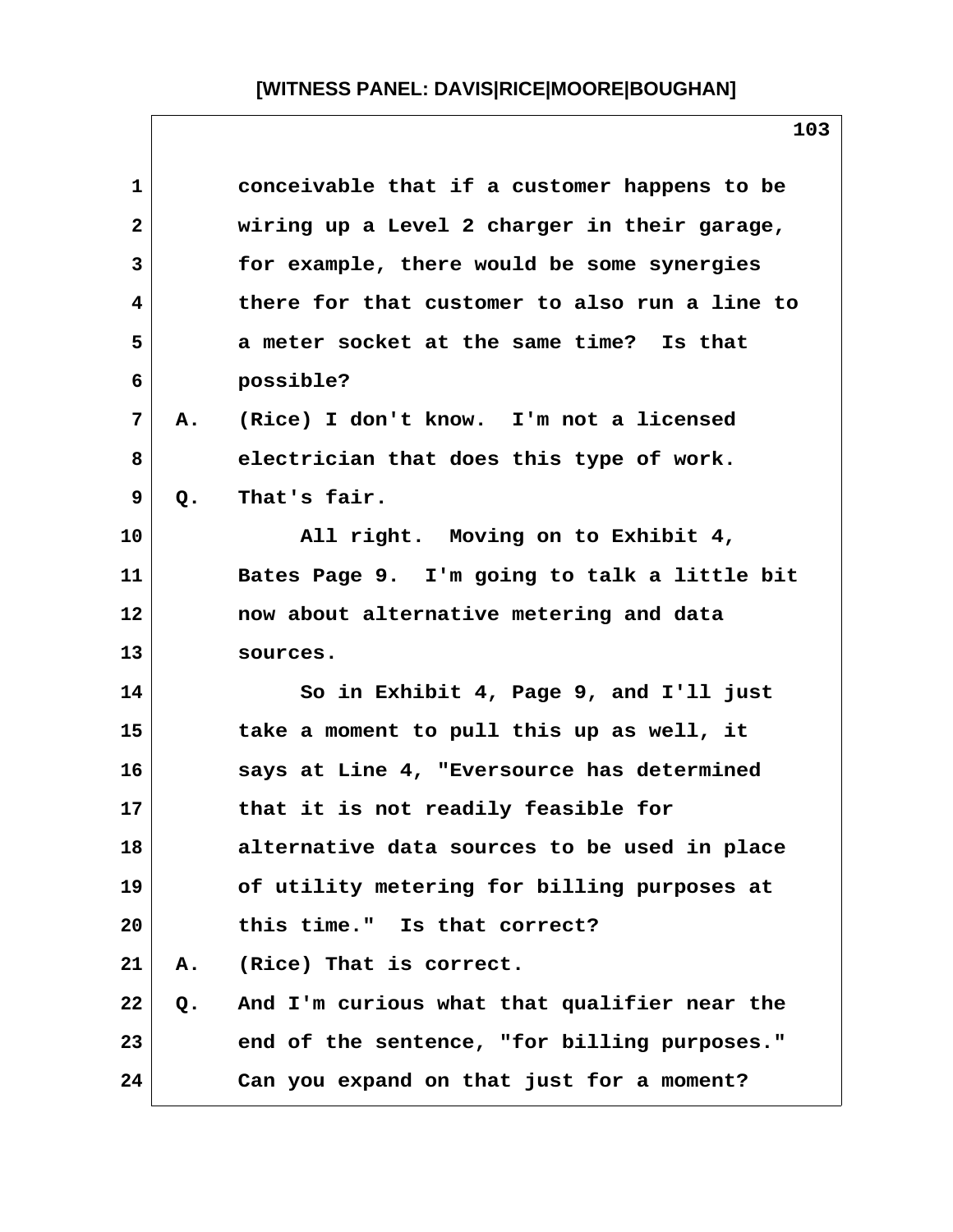| $\mathbf 1$  | Α. | (Rice) Yeah. So what we assessed with         |  |
|--------------|----|-----------------------------------------------|--|
| $\mathbf{2}$ |    | respect to feasibility was the ability to     |  |
| 3            |    | utilize an alternative data source -- in this |  |
| 4            |    | case, a customer-owned charger -- as part of  |  |
| 5            |    | an end-to-end, you know, meter-to-bill        |  |
| 6            |    | solution. That ultimately resulted in the     |  |
| 7            |    | Company being able to issue an accurate bill  |  |
| 8            |    | to the customer. For interval -- for a        |  |
| 9            |    | time-of-use rate like this, and interval      |  |
| 10           |    | meters, the Company utilizes MV-90 xi as its  |  |
| 11           |    | meter data management system. So for us to    |  |
| 12           |    | feasibly use another alternative data source  |  |
| 13           |    | in the same solution, it would need to be     |  |
| 14           |    | compatible with MV-90 as well. And as the     |  |
| 15           |    | Company was working to address the various    |  |
| 16           |    | items that would be -- would need to be       |  |
| 17           |    | satisfied for a feasible solution, we reached |  |
| 18           |    | out to Itron, that MV-90 vendor, talked with  |  |
| 19           |    | them about the ask. They were very familiar   |  |
| 20           |    | with the question, that they get it a lot on  |  |
| 21           |    | whether, you know, their system could utilize |  |
| 22           |    | charger data in the same way as a             |  |
| 23           |    | utility-owned meter. Their answer was no.     |  |
| 24           |    | And this is probably where I'm getting out of |  |

 $\mathsf{l}$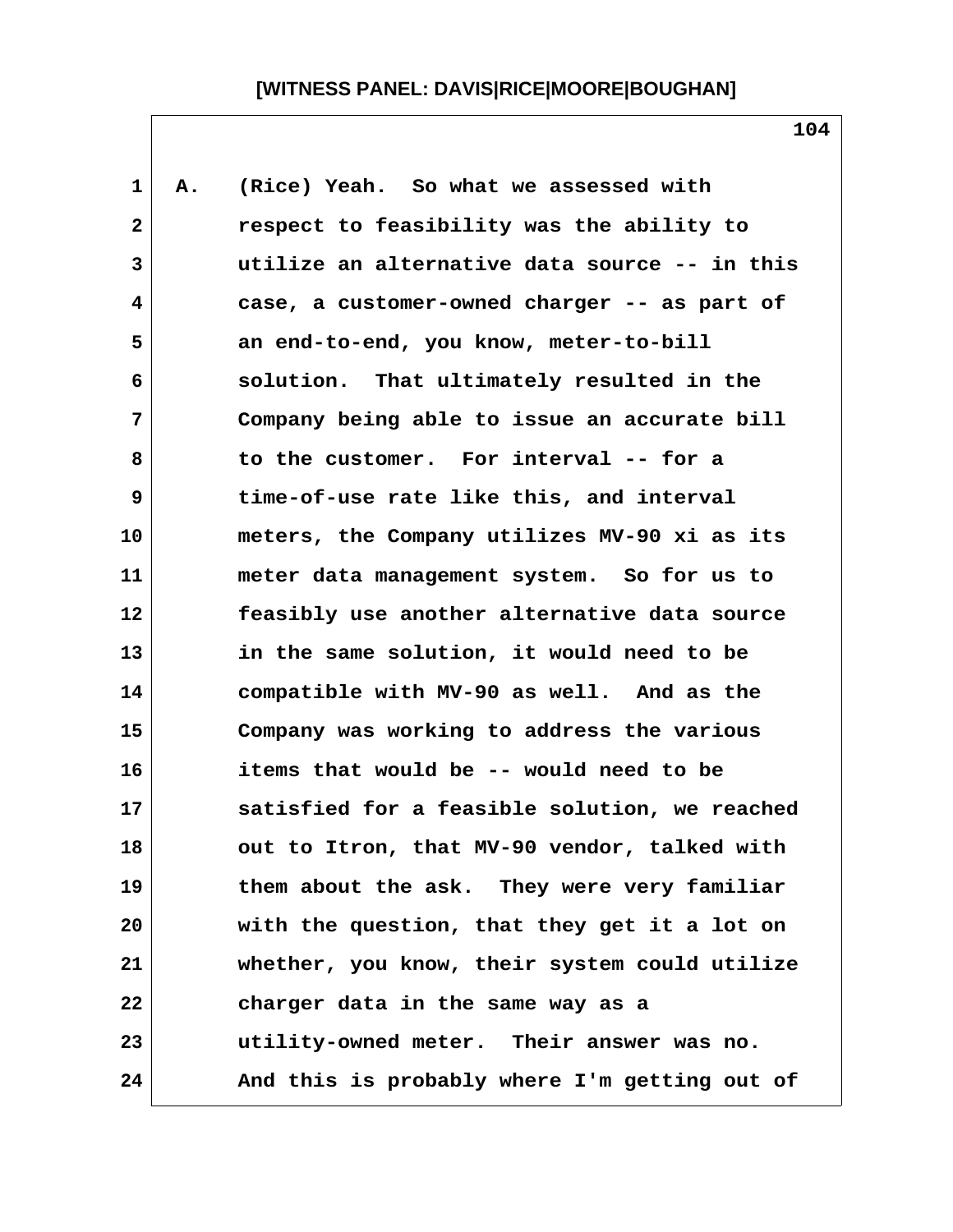| 1            |    | my depth and Mr. Moore might have more        |
|--------------|----|-----------------------------------------------|
| $\mathbf{2}$ |    | detail. The big item that -- the big barrier  |
| 3            |    | was the availability of a TIM. And I'm going  |
| 4            |    | to hand it over to Mr. Moore now before I     |
| 5            |    | incorrectly say what a "TIM" is.              |
| 6            |    | You're mute.                                  |
| 7            | А. | (Moore) Apologize for that. Basically a TIM   |
| 8            |    | is what Itron uses to communicate with a      |
| 9            |    | meter. It acts like it's kind of like a       |
| 10           |    | middle component that allows the meter and    |
| 11           |    | their systems to communicate effectively,     |
| 12           |    | which also provides the accuracy that they're |
| 13           |    | seeking to keep the meter reads at when they  |
| 14           |    | supply that for us for billing quality and    |
| 15           |    | billing quality billing determinants.         |
| 16           |    | So those TIMs are designed with the           |
| 17           |    | meter manufacturers. So there's a limit of    |
| 18           |    | meter manufacturers and TIMs that are         |
| 19           |    | exploited. And as Mr. Rice said earlier,      |
| 20           |    | currently Itron does not support or have a    |
| 21           |    | TIM for the charging station.                 |
| 22           | Q. | Thank you. That's helpful.                    |
| 23           |    | And now with respect to the Company's         |
| 24           |    | proposed load management program. How can     |
|              |    |                                               |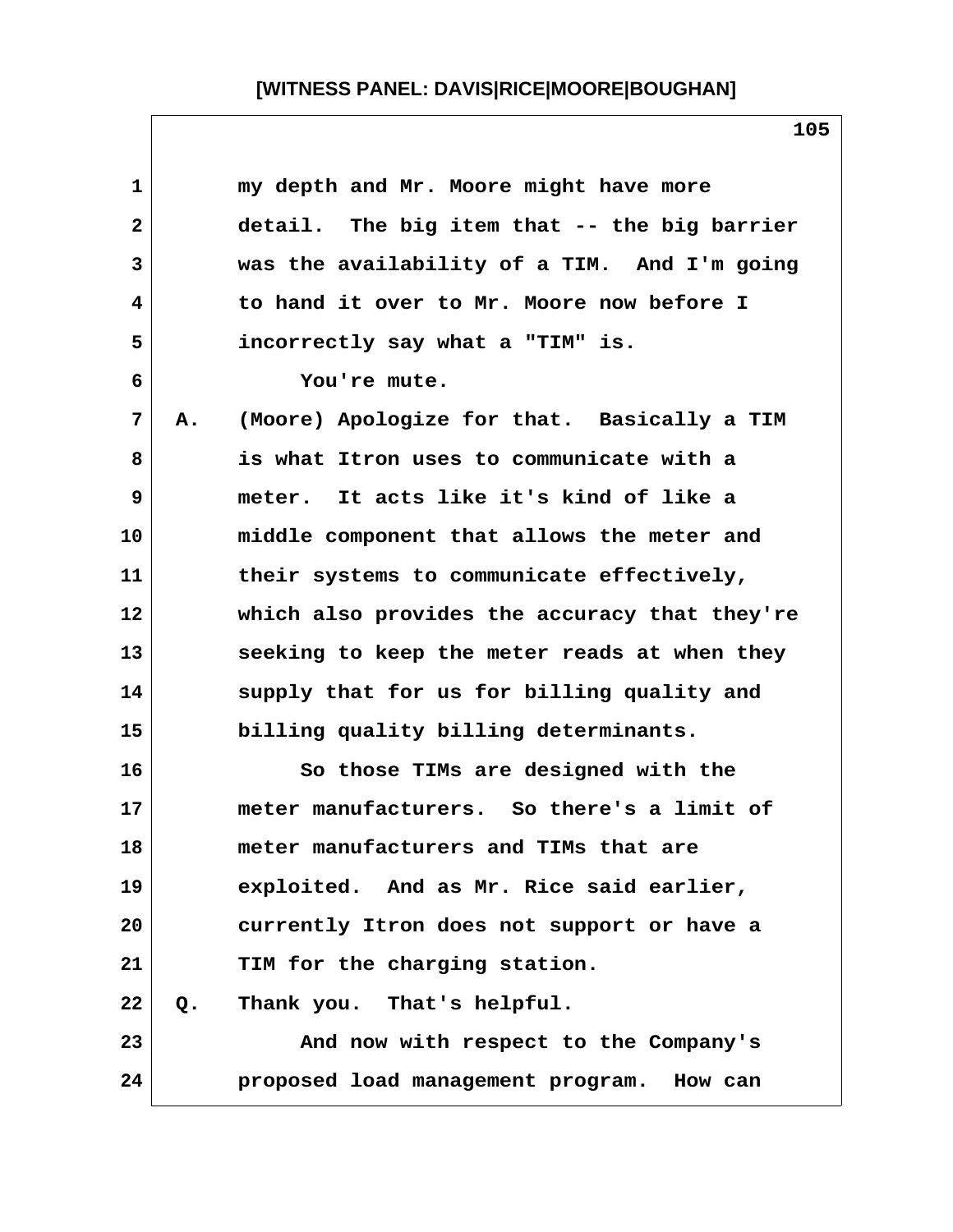| $\mathbf{1}$ |    | you tell whether a customer has curtailed     |
|--------------|----|-----------------------------------------------|
| $\mathbf{2}$ |    | within that program when the Company -- when  |
| 3            |    | an event is called? What data source is used  |
| 4            |    | there?                                        |
| 5            | Α. | (Rice) It's based on a communications         |
| 6            |    | capability between a distributed energy       |
| 7            |    | resource management system and the charger    |
| 8            |    | itself. Typically that is completed through   |
| 9            |    | a Wi-Fi connection, the customer's Wi-Fi      |
| 10           |    | connection. And again, it's a very different  |
| 11           |    | solution. You know, we're not trying to       |
| 12           |    | gather accurate, validated interval data that |
| 13           |    | we can use to calculate a bill with. We're    |
| 14           |    | really just trying to establish a binary      |
| 15           |    | condition. Is the charger, you know, on or    |
| 16           |    | off? Is it being curtailed? Yes or no. So     |
| 17           |    | that's a much more easier data point to       |
| 18           |    | validate. And we're able to do that with,     |
| 19           |    | you know, a different communications setup.   |
| 20           | Q. | And so I think you addressed some of this in  |
| 21           |    | a data response. I think if you could turn    |
| 22           |    | to Exhibit 13, Bates Page 24. There's some    |
| 23           |    | discussion of this topic, where the Company   |
| 24           |    | suggests that third-party software as service |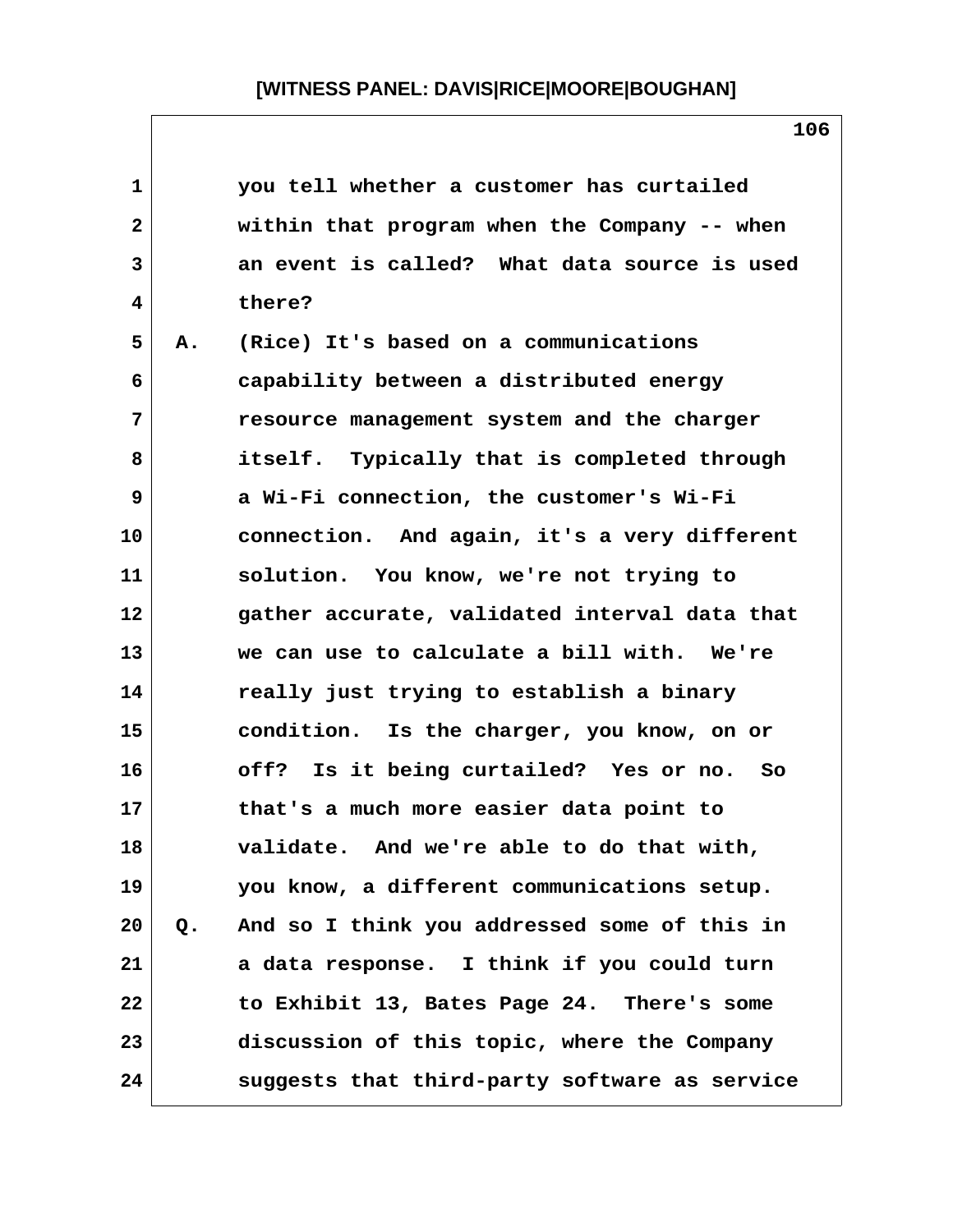| 1            |    | offerings outside of the traditional billing  |
|--------------|----|-----------------------------------------------|
| $\mathbf{2}$ |    | system are used for data collection relative  |
| 3            |    | to the program. And there's that focus on it  |
| 4            |    | measures a binary, that you're essentially    |
| 5            |    | just looking at whether it's on or off rather |
| 6            |    | than, for example, interval metering that     |
| 7            |    | would measure volumes at a given time. Is     |
| 8            |    | that correct?                                 |
| 9            | Α. | (Rice) That's correct.                        |
| 10           | Q. | And so has the Company ever solicited         |
| 11           |    | third-party software as service offerings to  |
| 12           |    | utilize embedded chargers for billing         |
| 13           |    | purposes in that manner where we'd just be    |
| 14           |    | looking at or would be looking at the volumes |
| 15           |    | instead of a binary?                          |
| 16           | Α. | (Rice) For billing purposes? Not to my        |
| 17           |    | knowledge.                                    |
| 18           | Q. | And are you aware that the Department of      |
| 19           |    | Energy's testimony I think suggests something |
| 20           |    | like that, where the Company would issue an   |
| 21           |    | RFI, and maybe RFP, to see if such            |
| 22           |    | offerings -- if the market could offer such   |
| 23           |    | things? Is that correct?                      |
| 24           | Α. | (Rice) I'm aware of that recommendation.      |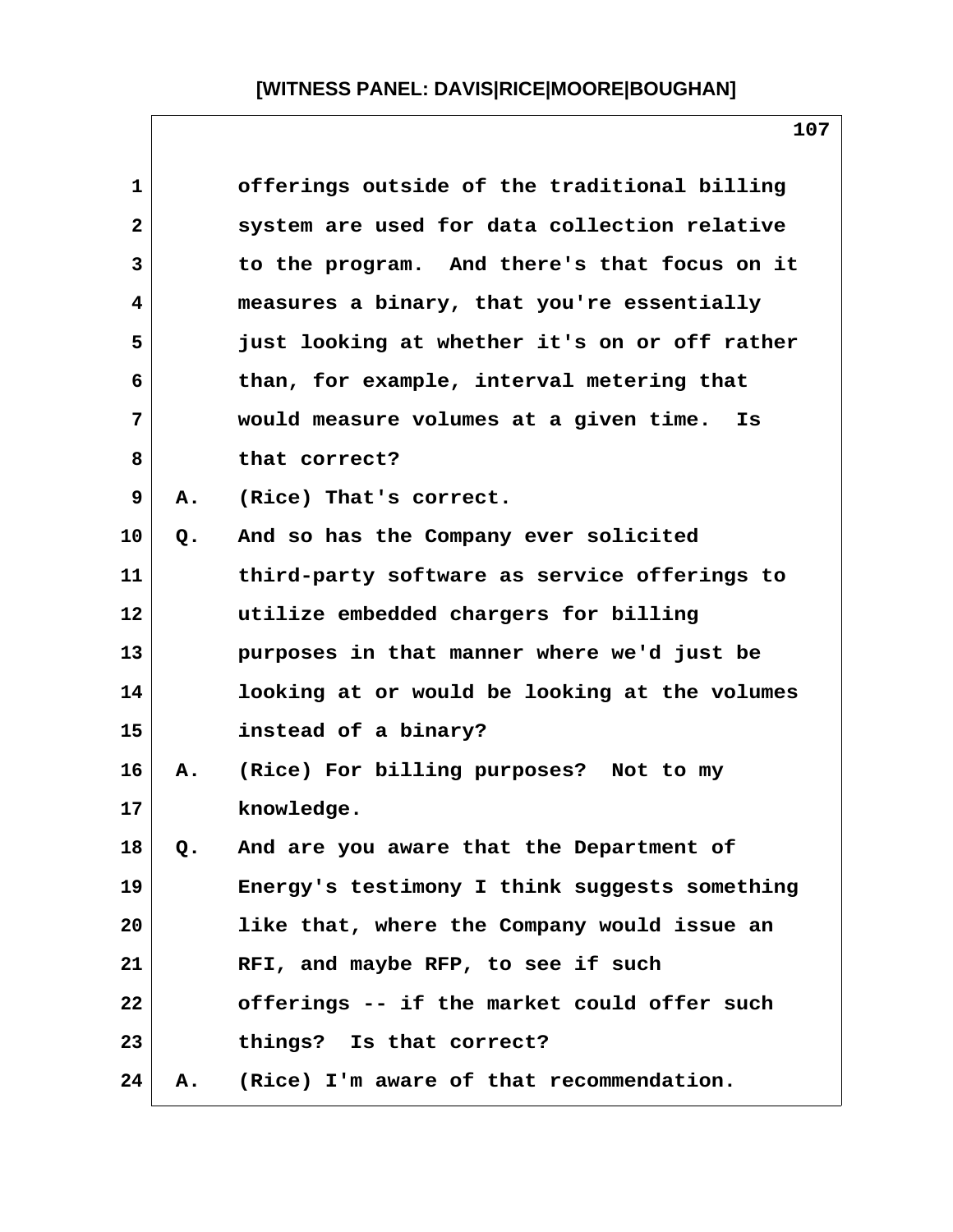| $\mathbf{1}$ |    | [Court Reporter interrupts.]                  |
|--------------|----|-----------------------------------------------|
| $\mathbf{2}$ | Α. | (Rice) I am aware of that recommendation.     |
| 3            | Q. | And we heard testimony from ChargePoint       |
| 4            |    | earlier this week that their meters are       |
| 5            |    | capable of measuring volumes for billing      |
| 6            |    | purposes rather than just the binary on and   |
| 7            |    | off, and that their meters are the same as, I |
| 8            |    | think he said ANSI standards that generally   |
| 9            |    | cover metering more broadly, including        |
| 10           |    | utility meters, and that their meters are     |
| 11           |    | compliant with that standard. Is that         |
| 12           |    | correct?                                      |
| 13           | Α. | (Rice) I don't have the transcript from the   |
| 14           |    | other day in front of me. I think they        |
| 15           |    | referred to NIST standards, not ANSI.         |
| 16           | Q. | Okay. Thank you for that correction.          |
| $17\,$       | А. | (Rice) But I'm aware of the general sentiment |
| 18           |    | of what they explained and understood it.     |
| 19           | Q. | That's helpful. Now, returning to the idea    |
| 20           |    | of the binary data off and on versus interval |
| 21           |    | volumetric data. Can you please turn to       |
| 22           |    | Exhibit 4, Bates Page 29? I think it's the    |
| 23           |    | very last page of that exhibit.               |
| 24           | А. | (Rice) I'm there.                             |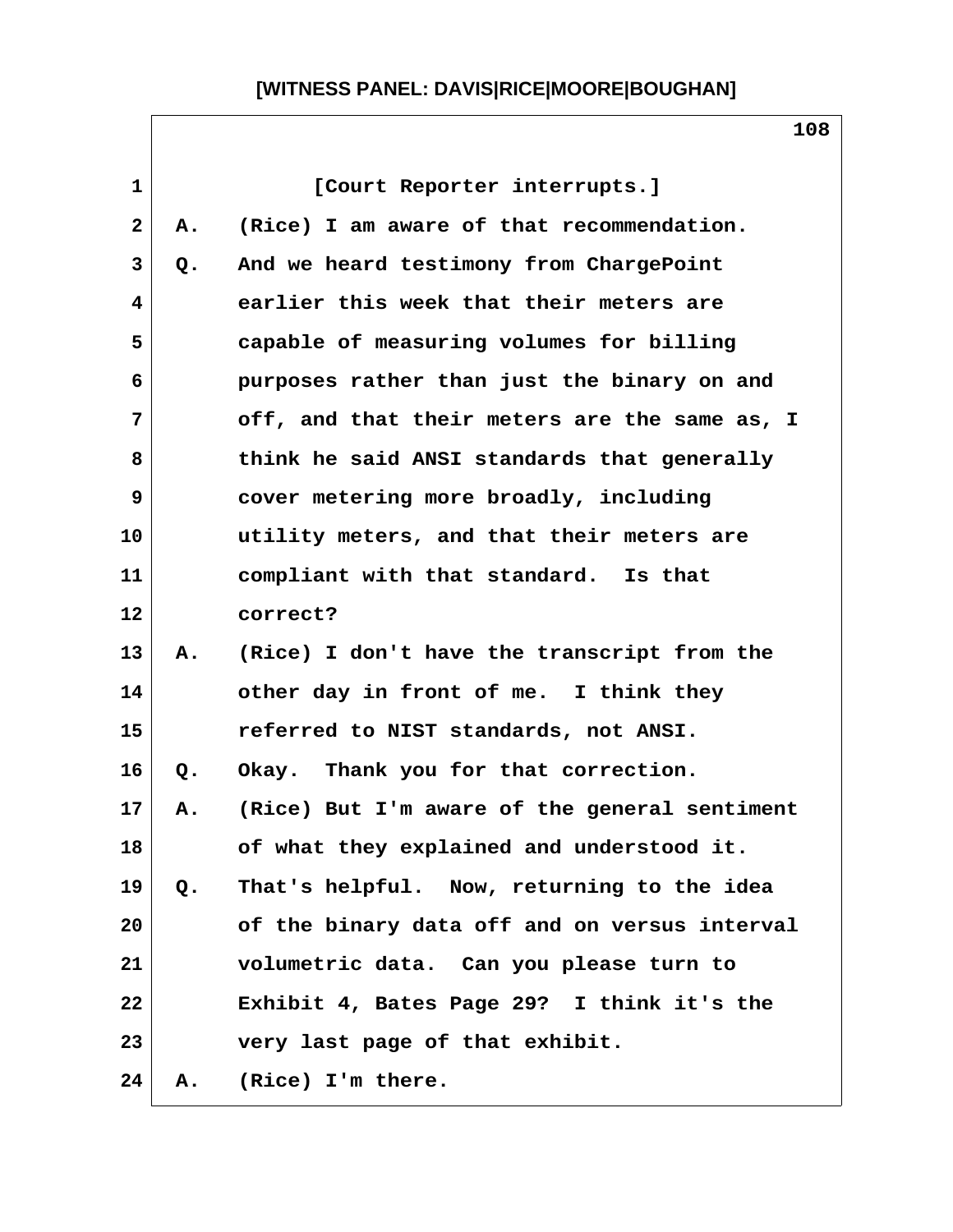| $\mathbf 1$ | Q. | And so my reading of that paragraph at the    |  |
|-------------|----|-----------------------------------------------|--|
| 2           |    | top, No. 7, called Data Collecting, is that,  |  |
| 3           |    | at least for data collection purposes,        |  |
| 4           |    | Eversource is proposing to measure energy     |  |
| 5           |    | consumption in kilowatt hours rather than     |  |
| 6           |    | just the binary on and off. Is that correct?  |  |
| 7           | Α. | (Rice) Yeah, we hope to gather data that we   |  |
| 8           |    | can analyze to learn more from. Again, that   |  |
| 9           |    | is different than using that data as part of  |  |
| 10          |    | an integrated billing solution. But, yeah,    |  |
| 11          |    | we -- that's actually one of the benefits we  |  |
| 12          |    | see of managed collection is we can utilize a |  |
| 13          |    | customer-owned device in the near term,       |  |
| 14          |    | provide them value through being able to      |  |
| 15          |    | offer incentives, and also gather data that   |  |
| 16          |    | can be useful to the Company and its          |  |
| 17          |    | stakeholders going forward as the EV market   |  |
| 18          |    | grows.                                        |  |
| 19          | Q. | And the Company has offered a very similar    |  |
| 20          |    | program in Massachusetts for I think several  |  |
| 21          |    | years now; is that correct?                   |  |
| 22          | Α. | (Rice) That's correct. And we are -- we've    |  |
| 23          |    | been directed to develop one in Connecticut   |  |
| 24          |    | as well.                                      |  |
|             |    |                                               |  |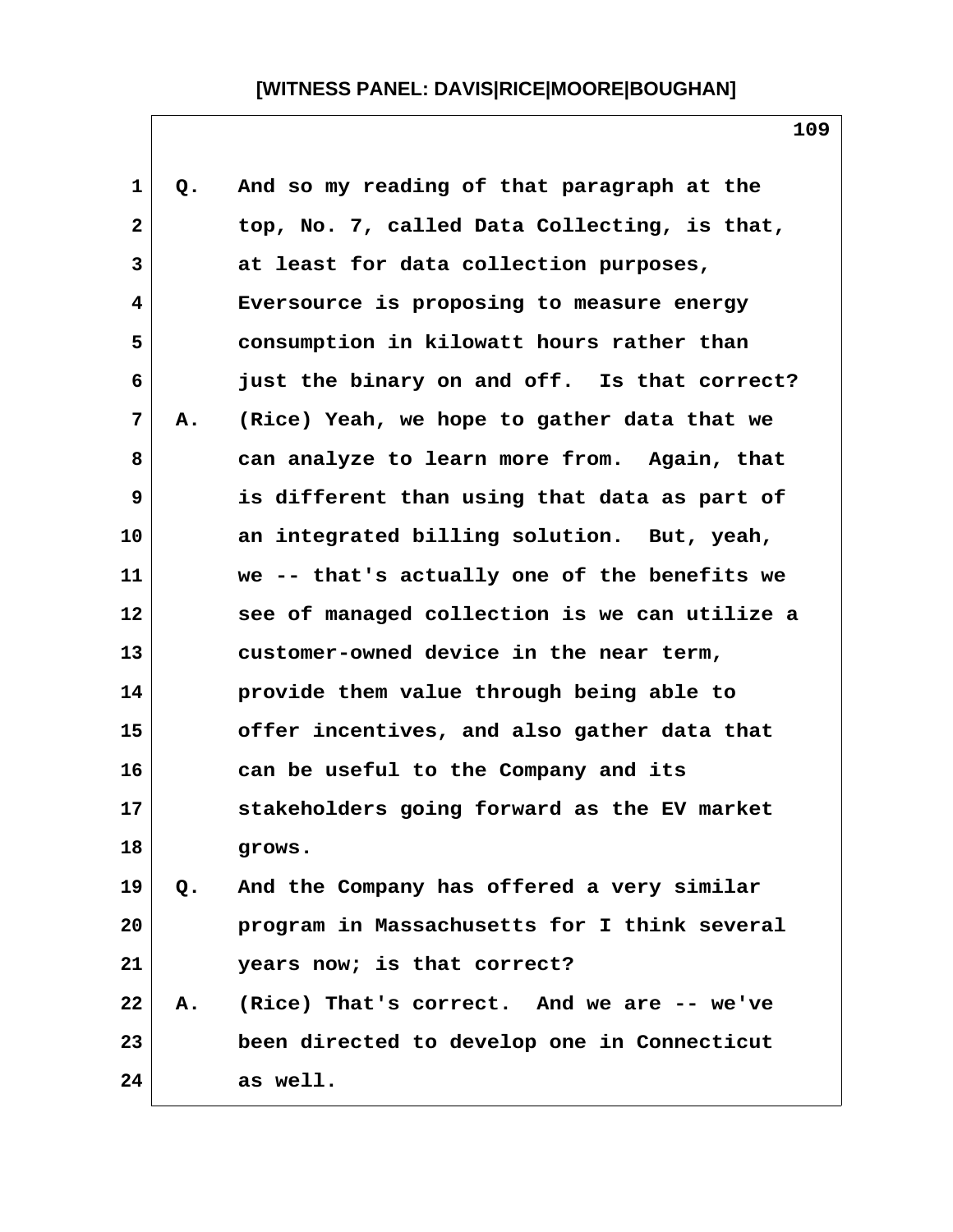| 1            | Q. | Okay. And has the Company ever evaluated      |
|--------------|----|-----------------------------------------------|
| $\mathbf{2}$ |    | whether the energy consumption data that's    |
| 3            |    | provided by this type of program is adequate  |
| 4            |    | for billing purposes or inadequate for        |
| 5            |    | billing purposes?                             |
| 6            | Α. | (Rice) I haven't specifically done that       |
| 7            |    | analysis. But Mr. Davis might be familiar     |
| 8            |    | with some of the opportunities we've had to   |
| 9            |    | look at EV charger data and compare that to   |
| 10           |    | other data sources. Or Mr. Boughan, for that  |
| 11           |    | matter.                                       |
| 12           | Α. | (Davis) Yeah, I have not used managed charge  |
| 13           |    | data for any kind of evaluation like that.    |
| 14           |    | We have utilized, where we have a revenue     |
| 15           |    | meter, if you will, you know, the utility     |
| 16           |    | standard meter for that purpose.              |
| 17           | Q. | And are you aware that multiple utilities and |
| 18           |    | multiple jurisdictions throughout the country |
| 19           |    | have in fact determined that it is feasible   |
| 20           |    | for alternative data sources, such as an      |
| 21           |    | embedded meter within a Level 2 charger, or   |
| 22           |    | the vehicle telemetry, to be used in place of |
| 23           |    | utility metering for billing purposes?        |
| 24           | Α. | (Rice) We're certainly aware that other       |

 $\mathsf{l}$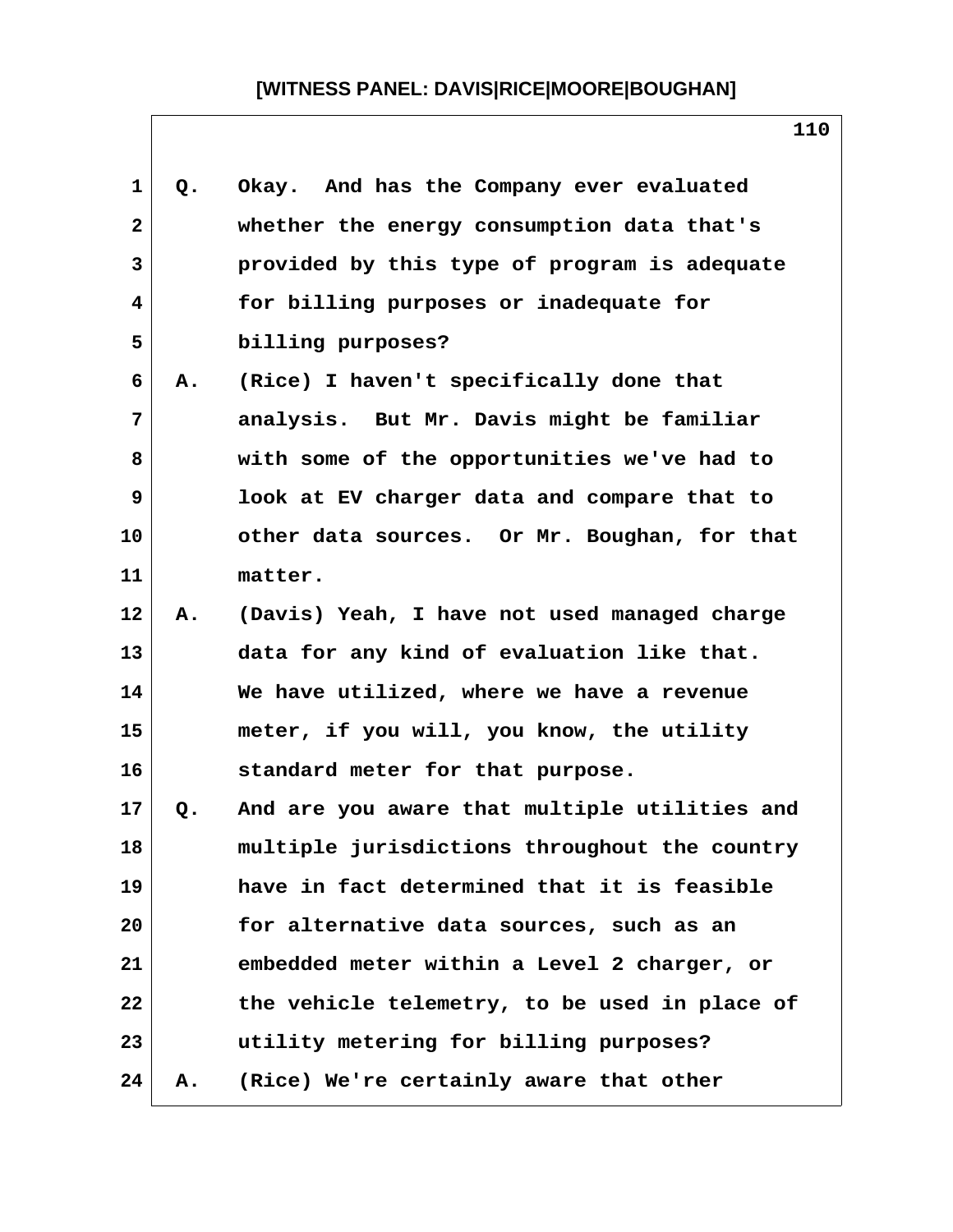| $\mathbf 1$  |    | utilities have developed solutions to utilize   |
|--------------|----|-------------------------------------------------|
| $\mathbf{2}$ |    | these data sources for billing purposes.<br>Dr. |
| 3            |    | Sergici specifically mentioned Baltimore Gas    |
| 4            |    | & Electric Company and Xcel Energy in           |
| 5            |    | Minnesota. Those are both programs that         |
| 6            |    | we're very familiar with. So we completely      |
| 7            |    | understand -- or I won't say completely.<br>But |
| 8            |    | we have a strong understanding of how each of   |
| 9            |    | those respective utilities implemented those    |
| 10           |    | solutions. So it's a great opportunity to       |
| 11           |    | learn and get more information and              |
| $12 \,$      |    | perspective. And it kind of drives home the     |
| 13           |    | capabilities that are necessary to              |
| 14           |    | effectively use that solution, as well as the   |
| 15           |    | limitations of it, which kind of further        |
| 16           |    | informs Eversource's perspective on the         |
| 17           |    | feasibility of it executing a similar           |
| 18           |    | solution with its current systems.              |
| 19           | Q. | And you're aware that Unitil has proposed a     |
| 20           |    | pilot, where it would, over time, evaluate      |
| 21           |    | the ability of these third-party systems to     |
| 22           |    | provide data that is adequate for their         |
| 23           |    | billing purposes; right?                        |
| 24           | Α. | (Rice) My understanding of the Unitil           |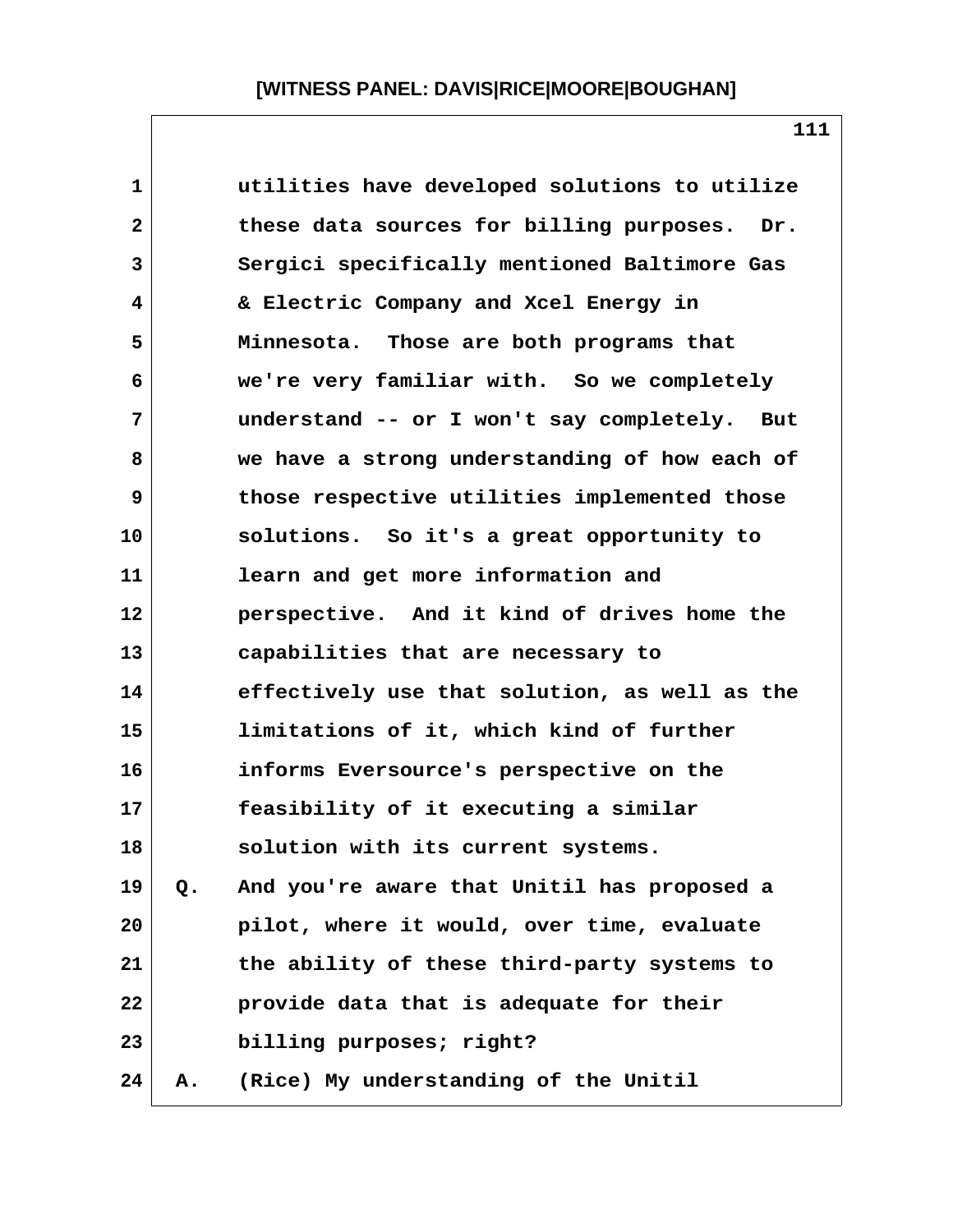| 1  |    | pilot -- and I don't want to speak for        |
|----|----|-----------------------------------------------|
| 2  |    | them -- is they intend to collect and         |
| 3  |    | evaluate charger data and compare that to the |
| 4  |    | data that's received from the corresponding   |
| 5  |    | utility meter and see if there are            |
| 6  |    | differences in quality or, you know, that     |
| 7  |    | should be reconciled. It's not my             |
| 8  |    | understanding that Unitil is evaluating what  |
| 9  |    | would be necessary to integrate charger data  |
| 10 |    | with its other billing systems as part of     |
| 11 |    | that effort. I don't know if that's an        |
| 12 |    | activity that would come later, after the     |
| 13 |    | accuracy and quality of charger data was      |
| 14 |    | evaluated.                                    |
| 15 | Q. | Fair enough. And so moving to Exhibit 4,      |
| 16 |    | Bates Page 8, you detailed that the basis     |
| 17 |    | for the feasibility of using embedded         |
| 18 |    | metering is that Itron has confirmed that     |
| 19 |    | such capabilities relative to the MV-90 xi    |
| 20 |    | are not presently available. Is that          |
| 21 |    | correct?                                      |
| 22 | Α. | (Rice) Correct. We wouldn't be able to use    |
| 23 |    | charging data as part of an end solution with |
| 24 |    | our existing MV-90 interval data management   |
|    |    |                                               |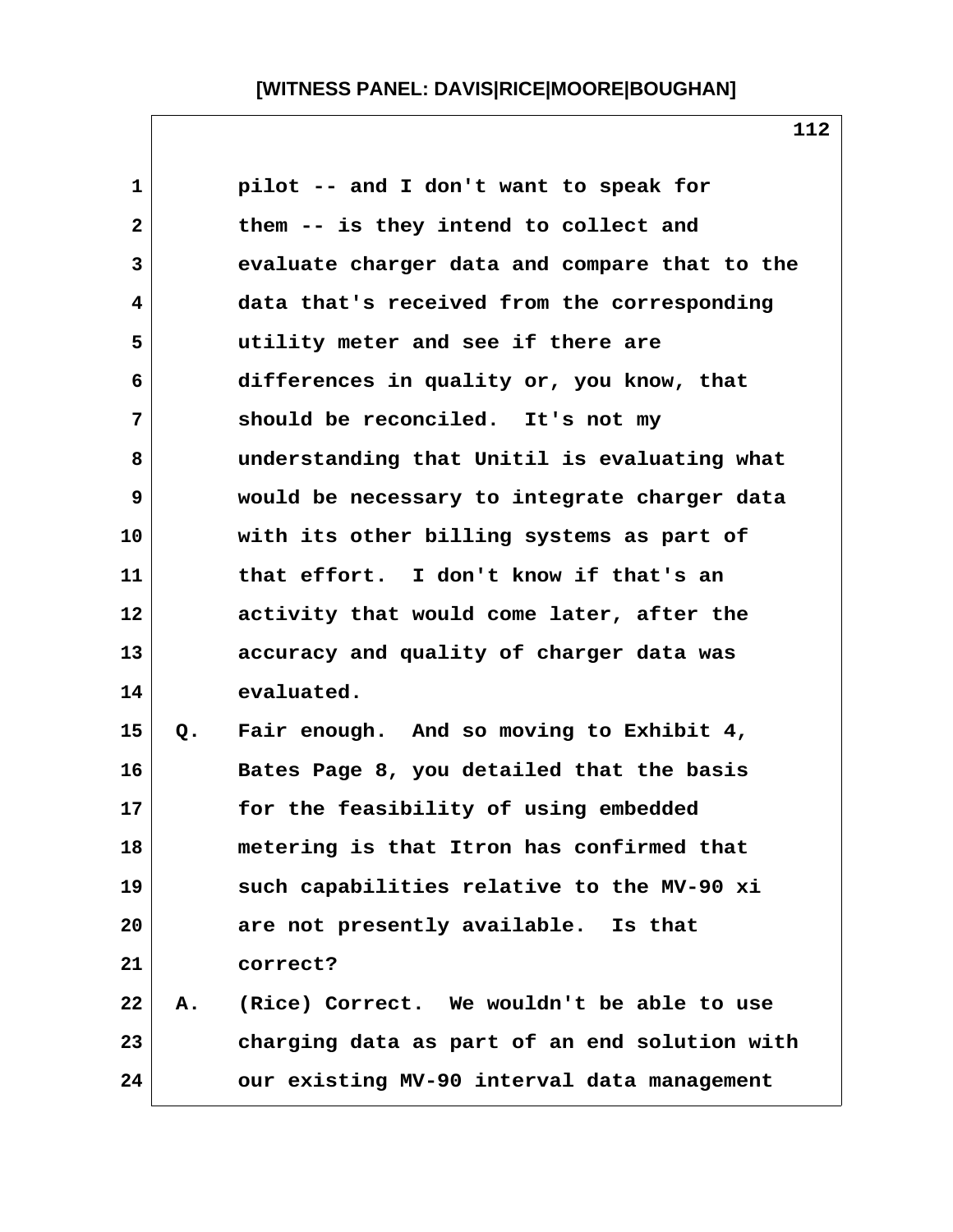$\mathsf{r}$ 

|              |       | 113                                           |
|--------------|-------|-----------------------------------------------|
| $\mathbf{1}$ |       | system.                                       |
| $\mathbf{2}$ | Q.    | And so it's based on this premise that any    |
| 3            |       | alternative metering must be consistent with  |
| 4            |       | and portable to the Company's legacy MV-90    |
| 5            |       | system; right?                                |
| 6            | Α.    | (Rice) To be readily feasible in the near     |
| 7            |       | term and to be a solution that Eversource     |
| 8            |       | would recommend implementing, that's the      |
| 9            |       | criteria that we would recommend. I don't     |
| 10           |       | know if Mr. Moore has anything to add to      |
| 11           |       | that.                                         |
| 12           | Α.    | (Moore) Can you repeat the question again?    |
| 13           |       | Sorry.                                        |
| 14           | $Q$ . | Maybe I'll just move on. I think that it's    |
| 15           |       | been already asked and answered.              |
| 16           |       | So I want to turn to the question of          |
| 17           |       | meters that are not owned by the Company      |
| 18           |       | itself.                                       |
| 19           |       | Does the Company utilize meters that are      |
| 20           |       | not owned by the Company in any other         |
| 21           |       | applications, either in New Hampshire or its  |
| 22           |       | affiliates?                                   |
| 23           | A.,   | (Rice) Yes, and I think we described those    |
| 24           |       | examples in the February responses which were |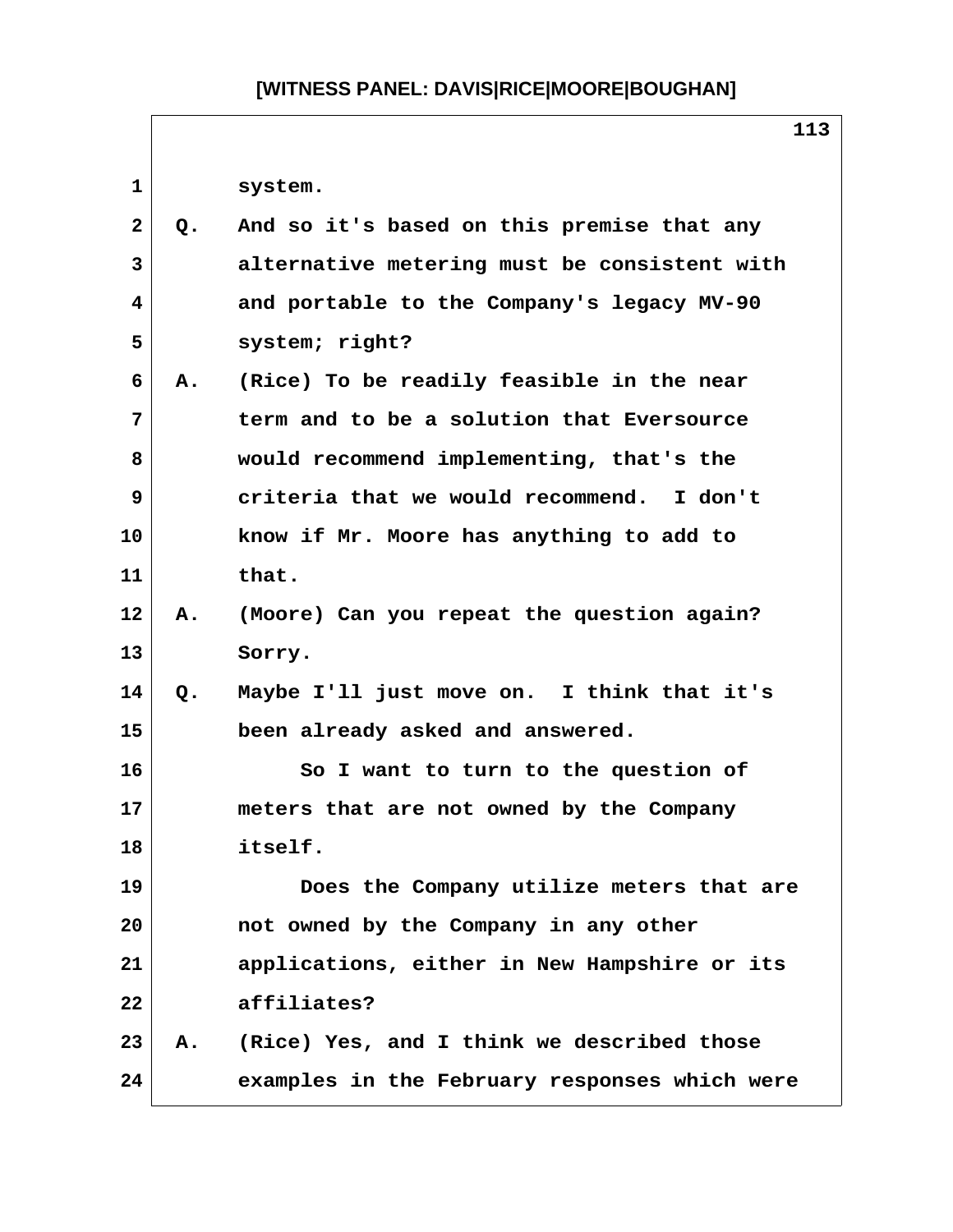| 1            |    | included in Attachment 13. I'd be happy to    |
|--------------|----|-----------------------------------------------|
| $\mathbf{2}$ |    | go to that, unless you are intending to go to |
| 3            |    | it and had a specific question --             |
| 4            | Q. | I do have a question or two for that. So if   |
| 5            |    | you could turn to Exhibit 13, Bates Page 15.  |
| 6            |    | And I will do my best to also try and find    |
| 7            |    | Exhibit 13.                                   |
| 8            | Α. | (Rice) So the large example that we           |
| 9            |    | identified in response to DOE 2-021 on        |
| 10           |    | Bates Page 16, where we talked about 1,791    |
| 11           |    | customers who participate in the Eversource   |
| 12           |    | commercial distributed generation program in  |
| 13           |    | Connecticut. So that's, you know, known in    |
| 14           |    | Connecticut as the "LREC ZREC program." And   |
| 15           |    | those meters are production meters that are   |
| 16           |    | owned by customers, measure the output of a   |
| 17           |    | customer-owned solar facility, and the        |
| 18           |    | Company pays incentives based on that output  |
| 19           |    | pursuant to a company tariff.                 |
| 20           | Q. | And you cited at Bates Page 15 some issues    |
| 21           |    | related to that program, specifically         |
| 22           |    | connectivity issues and issues related to     |
| 23           |    | troubleshooting problem meters; is that       |
| 24           |    | correct?                                      |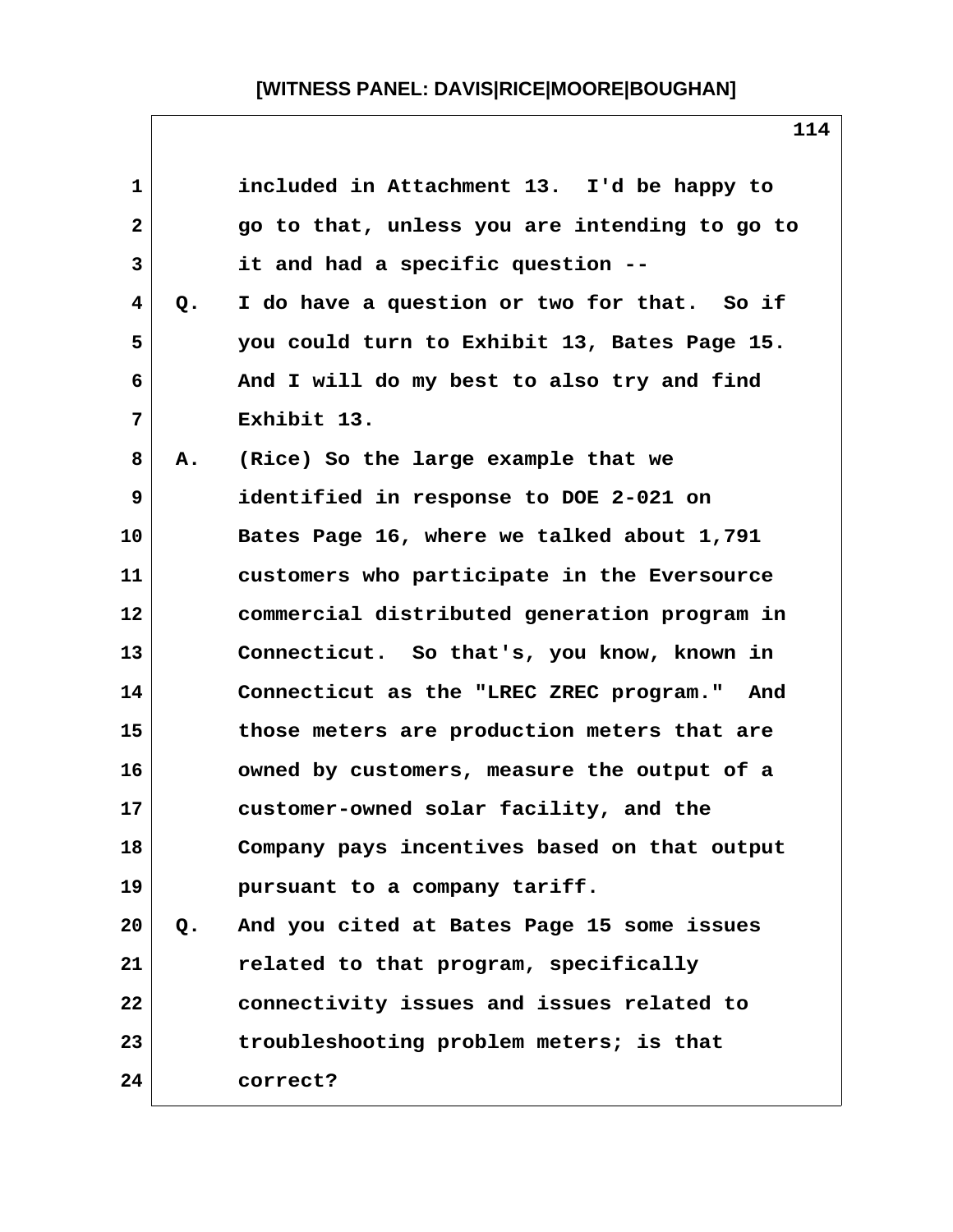1 A. (Rice) Correct.  **2 Q. And then if you move to Bates Page 16, 3 there's the about 1800 number. 4 And then if you move to Bates Page 17, 5 out of those 1800 customers who use their own 6 meter essentially for the company billing, it 7 seems like the Company has had -- in 2021 it 8 had issues with 113 of those customers 9 related to those two items discussed earlier, 10 the connectivity and the troubling shooting 11 issues; is that correct? 12 A. (Rice) Correct. 13 Q. And so my, you know, law school math says 14 that 113 is about 6 percent of 1800. Is that 15 correct? 16 A. (Rice) Subject to check, I'll take the risk 17 in accepting a lawyer's math. 18 Q. Haha. Much appreciated. 19 And would you agree with me that the 20 scenario presented by those DG customers who 21 have connectivity issues would be a little 22 different from a customer that would, say, be 23 using their embedded metering in a charger? 24 Because in the case of the embedded metering,**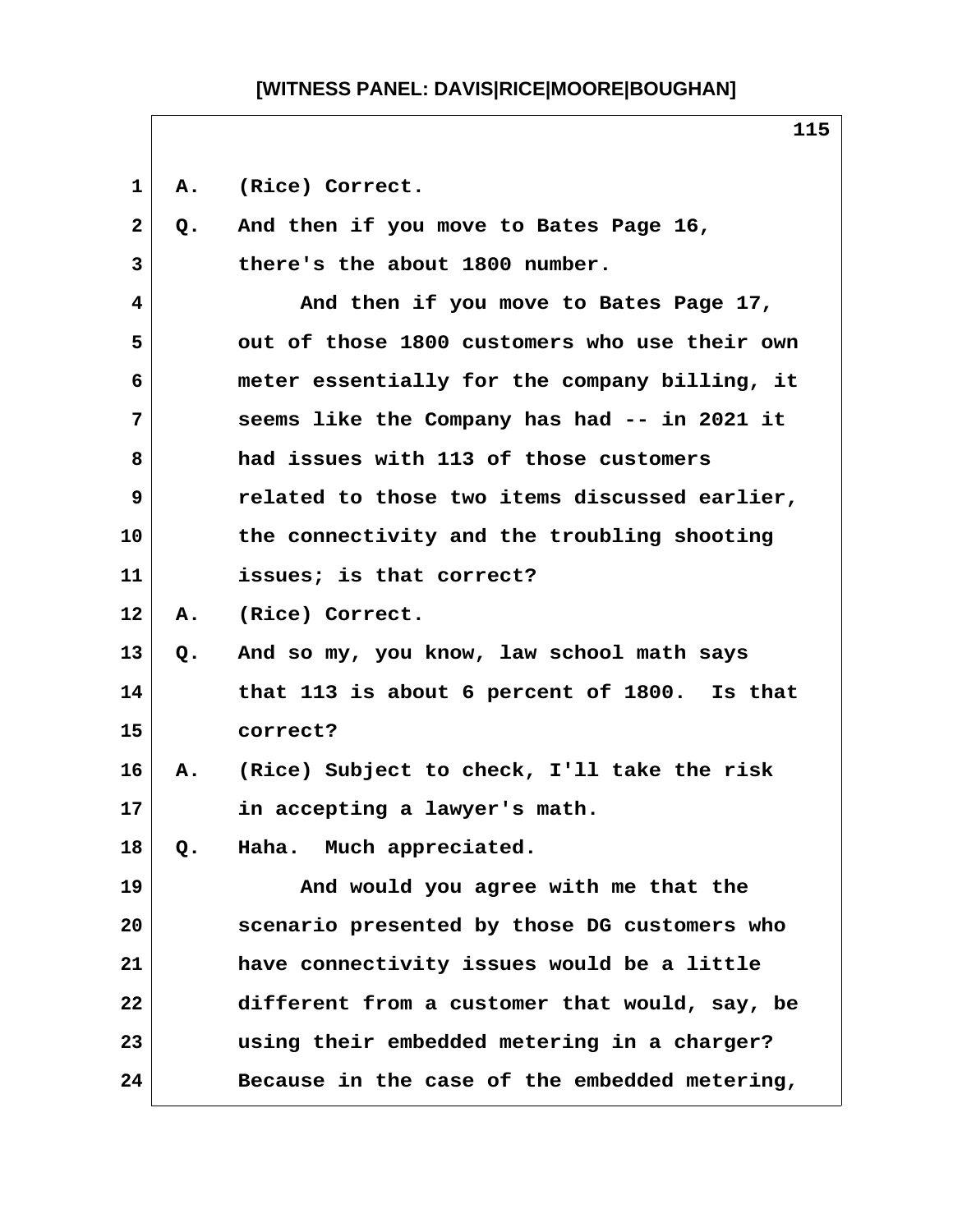| 1            |    | there could still be a backstop of that       |
|--------------|----|-----------------------------------------------|
| $\mathbf{2}$ |    | customer's home meter to measure usage during |
| 3            |    | those times when the embedded metering might  |
| 4            |    | have connectivity issues and you could just   |
| 5            |    | cease offering the TOU rate for that period;  |
| 6            |    | is that correct?                              |
| 7            | А. | (Rice) I don't think I could reach any        |
| 8            |    | conclusions on the potential challenges and   |
| 9            |    | implications of using kind of one data source |
| 10           |    | over another.                                 |
| 11           | Q. | Okay. That's fair.                            |
| 12           | Α. | (Rice) I mean, I think, yeah -- I mean, there |
| 13           |    | may be a data backstop with the charger.<br>I |
| 14           |    | don't know. There might be opportunities for  |
| 15           |    | there to be a data backstop with a            |
| 16           |    | conventional revenue-grade meter. And         |
| 17           |    | there's also a revenue-grade meter as opposed |
| 18           |    | to a different type of device. So I think     |
| 19           |    | there's a wide range of factors that could    |
| 20           |    | impact the types of challenges they'd have to |
| 21           |    | troubleshoot for potential areas of failure   |
| 22           |    | with respect to connectivity. So I don't      |
| 23           |    | think I could really draw a conclusion to     |
| 24           |    | compare the two solutions.                    |

 $\mathsf{l}$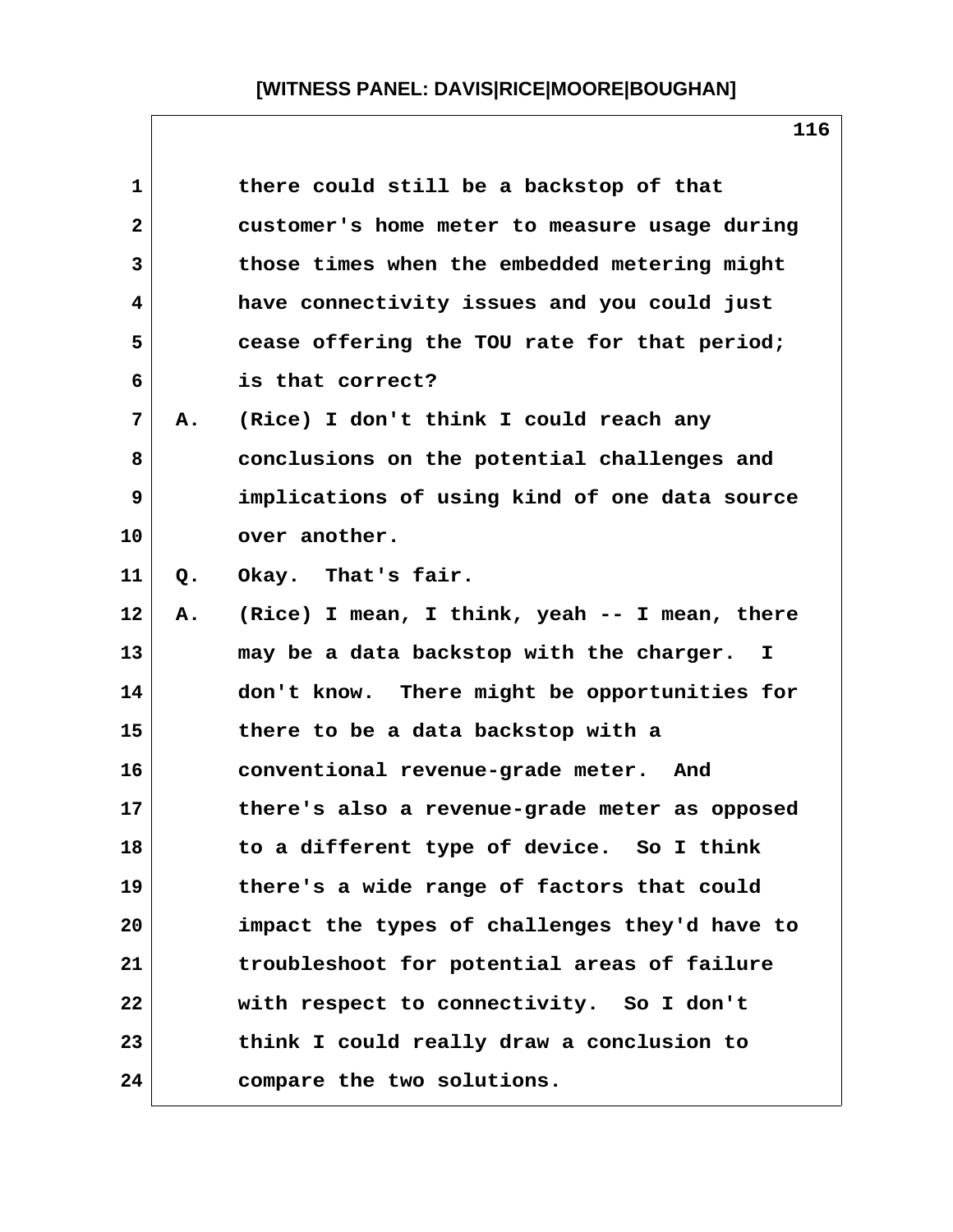| $\mathbf 1$ | Q. | Right. But you would agree with me,           |
|-------------|----|-----------------------------------------------|
| 2           |    | intuitively, that the embedded meter          |
| 3           |    | approach, which generally I think utilizes    |
| 4           |    | some degree of subtractive billing, so you're |
| 5           |    | not double-counting at the whole home meter,  |
| 6           |    | if you lost the embedded meter, you would     |
| 7           |    | also then get rid of the subtraction. So      |
| 8           |    | you'd still be counting the overall premise   |
| 9           |    | use, just not offering that additional        |
| 10          |    | time-of-use adjustment.                       |
| 11          | Α. | (Rice) Yeah, I mean, it's a solution.<br>I.   |
| 12          |    | don't know if it's the only solution.<br>I.   |
| 13          |    | think that's the way Baltimore Gas &          |
| 14          |    | Electric's tariff is structured is that it's  |
| 15          |    | the customer's responsibility to maintain     |
| 16          |    | their data source charger, maintain a Wi-Fi   |
| 17          |    | connection. And if the utility is unable to   |
| 18          |    | collect that data for any reason, then just   |
| 19          |    | the discount wouldn't apply. So that is an    |
| 20          |    | approach.                                     |
| 21          |    | Again, it's -- you know a concern             |
| 22          |    | Eversource would have is, even if that's what |
| 23          |    | the tariff says, you can still get into a lot |
| 24          |    | of back and forth with the customer, who      |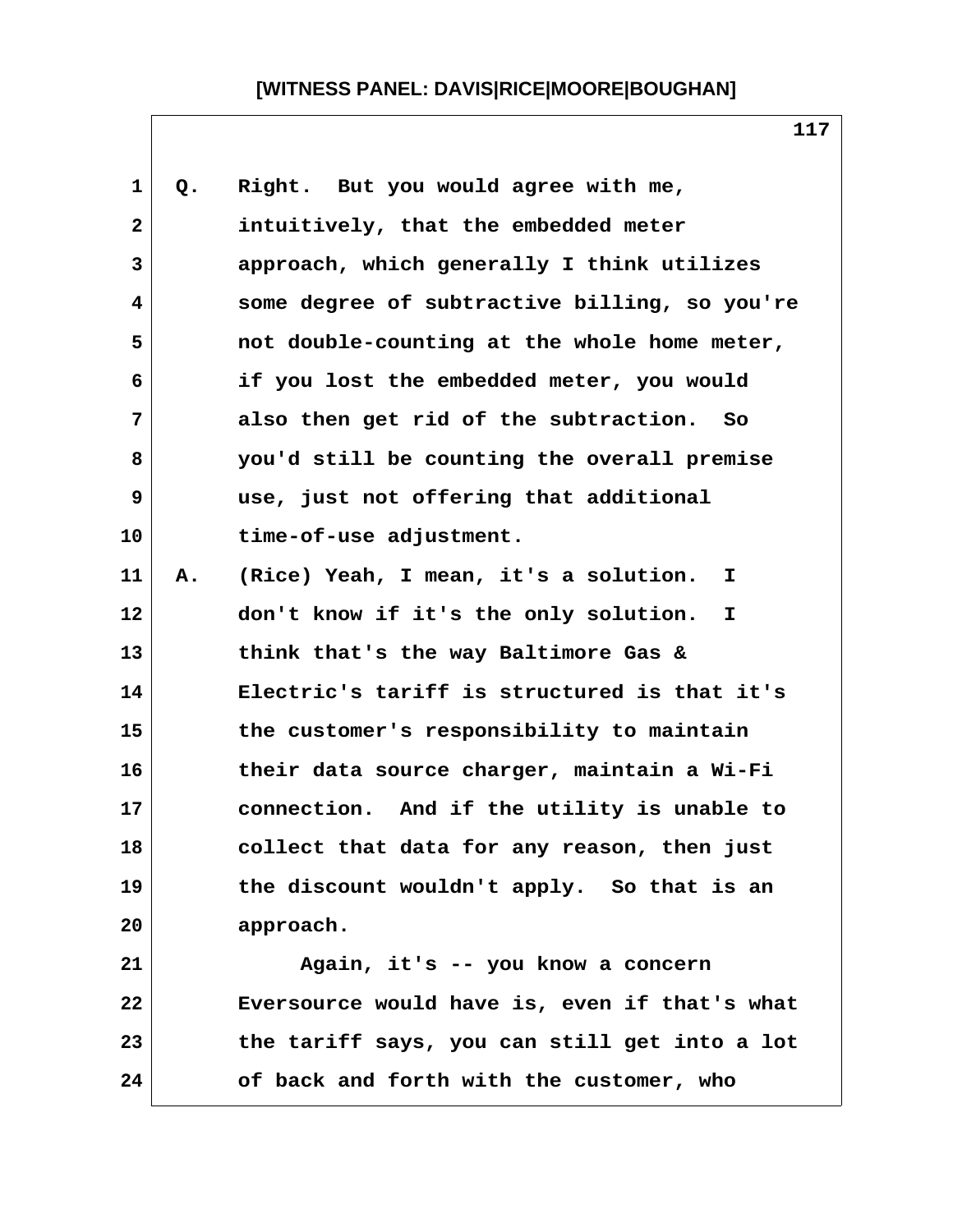| $\mathbf 1$  |    | would probably be readily upset if they're    |
|--------------|----|-----------------------------------------------|
| $\mathbf{2}$ |    | not seeing the credit that they wanted. And   |
| 3            |    | you're going to get into a situation of       |
| 4            |    | troubleshooting what's the source of the      |
| 5            |    | missing information. It's not always clear    |
| 6            |    | whether the problem is on the customer end or |
| 7            |    | the utility end. So it's -- even though you   |
| 8            |    | can kind of build a tariff around it, it      |
| 9            |    | still is a solution that might have some      |
| 10           |    | drawbacks.                                    |
| 11           | Q. | Okay. So I am now going to move to the        |
| 12           |    | concept of manual billing.                    |
| 13           |    | Now, at Exhibit 4, which I think is your      |
| 14           |    | testimony, at Bates Page 8 you mentioned      |
| 15           |    | manual billing processes. Can you tell me,    |
| 16           |    | does the Company manually bill customers in   |
| 17           |    | New Hampshire or elsewhere?                   |
| 18           | Α. | (Rice) Yes.                                   |
| 19           | Q. | And what's the basis for the need to manually |
| 20           |    | bill certain customers?                       |
| 21           | А. | (Rice) Mr. Davis would probably know better   |
| 22           |    | than I or Mr. Moore.                          |
| 23           | Α. | (Davis) Sure. There's truly a variety of      |
| 24           |    | reasons. Part of it's the nature of the       |
|              |    |                                               |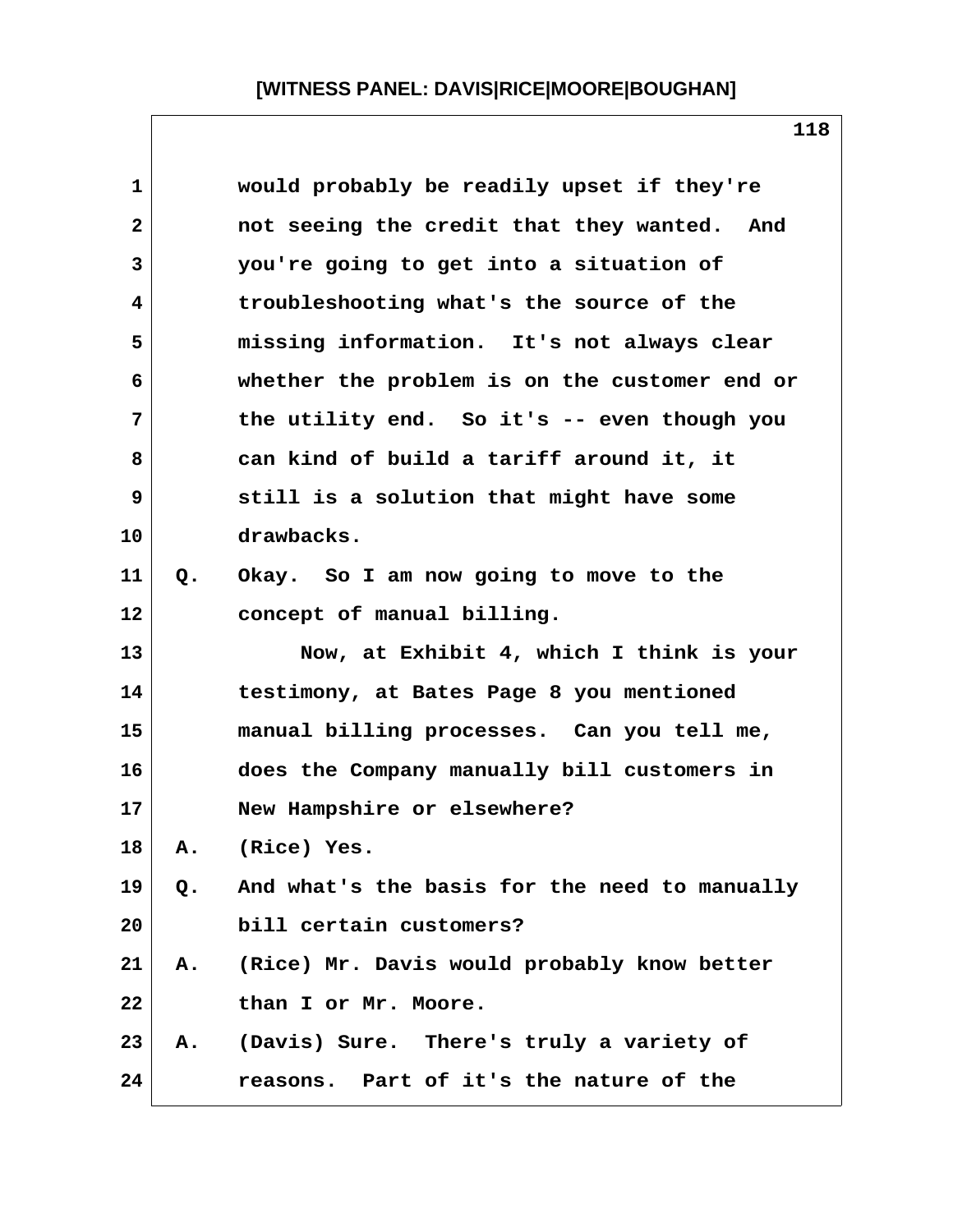| 1            |    | service or the tariff. Sometimes there are    |  |
|--------------|----|-----------------------------------------------|--|
| $\mathbf{2}$ |    | special conditions for a given customer, and  |  |
| 3            |    | those could be within a tariff or within a    |  |
| 4            |    | special contract, but the tariff itself might |  |
| 5            |    | require certain information.                  |  |
| 6            |    | But anytime there's either the inability      |  |
| 7            |    | of a system to, through a standard process,   |  |
| 8            |    | implement a given rate structure for billing  |  |
| 9            |    | purposes or have to process meter data or     |  |
| 10           |    | other information, particularly when there's  |  |
| 11           |    | any kind of manual step involved, you're      |  |
| 12           |    | likely to see some degree of manual billing.  |  |
| 13           |    | Sometimes there's manual billing that then    |  |
| 14           |    | feeds the result into a standard billing      |  |
| 15           |    | process. So this is super high level because  |  |
| 16           |    | there's so many different reasons, but --     |  |
| 17           | Q. | So it sounded like you said one of the        |  |
| 18           |    | justifications is for those rates that are    |  |
| 19           |    | more complex, it's sometimes -- it might be   |  |
| 20           |    | more cost-effective, right, to offer a manual |  |
| 21           |    | billing option? Is that correct?              |  |
| 22           | Α. | (Davis) It could. Certainly the complexity I  |  |
| 23           |    | think is a big factor, particularly for C&I   |  |
| 24           |    | customers. It's not necessarily               |  |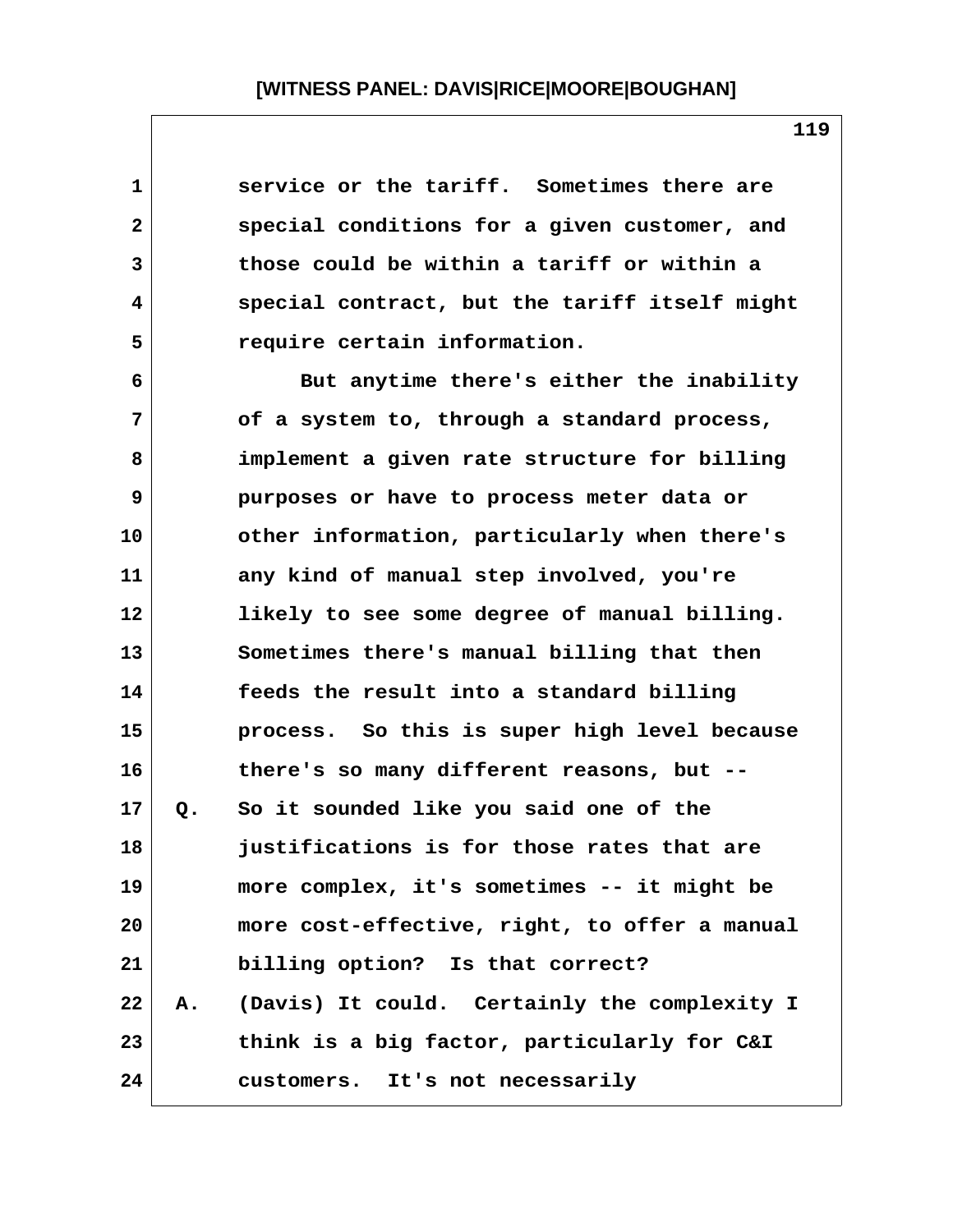**1 cost-effective. Sometimes that's the only 2 way to implement it. 3 For example, in New Hampshire, we have 4 backup service for customers who either are 5 generated or have generation. And there are 6 some parameters that have to be captured 7 perhaps. We have to actually, for example, 8 print a report, you know, evaluate data, and 9 then input the results and send the key 10 information that's required by the billing 11 system to then process that for whatever the 12 appropriate billing system is. 13 Q. And so if we look at -- oh, sorry. 14 A. (David) Go ahead. Yeah. 15 Q. If we look at Exhibit 13 again, Bates Page 26 16 through 27, the Company provides a price, 17 more or less, for a number of customers that 18 are manually billed in New Hampshire. I 19 think that's 52 -- no, it's 63 accounts that 20 are manually billed in the Company's large 21 power billing system each month; is that 22 correct? 23 A. (Davis) That's correct. 24 Q. And it says that it takes one full-time**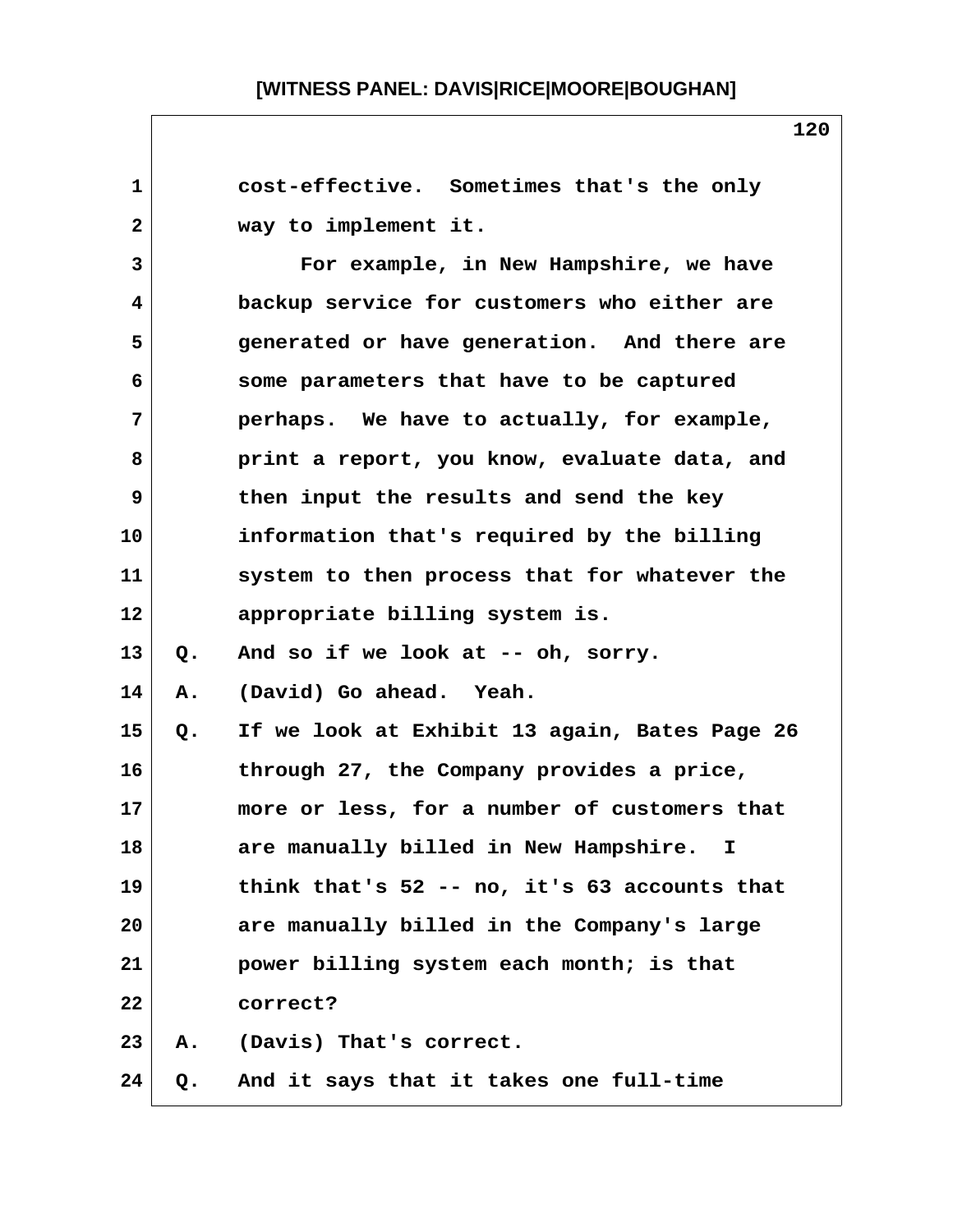| $\mathbf{1}$ |    | employee approximately 10 hours a month, with  |
|--------------|----|------------------------------------------------|
| $\mathbf{2}$ |    | a fully loaded rate of \$52 an hour,           |
| 3            |    | approximately, to handle existing manually     |
| 4            |    | billed accounts. So that's the 63 manually     |
| 5            |    | billed accounts; is that correct?              |
| 6            | Α. | (Davis) Yes. These are, I think, legacy        |
| 7            |    | accounts. I mean, it's not growing. It's a     |
| 8            |    | pretty static, fixed number of accounts. But   |
| 9            |    | that's what it says, yes.                      |
| 10           | Q. | So by my law school math again, if you can     |
| 11           |    | trust me on that one, 10 hours a month at \$52 |
| 12           |    | an hour-ish means I think that it's about      |
| 13           |    | \$6,000 annually to bill those 63 accounts in  |
| 14           |    | aggregate; is that correct? Manually.          |
| 15           | Α. | (Davis) Yeah, if you multiply that out for     |
| 16           |    | the operating expense, that looks right. I     |
| 17           |    | right, there's probably work that was done     |
| 18           |    | behind that to set it up and implement it.     |
| 19           |    | And it depends -- this is an old system. So    |
| 20           |    | yeah. But that's correct -- or that's --       |
| 21           |    | I'll accept your math. How's that?             |
| 22           | Q. | Awesome. Does the Company have a sense of      |
| 23           |    | how many high-demand draw charging sites it    |
| 24           |    | has in its territory that would be eligible    |

 $\mathsf{l}$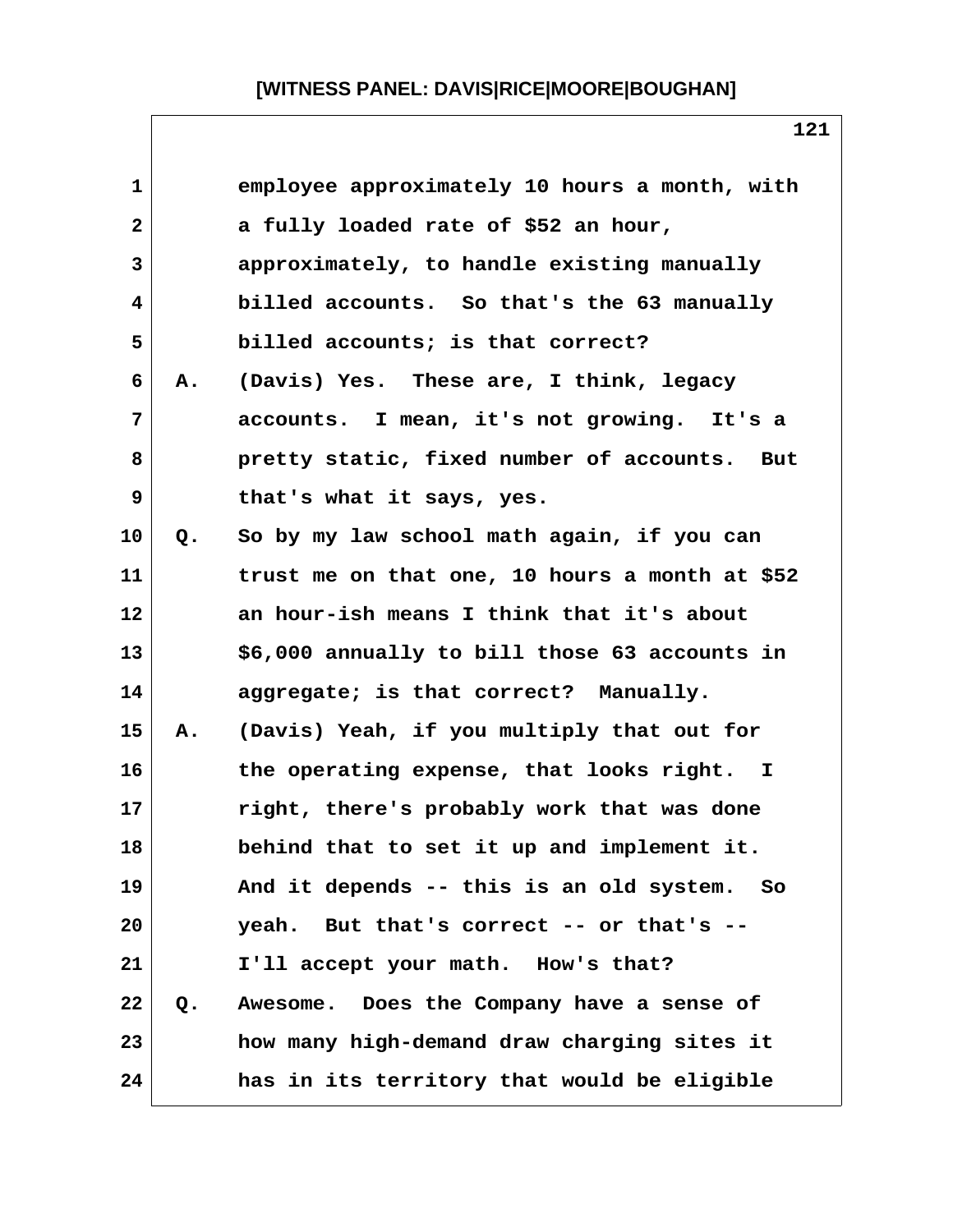| $\mathbf{1}$    |    | for a rate, let's say if the Company were      |
|-----------------|----|------------------------------------------------|
| $\mathbf{2}$    |    | hypothetically to adopt a high-demand draw     |
| 3               |    | time-of-use rate?                              |
| $\overline{4}$  | Α. | (Davis) Well, Mr. Boughan can add to this.     |
| 5               |    | But there's certainly in New Hampshire, if     |
| 6               |    | that's what you're referring to, you know, an  |
| 7               |    | expectation that there would be a relatively   |
| 8               |    | small number of accounts who would initially   |
| 9               |    | be enrolled. So I don't know the actual        |
| 10              |    | number or what number to give you. But         |
| 11              |    | $y$ eah --                                     |
| 12 <sub>2</sub> | Q. | And so maybe I can direct you to Exhibit 13,   |
| 13              |    | Bates Page 23, where the Company provided, on  |
| 14              |    | request, the known high-demand draw chargers   |
| 15              |    | within its service territory.                  |
| 16              | А. | (Davis) Oh, sure. Yeah. So for existing        |
| 17              |    | accounts, that's right. And this is a mix of   |
| 18              |    | charging stations that are either a            |
| 19              |    | standard-alone, separately metered, and their  |
| 20              |    | own individual accounts, or charging stations  |
| 21              |    | that are part of an overall customer service   |
| 22              |    | load.                                          |
| 23              |    | Q. And so that is approximately nine customers |
| 24              |    | or so?                                         |
|                 |    |                                                |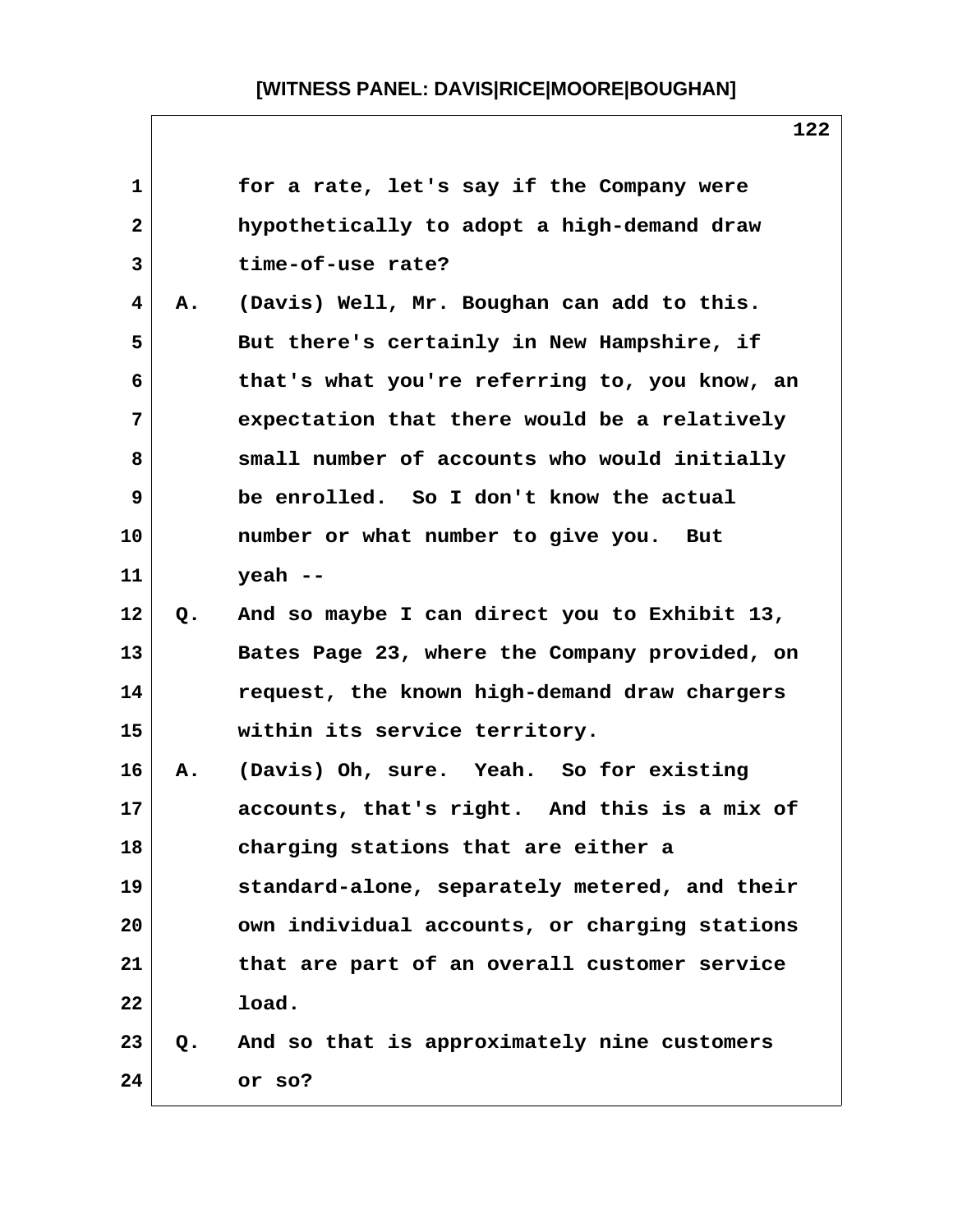| 1               | Α.                     | (Davis) We list nine stations. That's         |
|-----------------|------------------------|-----------------------------------------------|
| $\mathbf{2}$    |                        | correct.                                      |
| $\mathbf{3}$    | Q.                     | And if we were to ask the same question       |
| $\overline{4}$  |                        | regarding low-demand draw customers, would    |
| 5               |                        | you be able to provide some approximation for |
| 6               |                        | that?                                         |
| $7\phantom{.}$  | <b>A.</b>              | (Davis) I don't have that. But I just want    |
| 8               |                        | to clarify, when you say "low demand," it's   |
| 9               |                        | pretty much residential, small C&I, for       |
| 10              |                        | example.                                      |
| 11              | $Q_{\bullet}$          | Yeah. Exactly.                                |
| 12 <sub>2</sub> | A.                     | (Davis) Yeah. I don't know --                 |
| 13              | Q.                     | Would it --                                   |
| 14              | Α.                     | (Davis) I don't know whether my colleagues    |
| 15              |                        | have $a -$                                    |
| 16              | $\mathbf{A}_{\bullet}$ | (Rice) Yeah. I mean, I think, you know, we    |
| 17              |                        | testified that the rate designs that have     |
| 18              |                        | been proposed for that customer group may not |
| 19              |                        | result in high enrollment. So we don't --     |
| 20              |                        | Eversource doesn't offer a separately-metered |
| 21              |                        | EV time-of-use rate a day. We've said we're   |
| 22              |                        | concerned that if we were to do so, we        |
| 23              |                        | wouldn't necessarily have a high volume of    |
| 24              |                        | customers. Even if there are a high volume    |

 $\mathsf{l}$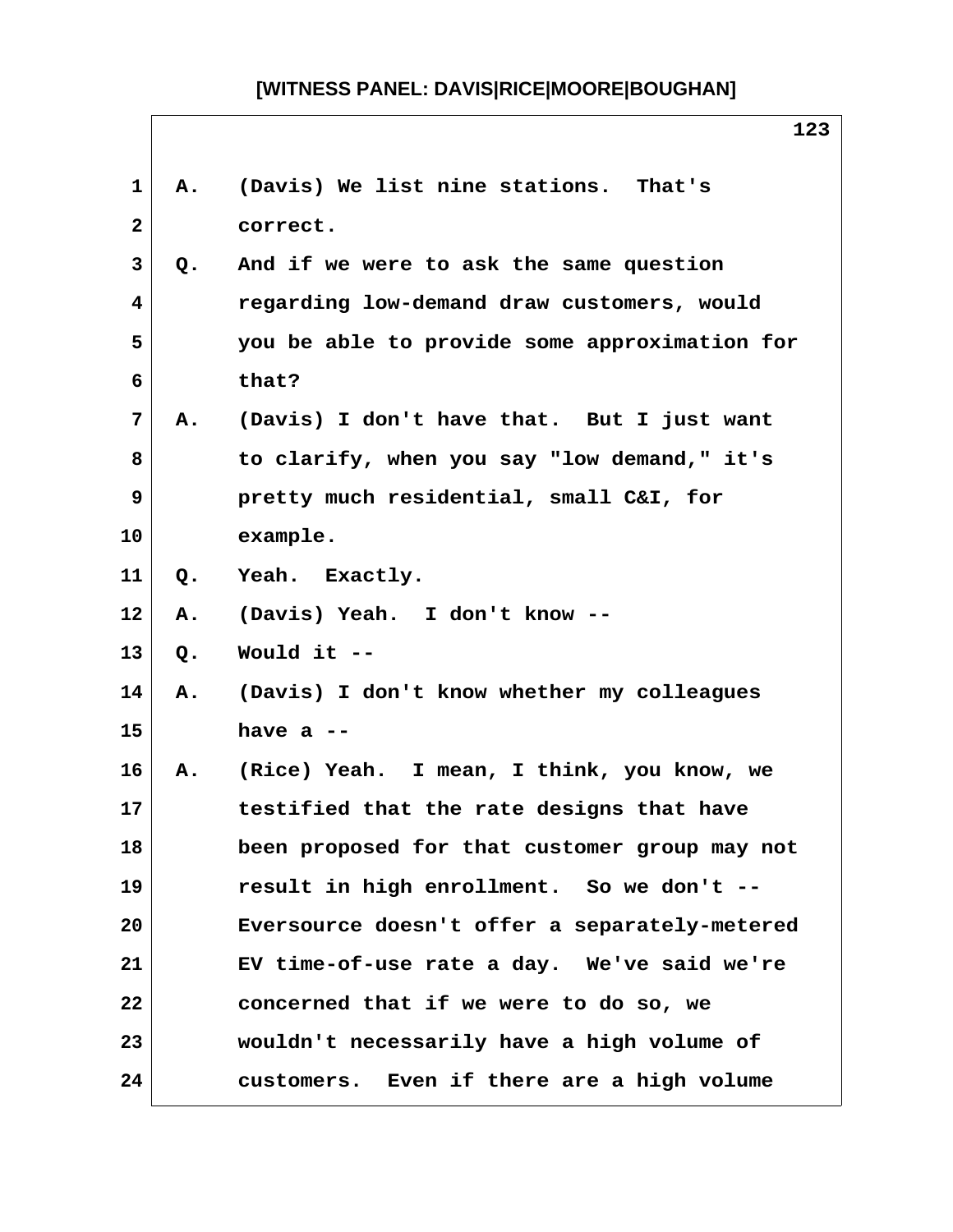| 1            |    | of customers that have EVs in Eversource's    |
|--------------|----|-----------------------------------------------|
| $\mathbf{2}$ |    | territory, we don't know what percentage of   |
| 3            |    | those would be likely to enroll in a          |
| 4            |    | low-demand draw rate for their home or        |
| 5            |    | business charging.                            |
| 6            | Q. | And so that sounds like a scenario which is a |
| 7            |    | bit like the one described for the large      |
| 8            |    | business customers with the complex rates,    |
| 9            |    | where the Company could conceivably manually  |
| 10           |    | bill, as long as it's not a rate that grows   |
| 11           |    | to a scale of let's say 10,000 customers or   |
| 12           |    | something like that. Is that correct?         |
| 13           | Α. | (Rice) I mean, it's feasible. It's not -- we  |
| 14           |    | wouldn't recommend it.                        |
| 15           | Q. | Though that manual billing for the 62         |
| 16           |    | customers that you currently have costs about |
| 17           |    | \$6,000 a year, and the estimate that you     |
| 18           |    | provided for full overhaul of the billing     |
| 19           |    | system is about \$9 million a year; is that   |
| 20           |    | correct?                                      |
| 21           | Α. | (Rice) Well, so --                            |
| 22           | Q. | Not a year. Nine million total. Sorry.        |
| 23           | Α. | (Rice) I mean, sure, that's the math. But we  |
| 24           |    | wouldn't recommend manual billing as a        |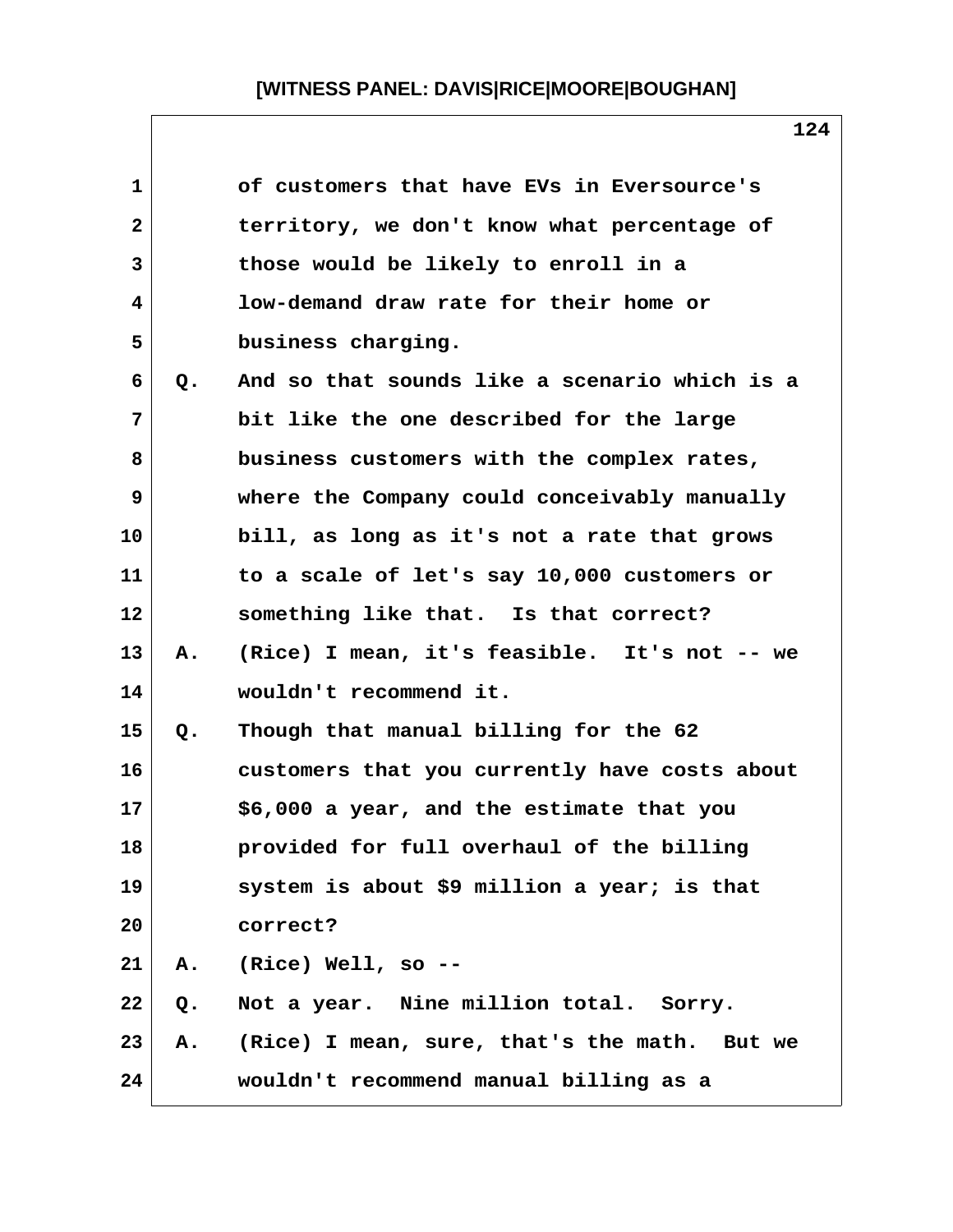| 1            | solution. I think the customers that we're    |
|--------------|-----------------------------------------------|
| $\mathbf{2}$ | manually billing right now, Mr. Davis         |
| 3            | indicated we're doing that because we         |
| 4            | actually don't really have another option.    |
| 5            | That number of customers also isn't growing.  |
| 6            | So if we were expecting those types of        |
| 7            | service into those types of rates to grow, we |
| 8            | would probably reconsider.                    |
| 9            | And there are drawbacks with manual           |
| 10           | billing. For starters, you're doing it --     |
| 11           | humans are doing it, and humans can make      |
| 12           | mistakes. So that can become kind of a        |
| 13           | source of customer dissatisfaction. I mean,   |
| 14           | you're also not -- I mean, we wouldn't expect |
| 15           | that we'd be able to justify hiring           |
| 16           | additional staff to do these permanent -- you |
| 17           | know, making permanent hires to do this work. |
| 18           | So, really, you'd be pulling resources from   |
| 19           | your existing pool and ultimately taking work |
| 20           | away from other productive uses of those      |
| 21           | personnel.                                    |
| 22           | Another big one is when we manually           |
| 23           | bill, the customer loses a lot of             |
| 24           | functionality. They can't view their bill     |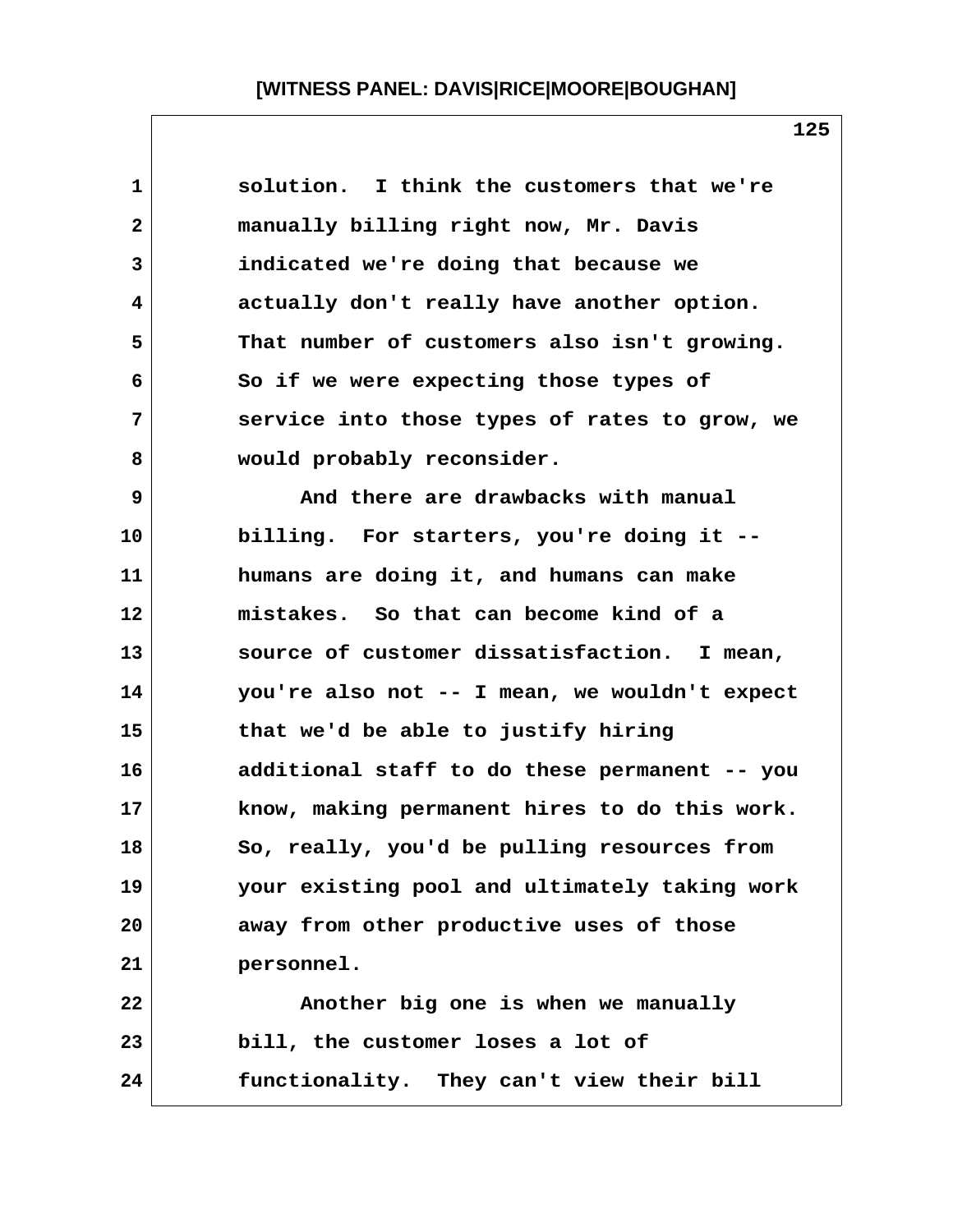**1 online, for example. So it detracts from the 2 customer experience. 3 And I think the last big one is, I mean, 4 if we think that customer enrollment is going 5 to be so low that manual billing can be a 6 solution, I think that would prompt 7 Eversource to challenge itself and consider, 8 you know, is this the best option to put 9 forward to customers. Because I think, as 10 you indicated, you know, and Eversource 11 hopes, that if we were to offer an EV 12 time-of-use rate, that adoption would grow 13 with the EV market. So we would want to be 14 putting forward solutions that are going to 15 provide value to customers that they're going 16 to want to enroll in, in growing numbers. 17 Q. And so we've seen the nine or so high-demand 18 draw charging stations. But if I were to 19 kind of try to find an upper bounds for what 20 low-demand draw customers might be interested 21 in participating in, in a TOU rate, to 22 understand if manual billing was maybe a 23 near-term opportunity until the full overhaul 24 of the Company system happens five to six**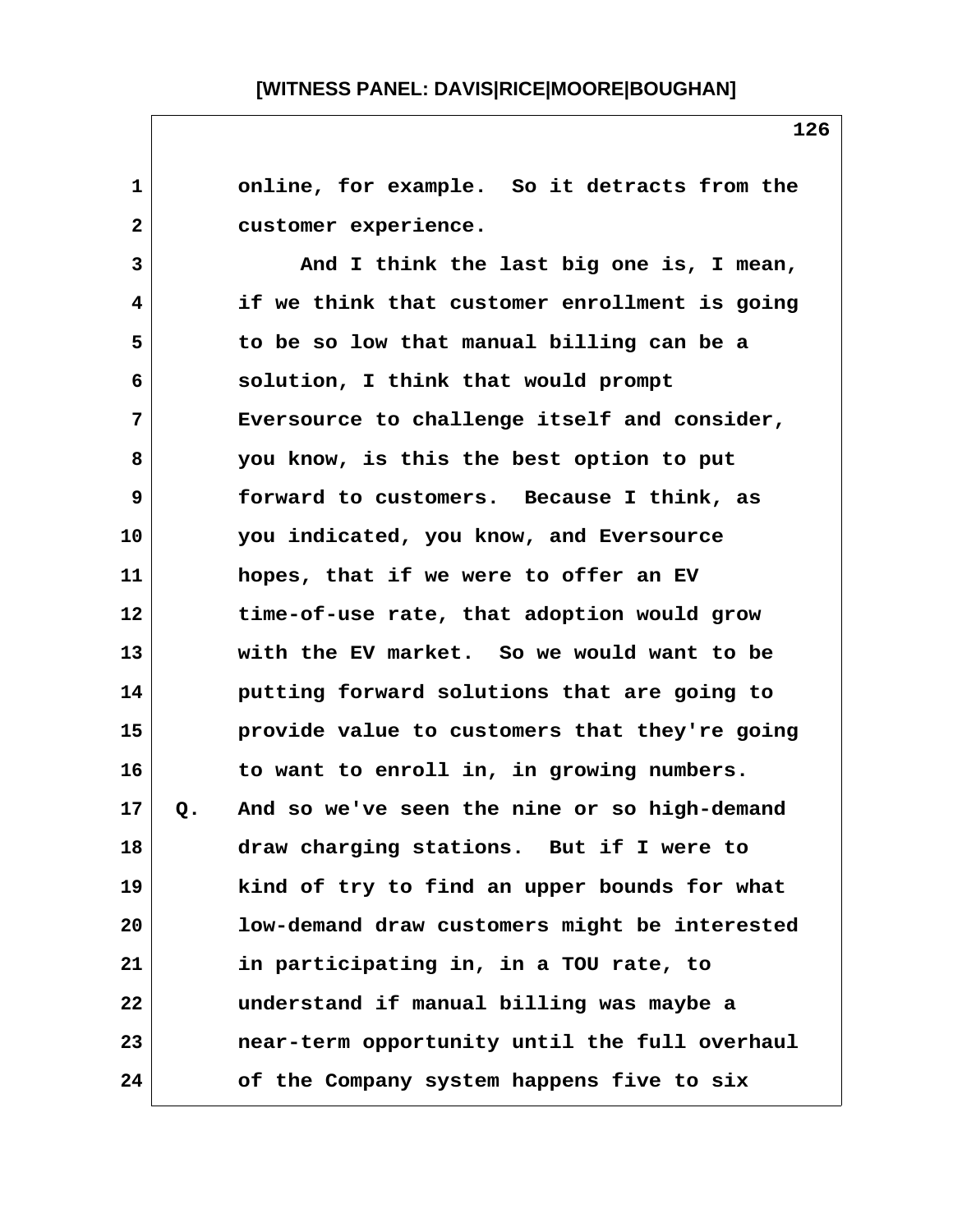| $\mathbf 1$  |    | years from now, what kind of numbers would I  |
|--------------|----|-----------------------------------------------|
| $\mathbf{2}$ |    | find relative to your proposed enrollment for |
| 3            |    | your load management proposal?                |
| 4            | Α. | (Rice) So we've -- you know, we provided an   |
| 5            |    | estimate that we're optimistic that we would  |
| 6            |    | be able to enroll maybe 200 customers per     |
| 7            |    | year, reach 1,000 customers within five       |
| 8            |    | years. And that's an estimate. That's our     |
| 9            |    | projection. And again, we assume this         |
| 10           |    | because we, you know, view what we're able to |
| 11           |    | offer through load management as a much more  |
| $12 \,$      |    | customer-friendly and compelling option that  |
| 13           |    | customers would be more likely to enroll in.  |
| 14           |    | Not all, of course, but more than I think we  |
| 15           |    | would presently feel might enroll in a        |
| 16           |    | separately-metered EV time-of-use rate with   |
| 17           |    | the rate structures that's been presented in  |
| 18           |    | this docket. So, I mean, if you're            |
| 19           |    | suggesting that that's an upper bound for an  |
| 20           |    | EV time-of-use rate, I would very much        |
| 21           |    | disagree.                                     |
| 22           | Q. | Thank you. That's helpful.                    |
| 23           |    | So now I'm going to move to                   |
| 24           |    | your proposed -- we've already discussed a    |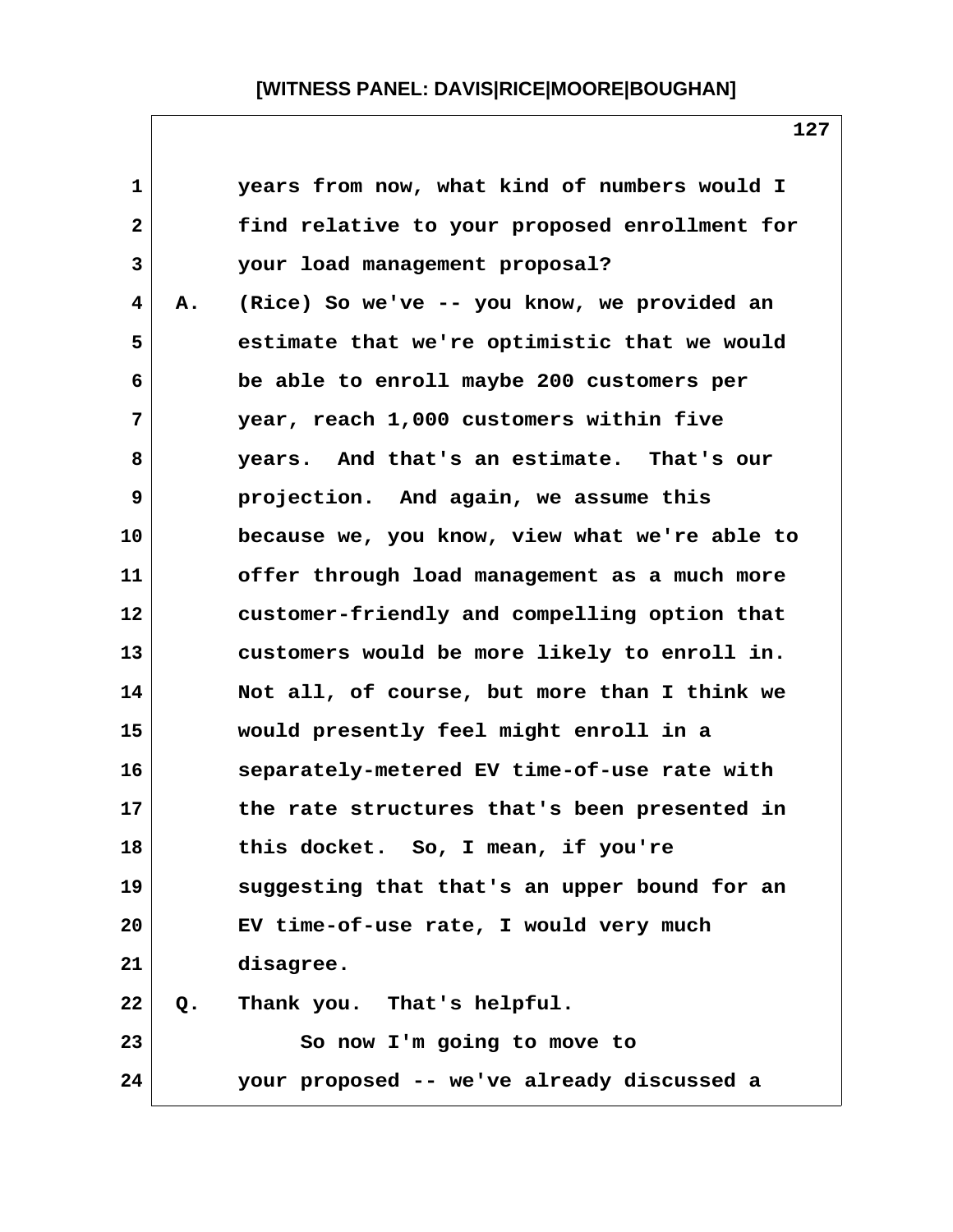| 1               |    | bit your proposed load management program.     |
|-----------------|----|------------------------------------------------|
| 2               |    | So if we go to Exhibit 4, Bates 5, would       |
| 3               |    | I be accurate to say that the Company views    |
| 4               |    | load management programs as offering           |
| 5               |    | incentives to a relatively small number of     |
| 6               |    | current EV customers without making large,     |
| 7               |    | fixed investments to modify the enterprise IT  |
| 8               |    | systems, and that's a benefit to the Company?  |
| 9               |    | Is that correct?                               |
| 10              | Α. | (Rice) That's correct, yeah. We can -- we      |
| 11              |    | feel it's an option that we can launch in a    |
| 12              |    | much shorter period of time, and it doesn't    |
| 13              |    | utilize the existing enterprise systems that   |
| 14              |    | we use for billing. They would have to be      |
| 15              |    | modified.                                      |
| 16              | Q. | And that seems to be a similar benefit of      |
| 17 <sub>2</sub> |    | manual billing to me. Is that correct or       |
| 18              | Α. | (Rice) I mean, there still would be system     |
| 19              |    | modifications for a new rate structure.<br>Mr. |
| 20              |    | Moore or Mr. Dennis -- excuse me -- Mr. Moore  |
| 21              |    | and Mr. Davis -- I mean, we'd still need a     |
| 22              |    | new service plan for a new rate. There would   |
| 23              |    | still be work.                                 |
| 24              | Q. | Okay. That's fair.                             |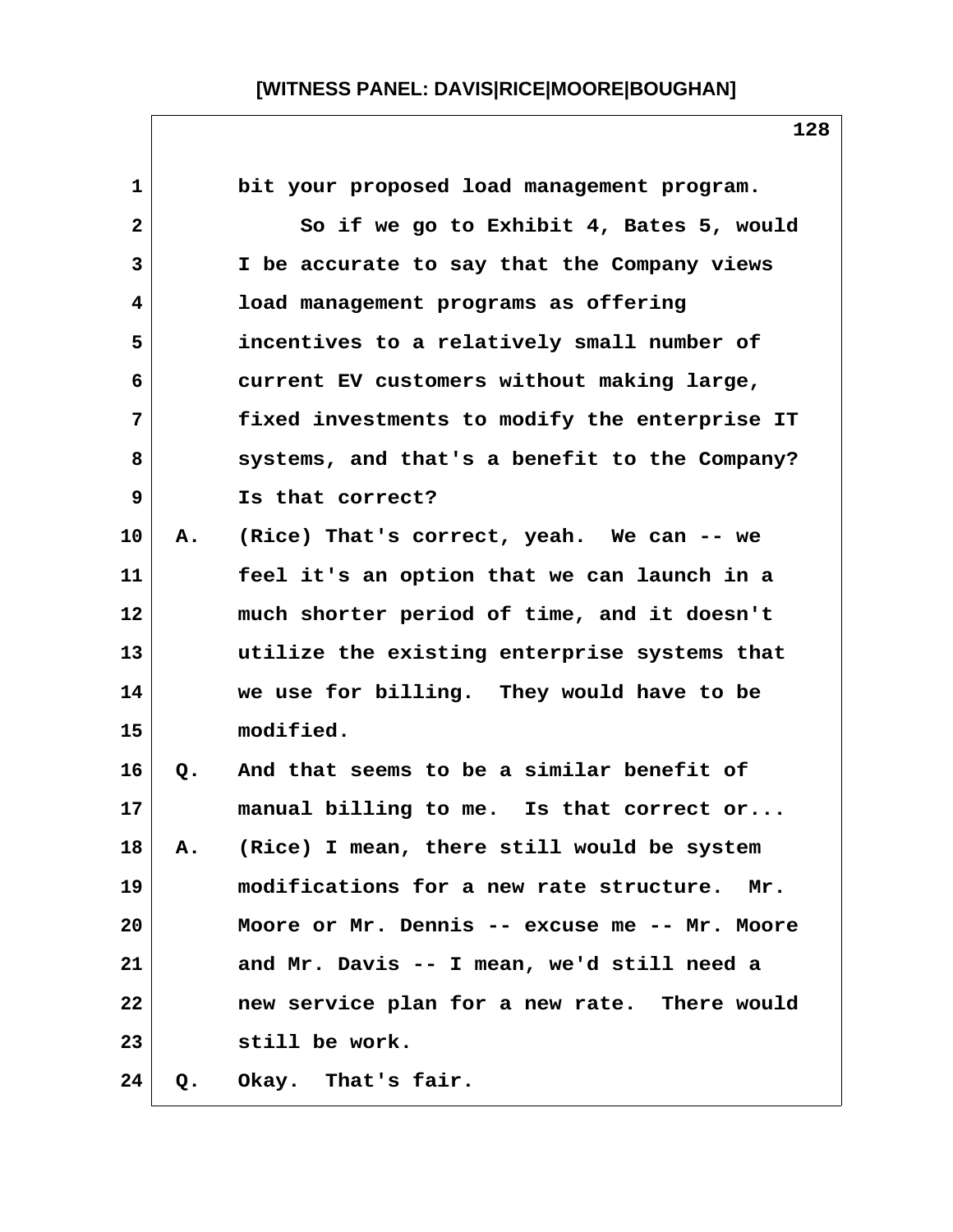| $\mathbf{1}$ |    | All right. Now if I could ask you to          |
|--------------|----|-----------------------------------------------|
| $\mathbf{2}$ |    | turn to Exhibit 6 at Lines 8 through 12.      |
| 3            |    | Exhibit 6.                                    |
| 4            |    | [connectivity issue]                          |
| 5            | Α. | (Rice) The page number again?                 |
| 6            | Q. | Just give me just a moment. No, I think I     |
| 7            |    | have the wrong exhibit number here. That is   |
| 8            |    | probably Exhibit 4. I'm going to guess it's   |
| 9            |    | Page 6 at Lines 8 through 12, where okay.     |
| 10           |    | Yeah. So that is the right spot. Exhibit 4,   |
| 11           |    | Page 6, Lines 8 through 12, where there is an |
| 12           |    | almost direct quote of a paragraph from the   |
| 13           |    | order preceding this proceeding. And that's   |
| 14           |    | Order No. 26,394, at Page 8. And the Company  |
| 15           |    | quotes almost directly, that the Commission   |
| 16           |    | also found that load managements offerings    |
| 17           |    | may provide near-term ratepayer benefits      |
| 18           |    | without installation of metering              |
| 19           |    | infrastructure and other associated upgrades. |
| 20           |    | For that reason, it found that load           |
| 21           |    | management techniques may be an appropriate   |
| 22           |    | strategy for EV rate design. Is that          |
| 23           |    | correct?                                      |
| 24           |    | [Court Reporter interrupts.]                  |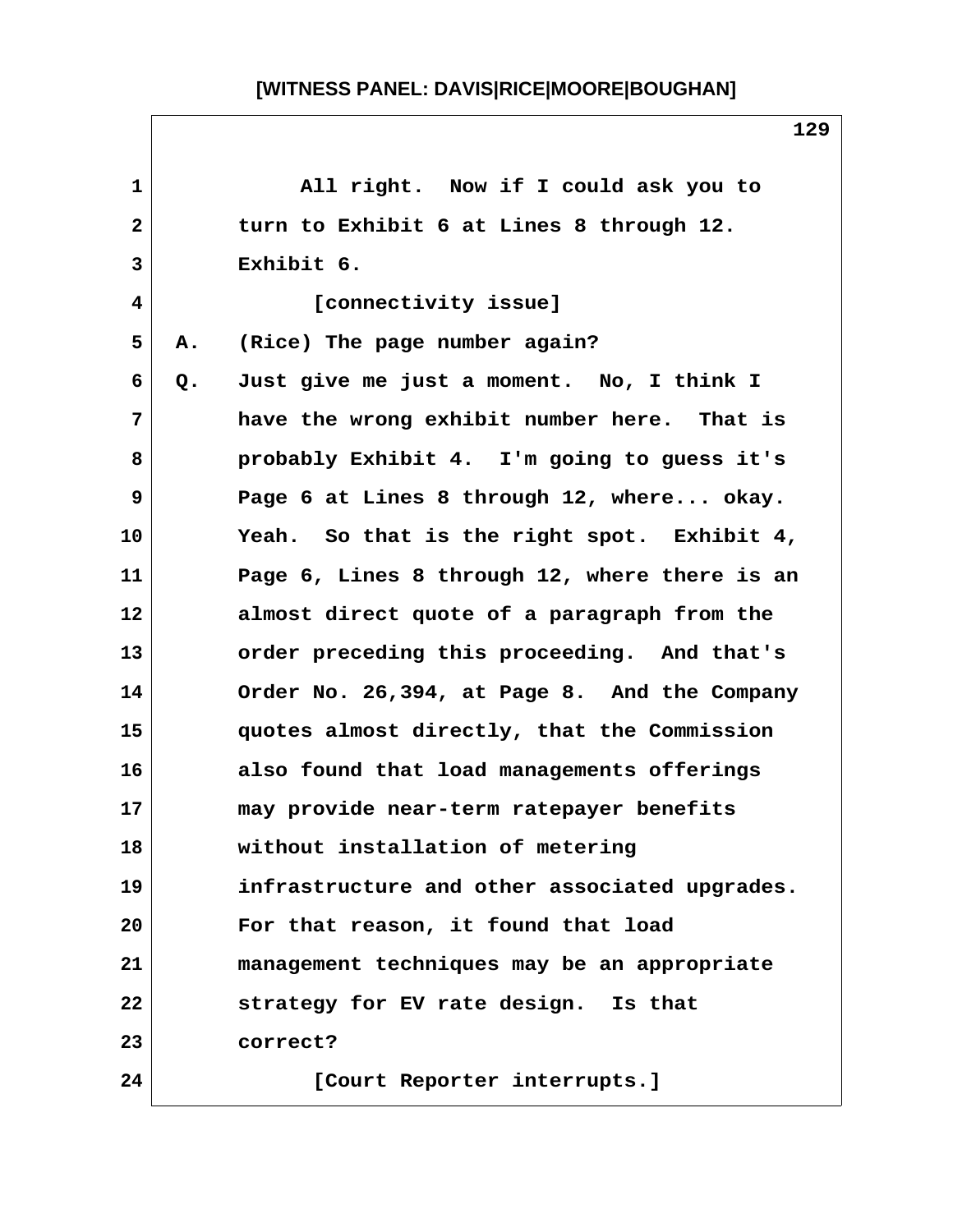**1 A. (Rice) Yes. 2 Q. And if I were to turn to that order, is there 3 another clause that goes after "may be an 4 appropriate strategy for EV rate design"? 5 A. (Rice) Let me turn to the order myself. 6 Q. Sure. 7 A. (Rice) Yes. So on Page 8 of Order 26,394, it 8 also states that the Commission finds that 9 load management techniques may be an 10 appropriate strategy for electric vehicle 11 rate design, "especially when offered in 12 conjunction with EV time-of-use rate 13 offerings." 14 Q. Okay. Thank you. 15 And moving to Bates Page 12, there's 16 discussion of how Eversource's proposal 17 leverages existing demand management 18 capabilities and builds upon successful 19 demand response programs that have been 20 implemented in Massachusetts and Connecticut. 21 So there's some mention in that section of 22 customer incentives.** 23 But can you tell me, at least in **24 Massachusetts and Connecticut, does the**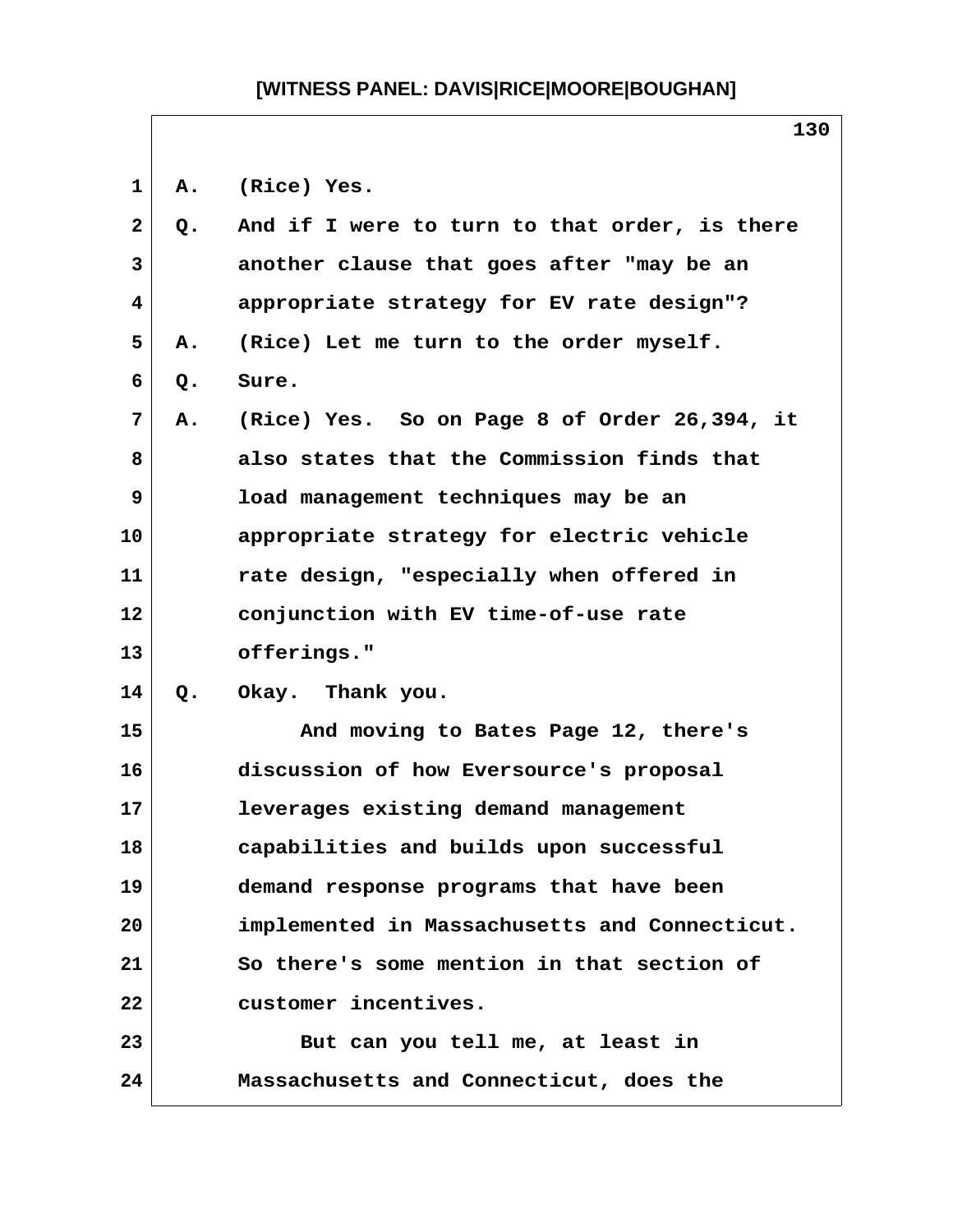| $\mathbf{1}$ |       | Company earn a performance incentive on those |
|--------------|-------|-----------------------------------------------|
| $\mathbf{2}$ |       | programs?                                     |
| 3            | А.    | (Rice) My understanding is we do.             |
| 4            | Q.    | And but under the Company's proposal here, it |
| 5            |       | has not proposed to earn a performance        |
| 6            |       | incentive on those programs; is that correct? |
| 7            | Α.    | (Rice) That's correct.                        |
| 8            | $Q$ . | If the Commission were to approve the load    |
| 9            |       | control program proposed in this proceeding   |
| 10           |       | as a complement to time-of-use rate offering, |
| 11           |       | would the Company commit to a future for that |
| 12           |       | program that does not include a utility       |
| 13           |       | performance incentive?                        |
| 14           | Α.    | (Rice) I mean, no, I can't commit to anything |
| 15           |       | here right now. I mean, I think the Company   |
| 16           |       | would evaluate the implementation of the load |
| 17           |       | management program. It would learn from       |
| 18           |       | that. If there were opportunities to expand   |
| 19           |       | it, to refine it in the future, and we felt   |
| 20           |       | that it was appropriate and it was in the     |
| 21           |       | interest of customers to, you know, also      |
| 22           |       | include a performance incentive to incent the |
| 23           |       | Company in its management of future programs, |
| 24           |       | I wouldn't want to -- I don't think I could   |

 $\mathsf{l}$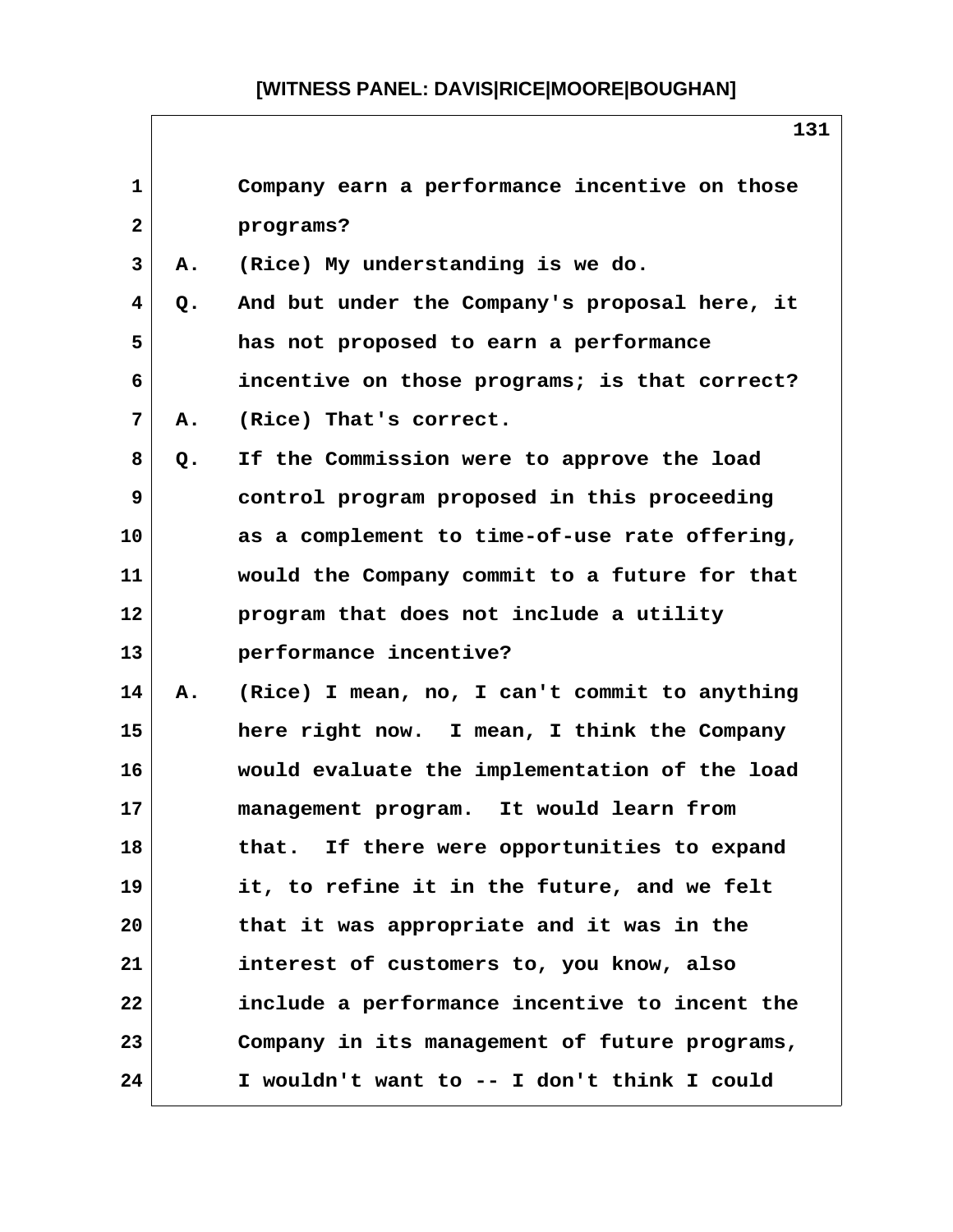| $\mathbf{1}$   |    | commit today that we wouldn't evaluate that.  |
|----------------|----|-----------------------------------------------|
| $\mathbf{2}$   | Q. | Okay. That's fair.                            |
| 3              |    | Can you tell me about the programs? And       |
| 4              |    | specifically, can you tell me which peaks     |
| 5              |    | those programs target, the load management    |
| 6              |    | programs?                                     |
| $\overline{7}$ | Α. | (Rice) I can't speak to all of the load       |
| 8              |    | management programs. I'm doing my best to     |
| 9              |    | assume Mr. Goldman's prior testimony. But I   |
| 10             |    | know in -- you know, I think there's general  |
| 11             |    | overlap with the peaks that are addressed     |
| 12             |    | through a time-of-use rate design. And to     |
| 13             |    | the extent that price signals in a            |
| 14             |    | time-of-use rate design are intended to       |
| 15             |    | encourage customers to shift charging         |
| 16             |    | activity away from certain peak periods,      |
| 17             |    | those frequently overlap with, significantly, |
| 18             |    | with the peak periods that we might target    |
| 19             |    | through a load management program.            |
| 20             |    | One of the advantages, though, of a load      |
| 21             |    | management program is it does provide kind of |
| 22             |    | the flexibility to target different peaks.    |
| 23             |    | We think that's kind of interesting with EVs, |
| 24             |    | particularly as EV adoption grows. We've      |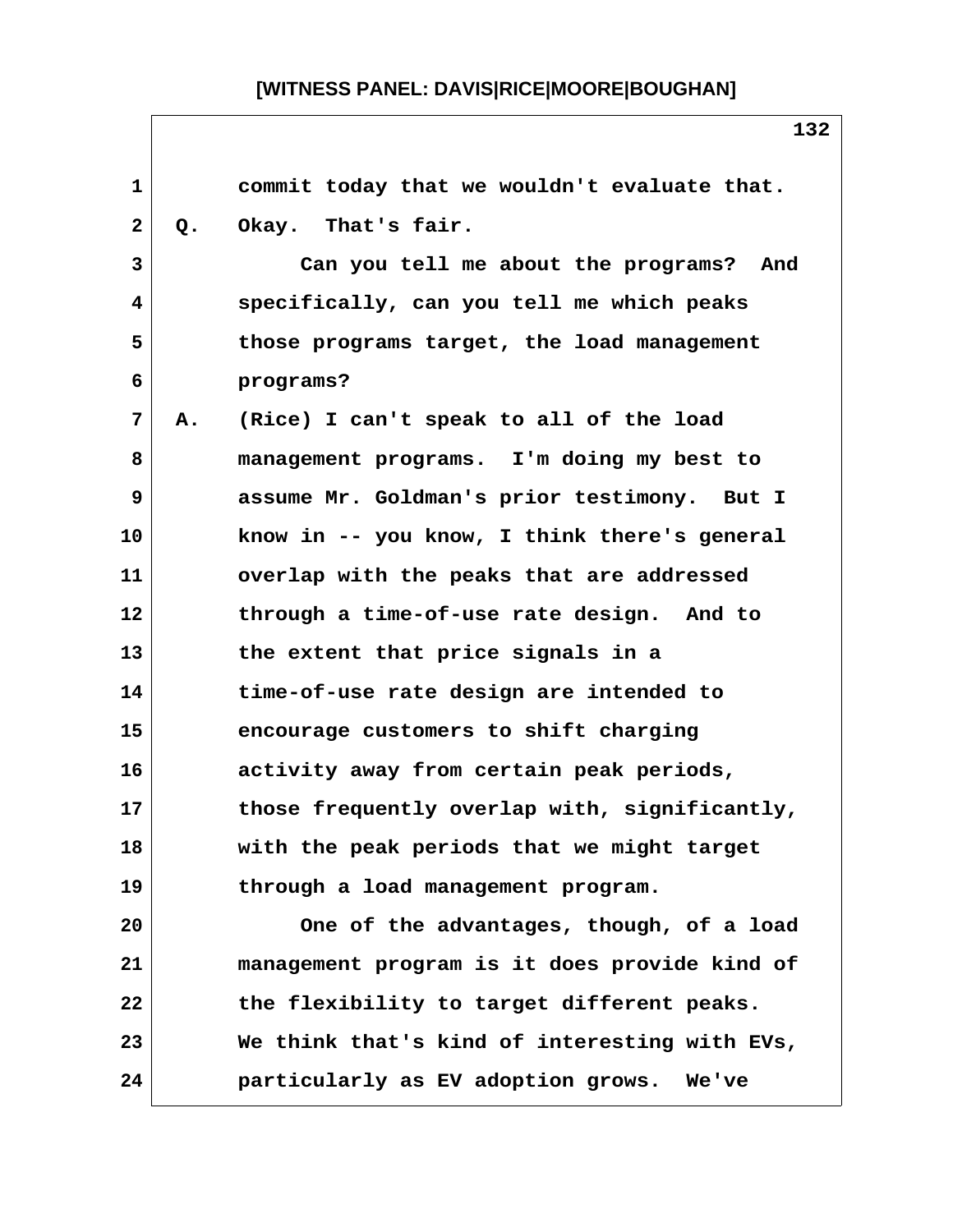| 1            |    | seen in other markets you have instances of   |
|--------------|----|-----------------------------------------------|
| $\mathbf{2}$ |    | pocket load growth. With that potential       |
| 3            |    | scenario, you have maybe an affluent          |
| 4            |    | community where adoption of EVs is higher.    |
| 5            |    | Everybody on the street goes out and buys a   |
| 6            |    | Tesla. You can start having local peaks on    |
| 7            |    | parts of the system, and load management is   |
| 8            |    | an interesting tool to address that. You      |
| 9            |    | know, you can start staggering the periods in |
| 10           |    | which you're targeting individual customers   |
| 11           |    | so that you don't have a scenario where       |
| 12           |    | everybody on the street who has an EV         |
| 13           |    | programs their charger to turn on at 8 p.m.,  |
| 14           |    | and then you have a timer peak at that hour.  |
| 15           |    | Load management provides you kind of a tool   |
| 16           |    | kit to stagger that peak and mitigate the     |
| 17           |    | potential for a load peak.                    |
| 18           | Q. | So you mentioned the sort of circuit-specific |
| 19           |    | targeting, where a whole neighborhood goes    |
| 20           |    | out and gets electric vehicles. Does the      |
| 21           |    | Company currently offer that capability       |
| 22           |    | anywhere?                                     |
| 23           | Α. | (Rice) Yeah, I don't know. I couldn't say if  |
| 24           |    | we're specifically doing that today. We're    |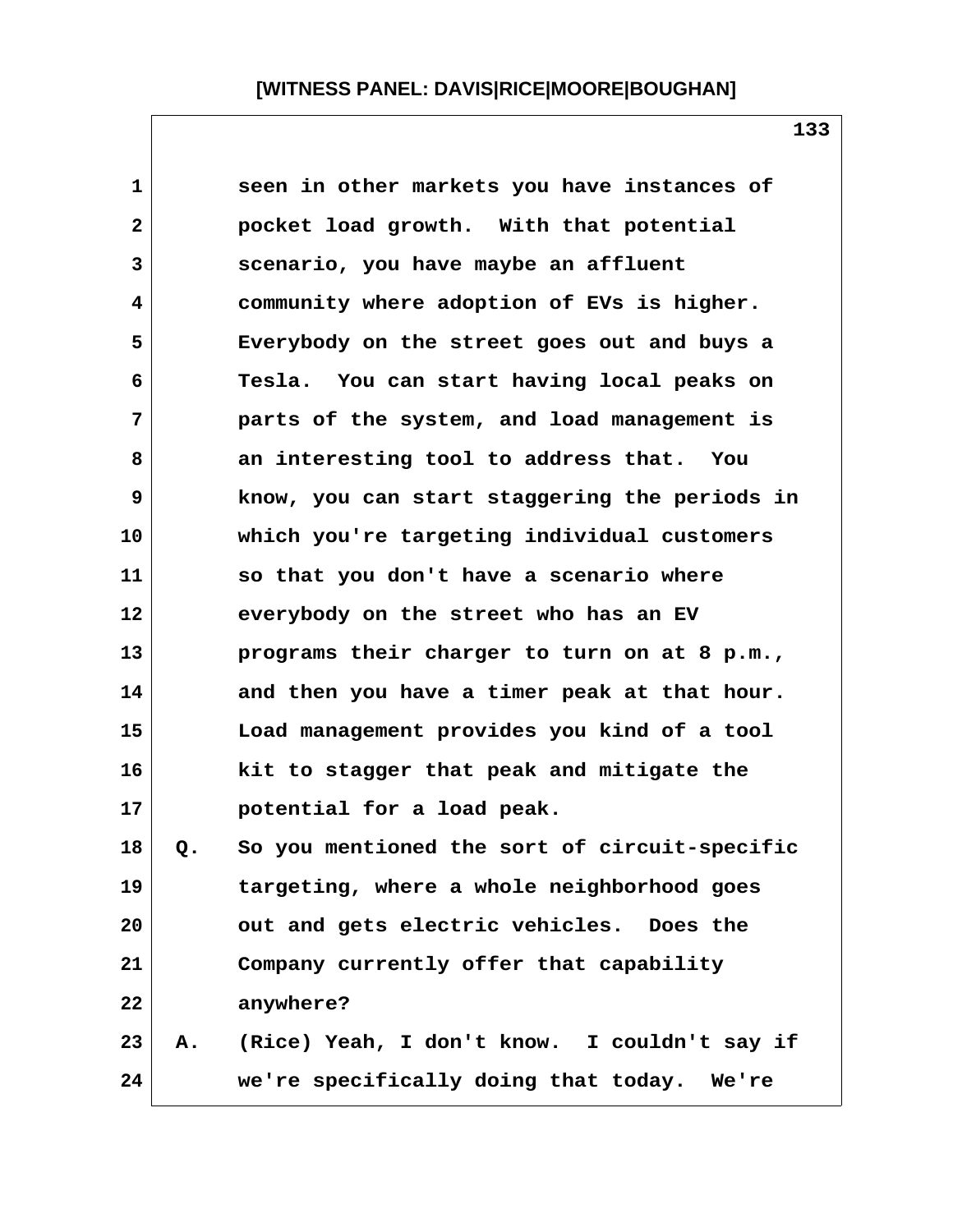| 1            |       | definitely trying -- our goal is to develop   |
|--------------|-------|-----------------------------------------------|
| $\mathbf{2}$ |       | distributed energy resource management        |
| 3            |       | systems that have that capability. And we     |
| 4            |       | think it could be an opportunity that we want |
| 5            |       | to be able to pursue in the future. But I     |
| 6            |       | couldn't say that we're doing it today. And   |
| 7            |       | I also wouldn't say that we'd intend that     |
| 8            |       | type of activity would necessarily occur      |
| 9            |       | right out of the gate if we were to try to    |
| 10           |       | launch a managed charging program in New      |
| 11           |       | Hampshire as well.                            |
| 12           | $Q$ . | Yeah, my understanding and recollection from  |
| 13           |       | some technical session discussions with the   |
| 14           |       | gentleman who's now moved on from Eversource  |
| 15           |       | was that the Company systems could offer      |
| 16           |       | that, but it would require some degree of     |
| 17           |       | additional investment. Does that ring a bell  |
| 18           |       | for you at all?                               |
| 19           | Α.    | (Rice) I mean, I wasn't involved in those     |
| 20           |       | specific discussions. But, I mean, it's       |
| 21           |       | possible.                                     |
| 22           | Q.    | Okay. How many peaks during the year would    |
| 23           |       | the load management offering target?          |
| 24           | Α.    | (Rice) I don't know, off the top of my head.  |

 $\mathsf{l}$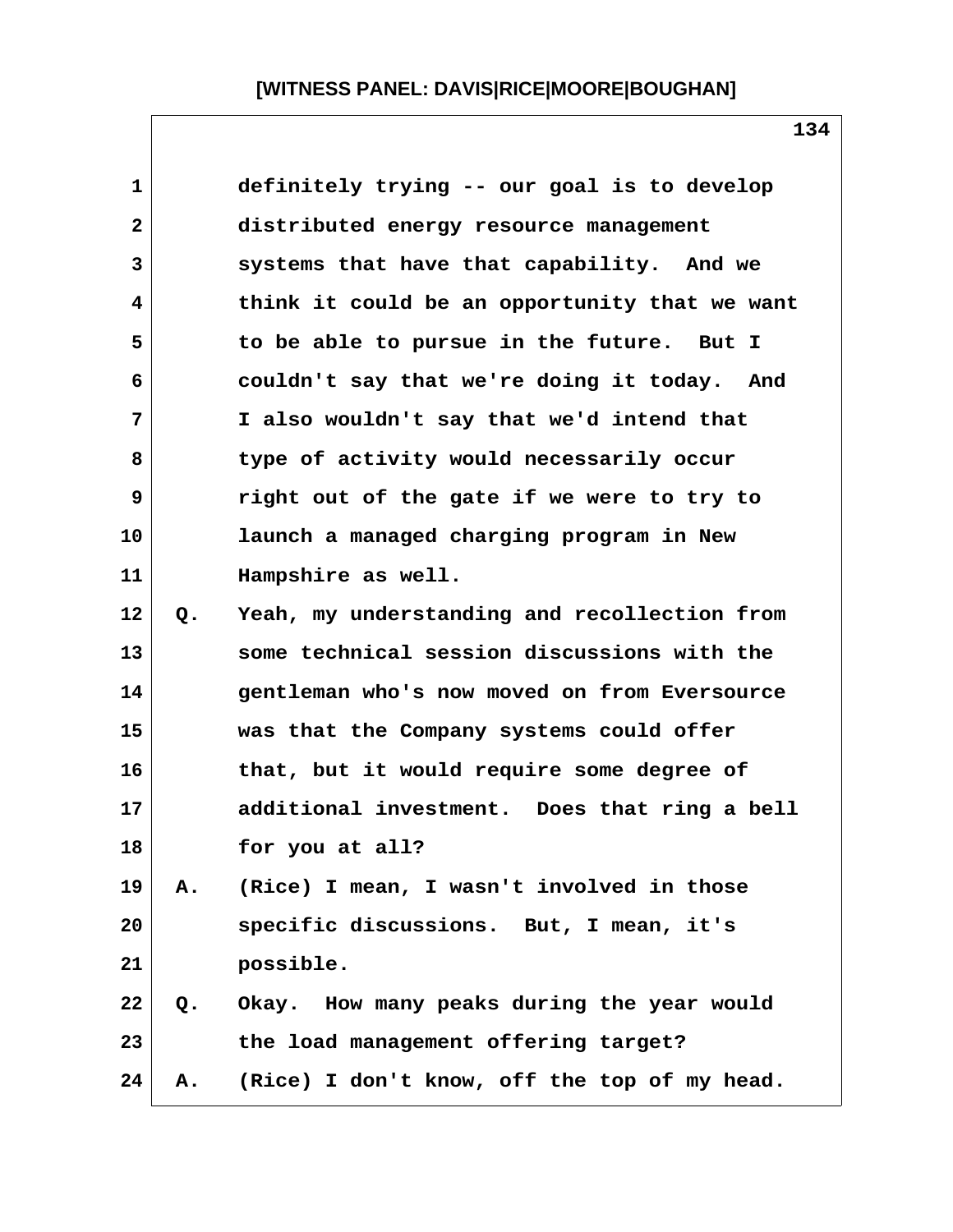| $\mathbf 1$     |       | I could comb through Mr. Goldman's previously |
|-----------------|-------|-----------------------------------------------|
| 2               |       | provided testimony to see if it's there,      |
| 3               |       | but                                           |
| 4               | $Q$ . | Would it be accurate to say, subject to       |
| 5               |       | check, that the load management program       |
| 6               |       | generally targets transmission system peaks,  |
| 7               |       | specifically the one CP of that peakiest day  |
| 8               |       | per year through which much of the costs are  |
| 9               |       | assigned for our transmission system rates to |
| 10              |       | customers through their distribution system   |
| 11              |       | utilities?                                    |
| 12              | Α.    | (Rice) That's absolutely a criteria. I don't  |
| 13              |       | think it's the only criteria. But as I said   |
| 14              |       | you know, we're looking at periods that       |
| 15              |       | certainly overlap with that one CP peak       |
| 16              |       | frequently.                                   |
| 17 <sub>2</sub> | Q.    | Right. And so is it possible that one         |
| 18              |       | benefit a time-of-use rate might have as      |
| 19              |       | compared to the load management offering is   |
| 20              |       | that an electric vehicle's load would be, at  |
| 21              |       | least in theory, shifted to off-peak hours    |
| 22              |       | every day as compared to the load management  |
| 23              |       | offering which is more limited? I think       |
| 24              |       | there are 20 calls in the testimony that are  |

 $\mathsf{l}$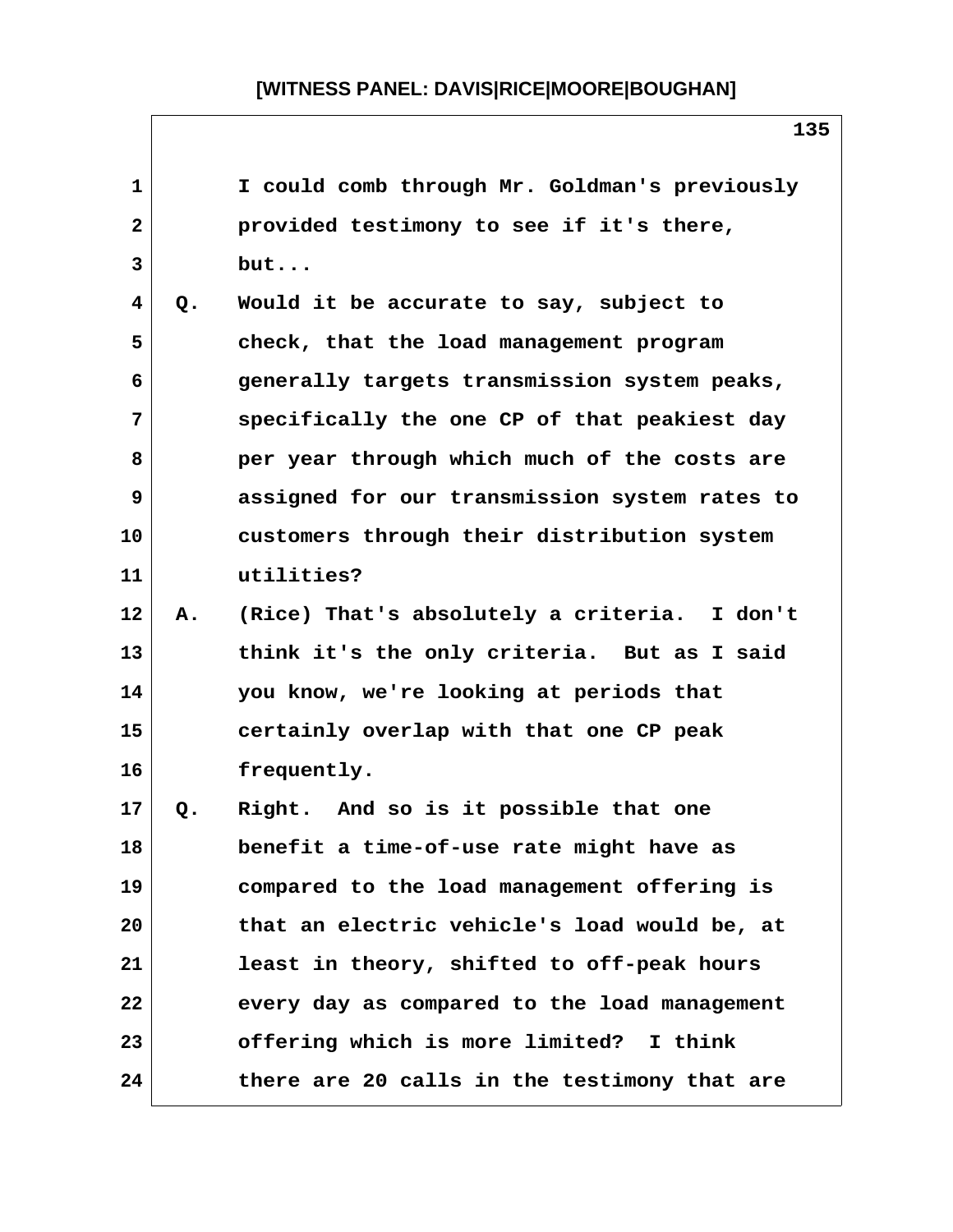| 1              |    | suggested, 20 calls a year. And many of them  |
|----------------|----|-----------------------------------------------|
| $\mathbf{2}$   |    | would be targeting the system peak, and then  |
| 3              |    | some I think are targeting other monthly      |
| 4              |    | peaks.                                        |
| 5              |    | Is that correct, the idea of 20 calls         |
| 6              |    | versus daily shifting of load away from peak? |
| $\overline{7}$ | Α. | (Rice) I mean, I haven't done any analysis to |
| 8              |    | compare the potential value of either         |
| 9              |    | approach, so I don't think I could confirm    |
| 10             |    | that.                                         |
| 11             | Q. | But you would agree that, intuitively, a      |
| 12             |    | time-of-use rate, in theory, shifts load away |
| 13             |    | from the peak every day, but the load         |
| 14             |    | management proposal would shift load away     |
| 15             |    | from the peak on just a few targeted dates    |
| 16             |    | that relate to the transmission system        |
| 17             |    | largely.                                      |
| 18             | Α. | (Rice) I mean, it's reasonable.<br>I mean,    |
| 19             |    | yeah, you describe kind of the scenario --    |
| 20             |    | I'm just trying to make sure I'm not missing  |
| 21             |    | anything that we previously said.             |
| 22             | Α. | (Davis) I just wanted -- this is Ed. I just   |
| 23             |    | wanted to note Bates 25 does talk a little    |
| 24             |    | bit about dispatching. And apparently         |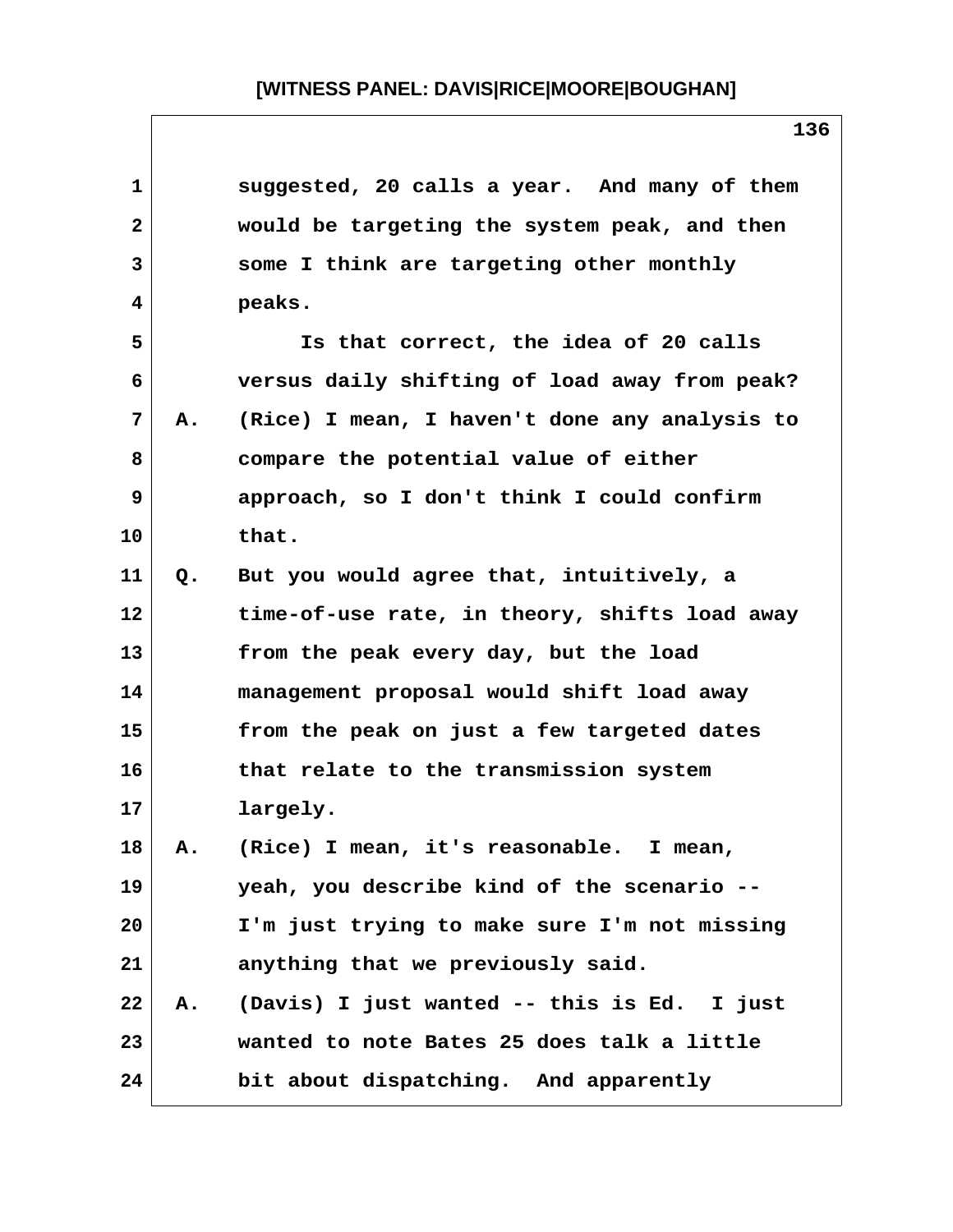| $\mathbf{1}$ |    | dispatching would be daily, every summer        |
|--------------|----|-------------------------------------------------|
| $\mathbf{2}$ |    | weekday, covering up to eight hours with some   |
| 3            |    | opt-out potential. So there's some              |
| 4            |    | information there about sort of the plans.      |
| 5            |    | And then the actual conduction of that plan     |
| 6            |    | would be probably circumstantial to what's      |
| 7            |    | happening in a given period.                    |
| 8            | Α. | (Rice) Thank you, Ed. I had it in mind, and     |
| 9            |    | that's what I was looking for --                |
| 10           | Α. | (Davis) It's not the 20 days. It's an           |
| 11           |    | opt-out of 20 percent, if that's -- but it's    |
| 12           |    | the daily summer weekday dispatch which I       |
| 13           |    | think is sort of a core part of that.           |
| 14           |    | Anyway, that's all. I just wanted to point      |
| 15           |    | that out.                                       |
| 16           | Q. | That's very helpful. I misrecalled that 20      |
| 17           |    | figure.                                         |
| 18           |    | But you say that it's summer weekdays.          |
| 19           |    | Is that -- that's for, you know, a              |
| 20           |    | three-month period during the summer?           |
| 21           | Α. | (Davis) Yeah.<br>I mean, that's not defined     |
| 22           |    | I know from our original cost analysis<br>here. |
| 23           |    | and probability of peak analysis, when you      |
| 24           |    | look at distribution or transmission or         |

 $\mathsf{l}$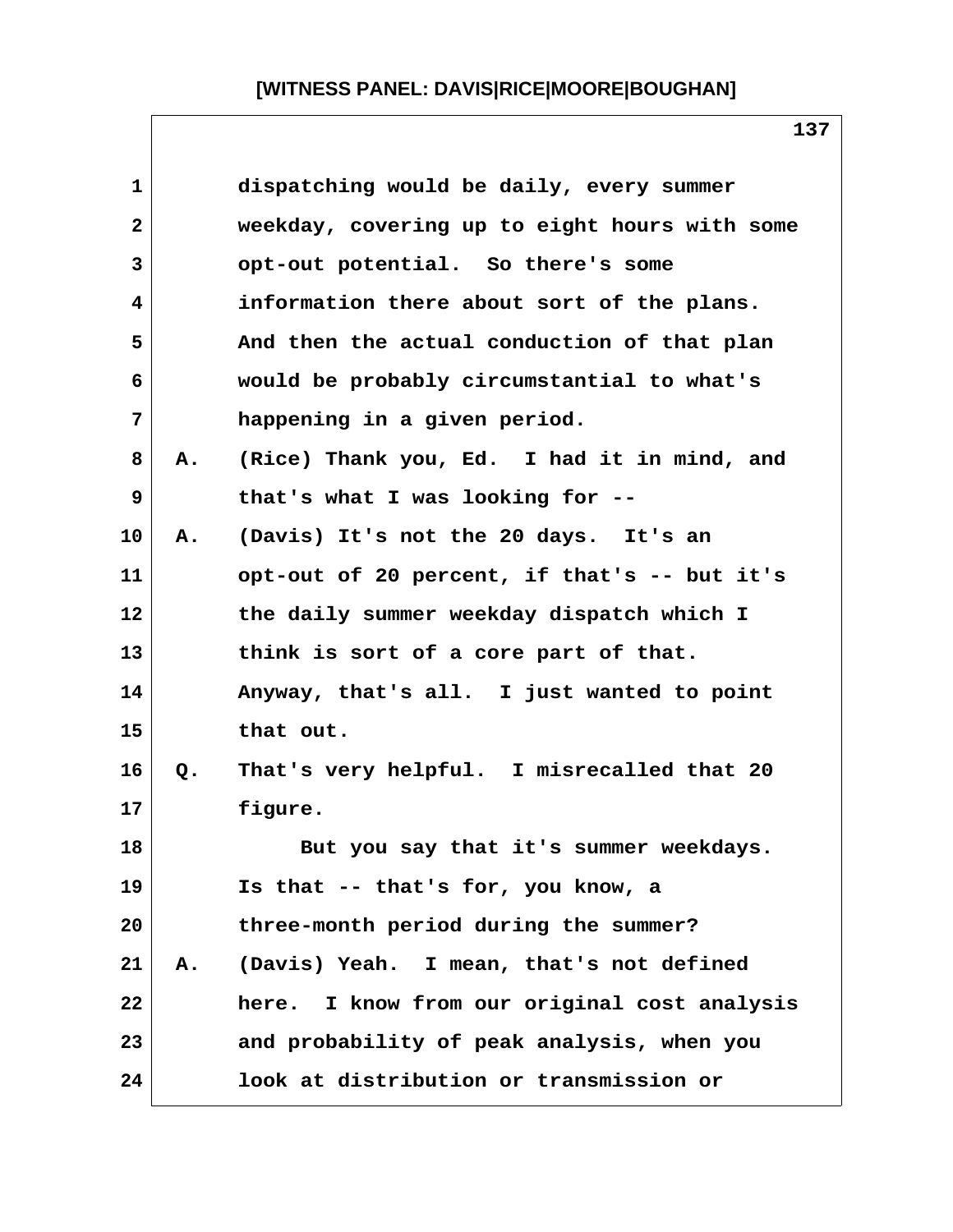| 1            |    | generation in the market, there's clearly a   |  |
|--------------|----|-----------------------------------------------|--|
| $\mathbf{2}$ |    | high/low, particularly in New Hampshire,      |  |
| 3            |    | during three to four summer months, but       |  |
| 4            |    | particularly July and August. So my           |  |
| 5            |    | assumption would be that it could be two to   |  |
| 6            |    | four months perhaps. And that probably        |  |
| 7            |    | wouldn't necessarily preclude other times of  |  |
| 8            |    | the year, either.                             |  |
| 9            | Α. | (Rice) Yeah, and I think -- I wanted to pick  |  |
| 10           |    | up on that because I think one of the         |  |
| 11           |    | important things is, I mean, Eversource isn't |  |
| 12           |    | proposing load management as a static         |  |
| 13           |    | offering. That's one of its big advantages    |  |
| 14           |    | is it's a flexible solution. And on Bates     |  |
| 15           |    | Page 29, Section 8, we talk about how, you    |  |
| 16           |    | know, we do kind of intend to continue to     |  |
| 17           |    | make improvements and enhancements to the     |  |
| 18           |    | program as we learn more.                     |  |
| 19           |    | So I think you had a scenario in which        |  |
| 20           |    | we discovered that we were maybe leaving      |  |
| 21           |    | value off the table by only focusing on       |  |
| 22           |    | summer and that, you know, customers would be |  |
| 23           |    | amenable to having the load curtailment or    |  |
| 24           |    | restrictions more frequently, then you can    |  |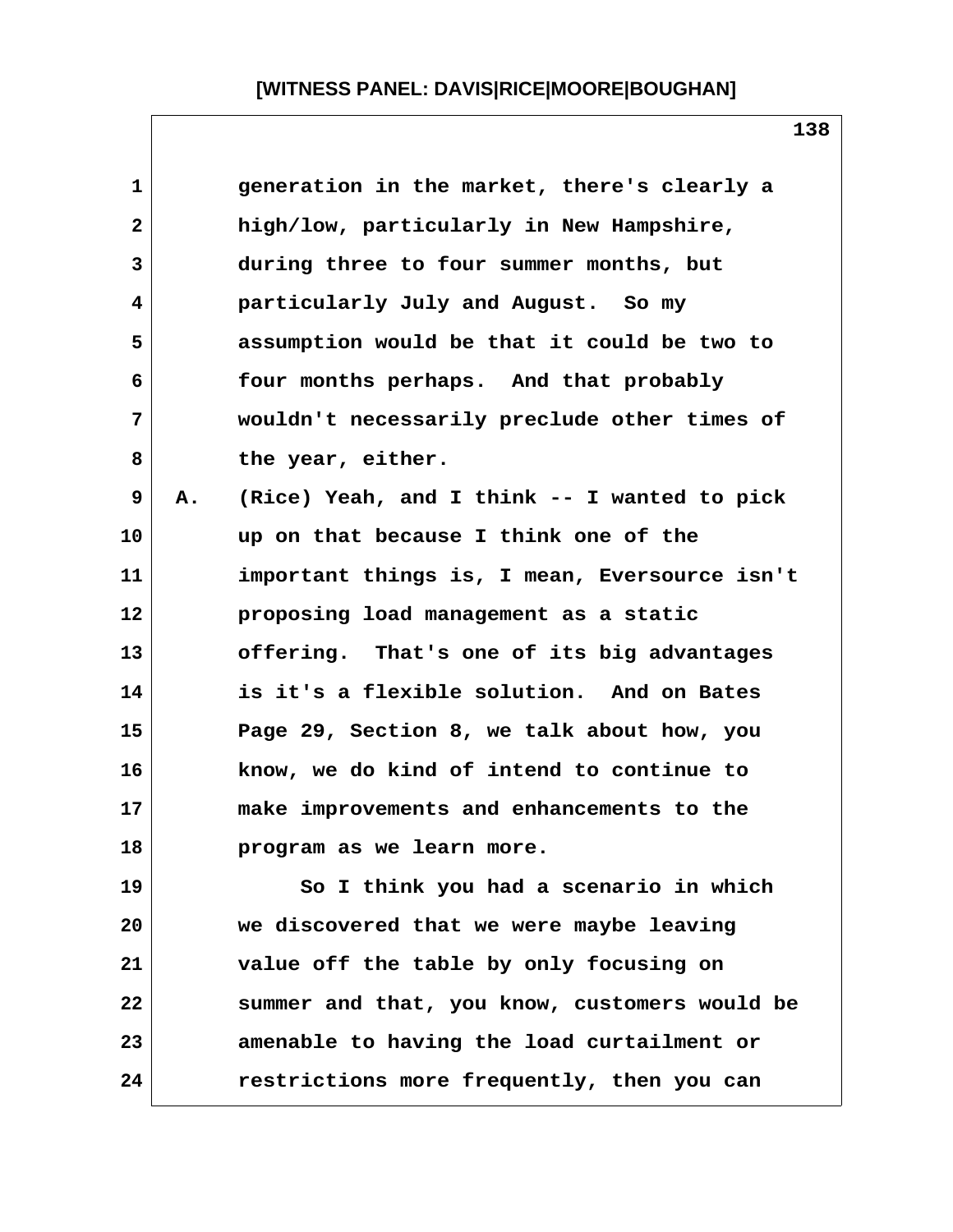| 1            |    | certainly expand those periods to continue to |
|--------------|----|-----------------------------------------------|
| $\mathbf{2}$ |    | offer targeted certain peaks throughout the   |
| 3            |    | year.                                         |
| 4            | Q. | So in the contract that you -- that your      |
| 5            |    | customer signs, if there is one -- I assume   |
| 6            |    | maybe there is -- there's not a limitation on |
| 7            |    | the overall number of calls that can be done  |
| 8            |    | in a given year?                              |
| 9            | Α. | (Rice) I don't know. I haven't seen the       |
| 10           |    | contract. And again, here we've described it  |
| 11           |    | at least as a starting point, you know, we'd  |
| 12           |    | be targeting summer peaks -- or actually the  |
| 13           |    | summer period every day in the summer.        |
| 14           | Q. | And so it sounds like, because you're         |
| 15           |    | targeting that one CP and other peaks during  |
| 16           |    | the summer, it seems like it would do a       |
| 17           |    | pretty good job of avoiding transmission      |
| 18           |    | costs. But the manner in which the Company    |
| 19           |    | has proposed to recover costs for this        |
| 20           |    | program is through distribution rates; is     |
| 21           |    | that correct?                                 |
| 22           | Α. | (Rice) That's correct.                        |
| 23           | Q. | Can you tell me why it's appropriate to       |
| 24           |    | recover the cost of a program that targets    |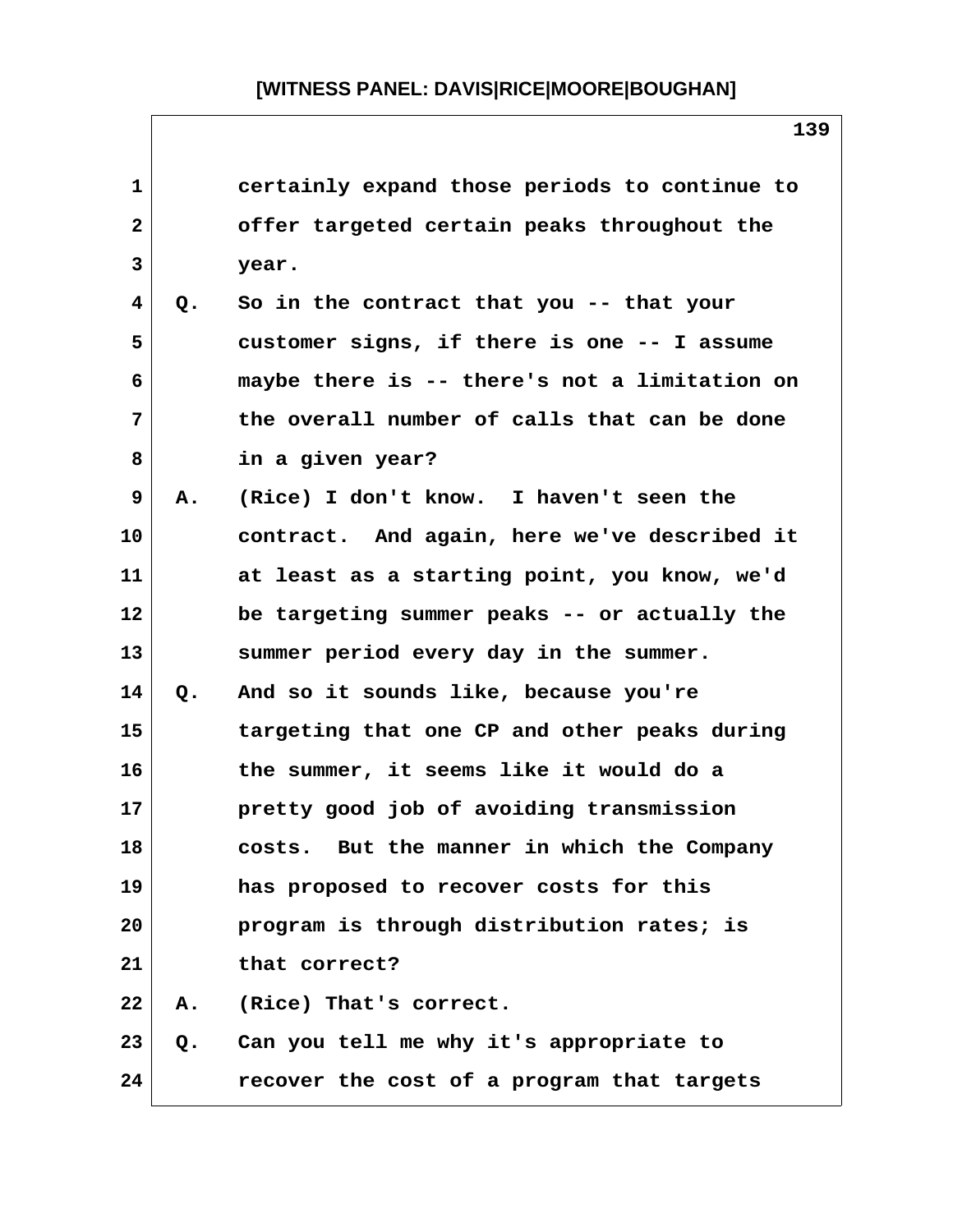| 1            |    | reducing transmission via the cost allocation |
|--------------|----|-----------------------------------------------|
| $\mathbf{2}$ |    | that the Company does for distribution?       |
| 3            | Α. | (Rice) Because these costs will be            |
| 4            |    | distribution company costs. We're not         |
| 5            |    | recovering transmission charges or, you       |
| 6            |    | know -- yeah, we're not recovering wholesale  |
| 7            |    | transmission charges. There are no wholesale  |
| 8            |    | transmission charges included in the cost of  |
| 9            |    | this program.                                 |
| 10           | Q. | But it would tend to reduce your share of RNS |
| 11           |    | and LNS costs. That's sort of one of the      |
| 12           |    | goals here, right, that are passed through to |
| 13           |    | the customers?                                |
| 14           | Α. | (Rice) Potentially, yeah.                     |
| 15           | Α. | (Davis) I just wanted to add that,            |
| 16           |    | effectively what I think Mr. Rice just said   |
| 17           |    | is that this program would be part of the     |
| 18           |    | overall set of distribution services. And     |
| 19           |    | that would be, in my opinion, why it would be |
| 20           |    | appropriate for that to be a distribution     |
| 21           |    | service cost that would be recoverable, you   |
| 22           |    | know, included in part of the rates,          |
| 23           |    | distribution rates themselves.                |
| 24           | Q. | Okay. Now moving on to Exhibit 4, Bates       |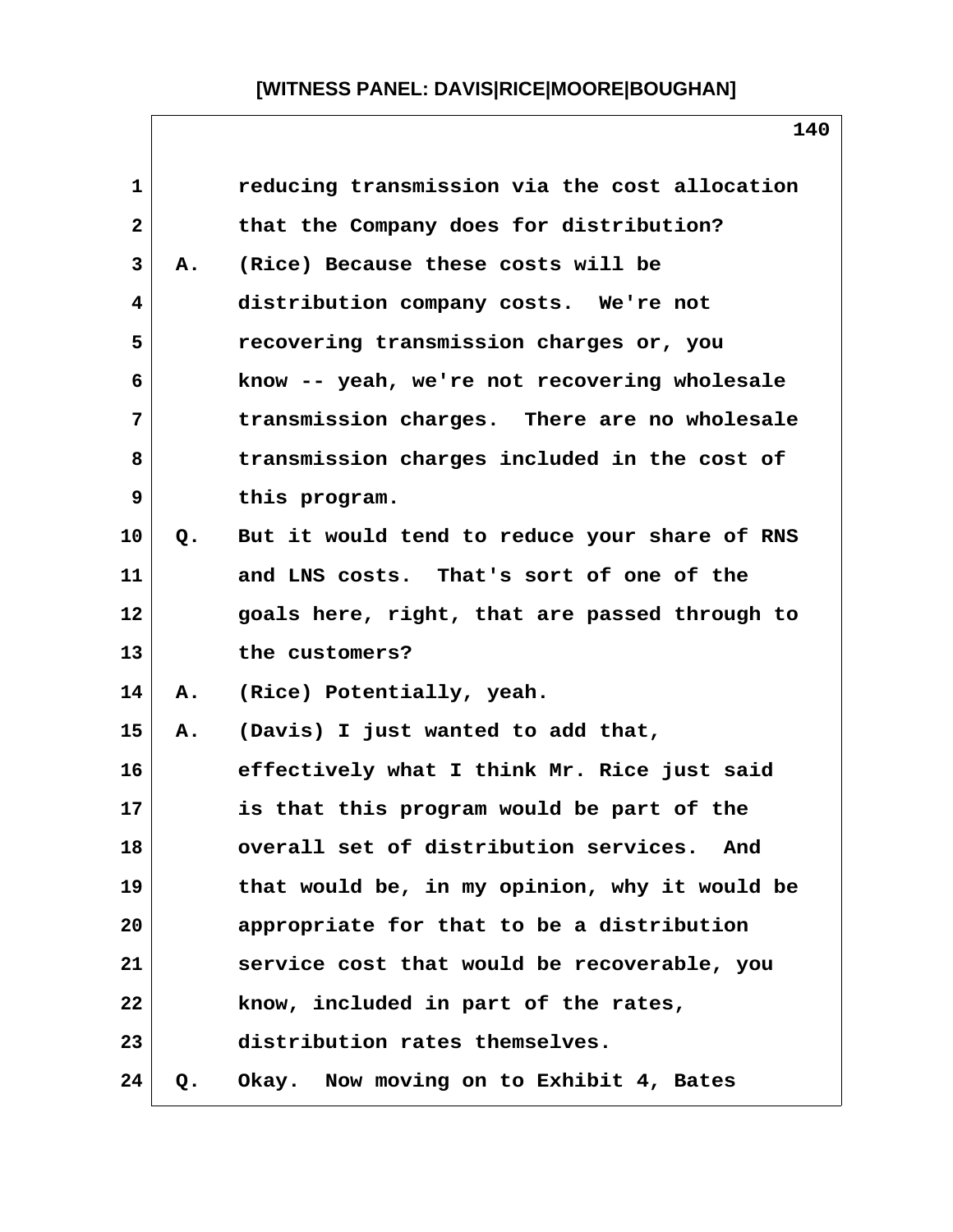| $\mathbf{1}$   |    | Page 13. And we're almost done here. I'm        |
|----------------|----|-------------------------------------------------|
| $\overline{2}$ |    | almost done.                                    |
| 3              |    | I think you suggest that the cost of the        |
| 4              |    | load management is somewhere between one        |
| 5              |    | million dollars and one and a half million      |
| 6              |    | dollars; is that correct? And that's I think    |
| 7              |    | 450,000 estimated for incentives. And then      |
| 8              |    | the rest is what exactly?                       |
| 9              |    | A. (Rice) Let me just get to the information to |
| 10             |    | help answer the question.                       |
| 11             |    | (Witness reviews document.)                     |
| 12             | Α. | (Rice) Yeah, so the budget is summarized in     |
| 13             |    | Exhibit 4, Bates Page 28. And you're            |
| 14             |    | correct. It includes \$450,000 for customer     |
| 15             |    | incentives. And then the balance of costs       |
| 16             |    | would be administrative costs and               |
| 17             |    | software/vendor costs.                          |
| 18             | Q. | And so that category of administrative costs,   |
| 19             |    | is that -- that's essentially the cost of the   |
| 20             |    | utility administering the program?              |
| 21             | Α. | (Rice) That's correct.                          |
| 22             | Q. | And the software/vendor costs, that's -- how    |
| 23             |    | does that differ from the cost of the utility   |
| 24             |    | administering the program?                      |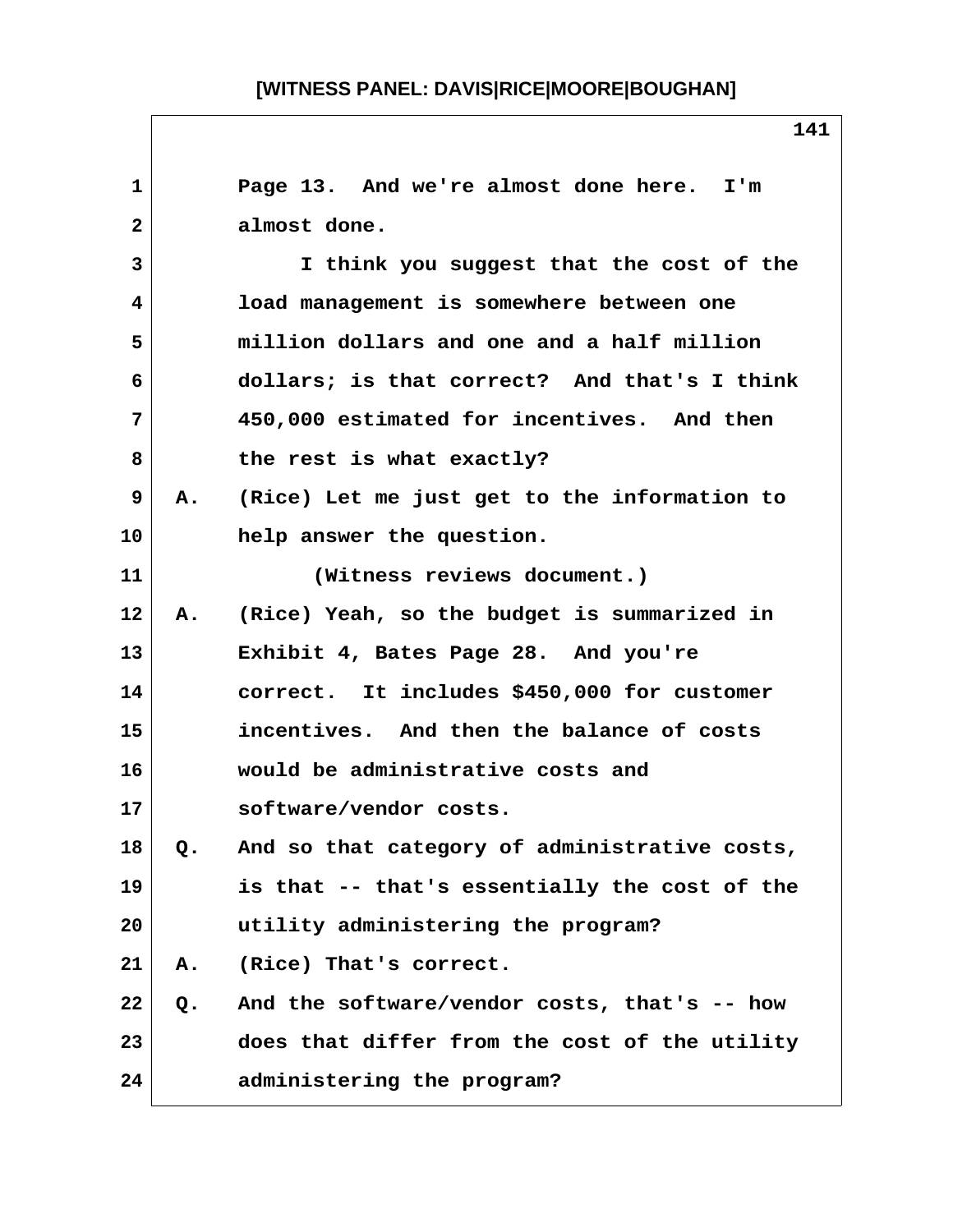| 1            | Α. | (Rice) I believe those were mostly license    |
|--------------|----|-----------------------------------------------|
| $\mathbf{2}$ |    | fees for third-party software.                |
| 3            | Q. | Okay. And so as a percentage of overall       |
| 4            |    | cost, the incentive paid to the customer is,  |
| 5            |    | you know, somewhere around 33 percent; is     |
| 6            |    | that accurate?                                |
| 7            | Α. | (Rice) Yeah, somewhere in that range.         |
| 8            | Q. | Okay. And how -- it shows the Company         |
| 9            |    | acquiring about 200 customers per year. Can   |
| 10           |    | you tell me how the Company might target      |
| 11           |    | existing customers for enrollment?            |
| 12           | Α. | (Rice) Just give me a moment. I'm making      |
| 13           |    | sure we haven't say anything or repeat        |
| 14           |    | anything we've already said.                  |
| 15           |    | (Witness reviews document.)                   |
| 16           | Α. | (Rice) Yeah, I might phone a friend to Mr.    |
| 17           |    | Boughan, who might be more familiar with some |
| 18           |    | of these activities. I mean, I know           |
| 19           |    | obviously the Company does have a variety of  |
| 20           |    | marketing strategies that it deploys through  |
| 21           |    | its energy efficiency programs, which in      |
| 22           |    | other states include demand management        |
| 23           |    | offerings like this. So we'd probably follow  |
| 24           |    | similar approaches. I know we have, for the   |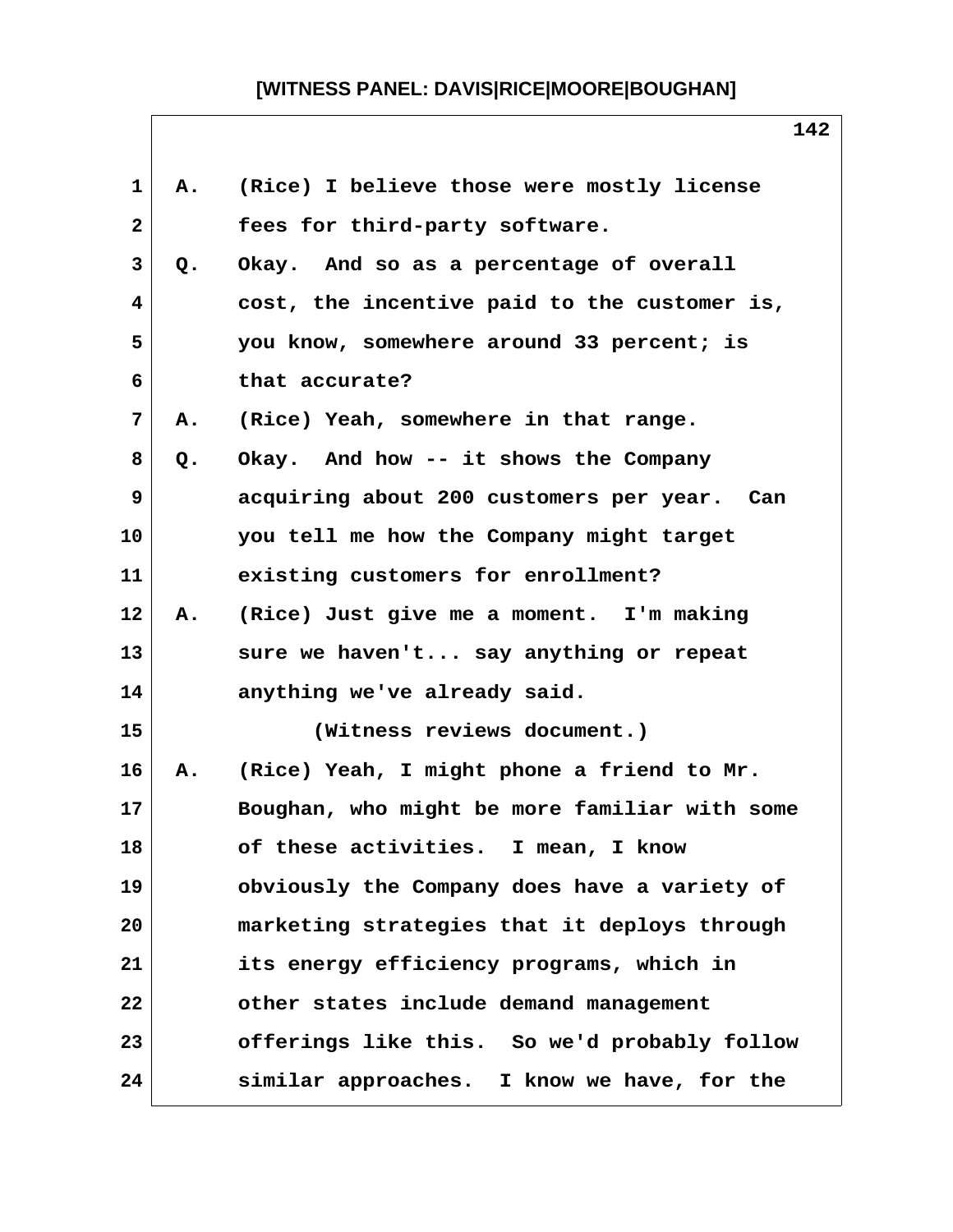| $\mathbf{1}$ |           | Massachusetts and Connecticut programs,       |
|--------------|-----------|-----------------------------------------------|
| $\mathbf{2}$ |           | there's detailed information on our web sites |
| 3            |           | for customers to enroll. That's part of       |
| 4            |           | information that we provide for EV customers  |
| 5            |           | generally, directing them to the options and  |
| 6            |           | the resources that are available to them from |
| 7            |           | the Company.                                  |
| 8            | Q.        | Are vendor channels, for example, like a      |
| 9            |           | ChargePoint or some other charger             |
| 10           |           | manufacturer, are they a means to be able to  |
| 11           |           | have direct access of targeted marketing to   |
| 12           |           | existing customers?                           |
| 13           | <b>A.</b> | (Rice) There's likely a channel. Again, I'm   |
| 14           |           | not a marketing expert. So I can't say if     |
| 15           |           | "direct access" is the right word. But        |
| 16           |           | certainly I know we have opportunities with   |
| 17           |           | other demand management programs to leverage  |
| 18           |           | equipment vendors and be able to provide --   |
| 19           |           | help provide options to the purchasers of     |
| 20           |           | their equipment.                              |
| 21           | $Q$ .     | And is it conceivable that those same         |
| 22           |           | channels could be used to offer a time-of-use |
| 23           |           | rate via targeted marketing?                  |
| 24           | Α.        | (Rice) I don't know. That's a good question.  |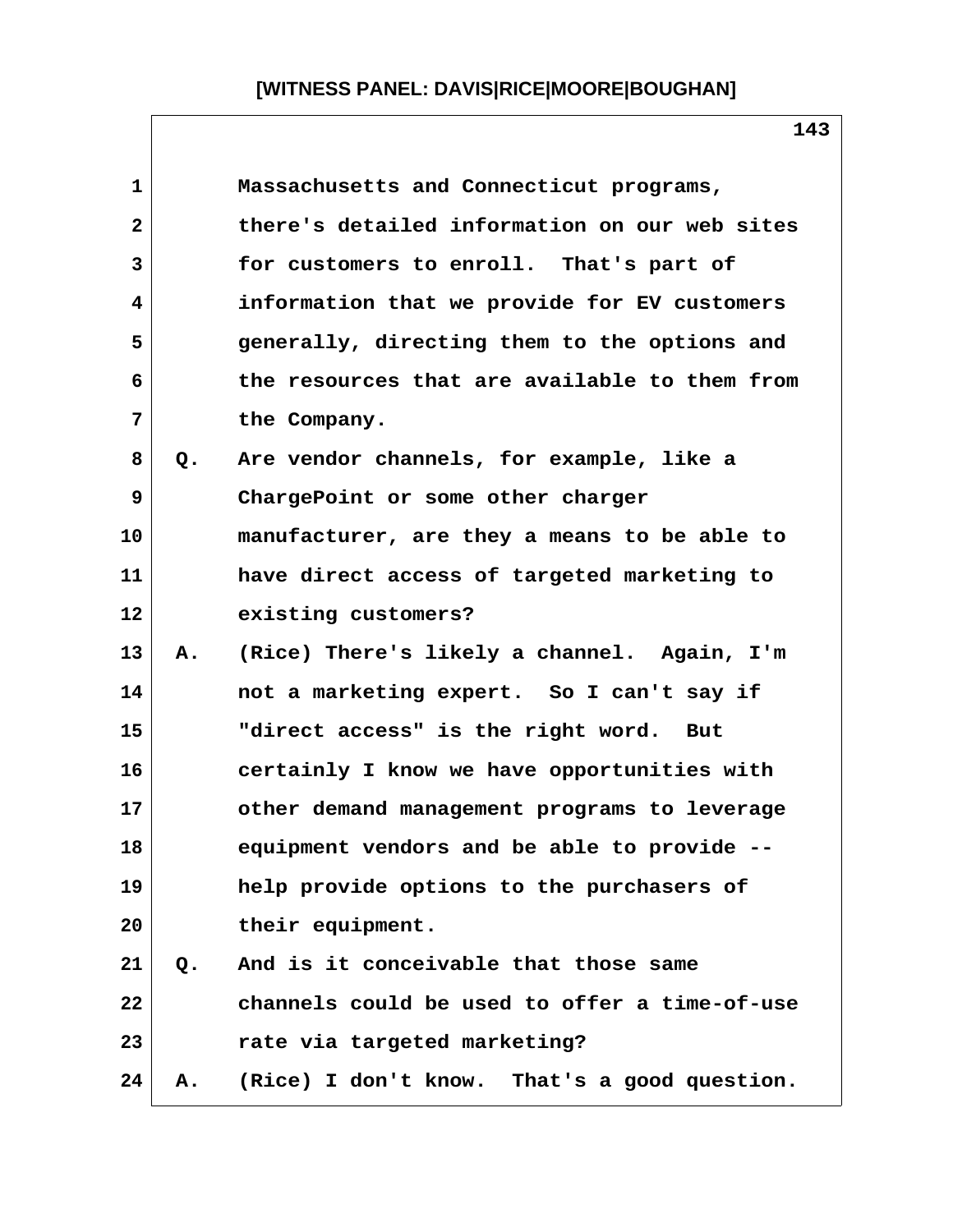| $\mathbf 1$  |    | I mean, the -- so in this scenario, I think   |
|--------------|----|-----------------------------------------------|
| $\mathbf{2}$ |    | those vendors have a reason to partner with   |
| 3            |    | the utility because we're increasing the      |
| 4            |    | value to the customer of the device that they |
| 5            |    | sell. So, I mean, I don't -- you know, if     |
| 6            |    | you didn't have that kind of direct           |
| 7            |    | connection with the device, I don't know how  |
| 8            |    | that would impact the opportunities to        |
| 9            |    | partner with those equipment vendors.         |
| 10           | Q. | That's fair.                                  |
| 11           |    | Okay. Now I'm going to move just very         |
| 12           |    | briefly to the high-demand draw rate.         |
| 13           |    | So at -- in the initial testimony,            |
| 14           |    | Exhibit 4, Bates 7, Lines 8 through 10, I     |
| 15           |    | think I have found the only reference to a    |
| 16           |    | high-demand draw rate that's in the initial   |
| 17           |    | testimony. It says, "The high-demand draw     |
| 18           |    | rate developed by Eversource was filed to and |
| 19           |    | being evaluated separately in Docket No. DE   |
| 20           |    | $21 - 078.$ "<br>Is that correct?             |
| 21           | Α. | (Rice) That's correct.                        |
| 22           | Q. | And so I'm just wondering how that squares    |
| 23           |    | with the Commission's directive in the        |
| 24           |    | preceding proceeding, which actually happens  |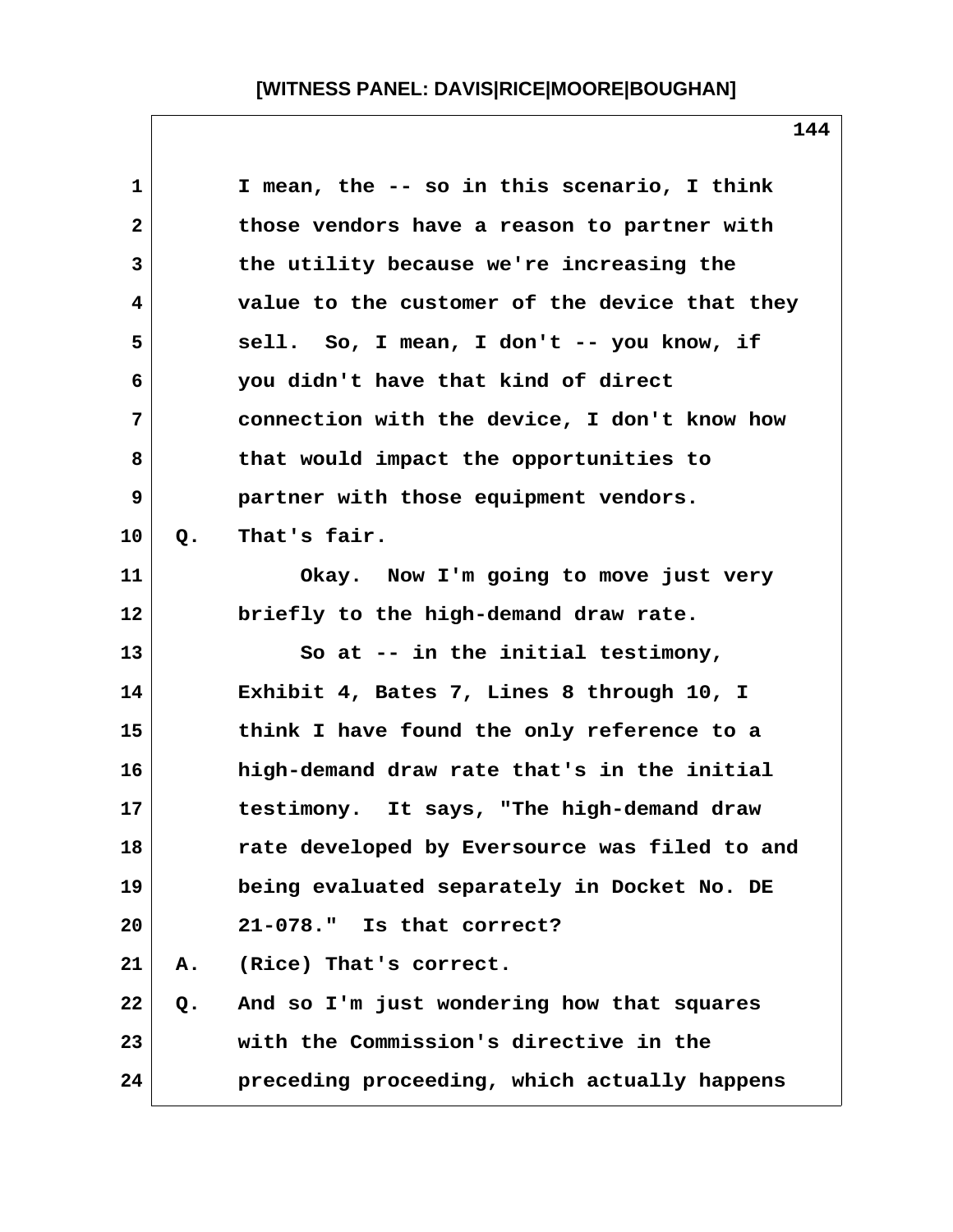| 1  | to be excerpted almost in its entirety at the |
|----|-----------------------------------------------|
| 2  | bottom of the Settlement Agreement in         |
| 3  | Footnote 2, where it cites the Staff          |
| 4  | recommendation around a -- that the           |
| 5  | Commission -- maybe I'll just briefly read an |
| 6  | excerpt of it.                                |
| 7  | Staff recommended that the Commission         |
| 8  | open a new proceeding and direct each         |
| 9  | electric utility to file within 120 days,     |
| 10 | consistent with the guidance above: One, an   |
| 11 | EV TOU rate proposal for separately-metered   |
| 12 | residential and small commercial customer     |
| 13 | applications; two, an EV TOU rate proposal    |
| 14 | for separately-metered high-demand draw       |
| 15 | commercial customer applications. Based on    |
| 16 | our review of the record in this              |
| 17 | investigation, we find that EV time-of-use    |
| 18 | rates are appropriate rate designs for        |
| 19 | residential and commercial customers, and we  |
| 20 | believe a separate proceeding to adjudicate   |
| 21 | the merits of the various proposals from each |
| 22 | utility is warranted. We also see value in    |
| 23 | the distinction Staff has drawn between       |
| 24 | residential and small commercial customers    |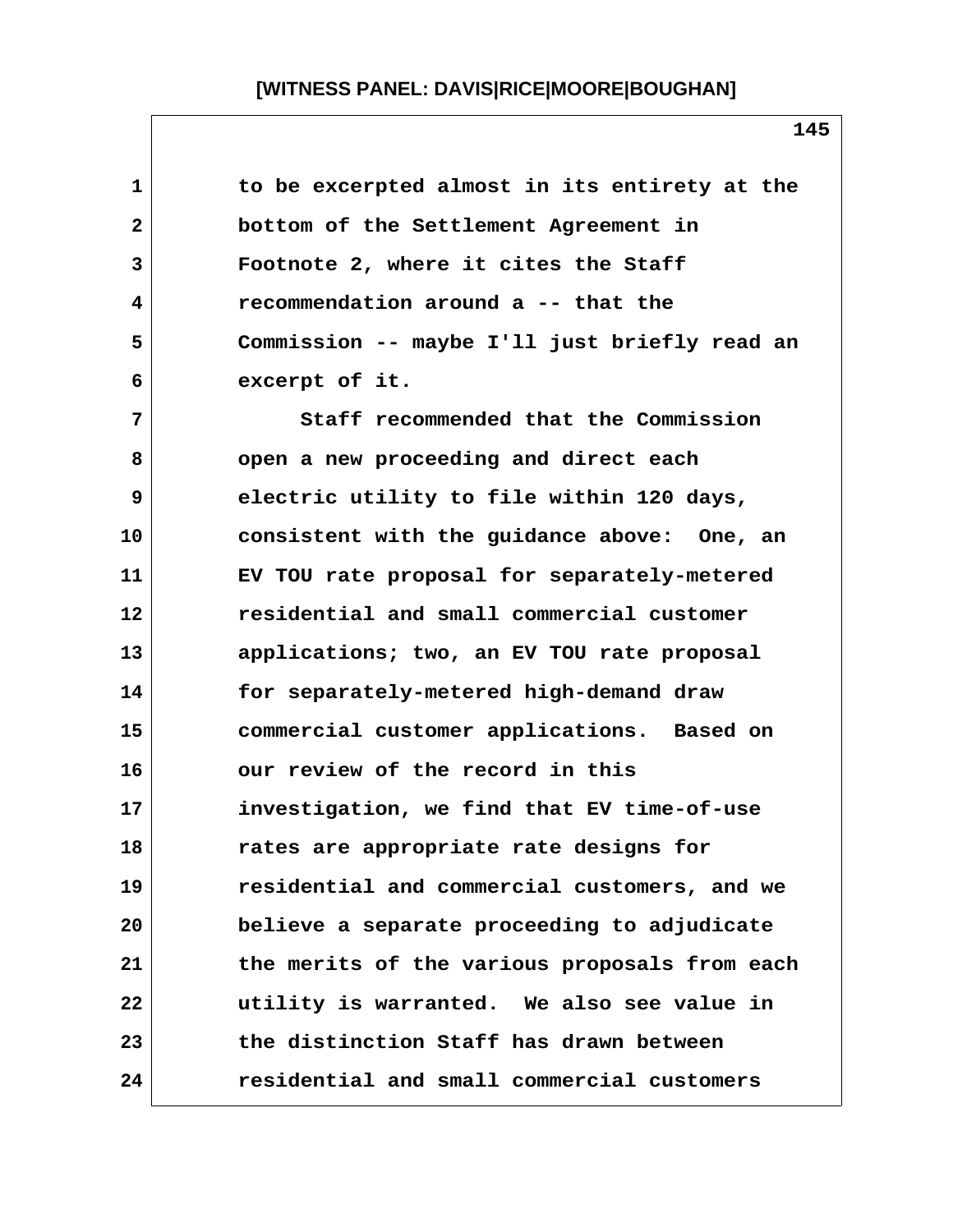| $\mathbf 1$    |    | and high-demand draw applications that may    |
|----------------|----|-----------------------------------------------|
| $\overline{2}$ |    | incorporate DC fast charging or clustered     |
| 3              |    | Level 2 charging.                             |
| 4              |    | It seems to me like, from that quote,         |
| 5              |    | they do see the distinction between           |
| 6              |    | high-demand draw and low-demand draw, but     |
| 7              |    | that they have ordered the utilities to file  |
| 8              |    | EV TOU rates for both.                        |
| 9              | Α. | (Rice) I mean, I'm not a lawyer. But as you   |
| 10             |    | know -- [connectivity issue] -- but we didn't |
| 11             |    | interpret the Commission's directive the same |
| 12             |    | as you. As you know, it was Commission        |
| 13             |    | Staff's recommendation that the utilities be  |
| 14             |    | directed to file both a separately-metered    |
| 15             |    | residential time-of-use rate and a commercial |
| 16             |    | time-of-use rate for high-demand draw. What   |
| 17             |    | the Commission ultimately ordered was just    |
| 18             |    | that a new docket be opened to consider       |
| 19             |    | utility-specific EV time-of-use rate          |
| 20             |    | proposals. And that could include "various"   |
| 21             |    | proposals I think was another word that was   |
| 22             |    | used.                                         |
| 23             |    | So I think the way Eversource approached      |
| 24             |    | this is it absolutely appreciated all the     |

 $\mathsf{l}$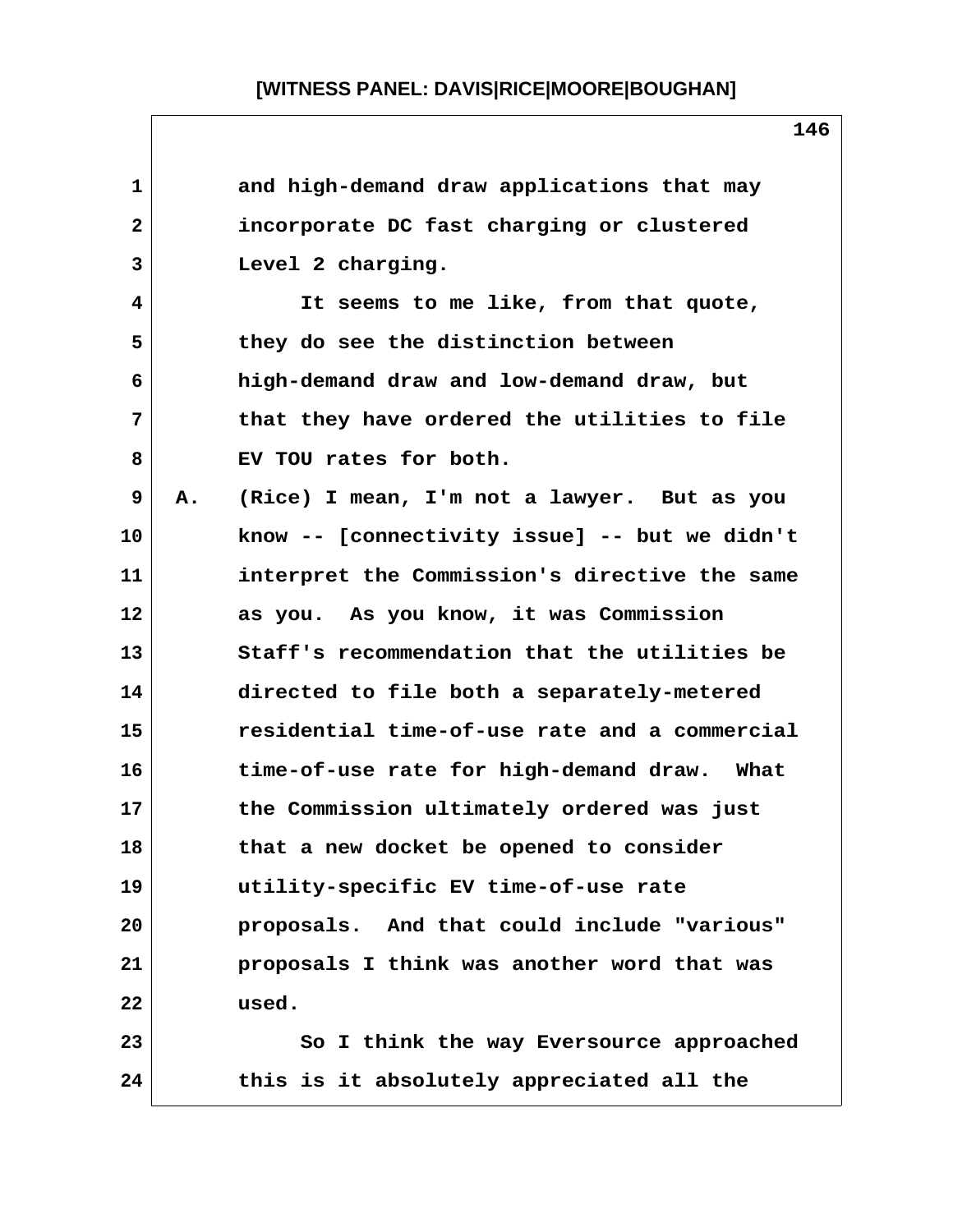| 1            | work that went into the investigation,        |
|--------------|-----------------------------------------------|
| $\mathbf{2}$ | appreciated the guidance with respect to      |
| 3            | time-of-use rates. We took that, we listened  |
| 4            | to it, and we set about coming up with what   |
| 5            | we believe were the most effective approaches |
| 6            | that we could put forward to best serve the   |
| 7            | New Hampshire EV market at this time.         |
| 8            | As we've explained previously, when we        |
| 9            | did that, we thought a big need in the        |
| 10           | near-term is addressing demand charges        |
| 11           | because that's a pretty well-known barrier, a |
| 12           | potential barrier to development of DC        |
| 13           | fast-charging infrastructure, which, in turn, |
| 14           | is understood to be pretty critical to        |
| 15           | enabling any further electrification of the   |
| 16           | transportation sector.                        |
| 17           | So we did that because we agreed to do        |
| 18           | it as part of the Settlement Agreement. We    |
| 19           | were required to file that in a separate      |
| 20           | docket, and we did. And we think that's       |
| 21           | really the best near-term approach for        |
| 22           | serving this segment of the market. And we    |
| 23           | didn't think it was either necessary, or      |
| 24           | necessarily, you know, a good use of          |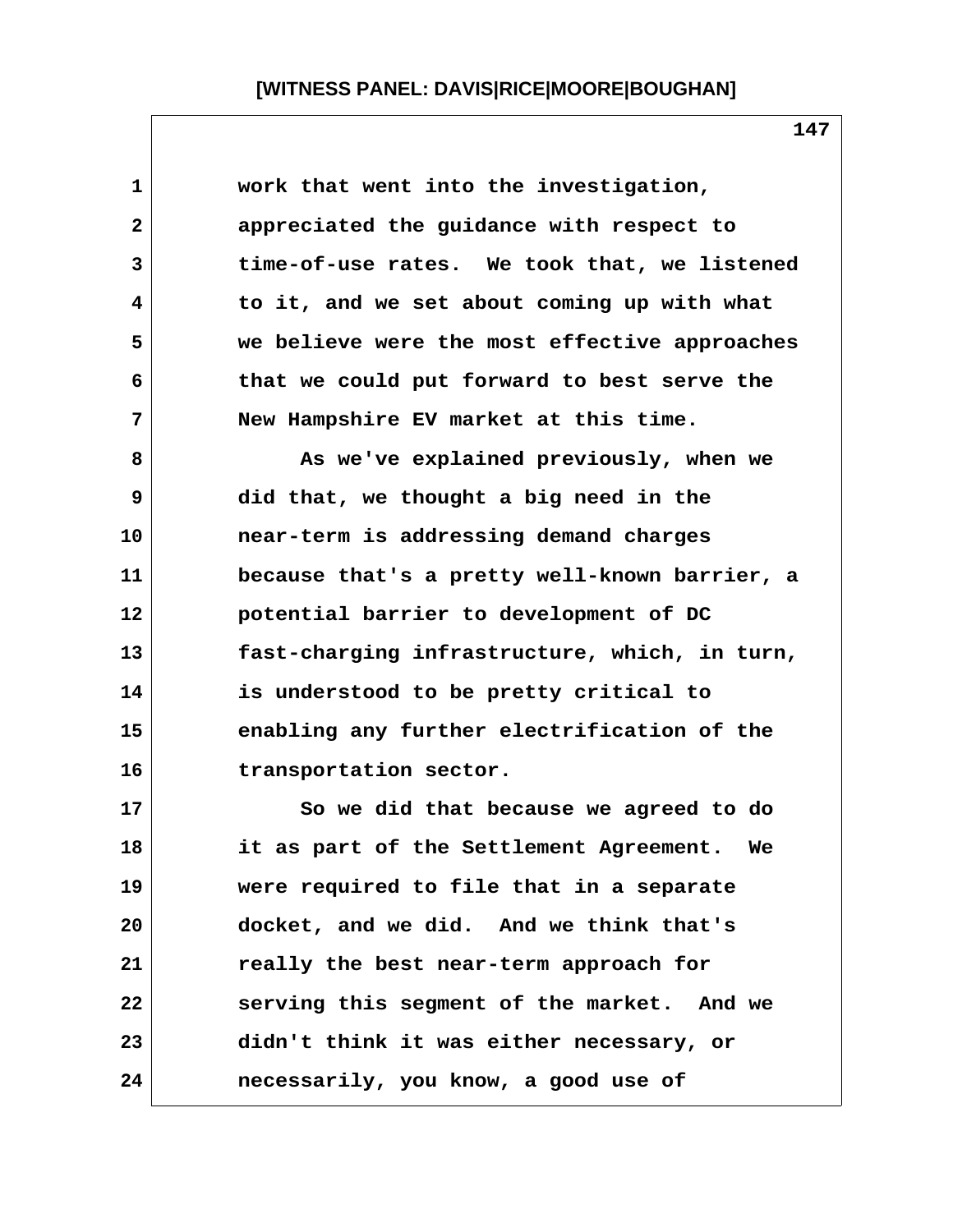|               | everyone's time to put together and put       |
|---------------|-----------------------------------------------|
|               | forward a redundant rate in this docket.      |
|               | [Court Reporter interrupts.]                  |
| Q.            | Okay. That's helpful. And I suppose maybe     |
|               | you and I will just have to disagree -- or    |
|               | agree to disagree about the interpretation of |
|               | that order.                                   |
|               | But you mentioned the demand charge           |
|               | rate. And just I have one or two questions    |
|               | about that, and then that's it for the day,   |
|               | for me at least.                              |
|               | So can you tell me that your current          |
|               | Rate GV -- do you have some sense of how much |
|               | of the overall revenue for that class is      |
|               | derived from the demand charge? Are we        |
|               | talking 20 percent? Are we talking            |
|               | 90 percent?                                   |
| Α.            | (Davis) Yeah, if you assume GV customers as a |
|               | class taking generation service, all in,      |
|               | you're well over 50 percent --                |
| $Q_{\bullet}$ | Over 50 percent --                            |
| Α.            | (Davis) -- for demand charge.                 |
|               | Q. Over 50 percent. Okay.                     |
| Α.            | (Davis) Correct.                              |
|               |                                               |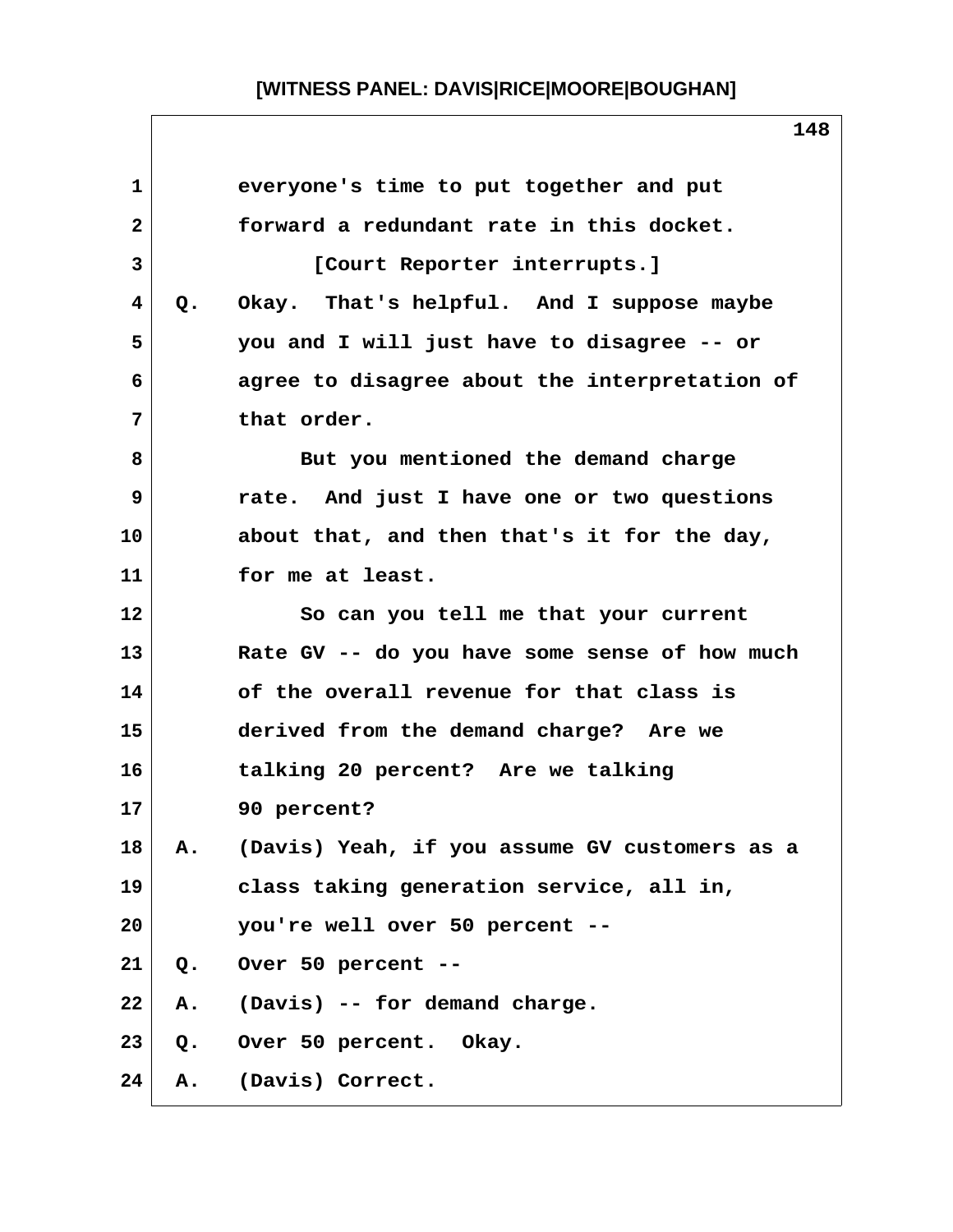| $\mathbf 1$  | Q. | And can you tell me, that demand charge, does |
|--------------|----|-----------------------------------------------|
| $\mathbf{2}$ |    | that have a temporal characteristic to it?    |
| 3            |    | Is it assessed based on time of day?          |
| 4            | Α. | (Davis) It does have a characteristic -- a    |
| 5            |    | temporal characteristic. It's really how we   |
| 6            |    | determine the demand charge itself. We look   |
| 7            |    | at current and prior peaks. And there's a     |
| 8            |    | couple of factors in there. So we define a    |
| 9            |    | peak period, which happens to be, you know, a |
| 10           |    | 13-hour peak period, and then we evaluate     |
| 11           |    | that along with kW versus kVA components. So  |
| 12           |    | there's a complex set of criteria. But that   |
| 13           |    | is looked at both temporally and ultimately   |
| 14           |    | is used to set the billing demand, and then   |
| 15           |    | the demand charge is applied to those         |
| 16           |    | accordingly.                                  |
| 17           | Q. | So for all other Rate GV customers, or all of |
| 18           |    | your existing Rate GV customers, there is a   |
| 19           |    | time-based aspect to that demand charge that  |
| 20           |    | is used to collect, you know, about           |
| 21           |    | 50 percent of the total revenues.             |
| 22           | Α. | (Davis) Yeah. And if I have a few minutes,    |
| 23           |    | maybe I can just come back and give you, from |
| 24           |    | a class perspective, the actual proportion.   |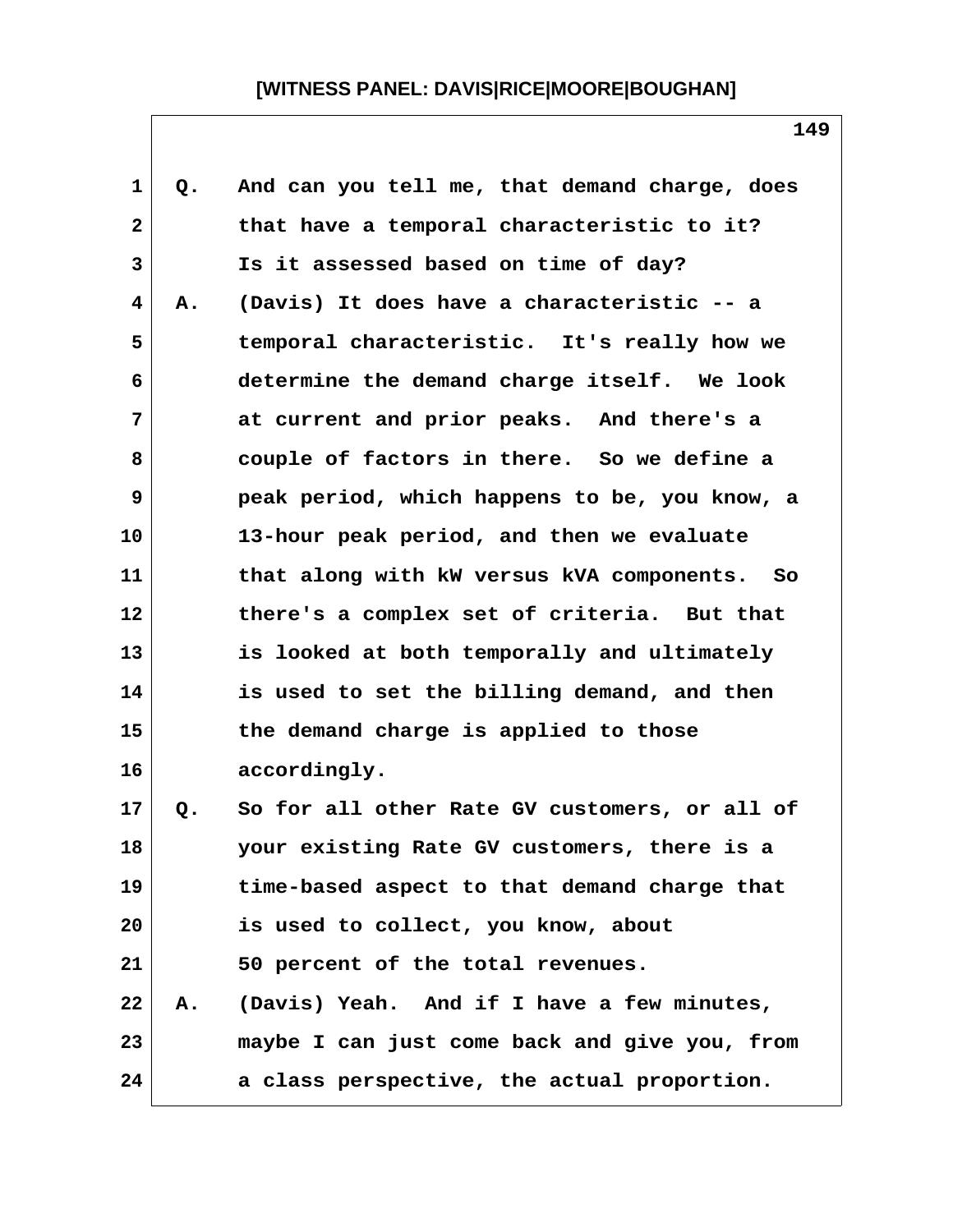| 1  |       | I think it would be helpful just to get order |
|----|-------|-----------------------------------------------|
| 2  |       | of magnitude. I don't have that handy, but I  |
| 3  |       | can certainly get that if I have a couple     |
| 4  |       | minutes off, you know, offline.               |
| 5  | Q.    | Okay. So $-$ -                                |
| 6  | Α.    | (Davis) But yeah.                             |
| 7  | $Q$ . | So while I think I understand that the        |
| 8  |       | Company's point is that the high-demand draw  |
| 9  |       | rate proposed in the other docket, which      |
| 10 |       | removes the demand charge and is not          |
| 11 |       | time-based, and actually removes the          |
| 12 |       | time-based price signal that all customers    |
| 13 |       | receive, that that stands in place of the     |
| 14 |       | time-varying high-demand draw rate that, for  |
| 15 |       | example, Unitil filed in this proceeding; is  |
| 16 |       | that correct?                                 |
| 17 | Α.    | (Davis) I apologize. Could you just restate   |
| 18 |       | that? I was just trying to reconcile          |
| 19 |       | something I said. You know, make sure I was   |
| 20 |       | listening. So I apologize. Could you repeat   |
| 21 |       | that?                                         |
| 22 | Q.    | Yeah, certainly. So the demand charge         |
| 23 |       | alternative rate that the Company filed in    |
| 24 |       | 21-078, that is volumetric and does not vary  |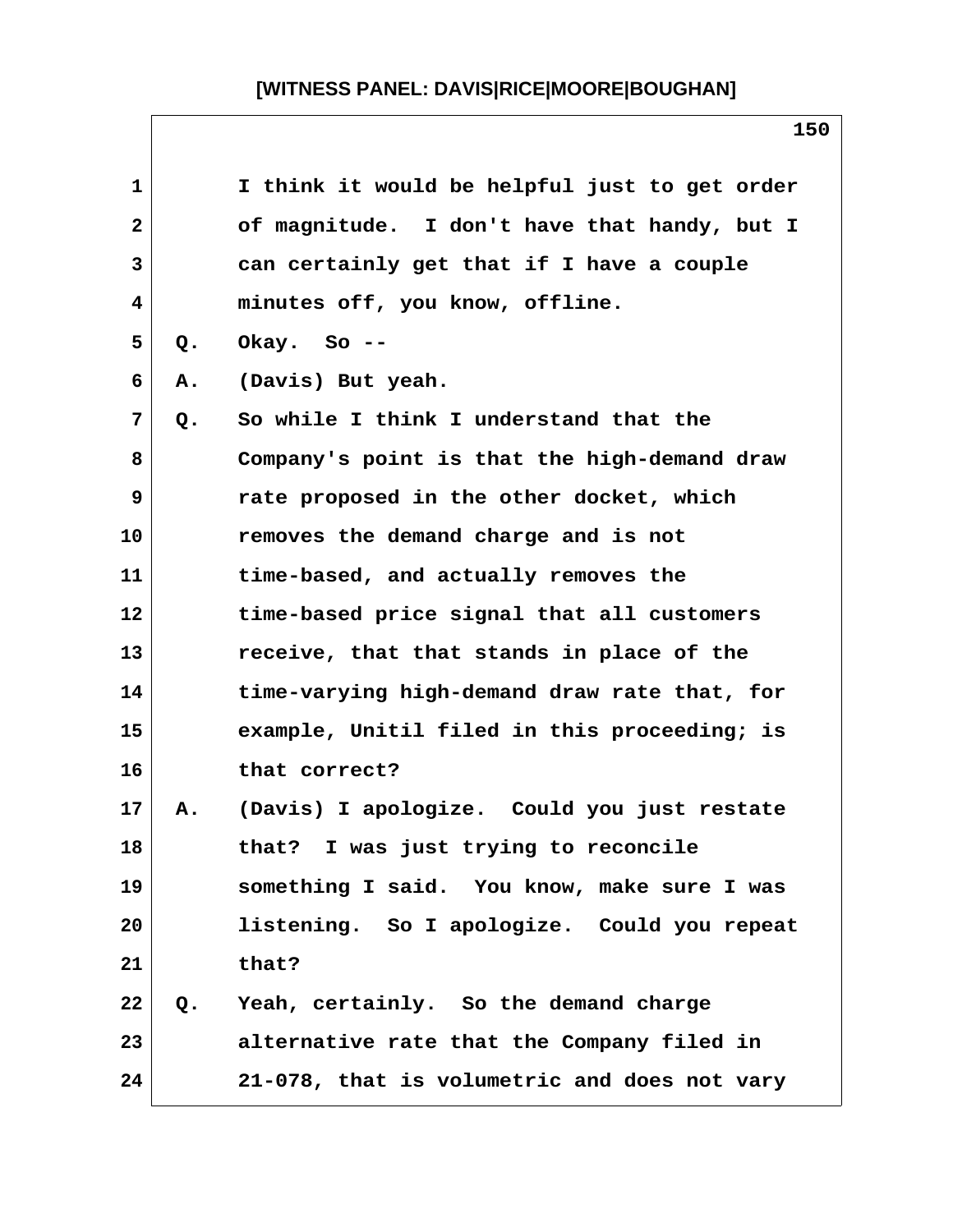**1 by time -- 2 A. (Davis) Correct. 3 Q. -- and in fact removes the price signal that 4 all of the customers get from the GV class -- 5 that is, the demand charge -- that stands in 6 place of a high-demand draw rate that the 7 Company would -- could have filed in this 8 proceeding, essentially, the electric vehicle 9 time-of-use rate proceeding. 10 A. (Davis) I think it meets the same end 11 purpose. But I do want to say that, you 12 know, whatever that characteristic is, that's 13 imputed in setting the average rate. So 14 it's -- I don't know if it's just a 15 replacement or it's just equivalent. 16 Q. Okay. That's helpful. 17 And maybe one last question about -- so 18 that rate, it's about 36 cents per kilowatt 19 hour; is that correct? 20 A. (Davis) The proposed rate design converts all 21 the demand charges, as well as carries in the 22 other, the volumetric charges, and all 23 combined equate -- yeah, they come out to 24 36 percent. And we designed the rate to be**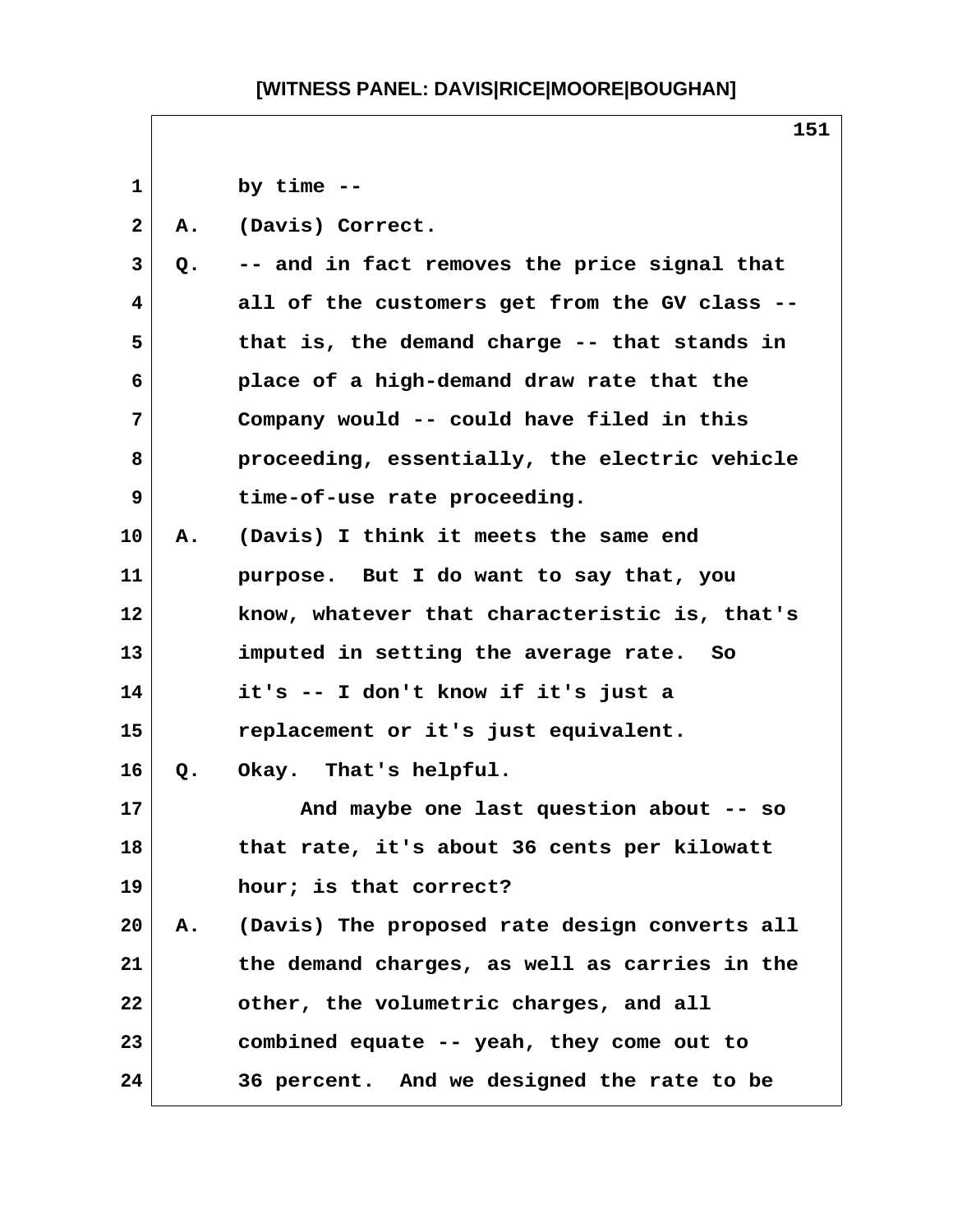|              |    | 152                                           |
|--------------|----|-----------------------------------------------|
| $\mathbf{1}$ |    | on par with a 10 percent utilization level,   |
| $\mathbf{2}$ |    | if you will, or load factor for electric      |
| 3            |    | vehicles.                                     |
| 4            | Q. | Have you had a chance --                      |
| 5            |    | [connectivity issue]                          |
| 6            | Α. | (Davis) Go ahead.                             |
| 7            | Q. | There's a party to this proceeding that I     |
| 8            |    | don't think I've seen on the screen at all    |
| 9            |    | today, but I understand was planning to       |
| 10           |    | attend. They didn't file any testimony, but   |
| 11           |    | they did file comments, and that is the Town  |
| 12           |    | of Derry. And it's possible they may want to  |
| 13           |    | at some point weigh in here.                  |
| 14           |    | MR. BUCKLEY: Town of Derry, if you            |
| 15           |    | are listening, you can speak at some point    |
| 16           |    | maybe by letting the host know.<br>It's       |
| 17           |    | possible they're not participating as well.   |
| 18           | Q. | But in their comments -- did you get a chance |
| 19           |    | to read their comments?                       |
| 20           | Α. | (Davis) I saw them and I started to. I just   |
| 21           |    | didn't have a chance to fully read that.      |
| 22           |    | And, you know, if we need to put some         |
| 23           |    | attention on it, if I could have just a       |
| 24           |    | little time to do that, I'm glad to do that.  |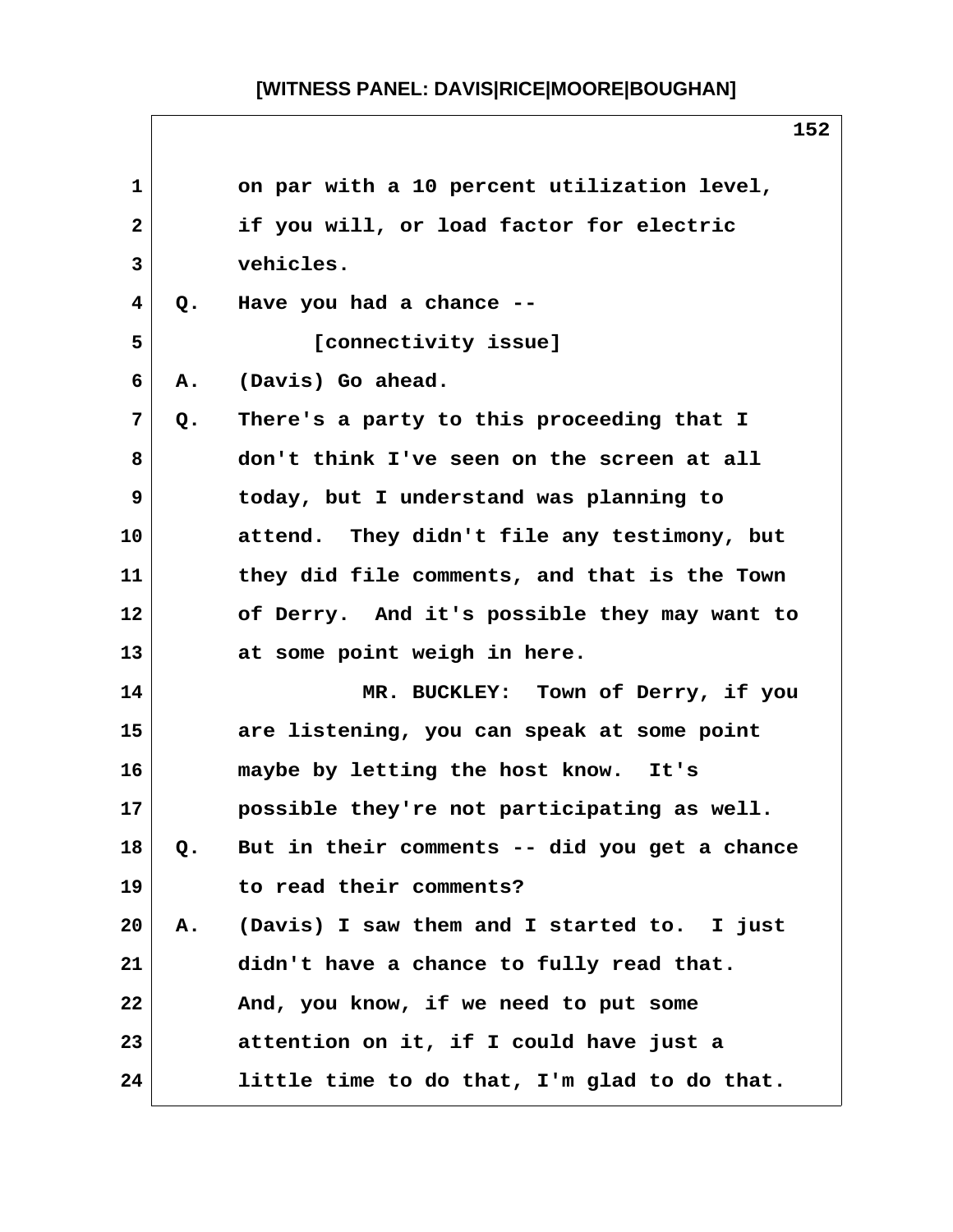| 1              | Q. | Okay. I would just highlight, subject to      |
|----------------|----|-----------------------------------------------|
| $\mathbf{2}$   |    | check, that the 36 rate -- the 36 cents rate  |
| 3              |    | that Eversource has proposed for its demand   |
| 4              |    | charge alternative, the flat volumetric rate, |
| 5              |    | it compares two numbers that they provided,   |
| 6              |    | dollars per kilowatt hour. One is the rate    |
| $7\phantom{.}$ |    | they were initially paying for their charging |
| 8              |    | stations, separately-metered charging         |
| 9              |    | stations; that was 16 cents. And then the     |
| 10             |    | other is the rate they are currently paying   |
| 11             |    | as a regular GV customer, and that is         |
| 12             |    | approximately 70 cents -- 70.                 |
| 13             | Α. | (Davis) Seven zero?                           |
| 14             | Q. | Does that sound about accurate to you and     |
| 15             |    | sort of provide some context for the 36-cent  |
| 16             |    | demand charge alternative?                    |
| 17             | Α. | (Davis) I'll need to look at that. But I      |
| 18             |    | can pick -- you know, if you just take an     |
| 19             |    | average revenue per kilowatt hour, depending  |
| 20             |    | on the proportion of volumetric usage or      |
| 21             |    | consumption during a month versus demand      |
| 22             |    | charges, I mean, I suppose in a given month   |
| 23             |    | you could see a swing.                        |
| 24             | Q. | That's fair. Okay.                            |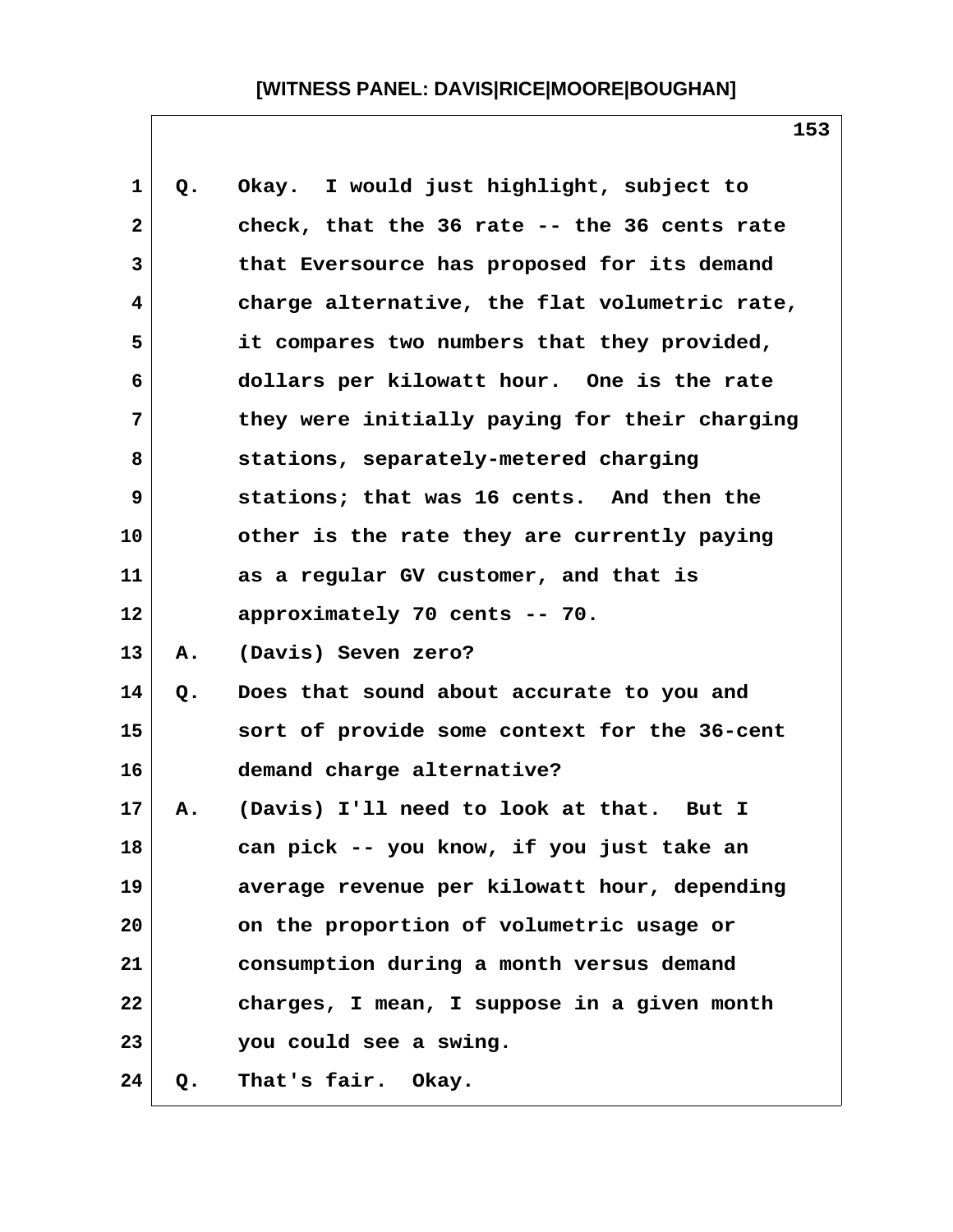| $\mathbf{1}$            |               | A. (Davis) But I would have to see the       |
|-------------------------|---------------|----------------------------------------------|
| $\mathbf{2}$            |               | information to better understand that before |
| $\mathbf{3}$            |               | I can truly opine.                           |
| $\overline{\mathbf{4}}$ | $Q_{\bullet}$ | Thank you, Mr. Davis.                        |
| 5                       |               | MR. BUCKLEY: And thank you,                  |
| 6                       |               | everyone, for your patience. The Department  |
| 7                       |               | of Energy has no further questions.          |
| 8                       |               | CHAIRMAN GOLDNER: Thank you, Mr.             |
| 9                       |               | Buckley. We'll take a break until 1:15 and   |
| 10                      |               | come back, starting with Commission          |
| 11                      |               | questions. Thank you. Off the record.        |
| 12                      |               | (Lunch recess taken at 12:42 p.m. and        |
| 13                      |               | concludes the MORNING SESSION. The           |
| 14                      |               | hearing resumes under separate cover in      |
| 15                      |               | the transcript noted as AFTERNOON            |
| 16                      |               | SESSION ONLY.)                               |
| 17                      |               |                                              |
| 18                      |               |                                              |
| 19                      |               |                                              |
| 20                      |               |                                              |
| 21                      |               |                                              |
| 22                      |               |                                              |
| 23                      |               |                                              |
| 24                      |               |                                              |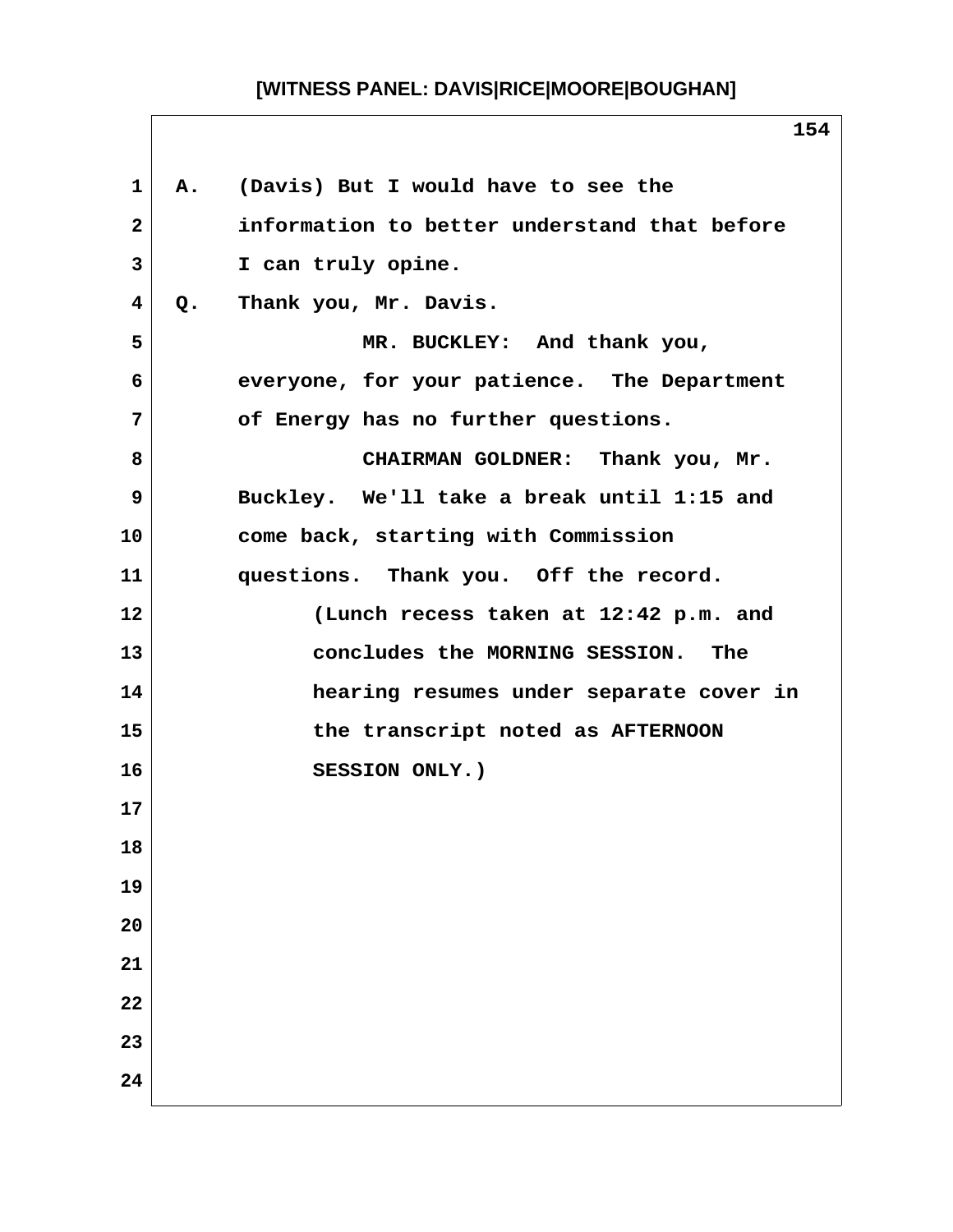**1 C E R T I F I C A T E 2 I, Susan J. Robidas, a Licensed 3 Shorthand Court Reporter and Notary Public 4 of the State of New Hampshire, do hereby 5 certify that the foregoing is a true and 6 accurate transcript of my stenographic 7 notes of these proceedings taken at the 8 place and on the date hereinbefore set 9 forth, to the best of my skill and ability 10 under the conditions present at the time. 11 I further certify that I am neither 12 attorney or counsel for, nor related to or 13 employed by any of the parties to the 14 action; and further, that I am not a 15 relative or employee of any attorney or 16 counsel employed in this case, nor am I 17 financially interested in this action. 18 (ORIGINAL CERTIFICATION FILED WITH 19 PUBLIC UTILITIES COMMISSION) 20 \_\_\_\_\_\_\_\_\_\_\_\_\_\_\_\_\_\_\_\_\_\_\_\_\_\_\_\_\_\_\_\_\_\_\_\_\_\_\_\_\_\_\_\_\_\_\_\_\_\_** 21 Susan J. Robidas, LCR/RPR  **Licensed Shorthand Court Reporter 22 Registered Professional Reporter N.H. LCR No. 44 (RSA 310-A:173) 23 24**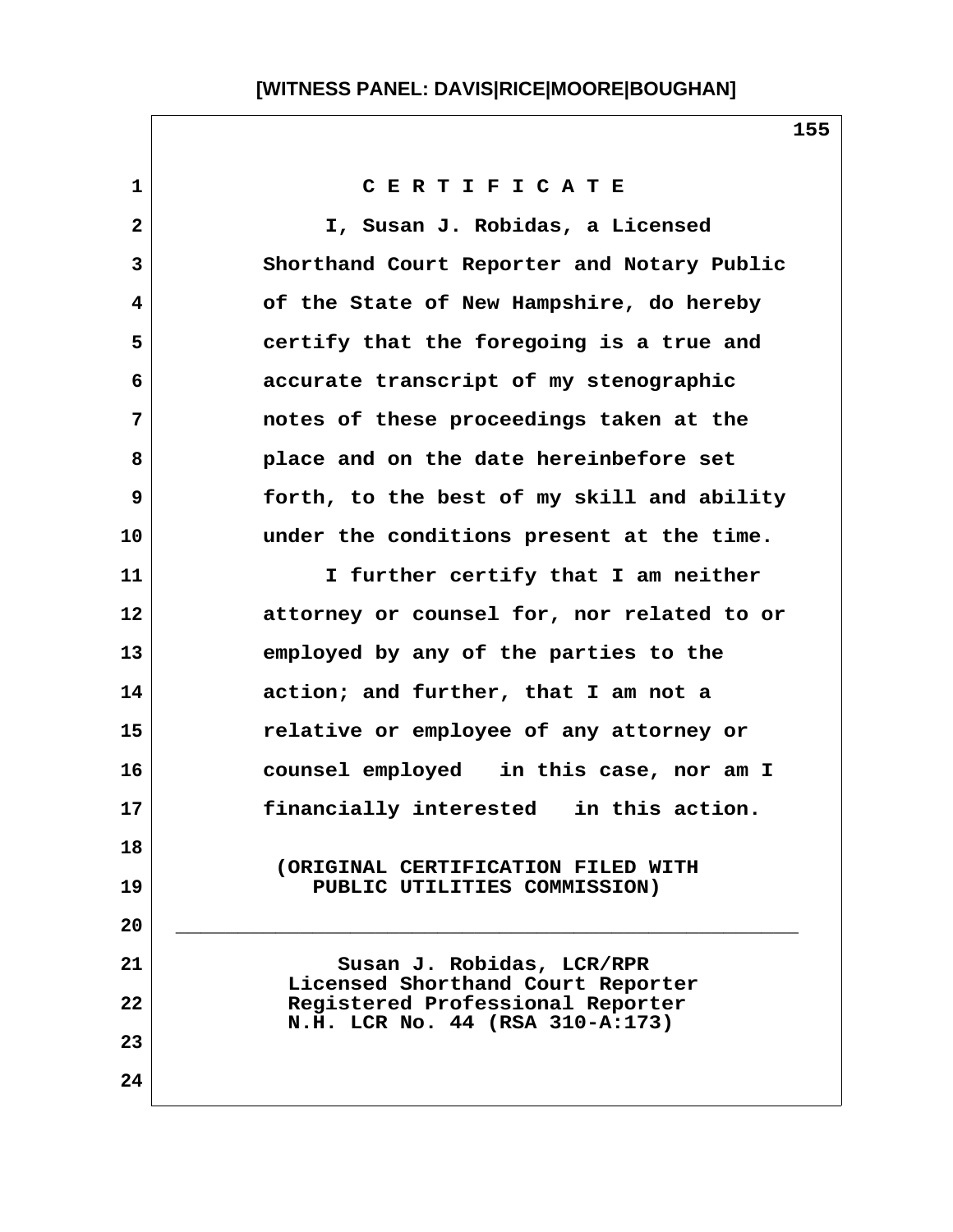|                        | 79:20;80:8;82:12;                       | 132:16;134:8                | administering (2)                     | agreed $(3)$               |
|------------------------|-----------------------------------------|-----------------------------|---------------------------------------|----------------------------|
| \$                     | 99:19;108:1;129:24;                     | acts (1)                    | 141:20,24                             | 31:17;52:4;147:17          |
|                        | 148:3                                   | 105:9                       | administrative (3)                    | Agreement (5)              |
| \$11.35(1)             | [No $(5)$                               | actual(7)                   | 48:23;141:16,18                       | 4:9;35:7;52:3;             |
| 59:10                  | 4:15;5:23;10:10;                        | 32:12;49:4;87:14;           | adopt(11)                             | 145:2;147:18               |
| \$13.81(5)             | 43:10,20                                | 88:18;122:9;137:5;          | 12:13;14:11;15:20;                    | agrees $(2)$               |
| 49:23;51:11,21;        | $[sic]$ (2)                             | 149:24                      | 16:8;17:18;18:7;                      | 32:9;36:21                 |
| 52:4;57:2              | 23:21;91:11                             | actually(20)                | 22:24;26:15;33:6;                     | ahead $(6)$                |
| \$16.50(13)            |                                         | 20:19;29:10;31:16;          | 66:14;122:2                           | 6:16;69:18;83:8;           |
| 47:22;49:13,19;        | $\mathbf A$                             | 48:8;63:16,16;76:14;        | adopted (2)                           | 89:18;120:14;152:6         |
| 54:3,6,17,22;55:19;    |                                         | 80:12,15;87:15;             | 26:19;33:10                           | algebra $(1)$              |
| 58:3;62:9;101:16,20,   | AB(1)                                   | 88:19;92:20;94:9;           | adopting $(2)$                        | 78:13                      |
| 22                     | 78:12                                   | 101:13;109:11;              | 5:9;17:12                             | aligned $(2)$              |
| \$16.80(1)             | ability $(3)$                           | 120:7;125:4;139:12;         | adoption (7)                          | 39:20;40:6                 |
| 58:3                   | 41:16;104:2;                            | 144:24;150:11               | 21:12;24:15;35:19;                    | allocated (4)              |
| \$16.81(3)             | 111:21                                  | adaptation (1)<br>24:8      | 41:5;126:12;132:24;                   | 50:17;72:12;74:13,<br>14   |
| 61:20;62:20;65:23      | able (18)                               |                             | 133:4                                 |                            |
| \$17(2)                | 9:14;10:3;40:18;                        | add(8)<br>42:17;58:10;70:5; | advance (1)<br>37:5                   | allocates $(1)$<br>72:3    |
| 66:1,19                | 42:2;65:22;83:20;<br>97:9;104:7;106:18; | 94:14;95:14;113:10;         | advanced (1)                          | allocation (5)             |
| \$20(2)                | 109:14;112:22;                          | 122:4;140:15                | 28:13                                 | 51:9;73:12;74:8,9;         |
| 66:1,19                | 123:5;125:15;127:6,                     | added $(3)$                 | advantages $(2)$                      | 140:1                      |
| \$32.08(1)             | 10;134:5;143:10,18                      | 23:19;25:16;54:18           | 132:20;138:13                         | allotted $(2)$             |
| 53:21                  | above $(2)$                             | adding $(6)$                | <b>Advocate (2)</b>                   | 91:1,6                     |
| \$4.16(1)              | 55:19;145:10                            | 45:17;52:20;55:5;           | 43:22;67:23                           | allow $(2)$                |
| 61:20                  | absolutely (2)                          | 62:8;73:17,17               | affect $(1)$                          | 77:1;80:19                 |
| \$4.71(1)              | 135:12;146:24                           | addition (1)                | 68:23                                 | allowing $(1)$             |
| 61:20                  | accelerators (1)                        | 45:7                        | affiliate (4)                         | 80:16                      |
| \$450,000(1)<br>141:14 | 99:8                                    | additional (22)             | 24:9,18;97:7,14                       | allows $(1)$               |
| \$5(2)                 | accept(1)                               | 5:12;22:14;25:24;           | affiliates $(3)$                      | 105:10                     |
| 59:14;68:17            | 121:21                                  | 52:21;55:5,11,18;           | 29:9;98:23;113:22                     | almost $(5)$               |
| \$5.26(1)              | accepting(1)                            | 56:2;58:16;59:4;            | affluent $(1)$                        | 129:12,15;141:1,2;         |
| 58:14                  | 115:17                                  | 62:3,7,21,21;68:10;         | 133:3                                 | 145:1                      |
| \$500(4)               | access(3)                               | 87:8;95:15;100:5;           | <b>AFTERNOON (1)</b>                  | along $(5)$                |
| 100:5,15,21;101:2      | 40:23;143:11,15                         | 102:6;117:9;125:16;         | 154:15                                | 17:13,18;56:17;            |
| \$52(2)                | Accordingly (2)                         | 134:17                      | again $(33)$                          | 58:23;149:11               |
| 121:2,11               | 14:3;149:16                             | <b>Additionally (1)</b>     | 4:3;9:8;40:10;49:8,                   | alternative (24)           |
| \$6(1)                 | account(1)                              | 23:13                       | 11;50:10;51:24;53:2,                  | 13:12,22;22:19;            |
| 68:17                  | 92:5                                    | address $(10)$              | 6,24;54:9;59:22;                      | 29:22;31:19;33:1,15;       |
| \$6,000(2)             | accounting(1)                           | 5:10;32:2;34:13;            | 60:1;61:21;62:10;                     | 34:23;35:1,5,9,13;         |
| 121:13;124:17          | 50:17                                   | 35:15;36:5;74:5;            | 66:5,10;76:1;81:16;                   | 36:12,14;44:20;            |
| \$6.62(1)              | accounts (9)                            | 76:18;84:14;104:15;         | 96:23;99:5,16,24;                     | 103:12,18;104:3,12;        |
| 59:12                  | 120:19;121:4,5,7,8,                     | 133:8                       | 106:10;109:8;                         | 110:20;113:3;              |
| \$7.93(1)              | 13;122:8,17,20                          | addressed (3)               | 113:12;117:21;                        | 150:23;153:4,16            |
| 61:19                  | accuracy(2)<br>105:12;112:13            | 31:24;106:20;<br>132:11     | 120:15;121:10;<br>127:9;129:5;139:10; | Alternatively (1)<br>24:22 |
| \$8.58(1)              | accurate (10)                           | addressing (4)              | 143:13                                | alternatives (3)           |
| 57:6                   | 47:1,11;88:5;                           | 6:8;42:22;86:5;             | age(1)                                | 24:5;37:3;96:18            |
| \$8.9(1)               | 97:22;104:7;106:12;                     | 147:10                      | 98:6                                  | although $(1)$             |
| 89:22                  | 128:3;135:4;142:6;                      | adds $(2)$                  | agendas $(1)$                         | 97:13                      |
| \$9(6)                 | 153:14                                  | 43:2;92:10                  | 92:17                                 | always $(2)$               |
| 79:12;84:7;89:12;      | achieves $(1)$                          | adequate $(2)$              | aggregate $(1)$                       | 97:18;118:5                |
| 91:24;95:8;124:19      | 35:23                                   | 110:3;111:22                | 121:14                                | amenable $(1)$             |
| \$9.1(2)<br>85:21;89:8 | acquiring (1)                           | adequately $(1)$            | aggregation (1)                       | 138:23                     |
|                        | 142:9                                   | 25:14                       | 83:16                                 | amended (1)                |
|                        | across(5)                               | adjacent $(1)$              | ago(2)                                | 96:8                       |
|                        | 16:21;18:24;28:20;                      | 56:16                       | 28:3;56:9                             | AMI(2)                     |
| [connectivity (9)      | 87:22;96:1                              | adjudicate $(2)$            | agree $(14)$                          | 98:20;99:10                |
| 14:18;20:1;79:18;      | activities (3)                          | 31:6;145:20                 | 23:1;33:6;48:17;                      | among $(2)$                |
| 80:6;82:11;99:17;      | 32:15;99:12;                            | adjustment $(1)$            | 57:24;58:13;64:21;                    | 74:10,14                   |
| 129:4;146:10;152:5     | 142:18                                  | 117:10                      | 67:2;69:17,19;74:20;                  | amount $(3)$               |
| $[$ Court $(10)$       | $\text{activity} (5)$                   | adjustments (1)             | 115:19;117:1;                         | 27:13;55:14;78:22          |
| 15:1;20:2;70:7;        | 22:5;89:4;112:12;                       | 80:14                       | 136:11;148:6                          | analogous $(1)$            |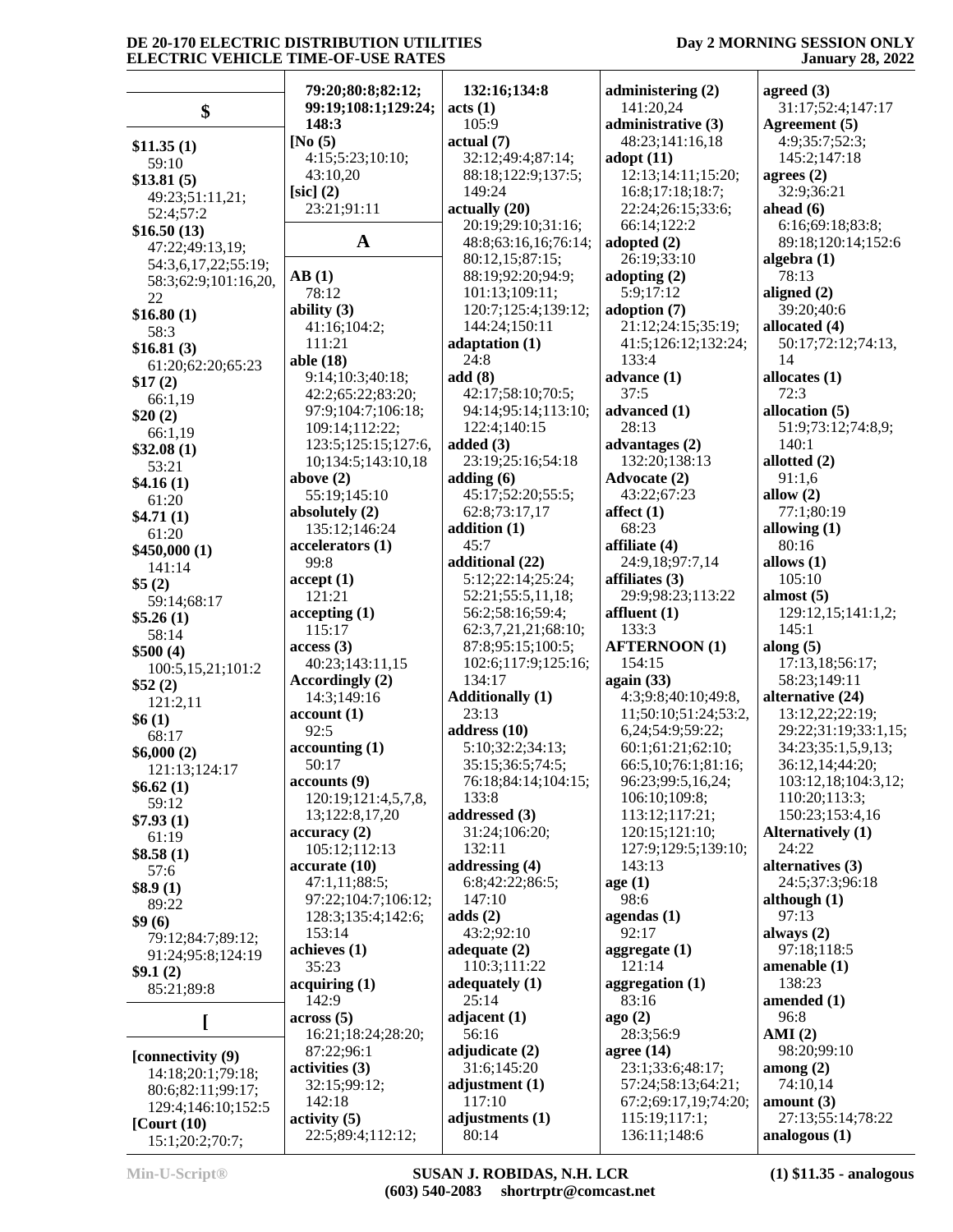#### **Day 2 MORNING SESSION ONLY January 28, 2022**

| 54:13                                  | 51:8            |
|----------------------------------------|-----------------|
| analysis (16)                          | approx          |
| 8:18,24;9:10,11,                       | 65:2            |
| 15;23:14;25:9,22;                      | approx          |
| 36:8;45:12;58:21;                      | 13:1            |
| 74:12;110:7;136:7;<br>137:22,23        | 100:<br>122:    |
| analyze (1)                            | approx          |
| 109:8                                  | 123:            |
| analyzed (1)                           | areas (         |
| 25:15                                  | 116:            |
| annually (1)                           | aroun           |
| 121:13                                 | 64:1            |
| ANSI(2)<br>108:8,15                    | 118:<br>aside ( |
| answered (1)                           | 69:6            |
| 113:15                                 | aspect          |
| anticipate (1)                         | 47:1            |
| 39:16                                  | asserti         |
| apologize (6)                          | 70:1            |
| 53:9;59:22;96:23;<br>105:7;150:17,20   | assess<br>88:9  |
| apparently (1)                         | assesse         |
| 136:24                                 | 97:1            |
| appear $(1)$                           | assign          |
| 26:20                                  | 135:            |
| appearance (2)                         | associa         |
| 4:14,18                                | 50:2            |
| appears (2)<br>27:1;49:3               | 60:1<br>9;86    |
| application (6)                        | 129:            |
| 25:13;40:12,13;                        | Associ          |
| 41:4,6;50:23                           | 43:1            |
| applications (5)                       | assum           |
| 13:8;113:21;<br>145:13,15;146:1        | 56:2            |
| applied (3)                            | 83:1<br>132:    |
| 25:2,3;149:15                          | assum           |
| apply (4)                              | 61:3            |
| 41:24;53:16;82:17;                     | assum           |
| 117:19                                 | 55:8            |
| appreciated (3)<br>115:18;146:24;      | assum<br>54:2   |
| 147:2                                  | assum           |
| approach (9)                           | 56:1            |
| 21:21;42:4;46:1;                       | 69:1            |
| 83:19;86:23;117:3,                     | assum           |
| 20;136:9;147:21<br>approached (1)      | 62:1<br>71:1    |
| 146:23                                 | at-hon          |
| approaches (5)                         | 61:1            |
| 20:23;21:17;32:6;                      | attach          |
| 142:24;147:5                           | 12:1            |
| appropriate (14)                       | 60:8            |
| 27:6;31:4;32:8,10;                     | attach<br>11:2  |
| 36:22;85:2;120:12;<br>129:21;130:4,10; | attemp          |
| 131:20;139:23;                         | 82:1            |
| 140:20;145:18                          | attend          |
| approve (1)                            | 152:            |
| 131:8                                  | attenti         |
| approved (4)<br>31:20;49:10;50:1;      | 152:<br>atteste |
|                                        |                 |

| 51:8                                 | 36:12                                    | b٤       |
|--------------------------------------|------------------------------------------|----------|
| approximate (2)                      | Attorney (2)                             |          |
| 65:21;94:24                          | 44:2;91:12                               |          |
| approximately (8)                    | attributable (1)                         |          |
| 13:10,19;45:1;                       | 85:22                                    |          |
| 100:5;121:1,3;                       | August (2)                               |          |
| 122:23;153:12                        | 48:12;138:4                              |          |
| approximation (1)                    | availability (1)                         |          |
| 123:5                                | 105:3                                    | bε       |
| areas(1)                             | available (12)                           |          |
| 116:21                               | 5:18;7:5;9:21;                           | b٤       |
| around(6)                            | 20:13,21;21:16;41:4;                     |          |
| 64:13;78:19;96:12;                   | 80:24;81:23;83:11;                       | b٤       |
| 118:8;142:5;145:4                    | 112:20;143:6                             |          |
| aside(1)<br>69:6                     | average (11)<br>33:12,19,24;34:2;        |          |
| aspect $(2)$                         | 64:1,1,4;75:15,23;                       |          |
| 47:17;149:19                         | 151:13;153:19                            |          |
| assertion (1)                        | averages (1)                             |          |
| 70:18                                | 71:2                                     | B        |
| assess $(1)$                         | avoid $(4)$                              |          |
| 88:9                                 | 69:10,21,23;71:13                        |          |
| assessed $(3)$                       | avoided (1)                              |          |
| 97:15;104:1;149:3                    | 73:3                                     |          |
| assigned (1)                         | avoiding $(1)$                           |          |
| 135:9                                | 139:17                                   |          |
| associated (11)                      | avoids(1)                                |          |
| 50:21;58:15;59:4;                    | 68:1                                     |          |
| 60:12;66:17;69:3,4,                  | aware $(10)$                             |          |
| 9;86:20;96:13;                       | 59:7,15;93:17;                           |          |
| 129:19                               | 107:18,24;108:2,17;                      |          |
|                                      | 110:17,24;111:19                         |          |
|                                      |                                          |          |
| <b>Association (2)</b><br>43:18;64:6 | away $(5)$                               |          |
| assume $(9)$                         | 125:20;132:16;                           |          |
| 56:22;65:18;66:2;                    | 136:6,12,14                              |          |
| 83:19;85:3;127:9;                    | Awesome (1)                              | b٤       |
| 132:9;139:5;148:18                   | 121:22                                   |          |
| assumed $(3)$                        |                                          | b€       |
| 61:3,11;64:12                        | B                                        |          |
| assumes $(2)$                        |                                          | b€       |
| 55:8;79:24                           | back $(12)$                              |          |
| assuming $(2)$                       | 7:18;28:6;56:8;                          | b€       |
| 54:23;55:15                          | 64:10;88:17;90:12,                       |          |
| assumption (6)                       | 16,20;92:8;117:24;                       | b€       |
| 56:11,24;61:6;                       | 149:23;154:10                            |          |
| 69:1;79:23;138:5                     | backstop (3)                             | b€       |
| assumptions (4)                      | 116:1,13,15                              |          |
| 62:15;63:5;64:7;                     | backup $(1)$                             | b€       |
| 71:16                                | 120:4                                    |          |
| at-home $(1)$                        | balance (1)                              | b€       |
| 61:10                                | 141:15                                   |          |
| attachment (5)                       | ballpark (3)                             | b€       |
| 12:18;46:7;57:10;<br>60:8;114:1      | 66:20;85:21;89:9<br><b>Baltimore (2)</b> | b€       |
| attachments (3)                      | 111:3;117:13                             |          |
| 11:23;15:11;17:4                     | barrier (8)                              |          |
| attempt $(1)$                        | 27:17;31:24;34:14;                       | b€       |
| 82:13                                | 35:12;42:22;105:2;                       |          |
| attend $(1)$                         | 147:11,12                                | $\bf{B}$ |
| 152:10                               | barriers (1)                             |          |
| attention (1)                        | 32:3                                     | b        |
| 152:23<br>attested (1)               | base $(2)$<br>28:19;87:18                |          |

| based $(21)$         | benefits $(2)$   |
|----------------------|------------------|
|                      |                  |
| 10:6;35:18;41:14;    | 109:11;1         |
| 46:9;47:7;51:8;      | best $(16)$      |
| 63:24;64:4,5;72:12;  | 9:11;10:6        |
| 82:24;87:4;93:7;     | 20:4,9;29        |
| 94:4,8;100:18;106:5; | 31:13;32         |
| 113:2;114:18;        | 100:13;1         |
| 145:15;149:3         | 132:8;14         |
| bases $(1)$          | better $(6)$     |
|                      |                  |
| 70:17                | 21:1;22:7        |
| basically (3)        | 37:3;118         |
| 40:19;95:10;105:7    | beyond $(1)$     |
| basis $(18)$         | 40:22            |
| 49:21;50:2,11;       | bid(1)           |
| 58:12,17;72:8;73:24; | 82:24            |
| 76:21,24;84:6,11;    | big(7)           |
| 85:8;94:8,13;95:7;   | 105:2,2;1        |
| 100:16;112:16;       | 125:22;1         |
|                      |                  |
| 118:19               | 138:13;14        |
| Bates (45)           | <b>Bill</b> (28) |
| 13:5;14:5;38:22;     | 31:23;60         |
| 46:19;48:1,5;54:7;   | 61:18;62         |
| 55:12;57:13,14,15,   | 66:1;69:6        |
| 19;58:7;59:1,21,22,  | 72:17,21         |
| 23;60:19;76:12,15,   | 80:4,10,1        |
| 16;79:9,23;84:3;     | 95:10;10         |
| 96:11;100:1;103:11;  | 118:16,2         |
| 106:22;108:22;       | 124:10;12        |
|                      |                  |
| 112:16;114:5,10,20;  | billed (8)       |
| 115:2,4;118:14;      | 72:10;73         |
| 120:15;122:13;       | 10;120:18        |
| 128:2;130:15;        | billing $(58)$   |
| 136:23;138:14;       | 23:9;27:1        |
| 140:24;141:13;       | 29:5,9,13        |
| 144:14               | 76:9;80:2        |
| battery (3)          | 18;85:7;8        |
| 61:1,9;63:13         | 95:24;96         |
| become $(1)$         | 103:19,23        |
| 125:12               | 15;107:1         |
| begin $(1)$          | 108:5;10         |
|                      |                  |
| 11:4                 | 5,23;111         |
| beginning $(1)$      | 112:10;1         |
| 37:15                | 118:12,1:        |
| begun $(1)$          | 13, 14, 21;      |
| 29:7                 | 21;124:1.        |
| behalf (3)           | 125:2,10         |
| 11:12;80:4,11        | 128:14,1         |
| behave (2)           | billings $(1)$   |
| 69:22;70:2           | 80:15            |
| behavior (1)         | bills $(1)$      |
| 26:15                | 20:15            |
|                      |                  |
| behind $(1)$         | binary $(6)$     |
| 121:18               | 106:14;1         |
| believes (5)         | 108:6,20         |
| 20:22;21:20;22:6;    | bit(7)           |
| 31:13;37:3           | 56:5;82:1        |
| bell $(1)$           | 103:11;12        |
| 134:17               | 136:24           |
| Below (3)            | bleeds $(1)$     |
| 43:9;53:19;91:12     | 100:2            |
| benefit (6)          | borne $(3)$      |
| 26:2;40:19;98:10;    | 26:18;27         |
|                      |                  |
| 128:8,16;135:18      | borrow $(1)$     |

**benefits (2)** 109:11;129:17 **best (16)** 9:11;10:6;19:23; 20:4,9;29:6,21; 31:13;32:16;62:11; 100:13;114:6;126:8; 132:8;147:6,21 **better (6)** 21:1;22:7;30:4; 37:3;118:21;154:2 **beyond (1)** 40:22 **bid (1)** 82:24 **big (7)** 105:2,2;119:23; 125:22;126:3; 138:13;147:9 **Bill (28)** 31:23;60:4,10,14; 61:18;62:4;65:9; 66:1;69:6;70:18,20; 72:17,21;76:21,24; 80:4,10,11;84:6; 95:10;104:7;106:13; 118:16,20;121:13; 124:10;125:23,24 **billed (8)** 72:10;73:15;74:6, 10;120:18,20;121:4,5 **billing (58)** 23:9;27:10;28:17; 29:5,9,13,24;74:7; 76:9;80:2,3,5;84:10, 18;85:7;88:1;92:5; 95:24;96:15;99:13; 103:19,23;105:14,15, 15;107:1,12,16; 108:5;109:10;110:4, 5,23;111:2,23; 112:10;115:6;117:4; 118:12,15;119:8,12, 13,14,21;120:10,12, 21;124:15,18,24; 125:2,10;126:5,22; 128:14,17;149:14 **billings (1)** 80:15 **bills (1)** 20:15 **binary (6)** 106:14;107:4,15; 108:6,20;109:6 **bit (7)** 56:5;82:15;100:3; 103:11;124:7;128:1; 136:24 **bleeds (1)** 100:2 **borne (3)** 26:18;27:21;30:8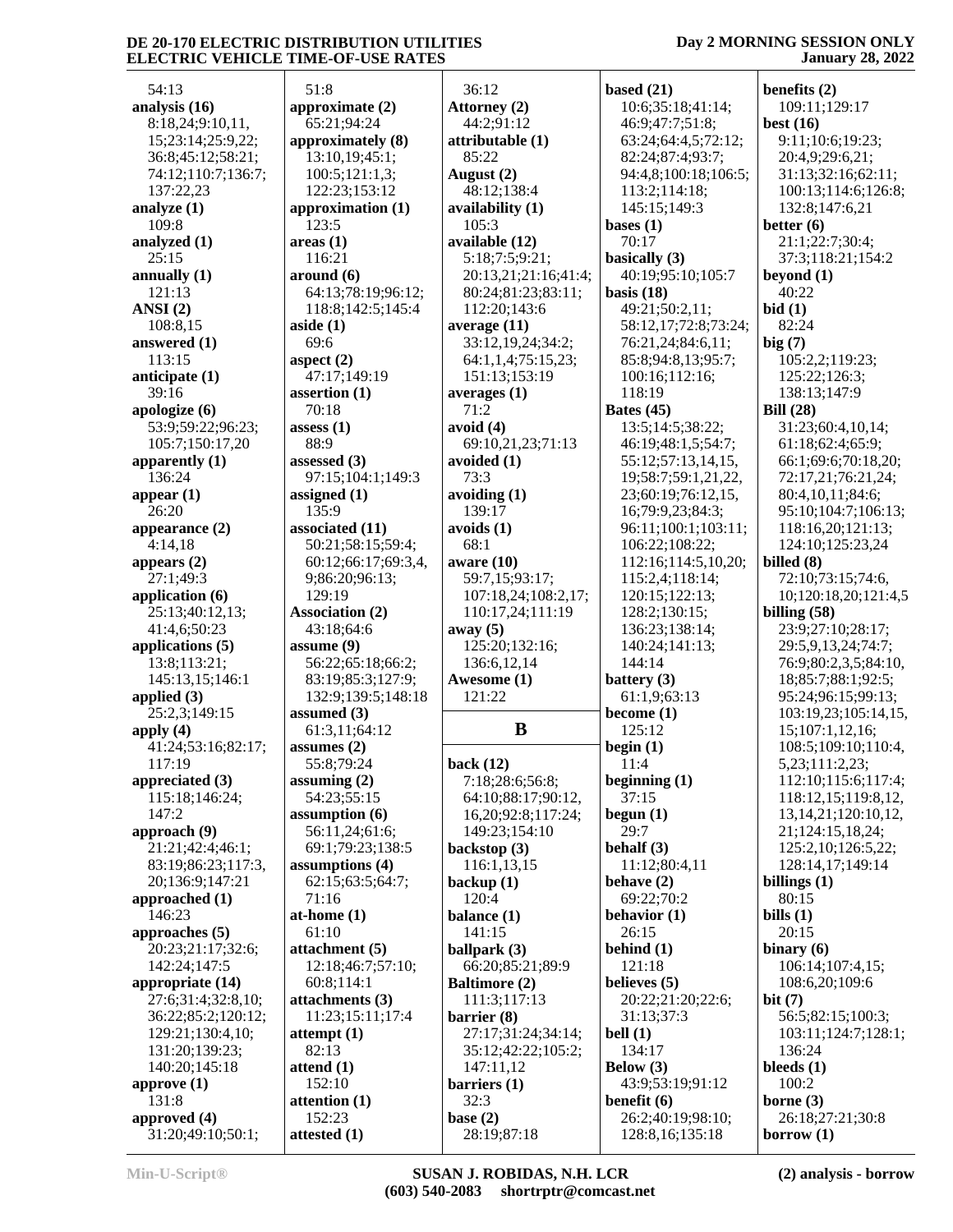| 93:19                                   | 133:5                              | 67:2                                   | 15, 19, 23; 91: 9, 17;     | 147:10;151:21,22;                |
|-----------------------------------------|------------------------------------|----------------------------------------|----------------------------|----------------------------------|
| borrowed (1)                            |                                    | carries (1)                            | 154:8                      | 153:22                           |
| 48:19                                   | $\mathbf C$                        | 151:21                                 | challenge (2)              | charging (52)                    |
| Boston (5)                              |                                    | carrying (6)                           | 9:3;126:7                  | 17:16;21:23;22:5,                |
| 64:19,19;65:3,8,8                       | C&I(2)                             | 58:15;59:3;66:16;                      | challenges (2)             | 6,8,12;30:20;31:18,              |
| both $(15)$                             | 119:23;123:9                       | 68:10;100:18;101:1                     | 116:8,20                   | 21;32:8;33:17,22;                |
| 7:2;28:24;57:11,                        | C2(2)                              | case $(12)$                            | chance (3)                 | 34:7;35:11,24;36:6,              |
| 20;58:6;73:2;75:16,                     | 80:3;96:2                          | 7:7;27:14;31:21;                       | 152:4,18,21                | 23;39:13,15,18,20;               |
| 19;83:11;98:17;                         | calculate (1)                      | 35:8;37:1;51:5;                        | change $(11)$              | 40:1,5;41:16,17,24;              |
| 101:17;111:5;146:8,                     | 106:13                             | 62:11;64:2;66:8;                       | 23:11;48:21;74:1,          | 56:3;61:3,5,8,10,14;             |
| 14;149:13                               | calculated (2)                     | 81:6;104:4;115:24                      | 2;80:17,19;85:1;           | 63:6;65:13,19;66:3,              |
| bottom $(1)$                            | 60:10;64:8                         | cases $(3)$                            | 88:2;89:19;98:13,14        | 9;68:4,9;105:21;                 |
| 145:2                                   | calculating $(2)$                  | 41:19;87:20;88:16                      | changes $(16)$             | 112:23;121:23;                   |
| Boughan (24)                            | 100:24;101:1                       | $\text{catch} (1)$                     | 12:10;13:2,24;             | 122:18,20;124:5;                 |
| 5:13,14,17;10:17,                       | calculation $(2)$                  | 8:7                                    | 15:17;16:5;17:10,19;       | 126:18;132:15;                   |
| 23;18:11,11,14,14,                      | 6:5;68:24                          | category $(1)$                         | 18:4;27:15;80:2,14;        | 134:10;146:2,3;                  |
| 22;19:4,6,14;63:15,                     | calculations (1)                   | 141:18                                 | 88:8,19;90:4;94:13;        | 153:7,8                          |
| 22, 24; 64: 14, 17, 20,                 | 70:24                              | caught $(1)$                           | 95:10                      | Chattopadhyay (2)                |
| 23;65:6;110:10;                         | called $(3)$                       | 6:4                                    | channel (1)<br>143:13      | 4:5;8:16                         |
| 122:4;142:17<br>bound $(1)$             | 96:2;106:3;109:2<br>calls $(4)$    | causation (1)<br>47:8                  | channels (2)               | check $(7)$<br>56:22;58:13;64:3, |
| 127:19                                  | 135:24;136:1,5;                    | cause $(2)$                            | 143:8,22                   | 21;115:16;135:5;                 |
| bounds $(1)$                            | 139:7                              | 55:1;72:16                             | characteristic (4)         | 153:2                            |
| 126:19                                  | can (72)                           | cautioned (1)                          | 149:2,4,5;151:12           | <b>CHIAVARA (7)</b>              |
| Brattle (1)                             | 7:18;11:7;22:12;                   | 10:18                                  | characterize (1)           | 4:22;5:4;6:2;11:2,               |
| 22:22                                   | 27:14;28:18;32:9;                  | caveat $(1)$                           | 75:16                      | 3,6;37:8                         |
| break(6)                                | 36:22;49:21;52:5,11;               | 47:15                                  | charge (73)                | chime $(1)$                      |
| 7:15;90:10,11,13;                       | 56:5,22;63:10;64:18;               | cease $(1)$                            | 13:12,21;19:24;            | 81:8                             |
| 101:23;154:9                            | 67:20;69:16;74:4;                  | 116:5                                  | 20:5;33:1,15;34:22;        | choose $(2)$                     |
| Brian $(6)$                             | 78:3,5;79:8,22;81:8;               | cellular $(1)$                         | 35:1,5,13,21;36:11,        | 82:20;83:13                      |
| 5:7;10:17,22;                           | 82:9,15;85:20,23;                  | 59:13                                  | 14;40:18,23;42:21;         | chooses $(1)$                    |
| 16:12,15;39:3                           | 86:2,19;87:4;89:8,14,              | cent(1)                                | 44:20,23;45:8,17,18,       | 27:5                             |
| brief (2)                               | 17;94:24;96:19;97:4,               | 78:10                                  | 20;47:20,21;49:12,         | chose $(2)$                      |
| 35:3;90:17                              | 20;100:11;103:24;                  | cents $(10)$                           | 15, 19, 23; 50: 10; 51: 3, | 48:22;83:21                      |
| briefly $(3)$                           | 105:24;106:13;                     | 51:22;62:22;65:10;                     | 11,21;52:4,9,12,13;        | circuit-specific (1)             |
| 19:17;144:12;                           | 108:21;109:8,12,16;                | 70:18;78:12,14;                        | 53:21;54:4;55:16;          | 133:18                           |
| 145:5                                   | 113:12;117:23;                     | 151:18;153:2,9,12                      | 57:3,4,6;58:14;59:8;       | circumstantial (1)               |
| bringing $(1)$                          | 118:8,15;121:10;                   | ceremonies (1)                         | 62:7,22;63:13,21;          | 137:6                            |
| 72:13                                   | 122:4,12;125:11,12;                | 89:1                                   | 66:7,16,18;67:8,16;        | citation (1)                     |
| brings $(1)$                            | 126:5;128:10,11;                   | certain (8)                            | 68:10,16,17,22;72:8,       | 96:12                            |
| 65:3                                    | 130:23;132:3,4;                    | 51:8;62:13;70:23;                      | 15;100:22;110:12;          | cited(1)                         |
| broadly $(1)$                           | 133:6,9;138:24;                    | 78:21;118:20;119:5;                    | 148:8, 15, 22; 149: 1, 6,  | 114:20                           |
| 108:9                                   | 139:7,23;142:9;                    | 132:16;139:2                           | 15, 19; 150: 10, 22;       | cites(1)                         |
| <b>Buckley</b> (16)                     | 148:12;149:1,23;                   | Certainly (24)                         | 151:5;153:4,16             | 145:3                            |
| 4:17;44:2,8,9,12;<br>90:10,13,22;91:10, | 150:3;152:15;                      | 45:13;46:9,10;<br>47:13;48:4;49:3,7,9; | charged (4)                | City(3)<br>43:8;91:4,11          |
| 11, 15, 19, 20; 152: 14;                | 153:18;154:3<br>capabilities $(5)$ | 54:21;56:22;67:11,                     | 51:16;61:23;62:11,<br>19   | clarify $(4)$                    |
| 154:5,9                                 | 27:24;29:5;111:13;                 | 19;70:1;91:16;                         | <b>ChargePoint (5)</b>     | 82:13;86:3;95:21;                |
| <b>Buckley's (1)</b>                    | 112:19;130:18                      | 101:19,22;110:24;                      | 8:13;38:8,11;              | 123:8                            |
| 90:21                                   | capability (5)                     | 119:22;122:5;                          | 108:3;143:9                | clarifying $(1)$                 |
| budget (1)                              | 30:4,6;106:6;                      | 135:15;139:1;                          | charger $(17)$             | 86:18                            |
| 141:12                                  | 133:21;134:3                       | 143:16;150:3,22                        | 40:24;54:16;103:2;         | class $(14)$                     |
| build $(1)$                             | capable $(2)$                      | cetera(1)                              | 104:4,22;106:7,15;         | 33:11,18;34:2;                   |
| 118:8                                   | 29:13;108:5                        | 66:7                                   | 110:9,21;112:3,9,13;       | 50:18,22;51:13;52:2;             |
| builds $(1)$                            | capacity (2)                       | Chair $(1)$                            | 115:23;116:13;             | 73:11;74:13;79:1;                |
| 130:18                                  | 74:23;75:22                        | 11:3                                   | 117:16;133:13;143:9        | 148:14,19;149:24;                |
| bulk $(1)$                              | capacity-related (3)               | <b>CHAIRMAN (40)</b>                   | chargers $(2)$             | 151:4                            |
| 69:12                                   | 69:10,23;71:13                     | 4:2,3,16,22;5:2,21,                    | 107:12;122:14              | classes $(6)$                    |
| <b>Business</b> (8)                     | capture $(1)$                      | 24;6:13,16;7:13;8:6,                   | charges $(19)$             | 34:24;48:15;51:10;               |
| 14:21;15:6;18:15;                       | 52:24                              | 11;9:16,23;10:4,8,11,                  | 13:14;31:19,23;            | 72:4;74:10,15                    |
| 28:10;29:19;37:1;                       | captured (1)                       | 24;37:10,13,19;38:1,                   | 34:16;35:9,14;57:21,       | class's $(1)$                    |
| 124:5,8                                 | 120:6                              | 7, 10, 13, 16; 43: 7, 11,              | 22;58:11,12,18;            | 72:12                            |
| buys $(1)$                              | careful $(1)$                      | 16,21;44:1,4,10;90:9,                  | 73:18;140:5,7,8;           | clause $(1)$                     |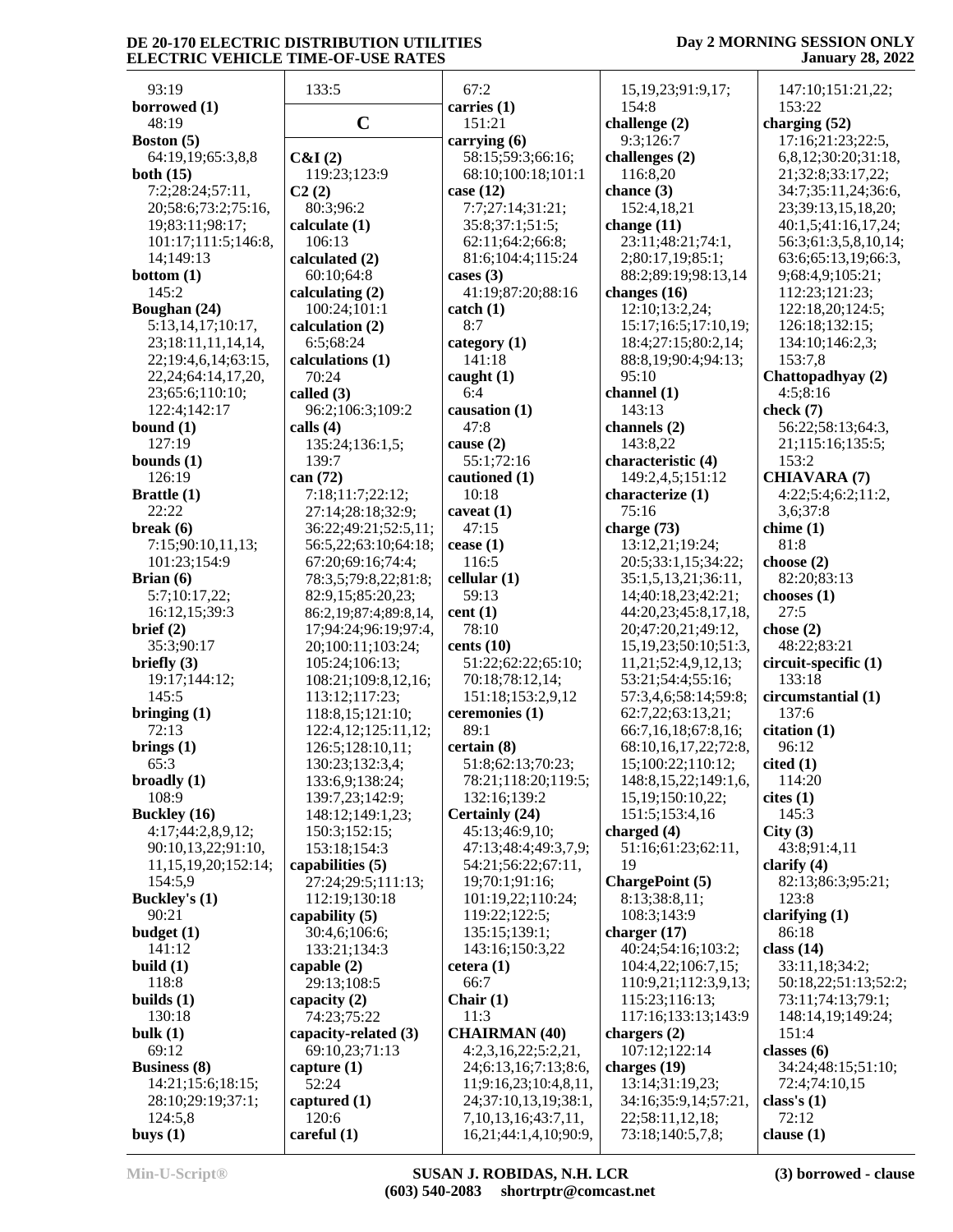#### **Day 2 MORNING SESSION ONLY January 28, 2022**

 130:3 **Clean (2)** 38:2,5 **clear (4)** 33:19;56:14;85:10; 118:5 **clearly (3)** 67:11;95:4;138:1 **clerk (1)** 7:16 **clerk's (1)** 6:6 **client (3)** 8:20,21;10:7 **clients (1)** 9:5 **clone (1)** 95:5 **closer (2)** 42:11;65:24 **closing (1)** 46:23 **closings (1)** 4:12 **clustered (1)** 146:2 **colleagues (1)** 123:14 **collect (5)** 13:9,19;112:2; 117:18;149:20 **Collecting (1)** 109:2 **collection (3)** 107:2;109:3,12 **collectively (1)** 87:17 **color (1)** 58:10 **comb (1)** 135:1 **combination (1)** 87:8 **combined (1)** 151:23 **coming (1)** 147:4 **comments (3)** 152:11,18,19 **commercial (26)** 30:19;31:5,9,18; 32:19,23;33:5,10,13, 16,22;34:3,7,11,12, 21;35:10;36:10,19; 41:23;114:12; 145:12,15,19,24; 146:15 **Commission (28)** 9:7,13;10:3;11:20; 15:8;17:1;19:3;22:3; 26:3;27:3;31:20,22; 32:17,22;36:18;44:3; 48:22;49:10;78:19;

 81:19;129:15;130:8; 131:8;145:5,7; 146:12,17;154:10 **Commissioner (4)** 4:4,5;6:15;8:16 **Commissioners (4)** 6:23;37:12,23;38:5 **commissions (1)** 21:11 **Commission's (8)** 46:22;47:7;77:11; 79:16;85:9;86:9; 144:23;146:11 **commit (3)** 131:11,14;132:1 **committed (1)** 99:17 **common (2)** 29:13;96:4 **communicate (2)** 105:8,11 **communications (2)** 106:5,19 **community (2)** 83:16;133:4 **commute (1)** 65:20 **commutes (1)** 65:7 **commuting (1)** 65:3 **companies (5)** 11:17;16:22;18:18; 28:4;97:15 **Company (97)** 11:11,15;13:6,13, 14,22;14:22;16:17, 23;18:17,19;20:7,20; 21:2,20;22:1,10; 23:1;24:2;25:6;26:7, 10,20;27:2,6;28:24; 29:17;30:15;31:13; 32:2,9,13,18,20; 35:13;36:24;37:2; 56:19;63:7;65:11; 71:6;72:2,10;74:6, 10;80:22;81:17,20; 83:9;93:5;95:16; 96:14;97:9,23;104:7, 10,15;106:2,23; 107:10,20;109:16,19; 110:1;111:4;113:17, 19,20;114:18,19; 115:6,7;118:16; 120:16;121:22; 122:1,13;124:9; 126:24;128:3,8; 129:14;131:1,11,15, 23;133:21;134:15; 139:18;140:2,4; 142:8,10,19;143:7; 150:23;151:7 **company-provided (1)**

 76:19 **Company's (18)** 19:20;24:9,15,17, 22;25:7;35:5;79:12; 82:4;85:11,22;91:2; 100:18;105:23; 113:4;120:20;131:4; 150:8 **comparable (1)** 26:5 **comparatively (1)** 62:4 **compare (10)** 49:14;57:10;61:15; 87:4;100:21;102:9; 110:9;112:3;116:24; 136:8 **compared (9)** 36:9;44:19,22; 45:3,12;60:6;65:9; 135:19,22 **compares (1)** 153:5 **comparing (1)** 61:22 **compatible (1)** 104:14 **compelling (1)** 127:12 **compensate (1)** 34:19 **competitive (25)** 76:22;77:1,15,16; 80:1,5,10,17,24;81:1, 21,23;82:6,19;83:1; 84:6,11,14;85:7,19, 24;86:6,13,14;89:7 **complement (1)** 131:10 **complementary (1)** 52:16 **complete (4)** 25:12;62:24;80:5; 97:8 **completed (2)** 102:17;106:8 **completely (2)** 111:6,7 **complex (8)** 29:3,20;30:15; 54:20;90:4;119:19; 124:8;149:12 **complexity (4)** 28:21;92:8,10; 119:22 **compliant (1)** 108:11 **component (10)** 77:22;80:23;81:21; 88:7;93:9,22;94:5, 15;95:17;105:10 **components (16)** 23:5,7;24:12,14;

 25:17,18;26:4,6; 47:3;80:20;81:7; 86:19;87:12;95:9,15; 149:11 **compounding (1)** 42:18 **conceivable (3)** 69:8;103:1;143:21 **conceivably (2)** 72:23;124:9 **concept (3)** 45:10;75:6;118:12 **concern (3)** 71:4;83:22;117:21 **concerned (5)** 39:12;41:8,11; 42:3;123:22 **concerns (1)** 70:14 **concludes (1)** 154:13 **conclusion (1)** 116:23 **conclusions (1)** 116:8 **condition (2)** 56:12;106:15 **conditions (2)** 36:23;119:2 **conduction (1)** 137:5 **confer (1)** 37:12 **confidence (1)**  $39.17$ **confirm (1)** 136:9 **confirmed (1)** 112:18 **confused (1)** 82:10 **conjunction (1)** 130:12 **Connecticut (18)** 21:11;24:9;78:2,7; 82:1,8,17,23;93:20; 95:23;96:1,6;109:23; 114:13,14;130:20,24; 143:1 **connection (4)** 106:9,10;117:17; 144:7 **connectivity (5)** 114:22;115:10,21; 116:4,22 **conscious (1)** 83:10 **Conservation (1)** 38:14 **conservative (1)** 83:18 **consider (2)** 126:7;146:18

**consideration (2)** 25:9;50:24 **considerations (1)** 21:6 **considered (7)** 25:1,15;32:14; 33:2;35:2;61:5;96:19 **consistent (4)** 47:6;79:16;113:3; 145:10 **consultant (3)** 22:22;23:15;33:4 **Consumer (1)** 43:22 **consumption (3)** 109:5;110:2; 153:21 **context (1)** 153:15 **continue (6)** 4:10;29:4;90:20; 91:8;138:16;139:1 **contract (3)** 119:4;139:4,10 **contractor (1)** 102:17 **contractors (1)** 29:1 **contribution (1)** 72:12 **control (2)** 97:20;131:9 **controlled (5)** 52:5,15;56:6;57:8;  $102.11$ **Convenience (1)** 43:17 **conventional (1)** 116:16 **conversations (1)** 10:6 **converts (1)** 151:20 **convoluted (1)** 74:3 **coordination (1)** 88:23 **copy (2)** 7:3;26:24 **core (2)** 87:24;137:13 **corrected (8)** 6:7,11,24;7:2,4; 8:3;13:18;14:8 **correction (4)** 6:4,10;7:24;108:16 **corrections (4)** 6:21;14:7,12;44:15 **corresponding (5)** 11:23;12:18;15:10; 17:3;112:4 **cost (67)** 20:22;24:19;25:4;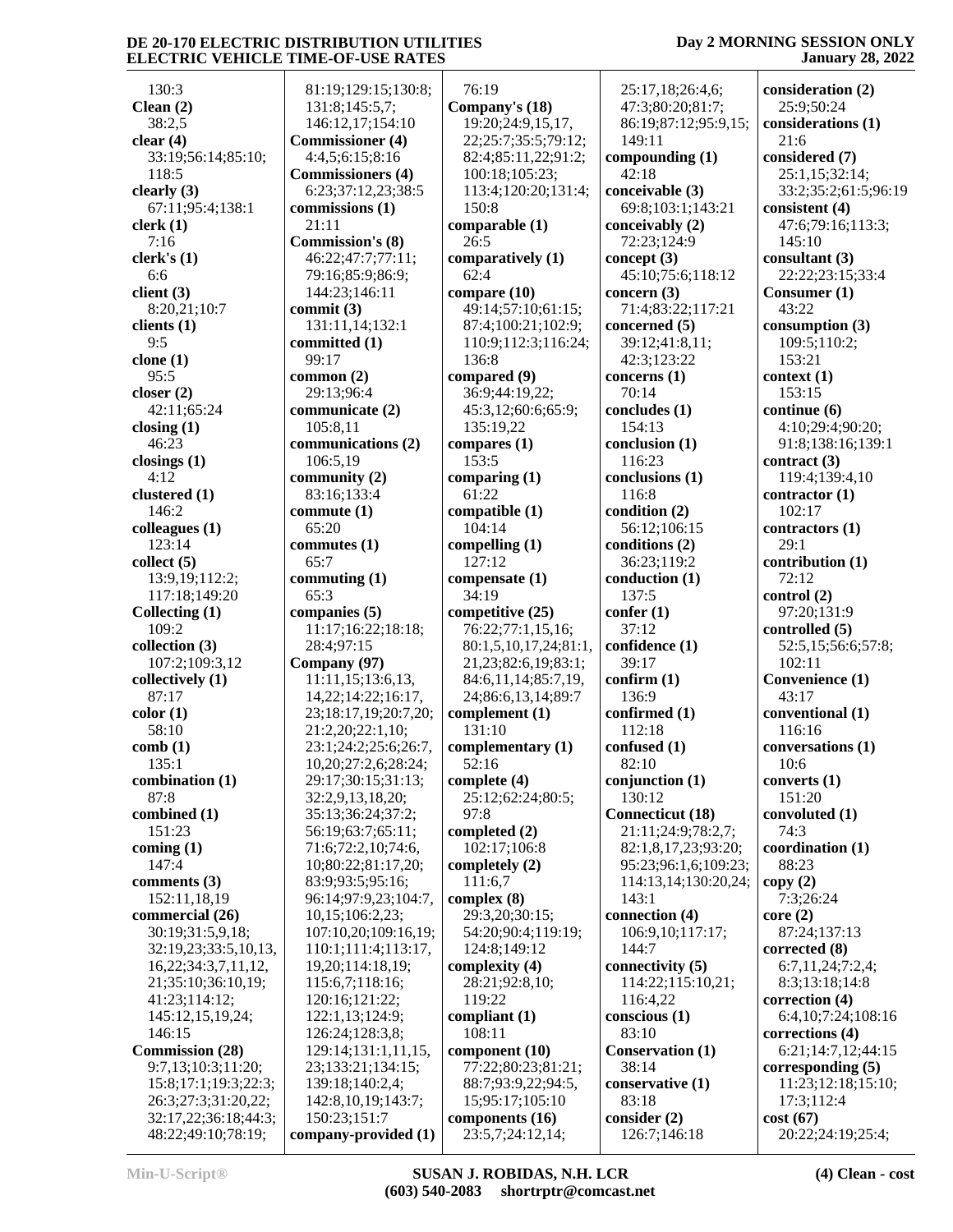### **Day 2 MORNING SESSION ONLY January 28, 2022**

| 26:17;27:16;28:17;     |                            |                            |                             |                       |
|------------------------|----------------------------|----------------------------|-----------------------------|-----------------------|
|                        | 34:23;87:17                | 117:24;118:6;119:2;        | David $(1)$                 | 92:4                  |
| 29:15:30:5:47:8;       | created $(2)$              | 122:21;123:18;             | 120:14                      | December (3)          |
| 50:3,4,7,12,17,21;     | 31:22;35:4                 | 125:13,23;126:2,4;         | <b>Davis</b> (157)          | 12:19:15:24:17:22     |
|                        |                            |                            |                             |                       |
| 51:9,12,20;52:1;       | creates $(1)$              | 130:22;139:5;              | 6:8;10:16,20;11:4,          | decided(1)            |
| 54:16,17,19;55:1,2;    | 36:14                      | 141:14;142:4;144:4;        | 7,9,9,16,21;12:5,9,12,      | 99:9                  |
| 59:13;60:11,12;68:1,   | creating $(2)$             | 145:12,15;153:11           | 15,21;13:1,4;14:10,         | deciding (2)          |
| 5;74:14,24;75:4,13;    | 75:1;78:13                 | customer-friendly (1)      | 13;22:17,21;23:3,24;        | 50:24;86:5            |
| 76:3,9;78:9;81:2,20;   | $\text{credit}(1)$         | 127:12                     | 24:4;25:22;26:10;           | decision(1)           |
| 82:2;83:10;85:16;      | 118:2                      | customer-owned (3)         | 27:9;30:18;31:11;           | 83:10                 |
|                        |                            |                            |                             |                       |
| 86:19;87:3;88:13;      | criteria (4)               | 104:4;109:13;              | 33:9;35:6;36:17,21;         | deep $(1)$            |
| 89:4,14;93:4,18;       | 113:9;135:12,13;           | 114:17                     | 39:6,7,8;42:6,17;           | 71:21                 |
| 94:3;95:16;98:10;      | 149:12                     | customer-related (1)       | 44:14,16;45:1,9,19;         | deeper $(1)$          |
| 100:21;101:8,9,14,     | critical $(3)$             | 51:13                      | 46:4,9;47:2,12,23;          | 74:11                 |
| 15,21;102:6;137:22;    | 41:3;51:24;147:14          | customers (100)            | 48:2,5,7,11;49:2,7,         | default (11)          |
| 139:24;140:1,8,21;     | crossed $(1)$              | 19:23;20:4,13,14,          | 17,23;50:9;52:7,10,         | 77:13,18;78:22;       |
|                        | 82:15                      |                            |                             |                       |
| 141:3,19,23;142:4      |                            | 19;21:4,18;22:4,12;        | 14;53:9,18;55:9;            | 82:2,21,23;83:3,12;   |
| cost-effective (2)     | cross-examination (4)      | 23:15,18,19,23;            | 56:8,21;57:14,16,19,        | 85:4,12,16            |
| 119:20;120:1           | 37:14;38:19;44:11;         | 24:16;26:4,16,18;          | 22;58:1,17;59:15,22,        | defensible (1)        |
| costly(4)              | 91:2                       | 27:21;29:7,22;31:5;        | 24;60:3,9,14,17,20,         | 9:10                  |
| 22:15;23:9;27:12;      | cross-subsidization (6)    | 34:5,18;35:11;36:2;        | 23;62:14,16,18;63:9,        | defer(1)              |
| 54:19                  | 34:5,18,24;35:4;           | 37:4;39:22;40:8,17;        | 11;65:12,16;66:4,21;        | 27:24                 |
| costs(72)              |                            | 41:7,13;42:16;53:13;       |                             | define (1)            |
|                        | 36:15;42:6                 |                            | 68:21;69:5,14,18;           |                       |
| 20:6,11;27:20;         | curious $(3)$              | 55:16;57:3,6,9;69:7,       | 70:1;71:15,18;72:19,        | 149:8                 |
| 28:1;30:8,9;39:16;     | 80:21;85:19;               | 16,22;70:10,14;            | 20, 24; 73: 9; 75: 3, 12;   | defined $(1)$         |
| 47:8;50:15,19,20,20;   | 103:22                     | 72:22;73:2,6;77:14,        | 76:7,14,23;77:5,20;         | 137:21                |
| 51:1,14;53:9,11,15;    | current $(13)$             | 15, 17; 78: 21, 22;        | 78:1,6,17;79:2;81:4,        | definitely $(1)$      |
| 55:11,14,18;56:3;      | 20:11;27:23;30:13;         | 83:12,13,17,21;84:1;       | 9, 16; 82: 7, 15; 83: 5, 6; | 134:1                 |
| 58:15;59:4;66:17,22,   | 34:9;80:6;87:5;            | 86:15;114:11,16;           | 84:2;93:17;101:2,4;         | degree $(7)$          |
|                        |                            |                            |                             |                       |
| 23;67:1,6,9,13,22;     | 99:13;101:10,10;           | 115:5,8,20;118:16,         | 110:7,12;118:21,23;         | 55:23;91:7;92:10;     |
| 69:3;72:3,6,10;73:17,  | 111:18;128:6;              | 20;119:24;120:4,17;        | 119:22;120:23;              | 102:12;117:4;         |
| 24;74:8,10;75:6,8,20;  | 148:12;149:7               | 122:23;123:4,24;           | 121:6,15;122:4,16;          | 119:12;134:16         |
| 79:11;81:18;82:4;      | currently (9)              | 124:1,8,11,16;125:1,       | 123:1,7,12,14;125:2;        | delivering $(1)$      |
| 84:9;92:16;94:16;      | 25:19;32:3;57:7;           | 5;126:9,15,20;127:6,       | 128:21;136:22;              | 30:6                  |
| 96:13;99:24;100:4,6,   | 90:6;94:1;105:20;          | 7,13;128:6;131:21;         | 137:10,21;140:15;           | delivery $(3)$        |
| 18;101:1,17,18;        | 124:16;133:21;             | 132:15;133:10;             | 148:18,22,24;149:4,         | 28:21;30:11;98:18     |
| 102:1,3,15,19;         | 153:10                     | 135:10;138:22;             | 22;150:6,17;151:2,          | demand $(47)$         |
|                        |                            |                            |                             |                       |
|                        |                            |                            |                             |                       |
| 124:16;135:8;          | curtailed (2)              | 140:13;142:9,11;           | 10,20;152:6,20;             | 13:12,21;31:19,23;    |
| 139:18,19;140:3,4,     | 106:1,16                   | 143:3,4,12;145:19,         | 153:13,17;154:1,4           | 33:1,15;34:15,22;     |
| 11;141:15,16,17,18,    | curtailment (1)            | 24;148:18;149:17,          | Davis' $(1)$                | 35:1,5,9,13,14,18,21; |
| 22                     | 138:23                     | 18;150:12;151:4            |                             |                       |
|                        |                            |                            | 70:6                        | 36:11,13;42:21;       |
| cost-subsidization (1) | cushion $(1)$              | customer's $(6)$           | Davis's $(3)$               | 44:19;45:17,17,20;    |
| 42:10                  | 91:8                       | 56:18,20;102:23;           | 80:22;84:9,21               | 55:17;72:8,9;75:17;   |
| counsel (1)            | customer $(101)$           | 106:9;116:2;117:15         | day $(13)$                  | 123:8;130:17,19;      |
| 8:12                   | 13:14;20:16;23:20,         |                            | 4:7,14;7:18;65:1;           | 142:22;143:17;        |
| counting $(1)$         | 21;25:24;26:15;            | D                          | 72:8;108:14;123:21;         | 147:10;148:8,15,22;   |
| 117:8                  | 30:19;33:14,24;            |                            | 135:7,22;136:13;            | 149:1,6,14,15,19;     |
| country $(2)$          | 34:24;44:23;47:20,         | daily $(3)$                | 139:13;148:10;149:3         | 150:10,22;151:5,21;   |
|                        |                            |                            |                             |                       |
| 28:15:110:18           | 21;49:12,15,16,17,         | 136:6;137:1,12             | days $(3)$                  | 153:3,16,21           |
| couple(6)              | 19, 23, 24; 50: 8, 10, 16, | data $(44)$                | 65:2;137:10;145:9           | demand-related (2)    |
| 4:23;8:20;78:8;        | 19;51:3,11,19,21;          | 5:16;48:8;59:13;           | DC(8)                       | 50:20;75:20           |
| 101:12;149:8;150:3     | 52:3,13,19;53:20;          | 79:24;90:8;97:11;          | 34:14;40:11,15,24;          | demands $(1)$         |
| course(6)              | 54:10,12,24;56:11;         | 103:12,18;104:3,11,        | 41:10,20;146:2;             | 98:21                 |
| 25:11;29:19;41:11;     | 57:3,4,6,21,22;58:11,      | 12,22;106:3,12,17,         | 147:12                      | demonstrates (1)      |
| 66:11;68:22;127:14     | 12, 14; 59: 8; 61: 7, 14;  | 21;107:2;108:20,21;        | DCFC(2)                     | 23:15                 |
|                        |                            |                            |                             |                       |
| Court $(1)$            | 62:7,11,21;63:12;          | 109:2,3,7,9,15;110:2,      | 40:1;41:15                  | <b>DENNIS</b> (4)     |
| 10:19                  | 65:7,24;66:15,18;          | 9, 10, 13, 20; 111: 2, 22; | DE(7)                       | 10:16,21;14:19;       |
| cover(3)               | 67:8,15;68:3,10,15,        | 112:3,4,9,13,23,24;        | 4:6;25:1;32:4;              | 128:20                |
| 34:6;108:9;154:14      | 17,22;71:1;72:1,11;        | 116:9, 13, 15; 117: 16,    | 33:2;50:2;58:23;            | Department (12)       |
| covering $(1)$         | 82:20;85:1;96:16;          | 18;119:9;120:8             | 144:19                      | 5:15;19:6;22:21;      |
| 137:2                  | 97:1,10,10;98:11,22;       | dated $(1)$                | deadline (1)                | 23:14;24:1;30:22;     |
| CP(3)                  | 100:7,17,22;101:18;        | 4:11                       | 10:1                        | 33:3;34:20;43:12;     |
| 135:7,15;139:15        | 102:7,16;103:1,4;          | dates $(1)$                | deal(4)                     | 44:7;107:18;154:6     |
| create $(2)$           | 104:8;106:1;115:22;        | 136:15                     | 28:23;35:21;90:6;           | Department's (3)      |

**Min-U-Script® SUSAN J. ROBIDAS, N.H. LCR (603) 540-2083 shortrptr@comcast.net**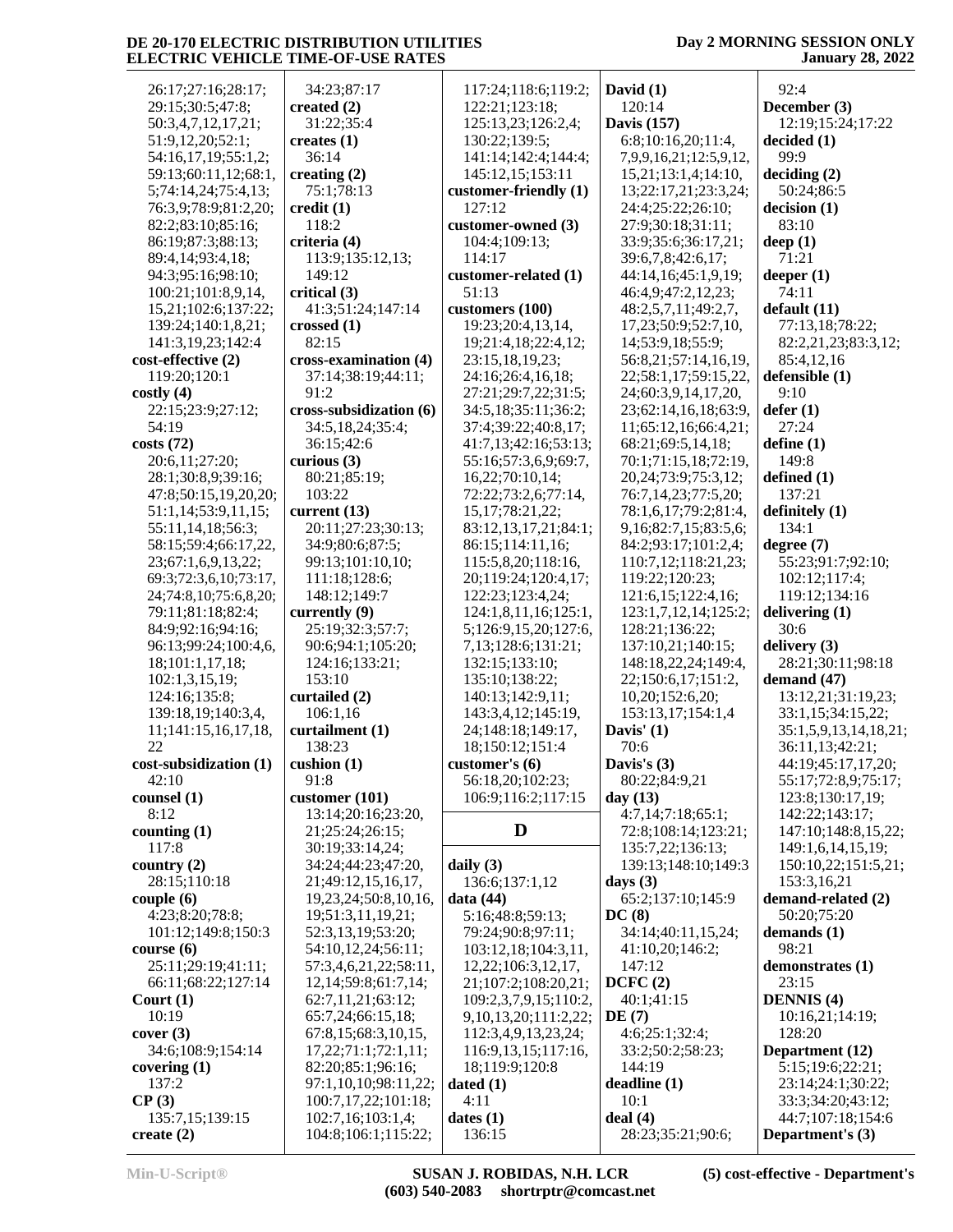#### **Day 2 MORNING SESSION ONLY January 28, 2022**

 23:3;24:3,20 **depending (6)** 23:10;45:14;65:13; 66:12;68:18;153:19 **Depends (4)** 45:19;58:1;66:6; 121:19 **deployment (2)** 88:22;97:5 **deploys (1)** 142:20 **depth (1)** 105:1 **derived (2)** 64:7;148:15 **Derry (2)** 152:12,14 **describe (2)** 96:14;136:19 **described (13)** 7:10;8:24;14:12; 25:21;32:11;42:21; 45:24;46:2;49:5; 81:11;113:23;124:7; 139:10 **describes (1)** 79:11 **describing (1)** 82:7 **description (1)** 53:14 **design (25)** 24:21;27:6;31:4; 32:6;33:12,20;35:8; 41:23;42:23;45:9,11; 46:4;50:23;54:6; 55:12;60:17;67:23; 72:2;96:4;129:22; 130:4,11;132:12,14; 151:20 **designated (3)** 24:24;51:7,16 **designating (1)** 73:10 **designed (8)** 28:11;32:19;33:16; 35:14,16;76:18; 105:16;151:24 **designs (2)** 123:17;145:18 **desirable (1)** 98:16 **Desmet (2)** 43:23,24 **detail (2)** 60:7;105:2 **detailed (6)** 81:13;87:14,17; 92:14;112:16;143:2 **deter (1)** 41:2 **determinants (1)** 105:15

**determination (1)** 73:23 **determine (1)** 149:6 **determined (4)** 75:3,5;103:16; 110:19 **determining (1)** 66:15 **deterrent (2)** 41:12;42:15 **detracts (1)** 126:1 **develop (5)** 24:6;94:7;95:16; 109:23;134:1 **developed (11)** 31:1;45:10;46:10, 22;81:20;87:20; 92:23;93:5;94:2; 111:1;144:18 **developing (1)** 15:5 **development (8)** 18:16,22,23;34:9; 86:22,24;87:19; 147:12 **device (4)** 109:13;116:18; 144:4,7 **devote (1)** 71:6 **DG (1)** 115:20 **differ (1)** 141:23 **difference (5)** 46:15;49:22;78:14; 82:18;101:21 **differences (5)** 45:11;51:17;96:6, 10;112:6 **different (18)** 4:17;5:17;8:21; 33:18;49:1;52:12; 58:2;66:8,22;73:21; 78:24;106:10,19; 109:9;115:22; 116:18;119:16; 132:22 **differential (3)** 78:10;82:22;83:4 **differing (1)** 50:6 **difficult (1)** 39:15 **direct (10)** 11:1,5;37:9; 102:18;122:12; 129:12;143:11,15; 144:6;145:8 **directed (7)** 35:6;36:4;39:1;

 77:12;81:19;109:23; 146:14 **directing (2)** 76:14;143:5 **direction (7)** 12:8,24;15:15; 16:3;17:8;18:2;19:13 **directive (2)** 144:23;146:11 **directives (2)** 46:23;47:6 **directly (2)** 17:15;129:15 **director (2)** 11:10;14:20 **disagree (4)** 67:3;127:21;148:5, 6 **discount (1)** 117:19 **discovered (1)** 138:20 **discovery (1)** 19:7 **discretion (1)** 39:23 **discretionary (1)** 41:7 **discuss (2)** 30:18;60:4 **discussed (8)** 24:5;26:23;30:22; 44:1;47:18;49:13; 115:9;127:24 **discussing (2)** 29:16;70:20 **discussion (6)** 53:8;91:14;94:23; 100:4;106:23;130:16 **discussions (2)** 134:13,20 **dispatch (1)** 137:12 **dispatching (2)** 136:24;137:1 **disruption (1)** 41:1 **dissatisfaction (1)** 125:13 **dissect (1)** 101:23 **distinction (2)** 145:23;146:5 **distributed (4)** 6:12;106:6;114:12; 134:2 **distribution (21)** 13:10,20;23:7; 35:7;47:9;51:5,14; 72:2;75:18;79:15; 93:22;94:5;101:15; 135:10;137:24; 139:20;140:2,4,18,

 20,23 **distribution-related (1)** 73:4 **divided (1)** 75:14 **Docket (28)** 4:6;5:8,14;13:13; 19:5,7;25:1,11; 30:23;31:2,10,11; 32:4,13,24;35:2; 44:21;46:11;48:20; 49:1;50:2;58:20; 127:18;144:19; 146:18;147:20; 148:2;150:9 **dockets (2)** 5:17;31:16 **document (7)** 7:10;48:9,19;49:3; 92:21;141:11;142:15 **documents (3)** 48:2;92:15,19 **DOE (6)** 4:11;13:16,19; 14:1;44:18;114:9 **doke (1)** 100:15 **dollar (1)** 20:17 **dollars (8)** 90:1;100:6,20; 101:12;102:6;141:5, 6;153:6 **done (15)** 9:3,6;36:8;55:18; 82:7;87:22;94:14; 95:18;97:19;110:6; 121:17;136:7;139:7; 141:1,2 **double (3)** 46:13;65:23;66:6 **double-counting (1)** 117:5 **down (5)** 53:19;62:2;84:19; 85:6;101:24 **downward (2)** 75:1,10 **Dr (9)** 33:4,9,11;34:2,21; 36:9,15;42:8;111:2 **drastically (1)** 33:17 **draw (22)** 13:7;30:20;39:24; 116:23;121:23; 122:2,14;123:4; 124:4;126:18,20; 144:12,16,17;145:14; 146:1,6,6,16;150:8, 14;151:6 **drawbacks (2)** 118:10;125:9

**drawn (1)** 145:23 **drilling (2)** 84:19;85:6 **drive (1)** 55:2 **drived (1)** 64:2 **driver (2)** 40:21;64:5 **drivers (1)** 40:14 **drives (3)** 64:5;94:16;111:12 **driving (1)** 40:17 **duly (1)** 10:18 **duration (1)** 89:18 **During (10)** 8:15;39:14;72:16; 74:21;116:2;134:22; 137:20;138:3; 139:15;153:21 **E EAD (1)** 14:4 **EAD-4 (1)** 60:8 **earlier (9)** 46:11;54:8;61:24; 82:8;85:13;95:12; 105:19;108:4;115:9 **early (2)** 28:3;35:19 **earn (2)** 131:1,5 **easier (1)** 106:17 **economics (2)** 66:11;68:23 **Ed (8)** 11:4;22:20;42:1; 77:10;81:8;93:15; 136:22;137:8 **EDI (13)** 77:3;80:13,18; 82:5;85:23;86:21; 88:7;89:6,19;90:2; 91:23;95:9,17 **EDWARD (3)** 10:16,20;11:9 **effect (13)** 42:18;43:2,3; 48:11;49:5,11;70:4; 71:19;73:13;74:12; 75:23;77:6;102:3 **effective (2)** 28:5;147:5 **effectively (4)**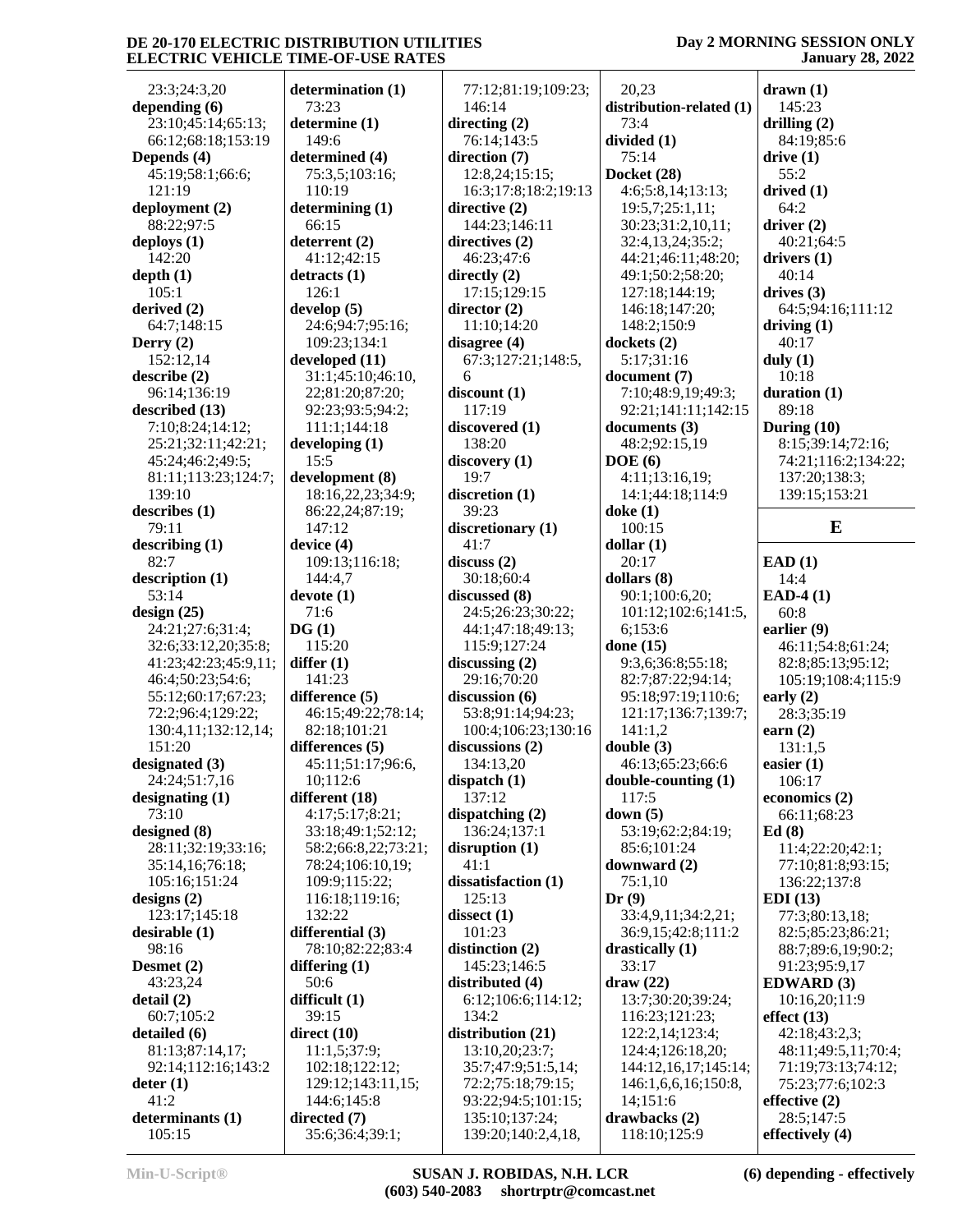40:24;105:11; 111:14;140:16 **efficiency (2)** 64:1;142:21 **efficient (1)** 32:21 **effort (3)** 9:8;23:22;112:11 **eight (1)** 137:2 **either (12)** 25:19;36:19;61:1; 93:7,17;113:21; 119:6;120:4;122:18; 136:8;138:8;147:23 **elect (1)** 70:15 **electric (21)** 4:7;20:6;31:3; 33:16;53:17;54:15; 56:1;61:2,9;63:13; 68:14;72:14;73:2,10; 111:4;130:10; 133:20;135:20; 145:9;151:8;152:2 **electrician (3)** 100:7;102:7;103:8 **electricity (2)** 53:1;60:13 **Electric's (1)** 117:14 **electrification (1)** 147:15 **eligible (1)** 121:24 **eliminate (1)** 89:20 **eliminates (1)** 35:14 **else (4)** 8:9,10;10:9;73:7 **elsewhere (3)** 21:9;22:8;118:17 **embedded (9)** 50:17;107:12; 110:21;112:17; 115:23,24;116:3; 117:2,6 **embrace (4)** 45:5,23;68:8,13 **emerging (1)** 28:13 **emphasize (1)** 92:18 **employee (1)** 121:1 **enabling (1)** 147:15 **encompass (1)** 80:16 **encourage (7)** 19:24;20:5;41:4; 69:22;70:1;74:21;

 132:15 **encourages (1)** 22:5 **end (7)** 7:18;98:15;103:23; 112:23;118:6,7; 151:10 **end-to-end (1)** 104:5 **end-use (1)** 40:5 **end-user (1)** 39:19 **Energy (24)** 5:16;11:11,18; 14:21;15:4;16:17; 18:16,19;19:1,6; 22:21;30:22;38:2,5; 43:17;44:7;76:19; 106:6;109:4;110:2; 111:4;134:2;142:21; 154:7 **Energy's (4)** 16:22;33:3;34:20; 107:19 **engine (1)** 88:1 **England (3)** 21:9;22:9;43:17 **enhancements (2)** 86:23;138:17 **enough (3)** 42:9;86:17;112:15 **enroll (10)** 20:20;23:18;70:11, 15;124:3;126:16; 127:6,13,15;143:3 **enrolled (1)** 122:9 **enrolling (1)** 20:18 **enrollment (6)** 23:21;71:5;123:19; 126:4;127:2;142:11 **enter (2)** 4:14,18 **Enterprise (14)** 14:20;15:6;22:15; 23:9;27:10,20;28:1, 20;29:11;80:18; 87:22;96:2;128:7,13 **enterprise-wide (4)** 16:20;96:15,24; 97:24 **entire (3)** 30:10;55:1;91:6 **entirely (1)** 62:19 **entirety (1)** 145:1 **entry (2)** 35:12;36:5 **Environmental (1)** 43:12 **equal (2) equate (1)** 151:23 **equipment (3) equivalent (1)** 151:15 **error (1)** 6:5 **especially (2) essence (2)** 88:11;95:7 **Essentially (7)** 151:8 **establish (1)** 106:14 **estimate (28)** 127:5,8 **estimated (5)** 63:7;141:7 **estimates (6) estimating (2) et (1)** 66:7 **EV (83) evaluate (10)**

 73:8;78:13 143:18,20;144:9 90:5;130:11 65:6,22;94:3; 107:4;115:6;141:19; 9:18,20;10:6; 63:12,20,22;79:13; 81:2;82:3;83:10; 86:20;87:3;88:10; 90:3;92:1,14;93:4, 18;94:3,10,19,21; 95:1,7,16;124:17; 13:6;14:1;20:16; 68:19;85:17;87:8; 89:3;92:13;95:11 13:15;87:13 19:19,23;20:4,9,12, 16,18;21:1,3,8,9,12, 15,18,19;22:4,8,17; 25:3;26:9;27:5; 29:20;30:15,20,24; 31:14,18,21;32:8,15, 19,23;33:22;34:3,7, 10,12;35:10;36:6,22; 37:4,5;39:22;40:8,14, 17,19,21;41:3,7; 42:16;57:5;59:9; 64:1;69:7;70:10; 71:5;80:16;83:11; 86:5;88:3;96:13,18; 109:17;110:9; 123:21;126:11,13; 127:16,20;128:6; 129:22;130:4,12; 132:24;133:12; 143:4;145:11,13,17; 146:8,19;147:7 60:24;75:4;76:5; 81:12;111:20;112:3; 120:8;131:16;132:1; 149:10 **evaluated (4)** 21:7;110:1;112:14; 144:19 **evaluating (1)** 112:8 **evaluation (4)** 63:17;76:3,6; 110:13 **EV-charging (1)** 18:24 **even (12)** 26:8,19;28:12; 39:19;40:5;45:4; 66:19;69:2;74:5; 117:22;118:7;123:24 **event (2)** 71:23;106:3 **Eversource (79)** 4:10,24;5:7,13;6:3, 3;8:10;10:15;11:8, 10,18;12:1;14:17,21, 24;15:3,4;16:14,17, 19,21;17:15;18:13, 16,19,21,24;19:18, 22;20:3,10,15,22; 21:7,23;22:6,7,24; 23:13;26:23;27:4,19; 29:2,7;31:9,11,17; 33:6;35:6;36:4,13,18, 21;39:12;43:5;44:21; 45:5;46:21;48:24; 66:14;68:7,12;70:13; 78:2;80:3;85:17; 103:16;109:4;113:7; 114:11;117:22; 123:20;126:7,10; 134:14;138:11; 144:18;146:23;153:3 **Eversource-modeled (1)** 60:5 **Eversource's (13)** 17:16;22:19;33:15, 21;34:22;36:11; 38:17;45:23;67:5; 71:4;111:16;124:1; 130:16 **Everybody (2)** 133:5,12 **everyone (2)** 4:3;154:6 **everyone's (1)** 148:1 **evidentiary (1)** 8:15 **EVs (6)** 34:11;41:5,13; 124:1;132:23;133:4 **exactly (7)** 36:7;46:20;59:2;

### **Day 2 MORNING SESSION ONLY January 28, 2022**

 72:24;102:23; 123:11;141:8 **examination (3)** 11:1,5;37:9 **example (18)** 53:20,23;54:11; 55:3;61:9;71:16; 98:19;99:9;102:10; 103:3;107:6;114:8; 120:3,7;123:10; 126:1;143:8;150:15 **examples (1)** 113:24 **exception (1)** 71:2 **excerpt (1)** 145:6 **excerpted (1)** 145:1 **Excuse (2)** 90:9;128:20 **executable (1)** 97:24 **executing (1)** 111:17 **Exhibit (62)** 5:15;6:4,5,7,11; 7:4,11,20,21,22;8:2, 5,5,8;12:1,4,20;13:5; 14:4,5,9;15:12,24; 17:5,22;19:10,11; 46:18;48:1;54:4,7; 55:12,13;57:12; 58:20;59:21;60:19; 76:11;79:9,11;96:11; 100:1;103:10,14; 106:22;108:22,23; 112:15;114:5,7; 118:13;120:15; 122:12;128:2;129:2, 3,7,8,10;140:24; 141:13;144:14 **exhibits (3)** 6:19;7:7,17 **existing (14)** 28:1;56:17;74:24; 89:15;93:7;112:24; 121:3;122:16; 125:19;128:13; 130:17;142:11; 143:12;149:18 **exists (1)** 46:7 **expand (3)** 103:24;131:18; 139:1 **expanded (1)** 22:10 **expanding (1)** 29:4 **expect (8)** 29:4,10;30:2; 46:11,12,14;49:9;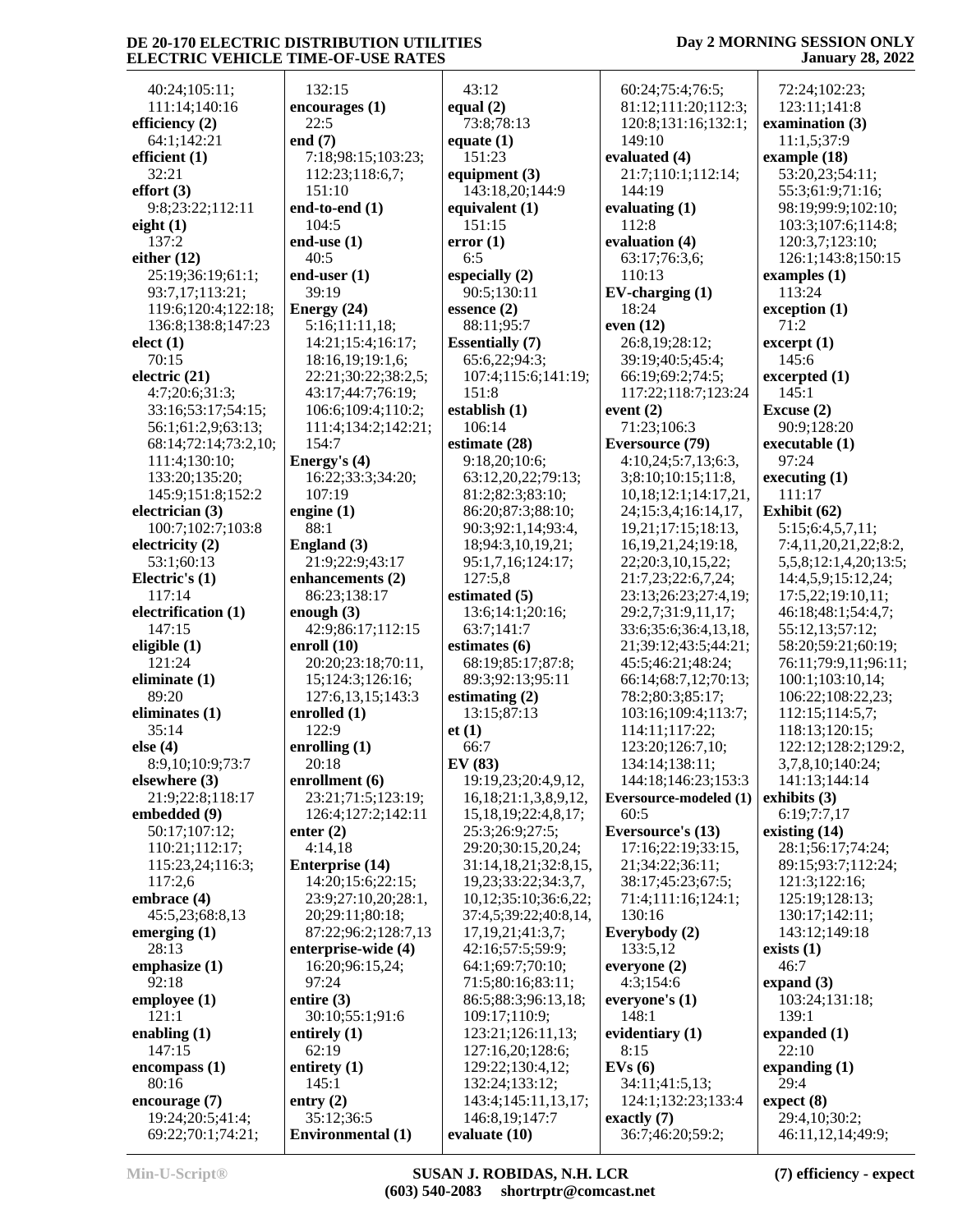#### **Day 2 MORNING SESSION ONLY January 28, 2022**

| 125:14                     |                                    | 151:7                      |
|----------------------------|------------------------------------|----------------------------|
|                            | 9:22;41:15;86:17;<br>103:9;112:15; | filing $(5)$               |
| expectation (1)<br>122:7   | 116:11;128:24;                     | 11:24;15:11;17:4;          |
|                            |                                    |                            |
| expected $(1)$<br>26:14    | 132:2;144:10;153:24                | 19:21;21:24                |
|                            | fairly $(3)$                       | final $(2)$                |
| expecting (1)              | 22:13;85:10;90:3                   | 88:21;97:5                 |
| 125:6                      | falls $(1)$                        | finally $(1)$              |
| expeditiously (1)          | 76:2                               | 36:17                      |
| 8:22                       | familiar (6)                       | financial $(1)$            |
| expense(1)                 | 17:15;72:5;104:19;                 | 39:18                      |
| 121:16                     | 110:7;111:6;142:17                 | find $(5)$                 |
| expensive $(1)$            | far $(1)$                          | 38:23;114:6;               |
| 52:24                      | 64:18                              | 126:19;127:2;145:          |
| experience (1)             | fast $(2)$                         | finds $(1)$                |
| 126:2                      | 40:24;146:2                        | 130:8                      |
| expert $(1)$               | fast-charging (6)                  | fine $(1)$                 |
| 143:14                     | 34:15;40:11,15;                    | 56:24                      |
| explain (7)                | 41:10,20;147:13                    | finish $(5)$               |
| 19:18;27:14;33:7;          | faster $(1)$                       | 53:10;56:8;62:14,          |
| 40:2;49:21;82:9;           | 30:6                               | 16,23                      |
| 86:19                      | favor $(1)$                        | first $(10)$               |
| explained (4)              | 35:14                              | 7:20;8:7;19:16;            |
| 13:5;41:6;108:18;          | feasibility (4)                    | 36:4;50:11;52:14;          |
| 147:8                      | 95:3;104:2;111:17;                 | 56:8;66:21;67:5;86         |
| explanation (1)            | 112:17                             | fit(1)                     |
| 62:24                      | feasible (7)                       | 33:23                      |
| explicit $(1)$             | 94:11;95:19;                       | five $(5)$                 |
| 21:12                      | 103:17;104:17;                     | 65:2;98:3;99:3;            |
| exploited (1)              | 110:19;113:6;124:13                | 126:24;127:7               |
| 105:19                     | feasibly $(1)$                     | fixed $(12)$               |
| extends(1)                 | 104:12                             | 28:16;51:16,20;            |
| 73:22                      | February (1)                       | 67:13,22,24;69:3;          |
| extent $(4)$               | 113:24                             | 75:6,17,19;121:8;<br>128:7 |
| 24:19;26:1;67:9;<br>132:13 | Federal (1)<br>64:5                | flag $(1)$                 |
|                            | feeds $(1)$                        | 54:5                       |
| F                          | 119:14                             | flat $(2)$                 |
|                            | feel $(2)$                         | 61:16;153:4                |
| face $(1)$                 | 127:15;128:11                      | flexibility (1)            |
| 59:18                      | feels $(1)$                        | 132:22                     |
| facilities (4)             | 100:11                             | flexible (1)               |
| 40:1;50:19;51:14;          | fees $(1)$                         | 138:14                     |
| 55:14                      | 142:2                              | flow $(4)$                 |
| Facility (2)               | felt $(2)$                         | 72:22;73:1,5;102:1         |
| 46:7;114:17                | 85:2;131:19                        | focus $(3)$                |
| fact $(4)$                 | few $(8)$                          | 47:8;51:4;107:3            |
| 48:9;92:5;110:19;          | 20:19;23:17;26:16;                 | focused (1)                |
| 151:3                      | 38:17;47:16;76:8;                  | 54:3                       |
| factor $(5)$               | 136:15;149:22                      | focusing $(2)$             |
| 33:21;44:23;89:4;          | figure $(6)$                       | 51:6;138:21                |
| 119:23;152:2               | 9:24;63:10;64:11;                  | follow $(4)$               |
| factored (3)               | 84:7;100:15;137:17                 | 4:11;21:21;88:20;          |
| 55:13;81:2;89:2            | file $(15)$                        | 142:23                     |
| factors $(6)$              | 6:24;7:1;11:22;                    | following $(1)$            |
| 45:15;47:14;98:22;         | 12:17;15:10,23;17:3,               | 44:2                       |
| 99:14;116:19;149:8         | 21;19:5;145:9;146:7,               | follows $(1)$              |
| facts $(1)$                | 14;147:19;152:10,11                | 88:20                      |
| 59:17                      | filed $(18)$                       | follow-up $(1)$            |
| factually (1)              | 5:15;6:5;7:3;12:2,                 | 78:1                       |
| 56:21                      | 14;14:7;15:21;16:9;                | Footnote (1)               |
| failure $(1)$              | 17:13;18:8;48:24;                  | 145:3                      |
| 116:21                     | 81:5,10;91:12;                     | footprint $(1)$            |
| fair $(10)$                | 144:18;150:15,23;                  | 30:10                      |

 126:19;127:2;145:17 56:8;66:21;67:5;86:3  $22:73:1,5;102:1$ **forces (1)** 78:9 **foreclose (1)** 32:6 **form (2)** 8:2;24:7 **format (1)** 96:9 **forth (4)** 85:18;88:17;92:9; 117:24 **forthcoming (1)** 96:15 **forward (14)** 31:12;32:17;83:15; 87:18;88:3;97:17; 98:24;99:12,16; 109:17;126:9,14; 147:6;148:2 **found (4)** 21:13;129:16,20; 144:15 **Foundation (1)** 38:15 **four (2)** 138:3,6 **frame (8)** 97:4,23;98:11,23; 99:2,6,17,22 **free (1)** 86:15 **frequently (3)** 132:17;135:16; 138:24 **friend (1)** 142:16 **front (2)** 79:5;108:14 **full (3)** 51:12;124:18; 126:23 **full-fledged (3)** 94:10,18;99:10 **full-time (1)** 120:24 **fully (3)** 97:9;121:2;152:21 **functionality (1)** 125:24 **fundamental (1)** 42:22 **Fundamentally (1)** 96:3 **funded (1)** 23:23 **further (12)** 40:22;41:5;43:5; 45:4;61:4;68:1; 72:11;74:20;77:7; 111:15;147:15;154:7 **Furthermore (1)** 39:19 **future (15)**

 21:2,19;27:17; 29:5,14,16,18;37:6; 69:11,21,23;131:11, 19,23;134:5 **G garage (1)** 103:2 **gas (3)** 40:20;111:3; 117:13 **gasoline (1)** 60:12 **gate (1)** 134:9 **gather (3)** 106:12;109:7,15 **gathering (1)** 87:11 **general (6)** 48:13;71:4;77:23; 102:20;108:17; 132:10 **generally (4)** 108:8;117:3;135:6; 143:5 **generate (2)** 36:1;42:11 **generated (4)** 13:12;34:7,19; 120:5 **generation (11)** 23:6;24:13;47:10; 77:22;78:3;79:14; 93:9;114:12;120:5; 138:1;148:19 **gentleman (1)** 134:14 **gets (2)** 88:1;133:20 **given (17)** 28:20;32:17;46:4; 61:2,4;63:18;76:4; 80:21;87:5;92:8; 95:8;107:7;119:2,8; 137:7;139:8;153:22 **giving (2)** 87:3;89:3 **glad (2)** 77:24;152:24 **goal (1)** 134:1 **goals (2)** 21:12;140:12 **goes (5)** 88:13;96:14;130:3; 133:5,19 **Goldman (3)** 5:5;17:13,14

**Goldman's (4)** 5:9;17:17;132:9; 135:1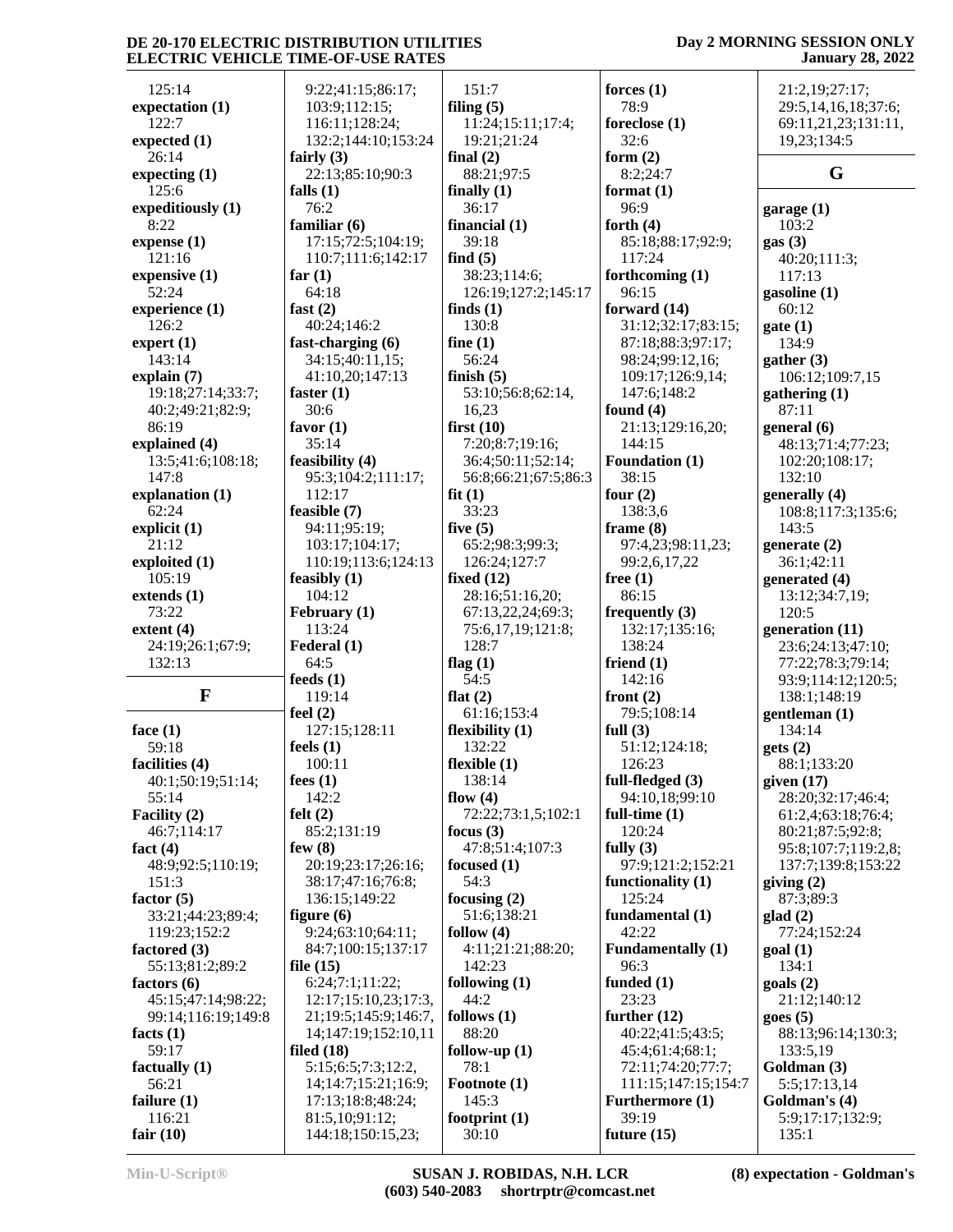| <b>GOLDNER (36)</b>       | 44:6;64:4;83:16;    | high/low $(1)$        | humans $(2)$         | 82:1;151:13          |
|---------------------------|---------------------|-----------------------|----------------------|----------------------|
| 4:2,4,16,22;5:2,21,       | 96:1,7;97:12;98:1;  | 138:2                 | 125:11,11            | imputes $(1)$        |
| 24;6:13,16;7:13;8:6,      | 99:4,9;113:21;      | high-demand (17)      | hundred (3)          | 78:9                 |
|                           |                     |                       |                      |                      |
| 11;9:16,23;10:4,8,11,     | 118:17;120:3,18;    | 13:7;30:20;39:24;     | 100:6;101:12;        | imputing $(3)$       |
| 24;37:10,13,19;38:1,      | 122:5;134:11;138:2; | 121:23;122:2,14;      | 102:6                | 82:16,18,22          |
| 7, 11, 13; 43: 7, 11, 16, | 147:7               | 126:17;144:12,16,17;  | hybrid $(1)$         | inability $(1)$      |
| 21;44:4;90:9,15,19;       | hand $(2)$          | 145:14;146:1,6,16;    | 61:2                 | 119:6                |
| 91:9,17;154:8             | 94:20;105:4         | 150:8,14;151:6        | hypothetical (1)     | inadequate (1)       |
| Good (14)                 | handful $(1)$       | higher $(26)$         | 68:7                 | 110:4                |
| 4:2;5:3;6:14;             | 88:15               | 34:4;35:15;39:13,     | hypothetically (2)   | incent $(1)$         |
| 14:19;28:23;37:14;        | handle $(3)$        | 21;42:12,19,24;43:2;  | 72:23;122:2          | 131:22               |
| 46:20;87:8;90:2;          | 30:4;99:14;121:3    | 45:14,16;46:14;       |                      | incentive (5)        |
| 92:3,7;139:17;            | handling $(1)$      | 49:19;50:3;55:1,2;    | I                    | 131:1,6,13,22;       |
| 143:24;147:24             | 91:11               | 58:5;65:16;66:5,9,12, |                      | 142:4                |
| Googled (1)               | handy $(1)$         | 19;70:22;71:1;75:14;  | idea $(3)$           | incentives $(6)$     |
| 64:22                     | 150:2               | 102:1;133:4           | 55:22;108:19;        | 109:15;114:18;       |
| Great (3)                 | hang $(1)$          | high-level (2)        | 136:5                | 128:5;130:22;141:7,  |
|                           |                     | 87:2:94:23            |                      |                      |
| 49:6;60:18;111:10         | 48:3                |                       | ideally $(4)$        | 15                   |
| greater(1)                | happen $(3)$        | highlight $(1)$       | 13:8;99:6,15,20      | include (9)          |
| 65:17                     | 41:9;70:8;99:21     | 153:1                 | identification (1)   | 4:8;53:3;66:24;      |
| grenades (1)              | happening $(1)$     | Highway (1)           | 7:12                 | 82:3;102:21;131:12,  |
| 94:20                     | 137:7               | 64:6                  | identified (4)       | 22;142:22;146:20     |
| Group(2)                  | happens $(4)$       | hire $(2)$            | 31:23;34:13;35:10;   | included (8)         |
| 22:22;123:18              | 103:1;126:24;       | 100:7;102:7           | 114:9                | 51:22;54:21;58:22;   |
| grow(3)                   | 144:24;149:9        | hires $(1)$           | identify $(1)$       | 67:15;81:17;114:1;   |
| 29:4;125:7;126:12         | happy $(1)$         | 125:17                | 92:15                | 140:8,22             |
| growing (4)               | 114:1               | hiring $(1)$          | identifying $(1)$    | includes $(9)$       |
| 35:20;121:7;125:5;        | head $(1)$          | 125:15                | 59:18                | 23:4;28:22;48:12;    |
| 126:16                    | 134:24              | historically (1)      | illustrate $(2)$     | 52:8;62:9;84:9;94:4; |
| grows (3)                 | hear $(2)$          | 27:19                 | 60:24,24             | 101:17;141:14        |
| 109:18;124:10;            | 5:1;39:3            | home $(20)$           | illustrating (1)     | including $(15)$     |
| 132:24                    | heard $(5)$         | 40:18,20;52:22;       | 61:13                | 8:20;11:11;16:22;    |
|                           |                     |                       |                      |                      |
| growth(1)                 | 8:9;44:15;84:2;     | 53:7;54:1;55:2,3,7;   | illustrative (3)     | 18:19,23;24:8;29:11; |
| 133:2                     | 93:19;108:3         | 56:17;61:5,8;65:13,   | 13:6, 15:42:7        | 66:16;73:9;77:3;     |
| guarantees $(2)$          | hearing $(7)$       | 20;66:3,9,11;111:12;  | impact (3)           | 86:24;92:16;93:12,   |
| 69:14,20                  | 6:20;7:7;8:5,5,16;  | 116:2;117:5;124:4     | 60:15;116:20;        | 21;108:9             |
| guess $(5)$               | 90:18;154:14        | honestly $(1)$        | 144:8                | incorporate $(1)$    |
| 10:2;73:11;75:3,          | hearings $(3)$      | 89:11                 | implement (12)       | 146:2                |
| 24;129:8                  | 4:7;7:4;8:2         | hope $(2)$            | 23:23;24:7,19;       | incorrectly (1)      |
| guidance (4)              | heater $(1)$        | 89:15;109:7           | 26:21,24;27:4;28:19; | 105:5                |
| 30:24;32:14;              | 102:13              | hopefully (1)         | 36:19;71:7;119:8;    | increase $(3)$       |
| 145:10;147:2              | heating $(14)$      | 87:2                  | 120:2;121:18         | 65:12;68:14;75:9     |
| GV(13)                    | 52:6,16:53:2,4,13,  | hopes $(1)$           | implementation (10)  | increasing $(1)$     |
| 33:12,19,20,21;           | 24;54:13,23;55:22;  | 126:11                | 21:8;26:8,17;        | 144:3                |
| 34:2;36:2;42:11;          | 56:6;57:8;58:4;     | horseshoes (1)        | 27:11,17;29:15;30:1; | incrementally (1)    |
| 148:13,18;149:17,18;      | 67:12;102:11        | 94:20                 | 37:2;47:19;131:16    | 101:20               |
| 151:4;153:11              | help $(4)$          | host $(1)$            | implemented (4)      | incur $(5)$          |
|                           | 71:12;82:9;141:10;  | 152:16                | 22:13;28:2;111:9;    | 20:11;30:9;54:24;    |
| $\mathbf H$               | 143:19              | hour $(6)$            | 130:20               | 55:17;72:15          |
|                           |                     | 91:6;121:2;133:14;    |                      |                      |
|                           | helpful $(13)$      |                       | implementing $(3)$   | incurred (2)         |
| Haha $(1)$                | 46:16;63:3;64:9;    | 151:19;153:6,19       | 15:5;26:11;113:8     | 55:11;72:16          |
| 115:18                    | 90:14;92:11;95:20;  | hour-ish $(1)$        | implications $(1)$   | indicated (3)        |
| hairs $(1)$               | 105:22;108:19;      | 121:12                | 116:9                | 70:13;125:3;         |
| 82:14                     | 127:22;137:16;      | hours $(13)$          | important $(3)$      | 126:10               |
| half $(3)$                | 148:4;150:1;151:16  | 61:3,7,10,11;63:8;    | 72:9;101:6;138:11    | indicating $(1)$     |
| 45:17;90:1;141:5          | helps $(1)$         | 65:12;75:1,9;109:5;   | importantly $(2)$    | 50:3                 |
| half-demand (1)           | 69:23               | 121:1,11;135:21;      | 50:10;83:15          | individual (4)       |
| 45:7                      | herewith $(1)$      | 137:2                 | improvements (1)     | 20:13;71:1;122:20;   |
| Hampshire (30)            | 7:11                | house $(4)$           | 138:17               | 133:10               |
| 11:12;16:23;21:7,         | high $(10)$         | 50:14;52:17;53:4,     | impute $(1)$         | individuals $(1)$    |
| 21;22:11;24:16;           | 28:18;40:7;42:9,    | 22                    | 83:4                 | 88:24                |
| 26:13;29:12;31:14;        | 13;70:15;89:2;      | How's $(1)$           | imputed $(5)$        | industry $(1)$       |
| 34:10;36:7;38:2,5;        | 119:15;123:19,23,24 | 121:21                | 77:18;78:2,21;       | 28:14                |
|                           |                     |                       |                      |                      |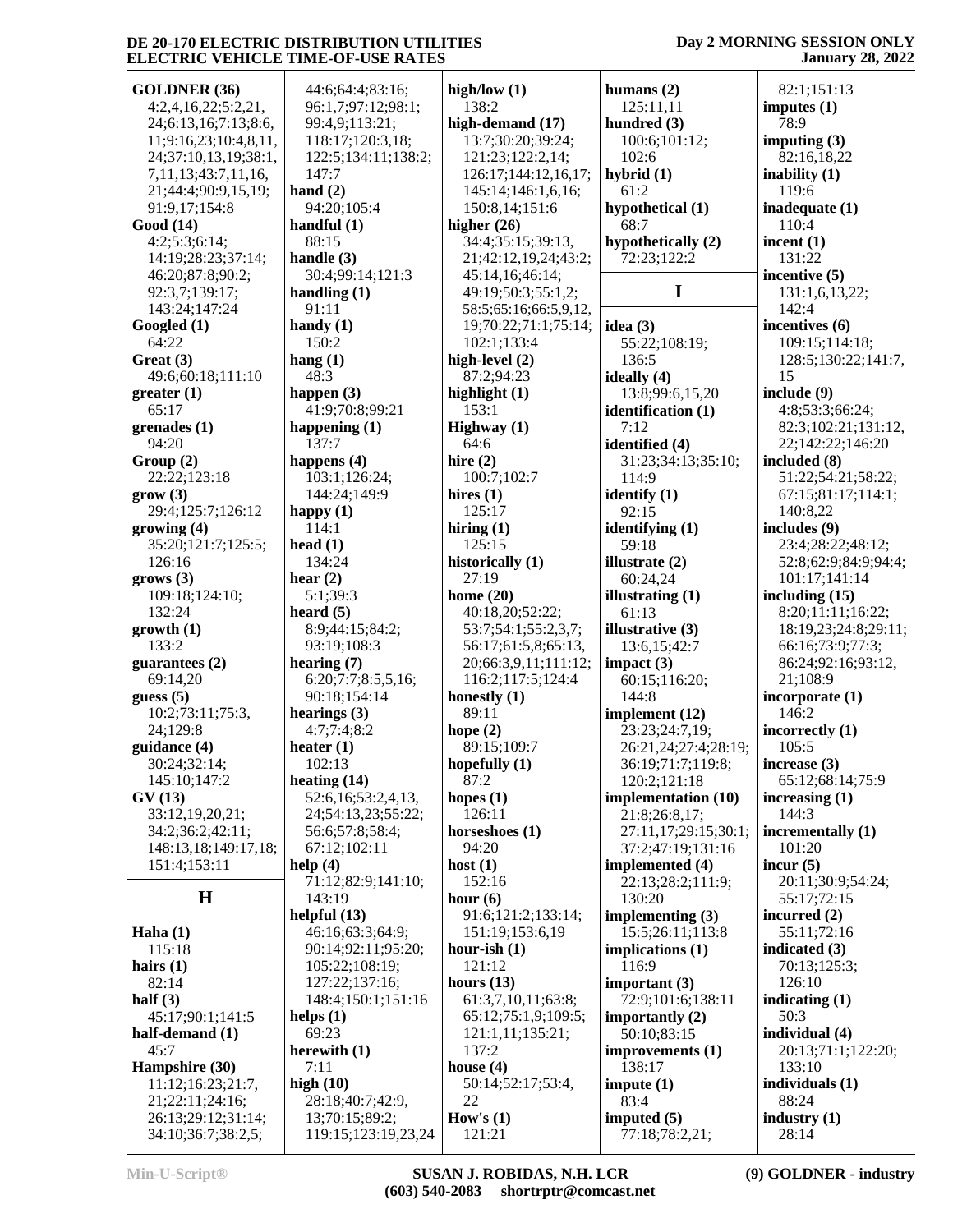| information (16)                     | interpret (1)                         | 112:18                                                | 114:13;122:14                      | less(11)                      |
|--------------------------------------|---------------------------------------|-------------------------------------------------------|------------------------------------|-------------------------------|
| 63:15;77:5;80:13;                    | 146:11                                |                                                       | Krakoff (4)                        | 20:17;28:6;35:20;             |
| 88:16;96:16;97:10;                   | interpretation (3)                    | ${\bf J}$                                             | 38:15,16,20;43:4                   | 36:2,14;46:15;52:23;          |
| 111:11;118:5;119:5,                  | 84:20;86:8;148:6                      |                                                       | $\text{kVA}(1)$                    | 66:13;89:11;98:16;            |
| 10;120:10;137:4;                     | interrupts $(10)$                     | job $(1)$                                             | 149:11                             | 120:17                        |
| 141:9;143:2,4;154:2<br>informs $(1)$ | 15:1;20:2;70:7;<br>79:20;80:8;82:12;  | 139:17<br>John(3)                                     | kW(1)<br>149:11                    | letting $(1)$<br>152:16       |
| 111:16                               | 99:19;108:1;129:24;                   | 6:21;7:24;58:19                                       |                                    | level $(12)$                  |
| Infrastructure (4)                   | 148:3                                 | joined $(1)$                                          | L                                  | 35:18,22;42:14;               |
| 31:22;98:21;                         | interval (6)                          | 4:4                                                   |                                    | 45:19;69:13;89:3;             |
| 129:19;147:13                        | 104:8,9;106:12;                       | jointly $(1)$                                         | labor(1)                           | 95:8;103:2;110:21;            |
| initial $(6)$                        | 107:6;108:20;112:24                   | 17:13                                                 | 27:13                              | 119:15;146:3;152:1            |
| 5:6;42:8;88:1;                       | into $(29)$                           | journey $(1)$                                         | lack $(2)$                         | levels $(2)$                  |
| 97:6;144:13,16                       | 9:9;52:22;55:9,14,                    | 29:8                                                  | 34:6,19                            | 13:23;46:2                    |
| initially $(3)$                      | 19;58:10,17;64:10;                    | July (1)                                              | language $(1)$                     | leverage $(1)$                |
| 42:8;122:8;153:7                     | 67:21;68:3;71:21;                     | 138:4                                                 | 32:5                               | 143:17                        |
| initiatives $(1)$                    | 81:2;84:19,22,23;                     | jump(2)                                               | large $(5)$                        | leverages $(1)$               |
| 16:21                                | 85:6;86:12;88:13;                     | 56:9;70:5                                             | 92:7;114:8;120:20;                 | 130:17                        |
| input $(1)$                          | 93:1;94:9;95:5;                       | June $(6)$                                            | 124:7;128:6                        | Liberty $(5)$                 |
| 120:9<br>inside $(1)$                | 98:22;100:3;102:19;<br>117:23;118:3;  | 11:24;12:3;15:12;<br>17:5;19:20;21:24                 | largely $(2)$<br>75:7;136:17       | 37:15;57:11,20;<br>58:6:68:18 |
| 56:20                                | 119:14;125:7;147:1                    | jurisdictional (1)                                    | larger $(2)$                       | Liberty/Unitil (1)            |
| insight $(1)$                        | introducing $(1)$                     | 96:10                                                 | 55:4,17                            | 4:9                           |
| 58:17                                | 39:13                                 | jurisdictions (3)                                     | last $(5)$                         | Liberty's $(1)$               |
| install $(3)$                        | intuitively $(3)$                     | 97:16;98:6;110:18                                     | 31:21;70:19;                       | 59:8                          |
| 100:8,21;102:8                       | 102:24;117:2;                         | justification (2)                                     | 108:23;126:3;151:17                | license $(1)$                 |
| installation (2)                     | 136:11                                | 23:22;50:5                                            | later $(2)$                        | 142:1                         |
| 100:6;129:18                         | investigated (1)                      | justifications (1)                                    | 79:7;112:12                        | licensed (1)                  |
| installed $(3)$                      | 21:10                                 | 119:18                                                | launch $(2)$                       | 103:7                         |
| 100:19;101:9,14                      | investigation (6)                     | justify $(2)$                                         | 128:11;134:10                      | lieu $(2)$                    |
| instances $(2)$                      | 46:24;85:13;86:10,                    | 84:8;125:15                                           | launched $(1)$                     | 24:3;82:20                    |
|                                      |                                       |                                                       |                                    |                               |
| 40:21;133:1                          | 12;145:17;147:1                       |                                                       | 22:7                               | life $(1)$                    |
| instead $(3)$                        | investing $(1)$                       | K                                                     | launching $(1)$                    | 69:20                         |
| 24:11;81:24;                         | 23:22                                 |                                                       | 21:19                              | likely $(9)$                  |
| 107:15                               | investment (4)                        | keep(3)                                               | Law $(3)$                          | 23:17;39:8;45:16;             |
| integrate $(1)$                      | 29:6;74:1;101:13;                     | 36:3;61:21;105:13                                     | 38:14;115:13;                      | 74:22;91:6;119:12;            |
| 112:9                                | 134:17                                | Kevin $(5)$                                           | 121:10                             | 124:3;127:13;143:13           |
| integrated (1)<br>109:10             | investments (12)<br>28:9;29:20;69:11, | 5:13;10:17,23;                                        | lawyer $(2)$<br>86:7;146:9         | limit(3)<br>83:24;85:3;105:17 |
| intend $(4)$                         | 24;70:4;71:14,20;                     | 18:11,14<br>Key(2)                                    | lawyer's $(1)$                     | limitation (1)                |
| 8:23;112:2;134:7;                    | 73:4,20,22;97:18;                     | 79:23;120:9                                           | 115:17                             | 139:6                         |
| 138:16                               | 128:7                                 | kilowatt (14)                                         | lead $(1)$                         | limitations <sub>(1)</sub>    |
| intended (1)                         | involved (2)                          | 55:6;61:3,7,10,11;                                    | 88:24                              | 111:15                        |
| 132:14                               | 119:11;134:19                         | 63:7;65:12;75:1,7,9;                                  | learn $(4)$                        | limited $(2)$                 |
| intending $(1)$                      | IR $(1)$                              | 109:5;151:18;153:6,                                   | 109:8;111:11;                      | 41:16;135:23                  |
| 114:2                                | 30:23                                 | 19                                                    | 131:17;138:18                      | line $(9)$                    |
| intent $(1)$                         | issue $(4)$                           | kilowatt-hour (1)                                     | least $(11)$                       | 54:2;59:21;60:1,2,            |
| 96:22                                | 76:20;84:5;104:7;<br>107:20           | 74:21                                                 | 47:18;62:15;71:12;                 | 19;62:9;100:2;103:4,<br>16    |
| interact $(1)$<br>88:11              | issue] $(9)$                          | $\boldsymbol{\mathrm{kind}}$ (20)<br>30:19;41:8;74:3; | 96:1;99:3;100:24;<br>109:3;130:23; | line-related $(1)$            |
| interest $(3)$                       | 14:18;20:1;79:19;                     | 76:6;105:9;110:13;                                    | 135:21;139:11;                     | 56:3                          |
| 28:6;29:6;131:21                     | 80:7;82:11;99:18;                     | 111:12,15;116:9;                                      | 148:11                             | Lines $(9)$                   |
| interested $(4)$                     | 129:4;146:10;152:5                    | 118:8;119:11;                                         | leaving $(1)$                      | 39:10;62:2;76:12,             |
| 19:22;20:3;21:4;                     | issues $(7)$                          | 125:12;126:19;                                        | 138:20                             | 16;84:3;129:2,9,11;           |
| 126:20                               | 114:20,22,22;                         | 127:1;132:21,23;                                      | Lebanon $(2)$                      | 144:14                        |
| interesting $(3)$                    | 115:8, 11, 21; 116: 4                 | 133:15;136:19;                                        | 43:8;91:5                          | list(1)                       |
| 71:15;132:23;                        | item $(2)$                            | 138:16;144:6                                          | left(2)                            | 123:1                         |
| 133:8                                | 84:17;105:2                           | kit(1)                                                | 91:21,22                           | listed $(2)$                  |
| internal (4)                         | items $(3)$                           | 133:16                                                | legacy(4)                          | 19:12;62:2                    |
| 28:24;63:17,20;                      | 98:19;104:16;                         | knowledge $(3)$                                       | 30:13;98:7;113:4;                  | listened $(1)$                |
| 95:13<br>internally $(1)$            | 115:9<br>Itron $(4)$                  | 92:24;93:14;<br>107:17                                | 121:6<br>lens $(1)$                | 147:3<br>listening $(2)$      |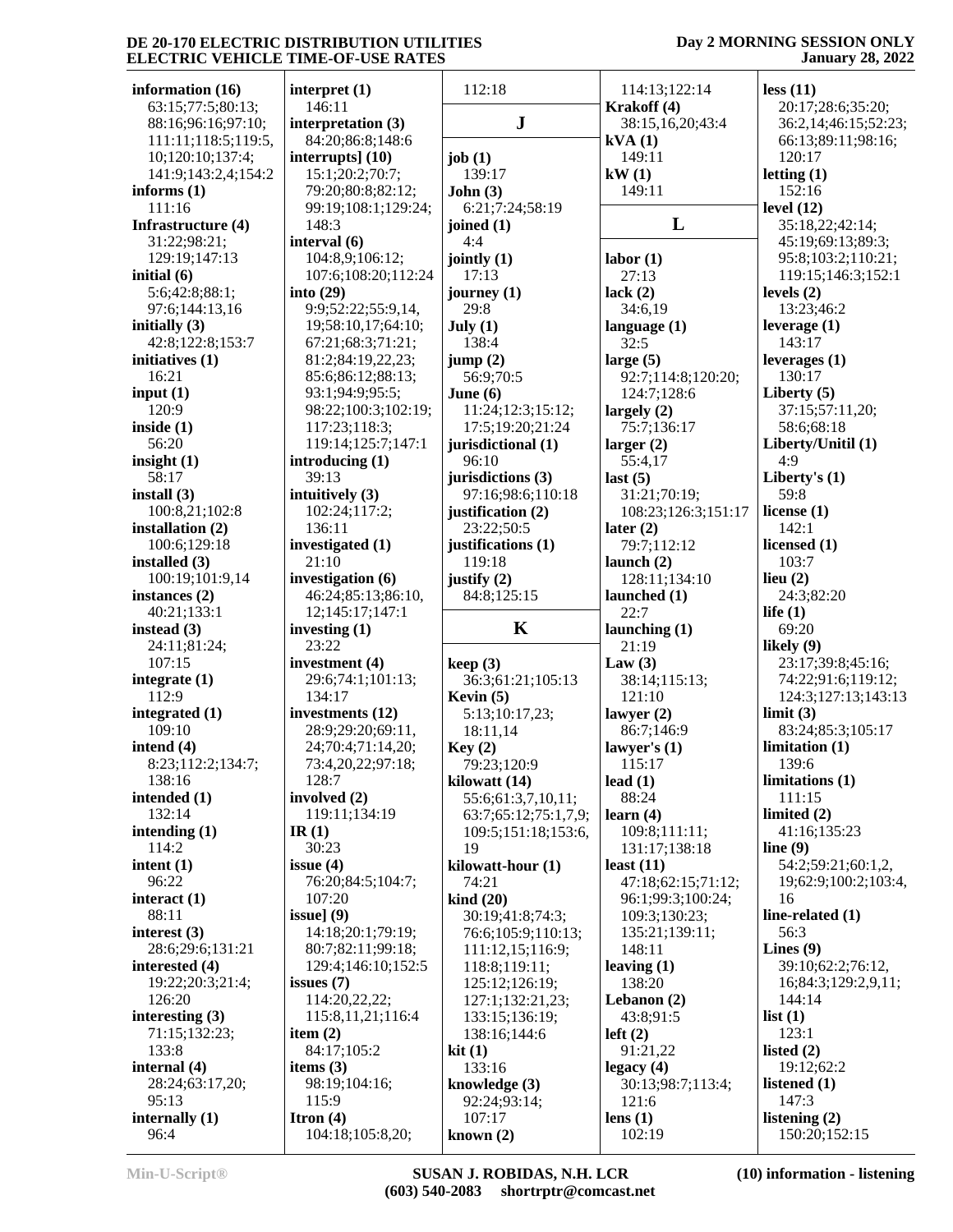| little $(9)$                    | 40:17;41:1,2;48:2;                          | 118:12,15;119:11,                         | 56:22;82:20;92:24;                   | merits $(2)$                                |
|---------------------------------|---------------------------------------------|-------------------------------------------|--------------------------------------|---------------------------------------------|
| 39:22;56:5;58:10;               | 104:20;117:23;                              | 12, 13, 20; 124: 15, 24;                  | 101:2;116:13;                        | 31:6;145:21                                 |
| 90:23;91:21;103:11;             | 125:23                                      | 125:9;126:5,22;                           | 123:18;129:17,21;                    | meter $(57)$                                |
| 115:21;136:23;                  | low(4)                                      | 128:17                                    | 130:3,9;146:1;                       | 52:9,12,13,24;                              |
| 152:24                          | 13:23;71:4;123:8;                           | manually $(10)$                           | 152:12                               | 54:14,15,16,18,19,                          |
| live $(1)$                      | 126:5                                       | 118:16,19;120:18,                         | maybe $(20)$                         | 21;56:6,15,17;57:9;                         |
| 88:24                           | low-demand (4)                              | 20;121:3,4,14;124:9;                      | 47:5;52:21;77:8;                     | 58:16;59:4,12,13;                           |
| LNS(1)                          | 123:4;124:4;                                | 125:2,22                                  | 78:1;88:15;91:13;                    | 62:8,21;66:17;68:11;                        |
| 140:11                          | 126:20;146:6                                | manufacturer (1)                          | 101:4;107:21;                        | 69:1,2;97:1,11;100:8,                       |
|                                 |                                             | 143:10                                    |                                      |                                             |
| load $(44)$<br>33:20;43:1;53:2; | lower $(21)$<br>20:22;25:4;29:14;           | manufacturers (2)                         | 113:14;122:12;                       | 19,22;101:2,10,11,<br>21, 24; 102: 2, 3, 8; |
|                                 |                                             | 105:17,18                                 | 126:22;127:6;133:3;                  | 103:5;104:11,23;                            |
| 55:6,6;71:19;72:14,             | 36:1;45:14,16;53:11,                        |                                           | 138:20;139:6;145:5;                  | 105:9, 10, 13, 17, 18;                      |
| 16;73:16;74:2;78:23,            | 15;55:23;57:23;58:5,                        | $\max(6)$                                 | 148:4;149:23;<br>151:17;152:16       |                                             |
| 24;105:24;122:22;               | 7,8;61:17;62:4;<br>66:12;72:18,21;74:8;     | 61:7;64:11;119:16;<br>121:23;134:22;136:1 | mean $(39)$                          | 110:15,16,21;112:5;                         |
| 127:3,11;128:1,4;               |                                             |                                           | 23:6;40:5;42:13;                     | 115:6;116:2,16,17;<br>117:2,5,6;119:9       |
| 129:16,20;130:9;                | 75:15;101:9                                 | map(1)<br>99:22                           |                                      |                                             |
| 131:8, 16; 132:5, 7, 19,        | LREC(1)                                     |                                           | 51:2;66:4;79:2;                      | metered $(1)$<br>122:19                     |
| 20;133:2,7,15,17;               | 114:14                                      | March (1)                                 | 84:13,18;92:4;93:10,                 |                                             |
| 134:23;135:5,19,20,             | lunch $(2)$                                 | 92:21                                     | 15;99:5;116:12,12;                   | metering $(17)$                             |
| 22;136:6,12,13,14;              | 7:15;154:12                                 | marginal $(5)$                            | 117:11;121:7;                        | 22:14;68:8;96:16;                           |
| 138:12,23;141:4;                | M                                           | 47:8;50:7;73:23;                          | 123:16;124:13,23;                    | 99:24;101:17;                               |
| 152:2                           |                                             | 101:15;102:3                              | 125:13,14;126:3;                     | 102:13;103:12,19;                           |
| loaded $(1)$<br>121:2           |                                             | marked (9)                                | 127:18;128:18,21;                    | 107:6;108:9;110:23;                         |
|                                 | magnitude $(2)$                             | 7:8;8:1;11:24;12:3,                       | 131:14,15;134:19,20;                 | 112:18;113:3;                               |
| local $(4)$                     | 85:20;150:2                                 | 19;15:12,24;17:5,22                       | 136:7,18,18;137:21;                  | 115:23,24;116:3;                            |
| 50:19;51:13;55:14;              | main(1)                                     | market $(17)$                             | 138:11;142:18;                       | 129:18                                      |
| 133:6                           | 53:6                                        | 31:14;32:20;34:10,                        | 144:1,5;146:9;                       | meter-installed (1)                         |
| located $(4)$                   | maintain $(2)$                              | 14;35:12,19;36:5;                         | 153:22                               | 100:4                                       |
| 56:7,15,16,20                   | 117:15,16                                   | 78:23;83:1;84:16;                         | meaning $(4)$                        | meters $(11)$                               |
| logged $(1)$<br>93:1            | maintaining $(1)$                           | 86:14;107:22;                             | 52:17,20;55:3;<br>75:20              | 56:19;104:10;                               |
|                                 | 15:6                                        | 109:17;126:13;<br>138:1;147:7,22          | meaningful $(2)$                     | 108:4,7,10,10;                              |
| Long(5)<br>63:19;71:16;74:2,    | makes $(2)$<br>53:15;98:11                  | Marketers (1)                             | 20:11;23:16                          | 113:17,19;114:15,15,<br>23                  |
| 15;124:10                       | making (8)                                  | 43:18                                     | means $(3)$                          | meter-to-bill (1)                           |
| longer $(2)$                    | 25:17;80:23;83:11;                          | marketing (4)                             | 23:16;121:12;                        | 104:5                                       |
| 5:6;17:14                       | 89:18;94:13;125:17;                         | 142:20;143:11,14,                         | 143:10                               | method $(2)$                                |
| long-run $(1)$                  | 128:6;142:12                                | 23                                        | meant(2)                             | 66:14;67:6                                  |
| 73:4                            | manage $(1)$                                | markets $(1)$                             | 40:3;58:3                            | methodology (1)                             |
| look $(25)$                     | 16:20                                       | 133:1                                     | measurable (1)                       | 67:7                                        |
| 30:10;53:23;58:24;              | managed (8)                                 | <b>Massachusetts</b> (5)                  | 25:24                                | Michael (2)                                 |
| 59:1,17;65:9;67:5;              | 17:16;21:23;22:6,                           | 21:11;109:20;                             | measure(4)                           | 5:5;17:13                                   |
| 71:15;77:24;85:13;              | 8,12;109:12;110:12;                         | 130:20,24;143:1                           | 107:7;109:4;                         | middle(1)                                   |
| 87:24;88:2;89:8;                | 134:10                                      | match(1)                                  | 114:16;116:2                         | 105:10                                      |
| 95:13;98:4;99:16;               | management (29)                             | 49:9                                      | measures (1)                         | $mid-peak(1)$                               |
| 100:1,16,22;110:9;              | 104:11;105:24;                              | materials (6)                             | 107:4                                | 55:15                                       |
| 120:13,15;137:24;               |                                             | 12:7,23;15:14;                            |                                      | might $(30)$                                |
| 149:6;153:17                    | 106:7;112:24;127:3,<br>11;128:1,4;129:21;   | 17:7;18:1;92:18                           | measuring (1)<br>108:5               | 8:14,17;41:9,9;                             |
|                                 |                                             |                                           |                                      | 42:14;52:11,12;                             |
| looked $(2)$<br>94:6;149:13     | 130:9,17;131:17,23;<br>132:5,8,19,21;133:7, | math(5)<br>115:13,17;121:10,              | meet $(3)$<br>31:13;32:19;88:5       | 62:10;66:20;83:13,                          |
| looking $(14)$                  |                                             | 21;124:23                                 |                                      |                                             |
| 57:2;59:16;60:21;               | 15;134:2,23;135:5,<br>19,22;136:14;         | <b>Mathematically (2)</b>                 | meets $(1)$<br>151:10                | 23,23;91:7;96:20;<br>100:12;101:13;         |
| 63:1;64:20;74:14;               |                                             | 68:21;75:24                               | member $(1)$                         | 105:1;110:7;116:3,                          |
| 75:12;87:11;94:13;              | 138:12;141:4;<br>142:22;143:17              | mathematics (1)                           | 5:13                                 | 14;118:9;119:4,19;                          |
|                                 |                                             |                                           |                                      |                                             |
| 107:5,14,14;135:14;<br>137:9    | managements $(2)$<br>97:11;129:16           | 75:13<br>matter $(3)$                     | $\mathbf{memos}$ (1)<br>92:17        | 126:20;127:15;<br>132:18;135:18;            |
| looks $(5)$                     | manager $(3)$                               | 8:13;75:21;110:11                         | mention $(1)$                        | 142:10,16,17                                |
| 4:17;47:4,20;60:4;              | 16:16;18:15;88:23                           | matters $(2)$                             | 130:21                               | miles $(8)$                                 |
|                                 |                                             |                                           |                                      |                                             |
| 121:16                          | Manchester (2)                              | 4:20,20<br>maximizing(1)                  | mentioned (16)<br>17:19;30:7;34:17;  | 64:2,11,14,15,22,<br>24;65:1,4              |
| loss(1)<br>125:23               | 64:19;65:8                                  | 27:23                                     | 47:15;48:5;49:12;                    | million $(13)$                              |
|                                 | manner $(3)$                                |                                           |                                      | 79:12;84:7;85:21;                           |
| lost(2)<br>96:22;117:6          | 88:4;107:13;<br>139:18                      | may (19)<br>20:23;29:21,22;               | 57:19;58:1,2,9;<br>95:12;98:7;111:3; | 89:8,12,22;90:1;                            |
|                                 |                                             |                                           |                                      |                                             |
| lot(7)                          | manual (12)                                 | 30:12,16;35:19;42:1;                      | 118:14;133:18;148:8                  | 92:1;95:8;124:19,22;                        |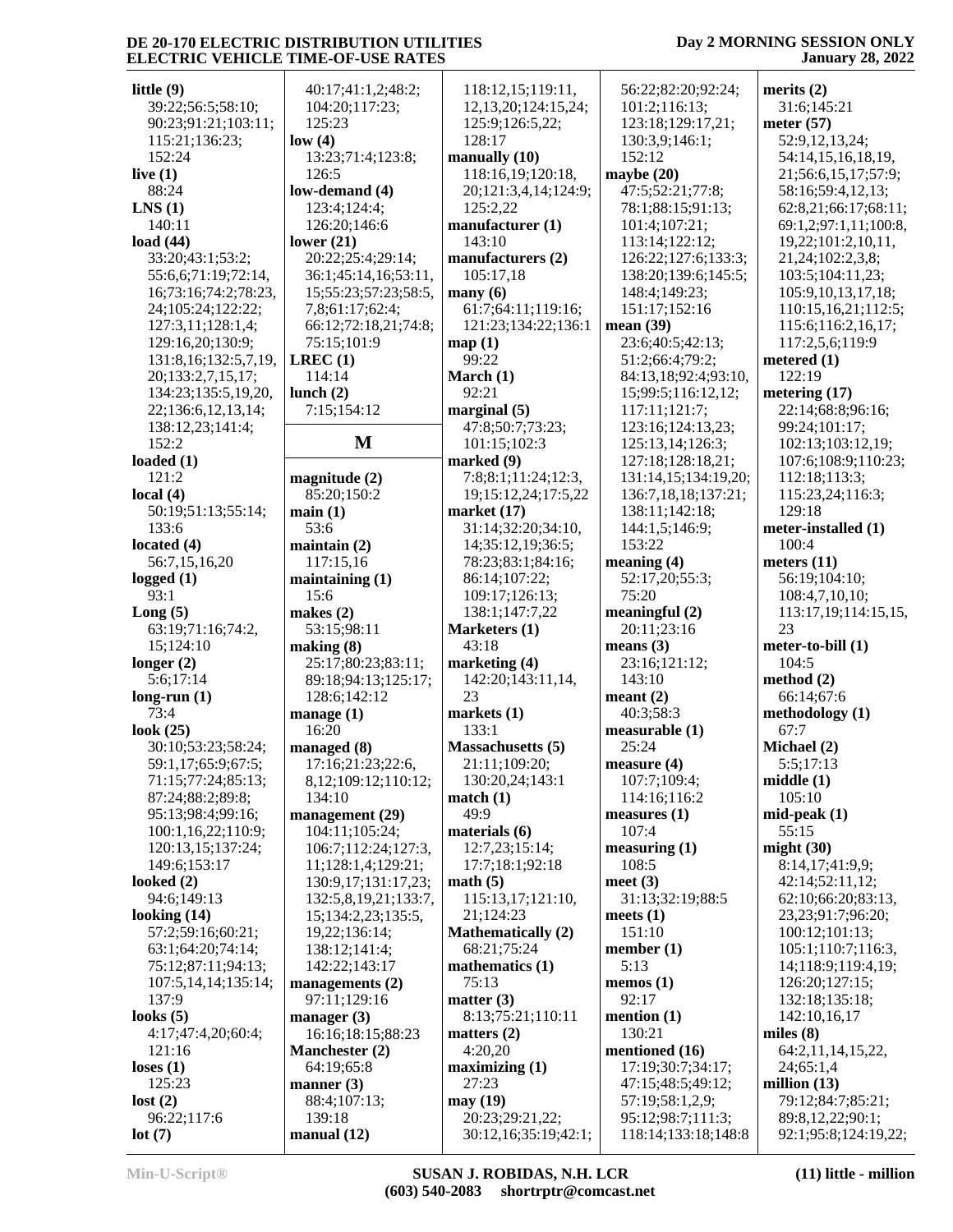#### **Day 2 MORNING SESSION ONLY January 28, 2022**

 141:5,5 **mimic (2)** 89:12,17 **mind (4)** 36:4;61:21;101:3; 137:8 **minimal (1)** 26:14 **minimize (3)** 20:6;27:20;30:10 **minimizing (2)** 27:22;42:6 **Minnesota (1)** 111:5 **minutes (4)** 70:20;92:16; 149:22;150:4 **misrecalled (1)** 137:16 **missing (2)** 118:5;136:20 **mistakes (1)** 125:12 **mitigate (2)** 42:9;133:16 **mix (1)** 122:17 **model (1)** 86:23 **modeled (1)** 65:10 **modernized (1)** 30:3 **modifications (6)** 23:8;24:20;27:10; 76:10;77:2;128:19 **modified (3)** 24:23;25:12; 128:15 **modify (4)** 20:11;28:17;45:10; 128:7 **moment (7)** 37:11;56:9;77:9; 103:15,24;129:6; 142:12 **money (2)** 20:21;21:14 **month (19)** 20:17;54:3;59:11, 14;61:4,14;63:19; 64:11,15;65:4;66:1,1, 19;68:19;120:21; 121:1,11;153:21,22 **monthly (7)** 51:16;59:11;63:6; 67:24;100:16;101:1; 136:3 **months (2)** 138:3,6 **MOORE (67)** 10:17,21;14:15,15, 19,20,23;15:2,4,9,13,

 16,19,22;16:1,4,7,10; 27:8,9,19;30:17; 39:6;77:6,8;79:8,18; 80:6,9;81:4;86:2,18, 22;89:10,24;90:2; 91:22;92:2,3,24; 93:10,12,14,19,24; 94:6,22;95:2,19;96:3, 21;97:3,6,13;98:2; 99:5,20,23;100:10; 105:1,4,7;113:10,12; 118:22;128:20,20 **MooreThat (1)** 79:21 **Moran (2)** 43:18,19 **more (38)** 6:3;20:23;21:3; 24:5;28:13;29:13; 30:5,15;34:8;36:6; 39:14;50:9;54:19,20; 58:10;60:7;66:13; 67:10;74:18,24;75:9; 77:10;95:3;105:1; 106:17;108:9;109:8; 111:11;119:19,20; 120:17;127:11,13,14; 135:23;138:18,24; 142:17 **morning (8)** 4:3,6;6:7,12;14:8, 19;102:10;154:13 **most (9)** 13:9,19;27:1; 28:14;35:11;40:14; 41:19;86:23;147:5 **mostly (1)** 142:1 **motivate (1)** 26:15 **move (27)** 10:12;11:1;37:20; 38:2,8,14;43:8,12,16, 22;44:6;47:17;59:20; 74:19;76:8;77:8; 87:18;88:3;90:23; 99:12,24;113:14; 115:2,4;118:11; 127:23;144:11 **moved (1)** 134:14 **moving (7)** 4:19;29:12;97:17; 103:10;112:15; 130:15;140:24 **much (26)** 16:11;19:15;20:14; 30:5;37:7;39:13; 40:16;43:4;58:21; 61:4,17;62:3,4; 65:13;70:22;74:11; 85:21;86:20;106:17; 115:18;123:9; 127:11,20;128:12; 135:8;148:13 **multiple (3)** 31:15;110:17,18 **multiply (1)** 121:15 **must (1)** 113:3 **mute (2)** 22:20;105:6 **MV-90 (6)** 104:10,14,18; 112:19,24;113:4 **myself (3)** 39:1;100:24;130:5 **N name (8)** 11:7,9;14:16,19; 16:13,15;18:12,14 **narrative (1)** 6:9 **Nashua (3)** 64:19;65:3,7 **natural (1)** 90:10 **nature (1)** 118:24 **near (8)** 20:10,24;22:4; 26:12;37:4;103:22; 109:13;113:6 **nearly (1)** 28:2 **near-term (7)** 21:17;32:20;96:17; 126:23;129:17; 147:10,21 **necessarily (8)** 20:14;28:11; 102:18;119:24; 123:23;134:8;138:7; 147:24 **necessary (7)** 21:13;39:24;89:1; 95:10;111:13;112:9; 147:23 **need (21)** 5:19;22:14;40:15, 16,23;55:4;62:20; 64:3;67:14;69:1; 73:23,23;86:12;91:6; 104:13,16;118:19; 128:21;147:9; 152:22;153:17 **needed (2)** 31:24;39:17 **needs (5)** 31:13;32:20;40:17, 21;54:18 **negative (1)** 46:13

**neighborhood (1)** 133:19 **net (5)** 60:24;62:22;65:17; 68:8;73:13 **nets (1)** 62:22 **neutrality (1)** 35:24 **New (50)** 11:12;16:23;21:7, 9,21;22:8,11;24:15; 26:12;29:11,24; 30:11;31:14;34:9; 36:6;38:2,5;43:17; 44:6;64:4;72:13; 73:16;78:23;80:16, 19;83:15;86:24;96:1, 7;97:10,11;98:1; 99:3,9,13;100:8; 102:8;113:21; 118:17;120:3,18; 122:5;128:19,22,22; 134:10;138:2;145:8; 146:18;147:7 **next (6)** 7:5;27:7;30:2; 32:13;98:3;100:3 **night (2)** 65:20;66:3 **Nikhil (1)** 8:12 **Nine (5)** 59:24;122:23; 123:1;124:22;126:17 **NIST (1)** 108:15 **non-discretionary (1)** 43:1 **none (2)** 5:24;10:12 **non-EV (1)** 73:7 **non-participating (1)** 73:6 **non-sensical (1)** 68:24 **normal (1)** 29:19 **normally (1)** 76:4 **note (5)** 6:18;7:6;54:4; 91:2;136:23 **noted (3)** 42:7;91:5;154:15 **notes (1)** 4:23 **notice (1)** 48:23 **noticed (1)** 92:20 **nuances (1)**

 96:5 **number (21)** 5:16;7:6;45:14; 63:16;64:1,8,8,10; 66:18;70:21;115:3; 120:17;121:8;122:8, 10,10;125:5;128:5; 129:5,7;139:7 **numbers (8)** 9:9;64:6;66:1; 70:16;76:1;126:16; 127:1;153:5 **O objections (1)** 5:22 **observed (4)** 44:17;49:16;57:10; 59:10 **observing (3)** 59:6;76:13,17 **obsolete (1)** 29:23 **obvious (1)** 98:5 **obviously (8)** 30:6;75:13;92:4,6; 94:15;97:16;99:7; 142:19 **occasionally (1)** 40:14 **occur (1)** 134:8 **occurs (2)** 65:14;72:9 **off (14)** 37:12;87:1,10; 91:21,22;106:16; 107:5;108:7,20; 109:6;134:24; 138:21;150:4;154:11 **offer (15)** 22:11;82:5;85:15, 23;89:6;107:22; 109:15;119:20; 123:20;126:11; 127:11;133:21; 134:15;139:2;143:22 **offered (6)** 24:2,17;25:6,19; 109:19;130:11 **offering (21)** 34:10;37:5;77:13; 78:3;79:13;81:18,20; 84:8;85:11,18,24; 93:8;94:3;116:5; 117:9;128:4;131:10; 134:23;135:19,23; 138:13 **offerings (8)** 91:24;96:13;107:1,

11,22;129:16;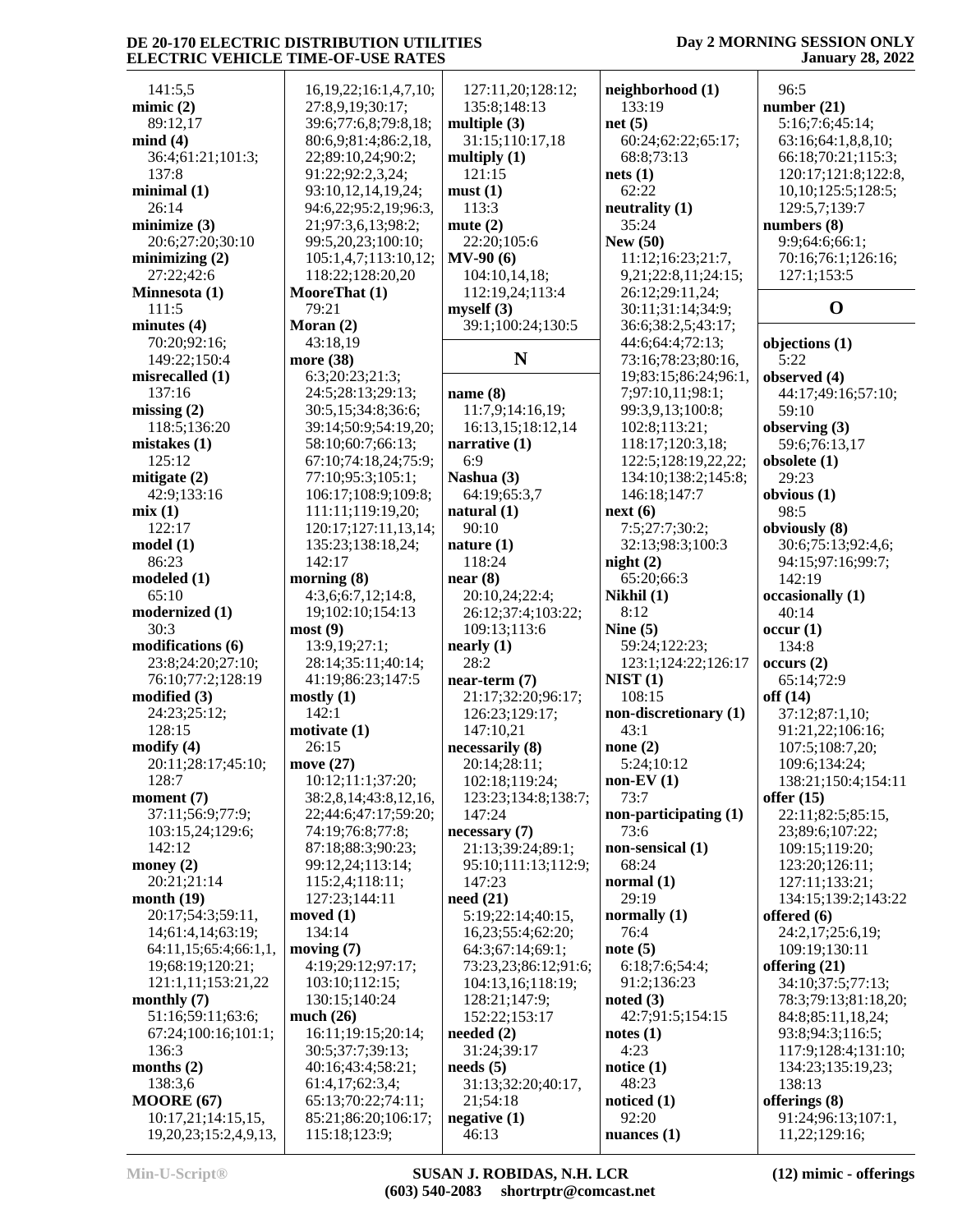| 130:13;142:23                  | opened $(1)$         | output $(2)$          | 35:17;36:5                                | 136:4;139:2,12,15;   |
|--------------------------------|----------------------|-----------------------|-------------------------------------------|----------------------|
| offers $(1)$                   | 146:18               | 114:16,18             | part $(26)$                               | 149:7                |
| 78:2                           | opening $(1)$        | outside (2)           | 5:9;11:23;14:8;                           | people (2)           |
| offhand (1)                    | 31:1                 | 97:19;107:1           | 15:11;17:4;25:10;                         | 8:21;41:2            |
| 79:4                           | operating $(5)$      | over (13)             | 31:19;42:1;50:16;                         | per $(13)$           |
| office $(2)$                   | 11:17;16:22;18:18;   | 66:23;67:1,16;        | 51:22;89:20;91:24;                        | 20:17:54:3:61:3;     |
| 6:6;43:22                      | 39:16;121:16         | 74:24;75:9;85:14;     | 92:3,7,7;104:4;                           | 64:11,14;68:19;      |
| offline (1)                    | operations (1)       |                       |                                           |                      |
|                                | 39:19                | 100:3;105:4;111:20;   | 109:9;112:10,23;                          | 100:21;127:6;135:8;  |
| 150:4                          |                      | 116:10;148:20,21,23   | 118:24;122:21;                            | 142:9;151:18;153:6,  |
| off-peak $(13)$                | opine $(1)$          | overall (11)          | 137:13;140:17,22;                         | 19                   |
| 55:16;56:4;61:15,              | 154:3                | 50:16;60:21;68:16;    | 143:3;147:18                              | percent $(24)$       |
| 17;62:2,5,12,20;67:1,          | opinion (3)          | 73:13;79:1;117:8;     | partially (1)                             | 13:10,20;33:20;      |
| 21;74:22;78:15;                | 25:16;68:5;140:19    | 122:21;139:7;         | 50:9                                      | 35:17,20,23;44:18,   |
| 135:21                         | opportunities (9)    | 140:18;142:3;148:14   | participate (2)                           | 22;45:2,3;46:6;61:6; |
| offset $(1)$                   | 19:23;20:4;21:1;     | overhaul (5)          | 77:1;114:11                               | 66:4;115:14;137:11;  |
| 62:20                          | 83:24;110:8;116:14;  | 82:4;85:22;91:23;     | participating (3)                         | 142:5;148:16,17,20,  |
| Ohler $(2)$                    | 131:18;143:16;144:8  | 124:18;126:23         | 69:7;126:21;                              | 21,23;149:21;        |
| 43:13,14                       | opportunity (6)      | overhauling (1)       | 152:17                                    | 151:24;152:1         |
| Okie $(1)$                     | 7:15;32:12;69:15;    | 89:6                  | particular (2)                            | percentage (3)       |
| 100:15                         | 111:10;126:23;134:4  | overlap $(3)$         | 30:19;69:12                               | 13:24;124:2;142:3    |
| old(1)                         | opposed (2)          | 132:11,17;135:15      | particularly (7)                          | perceptively (1)     |
| 121:19                         | 25:18:116:17         | overlaps $(1)$        | 42:20,24;119:10,                          | 43:3                 |
| older $(1)$                    | optimistic (2)       | 87:21                 | 23;132:24;138:2,4                         | Perfect (2)          |
| 29:8                           |                      | own(4)                |                                           |                      |
|                                | 20:24;127:5          |                       | parties (1)                               | 8:6;78:17            |
| omitted (1)                    | option $(8)$         | 17:14;86:16;115:5;    | 32:22                                     | performance (4)      |
| 13:14                          | 20:21;83:20;85:4;    | 122:20                | partner $(2)$                             | 131:1,5,13,22        |
| once $(6)$                     | 119:21;125:4;126:8;  | owned (3)             | 144:2,9                                   | perhaps(5)           |
| 38:23;78:21;87:15;             | 127:12;128:11        | 113:17,20;114:16      | parts $(3)$                               | 71:21;83:15;         |
| 98:13;99:5,16                  | optional (2)         | owners (3)            | 23:5;87:9;133:7                           | 101:23;120:7;138:6   |
| one (48)                       | 70:10;71:24          | 39:15;69:7;73:7       | party(1)                                  | period (12)          |
| 6:2,18;8:13;41:22;             | options (6)          | owning $(1)$          | 152:7                                     | 22:13;42:24;68:3;    |
|                                |                      |                       |                                           |                      |
| 47:15,17;50:6,7;               | 21:5,10;22:4,11;     | 41:2                  | passed $(3)$                              | 76:4;98:9;116:5;     |
| 53:22;62:15;63:4;              | 143:5,19             |                       | 42:15;91:1;140:12                         | 128:12;137:7,20;     |
| 64:3,24;67:10;70:5,            | $opt-out(2)$         | ${\bf P}$             | pass-through (1)                          | 139:13;149:9,10      |
| 13, 17; 74: 18; 77: 10;        | 137:3,11             |                       | 80:2                                      | periods(10)          |
| 84:17,19;85:6;90:1;            | order(26)            | Page (56)             | patience (1)                              | 8:19;39:14;41:17;    |
| 99:8;109:11,23;                | 27:4;30:23;31:2;     |                       | 154:6                                     | 67:11;74:22;132:16,  |
|                                |                      | 6:22;7:1,2,3,4;8:3;   |                                           |                      |
| 116:9;119:17;                  | 32:5,7,10;36:18;     | 13:5;14:5;38:23,24;   | Patrick (1)                               | 18;133:9;135:14;     |
| 120:24;121:11;                 | 46:23;47:7;70:11;    | 39:5;46:19,19;48:1,   | 6:18                                      | 139:1                |
| 124:7;125:22;126:3;            | 77:11;78:19;79:5,16; | 16;57:13,14,15,17,    | pattern (1)                               | permanent (2)        |
| 132:20;135:7,15,17;            | 82:5;85:9;86:9;      | 19;59:2,21,22,23;     | 71:18                                     | 125:16,17            |
| 138:10,13;139:5,15;            | 92:15;101:12;        | 60:22,23;76:12,15,    | $\mathbf{p}$ ave $(1)$                    | person(1)            |
| 140:11;141:4,5;                | 129:13,14;130:2,5,7; | 16;86:10;96:11;       | 29:14                                     | 100:13               |
| 145:10;148:9;                  | 148:7;150:1          | 100:2,3;103:11,14;    | pay(1)                                    | personnel (2)        |
| 151:17;153:6                   | ordered (2)          | 106:22;108:22,23;     | 61:22                                     | 29:1;125:21          |
| ones $(1)$                     | 146:7,17             | 112:16;114:5,10,20;   | payback (1)                               | perspective(6)       |
| 99:13                          | orders $(1)$         | 115:2,4;118:14;       | 8:18                                      | 47:16;99:20;101:5;   |
| ongoing $(1)$                  | 85:20                | 120:15;122:13;        | paying $(3)$                              | 111:12,16;149:24     |
| 25:10                          | original (2)         | 129:5,9,11,14;130:7,  | 102:23;153:7,10                           | phase(1)             |
| online $(1)$                   | 101:7;137:22         | 15;138:15;141:1,13    | $\mathbf{pays}(1)$                        | 87:14                |
| 126:1                          | out $(23)$           | paid(1)               | 114:18                                    | phases $(2)$         |
| only (18)                      | 7:16,19:9:24;        | 142:4                 | peak $(20)$                               | 87:21;88:18          |
| 26:13;28:19;45:19;             | 62:22;64:11;67:21;   | panel (2)             | 39:14;42:13,24;                           | phone(1)             |
| 58:15;59:3;66:16;              | 73:19;76:2;82:24;    | 4:24;10:15            | 55:15;72:13;75:9;                         | 142:16               |
| 70:18;74:7;83:20;              | 83:22;88:6,16;99:6;  | par(1)                | 78:14;132:16,18;                          | physicality (2)      |
| 85:4;99:11;101:24;             | 101:14;104:18,24;    | 152:1                 | 133:14,16,17;135:15;                      | 98:12,17             |
| 117:12;120:1;                  | 115:5;121:15;133:5,  | paragraph (3)         | 136:2,6,13,15;                            | pick $(2)$           |
| 135:13;138:21;                 | 20;134:9;137:15;     | 40:4;109:1;129:12     | 137:23;149:9,10                           | 138:9;153:18         |
| 144:15;154:16                  | 151:23               | parallel (1)          | peakiest (1)                              | picking (1)          |
| onward $(1)$                   | outcome(1)           | 32:15                 | 135:7                                     | 88:15                |
| 91:8                           | 98:16                | parameters (1)        | peaks $(12)$                              | piece $(1)$          |
| open $(3)$<br>21:18;36:6;145:8 | out-of-scope (1)     | 120:6<br>parity $(2)$ | 72:17;132:4,11,22;<br>133:6;134:22;135:6; | 90:5                 |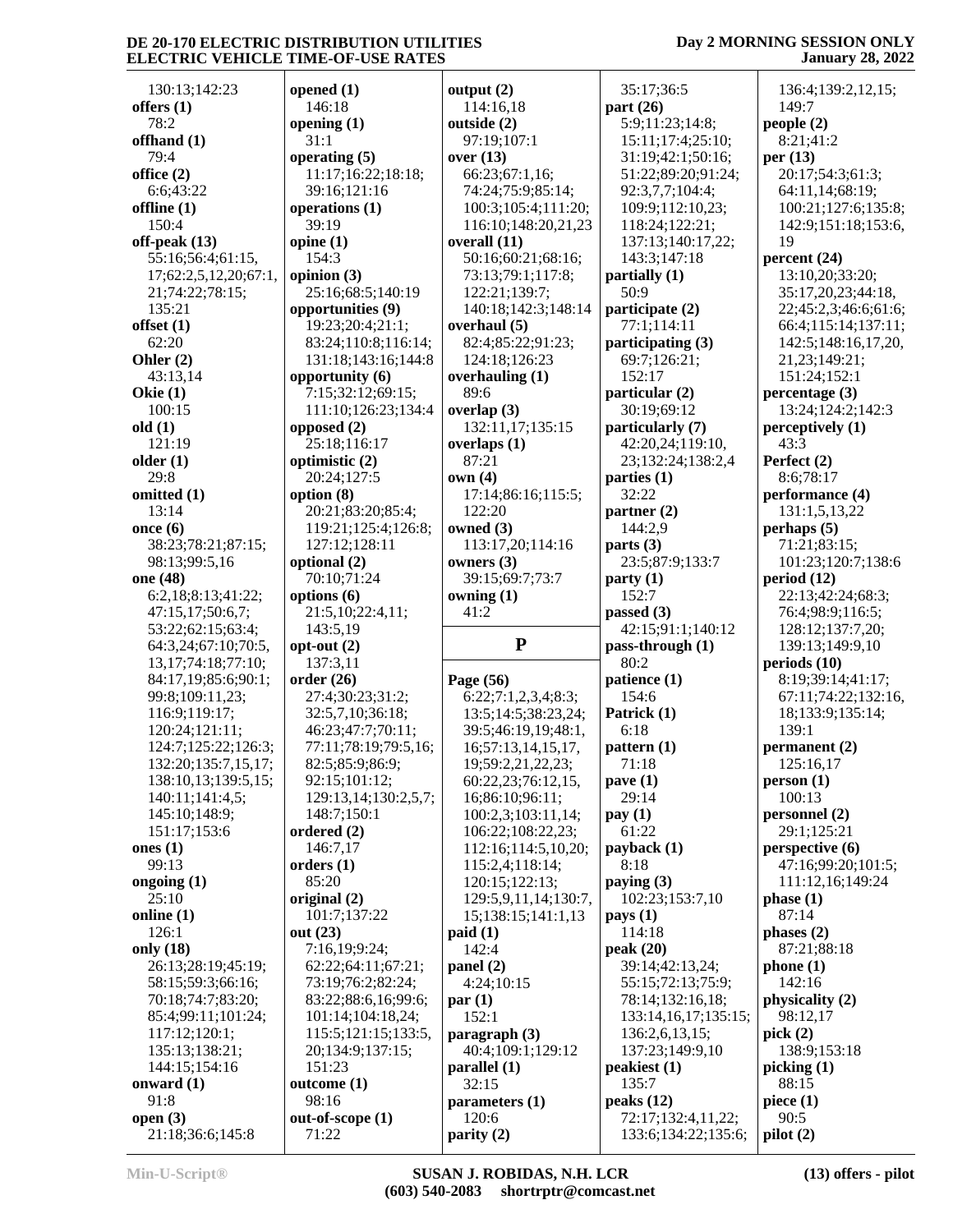#### **Day 2 MORNING SESSION ONLY January 28, 2022**

| 111:20;112:1        | 135:17;152:12,17                     | 26:1,4;45:19;69:8,        | 33:12,18              | 53:1;83:17,20;92:14,   |
|---------------------|--------------------------------------|---------------------------|-----------------------|------------------------|
| place (7)           | possibly $(2)$                       | 20;70:12;71:10;72:4;      | program (24)          | 19;109:14;111:22;      |
| 75:10;89:13;99:15;  | 44:2;73:3                            | 80:12;81:5;82:18,22;      | 21:24;105:24;         | 123:5;126:15;          |
|                     |                                      |                           |                       |                        |
| 103:18;110:22;      | potential (10)                       | 83:4;84:8;120:16;         | 106:2;107:3;109:20;   | 129:17;132:21;         |
| 150:13;151:6        | 42:10;69:21;71:2;                    | 132:13;150:12;151:3       | 110:3;114:12,14,21;   | 143:4, 18, 19; 153: 15 |
| plan $(5)$          | 116:8,21;133:2,17;                   | prices $(6)$              | 128:1;131:9,12,17;    | provided (16)          |
| 4:10;97:1;98:17;    | 136:8;137:3;147:12                   | 59:16;76:21;80:4;         | 132:19,21;134:10;     | 30:24;32:11;63:23;     |
| 128:22;137:5        | potentially (5)                      | 84:6,10,22                | 135:5;138:18;         | 77:5;81:2;82:3,19;     |
| planned (1)         | 21:3;26:24;37:5;                     | pricing $(16)$            | 139:20,24;140:9,17;   | 92:23;95:8;99:2;       |
| 97:6                | 79:6;140:14                          | 47:2;48:14;49:4;          | 141:20,24             | 110:3;122:13;          |
| planning (1)        | power $(2)$                          | 54:6;55:9;71:23;          | programs(17)          | 124:18;127:4;135:2;    |
| 152:9               | 20:7;120:21                          | 73:24;76:19;82:18;        | 18:24;22:8,9;         | 153:5                  |
| plans (4)           | preceded(1)                          | 83:1,3;84:15,16;86:6,     | 111:5;128:4;130:19;   | provides (7)           |
| 29:17;97:13;98:4;   | 46:24                                | 13,16                     | 131:2,6,23;132:3,5,6, | 31:18;35:9;69:15,      |
| 137:4               | preceding (5)                        | primarily $(2)$           | 8;133:13;142:21;      | 15;105:12;120:16;      |
| platform (1)        | 77:11;79:17;85:9;                    | 56:4;72:7                 | 143:1,17              | 133:15                 |
| 96:5                | 129:13;144:24                        | primary $(3)$             | project(1)            | providing (5)          |
| play (1)            | $\boldsymbol{\mathrm{preclude}}$ (2) | 52:14,22;70:14            | 88:23                 | 14:3;28:5;50:21;       |
| 55:10               | 74:16;138:7                          | principles $(1)$          | projection (2)        | 52:1;53:12             |
| please (11)         | predicated (1)                       | 50:23                     | 63:11;127:9           | provision (1)          |
| 10:14;11:7;14:16;   | 54:9                                 | print(1)                  | projects (1)          | 92:13                  |
| 16:12;18:12;33:7;   | prefile(1)                           | 120:8                     | 16:16                 | Public $(2)$           |
| 40:4;81:16;91:18;   | 5:6                                  | prior $(4)$               | prompt(1)             | 11:12;16:23            |
| 92:14;108:21        | preliminary $(3)$                    | 28:9;86:10;132:9;         | 126:6                 | published (1)          |
| pleased (1)         | 4:19,20;8:13                         | 149:7                     | prompted (1)          | 49:3                   |
| 22:10               | premarked (1)                        | priority (2)              | 31:1                  | pull (2)               |
| pleases (1)         | 7:11                                 | 26:2;34:14                | proper <sub>(1)</sub> | 8:22;103:15            |
| 44:3                | premise $(4)$                        | pro(1)                    | 73:12                 | pulling $(1)$          |
| plug-in (1)         | 56:18,18;113:2;                      | 91:13                     | proportion $(2)$      | 125:18                 |
| 61:1                | 117:8                                | probability $(1)$         | 149:24;153:20         | punitive $(3)$         |
| plus (1)            | premises (1)                         | 137:23                    | proposal (17)         | 39:22;40:7;43:3        |
| 59:12               | 56:20                                | probably $(16)$           | 4:10;17:16;22:1,      | purchasers (1)         |
| pm(2)               | prepare (1)                          | 40:13;46:14;56:24;        | 20;24:3;32:3;34:3;    | 143:19                 |
| 133:13;154:12       | 8:18                                 | 68:16;93:15;98:15;        | 45:6;58:23;81:10;     | purchasing (1)         |
| pocket (1)          | prepared (8)                         | 101:21;104:24;            | 101:7;127:3;130:16;   | 41:13                  |
| 133:2               | 12:7,23;15:15;                       | 118:1,21;121:17;          | 131:4;136:14;         | pure(1)                |
| point (17)          | 16:2;17:8;18:1;                      | 125:8;129:8;137:6;        | 145:11,13             | 50:18                  |
| 32:11;46:4,5,6;     | 19:12;92:15                          | 138:6;142:23              | proposals (7)         | purely(1)              |
| 54:5;56:14;61:12;   | presentations (1)                    | problem(2)                | 31:7;32:12,16;        | 102:2                  |
| 69:11;73:19;95:22;  | 92:17                                | 114:23;118:6              | 70:9;145:21;146:20,   | purpose $(3)$          |
| 101:3;106:17;       | presented (5)                        | problematic $(1)$         | 21                    | 32:24;110:16;          |
| 137:14;139:11;      | 46:10;60:7;61:19;                    | 30:16                     | propose $(2)$         | 151:11                 |
| 150:8;152:13,15     | 115:20;127:17                        | proceed $(3)$             | 31:9,17               | purposes (14)          |
| pool(1)             | presently $(2)$                      | 6:1;91:10,18              | proposed (42)         | 57:1;80:1;103:19,      |
| 125:19              | 112:20;127:15                        | proceeding $(16)$         | 13:8, 13, 16, 18, 22; | 23;107:13,16;108:6;    |
| portable (1)        | pressure(4)                          | 19:10;31:6;46:24;         | 19:20;21:23;22:18;    | 109:3;110:4,5,23;      |
| 113:4               | 75:2,10;101:19,22                    | 48:20;77:12;79:17;        | 24:1,22;25:12;32:18;  | 111:2,23;119:9         |
| portion (4)         | pressures(1)                         | 85:9;129:13;131:9;        | 33:13;34:3,20;36:10;  | pursuant (1)           |
| 51:15;79:11;90:3;   | 98:5                                 | 144:24;145:8,20;          | 42:8;44:20;45:6;      | 114:19                 |
| 102:2               | pressure(1)                          | 150:15;151:8,9;           | 47:19,21;49:13;       | pursue(1)              |
| portions (1)        | 51:5                                 | 152:7                     | 56:12;57:4;68:12;     | 134:5                  |
| 96:2                | pretty(7)                            | process(7)                | 70:9;78:19;84:4,9;    | pursuing $(1)$         |
| pose (1)            | 41:3;87:1;121:8;                     | 28:23;73:22;76:4;         | 98:20;105:24;         | 21:17                  |
| 71:8                | 123:9;139:17;                        | 119:7,9,15;120:11         | 111:19;123:18;        | push $(2)$             |
| position (3)        | 147:11,14                            | processes(1)              | 127:2,24;128:1;       | 67:20;88:16            |
| 16:15;18:15,17      | prevailed $(1)$                      | 118:15                    | 131:5,9;139:19;       | put $(15)$             |
| positive (1)        | 71:18                                | produce (1)               | 150:9;151:20;153:3    | 31:12;32:17;52:23;     |
| 61:19               | previous <sub>1</sub>                | 13:23                     | proposing $(2)$       | 82:24;85:18;94:9;      |
| possibility (1)     | 47:7                                 | production <sub>(1)</sub> | 109:4;138:12          | 95:3;98:23;101:19,     |
| 74:17               | previously $(5)$                     | 114:15                    | provide (25)          | 22;126:8;147:6;        |
| possible (10)       | 44:1;91:4;135:1;                     | productive (1)            | 9:1;11:16;18:17;      | 148:1,1;152:22         |
| 9:7,12,13;20:19;    | 136:21;147:8                         | 125:20                    | 21:1;22:3;35:3;37:4;  | putting $(1)$          |
| 70:23;103:6;134:21; | price(18)                            | profile (2)               | 39:17;50:15;52:18;    | 126:14                 |
|                     |                                      |                           |                       |                        |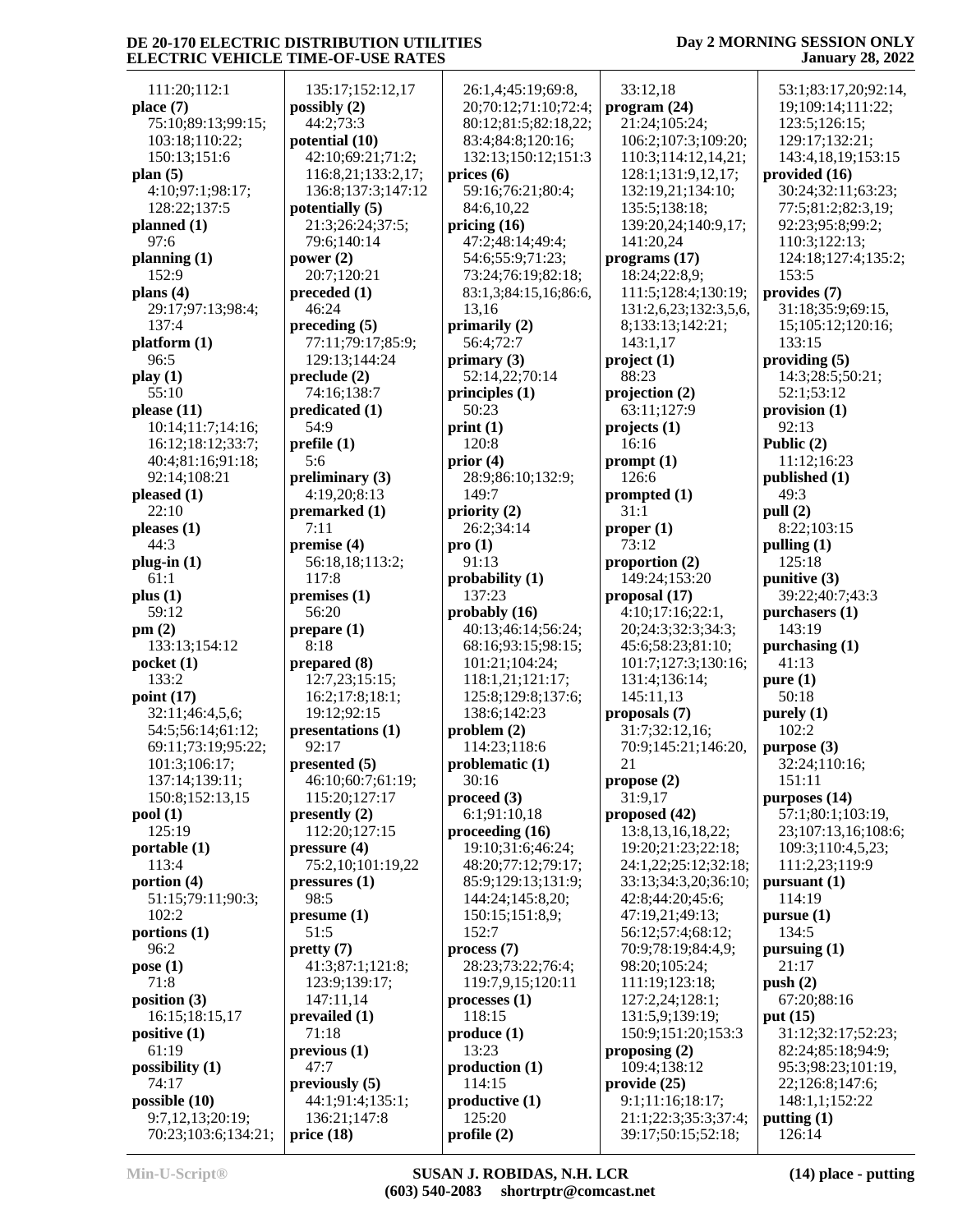|                                                | 79:1;80:14;81:19;                          | 105:13                         | recommended (4)               | reflects $(4)$              |
|------------------------------------------------|--------------------------------------------|--------------------------------|-------------------------------|-----------------------------|
| Q                                              | 82:1,5;83:11,20;84:4,                      | ready $(1)$                    | 6:1;22:23;33:5;               | 33:20;50:7;74:1;            |
|                                                | 9;85:24;86:24;87:6,                        | 9:1                            | 145:7                         | 101:9                       |
| qualifier $(2)$                                | 9;88:5;89:13,16;                           | real $(1)$                     | recommending $(2)$            | regarding $(7)$             |
| 47:5;103:22                                    | 92:6;93:7,20,22,24;                        | 25:23                          | 19:18:22:1                    | 4:7,23;6:3,19;              |
| qualifiers $(1)$                               | 94:3,4,7,8,9,14;95:5,                      | really $(23)$                  | reconcile (1)                 | 30:24;35:3;123:4            |
| 47:16                                          | 13,23;100:17;101:8,                        | 19:22;25:22;39:9;              | 150:18                        | regardless $(2)$            |
| quality $(4)$                                  | 11;102:12;104:9;                           | 40:23;42:21;45:9;              | reconciled (1)                | 58:4;67:6                   |
| 105:14,15;112:6,                               | 116:5;119:8;121:2;                         | 51:24;52:16;53:22,             | 112:7                         | regular $(4)$               |
| 13                                             | 122:1,3;123:17,21;                         | 24;75:21;84:19,22;             | reconsider (1)                | 60:6;61:23;65:20;           |
| question's $(1)$                               | 124:4,10;126:12,21;                        | 86:12;95:3;97:23;              | 125:8                         | 153:11                      |
| 39:10                                          | 127:16,17,20;128:19,                       | 99:11;106:14;                  | record $(9)$                  | regularly $(1)$             |
| quicker $(1)$                                  | 22;129:22;130:4,11,                        | 116:23:125:4,18:               | 7:7;19:9;37:12;               | 63:14                       |
| 90:24                                          | 12;131:10;132:12,                          | 147:21;149:5                   | 49:2;89:10;90:20;             | regular-use $(1)$           |
| quite $(3)$                                    | 14;135:18;136:12;                          | reason $(10)$                  | 99:11;145:16;154:11           | 49:17                       |
| 39:3;42:13;87:6                                | 143:23;144:12,16,18;                       | 27:2;45:22;67:15;              | recover(2)                    | regulators $(1)$            |
| quote $(2)$                                    | 145:11,13,18;146:15,                       | 84:13;95:21,22;                | 139:19,24                     | 21:13                       |
| 129:12;146:4                                   | 16, 19; 148: 2, 9, 13;                     | 96:17;117:18;                  | recoverable (1)               | regulatory $(3)$            |
| quotes $(1)$                                   | 149:17,18;150:9,14,                        | 129:20;144:2<br>reasonable (6) | 140:21<br>recovered (9)       | 16:16,21;97:17              |
| 129:15                                         | 23;151:6,9,13,18,20,<br>24;153:2,2,4,6,10  | 10:1,2;26:21;27:1;             | 14:1;44:19;51:1,7,            | relate $(2)$<br>71:3;136:16 |
|                                                | rate- $(1)$                                | 30:5;136:18                    | 17,20;67:9,14,22              | related $(8)$               |
| $\bf R$                                        | 11:16                                      | reasoned (1)                   | recovering $(3)$              | 71:11;75:7;82:4;            |
|                                                | ratepayer $(2)$                            | 35:17                          | 68:1;140:5,6                  | 84:10;98:19;114:21,         |
| raise $(1)$                                    | 65:19;129:17                               | reasoning $(1)$                | recreate $(1)$                | 22;115:9                    |
| 45:4                                           | rate payers $(1)$                          | 33:8                           | 88:4                          | relates $(2)$               |
| raised $(1)$                                   | 30:8                                       | reasons $(5)$                  | redlined (1)                  | 63:5;79:13                  |
| 44:22                                          | rates $(71)$                               | 30:14;41:22;52:14;             | 6:7                           | relationship (1)            |
| range $(3)$<br>40:22;116:19;                   | 4:8;11:10;21:2,9,                          | 118:24;119:16                  | reduce $(3)$                  | 84:23                       |
| 142:7                                          | 15, 19; 22: 18; 26: 22;                    | rebuttal $(15)$                | 68:21;70:3;140:10             | relative (7)                |
| rate (261)                                     | 27:12,18;28:8,13;                          | 6:22;8:1;12:16,17;             | reduced $(1)$                 | 7:16;58:4;71:9;             |
| 12:2;13:7,16,18;                               | 29:3,15;30:5,24;                           | 13:4;15:23;17:21;              | 89:14                         | 102:11;107:2;               |
| 14:2;19:20;20:9,13,                            | 31:3;32:9;36:20,22;                        | 24:4;34:1;36:13;               | Reduces (2)                   | 112:19;127:2                |
| 15,18,20;21:5,9;                               | 37:6;39:13,20,21;                          | 38:21;39:11;44:13,             | 67:24;74:7                    | relatively $(2)$            |
| 22:24;23:5,18,23,24;                           | 40:6,7;42:7,12;                            | 16;45:13                       | reducing $(3)$                | 122:7;128:5                 |
| 24:1,5,7,8,10,11,11,                           | 45:21;48:11;50:5;                          | Rebuttal-1 (1)                 | 68:15,16;140:1                | relied $(1)$                |
| 12, 21, 23, 24, 25: 4, 5, 8,                   | 51:5,7;55:15;57:10;                        | 14:4                           | reduction (1)                 | 24:6                        |
| 9, 10, 12, 14, 17, 19, 20;                     | 58:2,7,8,22;60:14;                         | recall $(3)$                   | 89:21                         | rely(3)                     |
| 26:1,5,9,12,16,17,18,                          | 62:2,5;69:9;70:10,                         | 8:17;79:3;100:23               | redundant (2)                 | 60:11,17;63:14              |
| 19,21;27:1,5;28:7,11,                          | 15;71:10,11;75:2,10;                       | recap(1)                       | 32:24;148:2                   | remaining $(2)$             |
| 16,18;29:21;30:15;                             | 78:15;79:15;80:9,16;                       | 91:22                          | refer $(2)$                   | 21:18;97:15                 |
| 31:4,10,18,21;32:6,                            | 88:3;89:16;93:6;                           | receive $(3)$                  | 50:14;67:7                    | remediation $(1)$           |
| 19,23;33:1,5,10,12,                            | 95:13;96:4,7,10,18;<br>119:18;124:8;125:7; | 63:17;83:2;150:13              | reference (3)<br>77:24;101:3; | 87:21<br>remember $(5)$     |
| 13, 14, 15, 19, 20, 21, 22,                    | 135:9;139:20;                              | received $(2)$<br>63:11;112:4  | 144:15                        | 71:23;73:16;77:20;          |
| 24;34:2,2,4,8,11,12,                           | 140:22,23;145:18;                          | recess(2)                      | referenced (2)                | 78:18;81:9                  |
| 21;35:8,8,15,16;36:2,                          | 146:8;147:3                                | 90:17:154:12                   | 27:9;78:8                     | remove(1)                   |
| 7, 10, 12, 16; 39: 20;                         | rather $(5)$                               | recognize $(12)$               | references $(1)$              | 27:16                       |
| 40:6;41:9,24;42:5,11,                          | 53:3;77:17;107:5;                          | 11:1;29:2;37:16,               | 77:21                         | removes $(3)$               |
| 13, 19; 43: 3; 44: 20;<br>45:5,11,23,24;46:20, | 108:6;109:5                                | 20;38:3,8,15;42:23;            | referred $(3)$                | 150:10,11;151:3             |
| 21;47:5,17;48:10,13,                           | reach $(3)$                                | 44:7;50:13;52:15;              | 54:8;61:24;108:15             | rendered $(1)$              |
| 14, 15, 21, 49: 16, 20,                        | 88:6;116:7;127:7                           | 67:4                           | referring $(7)$               | 29:23                       |
| 24;50:1,6,13,22,23;                            | reached $(2)$                              | recognized (3)                 | 7:21,23;67:19;                | repeat $(3)$                |
| 51:4,18,19,23;52:6,8,                          | 50:4;104:17                                | 53:5:54:7:86:11                | 73:14;75:19;78:6;             | 113:12;142:13;              |
| 8;53:5,17,19,24;54:6,                          | read $(6)$                                 | recollection $(2)$             | 122:6                         | 150:20                      |
| 11;55:12,20,22;56:1,                           | 39:11;57:16;59:13;                         | 86:4;134:12                    | refine $(1)$                  | replaced $(2)$              |
| 6,12;57:5;58:5;                                | 145:5;152:19,21                            | recommend (6)                  | 131:19                        | 30:12;98:8                  |
| 59:10;60:5,6;61:15,                            | readily $(4)$                              | 26:7;27:3;113:8,9;             | reflect $(3)$                 | replacement (3)             |
| 16, 16, 16, 17, 23; 62: 1,                     | 24:6;103:17;113:6;                         | 124:14,24                      | 49:7;51:12,15                 | 7:3;99:21;151:15            |
| 6,8;67:10,12,13,17;                            | 118:1                                      | recommendation (8)             | reflected $(2)$               | replacing $(1)$             |
| 68:2;70:8,11;71:5;                             | reading $(1)$                              | 23:2,4;24:21;33:7;             | 45:12;54:16                   | 29:8                        |
| 72:2;75:15,23;76:18,                           | 109:1                                      | 107:24;108:2;145:4;            | reflective $(2)$              | replicate $(1)$             |
| 24;77:19;78:7,12,13;                           | reads $(1)$                                | 146:13                         | 47:13;49:4                    | 29:23                       |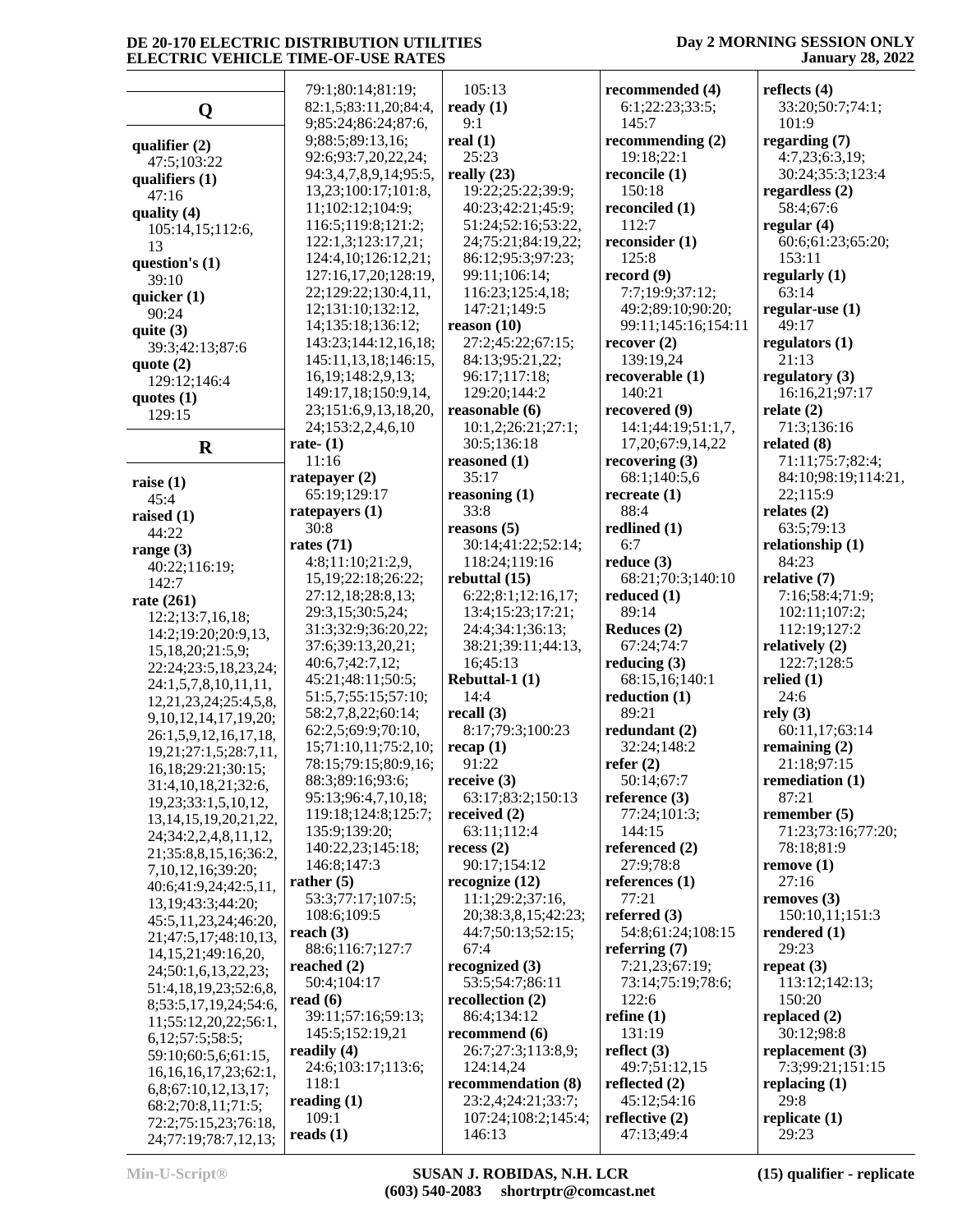| report $(1)$         | respond $(5)$          | 14:4                      | 11:8,15;14:17,24;    | seconds $(2)$           |
|----------------------|------------------------|---------------------------|----------------------|-------------------------|
| 120:8                | 42:2;69:16;70:2,       | RFI(1)                    | 15:3;16:13,19;18:13, | 78:4,16                 |
| Reporter (11)        | 12;77:7                | 107:21                    | 21                   | section $(2)$           |
| 10:19;15:1;20:2;     | response (9)           | RFP(1)                    | Ross(1)              | 130:21;138:15           |
| 70:7;79:20;80:8;     | 35:3;48:8;70:6;        | 107:21                    | 4:4                  | sections $(1)$          |
| 82:12;99:19;108:1;   | 81:14;84:21;90:8;      | <b>Rice (112)</b>         | $R-OTOD(2)$          | 87:23                   |
| 129:24;148:3         | 106:21;114:9;130:19    | 5:7;10:17,22;             | 53:19;93:7           | sector $(1)$            |
| representative (1)   | response] $(5)$        | 16:12,12,15,15,20;        | $R-OTOD-2(1)$        | 147:16                  |
| 9:10                 | 4:15;5:23;10:10;       | 17:2,6,9,12,20,23;        | 24:24                | Seeing (6)              |
| represents (4)       | 43:10,20               | 18:3,6,9;19:17,17,22;     | round $(2)$          | 5:24;10:12;29:17;       |
| 58:15;59:3,11;90:2   | responses (3)          | 20:3;22:3;38:24;          | 65:24;88:21          | 53:20;90:24;118:2       |
| request $(3)$        | 19:9,11;113:24         | 39:4,5;40:5,10;           | run $(2)$            | seeking $(2)$           |
| 81:12;92:12;         | responsibilities (5)   | 41:19;42:1,20;70:5,8,     | 71:16;103:4          | 98:9;105:13             |
| 122:14               | 11:14;14:23;15:2;      | 23;82:9,13;83:7,8,9;      |                      | seems $(6)$             |
| requested $(1)$      | 16:18:18:20            | 84:13;86:2,18;            | S                    | 46:19;68:24;115:7;      |
| 6:24                 | responsibility (1)     | 100:12,23;102:15;         |                      | 128:16;139:16;146:4     |
| requests $(1)$       | 117:15                 | 103:7,21;104:1;           | safeguards (2)       | segment $(1)$           |
| 5:16                 |                        | 105:19;106:5;107:9,       | 78:18;79:3           | 147:22                  |
|                      | responsible (2)        |                           |                      |                         |
| require $(7)$        | 18:22;102:16           | 16, 24; 108: 2, 13, 17,   | same $(18)$          | select $(1)$            |
| 23:8;24:18;76:3;     | responsive $(1)$       | 24;109:7,22;110:6,        | 24:19;52:21;53:3,    | 39:23                   |
| 77:2,16;119:5;       | 46:22                  | 24;111:24;112:22;         | 6,18;54:10;60:19;    | sell $(1)$              |
| 134:16               | rest(1)                | 113:6,23;114:8;           | 71:8,10;98:15;103:5; | 144:5                   |
| required (4)         | 141:8                  | 115:1,12,16;116:7,        | 104:13,22;108:7;     | Senate $(1)$            |
| 23:12;54:17;         | restate $(1)$          | 12;117:11;118:18,         | 123:3;143:21;        | 31:22                   |
| 120:10;147:19        | 150:17                 | 21;123:16;124:13,21,      | 146:11;151:10        | send $(1)$              |
| requirement (4)      | restrictions (1)       | 23;127:4;128:10,18;       | satisfied (1)        | 120:9                   |
| 59:12;87:2,14;88:6   | 138:24                 | 129:5;130:1,5,7;          | 104:17               | sends $(1)$             |
| requirements (7)     | result(6)              | 131:3,7,14;132:7;         | save $(2)$           | 26:4                    |
| 51:9;87:11,16,19;    | 13:17;23:20;28:22;     | 133:23;134:19,24;         | 20:14,17             | sense $(4)$             |
| 88:9,14;95:15        | 65:1;119:14;123:19     | 135:12;136:7,18;          | savings (22)         | 98:11;102:20;           |
| requires $(5)$       | resulted $(2)$         | 137:8;138:9;139:9,        | 23:16;25:24;26:14;   | 121:22;148:13           |
| 27:12;28:23;80:17;   | 92:12;104:6            | 22;140:3,14,16;           | 60:5,10,11;61:1,13,  | sensible (2)            |
| 88:22;102:12         | results $(2)$          | 141:9, 12, 21; 142: 1, 7, | 18;62:18,22;65:9,17, | 21:20;84:21             |
|                      | 39:18;120:9            | 12,16;143:13,24;          |                      | sensibly $(1)$          |
| research $(1)$       |                        |                           | 17;66:2;68:14,23;    |                         |
| 18:15                | resumed $(1)$          | 144:21;146:9              | 69:6;70:19,21,24;    | 86:11                   |
| residence (1)        | 90:18                  | rid(2)                    | 73:5                 | sent $(2)$              |
| 53:3                 | resumes $(1)$          | 71:3;117:7                | saw(1)               | 71:11;80:1              |
| residential (44)     | 154:14                 | right $(34)$              | 152:20               | sentence $(3)$          |
| 12:2;19:19;20:8;     | retail(1)              | 36:23;46:17;55:7,         | saying $(2)$         | 40:3,9;103:23           |
| 21:8,15,19;22:17;    | 42:15                  | 8;56:10;57:16;68:15;      | 79:10;99:11          | sentiment (1)           |
| 24:10,16,23;25:5,7,  | return $(2)$           | 70:17;73:21;76:7;         | scale $(3)$          | 108:17                  |
| 13,20;26:9,22;27:4;  | 79:6;89:5              | 78:3;79:6;84:2;90:7;      | 69:10;71:13;         | separate $(13)$         |
| 31:4;36:19;46:21;    | returning $(2)$        | 91:3;94:17;98:10;         | 124:11               | 8:4;20:18;25:3,11;      |
| 48:13;49:15,24;      | 55:21;108:19           | 100:9;103:10;             | scenario (9)         | 31:5;53:5,21;66:17;     |
| 50:16;51:19;52:13,   | revenue $(14)$         | 111:23;113:5;117:1;       | 42:20;66:5;115:20;   | 73:11;78:20;145:20;     |
| 19;53:13;54:10,12;   | 13:11,15,21;14:1;      | 119:20;121:16,17;         | 124:6;133:3,11;      | 147:19:154:14           |
| 57:3,5;59:9;60:6;    | 34:6,19;35:24;36:2;    | 122:17;125:2;129:1,       | 136:19;138:19;144:1  | separately (4)          |
| 61:16;67:18;78:7,10; | 42:11;51:9;59:11;      | 10;131:15;134:9;          | scenarios $(3)$      | 54:14,15;122:19;        |
| 79:1;123:9;145:12,   | 110:14;148:14;         | 135:17;140:12;            | 8:19;70:21,23        | 144:19                  |
| 19,24;146:15         | 153:19                 | 143:15                    | schedule (6)         | separately-metered (11) |
| resolve (2)          | revenue-grade (2)      | ring(1)                   | 4:11;48:10;49:16,    | 20:8;21:15;53:16;       |
| 76:20;84:5           | 116:16,17              | 134:17                    | 18;52:6;53:18        | 59:9;62:6;123:20;       |
|                      |                        |                           |                      |                         |
| resource $(2)$       | revenue-neutrality (1) | rise $(1)$                | school $(2)$         | 127:16;145:11,14;       |
| 106:7;134:2          | 46:2                   | 42:14                     | 115:13;121:10        | 146:14;153:8            |
| resources $(3)$      | revenues $(4)$         | risk(2)                   | screen $(1)$         | Sergici (5)             |
| 71:7;125:18;143:6    | 44:18,22;45:4;         | 34:4;115:16               | 152:8                | 33:4,11;34:21;          |
| respect $(4)$        | 149:21                 | RNS(1)                    | se $(1)$             | 42:8;111:3              |
| 104:2;105:23;        | review $(5)$           | 140:10                    | 91:13                | Sergici's (4)           |
| 116:22;147:2         | 32:4,12,22;93:3;       | road $(2)$                | search $(1)$         | 33:9;34:2;36:9,15       |
| respective $(1)$     | 145:16                 | 41:11;99:22               | 96:9                 | serve $(8)$             |
| 111:9                | reviews $(2)$          | Robidas (1)               | second $(5)$         | 19:23;20:4;21:17;       |
| respectively (1)     | 141:11;142:15          | 10:14                     | 4:6,18;36:8;40:3;    | 28:15;32:24;55:2;       |
| 58:6                 | revised $(1)$          | role(9)                   | 66:22                | 84:1;147:6              |
|                      |                        |                           |                      |                         |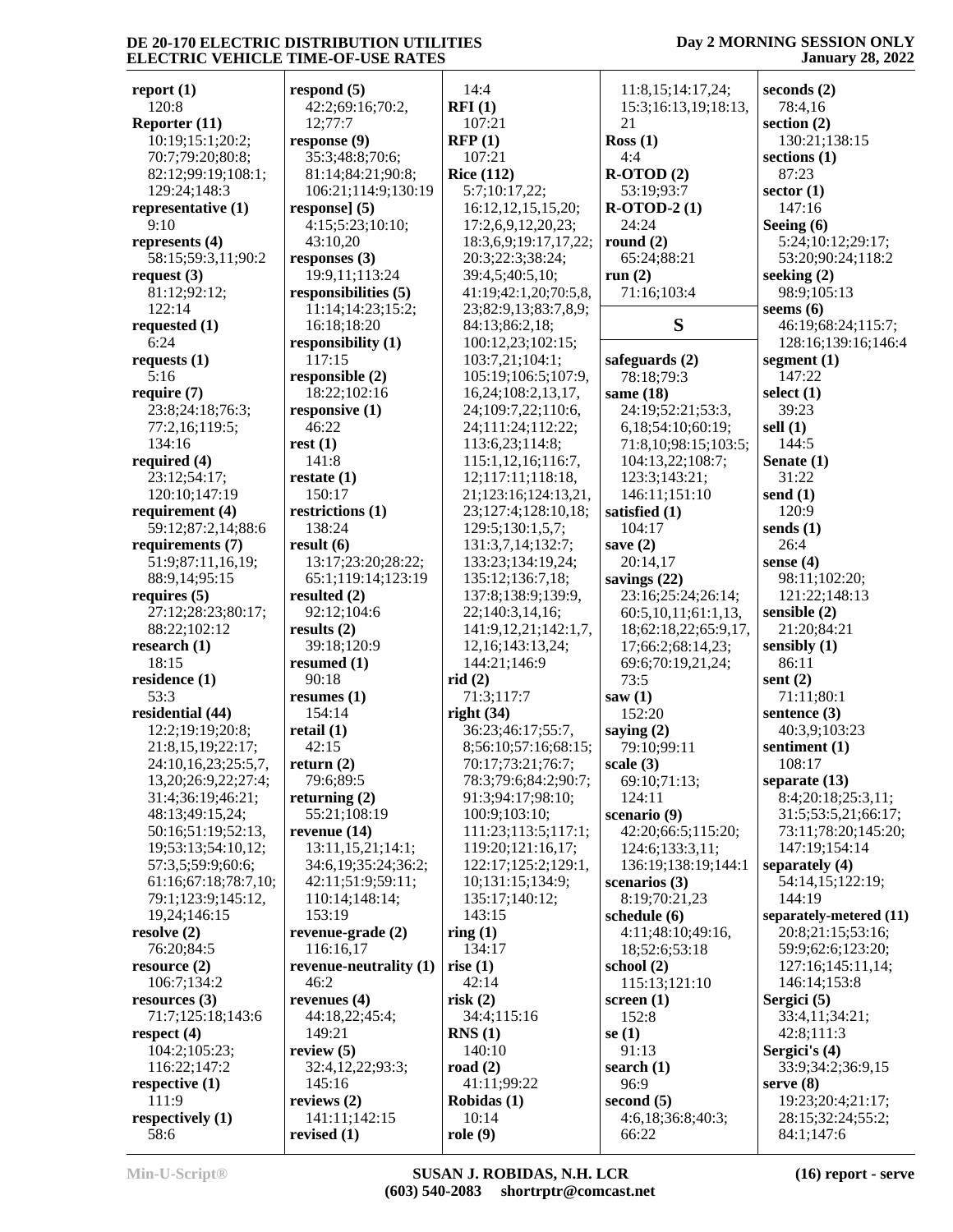### **Day 2 MORNING SESSION ONLY January 28, 2022**

| Service (69)                 | 37:16,17            | snatch $(1)$        | 116:9;117:16;118:4; | stand $(3)$           |
|------------------------------|---------------------|---------------------|---------------------|-----------------------|
| 11:12;14:22;16:17,           | shift $(4)$         | 7:8                 | 125:13              | 5:10;6:9;7:23         |
| 23;18:16,18;28:5;            | 22:5;41:17;132:15;  | so-called $(1)$     | sources $(5)$       | standard (15)         |
| 47:3;48:13;50:3,12,          | 136:14              | 57:7                | 103:13,18;110:10,   | 27:22;28:10;49:15,    |
| 14, 15, 18, 22; 51: 10,      | shifted $(1)$       | socket (3)          | 20;111:2            | 18,20,24;50:13;       |
|                              |                     |                     |                     |                       |
| 12;52:2,17,17,18,20,         | 135:21              | 100:8;102:8;103:5   | speak $(5)$         | 51:18;54:11;61:23;    |
| 22, 23; 53: 1, 5, 7, 12, 13, | shifting $(2)$      | software $(3)$      | 5:19;81:4;112:1;    | 67:12;108:11;         |
| 14, 22; 54: 1, 9, 14, 15;    | 71:19;136:6         | 106:24;107:11;      | 132:7;152:15        | 110:16;119:7,14       |
| 55:1,24;56:2,13;             | shifts $(1)$        | 142:2               | Special (3)         | standard-alone (1)    |
| 66:10;69:3,4;72:6,7;         | 136:12              | software/vendor (2) | 4:4:119:2.4         | 122:19                |
| 76:19;77:14,18;              | shooting (1)        | 141:17,22           | specific $(6)$      | standards (2)         |
| 78:22;82:2,21,23;            | 115:10              | solar $(1)$         | 67:6;77:21,23;      | 108:8,15              |
|                              |                     |                     |                     |                       |
| 83:3,12,14,21;85:5;          | short $(2)$         | 114:17              | 86:4;114:3;134:20   | standpoint (1)        |
| 100:9;101:17;102:9;          | 22:13;63:19         | solely $(1)$        | specifically (12)   | 98:17                 |
| 106:24;107:11;               | shorter $(2)$       | 100:18              | 35:8;38:22;53:2;    | stands $(2)$          |
| 119:1;120:4;122:15,          | 89:17;128:12        | solicited (1)       | 100:23,24;102:19;   | 150:13;151:5          |
| 21;125:7;128:22;             | shown $(2)$         | 107:10              | 110:6;111:3;114:21; | start $(9)$           |
| 140:21;148:19                | 48:15;62:9          | soliciting (1)      | 132:4;133:24;135:7  | 37:14;44:13;87:1,     |
| service-related (1)          | shows $(1)$         | 78:20               | specs $(1)$         | 15,20;94:11;96:8;     |
| 101:18                       | 142:8               | solution (16)       | 87:18               | 133:6,9               |
|                              |                     |                     |                     |                       |
| Services (5)                 | side $(3)$          | 22:7;104:6,13,17;   | spend $(1)$         | started $(2)$         |
| 11:11,17;43:13;              | 29:24;36:9,9        | 106:11;109:10;      | 21:14               | 54:2;152:20           |
| 72:7;140:18                  | signal $(6)$        | 111:14,18;112:23;   | spends $(1)$        | starters $(1)$        |
| serving $(2)$                | 26:4;69:15,21;      | 113:7;117:11,12;    | 20:20               | 125:10                |
| 50:7;147:22                  | 71:11;150:12;151:3  | 118:9;125:1;126:6;  | spent $(1)$         | starting $(7)$        |
| session $(3)$                | signals $(5)$       | 138:14              | 70:19               | 32:11;59:21;61:12;    |
| 134:13;154:13,16             | 26:2;69:9;70:12;    | Solutions (10)      | sphere $(1)$        | 94:8;95:22;139:11;    |
|                              | 80:12;132:13        | 14:21;15:6;22:12;   | 97:20               | 154:10                |
| set $(13)$                   |                     |                     |                     |                       |
| 52:3;64:7;71:15;             | significant $(1)$   | 27:22;28:10;31:12;  | spite $(1)$         | starts $(1)$          |
| 76:21;84:5,8,16;             | 35:12               | 111:1,10;116:24;    | 50:3                | 87:10                 |
| 86:15;121:18;                | significantly $(2)$ | 126:14              | split $(9)$         | state $(8)$           |
| 140:18;147:4;                | 89:14;132:17        | sometime (1)        | 52:19,22;53:14;     | 11:7;13:18;14:16;     |
| 149:12,14                    | signs $(1)$         | 97:7                | 54:9,14;55:24;56:2, | 16:13;18:12;34:9;     |
| sets $(1)$                   | 139:5               | sometimes (5)       | 13;69:4             | 76:18;98:20           |
| 84:17                        | similar $(11)$      | 28:21;119:1,13,19;  | split-off $(1)$     | stated $(2)$          |
| setting $(6)$                | 22:11;23:24;45:5,   | 120:1               | 52:24               | 31:2;34:1             |
|                              |                     |                     |                     |                       |
| 67:8;84:10,14,22;            | 24;56:2;84:1;95:14; | somewhat (2)        | split-service (2)   | statement $(2)$       |
| 86:13:151:13                 | 109:19;111:17;      | 30:14;82:10         | 55:21;57:8          | 41:18;56:9            |
| settled (1)                  | 128:16;142:24       | somewhere (3)       | splitting $(1)$     | states $(6)$          |
| 50:6                         | simpler $(1)$       | 141:4;142:5,7       | 54:1                | 21:12,16;32:7;        |
| Settlement (13)              | 52:23               | soon $(1)$          | spoken $(1)$        | 98:15;130:8;142:22    |
| 4:9;31:20;35:7;              | simply $(5)$        | 9:6                 | 91:4                | static $(2)$          |
| 45:6;46:1,3;50:1,4,          | 45:17;53:11,15;     | Sorry $(9)$         | spot $(1)$          | 121:8;138:12          |
| 12;52:3;57:12;145:2;         | 73:17;82:7          | 6:2,17;39:3;55:13;  | 129:10              | station $(10)$        |
|                              |                     |                     |                     |                       |
| 147:18                       | simulate $(1)$      | 62:23;63:19;113:13; | spread $(8)$        | 13:23;30:21;33:17;    |
| setup $(1)$                  | 88:4                | 120:13;124:22       | 51:17,21;55:19;     | 35:11;39:15,18;       |
| 106:19                       | single $(1)$        | sort $(13)$         | 66:23;67:16;74:23;  | 40:15,20;41:10;       |
| Seven $(1)$                  | 40:23               | 7:15,19;10:5;29:7;  | 75:8,22             | 105:21                |
| 153:13                       | sites $(2)$         | 42:18;48:20;98:10;  | spreading $(1)$     | stations (14)         |
| seven-plus $(1)$             | 121:23;143:2        | 102:24;133:18;      | 66:24               | 33:22;34:8,15;        |
| 55:6                         | situation $(2)$     | 137:4,13;140:11;    | squares (1)         | 35:24;36:6;41:16,21,  |
| several $(4)$                | 95:5;118:3          | 153:15              | 144:22              | 24;122:18,20;123:1;   |
| 30:2;100:6;102:6;            |                     |                     |                     |                       |
|                              | six(4)              | sought $(3)$        | staff $(5)$         | 126:18;153:8,9        |
| 109:20                       | 55:5;98:3;99:3;     | 27:19;32:2;83:17    | 28:24;125:16;       | step $(2)$            |
| shape $(2)$                  | 126:24              | sound $(2)$         | 145:3,7,23          | 32:13;119:11          |
| 78:23,24                     | sizeable $(1)$      | 100:9;153:14        | Staff's $(1)$       | still $(20)$          |
| share $(3)$                  | 89:21               | sounded $(2)$       | 146:13              | 21:18;23:17;24:18;    |
| 56:1;80:12;140:10            | Skoglund (2)        | 99:2;119:17         | stagger $(1)$       | 26:10,13,18;28:4,5,5; |
| shared $(1)$                 | 38:3,4              | sounds $(3)$        | 133:16              | 53:6;69:2;72:4;       |
| 95:24                        | small $(7)$         | 94:19;124:6;        | staggering $(1)$    | 75:21;116:1;117:8,    |
| sharing $(1)$                | 47:15;48:13;122:8;  | 139:14              | 133:9               | 23;118:9;128:18,21,   |
|                              |                     |                     |                     |                       |
| 88:14                        | 123:9;128:5;145:12, | source $(7)$        | stakeholders (2)    | 23                    |

**Sheehan (2)**

24

104:3,12;106:3;

32:1;109:17

**Store (1)**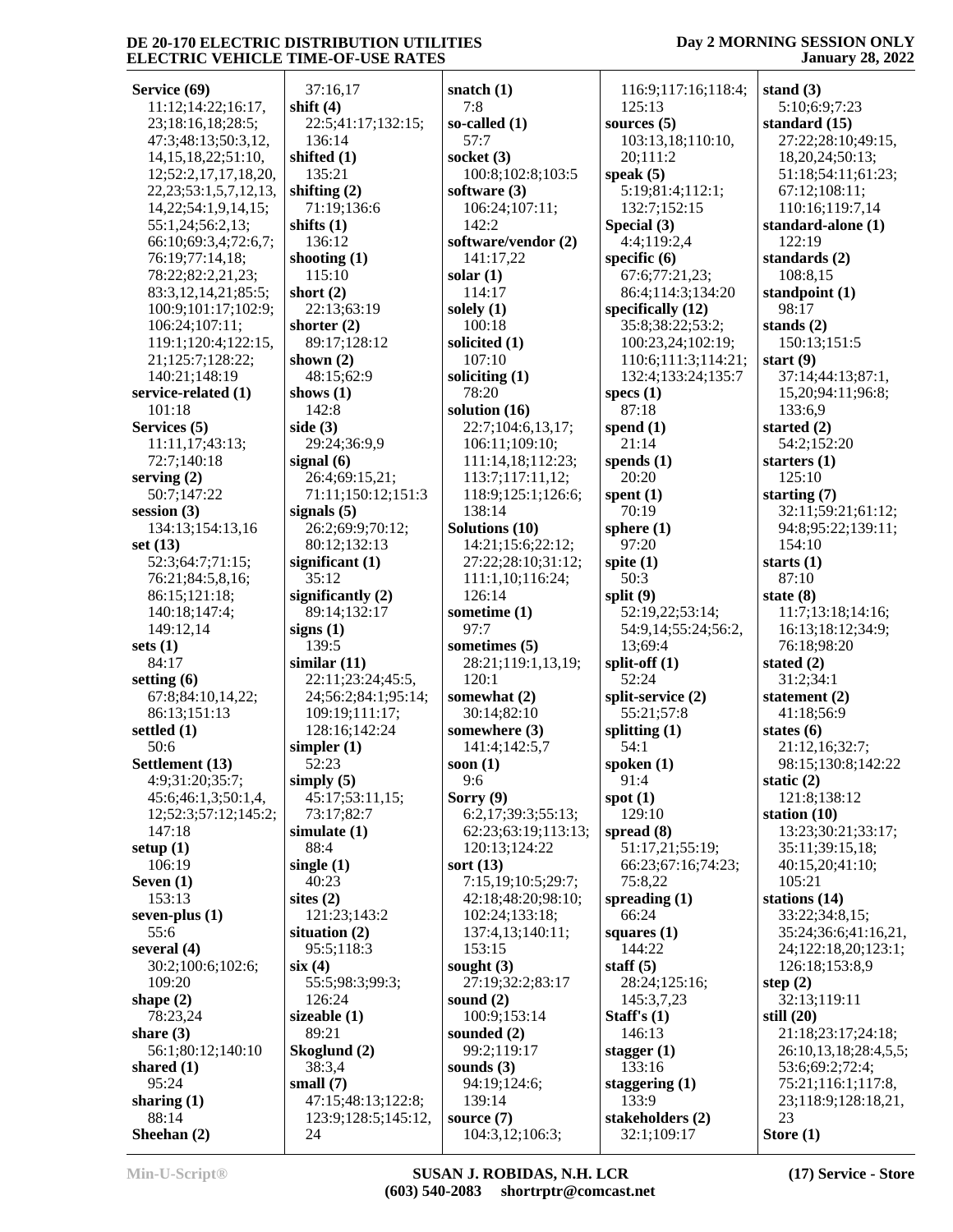#### **Day 2 MORNING SESSION ONLY January 28, 2022**

| 43:17                            | suitability $(1)$                    | 1                            |
|----------------------------------|--------------------------------------|------------------------------|
| story $(2)$                      | 25:13                                | sys                          |
| 63:19;73:21                      | summarized (1)                       | 2                            |
| strategies $(2)$                 | 141:12                               | $\frac{2}{5}$                |
| 18:23;142:20<br>strategy $(3)$   | summary $(3)$<br>46:20;48:11;49:8    | 7                            |
| 129:22;130:4,10                  | summer $(10)$                        | 8                            |
| street $(2)$                     | 137:1,12,18,20;                      | 1                            |
| 133:5,12                         | 138:3,22;139:12,13,                  | ç                            |
| strictly $(1)$                   | 13,16                                | ç                            |
| 60:14                            | super $(1)$                          | 1                            |
| strong $(1)$                     | 119:15                               | $\mathbf{1}$                 |
| 111:8                            | supplement $(1)$                     | $\mathbf{1}$                 |
| structural $(1)$<br>26:24        | 12:1                                 | $\mathbf{1}$<br>$\mathbf{1}$ |
| structure (9)                    | supplier $(5)$<br>80:18;82:20;83:14; | ç                            |
| 26:20;30:16;67:17,               | 84:24;93:12                          | sys                          |
| 19;89:16,19;94:6;                | suppliers $(19)$                     | 8                            |
| 119:8;128:19                     | 77:1;80:1,5,10,14,                   | sys                          |
| structured (2)                   | 24;81:1,22,24;82:6;                  | 2                            |
| 87:6;117:14                      | 83:3,24;85:7,19;                     | $\overline{2}$               |
| structures (10)                  | 86:15;88:12,15;89:7;                 | $\frac{2}{7}$                |
| 28:7,12,12,16,18;                | 92:9                                 | 8                            |
| 32:7;39:21;40:7;<br>48:14;127:17 | supply $(20)$<br>28:22;76:22;77:13,  | 9                            |
| structuring $(1)$                | 15, 16; 78: 9; 80: 17, 23;           | 1                            |
| 29:20                            | 82:21;83:17;84:7,11,                 | 1                            |
| study $(1)$                      | 15,16;85:12,16;86:1,                 | 1                            |
| 101:15                           | 7,14;105:14                          |                              |
| subclasses (1)                   | support $(4)$                        |                              |
| 48:15                            | 14:5;25:23;34:10;                    |                              |
| subject $(5)$                    | 105:20                               | Tal                          |
|                                  |                                      |                              |
| 58:13;64:21;                     | supported (2)                        | 5                            |
| 115:16;135:4;153:1               | 40:22;86:6                           | Tal                          |
| submitted (4)<br>8:3,4;19:7,9    | supporting $(5)$<br>12:6,22;15:14;   | 6<br>tak                     |
| subsidies (1)                    | 17:7,24                              | 7                            |
| 35:16                            | supportive $(1)$                     | tall                         |
| substance (1)                    | 37:1                                 | 1                            |
| 17:17                            | suppose (2)                          | 1                            |
| substantial (2)                  | 148:4;153:22                         | tall                         |
| 27:13;91:24                      | sure $(18)$                          | 4                            |
| substation (2)                   | 9:9;35:6;56:14;                      | 1<br>tall                    |
| 69:12,13<br>subtraction (1)      | 57:18;62:17,24;<br>64:23;78:6;79:2;  | 6                            |
| 117:7                            | 81:15;94:9;118:23;                   | 2                            |
| subtractive $(1)$                | 122:16;124:23;                       | 1                            |
| 117:4                            | 130:6;136:20;                        | tar                          |
| successful $(2)$                 | 142:13;150:19                        | 3                            |
| 20:23;130:18                     | swear $(2)$                          | 1                            |
| sufficient $(3)$                 | 5:20;10:14                           | tar                          |
| 23:19,20;26:11                   | swearing $(1)$<br>10:12              | 7<br>1                       |
| sufficiently $(1)$<br>34:13      | swing $(1)$                          | tar                          |
| suggest $(1)$                    | 153:23                               | 1                            |
| 141:3                            | switch $(1)$                         | 1                            |
| suggested (4)                    | 94:14                                | tar                          |
| 44:17;91:23;93:20;               | sworn $(7)$                          | 1                            |
| 136:1                            | 4:21;5:11;10:18,                     | tari                         |
| suggesting $(1)$                 | 20,21,22,23                          | 1<br>1                       |
| 127:19<br>suggests $(2)$         | sworn-to $(1)$<br>48:9               | tari                         |

|                  | 103:3                           | tarif        |
|------------------|---------------------------------|--------------|
|                  | system $(50)$                   | 49           |
|                  | 20:7;24:20;28:19;               | TAY          |
|                  | 29:13;30:1,3,12,13;             | 6:           |
|                  | 51:15;72:1;74:24;               | 22           |
| $\cdot 8$        | 75:6,18;76:9;77:3;              | tech         |
|                  | 80:3,11;82:5;87:5,7,            | 87           |
|                  | 12;89:6;90:4;92:5;              | tech         |
| 2,13,            | 93:2;95:24;96:16;               | 12           |
|                  | 97:10,11;99:13;                 | telen        |
|                  | 104:11,21;106:7;                |              |
|                  |                                 | 11           |
|                  | 107:2;113:1,5;119:7;            | temp         |
|                  | 120:11,12,21;121:19;            | 14           |
|                  | 124:19;126:24;                  | temp         |
|                  | 128:18;133:7;135:6,             | 14           |
| 3:14;            | 9,10;136:2,16                   | tend         |
|                  | systematic (1)                  | 14           |
|                  | 87:1                            | term         |
| ,14,             | systems $(33)$                  | 20           |
| 82:6;            | 20:12;21:2;22:15;               | 26           |
| 9:               | 23:9,12;27:10,16,24;            | 11           |
| ;89:7;           | 28:1,4,17,20;29:9,18;           | term         |
|                  | 77:3;80:18;85:23;               | 47           |
|                  | 88:7;93:2,5;97:1;               | terri        |
| 1:3,             | 98:6,8;99:21;101:10;            | 12           |
| 17,23;           | 105:11;111:18,21;               | 12           |
| :7,11,           | 112:10;128:8,13;                | <b>Tesl:</b> |
| 5,86.1,          | 134:3,15                        | 13           |
|                  |                                 | test         |
|                  | T                               | 87           |
| 10;              |                                 | testi        |
|                  |                                 | 11           |
|                  |                                 |              |
|                  | Tab(1)                          |              |
|                  | 59:1                            | 19           |
|                  | Table (3)                       | testi        |
|                  | 6:22;51:19;138:21               | 5:           |
|                  | $\text{taken} \left( 1 \right)$ | 11           |
|                  | 72:4                            | 22           |
|                  | talk (3)                        | 15           |
|                  | 103:11;136:23;                  | 6,           |
|                  | 138:15                          | 21           |
|                  | talked (3)                      | 22           |
|                  | 46:8;104:18;                    | 34           |
|                  | 114:10                          | 41           |
| ,<br> ;          | talking (8)                     | 18           |
| $\overline{2}$ : | 66:10;73:15;89:22,              | 47           |
| 3:23;            | 23;94:16;102:10;                | 68           |
| ;                | 148:16,16                       | 84           |
|                  | target(6)                       | 10           |
|                  | 35:23;132:5,18,22;              | 11           |
|                  | 134:23;142:10                   | 24           |
|                  | targeted (5)                    | testi        |
|                  | 77:22;136:15;                   | 87           |
|                  | 139:2;143:11,23                 | theo         |
|                  | targeting (6)                   | 25           |
|                  | 133:10,19;136:2,3;              | theo         |
|                  | 139:12,15                       | 71           |
|                  | targests(2)                     | 13           |
|                  | 135:6;139:24                    | ther         |
|                  | $\text{tariff}(7)$              | 75           |
|                  | 114:19;117:14,23;               | ther         |
|                  | 118:8;119:1,3,4                 | 74           |
| 8.               | tariff-related (1)<br>11:16     | thinl<br>40  |

**tariffs (1)** 49:10 **TAYLOR (10)** 6:15,17,18,21;7:20, 22,24;37:21,22;58:20 **technical (2)** 87:17;134:13 **techniques (2)** 129:21;130:9 **lemetry** (1) 110:22 mporal  $(2)$  149:2,5 **temporally** (1) 149:13 **the final (1)**  140:10 **term (7)** 20:10,24;22:4; 26:12;37:4;109:13; 113:7  $rms (2)$  47:2;84:18 fritory (3) 121:24;122:15; 124:2 **Tesla (1)** 133:6 **st** (2) 87:19;88:16 **testified (6)** 11:19;15:7;16:24; 19:2;34:22;123:17 **stimony** (**66**) 5:6,9;6:23;8:1,4; 11:22;12:6,13,17,18, 22;13:3,4,9,17;14:11; 15:10,14,20,23;16:2, 6,8;17:3,7,12,17,18, 21,24;18:5,7;19:5; 22:23;24:2,4;33:4; 34:1;36:11,13;38:22; 41:14;42:9;44:14,16, 18;45:13;46:18; 47:18;49:14;58:19; 68:13;80:22;81:22; 84:4;101:7;102:21; 107:19;108:3; 118:14;132:9;135:2, 24;144:13,17;152:10 **sting (2)**  87:20;88:18 **theoretically** (2) 25:2,3 **theory** (3) 71:12;135:21; 136:12 **thereby** (1) 75:1 **therefore** (1) 74:9 **thinking (1)** 40:11

**third-party (11)** 28:22;82:19;83:14; 84:14,16,24;86:13; 106:24;107:11; 111:21;142:2 **though (5)** 26:21;58:20;118:7; 124:15;132:20 **thought (1)** 147:9 **thread (1)** 74:3 **three (8)** 24:11;25:17;26:5; 58:1;81:6;87:9; 93:10;138:3 **three-month (1)** 137:20 **three-part (3)** 79:24;80:4;92:6 **three-period (8)** 19:19;20:12;22:19; 28:8;47:9;62:1; 79:14;101:8 **throughout (4)** 28:15;29:11; 110:18;139:2 **throwing (2)** 68:2;99:6 **TIM (4)** 105:3,5,7,21 **time-based (3)** 149:19;150:11,12 **time-consuming (1)** 23:10 **time-differentiated (1)** 83:2 **timeline (1)** 92:16 **time-of-day (8)** 24:10,23;25:5,7,14, 20;54:20;101:11 **time-of-use (78)** 4:8;12:2;13:7,16; 19:19;20:9,12;21:5, 8;22:18,24;24:7; 25:4;26:9,12,22;27:5, 12,18;28:8;31:3,10; 32:7,9,23;33:5,10,13; 34:4,11,12,21;36:10, 16,20,22;37:6;40:6; 41:23;42:5,7;57:5; 58:22;59:9;62:1; 69:9;70:10;71:5; 76:21,24;77:13; 78:11;83:11;85:8,24; 86:5;89:7;101:8; 104:9;117:10;122:3; 123:21;126:12; 127:16,20;130:12; 131:10;132:12,14; 135:18;136:12;

143:22;145:17;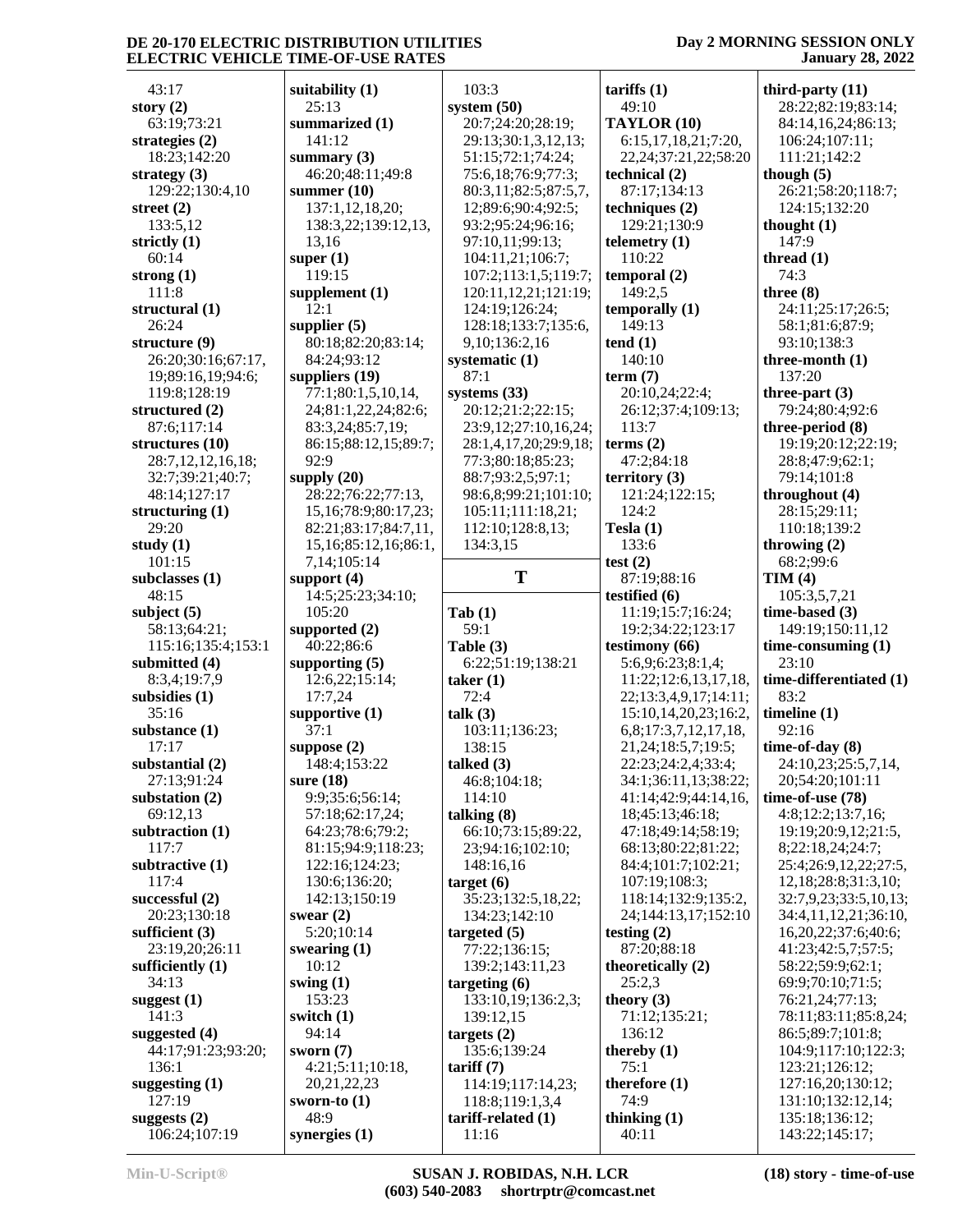#### **Day 2 MORNING SESSION ONLY January 28, 2022**

 146:15,16,19;147:3; 151:9 **timer (1)** 133:14 **times (4)** 28:3;78:8;116:3; 138:7 **time-varying (21)** 23:4;24:12,14; 25:8,18;26:3,6;47:9; 78:3;79:14;80:23; 81:18,21;85:11; 89:16;90:5;93:6,9, 21;94:5;150:14 **timing (2)** 81:9;97:14 **TIMs (2)** 105:16,18 **title (4)** 11:8;14:16;16:13; 18:12 **today (23)** 4:13,17;5:13;7:8; 9:3,15,19;11:13; 12:13;14:11;15:20; 16:8;17:18;18:7; 26:23;29:16;57:1; 91:12;92:20;132:1; 133:24;134:6;152:9 **together (2)** 8:23;148:1 **told (2)** 48:18;64:12 **took (3)** 64:24;83:18;147:3 **tool (2)** 133:8,15 **top (3)** 92:20;109:2; 134:24 **topic (4)** 71:22;74:18;85:14; 106:23 **total (6)** 63:6;72:10;74:14; 78:13;124:22;149:21 **totaling (1)** 61:20 **TOU (11)** 39:20;60:5;84:6, 10;96:13,18;116:5; 126:21;145:11,13; 146:8 **towards (1)** 29:3 **Town (2)** 152:11,14 **track (1)** 93:1 **tracking (1)** 93:2 **traditional (4)** 80:9;86:22;87:13;

 107:1 **traditionally (1)** 87:10 **tranche (1)** 78:20 **transcript (2)** 108:13;154:15 **transformer (3)** 52:21;53:6;55:4 **transmission (27)** 13:11,21;23:7; 24:13;47:10;71:9,11, 24;72:1,3,5,6,7,11, 17;73:20;74:9;79:15; 135:6,9;136:16; 137:24;139:17; 140:1,5,7,8 **transmission- (1)** 73:3 **transportation (1)** 147:16 **trapped (1)** 68:4 **travel (1)** 40:22 **treatment (2)** 88:2;97:17 **trend (2)** 29:3,10 **Triangulating (1)** 48:2 **tried (3)** 9:23;31:12;32:15 **trigger (1)** 74:23 **trip (1)** 41:11 **troubleshoot (1)** 116:21 **troubleshooting (2)** 114:23;118:4 **troubling (1)** 115:10 **true (6)** 35:22;50:11;67:12; 71:10;73:16;75:24 **truly (4)** 66:4;67:24;118:23; 154:3 **trust (1)** 121:11 **try (7)** 8:22;42:4;88:3; 90:23;114:6;126:19; 134:9 **trying (8)** 64:10;75:22;98:14; 106:11,14;134:1; 136:20;150:18 **Tuesday (3)** 7:24;10:1;30:23 **Tuesday's (2)**

6:20;8:15

**turn (16)** 46:17;47:24;60:18; 76:11;79:8,9;95:5; 106:21;108:21; 113:16;114:5;129:2; 130:2,5;133:13; 147:13 **turning (4)** 12:16;14:15;16:12; 18:11 **two (18)** 7:17;25:18;26:3; 36:3;46:3;50:5; 52:14;58:7;64:3; 67:4,23;114:4;115:9; 116:24;138:5; 145:13;148:9;153:5 **two-component (1)** 25:8 **two-period (5)** 22:23;26:8;78:11; 93:8;101:11 **type (9)** 33:14;41:6;63:18; 85:3;86:24;103:8; 110:3;116:18;134:8 **types (12)** 27:24;28:7,11; 29:15;30:4,7;88:24; 97:18;99:12;116:20; 125:6,7 **typical (1)** 20:16 **typically (7)** 63:21;67:18;83:2; 88:9;89:17;92:8; 106:8 **typos (1)** 93:3 **ultimately (16)** 23:11;27:20;29:12; 30:9,12;31:12;32:10; 41:2;50:11,24;52:1; 102:21;104:6; 125:19;146:17; 149:13 **unable (1)** 117:17 **uncorrected (1)** 8:2 **under (13)** 8:19;13:12;28:15; 32:3;36:23;42:20; 45:4;48:14;51:14; 60:5;70:8;131:4; 154:14 **underpin (1)** 79:12 **underpins (1)** 58:21

**U upper (2) Understood (3)** 71:8;108:18; 147:14 **unique (2)** 21:6;40:19 **Unitil (14)** 6:18;8:10;37:20; 57:11,20;58:5,14,22; 66:15;100:17; 111:19,24;112:8; 150:15 **Unitil's (1)** 68:19 **unless (1)** 114:2 **unrecovered (1)** 68:5 **up (11)** 7:8;32:15;52:11; 64:20;98:15;103:2, 15;121:18;137:2; 138:10;147:4 **upcoming (1)** 27:15 **update (2)** 9:17;14:6 **updated (2)** 21:3;92:21 **updates (7)** 12:10;13:2;15:17; 16:5;17:10;18:4; 86:21 **upgrade (5)** 29:17;96:17,24; 97:5,24 **upgrades (3)** 22:15;74:23; 129:19 **upon (2)** 24:6;130:18 126:19;127:19 **upset (1)** 118:1 **upward (2)** 101:19,22 **usage (11)** 33:23;46:5;62:12; 66:5,13;68:3;70:3; 74:21;79:24;116:2; 153:20 **use (20)** 27:22,23;33:23; 39:24;40:15,16; 41:10,20;66:8;68:8; 89:15;101:9;104:12; 106:13;111:14; 112:22;115:5;117:9; 128:14;147:24 **used (17)** 24:15;33:11;35:22; 40:13;64:2;66:15; 84:7,8;103:18;106:3;

 107:2;110:12,22; 143:22;146:22; 149:14,20 **useful (1)** 109:16 **user (1)** 30:20 **users (1)** 41:15 **uses (2)** 105:8;125:20 **using (10)** 34:1;52:21;61:23; 63:14;78:23;87:19; 109:9;112:17; 115:23;116:9 **utilities (10)** 21:14;28:14;37:15; 46:3;110:17;111:1,9; 135:11;146:7,13 **utilities' (1)** 77:18 **utility (22)** 21:10;31:7;72:20, 21;82:21;83:12,22; 84:15;102:18; 103:19;108:10; 110:15,23;112:5; 117:17;118:7; 131:12;141:20,23; 144:3;145:9,22 **utility-owned (1)** 104:23 **utility-provided (1)** 85:4 **utility-specific (1)** 146:19 **utilization (8)** 13:23;33:18;35:18, 19,22;36:1;46:6; 152:1 **utilize (9)** 63:18;97:9;104:3, 21;107:12;109:12; 111:1;113:19;128:13 **utilized (1)** 110:14 **utilizes (2)** 104:10;117:3 **utilizing (1)** 27:21 **V V13 (1)** 92:22 **vacuum (1)** 88:13 **validate (1)** 106:18 **validated (1)**

 106:12 **validation (1)**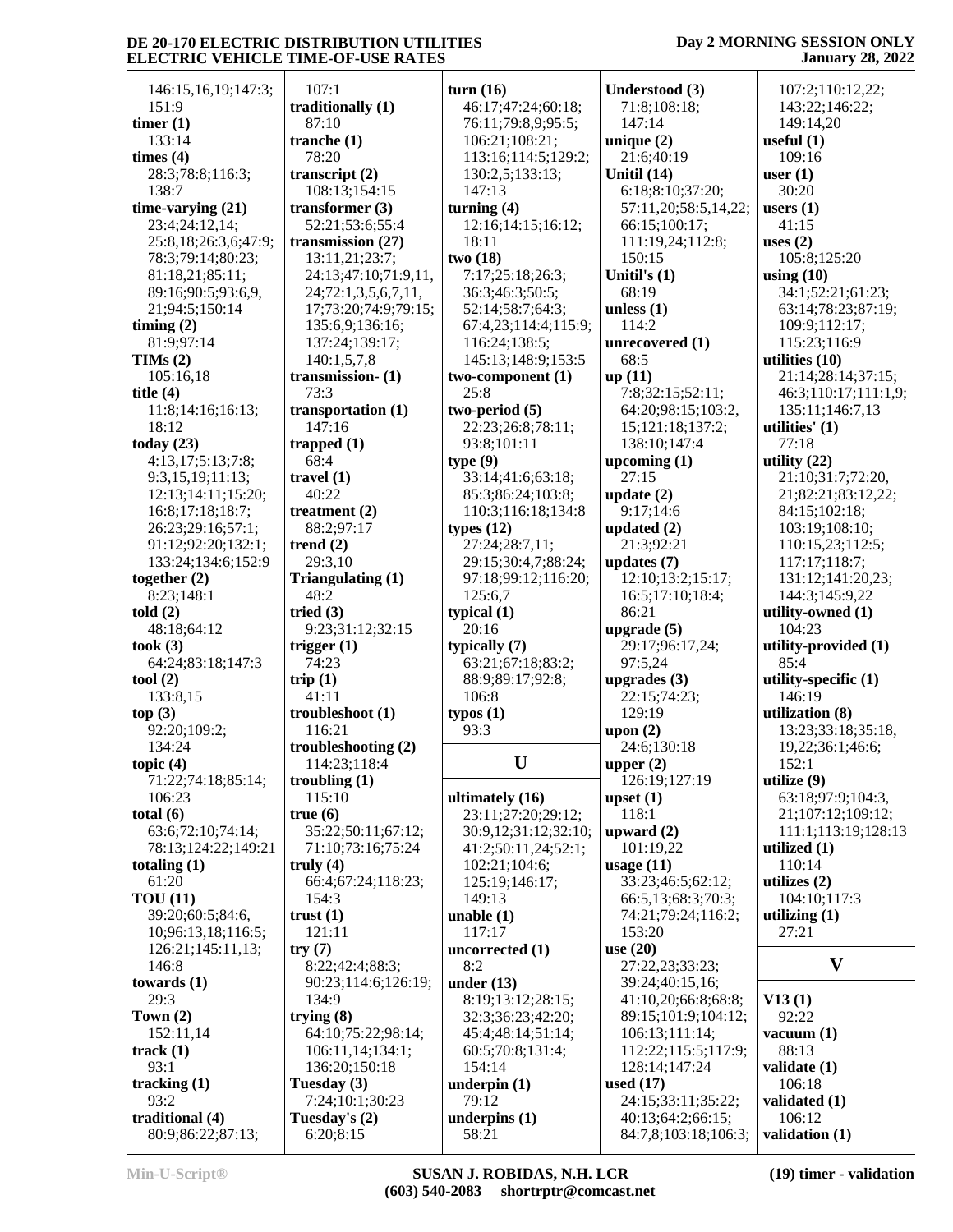| 88:20                                 | 107:7,14;108:5          | wholesale $(2)$                            | xi(2)                        | 129:2,9,11;130:15                         |
|---------------------------------------|-------------------------|--------------------------------------------|------------------------------|-------------------------------------------|
| value $(11)$                          | volumetric (15)         | 140:6,7                                    | 104:10;112:19                | 12,000(2)                                 |
| 23:19;25:17;26:11;                    | 35:15;42:19;45:21;      | who's $(1)$                                |                              | 64:2,14                                   |
| 30:11;59:19;109:14;                   | 51:3,18,23;55:20;       | 134:14                                     | Y                            | 12,500(1)                                 |
| 126:15;136:8;                         | 67:10,17;68:2;          | wide $(1)$                                 |                              | 64:3                                      |
| 138:21;144:4;145:22                   | 108:21;150:24;          | 116:19                                     | year $(13)$                  | 12:42(1)                                  |
| values $(1)$                          | 151:22;153:4,20         | Wi-Fi $(3)$                                | 64:5,14;124:17,19,           | 154:12                                    |
| 61:19                                 | volumetrically (1)      | 106:9,9;117:16                             | 22;127:7;134:22;             | 120(1)                                    |
| variable (2)                          | 62:19                   | wiring $(4)$                               | 135:8;136:1;138:8;           | 145:9                                     |
| 75:19,20                              |                         | 100:8;102:8,13;                            | 139:3,8;142:9                | 1200(1)                                   |
| varied $(1)$                          | W                       | 103:2                                      | years $(8)$                  | 64:13                                     |
| 28:7                                  |                         | within $(15)$                              | 15:5;28:3;30:2;              | 13(12)                                    |
| variety $(2)$                         | walked $(1)$            | 19:11;32:14;53:4;                          | 98:4;99:3;109:21;            | 5:15;19:10,11;                            |
| 118:23;142:19<br>various $(10)$       | 6:21<br>wants $(1)$     | 58:23;80:11;97:15;<br>98:5,9;106:2;110:21; | 127:1,8<br>yesterday (2)     | 48:1;79:9;106:22;<br>114:1, 5, 7; 120:15; |
| 8:19;31:7;47:6;                       | 22:3                    | 119:3,3;122:15;                            | 7:1;46:8                     | 122:12;141:1                              |
| 48:14;86:19;88:17;                    | warranted (2)           | 127:7;145:9                                |                              | $13$ -hour $(1)$                          |
| 96:6;104:15;145:21;                   | 31:8;145:22             | without (8)                                | $\mathbf{Z}$                 | 149:10                                    |
| 146:20                                | water $(15)$            | 22:14;23:19;41:1;                          |                              | 14(6)                                     |
| vary $(3)$                            | 52:6,15;53:2,4,12,      | 64:20;69:2;95:17;                          | zero $(1)$                   | 39:10;76:16;84:3;                         |
| 23:10;95:6;150:24                     | 23;54:13,23;55:22;      | 128:6;129:18                               | 153:13                       | 85:10;86:10;100:2                         |
| varying $(2)$                         | 56:6;57:8;58:4;         | witness $(14)$                             | ZREC(1)                      | 15(8)                                     |
| 81:7;87:9                             | 67:12;102:11,13         | 4:24;5:5,8,14,18;                          | 114:14                       | 28:2;60:19;70:20;                         |
| vehicle (17)                          | waterfall $(1)$         | 6:20;8:17;19:8,8,12;                       |                              | 78:4,15;85:10;114:5,                      |
| 4:8;31:3;33:17;                       | 87:13                   | 39:2;91:13;141:11;                         | $\mathbf{1}$                 | 20                                        |
| 53:17;54:16;56:1;                     | way (18)                | 142:15                                     |                              | 15th $(5)$                                |
| 61:2,10;63:13,14,18,                  | 20:9;29:14;39:16;       | witnesses $(10)$                           | 1(2)                         | 11:24;15:12;17:5;                         |
| 20;68:14;73:2;                        | 47:12;51:8;64:10,24;    | 4:21;10:13,15;                             | 4:14;46:7                    | 19:20;21:24                               |
| 110:22;130:10;151:8                   | 66:7;69:22;84:1;        | 37:7,18,24;38:12,18;                       | 1,000(2)                     | 16(7)                                     |
| vehicles (6)                          | 87:1;96:3;99:8,11;      | 39:9;43:6                                  | 64:15;127:7                  | 57:4,15,19;58:7;                          |
| 20:1,5;72:14;                         | 104:22;117:13;          | wondering $(1)$                            | 1,408(1)                     | 114:10;115:2;153:9                        |
| 73:10;133:20;152:3                    | 120:2;146:23            | 144:22                                     | 59:2                         | 17(1)<br>115:4                            |
| vehicle's $(1)$<br>135:20             | ways $(1)$<br>20:6      | word $(4)$<br>84:20;85:6;143:15;           | 1,791(1)<br>114:10           | 18(1)                                     |
| vendor $(2)$                          | web $(1)$               | 146:21                                     | 1/24/22(1)                   | 13:5                                      |
| 104:18:143:8                          | 143:2                   | words $(2)$                                | 4:12                         | 1800(3)                                   |
| vendors $(3)$                         | week $(2)$              | 50:15:93:3                                 | 1:15(1)                      | 115:3,5,14                                |
| 143:18;144:2,9                        | 65:2;108:4              | work (14)                                  | 154:9                        | $19-057(1)$                               |
| verbal $(5)$                          | weekday (2)             | 28:23;29:24;66:7;                          | 10(8)                        | 50:2                                      |
| 4:15;5:23;10:10;                      | 137:2,12                | 87:16;89:2,20;                             | 35:17,20,23;76:12;           | 1st(1)                                    |
| 43:10,20                              | weekdays (1)            | 102:16,22;103:8;                           | 121:1,11;144:14;             | 48:12                                     |
| version $(4)$                         | 137:18                  | 121:17;125:17,19;                          | 152:1                        |                                           |
| 6:24;7:2;25:4;                        | weigh $(1)$             | 128:23;147:1                               | 10,000(1)                    | $\boldsymbol{2}$                          |
| 82:22                                 | 152:13                  | worked $(3)$                               | 124:11                       |                                           |
| versions $(1)$                        | well-designed (1)       | 15:4;32:13;65:2                            | 10:55(1)                     | 2(5)                                      |
| 92:22                                 | 47:4                    | working $(3)$                              | 90:17                        | 79:23;103:2;                              |
| versus $(8)$                          | well-known (1)          | 8:22;9:6;104:15                            | 100(1)                       | 110:21;145:3;146:3                        |
| 60:12;61:17,24;<br>74:1;108:20;136:6; | 147:11<br>weren't $(4)$ | world $(2)$<br>68:7;98:13                  | 65:1                         | 2,000(1)<br>65:4                          |
| 149:11;153:21                         | 28:10;42:9;55:5;        | wrap-up $(1)$                              | 10th(3)<br>12:19;15:24;17:22 | $2,000$ -mile-a-month $(1)$               |
| via(2)                                | 89:6                    | 88:21                                      | 11(13)                       | 65:19                                     |
| 140:1;143:23                          | What's $(15)$           | written $(6)$                              | 6:4;12:20;13:5;              | 20(12)                                    |
| view $(2)$                            | 34:8;49:9;51:24;        | 4:12;12:14;15:21;                          | 14:5,9;15:24;17:22;          | 38:22,24;39:5;                            |
| 125:24;127:10                         | 57:17;58:11;67:24;      | 16:9;18:8;39:11                            | 48:1,5;55:12;59:21;          | 62:9;66:4;135:24;                         |
| views $(1)$                           | 73:14;74:6;81:16;       | wrong $(2)$                                | 60:2;92:21                   | 136:1,5;137:10,11,                        |
| 128:3                                 | 82:7,11;101:24;         | 76:15;129:7                                | 11:10(1)                     | 16:148:16                                 |
| <b>VIJAYKAR (8)</b>                   | 118:4,19;137:6          |                                            | 90:16                        | 200(2)                                    |
| 8:11,12;9:17,18,                      | <b>WHEREUPON (1)</b>    | $\mathbf X$                                | 11:15(1)                     | 127:6;142:9                               |
| 22;10:5;38:9,10                       | 10:16                   |                                            | 90:18                        | $20-004(1)$                               |
| volume $(5)$                          | whole $(9)$             | $X$ -amount $(1)$                          | 113(2)                       | 30:24                                     |
| 65:16;66:9;75:14;                     | 50:14;52:17;53:4,       | 75:13                                      | 115:8,14                     | $20-170(1)$                               |
| 123:23,24                             | 22;54:1;55:7;73:21;     | Xcel(1)                                    | 12(8)                        | 4:6                                       |
| volumes $(3)$                         | 117:5;133:19            | 111:4                                      | 8:2,8;60:19;96:11;           | 2020(1)                                   |